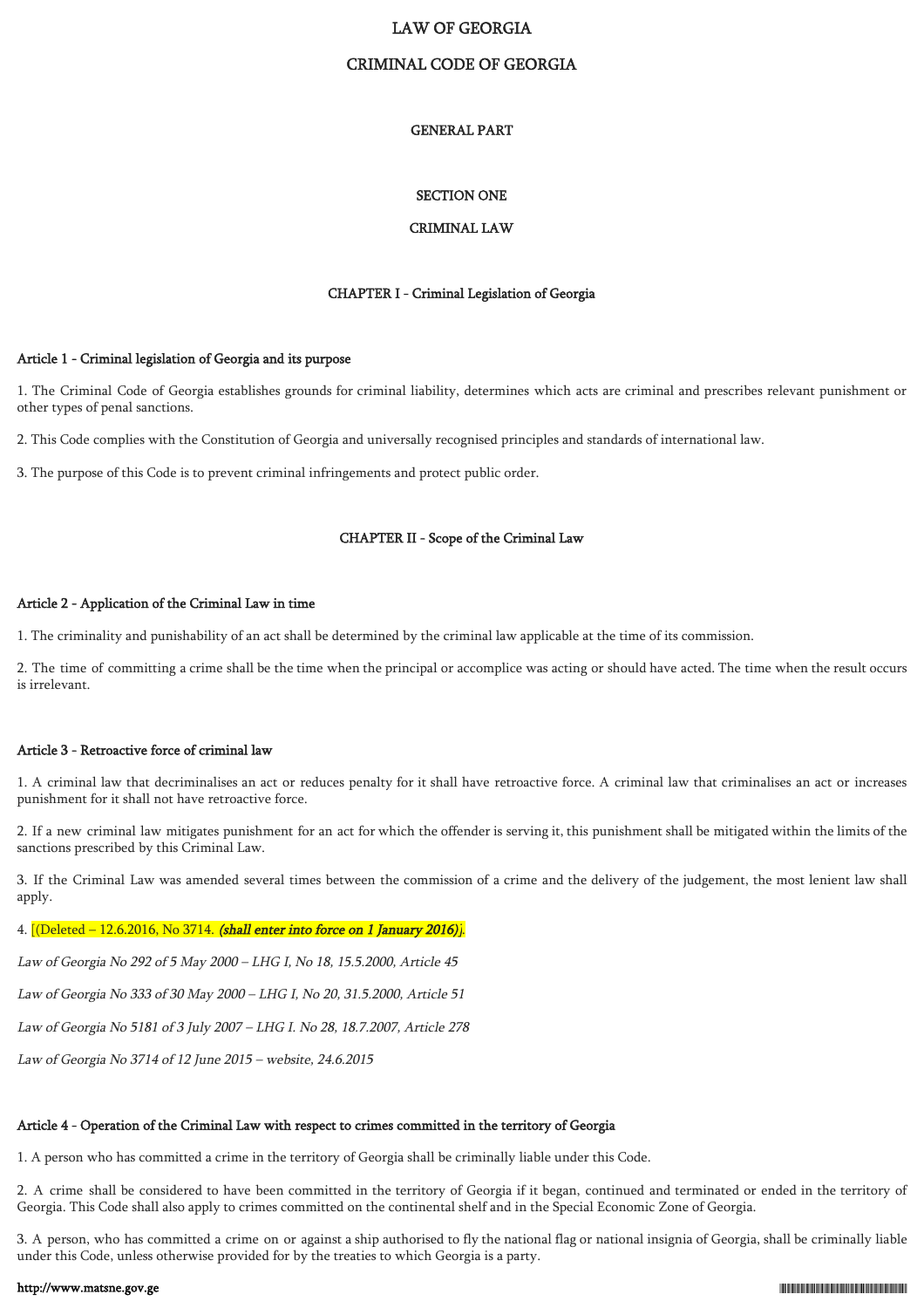4. If foreign diplomatic representatives or persons enjoying diplomatic immunity have committed a crime in the territory of Georgia, the question of their criminal liability shall be decided under the international law.

#### Article 5 - Criminal liability for crimes committed abroad

1. Citizens of Georgia and persons having a status of stateless person in Georgia, who have committed abroad such an act that is stipulated under this Code and that is considered to be a crime under the legislation of the state where it was committed, shall be criminally liable under this Code.

2. Citizens of Georgia and persons having a status of stateless person in Georgia who have committed abroad such act that is stipulated by this Code and that is not considered to be a crime under the legislation of the state where it was committed, shall be criminally liable under this Code, provided that the act constitutes a serious or particularly serious crime directed against the interests of Georgia or if criminal liability for this crime is prescribed by the treaties to which Georgia is a party.

3. Foreigners and stateless persons who commit crimes abroad shall be criminally liable under this Code, provided that the act constitutes a serious or particularly serious crime against the interests of Georgia or if criminal liability for this crime is prescribed by the treaties to which Georgia is a party.

4. Citizens of Georgia and persons having a status of stateless person in Georgia who have committed abroad such an act that is stipulated by Articles 221, 338, 339 or 339<sup>1</sup> and that is not considered to be a crime under the legislation of the state where it was committed, shall be criminally liable under this Code.

5. Foreign citizens and stateless persons who have committed abroad such an act that is stipulated by this Code and who exercise public legal powers for Georgia, shall be criminally liable under this Code for committing a crime provided for by Articles 221, 338, 339 or 339<sup>1</sup> of this Code.

Law of Georgia No 333 of 30 May 2000 – LHG I, No 20, 31.5.2000, Article 51

Law of Georgia No 5170 of 28 October 2011 – web-site, 11.11.2011

Law of Georgia No 6301 of 25 May 2012 – web-site, 12.6.2012

## Article 6 - Surrender and extradition of offenders

1. Citizens of Georgia and persons having a status of stateless person in Georgia may not be extradited to another state for the purpose of criminal prosecution or serving a sentence, unless otherwise provided for a treaty to which Georgia is a party. Citizens of Georgia and persons having a status of stateless person in Georgia shall be surrendered to the International Criminal Court (ICC) in cases and in the manner prescribed by the Statute of the ICC (Rome Statute) and the Law of Georgia on the Cooperation of Georgia with the International Criminal Court.

2. Foreigners and stateless persons who have committed a crime and who are staying in Georgia may be extradited to another state or surrendered to the International Criminal Court for the purpose of criminal prosecution or serving a sentence under an international treaty to which Georgia is a party.

3. It shall be inadmissible to surrender an asylum seeker who has committed a crime and who is persecuted because of his/her political beliefs, or a person who has committed an act that is not considered a crime under the legislation of Georgia, or if the crime committed is subject to death penalty in the country seeking the surrender. The question of the criminal liability of such persons shall be decided under the international law.

Law of Georgia No 333 of 30 May 2000 – LHG I, No 20, 31.5.2000, Article 51

Law of Georgia No 2980 of 14 August 2003 – LHG I, No 26, 5.9.2003, Article 191

Law of Georgia No 6301 of 25 May 2012 – LHG I, web-site, 12.6.2012

## SECTION TWO

## CRIME

## CHAPTER III - Grounds for Criminal Liability and Categories of Crime

## Article 7 - Grounds for criminal liability

1. The grounds for criminal liability shall be a crime, i.e. an unlawful and guilty act provided for by this Code. The grounds for criminal liability of legal persons shall be determined by the relevant provisions of this Code.

2. An act that, although formally containing the signs of an act provided for by this Code, has not caused, due to its insignificance, such harm or has not created the risk of such harm that would require criminal prosecution of its perpetrator shall not be deemed a crime.

Law of Georgia No 3530 of 25 July 2006 – LHG I, No 37, 7.8.2006, Article 271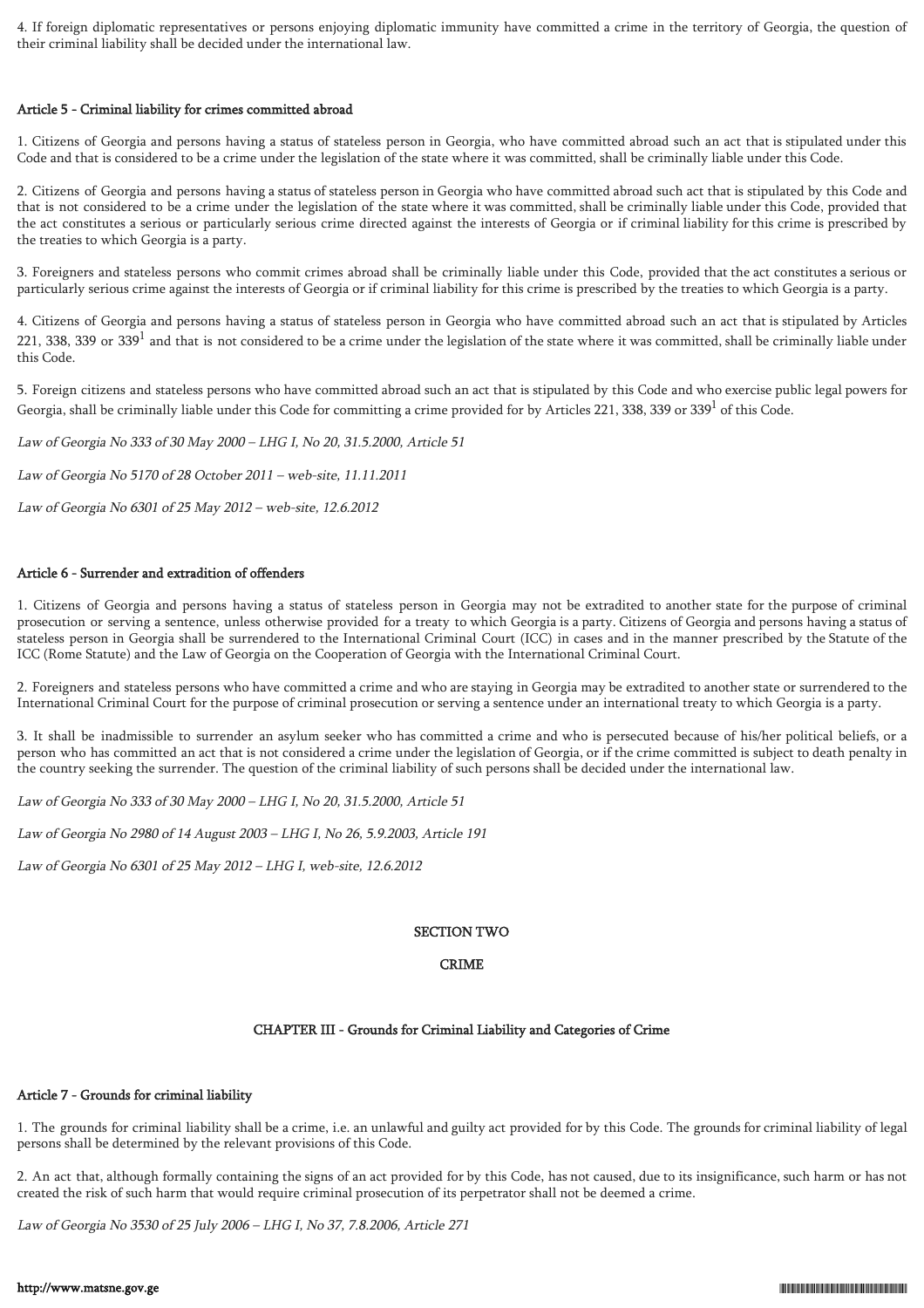#### Article 8 - Causation

1. If, under the relevant article of this Code, a crime is considered completed only when an act has caused an unlawful result or created a specific threat of the occurrence of such result, it shall be necessary to establish causation between this act and the result or threat.

2. Causation shall exist when an act constituted a necessary condition for the unlawful result or specific threat provided for under the relevant article of this Code, without which this time the result or such threat would not have occurred.

3. Omission shall be considered to be a necessary condition for the occurrence of an unlawful result or a specific threat provided for under the relevant article of this Code, when a person had a special legal obligation to act, was able to act and the result would have been avoided by taking mandatory and possible action.

#### Article 9 - Intentional crime

1. An act committed with direct or indirect intent shall constitute an intentional crime.

2. An act shall be considered to have been committed with direct intent, if the person [who commits it] is aware of the unlawfulness of the act, foresees its unlawful consequences and desires those consequences, or foresees the inevitability of the occurrence of such consequences.

3. An act shall be considered to have been committed with indirect intent if the person was aware of the unlawfulness of his/her action, was able to foresee the occurrence of the unlawful consequences and did not desire those consequences, but consciously permitted them or was negligent about the occurrence of those consequences.

### Article 10 - Crime of negligence

1. An act that has been committed through reckless misconduct or negligence shall be considered a crime of negligence.

2. An act shall be considered to have been committed with reckless misconduct if the person was aware that the act was prohibited under the standard of care, foresaw the possibility of the occurrence of the unlawful consequences, but groundlessly counted on their being prevented.

3. An act shall be considered to have been committed with negligence if a person was not aware that of the act was prohibited under the standard of care, did not foresee the possibility of the occurrence of the unlawful consequences, although he/she was obliged and was able to foresee them.

4. An act committed through negligence shall be considered a crime only if so provided by the relevant article of this Code.

#### Article 11 - Liability for intentional crime with attendant consequences

1. If the Criminal Law prescribes an increase of punishment for the occurrence of the attendant consequences that were not intended by the offender, then such increase shall be permitted only when the person caused these consequences through negligence. Such crime shall be considered an intentional crime.

2. Other elements qualifying intentional crime shall be imputed to a person only when his/her intent contained this element.

## Article  $11^1$  - Liability for domestic crime

Crime committed by one family member against another family member under Articles 108, 109, 115, 117, 118, 120, 125, 126, 137, 141, 143, 144-144<sup>3</sup>, 149-151, 160, 171, 253, 255, 255<sup>1</sup>, 381<sup>1</sup> and 381<sup>2</sup> shall be considered a domestic crime. Criminal liability for domestic crime shall be determined by the relevant article of the Criminal Code of Georgia specified in this article, by making reference to this article.

Note: For the purposes of this article, the following persons shall be considered family members: a spouse, mother, father, grandfather, grandmother, child (stepchild), foster child, adopting parent, adopting parent's spouse, adoptee, foster family (foster mother, foster father), guardian, grandchild, sister, brother, parents of the spouse, son-in-law, daughter-in-law, former spouse, also persons who maintain or maintained a common household.

Law of Georgia No 643 4 of 12 June 2012 – web-site, 25.6.2012

Law of Georgia No 2704 of 17 October 2014 – web-site, 31.10.2014

Law of Georgia No 3052 of 18 February 2015 – web-site, 26.2.2015

## Article 12 - Categories of crime

1. According to the maximum term imprisonment prescribed as a punishment under an article or part of an article of this Code, the following three categories of crime shall apply:

a) less serious crime;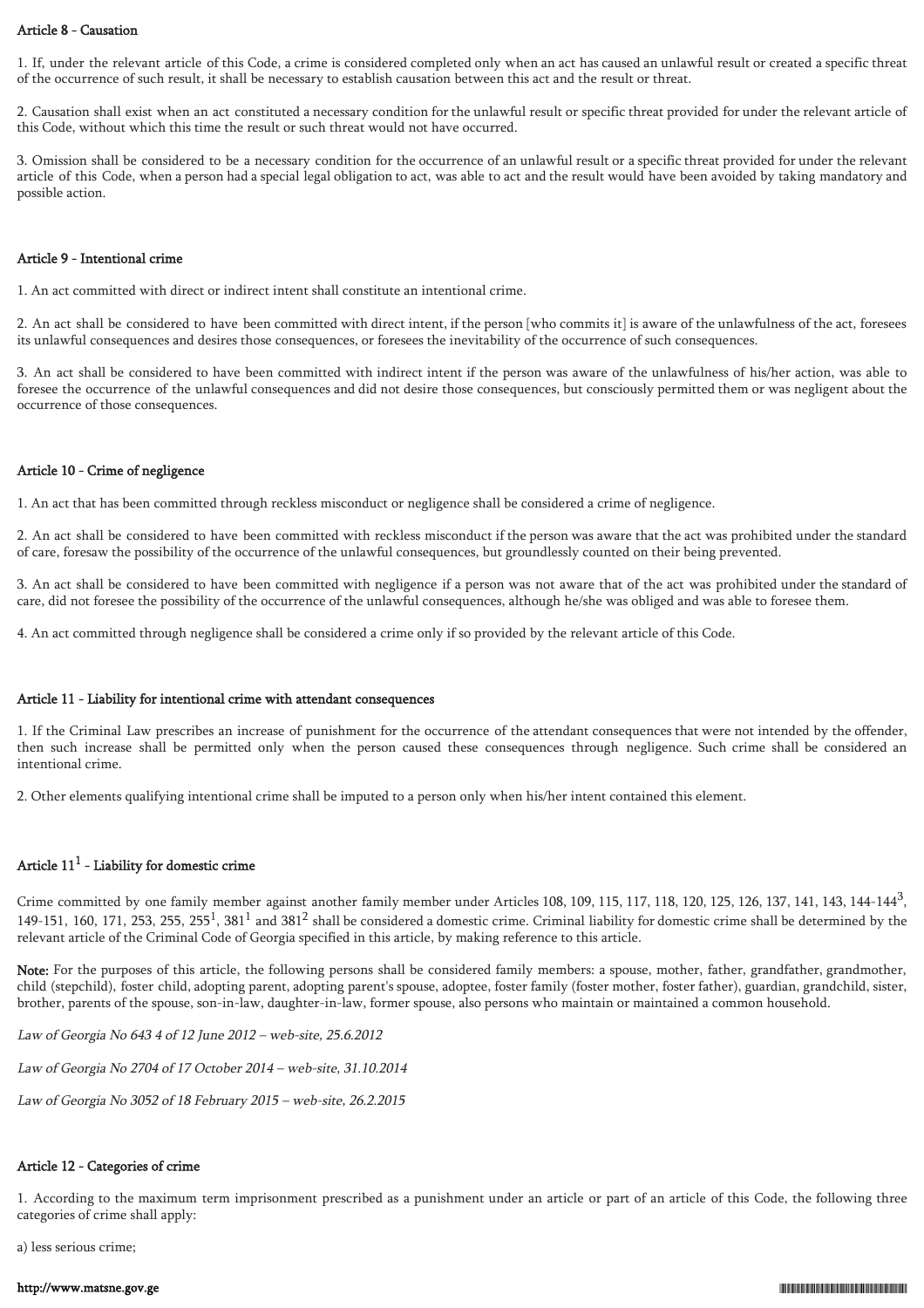b) serious crime;

c) particularly serious crime.

2. An intentional crime or a crime of negligence for the commission of which the maximum sentence prescribed under this Code does not exceed fiveyears of imprisonment shall constitute a less serious crime.

3. An intentional crime for the commission of which the maximum sentence prescribed under this Code does not exceed 10 years of imprisonment , also a crime of negligence for the commission of which the maximum sentence prescribed under this Code exceed five years of imprisonment shall constitute a serious crime.

4. An intentional crime for the commission of which this Code stipulates punishment exceeding 10 years of imprisonment or life imprisonment shall constitute a particularly serious crime.

Law of Georgia No 292 of 5 May 2000 – LHG I, No 18, 15.5.2000, Article 45

## CHAPTER IV - Types of Single Crime

#### Article 13 - Continuing crime

1. A crime provided for by one article or part of an article of this Code the commission of which starts with an action or inaction and which then is committed continuously, shall constitute a continuing crime.

2. A continuing crime shall be considered completed upon the termination of the act.

#### Article 14 - Continuous crime

1. A crime provided for by one article or part of an article of this Code, which includes two or more acts committed with a single purpose and intent shall constitute a continuous crime.

2. A continuous crime shall be considered completed upon the termination of the last act.

## CHAPTER V - Multiple Crimes

#### Article 15 - Repeated crime

1. Repeated crime shall mean the commission by a previously convicted person of the crime provided for by the same article of this Code. Two or more crimes provided for by different articles of this Code shall be considered a repeated crime c if so provided for by the relevant article of this Code.

2. A crime shall not be considered as repeated if the person was released from criminal liability for the previous crime in accordance with the law, or if this person's conviction for the previously committed crime was cancelled or expunged.

3. (Deleted).

Law of Georgia No 5196 of 4 July 2007 – LHG I, No 28, 18.7.2007, Article 283

## Article 16 - Cumulative crimes

1. Cumulative crimes shall mean commission of two or more acts provided for by an article or part of an article of this Code for the commission of neither of which the person has been convicted. Commission of an act that contains elements of crimes provided for by two or more articles or part of an article of this Code shall also constitute a cumulative crime.

2. If an act is stipulated by general and special provisions, the cumulative crime does not exist and the person shall be criminally liable according to the special provisions.

Law of Georgia No 333 of 30 May 2000 – LHG I, No 20, 31.5.2000, Article 51

## Article 17 - Recidivism

1. Recidivism shall mean the commission of an intentional crime by a person who has previously been convicted for an intentional crime.

2. (Deleted).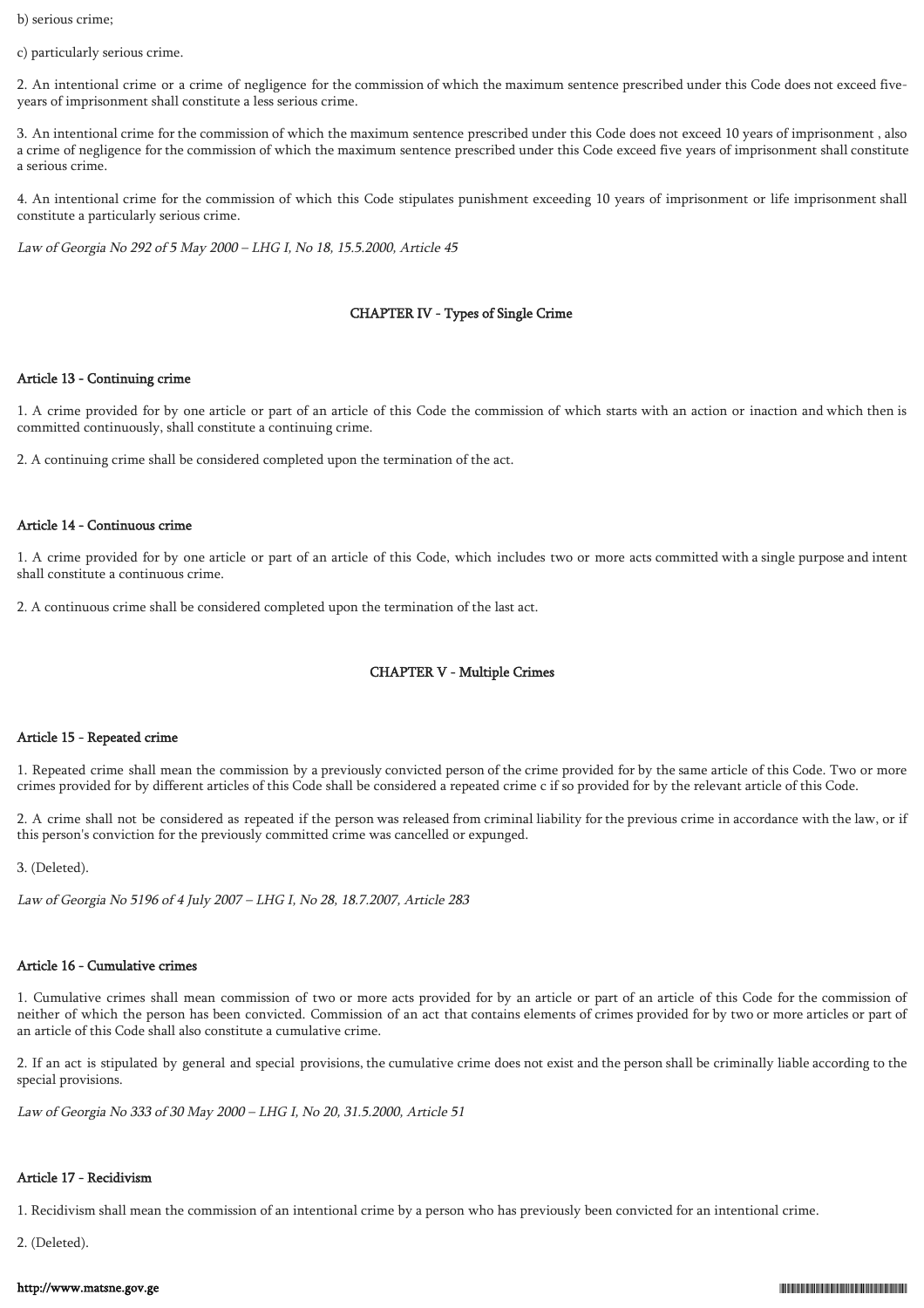3. (Deleted).

4. When establishing recidivism, a previous conviction for a crime committed before the age of 18-years, as well a conviction that has been cancelled or expunged under Article 79 of this Code shall not be taken into account.

5. In the case of recidivism, a stricter punishment may be ordered based on the grounds and within the scope provided for by this Code.

Law of Georgia No 5035 of 22 June 2007 – LHG I, No 26, 11.7.2007, Article 242

## Article 17<sup>1</sup> - Racketeering, racketeering group, racketeers

1. Racketeering is a multiple and organised activity carried out to obtain regular income or other material benefit that is related to the commission of an intentional crime (unless the conviction has been nullified or expunged), and if it has been conducted at least twice during five calendar years; this term does not include the term imprisonment and serving the sentence by a racketeer.

2. A legal person or any association of physical and/or legal persons whose activities are related to racketeering shall be considered a racketeering group.

3. A person who independently or jointly with other person(s) is engaged or otherwise participates in the activities of a racketeering group and who knows that this groups in engaged in racketeering, and who also illegally resolves or participates in the resolution of disputes between racketeering groups or the racketeering group and other persons, shall be considered a racketeer.

Law of Georgia No 212 of 24 June 2000 – LHG I, No 18, 9.7.2004, Article 61

## CHAPTER VI - Inchoate Crimes

### Article 18 - Preparation of a crime

1. Intentional creation of conditions for committing a crime shall be considered preparation of a crime.

2. Criminal liability shall be prescribed only for the preparation of serious and particularly serious crimes and for the preparation of crimes provided for by articles 182(1), 186(1-2), 194<sup>1</sup>(1-2), 202(1), 221(1-3), 332(1-2), 339(1), 339<sup>1</sup>(1-2), 365(1-3) and 372(1) of this Code.

3. Criminal liability for the preparation of a crime shall be determined under the relevant article of this Code, which prescribes liability for inchoate crimes, by making reference to this article.

Law of Georgia No 292 of 5 May 2000 – LHG I, No 18, 15.5.2000, Article 45

Law of Georgia No 4213 of 29 December 2006 – LHG I, No 1, 3.1.2007, Article 16

Law of Georgia No 403 of 23 October 2008 – LHG I, No 29, 4.11.2008, Article 176

Law of Georgia No 5170 of 28 October 2011 – web-site, 11.11.2011

## Article 19 - Attempt

1. An attempt shall be an intentional act that was aimed at committing a crime, but the crime was inchoate.

2. Criminal liability for an attempted crime shall be determined under the relevant article of this Code which prescribes liability for a completed crime, by making reference to this article.

## Article 20 - Releasing from liability for inchoate crimes

A person shall not be criminally liable for the preparation of a crime or for an attempt, if, due to his/her ignorance or other personal defect, the intended unlawful consequences could not have been accomplished through the means by which it was to be committed.

## Article 21 - Voluntary abandonment of a crime

1. A person shall not be criminally liable, if he/she voluntarily and for good abandons the completion of a crime.

2. A person who voluntarily abandons the completion of a crime shall be criminally liable if the act actually committed by him/her comprises some other crime.

3. Organisers, abettors and aiders of a crime shall not be criminally liable if they dissuades the principal, timely informed relevant authorities or otherwise prevented the principal or other accomplices from completing the crime. An aider shall also not be criminally liable if he/she, before the principal started the commission of the crime refused to perform the promised act, or before the principal completed the crime he/she took back the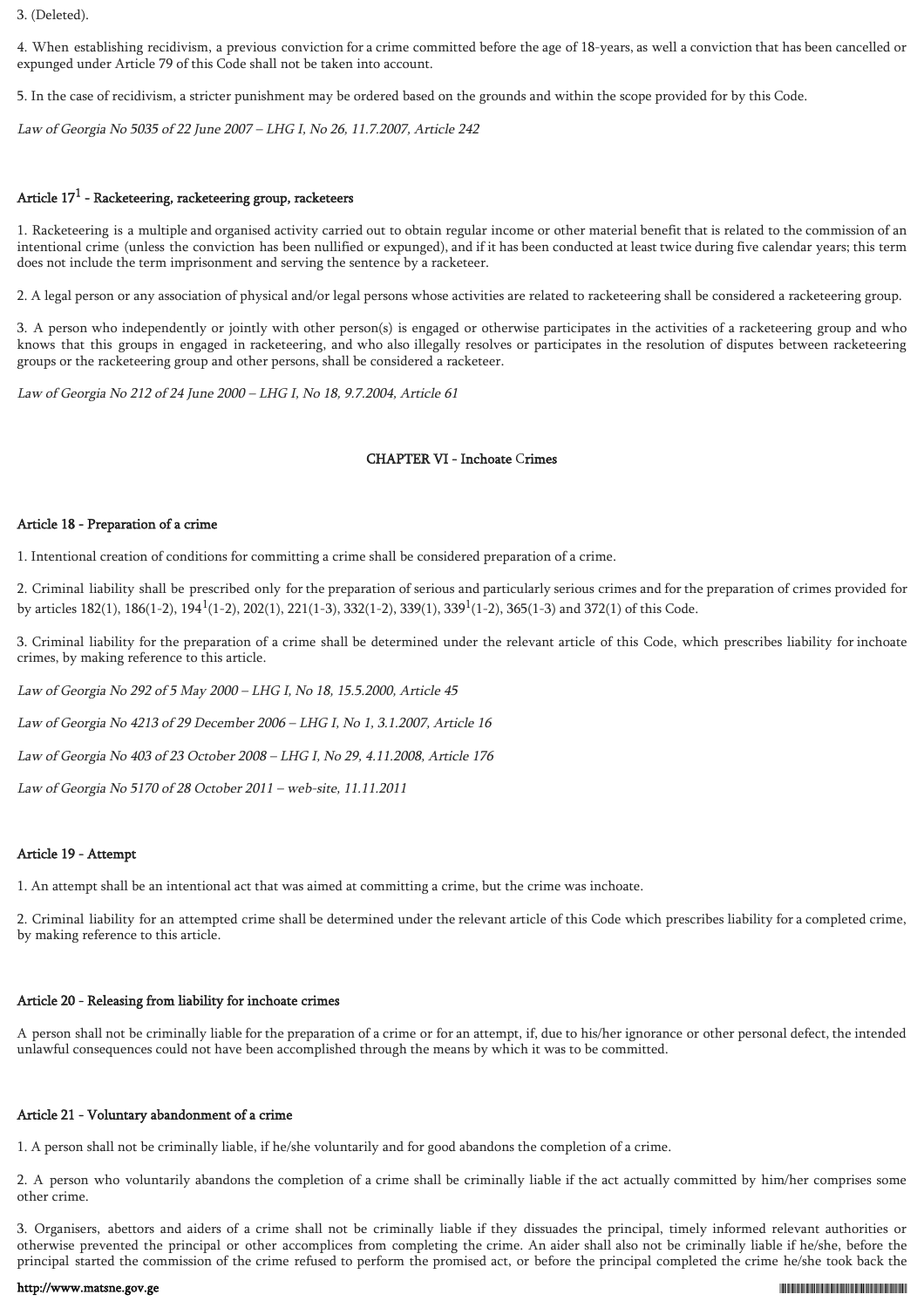tools or means provided [to the principal] for the commission of the crime.

4. If, through their actions, the organiser, abettor and a person providing psychological assistance have failed to preclude the principal from completing the crime, then the court, in imposing punishment, may consider the measures taken by them as a circumstance mitigating their liability.

5. A person who has done everything he/she could to accomplish the relevant consequences of corpus delicti, but later, prevented those consequence through his/her voluntary act, shall also not be criminally liable.

Law of Georgia No 292 of 5 May 2000 – LHG I, No 18, 15.5.2000, Article 45

#### CHAPTER VII - Perpetration and Complicity in Crime

#### Article 22 - Perpetration

A principal is a person who immediately commits or has immediately participated in the commission of a crime together with another person (joint principal), also a person who has committed a crime through another person who, under this Code, shall not be criminally liable due to his/her age, insanity or other circumstances.

## Article 23 - Complicity in a crime

Complicity in a crime shall mean joint participation of two or more persons in the commission of an intentional crime.

## Article 24 - Types of accomplices

1. A person who organised the commission of a crime or directed its execution, as well as a person who created and guided an organised group, shall be deemed an organiser.

2. A person who persuaded another person to commit an intentional crime shall be deemed an abettor.

3. A person who provided assistance in the commission of the crime shall be an aider.

## Article 25 - Liability of the principal and accomplice

1. A principal and accomplice shall be criminally liable only according to their own guilt based on the single unlawful act, taking into consideration the nature and extent of participation of each of them in the commission of the crime.

2. Criminal liability of a joint principal shall be determined under the relevant article of this Code, without making reference to this article.

3. Criminal liability of the organiser, abettor and aider shall be determined under the relevant article of this Code, by making reference to this article, except when they, at the same time, are joint principals of the crime.

4. When there is an element present in the personality of the principal or accomplice that is characteristic of an unlawful act, then this element shall be attributed to another principal or accomplice in whose person it was not present, if he/she was aware of this element.

5. Personal feature that is characteristic of guilt or personality of one of the principals or accomplices shall be attributed to the principal or accomplice who is characterised by that feature.

6. For complicity in a crime in which the principal may be a special subject of the relevant crime under this Code, the person shall be criminally liable as the organiser, abettor or aider.

7. If the principal has inchoate the crime, the accomplice shall bear criminal liability for complicity in the preparation of the crime or in the attempt. Criminal liability for the preparation of a crime shall also be imposed on the person who, due to the circumstances beyond his/her control, failed to persuade another person to commit the crime.

## Article 26 - Excessive acts of the principal

1. Excessive acts of the principal shall mean the commission by the principal of such unlawful act that the other joint principals or accomplices did not intend to commit.

2. The other joint principals or accomplices shall not be criminally liable for the excessive acts of the principal.

#### Article 27 - Crimes committed jointly by more than one person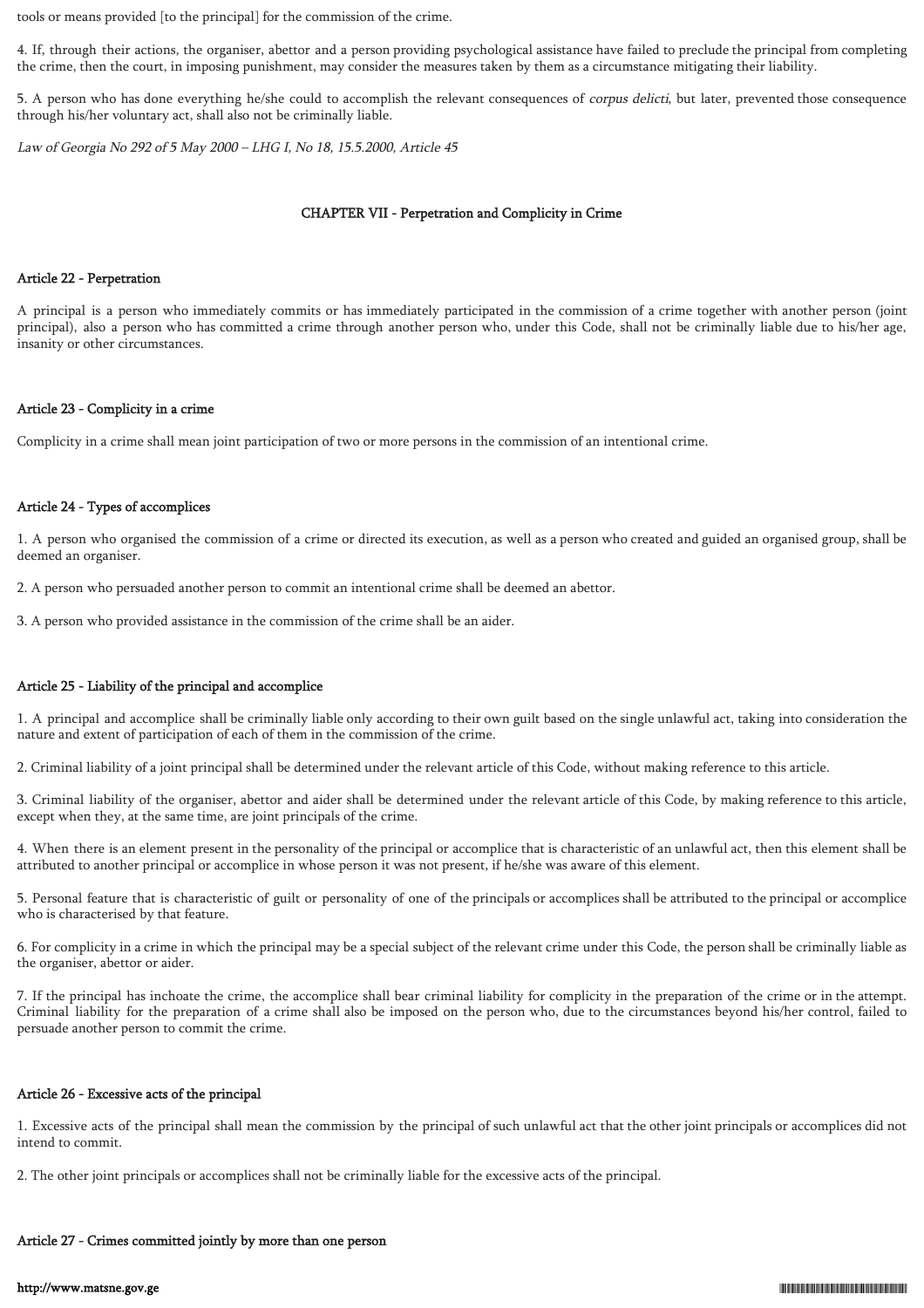1. A crime shall be considered to have been committed jointly by more than one person if two or more principals jointly participated in its commission without prior agreement.

2. A crime shall be considered to have been committed jointly by more than one person with prior agreement if persons participating in its commission united in advance to jointly commit the crime.

3. A crime shall be considered to have been committed by an organised group if it was committed by a structured group formed and acting jointly within a specific period of time and the member of which united in advance to commit one or several crimes, or the purpose of which is to unlawfully obtain direct or indirect financial or other material benefit.

4. In cases provided for by the relevant articles of this Code, criminal liability for setting up or directing an organised group shall be imposed on the person who created or directed such a group. Liability for all the crimes committed by this group shall be imposed on the same person if the latter intended to commit those crimes. Other participants of an organised group shall bear liability for the participation of the group in cases provided for by the relevant article of this Code, as well as for the crime in the preparation or commission of which they participated.

Note: For the purposes of paragraph 3 of this article, a structured group shall be the group that has not been casually set up for immediate commission of a crime and that does not require formal distribution of roles among its members, or continuous membership or a developed structure.

Law of Georgia No 3530 of 25 July 2006 – LHG I, No 37, 7.8.2006, Article 271

## CHAPTER VIII - Circumstances Excluding the Criminality of an Action

## Article 28 - Self-defence

1. A person shall not be considered to have acted unlawfully if he/she commits an act provided for by this Code in self-defence, i.e. injures the wrongdoer during the unlawful infringement to protect his/her or other person's legally protected interests.

2. A person shall have the right to self-defence regardless of whether or not he/she is able to prevent infringement or seek assistance from another person.

3. Injuring a perpetrator for the purpose of recovering the property or other legally protected interests that have been taken away through unlawful infringement shall be considered lawful even when it has occurred immediately after the wrongdoer took possession of the legally protected interests, and if the legally protected interests could still have been immediately recovered.

4. An excessive act of self-defence shall mean an act of the person acting in self-defence that is clearly disproportionate to the character and threat of the assault.

## Article 29 - Seizure of the offender

1. A person shall not be considered to have acted unlawfully if he/she seizes the offender to bring him/her before public authorities without exceeding the measures required for this purpose.

2. Exceeding the measures required for seizing an offender shall mean clear incompatibility of this measure with the gravity of the crime committed by the person to be seized and the circumstances relating to seizure.

## Article 30 - Extreme necessity

A person shall not be considered to have acted unlawfully if he/she commits an act provided for by this Code in absolute necessity, i.e. if he/she injures another person to avert the danger facing the legally protected interests of the injurer or of an any other person, provided that the danger could not have been avoided through other means and if the harm caused to these interests was of less significant than the harm averted.

Law of Georgia No 292 of 5 May 2000 – LHG I, No 18, 15.5.2000, Article 45

#### Article 31 - Justified risk

1. A person shall not be considered to have acted unlawfully if he/she harms the legally protected interests provided the risk is justified to achieve socially useful goals.

2. Risk shall be considered justified unless this goal could have been achieved without risk and if the person has taken all measures to prevent harm to legally protected interests.

## Article 32 - releasing from criminal liability for other legally justifiable acts

A person shall not be considered to have acted unlawfully if he/she commits an act provided for by this Code under such other circumstance that, although not expressly referred to in this Code, fully complies with the lawful requirements for this act.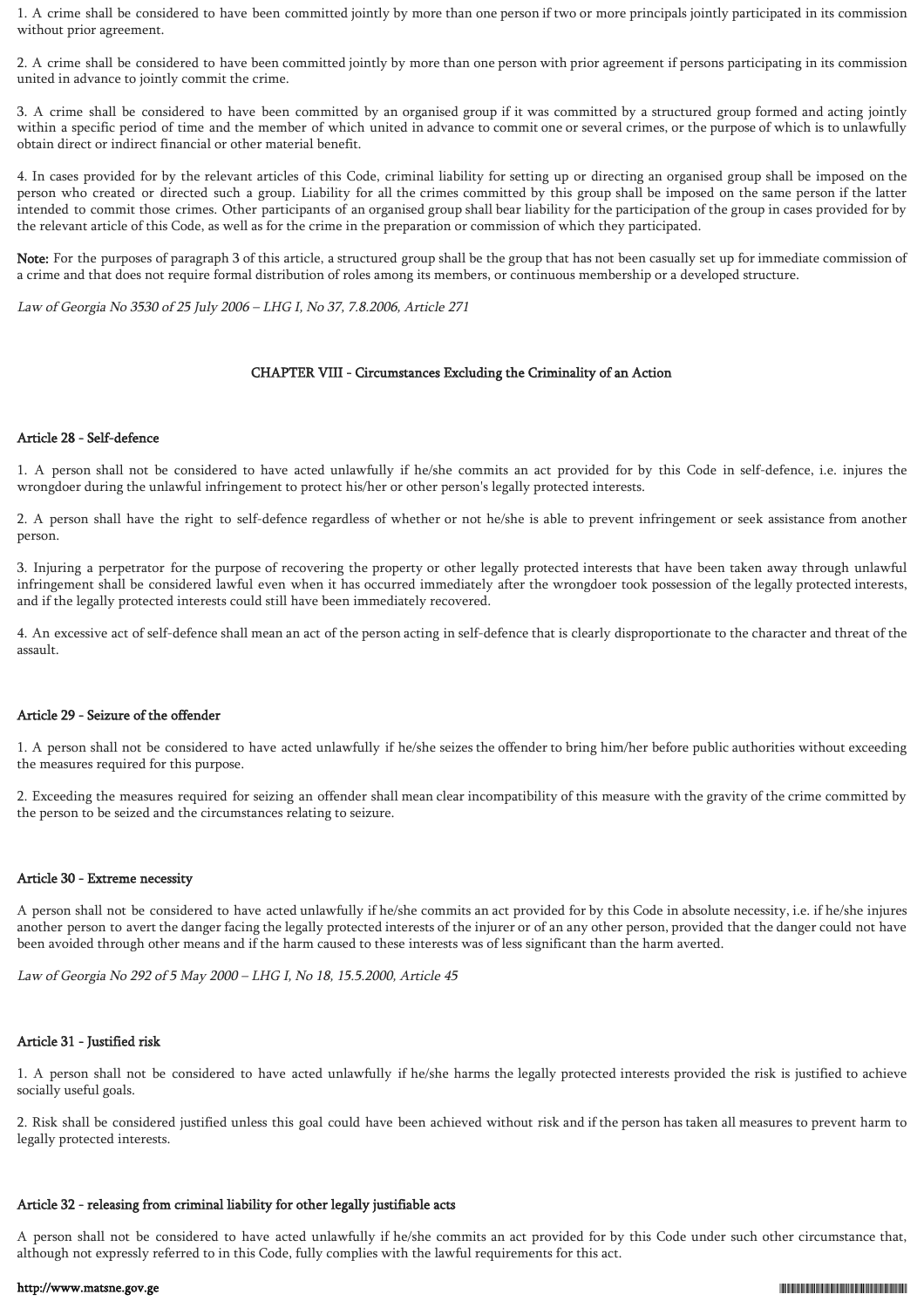#### Article 33 - Release from criminal liability due to age

A person who has not attained the age of 14 at the time of the commission of an unlawful act provided for by this Code shall be considered to act without guilt.

Law of Georgia No 292 of 5 May 2000 – LHG I, No 18, 15.5.2000, Article 45

Law of Georgia No 333 of 30 May 2000 – LHG I, No 20, 31.5.2000, Article 51

Law of Georgia No 4785 of 23 May 2007 – LHG I, No 19, 1.6.2007, Article 166

Law of Georgia No 2641 of 23 February 2010 – LHG I, No 9, 15.3.2010, Article 31

#### Article 34 - Release from liability due to mental Illness

1. Any person who at the time of the commission of an unlawful act provided for by this Code is incapable of appreciating the actual nature or unlawfulness of his/her actions or controlling those actions due to his/her chronic mental illness, temporary mental disturbance, debility or other mental condition shall be considered to act without guilt.

2. (Deleted).

3. If a sane person commits a crime and becomes mentally ill before his/her conviction, due to which he/she is unable to control or guide his/her acts, shall serve the sentence imposed by the court in the relevant medical institution until his/her recovery.

Law of Georgia No 2264 of 16 December 2005 – LHG I, No 55, 27.12.2005, Article 367

Law of Georgia No 5181 of 3 July 2007 – LHG I. No 28, 18.7.2007, Article 278

## Article 35 - Diminished capacity

1. An adult person who at the time of committing a crime was in a state of diminished capacity , i.e. due to his/her mental illness was unable to fully appreciate the actual nature or unlawfulness of his/her acts or control those acts shall not be released from criminal liability.

2. The court shall take into consideration the diminished capacity in imposing punishment.

 $[3.$  (Deleted – 12.6.2016, No 3714. (shall enter into force on 1 January 2016).

Law of Georgia No 292 of 5 May 2000 – LHG I, No 18, 15.5.2000, Article 45

Law of Georgia No 5181 of 3 July 2007 – LHG I. No 28, 18.7.2007, Article 278

Law of Georgia No 3714 of 12 June 2015 – website, 24.6.2015

## Article 36 - Mistake of law

1. A person who lacks awareness that the act he/she is committing is prohibited shall not be punished only if the mistake is pardonable.

2. A mistake shall be considered pardonable if, under the given circumstances, the person was not and could not have been aware of the fact that he/she was committing a prohibited act.

3. When a mistake is not pardonable, the person may be held liable only for negligence, provided that the commission of this act is punished under this Code.

#### Article 37 - Execution of orders or instructions

1. A person who harms the legally protected interests when executing a mandatory order or instruction shall not bear criminal liability. Criminal liability for such harm shall be imposed on the person who issued the unlawful order or instruction.

2. A person who knowingly executes an unlawful order or instruction shall be criminally liable according to the general rules, unless there are other circumstances that exclude the guilt.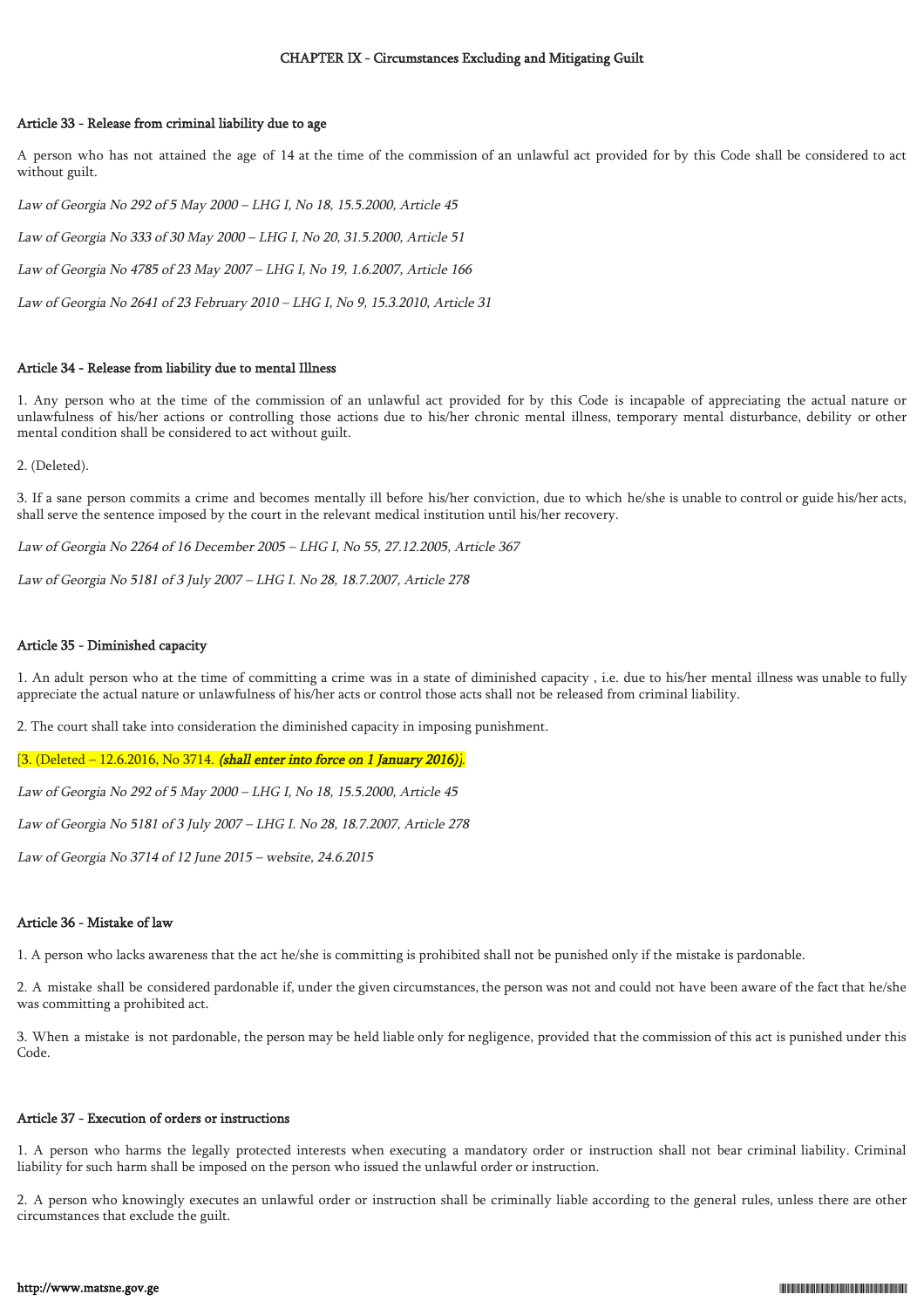#### Article 38 - Releasing from criminal liability for other non-culpable actions

A person shall not be considered to act with guilt if he/she commits an act provided for by this Code under such other circumstances that, although not expressly referred to in this Code, fully satisfies the requirements for guiltlessness for this act.

#### SECTION THREE

#### **SENTENCE**

### CHAPTER X - Goals and Types of Sentences

### Article 39 - Goal of a [criminal] sentence

1. The goal of a sentence is to restore justice, prevent repetition of a crime and re-socialise the offender.

2. The goal of a sentence shall be accomplished by exerting influence on the convicted person and other persons in order to ensure that they develop a sense of responsibility before the law and the observance of public order. Such forms and measures of influence on convicted persons are provided for by the corrections legislation of Georgia.

3. The purpose of a sentence shall not be the physical torture or humiliation of a person.

Law of Georgia No 2697 of 9 March 2010 – LHG I, No 12, 24.3.2010, Article 70

#### Article 40 - Types of sentences

1. Types of sentence are as follows:

a) fines;

- b) deprivation of the right to occupy an official position or to carry out a particular activity;
- c) community service;
- d) corrective labour;
- e) service restrictions for military personnel;
- f) restriction of liberty;
- g) fixed term imprisonment;
- h) life imprisonment;
- I) confiscation of property.
- 2. Types of sentences for a legal person shall be defined under the relevant provisions of this Code.

Law of Georgia No 649 of 5 December 2000 – LHG I, No 47, 14.12.2000, Article 134

Law of Georgia No 2619 of 28 December 2005 – LHG I, No 4, 18.1.2006, Article 39

Law of Georgia No 2937 of 28 April 2006 – LHG I, No 14, 15.5.2006, Article 90

Law of Georgia No 3530 of 25 July 2006 – LHG I, No 37, 7.8.2006, Article 271

## Article 41 - Main and ancillary penalties

1. Corrective labour, service restrictions for military personnel, fixed term imprisonment and life imprisonment may be imposed only as a main penalty.

2. Community service, fines or deprivation of the right to occupy an official position or to carry out a particular activity may be imposed both as main and ancillary penalties. Confiscation of property may be imposed only as an ancillary penalty.

 $2<sup>1</sup>$ . Several ancillary penalties may be imposed simultaneously.

3. (Deleted).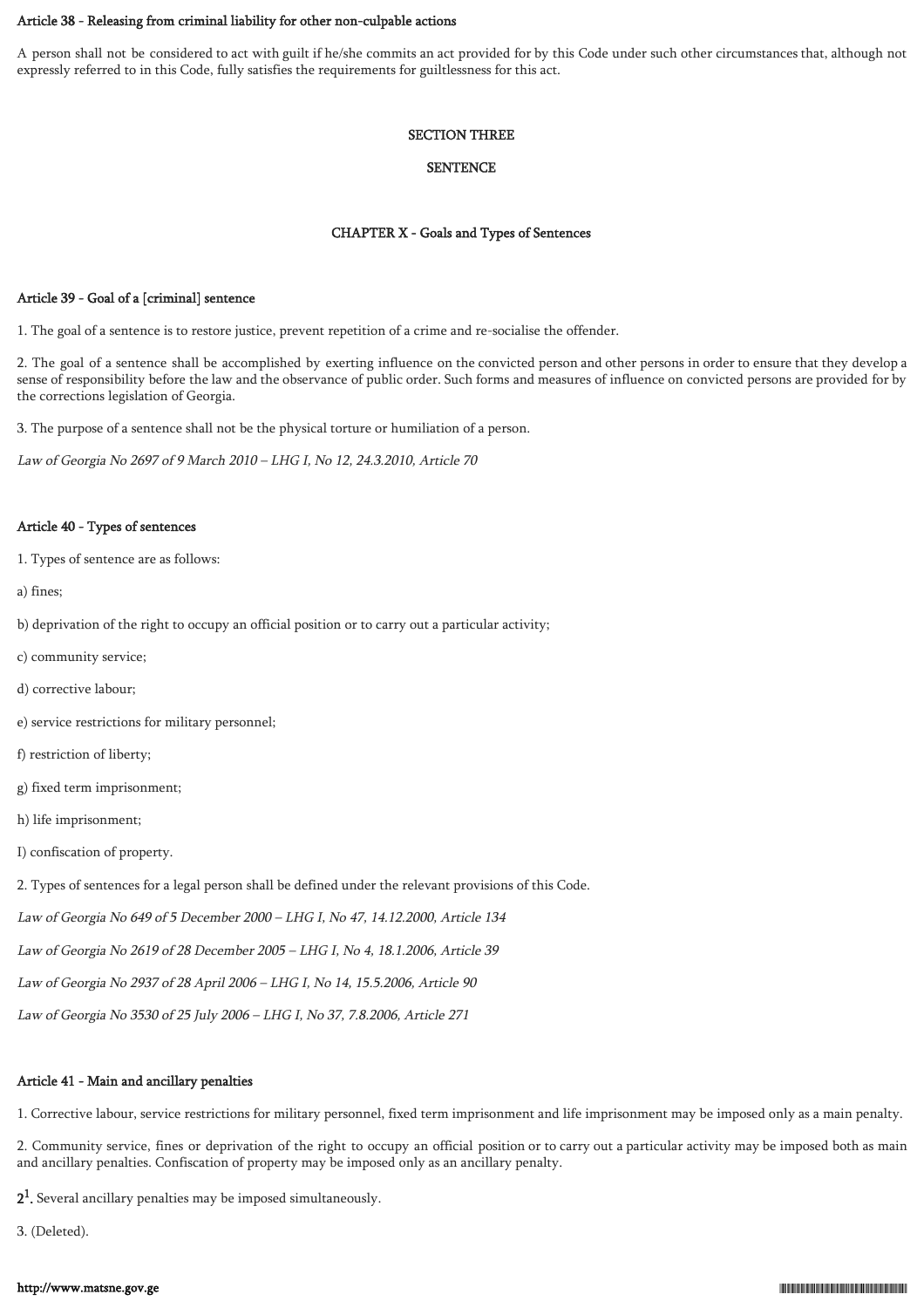Law of Georgia No 292 of 5 May 2000 – LHG I, No 18, 15.5.2000, Article 45

Law of Georgia No 649 of 5 December 2000 – LHG I, No 47, 14.12.2000, Article 134

Law of Georgia No 1627 of 4 July 2007 – LHG I, No 23, 24.7.2002, Article 113

Law of Georgia No 2619 of 28 December 2005 – LHG I, No 4, 18.1.2006, Article 39

Law of Georgia No 2937 of 28 April 2006 – LHG I, No 14, 15.5.2006, Article 90

Law of Georgia No 4785 of 23 May 2007 – LHG I, No 19, 1.6.2007, Article 166

Law of Georgia No 893 of 26 December 2008 – LHG I, No 41, 30.12.2008, Article 317

## Article 42 - Fines

1. A fine is a monetary penalty.

2. The minimum amount of a fine shall be GEL 2 000. If the relevant article of the special part of this Code prescribes imprisonment for up to three years, the minimum amount of the fine shall be at least GEL 500.

3. The court shall determine the amount of a fine according to the gravity of the crime committed and the material status of the convicted person. The material status shall be determined based on the person's property, income and other circumstances.

4. The court, in its judgement, shall refer to the amount of the payable fine in lari.

5. A fine shall be imposed as an ancillary penalty also when it is not prescribed as an ancillary penalty under the relevant article of this Code, except for the crime under Article  $126^1$  of this Code.

#### $[5^1]$ [(Deleted – 12.6.2016, No 3714. (shall enter into force on 1 January 2016)].

6. If a convicted person avoids paying the fine, or if the payment cannot be enforced, this penalty shall be substituted by community service, corrective labour, and restriction of liberty or imprisonment. At the same time, the period of time during which the convicted person was serving this sentence shall be counted towards the term of the community service, corrective labour or restriction of liberty based on the following calculation: GEL 50 of the imposed fine - 4 hours of community service, one day of corrective labour, one day of restriction of liberty. In addition, if a person maliciously avoids the community service, corrective labour or restriction of liberty that was imposed instead of the fine, it shall be substituted by imprisonment, to the extent and in the manner prescribed for this type of penalty by this Code.

Law of Georgia No 945 of 19 June 2001 – LHG I, No 20, 3.7.2001, Article 75

Law of Georgia No 1822 of 30 June 2005 – LHG I, No 38, 15.7.2005, Article 255

Law of Georgia No 2937 of 28 April 2006 – LHG I, No 14, 15.5.2006, Article 90

Law of Georgia No 4213 of 29 December 2006 – LHG I, No 1, 3.1.2007, Article 16

Law of Georgia No 3052 of 18 February 2015 – web-site, 26.2.2015

Law of Georgia No 3714 of 12 June 2015 – website, 24.6.2015

## Article 43 - Deprivation of right to occupy an official position or carry out a particular activity

1. Deprivation of the right to hold an official position or carry out a particular activity shall mean that a convicted person is prohibited from occupying an appointed office in public service or in local self-government bodies or from pursuing professional or other activities.

2. Deprivation of the right to hold an official position or to carry out a particular activity shall be imposed as the main penalty for a term of from one to five years and as an ancillary sentence, for a term of from six months to three years.

3. Deprivation of the right to hold an official position or to carry out a particular activity may be imposed as an ancillary penalty even when it has not been prescribed as a penalty for the committed crime under the relevant article of this Code provided that, based on the character and quality of the threat of the crime and the offender's personality, the court considers it impossible to reserve him/her the right to occupy an official position or to carry out a particular activity.

4. At the time of the imposition of community service or corrective labour as the main penalty, also, in the case of a conditional sentence, the term of the ancillary penalty imposed in the form of the deprivation of the right to hold an official position or carry out a particular activity shall be calculated from the moment when the court judgement enters into force. The term of an ancillary penalty imposed in the form of the deprivation of the right to hold an official position or carry out a particular activity in addition to the imprisonment or restriction of liberty imposed as the main penalty, shall be calculated from the moment when the court judgement enters into force and shall extend over the entire term of service of the main penalty.

Law of Georgia No 649 of 5 December 2000 – LHG I, No 47, 14.12.2000, Article 134

Law of Georgia No 2937 of 28 April 2006 – LHG I, No 14, 15.5.2006, Article 90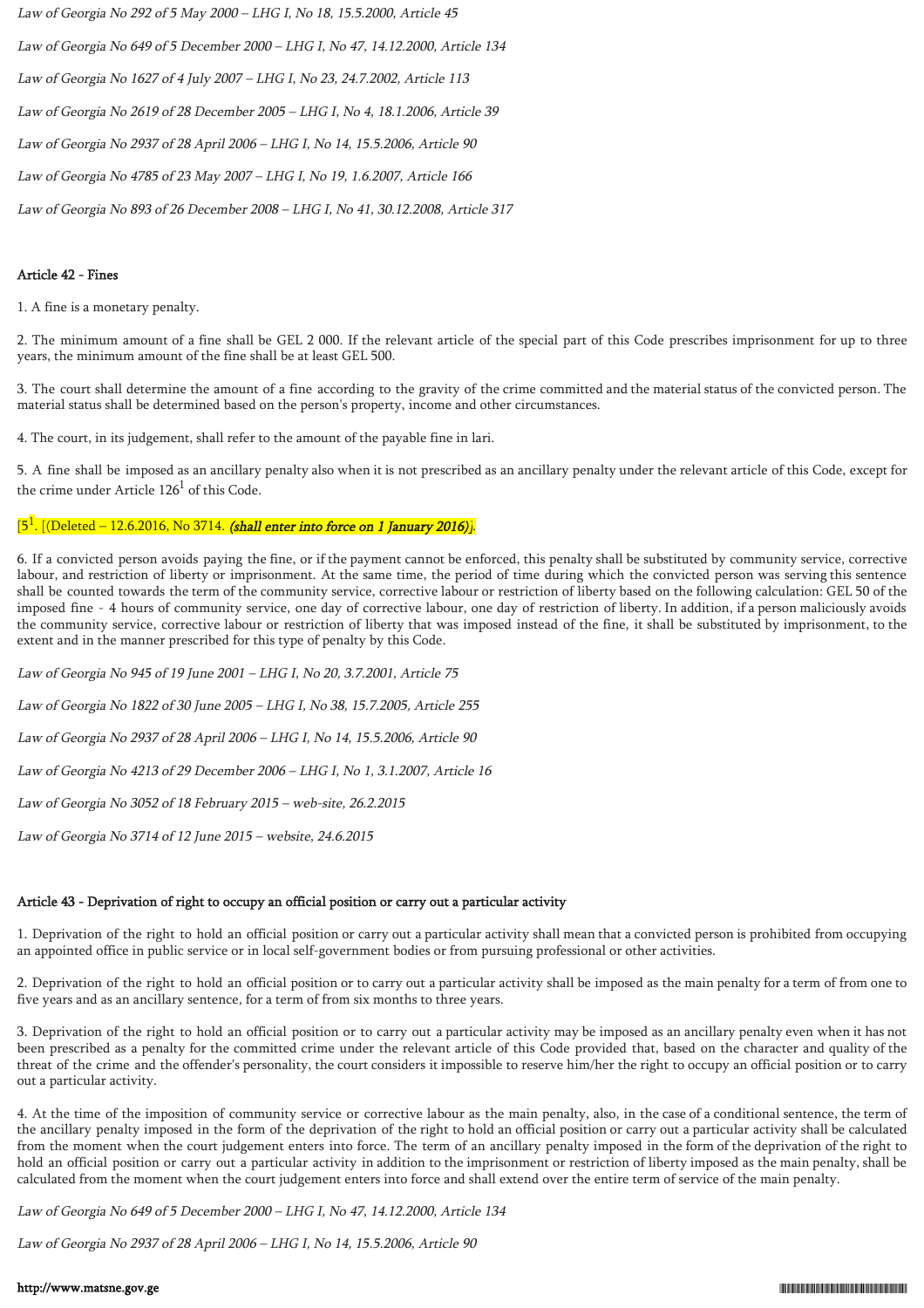### Article 44 - Community service

1. Community service shall mean free labour of a convicted person where the type of labour is determined by the probation bureau.

2. Community service shall be imposed for the term of from 40 to 800 hours. If a fine is substituted by community service, or in the case provided for by Article 73(3) of this Code, or if a plea bargain is concluded between the parties, it may be imposed for a longer period. The daily length of such service shall not exceed eight hours.

3. If a convicted person refuses to render or persistently avoids community service, this sentence shall be substituted by a fine, restriction of liberty or imprisonment. In addition, the time during which the convicted person was serving this sentence, shall be counted towards the term imprisonment or restriction of liberty, based on the following calculation: five hours of community service - one day of restriction of liberty, one day of imprisonment.

4. Community service shall not be imposed on disabled persons of first and second categories, pregnant women, women with children aged under seven, persons of retirement age, as well as for recruited military service persons.

5. Community service may be imposed as an ancillary penalty even when it has not been prescribed as a sentence under the relevant article of this Code.

Law of Georgia No 2937 of 28 April 2006 – LHG I, No 14, 15.5.2006, Article 90

Law of Georgia No 893 of 26 December 2008 – LHG I, No 41, 30.12.2008, Article 317

Law of Georgia No 2697 of 9 March 2010 – LHG I, No 12, 24.3.2010, Article 70

Law of Georgia No 4430 of 11 March 2011 –web-site, 22.3.2011

Law of Georgia No 6252 of 22 May 2012 – web-site, 29.5.2012

Law of Georgia No 6 504 of 19 June 2012 – web-site, 2.7.2012

## Article 45 - Corrective labour

1. Corrective labour shall be imposed for a term of from one month to two years and it shall be served at the place of work of the convicted person.

2. When imposing corrective labour, at least five and not more than twenty percent of the amount established by the judgement shall be deducted from the convicted person's salary in favour of the State.

3. If a convicted person persistently avoids corrective labour, this sentence shall be substituted by restriction of liberty or by imprisonment. In addition, the time during which the convicted person was serving this sentence, shall be counted towards the term imprisonment or restriction of liberty, based on the following calculation: one day of corrective labour - one day of restriction of liberty; three days of corrective labour - one day of imprisonment.

Law of Georgia No 292 of 5 May 2000 – LHG I, No 18, 15.5.2000, Article 45

Law of Georgia No 2937 of 28 April 2006 – LHG I, No 14, 15.5.2006, Article 90

## Article 46 - Service restriction of military person

1. Service restrictions for military personnel shall be imposed on a military person for committing the crime against military service provided for by the special section of this Code, also on a military servant convicted of another crime instead of the corrective labour provided for under the relevant article of this Code.

2. Service restrictions for military personnel shall be imposed for a term of from three months to two years.

3. When imposing service restrictions for military personnel, not more than twenty percent of the amount established under the judgement shall be deducted from the convicted person's salary in favour of the State. When serving this sentence, the convicted person may not be promoted or granted a higher military rank. The term of sentence shall not be counted towards the term of service for granting him/her the next military rank.

Law of Georgia No 292 of 5 May 2000 – LHG I, No 18, 15.5.2000, Article 45

## Article 47 - Restriction of liberty

1. Restriction of liberty shall mean the placement of a convicted person who, at the time when the judgement is delivered, has attained the age of 14 years, in a liberty restriction facility without isolation from the society and under supervision.

2. Restriction of liberty shall be imposed on a person with no previous convictions for a term of from one to five years.

3. If imprisonment, community service or corrective labour is substituted by the restriction of liberty, it may be imposed for a term of less than one year.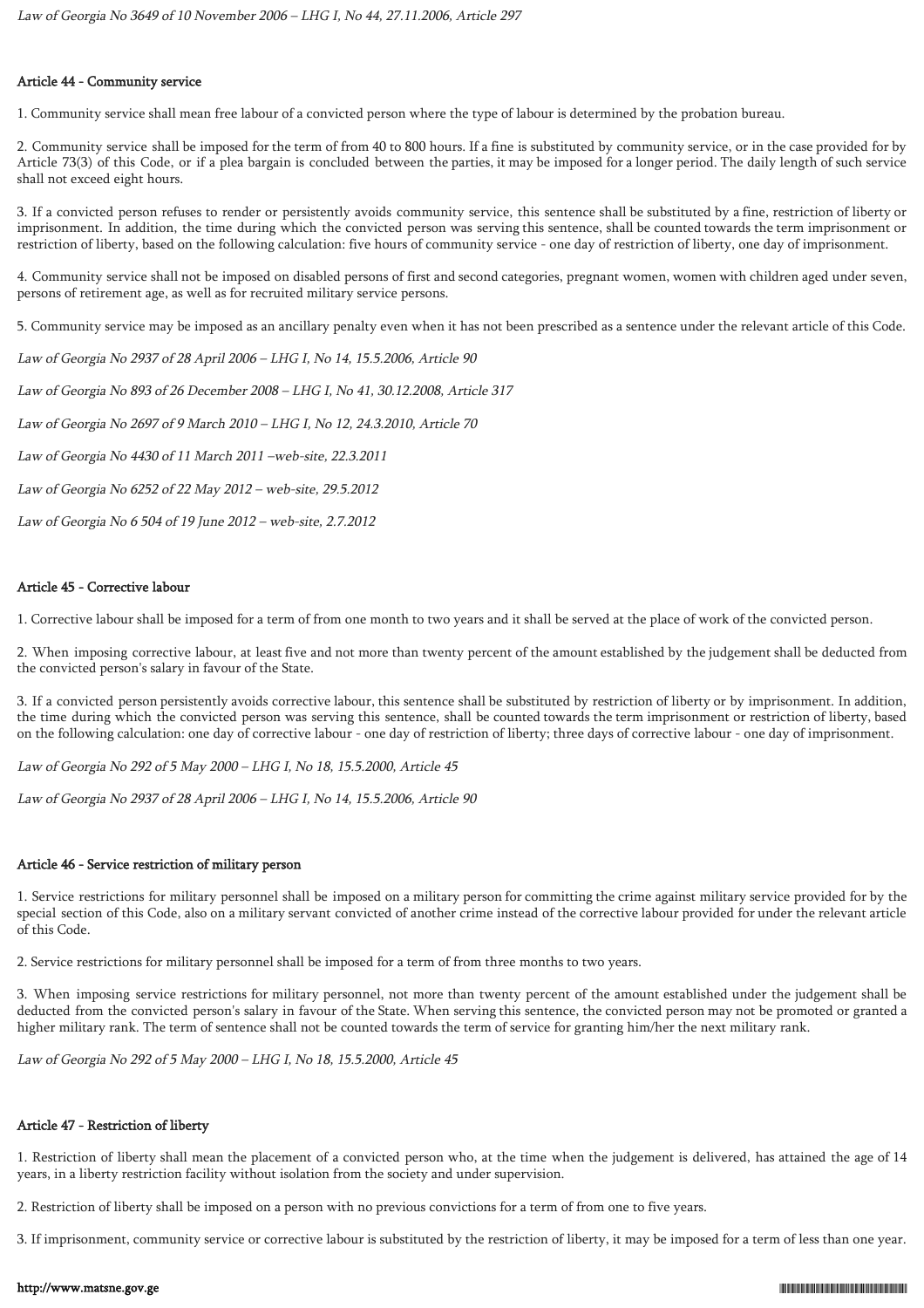4. If a convicted person persistently avoids the restriction of liberty, this sentence shall be substituted by imprisonment, the term of which shall be the same as the term of the restriction of liberty established by the judgement. In addition, the time during which the convicted person was serving the sentence shall be counted towards the term imprisonment, based on the following calculation: one day of restriction of liberty - one day of imprisonment.

5. Restriction of liberty shall not be imposed on disabled persons of 1st and 2nd categories, pregnant women, women with a child aged under seven, persons of pension age as well as on persons called up for military service.

Law of Georgia No 292 of 5 May 2000 – LHG I, No 18, 15.5.2000, Article 45

Law of Georgia No 458 of 30 June 2000 – LHG I, No 27, 17.7.2000, Article 83

Law of Georgia No 5626 of 27 December 2011 – web-site, 12.1.2012

### Article 48 - (Deleted)

Law of Georgia No 2458 of 20 June 2003 – LHG I, No 21, 15.7.2003, Article 149

Law of Georgia No 2937 of 28 April 2006 – LHG I, No 14, 15.5.2006, Article 90

#### Article 49 - (Deleted)

Law of Georgia No 649 of 5 December 2000 – LHG I, No 47, 14.12.2000, Article 134

#### Article 50 - Fixed term imprisonment

1. Fixed term imprisonment shall mean the isolation of a convicted person from the society and his/her placement in a penitentiary institution provided for by law. A person sentenced to imprisonment, who has not attained the age of 18 years at the time the judgement is delivered, shall be placed in a juvenile rehabilitation institution.

[1. Fixed term imprisonment shall mean the isolation of a convicted person from the society and his/her placement in a penitentiary institution provided for by law. (shall enter into force 1 January 2016)]

2. Fixed term imprisonment shall be imposed for a term of from six months to twenty years, except as provided for by Article 59 of this Code.

 $2<sup>1</sup>$ . The Court may impose a sentence that is less than the lowest limit of the sentence prescribed under paragraph 2 of this article provided a plea bargain is concluded between the parties.

3. If community service, corrective labour, restriction of liberty or a fine is substituted by fixed-term imprisonment, it may be imposed for a term of less than six months.

4. (Deleted - 17.4.2013, No546).

5. When imposing a fixed term imprisonment, the court may, by its judgement order the service of a certain part of the sentence and count the other part as a conditional sentence provided the accused (convicted) person admits the crime (unless the person has been caught at the scene of the crime or immediately after the crime has been committed), names accomplices and collaborates with the investigation authorities. If, except for the conclusion of a plea bargain agreement, a particularly serious crime has been committed, a a conditional sentence may be deemed a quarter of the sentence imposed, one third of the sentence, in the case of a serious crime, and half of the sentence, in the case of a less serious crime.

6. (Deleted).

Law of Georgia No 292 of 5 May 2000 – LHG I, No 18, 15.5.2000, Article 45

Law of Georgia No 2264 of 16 December 2005 – LHG I, No 55, 27.12.2005, Article 367

Law of Georgia No 2937 of 28 April 2006 – LHG I, No 14, 15.5.2006, Article 90

Law of Georgia No 4213 of 29 December 2006 – LHG I, No 1, 3.1.2007, Article 16

Law of Georgia No 5196 of 4 July 2007 – LHG I, No 28, 18.7.2007, Article 283

Law of Georgia No 2697 of 9 March 2010 – LHG I, No 12, 24.3.2010, Article 70

Law of Georgia No 3619 of 24 September 2010 – LHG I, No 51, 29.9.2010, Article 332

Law of Georgia No 546 of 17 April 2013 – web-site, 8.5.2013

Law of Georgia No 2243 of 16 April 2014 – web-site, 2.5.2014

Law of Georgia No 3714 of 12 June 2015 – website, 24.6.2015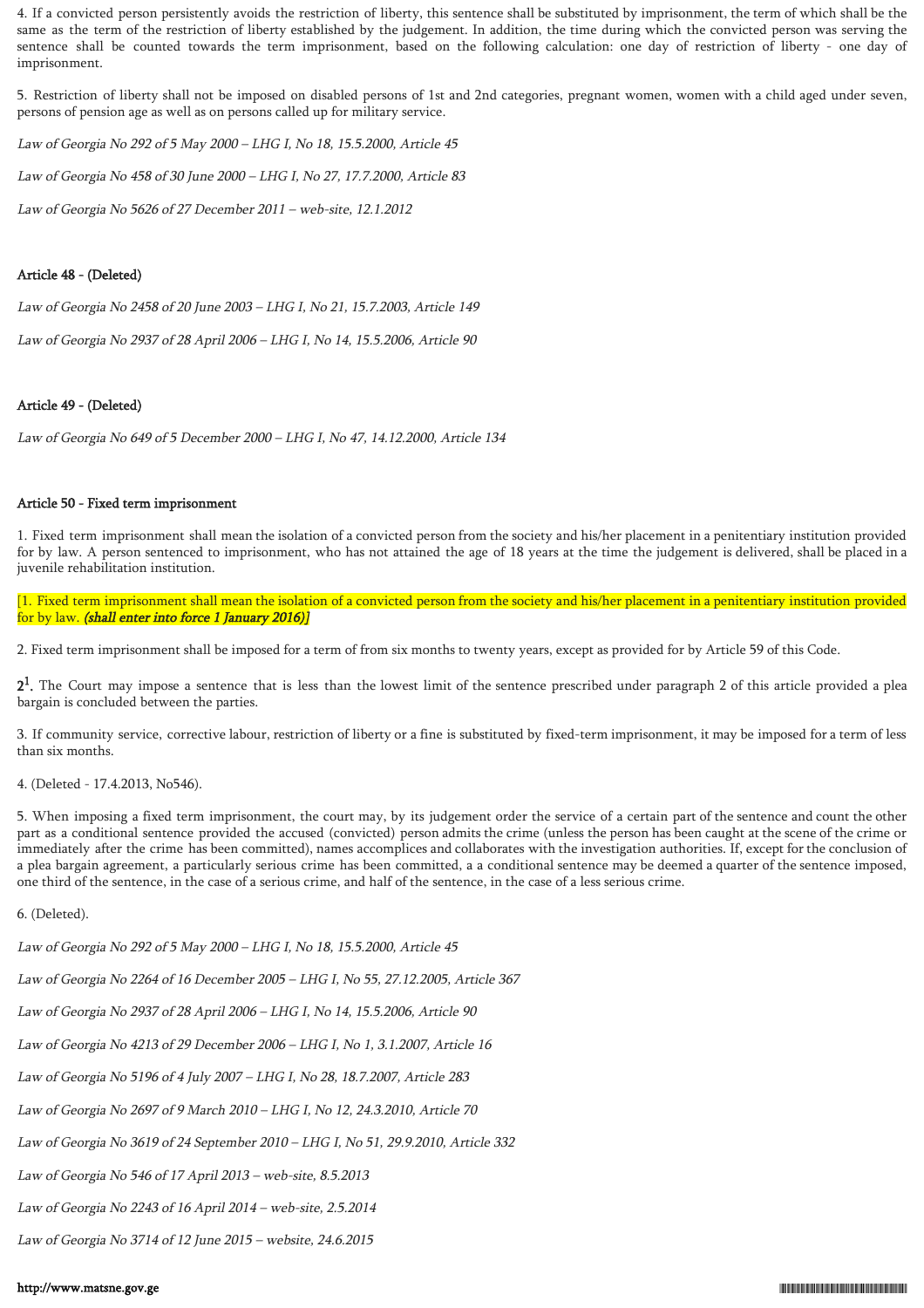#### Article 51 - Life imprisonment

1. Life imprisonment may be imposed only for particularly serious crimes.

2. Life imprisonment shall not be imposed on persons, who, at the time of the commission of a crime have not attained the age of 18 years, or who have attained the age of 60 years by the time the judgement is delivered.

[2. Life imprisonment shall not be imposed on persons who has attained the age of 60 years by the time the judgement is delivered. (shall enter into force 1 January 2016)]

Law of Georgia No 3714 of 12 June 2015 – website, 24.6.2015

## Article 52 - Confiscation of property

1. Confiscation of property shall mean gratuitous deprivation in favour of the State of the object and/or instrument of the crime or of the article intended for the commission of a crime, and/or of the criminally obtained property.

2. Confiscation of the object and/or instrument of the crime, or of the article intended for the commission of a crime shall mean the deprivation in favour of the State of property owned or rightfully held by the accused or convicted person, which was used for the commission of an intentional crime or of property that was in any form intended for this purpose. The object and/or instrument of the crime, or the article intended for committing a crime shall be confiscated by the court for the commission of all intentional crimes provided for by this Code, when the object and/or the instrument of the crime or the article intended for committing a crime is available and their confiscation is necessary due to public and social interests or for protecting the rights and freedoms of individuals or for preventing new crimes.

3. Confiscation of criminally obtained property shall mean gratuitous deprivation in favour of the State from the convicted person of the criminally acquired property (all property and intangible assets as well as title deeds for property), also of any income from this property or of property that is equivalent in value. The court shall order the confiscation of criminally obtained property for all intentional crimes provided for by this Code, if it can be proved that this property has been obtained criminally.

Law of Georgia No 2361 of 8 September 1999 – LHG I, No 43(50), 21.9.1999, Article 212

Law of Georgia No 292 of 5 May 2000 – LHG I, No 18, 15.5.2000, Article 45

Law of Georgia No 2619 of 28 December 2005 – LHG I, No 4, 18.1.2006, Article 39

Law of Georgia No 3619 of 24 September 2010 – LHG I, No 51, 29.9.2010, Article 332

## CHAPTER XI - Sentencing

## Article 53 - Principles of sentencing

1. The court shall impose a fair sentence on an offender within the scope provided for by the relevant article of the special part of this Code and taking into consideration the provisions of the general part of this Code. A stricter sentence may be imposed only when less severe sentence fails to achieve the goal of the sentence.

2. A sentence more severe than the one provided for by the relevant article of the special part of this Code may be imposed in the case of cumulative crimes and cumulative sentences, according to Articles 59 and 60 of this Code. The grounds for imposing a sentence that is less severe than the one provided for by the relevant article of the special part are defined under Article 55 of this Code.

3. When imposing a sentence, the court shall take into consideration circumstances that mitigate or aggravate liability of the offender, in particular, the motive and goal of the crime, the unlawful intent demonstrated in the act, the character and degree of the breach of obligations, the modus operandi and unlawful consequence of the act, prior history of the offender, personal and financial circumstances, and conduct of the offender after the offence, in particular, the offender's desire to indemnify the damage and reconcile with the victim.

 $3<sup>1</sup>$ . Commission of a crime on the grounds of race, colour, language, sex, sexual orientation, gender identity, age, religion, political or other beliefs, disability, citizenship, national, ethnic or social origin, material status or rank, place of residence or other discriminatory grounds shall constitute an aggravating circumstance for all the relevant crimes provided for by this Code.

4. If mitigating or aggravating circumstances are considered as a component of corpus delicti under an article or part of an article of the special part of this Code, the same circumstances shall not be taken into account when imposing a sentence.

Law of Georgia No 5925 of 27 March 2012 – web-site, 19.4.2012

## Article 54 - Imposing a sentence under mitigating circumstances

If, after committing a crime, the offender appears and pleads guilty, actively assists in the discovery of a crime and there are no aggravating circumstances, the term or measure of the sentence shall not exceed three fourths of the maximum term or measure of the most severe sentence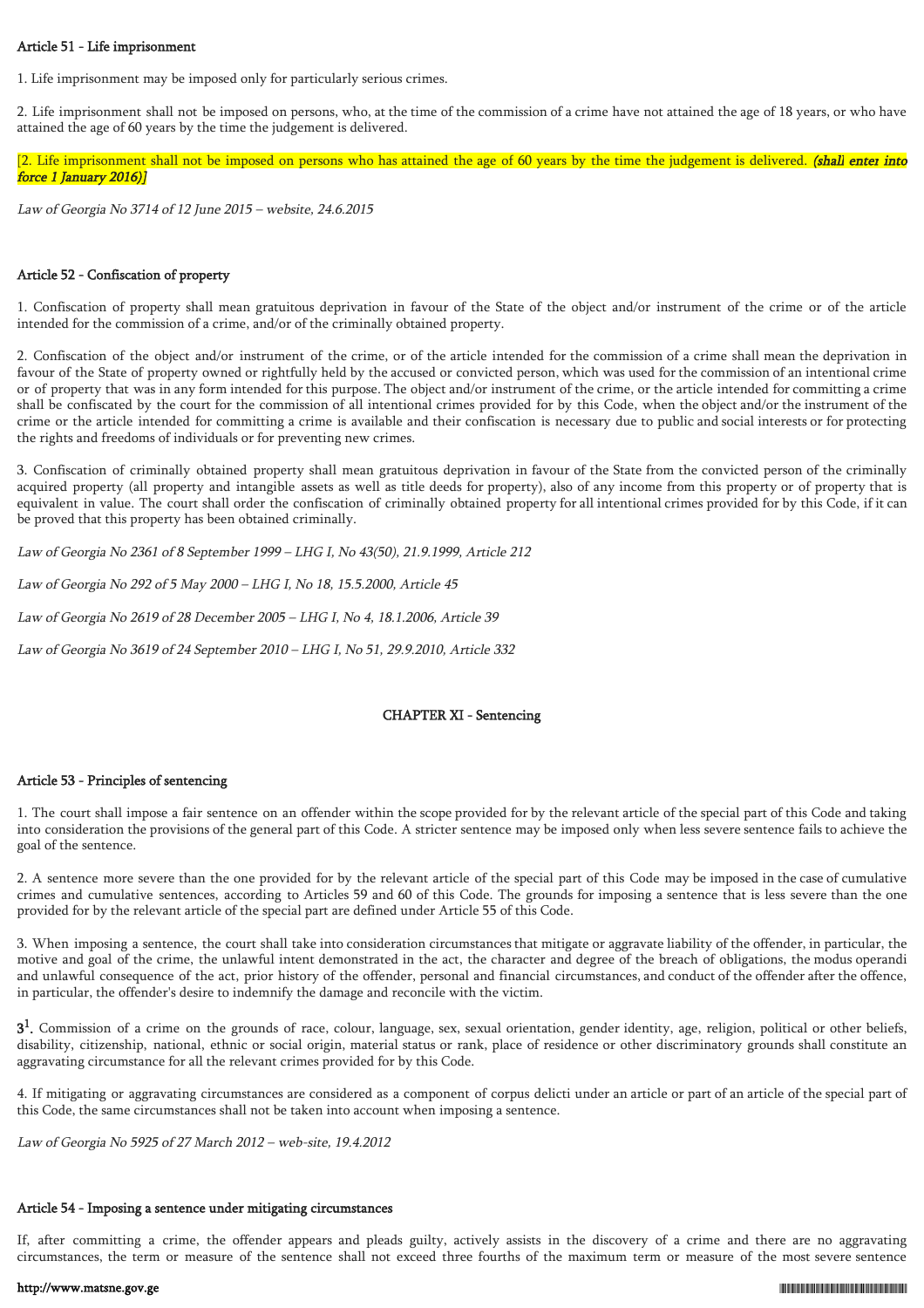prescribed under the relevant article or part of an article of the special part of this Code.

#### Article 55 - Imposing more lenient sentences than prescribed by law

The court may impose a sentence that is less than the lowest limit of the measure of a sentence prescribed by the relevant article of this Code, or other, more lenient sentence, if a plea bargain is concluded between the parties.

Law of Georgia No 3295 of 13 February 2004 – LHG I, No 6, 9.3.2004, Article 22 Law of Georgia No 2352 of 20 December 2005 – LHG I, No 55, 27.12.2005, Article 374 Law of Georgia No 2937 of 28 April 2006 – LHG I, No 14, 15.5.2006, Article 90

#### Article 56 - Imposing a sentence for an inchoate crime

1. When imposing a sentence for an inchoate crime, account shall be taken of the circumstances due to which the crime was not completed.

- 2. (Deleted).
- 3. (Deleted).

4. Life imprisonment may not be imposed for the preparation or attempt of a crime.

Law of Georgia No 4213 of 29 December 2006 – LHG I, No 1, 3.1.2007, Article 16

### Article 57 - Imposing a sentence for complicity in or perpetration of a crime

1. When imposing a sentence for complicity in or perpetration of a crime, account shall be taken of the character and degree of the actual participation of the person, importance of his/her participation for the accomplishment of the goal of the crime, his/her influence on the character and degree of the caused or potential damage.

2. Mitigating or aggravating circumstances that relate to the personality of one of the accomplices or the principal shall be taken into consideration only when imposing a sentence on this accomplice or principal.

#### Article 58 - Imposing a sentence in cases of recidivism

1. When imposing a fixed term imprisonment for recidivism the term of the sentence to be served shall exceed at least by one year the minimum term of the sentence prescribed for this crime under the relevant article or part of an article of this Code.

2. If an article or part of an article of the special part of this Code refers to conviction as an element qualifying the crime, as well as in case of circumstances provided for by Article 55 or Article 63(1) of this Code, the procedure prescribed under paragraph 1 of this article shall not be taken into consideration when imposing a sentence for recidivism.

Law of Georgia No 4785 of 23 May 2007 – LHG I, No 19, 1.6.2007, Article 166

Law of Georgia No 5035 of 22 June 2007 – LHG I, No 26, 11.7.2007, Article 242

#### Article 59 - Imposing a sentence in the case of cumulative crimes and cumulative sentences

1. In the case of cumulative crimes the sentence shall be imposed for each individual crime.

2. When imposing a final sentence for cumulative crimes, the more severe sentence shall absorb the less severe sentence, while when imposing equal sentences, one sentence shall absorb the other sentence.

3. In the case of recidivism, when imposing a final sentence for cumulative crimes, a more severe sentence shall absorb a less lenient sentence, or the sentences prescribed for these crimes shall be added up in part or in full. In the case of recidivism, the term of imprisonment imposed as a final sentence may not exceed 30 years.

4. A sentence shall be imposed in the manner provided for by paragraphs 2 or 3 of this article if after delivering a judgment it is established that the convicted person is also guilty of another crime, which he/she committed before a judgement was delivered on the first case. In this case, the sentence that has been served in full or in part under the first judgement shall be considered to be the final sentence.

5. When imposing a sentence in the case of cumulative crimes, the court shall, fully or partially, add to the sentence imposed under the latest judgement the outstanding part of the sentence imposed under the previous judgement, or the sentence imposed under the latest judgement shall absorb the outstanding part of the sentence imposed under the previous sentence.

6. The final sentence imposed in the case of cumulative sentences shall be calculated from the day when the final judgement is delivered, except when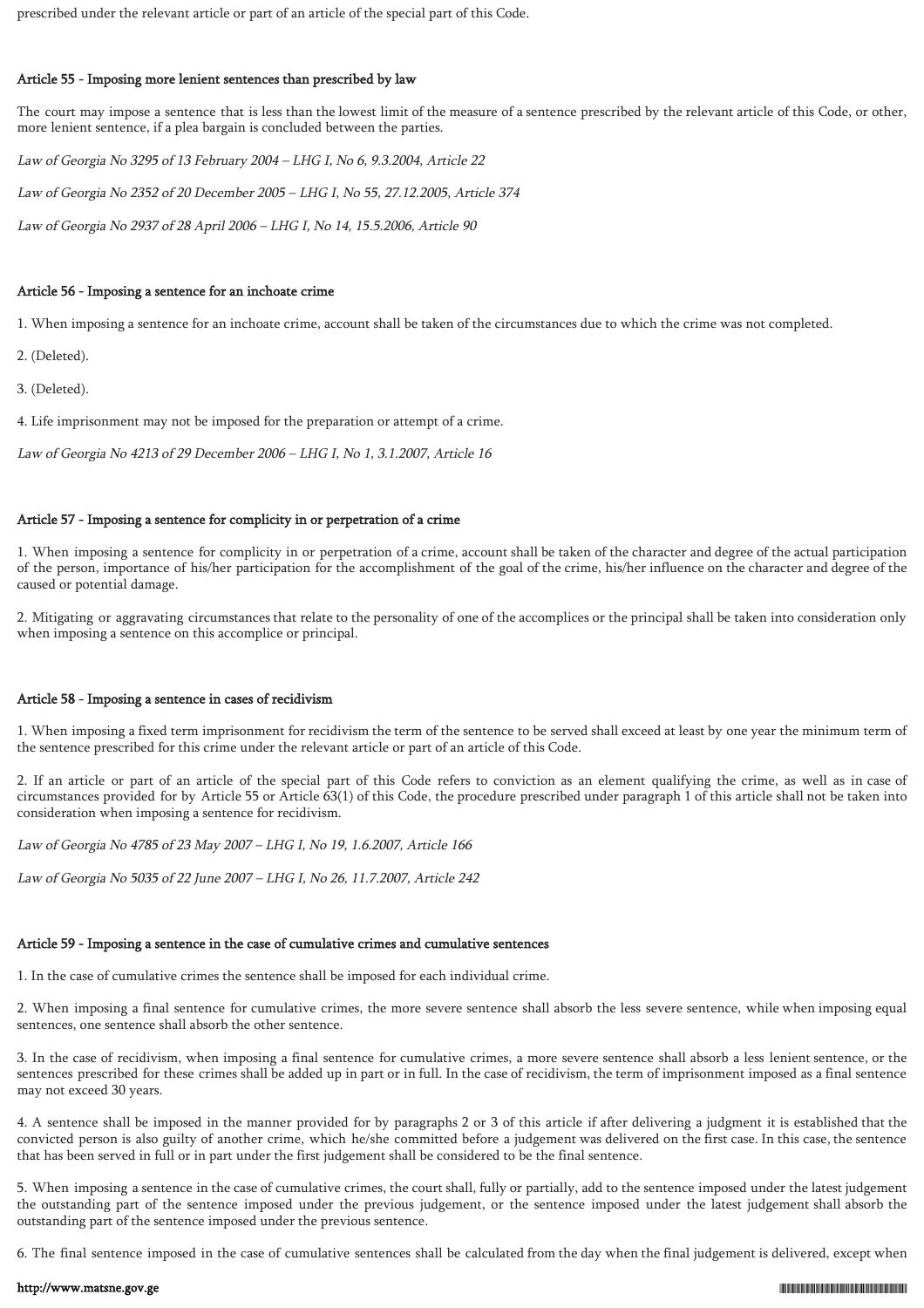the probation period for the conditional sentence imposed on the convicted person under the previous judgement has not expired by the time the last crime is committed. In this case, the sentence shall be calculated from the day when the person was detained for committing the crime provided for by the latest judgement. In the case of cumulative sentences, the term of imprisonment imposed as the final sentence may not exceed 35 years.

7. In the case of cumulative crimes or sentences, the extent of the final sentence, if it is more lenient than imprisonment, may not exceed the maximum extent prescribed under the general part of this Code for the given type of sentence.

8. In the case of cumulative crimes or sentences, an ancillary penalty may be imposed along with the main penalty. The final ancillary penalty imposed at the time of cumulation may not exceed the maximum extent prescribed under the general part of this Code for the given type of sentence

Law of Georgia No 292 of 5 May 2000 – LHG I, No 18, 15.5.2000, Article 45 Law of Georgia No 4213 of 29 December 2006 – LHG I, No 1, 3.1.2007, Article 16 Law of Georgia No 2644 of 23 February 2010 – LHG I, No 9, 15.3.2010, Article 34 Law of Georgia No 546 of 17 April 2013 – web-site, 8.5.2013

## Article 60 - (Deleted)

Law of Georgia No 292 of 5 May 2000 – LHG I, No 18, 15.5.2000, Article 45

Law of Georgia No 4213 of 29 December 2006 – LHG I, No 1, 3.1.2007, Article 16

## Article 61 - Accumulation of sentences

1. When summing up sentences in the case of cumulative crimes and cumulative sentences, on day of imprisonment shall be equal to:

a) two days of restriction of liberty;

b) three days of corrective labour or service restrictions for military personnel;

c) five hours of community service.

2. A fine or deprivation of the right to hold an official position or carry out a particular activity, when added to the restriction of liberty or imprisonment, shall apply independently.

Law of Georgia No 649 of 5 December 2000 – LHG I, No 47, 14.12.2000, Article 134

Law of Georgia No 2937 of 28 April 2006 – LHG I, No 14, 15.5.2006, Article 90

Law of Georgia No 4213 of 29 December 2006 – LHG I, No 1, 3.1.2007, Article 16

Law of Georgia No 4430 of 11 March 2011 – web-site, 22.3.2011

## Article 62 - Calculation of the term of a sentence and credit towards the sentence

1. The term for the deprivation of the right to hold an official position or carry out a particular activity, for corrective labour, service restrictions for military personnel, restriction of liberty and imprisonment shall be calculated in years and months, while the term for community service, in hours, except when a plea bargain is concluded between the parties.

2. When altering and accumulating sentences provided for by paragraph 1 of this article, as well as when crediting sentences, the term of the sentence may be calculated in days.

3. The term of detention pending trial shall be counted towards the term of the sentence, based on the following calculation: one day of detention - one day of imprisonment, two days of restriction of liberty, three days of corrective labour or service restrictions for military personnel, five hours of community service.

4. The term of detention before the entry into force of the judgement on the crime committed abroad, as well as the term of imprisonment served under the judgement, in the case of extraditing a person for enforcement of the judgement under Article 6 of this Code shall be counted in the following manner: one day for one day.

5. If a person detained pending the trial is imposed, in the form of the main penalty, a fine or deprivation of the right to hold an official position or carry out a particular activity, the court, taking into consideration the term of detention pending trial, shall mitigate the sentence imposed or completely release the person from it.

Law of Georgia No 649 of 5 December 2000 – LHG I, No 47, 14.12.2000, Article 134

Law of Georgia No 2937 of 28 April 2006 – LHG I, No 14, 15.5.2006, Article 90

Law of Georgia No 4213 of 29 December 2006 – LHG I, No 1, 3.1.2007, Article 16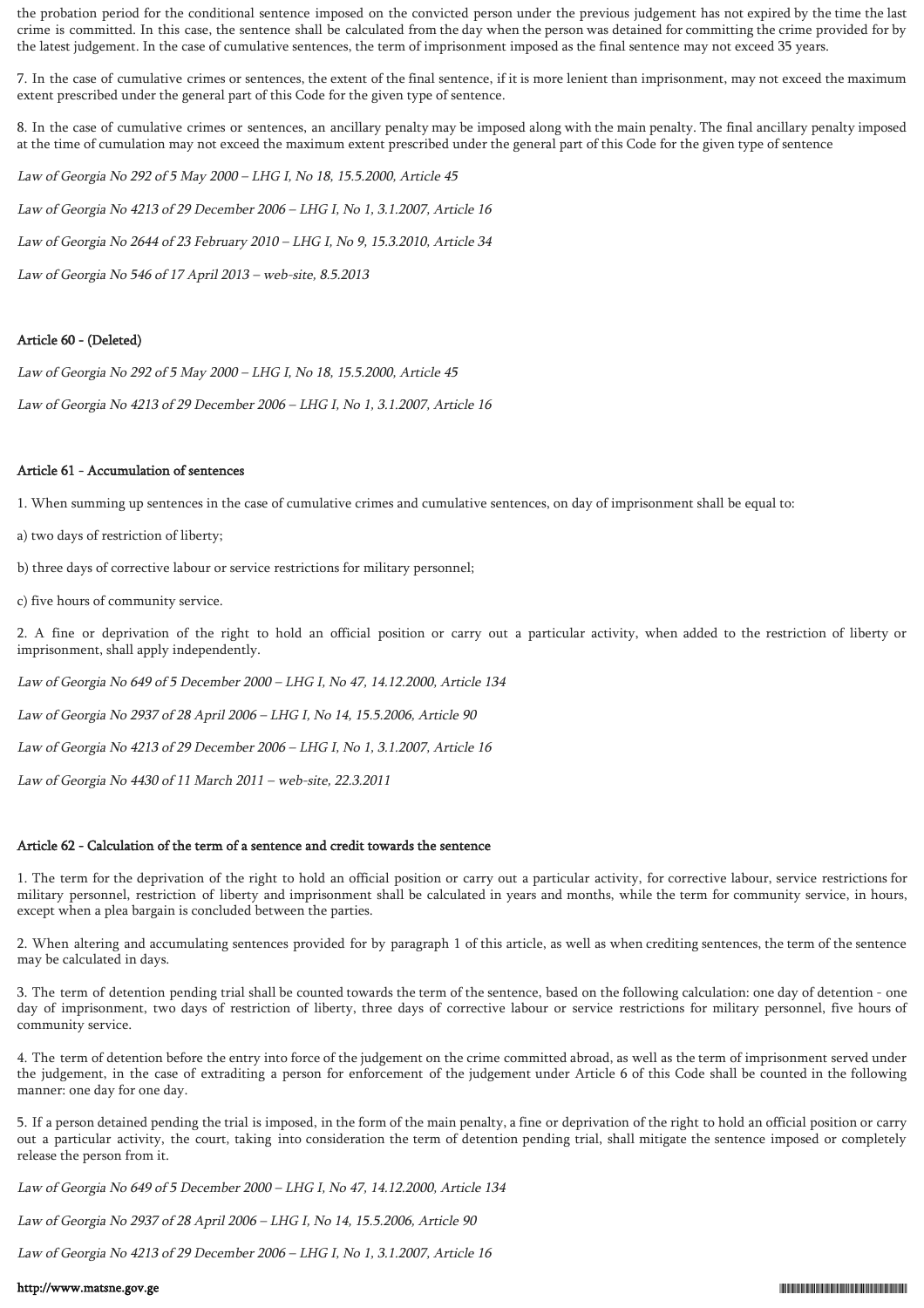Law of Georgia No 893 of 26 December 2008 – LHG I, No 41, 30.12.2008, Article 317

Law of Georgia No 4430 of 11 March 2011 – web-site, 22.3.2011

Law of Georgia No 6 504 of 19 June 2012 – web-site, 2.7.2012

#### CHAPTER XII - Conditional sentence

#### Article 63 - Grounds for imposing conditional sentences

1. If a plea bargain is concluded between the parties, the court may rule that the sentence imposed be considered conditional.

2. If the convicted person has committed a particularly serious or intentional serious crime, the sentence imposed may not be considered a conditional sentence.

3. If the convicted person has committed a less serious crime or a crime of negligence and he/she admits it and/or collaborates with investigative authorities, the court may rule that the sentence imposed be considered as a conditional sentence, unless the convicted person had previous conviction for particularly serious or intentional serious crime in the past.

4. If the convicted person has previous conviction for committing two or more intentional serious crimes in the past, the imposed sentence may not be considered as conditional.

[5. (Deleted – 12.6.2016, No 3714). (shall enter into force on 1 January 2016)]

6. In the case of a conditional sentence, an ancillary penalty may be imposed.

Law of Georgia No 649 of 5 December 2000 – LHG I, No 47, 14.12.2000, Article 134

Law of Georgia No 2937 of 28 April 2006 – LHG I, No 14, 15.5.2006, Article 90

Law of Georgia No 3714 of 12 June 2015 – website, 24.6.2015

#### Article 64 - Probation period

In the case of the circumstances provided for by Articles 50(5) and 63 of this Code, the court shall prescribe a probation period during which the convicted person may not commit a new crime and shall fulfil the obligation assigned. When imposing a sentence that is more lenient than imprisonment, the probation period shall be at least one year and not longer than three years, when imposing imprisonment, at least one year and not longer than six years, and when imposing the final sentence based on the accumulation of sentences in the case of cumulative crimes and cumulative sentences,- at least two years and not longer than six years.

Law of Georgia No 2644 of 23 February 2010 – LHG I, No 9, 15.3.2010, Article 34

Law of Georgia No 3619 of 24 September 2010 – LHG I, No 51, 29.9.2010, Article 332

Law of Georgia No 1471 of 4 October 2013 – web-site, 16.10.2013

#### Article 65 - Imposition of obligations

In the case of conditional sentence, if there are relevant grounds, the court may impose on the convicted person certain obligations: not to change permanent place of residence without the permission of the Probation Bureau, not to establish relationships with persons who may engage him/her in anti-social activities, not to visit a particular place, to provide material support to the family, to undergo a treatment course for alcoholism, drug addiction, toxic addiction or venereal disease, and if the convicted person has committed a domestic crime, to undergo a mandatory training course directed at changing violent behaviour and conduct. The court may also impose on the convicted person other obligations which will help to correct him/her.

Law of Georgia No 945 of 19 June 2001 – LHG I, No 20, 3.7.2001, Article 75

Law of Georgia No 2160 of 7 May 2003 – LHG I, No 13, 2.6.2003, Article 72

Law of Georgia No 2704 of 17 October 2014 – web-site, 31.10.2014

#### Article 66 - Monitoring and assistance

1. The Probation Bureau shall monitor the conduct of a probationer and assist him/her. This agency shall supervise the fulfilment of obligations imposed on a person, and immediately notify the court of their non-fulfilment.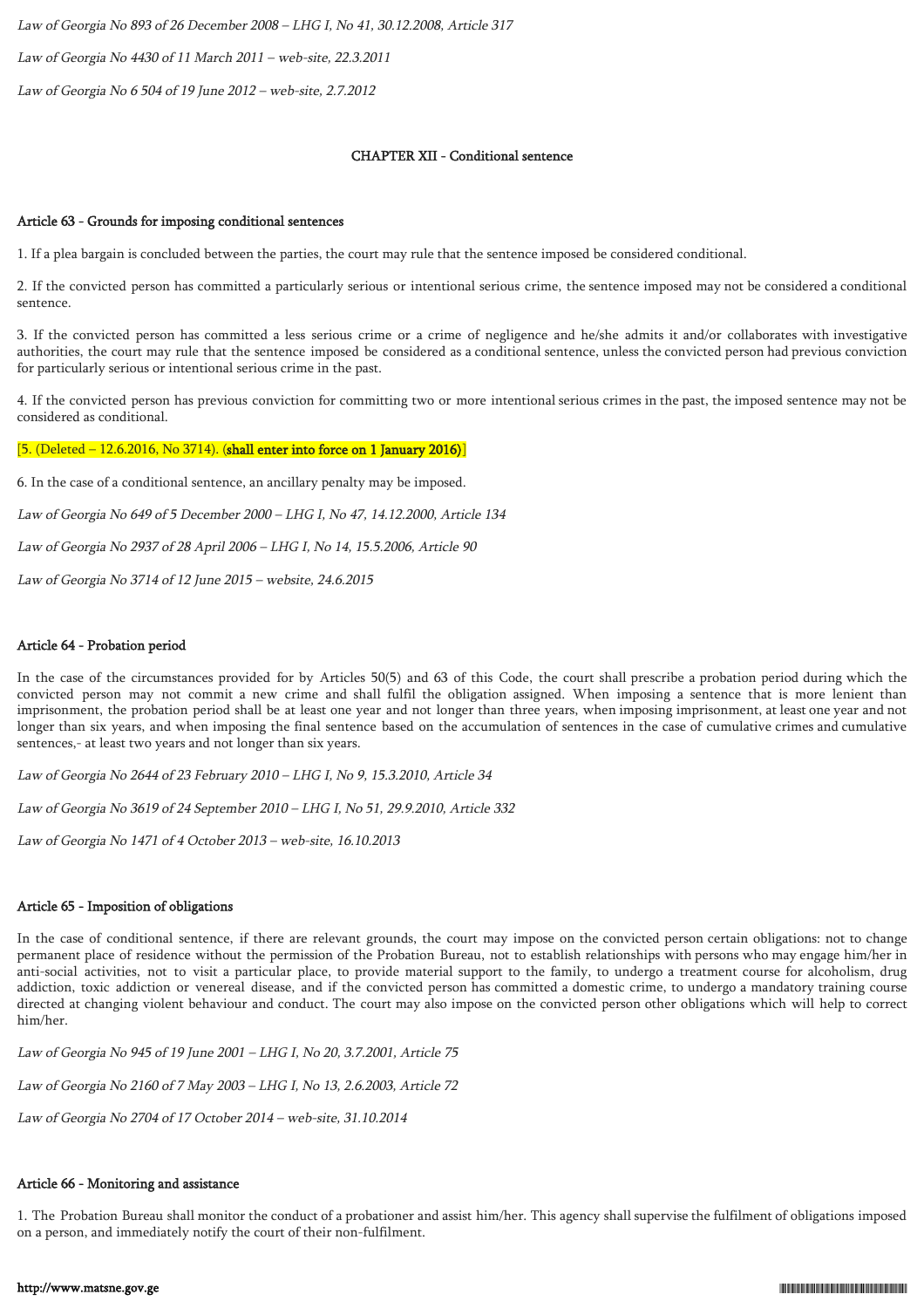2. The functions provided for by paragraph 1 of this article shall be performed with regard to a military service person on probation by the administration of the military unit.

3. During the probation period, the court may, on the recommendation of the body responsible for monitoring and assisting the probationer, cancel, in full or in part, the obligation imposed on the probationer, or impose a new obligation on him/her.

Law of Georgia No 945 of 19 June 2001 – LHG I, No 20, 3.7.2001, Article 75

Law of Georgia No 2160 of 7 May 2003 – LHG I, No 13, 2.6.2003, Article 72

### Article 67 - Lifting a conditional sentence or extending/reducing the probation period

1. If, after the lapse of at least half of the probation period, the probationer proves his/her correction by his/her conduct, the Standing Commission on Revocation of Conditional Sentences operating under the National Agency for Enforcement of Non-custodial Sentences and Probation - the legal entity under public law under the Ministry of Corrections and Legal assistance of Georgia shall, based on the petition of the agency responsible for monitoring and assisting convicted persons, make a decision on revoking a conditional sentence and removing the previous conviction of the probationer.

 $1<sup>1</sup>$ . A probationer may be released from a conditional sentence as provided for by paragraph 1 of this article and may have his/her previous conviction removed due to his/her health status, even before the expiration of the half of the probation period.

2. Taking into consideration the conduct of the probationer, the court, on the recommendation of the agency referred to in paragraph 1 of this article, may extend (for not longer than one year) or reduce the probation period.

3. If, during the probation period, the probationer systematically or persistently avoids the fulfilment of the assigned obligations, the court may, on the recommendation of the agency referred to in paragraph 1 of this article, order the revocation of the conditional sentence and the enforcement of the sentence imposed under the judgement.

4. If during the probation period the probationer commits a crime of negligence, the court shall decide whether to revoke the conditional sentence or leave it in force.

5. If, during the probation period, the probationer commits an intentional crime, the court shall revoke the conditional sentence and impose a sentence on the convicted person under Article 59 of this Code. The same procedure shall apply when imposing a sentence in cases provided for by paragraph 4 of this article. As an exception, a conditional sentence may be imposed when concluding a plea bargain under Chapter XXI of the Criminal Procedural Code of Georgia, which shall be agreed with the Chief Prosecutor or Deputy Chief Prosecutor of Georgia.

Law of Georgia No 4213 of 29 December 2006 – LHG I, No 1, 3.1.2007, Article 16

Law of Georgia No 466 of 1 November 2008 – LHG I, No 30, 7.11.2008, Article 186

Law of Georgia No 3619 of 24 September 2010 – LHG I, No 51, 29.9.2010, Article 332

Law of Georgia No 5266 of 11 November 2011 – web-site, 24.11.2011

Law of Georgia No 5924 of 27 March 2012 – web-site, 19.4.2012

Law of Georgia No 1796 of 13 December 2013 – web-site, 28.12.2013

## Article 67 $^{\rm 1}$  - Civil law agreement

1. The agency referred to in Article 67(1) may revoke a conditional sentence and remove the previous conviction of the probationer before half of the probation period expires if the prosecutor has concluded a civil law agreement with the probationer and the probationer duly fulfilled the obligations imposed under the civil law agreement, and if there exist no grounds provided for under Article 67(3-5) and if, under Article 67(2), the court has not decided to extend the probation period.

2. The prosecutor may, taking into consideration the conduct of the probationer, conclude a civil law agreement with the probationer, if he/she is willing and able to share his/her knowledge and experience in a certain field with others. The civil law agreement shall set for the obligations of the probationer and the time limits within which these obligations are to be fulfilled and after the expiration of which the conditional sentence may be revoked and the record of conviction of the probationer may be removed.

3. The Probation Bureau shall supervise the fulfilment of obligations undertaken by the probationer under the civil law agreement. The Probation Bureau shall periodically provide the prosecutor with information on the performance of the terms of this agreement.

Law of Georgia No 6252 of 22 May 2012 – web-site, 29.5.2012

## SECTION FOUR

## RELEASING FROM CRIMINAL LIABILITY AND PUNISHMENT

#### CHAPTER XIII - Releasing from Criminal Liability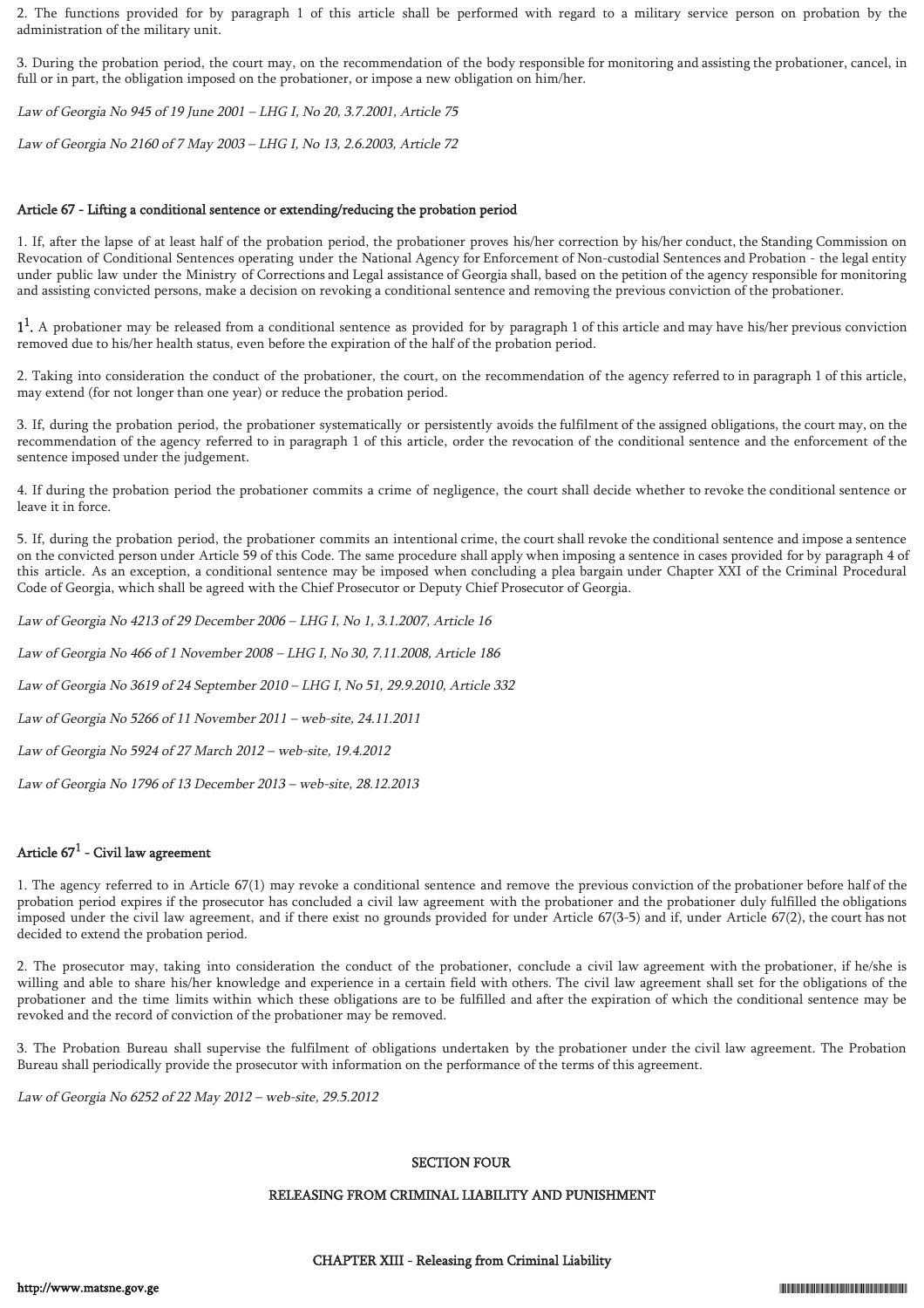#### Article 68 - Releasing from criminal liability due to active repentance

1. A person who has, for the first time, committed a crime for which the maximum sentence provided for by an article or part of an article of the special part of this Code does not exceed three years of imprisonment, may be released from criminal liability, if, after committing the crime, he/she voluntarily appears and admits his/her guilty, assists in the discovery of the crime and indemnifies the damage.

2. A person who has committed a crime of any other category, may be released from criminal liability, if so provided for by the relevant article of the special part of this Code.

Law of Georgia No 292 of 5 May 2000 – LHG I, No 18, 15.5.2000, Article 45

## Article 69 - (Deleted)

Law of Georgia No 292 of 5 May 2000 – LHG I, No 18, 15.5.2000, Article 45

Law of Georgia No 3619 of 24 September 2010 – LHG I, No 51, 29.9.2010, Article 332

#### Article 70 - Releasing from criminal liability due to changed circumstances

The offender may be released from criminal liability if it is established that it is not expedient to impose criminal liability for the given act due to the changed circumstances.

Law of Georgia No 292 of 5 May 2000 – LHG I, No 18, 15.5.2000, Article 45

## Article 70 $^1$  - Releasing from criminal liability due to the collaboration of the accused with investigative authorities

In exceptional cases, when the collaboration of the accused with investigative authorities has revealed the identity of an official and/or person(s) who has (have) committed a particularly serious crime, and the accused directly participated in the creation of essential conditions required for the discovery of the crime, the court may release the accused from criminal liability.

Law of Georgia No 3295 of 13 February 2004 – LHG I, No 6, 9.3.2004, Article 22

## Article 71 - Releasing from criminal liability due to the expiration of the period of limitation

1. A person shall be released from criminal liability, if:

a) two years have passed after the commission of the crime for which the maximum sentence prescribed by the special part of this Code does not exceed a two-year term of imprisonment;

b) six years have passed after the commission of another, less serious crime;

c) 10 years have passed after the commission of a serious crime;

 $\rm c^1$ ) 15 years have passed after the crimes provided for by Articles 332-342<sup>1</sup> of this Code, unless they constitute particularly serious crimes;

d) 25 years have passed after the commission of a serious crime.

2. The period of limitation shall be calculated starting from the day when the crime is committed up to the day when formal charges are brought against the person. If a new crime is committed, the period of limitation shall be calculated for each individual crime.

3. The period of limitation shall be suspended if the offender has absconded during the investigation or trial. In this case, the flow of the period of limitation shall be resumed upon the detention of the offender is detained or his/her appearance with the confession of guilt.

4. The court shall decide whether to apply the period of limitation to a person sentenced to life imprisonment. If the court considers it impossible to apply the period of limitation, life imprisonment shall be substituted by a fixed term imprisonment.

5. The period of limitation shall not apply in cases prescribed under the treaties to which Georgia is a party.

6. The period of limitation shall be suspended for the period during which the person is protected by immunity.

7. Except for the cases provided for by paragraphs 3 and 6 of this article, the period of limitation shall also be suspended during the time when the procedural actions prescribed by Article 16(2) of the Law of Georgia on International Cooperation in Criminal Law cannot be applied to a person extradited to Georgia.

8. When criminal case materials and their duly certified copies are transmitted for their use in subsequent legal proceedings in Georgia according to Article 42 of the Law of Georgia on International Cooperation in Criminal Law, the grounds provided for by the legislation of the foreign country for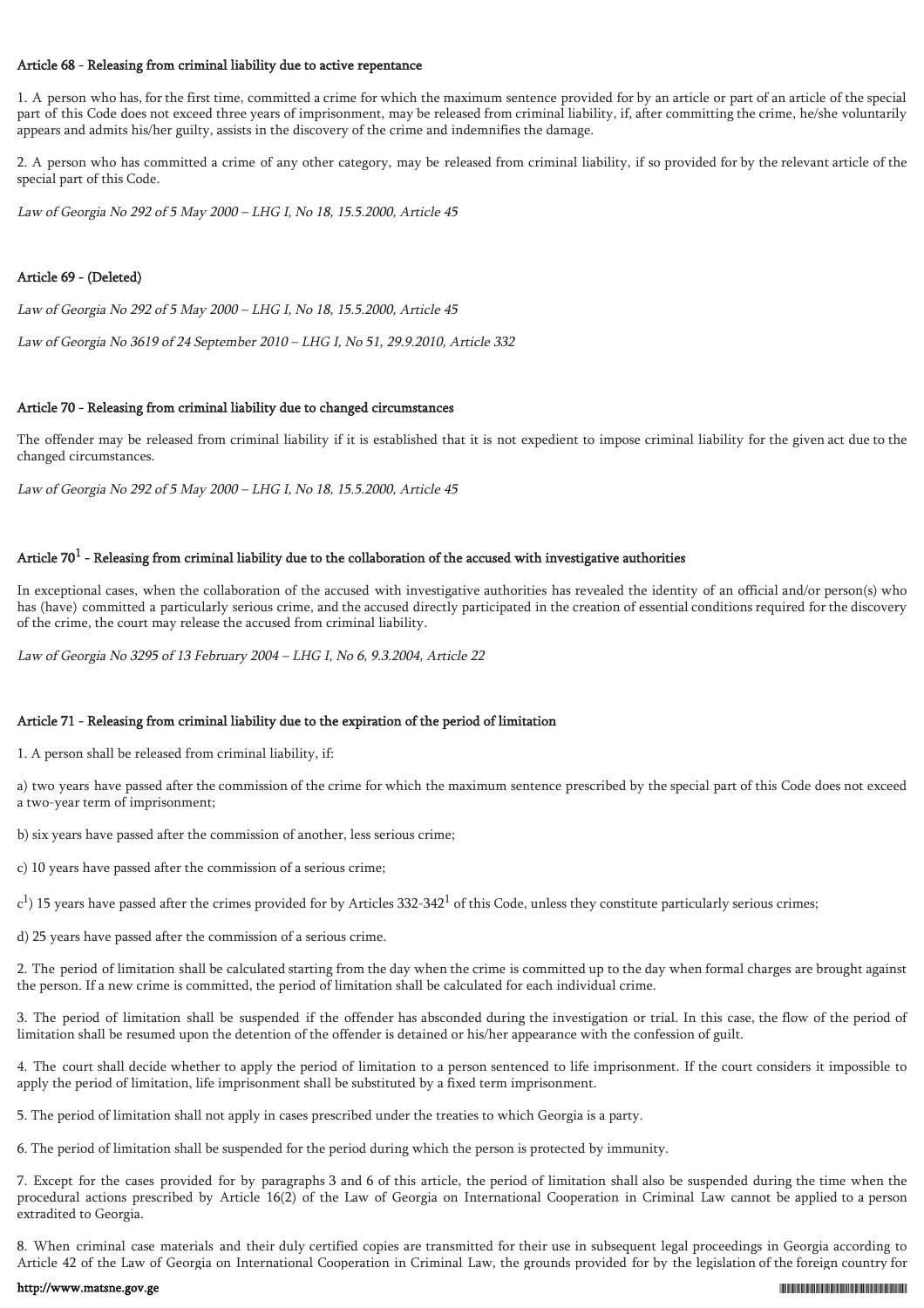suspending the period of limitation shall be taken into consideration by the agency in Georgia responsible for the proceedings only if these grounds are similar to the grounds provided for by this article for suspending the period of limitation.

Law of Georgia No 333 of 30 May 2000 – LHG I, No 20, 31.5.2000, Article 51

Law of Georgia No 3530 of 25 July 2006 – LHG I, No 37, 7.8.2006, Article 271

Law of Georgia No 3619 of 24 September 2010 – LHG I, No 51, 29.9.2010, Article 332

## CHAPTER XIV - Release from Punishment

## Article 72 - Release on parole

1. A person who has been imposed community service, corrective labour, service restrictions for military personnel or restriction of liberty, may be released on parole if the court considers that serving of the full sentence is no longer required for his/her correction, and if the person has been sentenced to imprisonment, he/she may be released on parole if the Local Council of the Ministry of Corrections and Legal Assistance considers that serving of the full sentence is no longer required for his/her correction. In addition, this person may in full or in part be released from serving the ancillary penalty.

2. When released on parole, the convicted person may be imposed the obligation provided for by Article 65 of this Code, which he/she shall fulfil during the period of the outstanding sentence.

3. A convicted person may be released on parole only when he/she has actually served:

a) at least half of the term of the sentence for a less serious crime;

b) at least two thirds of the term of the sentence for a serious crime;

c) at least three fourths of the term of the sentence for a particularly serious crime;

d) three fourths of the term of the sentence that has been imposed to the person who has previously been released on parole and the release on parole was revoked under paragraph 6 of this article.

4. The term of imprisonment actually served by the convicted person shall be at least six months.

5. The conduct of a convicted person who has been released on parole shall be monitored by the duly authorised enforcement bureau, and the conduct of the military servant, by the military unit's administration.

6. If, during the outstanding term of the sentence, the convicted person:

a) persistently avoids the fulfilment of the obligation imposed on him/her upon release on parole, the court may, on the recommendation of the authorities referred to in paragraph 5 of this article, revoke the parole and order the service of the outstanding sentence;

b) commits a crime of negligence, the court shall decide whether to revoke the parole or leave it in force;

c) commits an intentional crime, the court shall impose on him/her a sentence as prescribed under Article 59 of this Code. A sentence for a crime of negligent shall be imposed in the same manner if the court revokes the parole.

7. A convicted person may be released from life imprisonment if he/she has actually served twenty years of imprisonment and if the Local Council of the Ministry of Corrections and Legal Assistance of Georgia considers that it is no longer required that the convicted person continue serving the sentence.

8. For a convicted person who is released on parole from a sentence imposed in the form of community service provided for by Article 73(3) of this Code the term of the sentence actually served in the form of community service shall be counted towards the term provided for by paragraph 3 of this article, based on the following calculation: five hours of community service - one day of imprisonment.

9. For a convicted person who is released on parole from the sentence imposed in the form of restriction of liberty provided for by Article 73(3 $^{\rm l}$ ) of this Code, the term of the sentence actually served in the form of restriction of liberty shall be counted towards the term provided for by paragraph 3 of this article, based on the following calculation: one day of restriction of liberty - one day of imprisonment.

Law of Georgia No 292 of 5 May 2000 – LHG I, No 18, 15.5.2000, Article 45

Law of Georgia No 649 of 5 December 2000 – LHG I, No 47, 14.12.2000, Article 134

Law of Georgia No 945 of 19 June 2001 – LHG I, No 20, 3.7.2001, Article 75

Law of Georgia No 2619 of 28 December 2005 – LHG I, No 4, 18.1.2006, Article 39

Law of Georgia No 2937 of 28 April 2006 – LHG I, No 14, 15.5.2006, Article 90

Law of Georgia No 893 of 26 December 2008 – LHG I, No 41, 30.12.2008, Article 317

Law of Georgia No 2697 of 9 March 2010 – LHG I, No 12, 24.3.2010, Article 70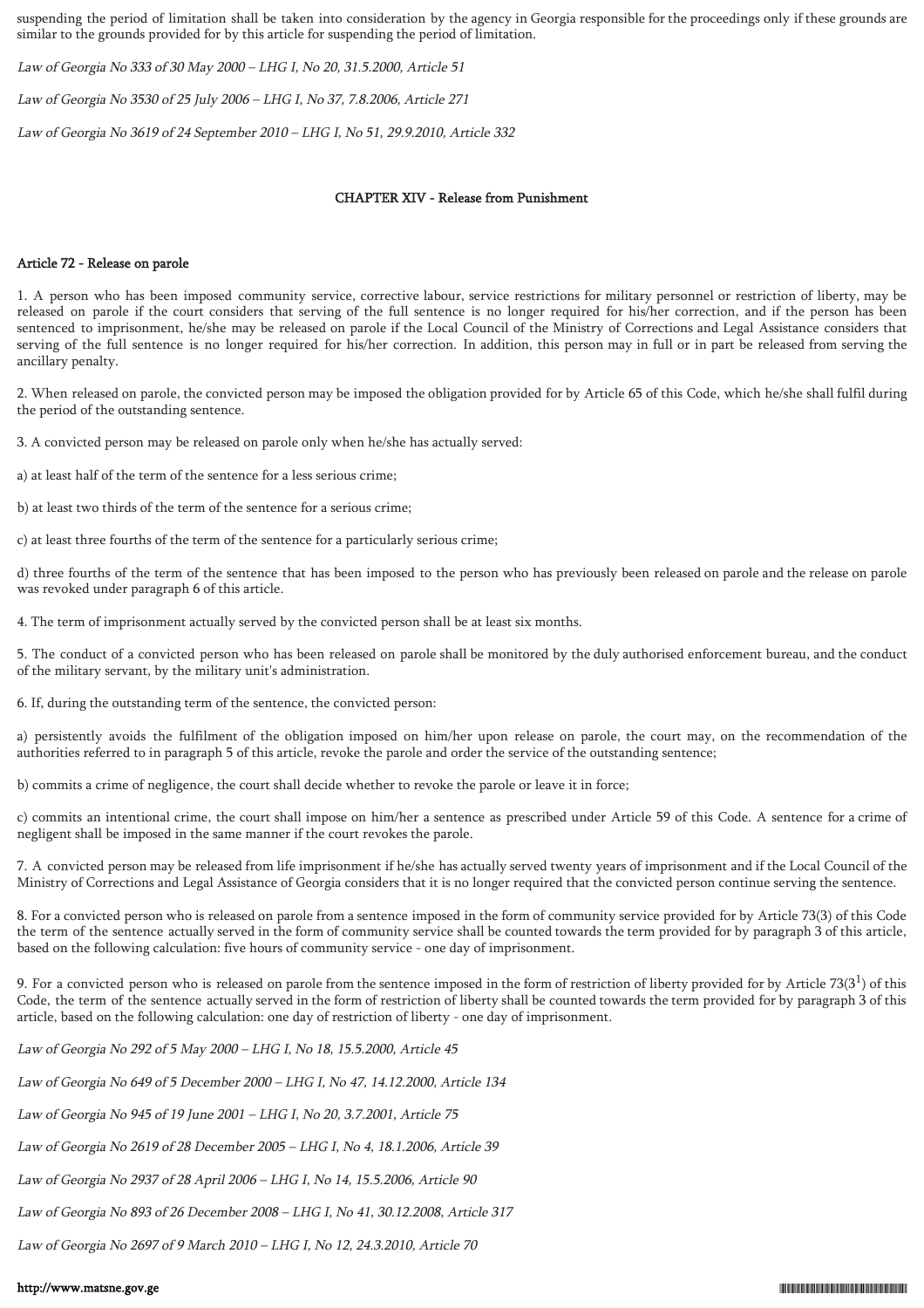Law of Georgia No 4630 of 5 May 2011 – web-site, 19.5.2011 Law of Georgia No 5626 of 27 December 2011 – web-site, 12.1.2012 Law of Georgia No 6 504 of 19 June 2012 – web-site, 2.7.2012 Law of Georgia No 1796 of 13 December 2013 –web-site, 28.12.2013 Law of Georgia No 2757 of 31 October 2014 – web-site, 11.11.2014

#### Article 73 - Commutation of the outstanding sentence

1. The Local Council of the Ministry of Corrections and Legal Assistance of Georgia may substitute the outstanding sentence of the person sentenced to imprisonment for less serious crime by a more lenient sentence, based on his/her conduct during the service of the sentence. In addition, this person may in full or in part be released from serving the ancillary penalty (except for confiscation of property).

2. The outstanding sentence may be substituted by a more lenient sentence only if the convicted person has actually served at least one third of the term of the sentence.

3. The Local Council of the Ministry of Corrections and Legal Assistance of Georgia may substitute the outstanding sentence of a person sentenced to imprisonment by a community service based his/her consent. In this case, the provisions of Article 44 (except for paragraphs 1 and 2) of this Code shall not apply. In addition, a convicted person may, in full or in part, be released from serving the ancillary penalty (except for confiscation of property).

3. The Local Council of the Ministry of Corrections and Legal Assistance of Georgia may substitute the outstanding sentence of a person sentenced to imprisonment by restriction of liberty, which the convict will serve in a liberty restriction facility. In this case, provisions of Article 47 (4 and 5) of this Code shall not apply. In addition, a convicted person may, in full or in part, be released from serving the ancillary penalty (except for confiscation of property).

4. The outstanding sentence of the convicted person specified in paragraphs 3 and  $3^1$  of this article may be substituted by community service or restriction of liberty only if he/she has actually served:

a) at least one third of the term of sentence to be served for a less serious crime;

b) at least half of the term of sentence to be served for a serious crime;

c) at least two thirds of the term of sentence to be served for a particularly serious crime;

d) two thirds of the term of sentence that has been imposed on the person who was previously released on parole under Article 72(6) of this Code.

5. The outstanding sentence of the convicted person specified in paragraphs 3 or  $3^1$  of this article, who has not attained the age of 18 years at the time of the commission of the crime, may be substituted by a community service or restriction of liberty only if he/she has actually served:

a) at least a quarter of the term of sentence to be served for a less serious crime;

b) at least one third of the term of sentence to be served for a serious crime;

c) at least half of the term of sentence to be served for a particularly serious crime.

## [5. (Deleted - 12.6.2016, No 3714). (shall enter into force on 1 January 2016)]

6. The term of actually served term of imprisonment of the convicted person specified in paragraphs 3 or  $3^1$  of this article shall be at least three months. This procedure shall apply to the convicted person who at the time of the commission of the crime has not attained the age of 18 years.

[6. The term of actually served term of imprisonment of the convicted person specified in paragraphs 3 or  $3^1$  of this article shall be at least three months. (shall enter into force on 1 January 2016)]

7. Life imprisonment of the convicted person may be substituted by a community service or restriction of liberty if he/she has actually served 15 years of imprisonment and if the Local Council of the Ministry of Corrections and Legal Assistance of Georgia considers that it is longer required that the convict continue serving this sentence.

8. If part of the sentence of imprisonment imposed on a convicted person specified in paragraphs 3 or  $3^1$  of this article has been deemed as conditional, the probation period shall commence from the day when the community service or restriction of liberty imposed as a sentence has been served.

9. The conduct of the convicted person specified in paragraphs 3 or  $3^1$  of this article shall be monitored by the duly authorised probation bureau.

10. If, when serving community service, the convicted person specified in paragraph 3 of this article:

a) persistently avoids community service, or serving of the sentence is not expedient due to any other reasons, the court may, on the recommendation of the Probation Bureau, rule that the community service be revoked and the outstanding sentence of imprisonment be enforced;

b) commits a crime of negligence, the court shall decide whether to revoke the community service or leave it in force;

c) commits an intentional crime, the court shall revoke the community service and impose a sentence to the convicted person under Article 59. A sentence for a crime of negligence shall be imposed in the same manner if the court revokes the community service. In exceptional cases, community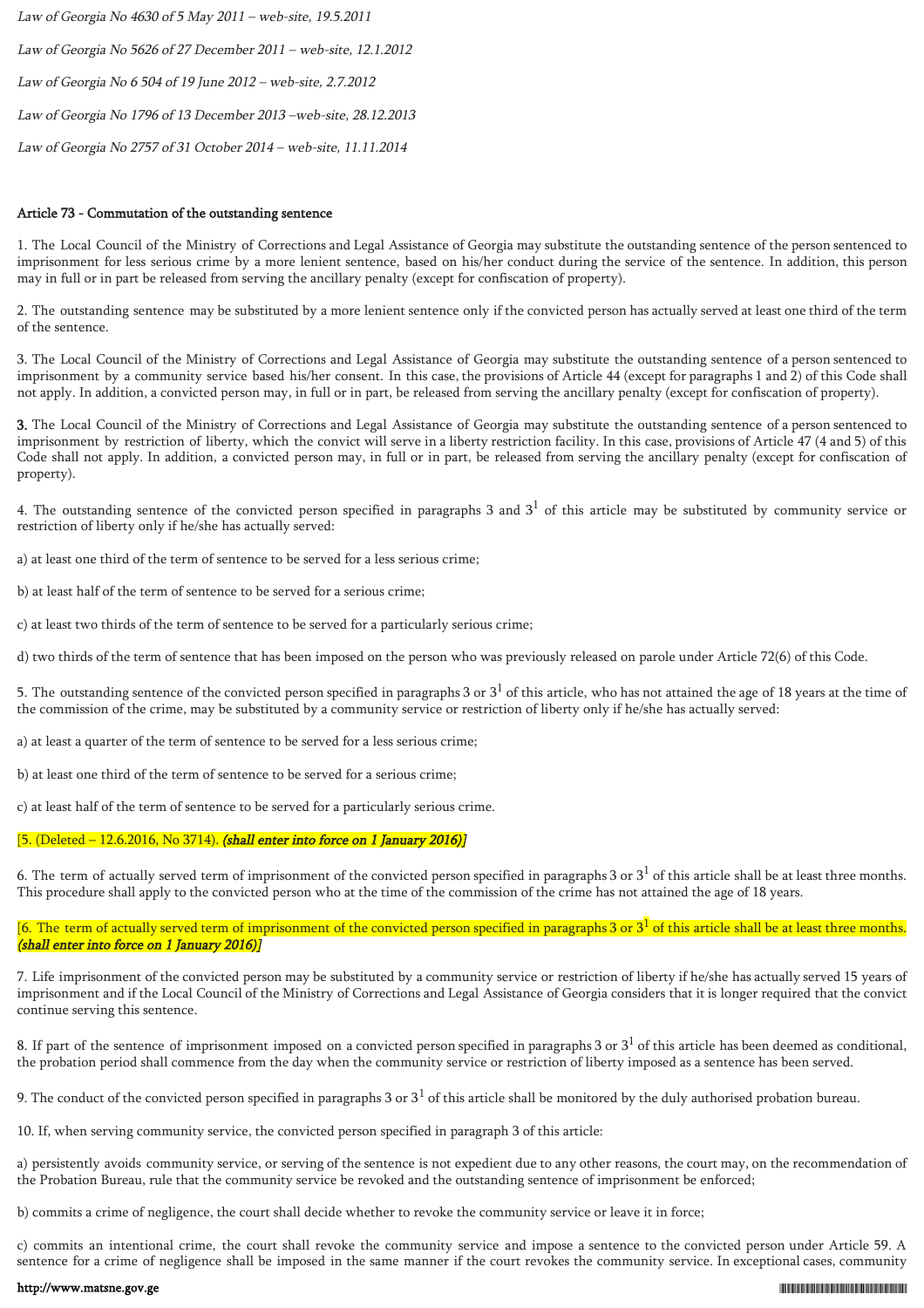service may be imposed only at the time of the conclusion of a plea bargain between the parties under Chapter XXI of the Criminal Procedural Code of Georgia, which shall be agreed with the Chief Prosecutor or Deputy Chief Prosecutor of Georgia.

11. In cases specified in paragraph 10 of this article, the period during which the convicted person served community service shall be included in the term of imprisonment, based on the following calculation: five hours of community service - one day of imprisonment.

12. If, when serving the restriction of liberty, the convicted person specified in paragraph  $3<sup>1</sup>$  of this article:

a) persistently avoids the fulfilment of the obligation imposed, or further service of the sentence is not expedient due to any other reasons, the court may, on the recommendation of the liberty restriction facility order that the restriction of liberty be revoked and the outstanding sentence of imprisonment be enforced;

b) commits a crime of negligence, the court shall decide whether to revoke restriction of liberty or leave it in force;

c) commits an intentional crime, the court shall revoke the restriction of liberty and impose a sentence on the convicted person under Article 59. A sentence for a crime of negligence shall be imposed in the same manner if the court revokes the restriction of liberty. As an exception, imprisonment may only be applied when concluding a plea bargain between the parties under Chapter XXI of the Criminal Procedural Code of Georgia, which shall be agreed with the Chief Prosecutor or Deputy Chief Prosecutor of Georgia.

13. In cases specified in paragraph 12 of this article, the period during which the convicted person served the restriction of liberty shall be included in the term of imprisonment, based on the following calculation: one day of restriction of liberty - one day of imprisonment.

14. In cases specified in paragraph 12 of this article, the court decision may be appealed in accordance with the legislation of Georgia.

Law of Georgia No 2619 of 28 December 2005 – LHG I, No 4, 18.1.2006, Article 39

Law of Georgia No 893 of 26 December 2008 – LHG I, No 41, 30.12.2008, Article 317

Law of Georgia No 1398 of 11 July 2009 – LHG I, No 20, 28.7.2009, Article 94

Law of Georgia No 2697 of 9 March 2010 – LHG I, No 12, 24.3.2010, Article 70

Law of Georgia No 3619 of 24 September 2010 – LHG I, No 51, 29.9.2010, Article 332

Law of Georgia No 5626 of 27 December 2011 – web-site, 12.1.2012

Law of Georgia No 6 504 of 19 June 2012 – web-site, 2.7.2012

Law of Georgia No 1796 of 13 December 2013 – web-site, 28.12.2013

Law of Georgia No 2757 of 31 October 2014 – web-site, 11.11.2014

Law of Georgia No 3714 of 12 June 2015 – website, 24.6.2015

## Article 73 $^1$  - Review of the sentence of a person sentenced to imprisonment as a result of his/her collaboration with investigative authorities

1. In exceptional cases, when the identity of an official and/or of a person who has committed a particularly serious crime is revealed as a result of the collaboration with investigative authorities of a person sentenced to imprisonment, and if this person assists in the creation of essential conditions for the discovery of the crime, the Chief Prosecutor of Georgia may file a motion with the court requesting the review of the sentence imposed on the convicted person.

2. If the motion is granted, the court shall deliver the relevant decision to reduce the term of the sentence or to change the type of the sentence or to fully exempt the convicted person from the sentence.

3. A convicted person may not be fully exempted from the sentence in the criminal cases provided for by Articles  $144^1$ ,  $144^2$  and  $144^3$ of this Code.

Law of Georgia No 3619 of 24 September 2010 – LHG I, No 51, 29.9.2010, Article 332

## Article 74 - releasing from punishment due to illness or old age

1. (Deleted).

2. A court, and in the case of a sentence of imprisonment, the joint standing commission of the Ministry of Corrections and Legal Assistance and the Ministry of Labour, Health and Social Affairs of Georgia, may release from punishment a person who, before or after committing the crime, becomes seriously ill, which prevents him/her from serving the sentence.

3. (Deleted).

4. In the case of the recovery of the person specified in paragraph 2 of this article, he/she may be held criminally liable and sentenced again, unless the periods of limitation provided for by Articles 71 and 76 of this Code have expired.

5. A court, and in the case of a sentence of imprisonment, the joint standing commission of the Ministry of Corrections and Legal Assistance and the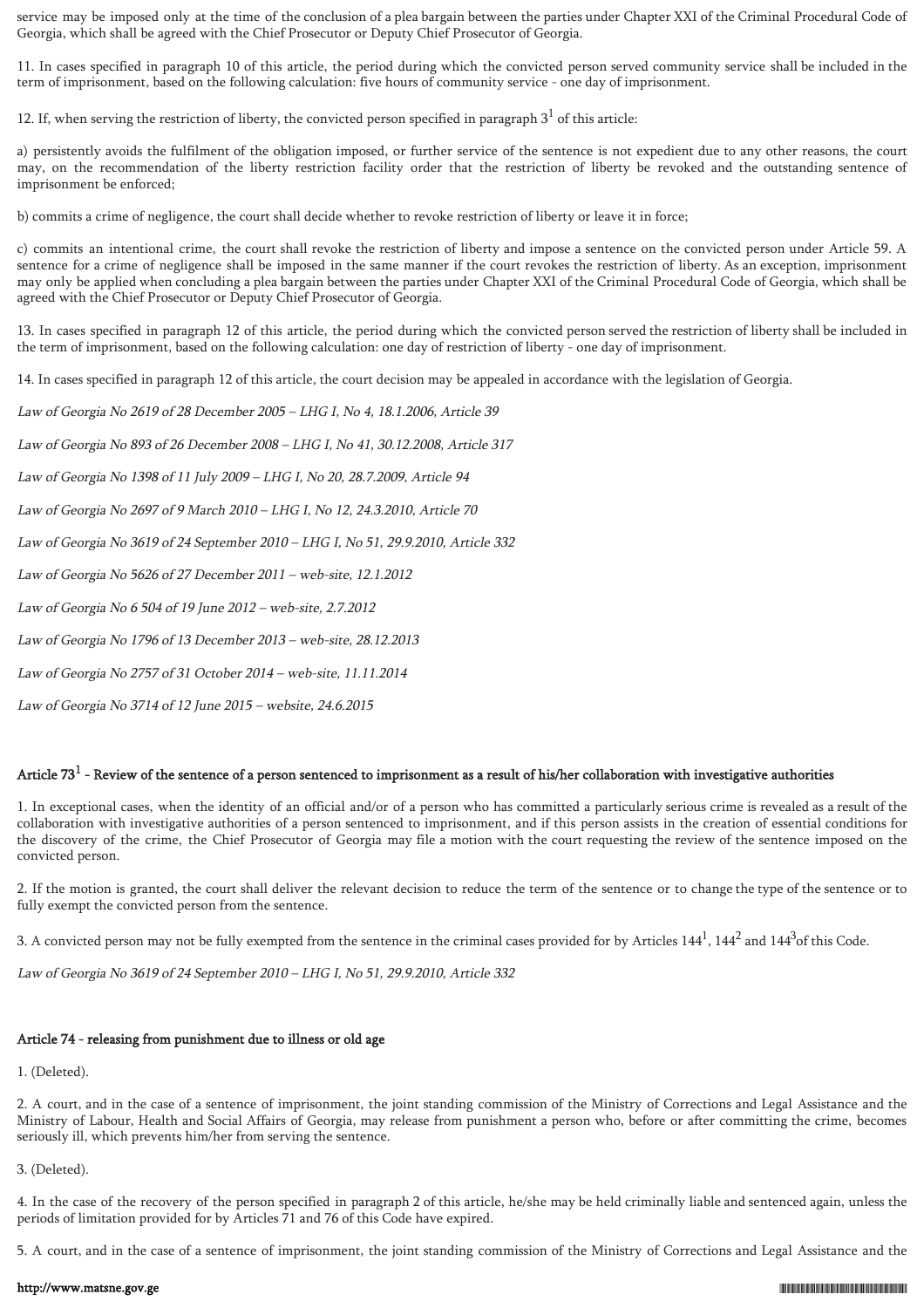Ministry of Labour, Health and Social Affairs of Georgia, may exempt from further service of the sentence a person who, when serving the sentence, attained an old age (women – from 65 years, men – from 70 years), provided they are not sentenced to life imprisonment and have served at least half of the sentence.

6. The grounds for releasing from punishment prescribed by this article shall not apply to the sentence under Article 40(1)(i).

Law of Georgia No 292 of 5 May 2000 – LHG I, No 18, 15.5.2000, Article 45 Law of Georgia No 649 of 5 December 2000 – LHG I, No 47, 14.12.2000, Article 134 Law of Georgia No 1629 of 4 July 2007 – LHG I, No 23, 24.7.2002, Article 114 Law of Georgia No 2619 of 28 December 2005 – LHG I, No 4, 18.1.2006, Article 39 Law of Georgia No 5181 of 3 July 2007 – LHG I. No 28, 18.7.2007, Article 278 Law of Georgia No 2697 of 9 March 2010 – LHG I, No 12, 24.3.2010, Article 70 Law of Georgia No 1796 of 13 December 2013 – web-site, 28.12.2013

Law of Georgia No 2243 of 16 April 2014 – web-site, 2.5.2014

#### Article 75 - Deferral of serving of a sentence by pregnant women

1. A court may defer the serving of a sentence for a pregnant woman for up to a year after the labour.

2. If, after being warned by the Probation Bureau, a convicted person reject the child or evades nurturing of the child, the court may, upon the recommendation of the Probation Bureau, vacate the deferral of serving the sentence and send the convicted person to serve the sentence at the place assigned under the judgement.

3. When the child attains the age of one year, the court shall exempt the convicted person from serving the outstanding sentence or substitute the outstanding sentence with a more lenient sentence or deliver a decision to return the convicted person to the respective institution to serve the outstanding sentence.

4. If during the period of deferral of serving the sentence, the convicted person commits a new crime, the court shall impose punishment on him/her under Article 61 of this Code.

Law of Georgia No 292 of 5 May 2000 – LHG I, No 18, 15.5.2000, Article 45 Law of Georgia No 945 of 19 June 2001 – LHG I, No 20, 3.7.2001, Article 75 Law of Georgia No 2160 of 7 May 2003 – LHG I, No 13, 2.6.2003, Article 7 Law of Georgia No 3619 of 24 September 2010 – LHG I, No 51, 29.9.2010, Article 332

#### Article 76 - Relief from serving the punishment due to the expiry of periods of limitation of judgement of conviction

1. A convicted person shall be released from the serving of the sentence if the judgement of conviction that has entered into force is not enforced within the following time limits:

a) two years from the commission of a crime for which the maximum sentence imposed under the special part of this Code does not exceed two-years of imprisonment;

b) six years in the event of conviction for other, less serious crime;

c) 10 years in the event of conviction for a serious crime;

d) 15 years in the event of conviction for a particularly serious crime.

2. The running of the period of limitation shall be suspended if the convicted person evades serving the sentence. In this case, the period of limitation shall be resumed from the moment the convicted person is detained or admits his/her guilt. The time elapsed until the avoidance of serving the sentence shall be counted towards the period of limitation.

3. The court shall decide whether to apply the period of limitation to a person sentenced to life imprisonment. If the court considers it impossible to apply the period of limitation, life imprisonment shall be substituted by a fixed term imprisonment.

4. The period of limitation shall not apply in cases prescribed under the treaties to which Georgia is a party.

5. The running of the period of limitation shall be suspended for the period during which the person is protected by immunity.

6. Except for the cases provided for by paragraphs 2, 4 and 5 of this article, the running of the period of limitation shall also be suspended for the period during which it is impossible to apply the procedural actions prescribed by Article 16(2) of the Law of Georgia on International Cooperation in Criminal Law to a person extradited to Georgia.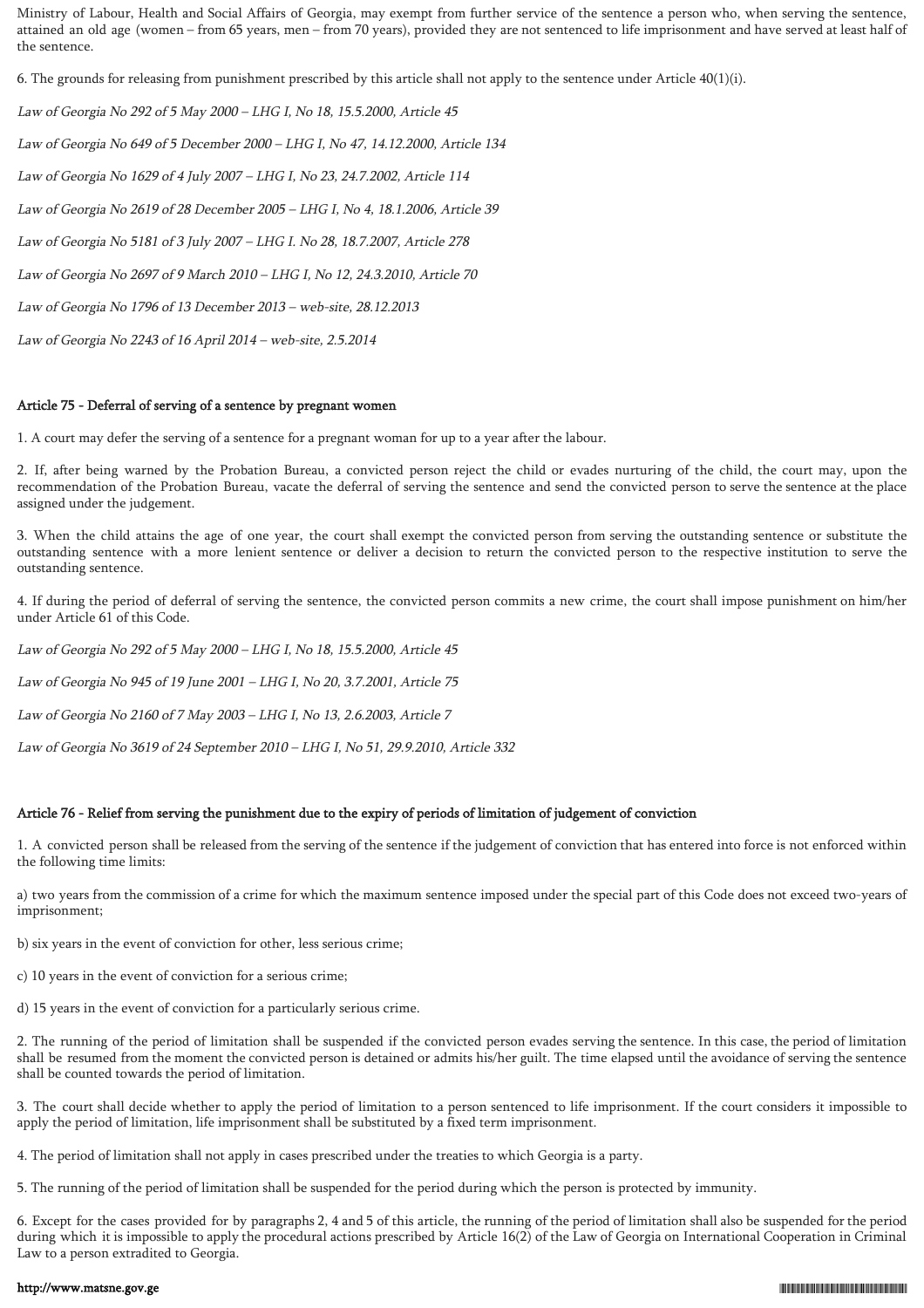7. When a judgement passed by an authorised foreign court is transmitted to Georgia for enforcement under Chapter VI of the Law of Georgia on International Cooperation in Criminal Law, the relevant authorities of Georgia shall take into consideration the grounds for suspending the running of the period of limitation only if they are similar to the grounds for suspending the running of the period of limitation provided for by this article.

Law of Georgia No 292 of 5 May 2000 – LHG I, No 18, 15.5.2000, Article 45

Law of Georgia No 3619 of 24 September 2010 – LHG I, No 51, 29.9.2010, Article 332

## CHAPTER XV - Amnesty, Pardon, Record of Conviction

## Article 77 - Amnesty

1. Amnesty shall be declared by the Parliament of Georgia with respect to an individually unspecified group of people.

2. Under an act of amnesty, an offender may be released from criminal liability and a convicted person may be exempted from punishment or the sentence imposed on him/her may be reduced or substituted by a more lenient punishment.

3. Under an act of amnesty, the record of conviction may be removed from persons who have served the sentence.

## Article 78 - Pardon

1. Pardon shall be granted by the President of Georgia to individually a specific person.

2. Under an act of pardon, a convicted person may be released from further serving the sentence, or the sentence imposed on him/her may be reduced or substituted by a more lenient sentence.

3. Under an act of pardon, the record of conviction may be removed from a person who has served the sentence.

## Article 79 - Record of conviction

1. A convicted person shall be considered to have a record of conviction from the day of entry into force of the judgment of conviction up to the moment when the record of conviction is cancelled or removed. The record of conviction shall be taken into consideration when making a decision on matters relating to criminal liability, qualification of crime and measures of correction and prevention.

2. The person relieved from punishment shall be considered no to have a record of conviction.

3. A record of conviction shall be cancelled with respect to:

a) probationers - after the probation period expires;

b) persons sentenced to a milder punishment than imprisonment – upon expiry of one year after serving the sentence;

c) persons sentenced to imprisonment for a less serious crime – upon expiry of three years after serving the sentence;

d) persons sentenced to imprisonment for a serious crime – upon expiry of six years after serving the sentence;

e) persons sentenced to imprisonment for a particularly serious crime – upon expiry of eight years after serving the sentence.

4. If a convicted person is released on parole in accordance with the law or if his/her outstanding sentence has been substituted by a more lenient sentence, the time limit for the cancellation of the record of conviction shall be calculated accordingly from the actually served sentence or from the moment of serving a more lenient punishment (main and ancillary).

5. If, after serving the sentence, the convicted person's conduct is impeccable, the court may, at his/her request, remove his/her record of conviction before the expiry of the term for the cancellation of the record of conviction.

6. Cancelled or removed conviction shall not be taken into consideration when deciding matters relating to criminal liability, qualification of a crime and coercive measures.

## SECTION FIVE

JUVENILE CRIMINAL LIABILITY

## [SECTION FIVE

### (Deleted) (shall enter into force on 1 January 2016)]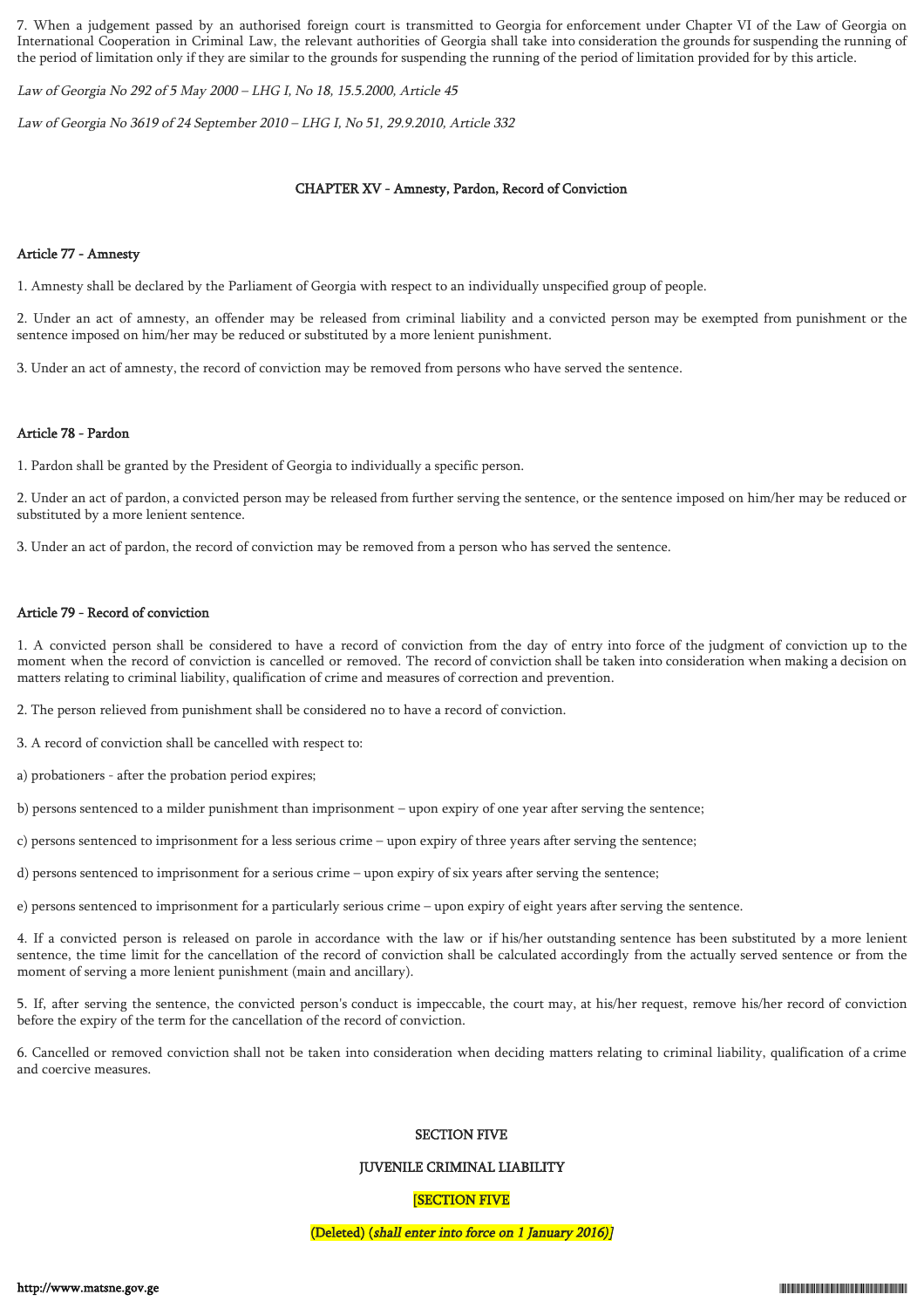Law of Georgia No 3714 of 12 June 2015 – website, 24.6.2015

### CHAPTER XVI - Peculiarities of Juvenile Criminal Liability

#### [CHAPTER XVI – (Deleted) (shall enter into force on 1 January 2016)]

Law of Georgia No 3714 of 12 June 2015 – website, 24.6.2015

#### Article 80 - Age of a juvenile offender

In the case of imposition of or release from criminal liability, a juvenile shall be the person who, before committing the crime, has attained the age of 14 years, but has not attained the age of 18 years.

Law of Georgia No 4785 of 23 May 2007 – LHG I, No 19, 1.6.2007, Article 166

Law of Georgia No 2641 of 23 February 2010 – LHG I, No 9, 15.3.2010, Article 31

#### [Article 80 – (Deleted) (shall enter into force on 1 January 2016)]

Law of Georgia No 3714 of 12 June 2015 – website, 24.6.2015

#### Article 81 - Measures of correction and prevention against juveniles

Juvenile offender may be imposed a punishment or compulsory measures of educational character.

## [Article 81 – (Deleted) (shall enter into force on 1 January 2016)]

Law of Georgia No 3714 of 12 June 2015 – website, 24.6.2015

#### Article 82 - Types of sentences

The following types of punishment may be imposed on juvenile offenders:

a) fine;

- b) deprivation of the right to carry out a particular activity;
- c) community service;
- d) corrective labour;
- f) restriction of liberty;
- g) (deleted);
- h) fixed term imprisonment;
- Law of Georgia No 292 of 5 May 2000 LHG I, No 18, 15.5.2000, Article 45
- Law of Georgia No 2458 of 20 June 2003 LHG I, No 21, 15.7.2003, Article 149

### [Article 82 – (Deleted) (shall enter into force on 1 January 2016)]

Law of Georgia No 3714 of 12 June 2015 – website, 24.6.2015

#### Article 83 - Fine

A fine shall be imposed on juveniles under Article 42 of this Code.

Law of Georgia No 4213 of 29 December 2006 – LHG I, No 1, 3.1.2007, Article 16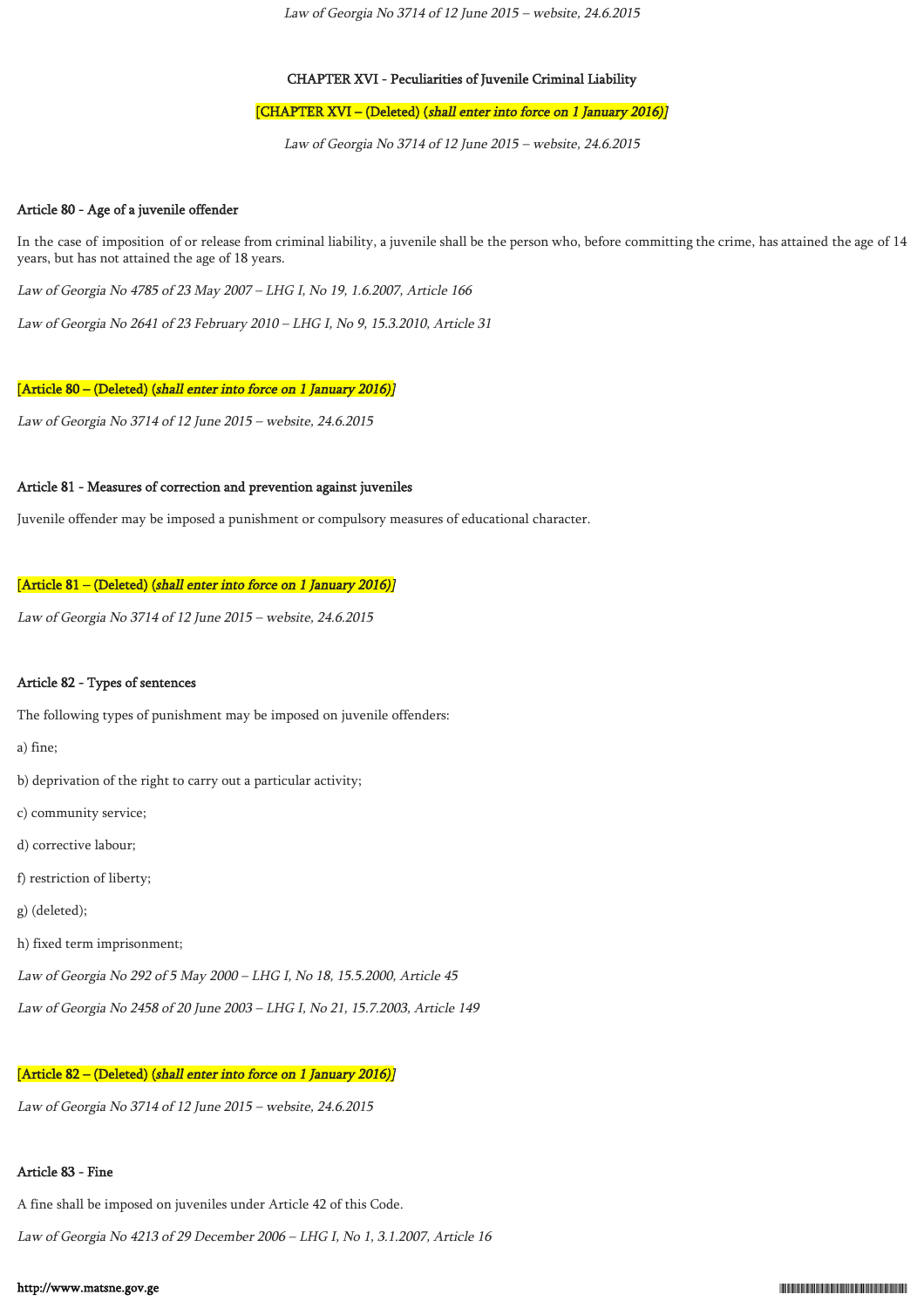### [Article 83 – (Deleted) (shall enter into force on 1 January 2016)]

Law of Georgia No 3714 of 12 June 2015 – website, 24.6.2015

### Article 84 - Deprivation of the right to carry out a particular activity

Deprivation of the right to carry a particular activity shall be imposed on juveniles for a term of from one to three years.

#### [Article 84 – (Deleted) (shall enter into force on 1 January 2016)]

Law of Georgia No 3714 of 12 June 2015 – website, 24.6.2015

#### Article 85 - Community service

1. Community service shall be imposed on juveniles for a term of from 40 to 320 hours which shall be served during the spare time from studies or the main employment. When substituting imprisonment by community service, or in the case of a plea bargain, community service may be imposed for a longer period. This sentence shall mean the performance of such work that juveniles are able to do. The term of this sentence for juveniles aged under 15 may not exceed four hours a day, while for juveniles aged 15 to 18, six hours a day.

2. Community service may be imposed as an ancillary penalty on a juvenile even if it has not been prescribed as a sentence by the relevant article of this Code.

Law of Georgia No 893 of 26 December 2008 – LHG I, No 41, 30.12.2008, Article 317

#### [Article 85 – (Deleted) (shall enter into force on 1 January 2016)]

Law of Georgia No 3714 of 12 June 2015 – website, 24.6.2015

#### Article 86 - Corrective labour

Corrective labour shall be imposed on juveniles for a term of from two months to a year.

### [Article 86 – (Deleted) (shall enter into force on 1 January 2016)]

Law of Georgia No 3714 of 12 June 2015 – website, 24.6.2015

## Article  $86^1$  - Restriction of liberty

Restriction of liberty shall be imposed on juveniles for up to four years. Law of Georgia No 292 of 5 May 2000 – LHG I, No 18, 15.5.2000, Article 45 Law of Georgia No 458 of 30 June 2000 – LHG I, No 27, 17.7.2000, Article 83

## [Article 86 $^{\rm 1}$  – (Deleted) (*shall enter into force on 1 January 2016)]*

Law of Georgia No 3714 of 12 June 2015 – website, 24.6.2015

### Article 87 - (Deleted)

Law of Georgia No 2458 of 20 June 2003 – LHG I, No 21, 15.7.2003, Article 149

# Article 88 - Fixed term imprisonment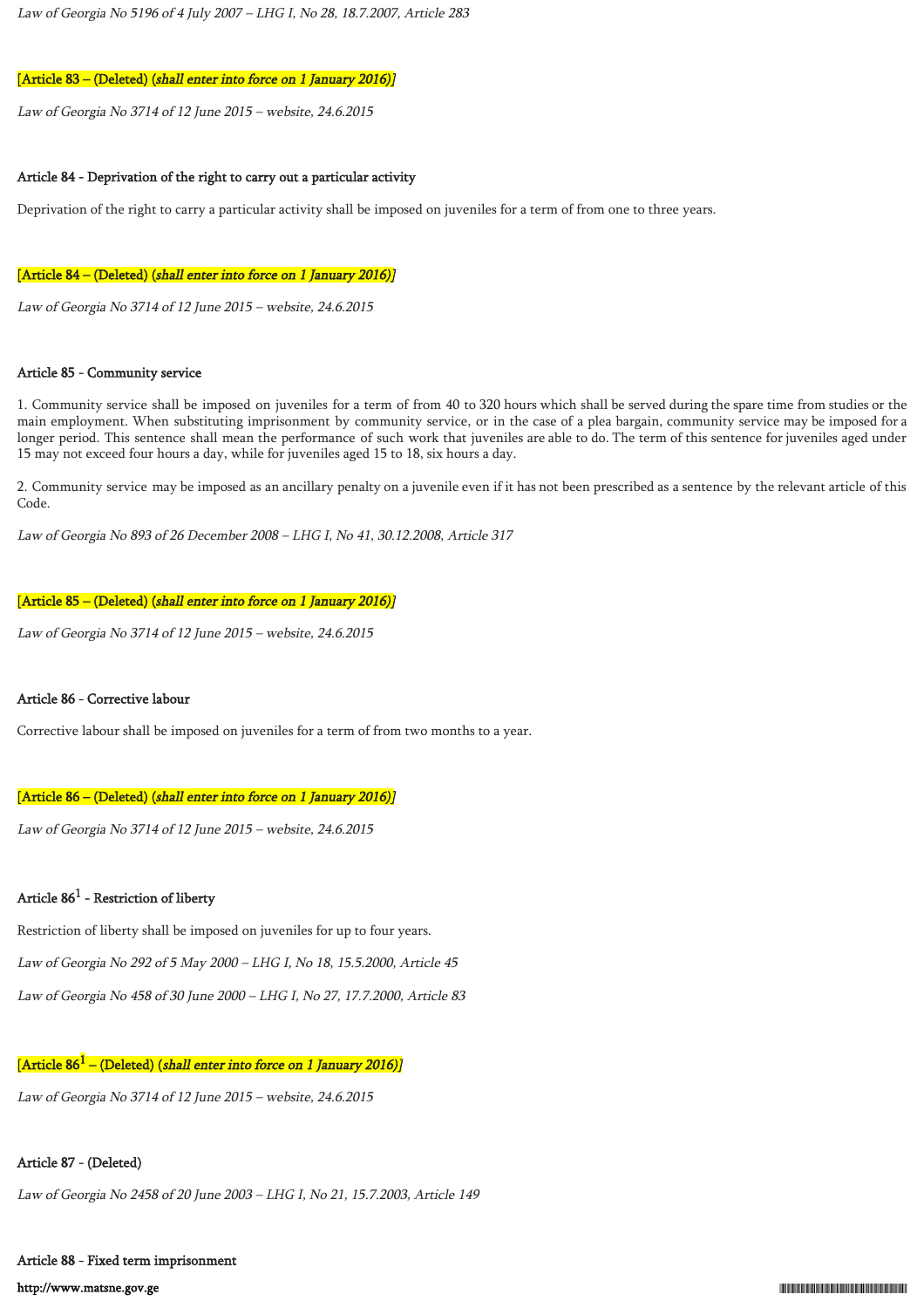- 1. (Deleted).
- 2. (Deleted).

3. The term of imprisonment imposed on juveniles aged 14 to 16 shall be reduced by one third. In addition, the final sentence may not exceed 10 years.

4. The term of imprisonment imposed on juveniles aged 16 to 18 shall be reduced by one fourth. In addition, the final sentence may not exceed 15 years.

Law of Georgia No 292 of 5 May 2000 – LHG I, No 18, 15.5.2000, Article 45

Law of Georgia No 5196 of 4 July 2007 – LHG I, No 28, 18.7.2007, Article 283

Law of Georgia No 2641 of 23 February 2010 – LHG I, No 9, 15.3.2010, Article 31

### [Article 88 – (Deleted) (shall enter into force on 1 January 2016)]

Law of Georgia No 3714 of 12 June 2015 – website, 24.6.2015

#### Article 89 - Imposing a sentence

When imposing a sentence on a juvenile, together with the circumstances provided for by Article 53 of this Code, account shall be taken of the circumstances of his/her life and upbringing, mental development level, health status, other personal characteristics and the influence of older persons on him/her.

#### [Article 89 – (Deleted) (shall enter into force on 1 January 2016)]

Law of Georgia No 3714 of 12 June 2015 – website, 24.6.2015

## CHAPTER XVII - Releasing Juveniles from Criminal Liability and Punishment

[CHAPTER XVII – (Deleted) (shall enter into force on 1 January 2016)]

Law of Georgia No 3714 of 12 June 2015 – website, 24.6.2015

## Article 89 $^1$  - (Deleted)

Law of Georgia No 2458 of 20 June 2003 – LHG I, No 21, 15.7.2003, Article 149

Law of Georgia No 3619 of 24 September 2010 – LHG I, No 51, 29.9.2010, Article 332

## Article 90 - Releasing juveniles from criminal liability by using compulsory measures of educational character

A court may release from criminal liability a juvenile who commits a less serious crime for the first time if it considers that his/her correction is reasonable through compulsory measures of educational character.

## [Article 90 – (Deleted) (shall enter into force on 1 January 2016)]

Law of Georgia No 3714 of 12 June 2015 – website, 24.6.2015

## Article 91 - Types of compulsory measures of educational character

1. The court may impose the following types of compulsory measures of educational character:

- a) warning;
- b) transfer under supervision;

c) imposing the obligation to indemnify damage;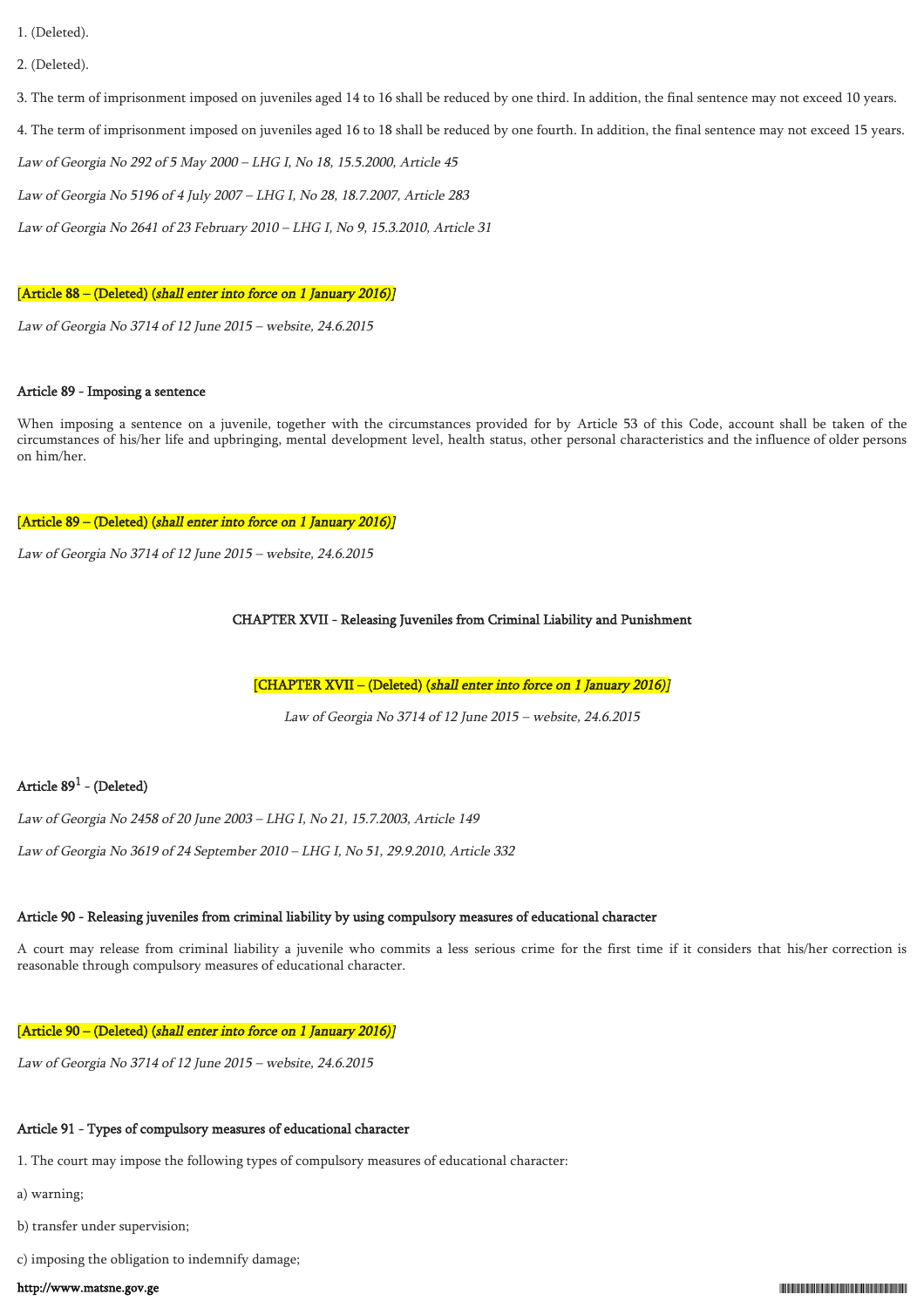d) restriction of conduct;

e) placement in a special educational or medical-educational facility.

2. Several compulsory measures of educational character may simultaneously be imposed on a juvenile. The duration of the compulsory measures of educational character provided for by sub-paragraphs (b) and (d) of paragraph 1 of this article shall be determined by the agency imposing them.

3. If a juvenile systematically breaches the terms prescribed by the compulsory measures of educational character, then, on the recommendation of specialised state agency, these measures shall be cancelled and materials shall be forwarded for imposition of criminal liability on the juvenile.

#### [Article 91 – (Deleted) (shall enter into force on 1 January 2016)]

Law of Georgia No 3714 of 12 June 2015 – website, 24.6.2015

#### Article 92 - Warning

A warning shall mean explaining to the juvenile the damage that his/her action has caused, and the consequence that the repeated commission of the crime provided for by this Code may entail.

#### [Article 92 – (Deleted) (shall enter into force on 1 January 2016)]

Law of Georgia No 3714 of 12 June 2015 – website, 24.6.2015

### Article 93 - Transfer under supervision

Transfer under supervision shall mean imposing on the parent or the person substituting the parent or on a specialised state agency an obligation to exert educational influence on the juvenile and to monitor his/her conduct.

#### [Article 93 – (Deleted) (shall enter into force on 1 January 2016)]

Law of Georgia No 3714 of 12 June 2015 – website, 24.6.2015

#### Article 94 - Imposing an obligation to indemnify damage

When imposing on a juvenile an obligation to indemnify damage, the court shall take into consideration his/her material status and the relevant labour skills.

#### [Article 94 – (Deleted) (shall enter into force on 1 January 2016)]

Law of Georgia No 3714 of 12 June 2015 – website, 24.6.2015

#### Article 95 - Restriction of conduct

- 1. Juveniles may be prohibited from:
- a) visiting specific places;
- b) leaving home during a specific period of time;
- c) visiting some place without the permission of the specialised state agency;
- d) spending free time in a certain manner.
- 2. Juveniles may be charged with:
- a) resuming his/her studies in educational institutions;
- b) starting work with the assistance of the specialised state agency.

3. In addition to the restrictions set forth under this article, the court may, at its discretion, otherwise restrict the conduct of a juvenile.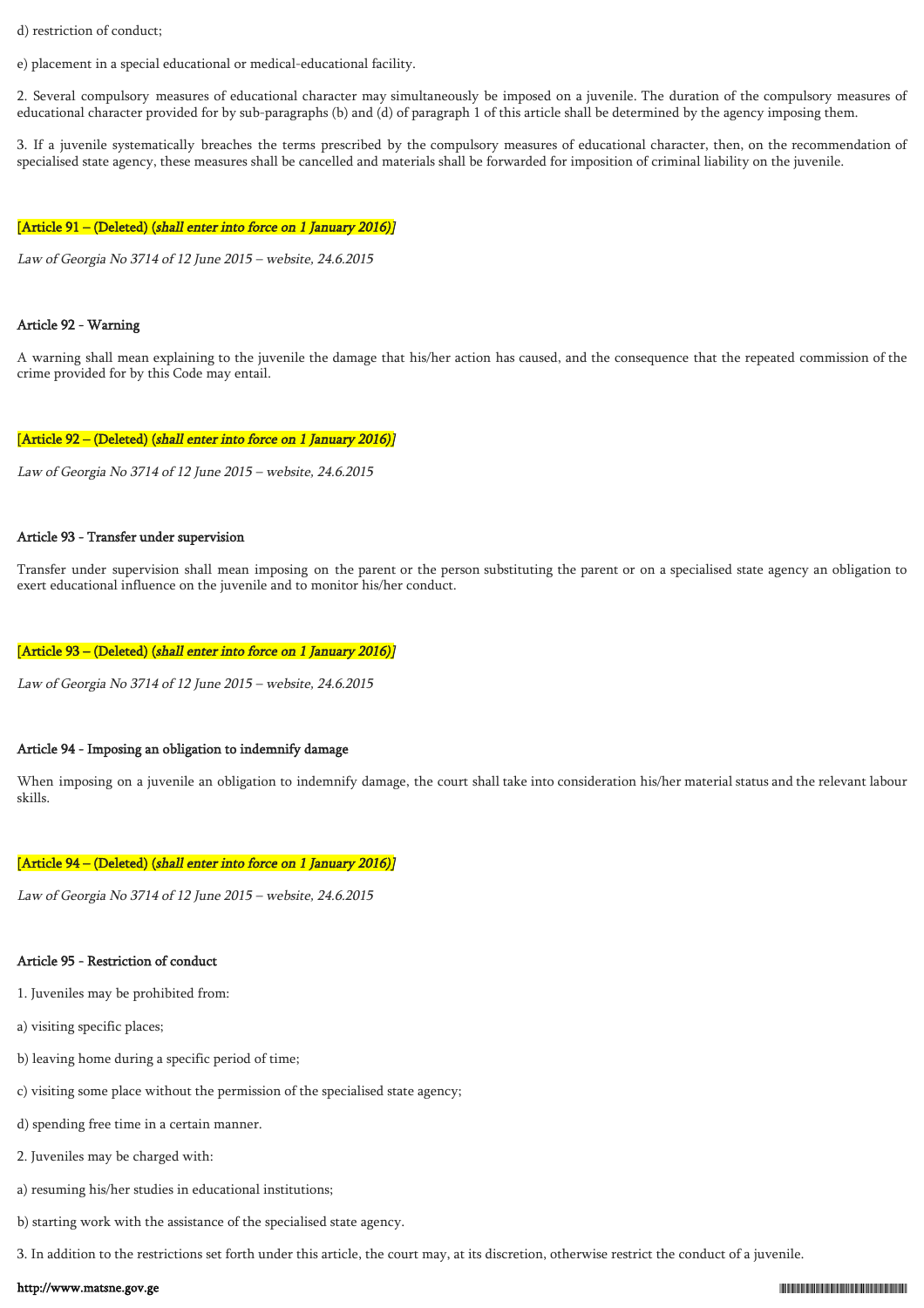#### [Article 95 – (Deleted) (shall enter into force on 1 January 2016)]

Law of Georgia No 3714 of 12 June 2015 – website, 24.6.2015

#### Article 96 - Placement in a special educational or medical-educational facility

1. A court may release from punishment a juvenile convicted for a less serious crime if it considers that the goal of the punishment can be achieved by placing him/her in a special educational or medical-educational facility. The period of stay in this facility may not exceed the maximum term of sentence stipulated for the given crime under this Code.

2. The stay of a juvenile in a special educational or medical-educational facility may be terminated before the term prescribed under paragraph one of this article expires if, according to the opinion of the specialised state agency, no further application of this measure for his/her correction is required. After the expiration of the term prescribed under paragraph one of this article, the stay of a juvenile in a special educational or medical-educational facility may be extended only for completing general educational or vocational training.

#### [Article 96 – (Deleted) (shall enter into force on 1 January 2016)]

Law of Georgia No 3714 of 12 June 2015 – website, 24.6.2015

### Article 97 - Releasing from punishment

A court may release from punishment a juvenile convicted of a less serious crime using the compulsory measure of educational character prescribed under Article 91 of this Code.

#### [Article 97 – (Deleted) (shall enter into force on 1 January 2016)]

Law of Georgia No 3714 of 12 June 2015 – website, 24.6.2015

## Article 98 - Release on parole

1. A juvenile sentenced to community service or corrective labour may be released on parole by the court, or in the case of a juvenile sentenced to imprisonment, by the Local Council of the Ministry of Corrections and Legal Assistance of Georgia if the juvenile has actually served:

a) at least one third of the term of sentence to be served for a less serious crime;

b) at least half of the term of sentence to be served for a serious crime;

c) at least two thirds of the term of sentence to be served for a particularly serious crime;

2. For a convicted juvenile who is released on parole from the sentence of community service provided for by Article 73(3) of this Code the term of the actually served sentence in the form of community service shall be counted towards the term provided for by paragraph 1 of this article, based on the following calculation: five hours of community service – one day of imprisonment.

3. For a convicted juvenile who is released on parole from the sentence of restriction of liberty provided for by Article 73(3 $^1$ ) of this Code the term of the actually served sentence in the form of restriction of liberty shall be counted towards the term provided for by paragraph 1 of this article, based on the following calculation: one day of restriction of liberty – one day of imprisonment.

Law of Georgia No 893 of 26 December 2008 – LHG I, No 41, 30.12.2008, Article 317

Law of Georgia No 2697 of 9 March 2010 – LHG I, No 12, 24.3.2010, Article 70

Law of Georgia No 5626 of 27 December 2011 – web-site, 12.1.2012

Law of Georgia No 6 504 of 19 June 2012 – web-site, 2.7.2012

Law of Georgia No 1796 of 13 December 2013 – web-site, 28.12.2013

## [Article 98 – (Deleted) (shall enter into force on 1 January 2016)]

Law of Georgia No 3714 of 12 June 2015 – website, 24.6.2015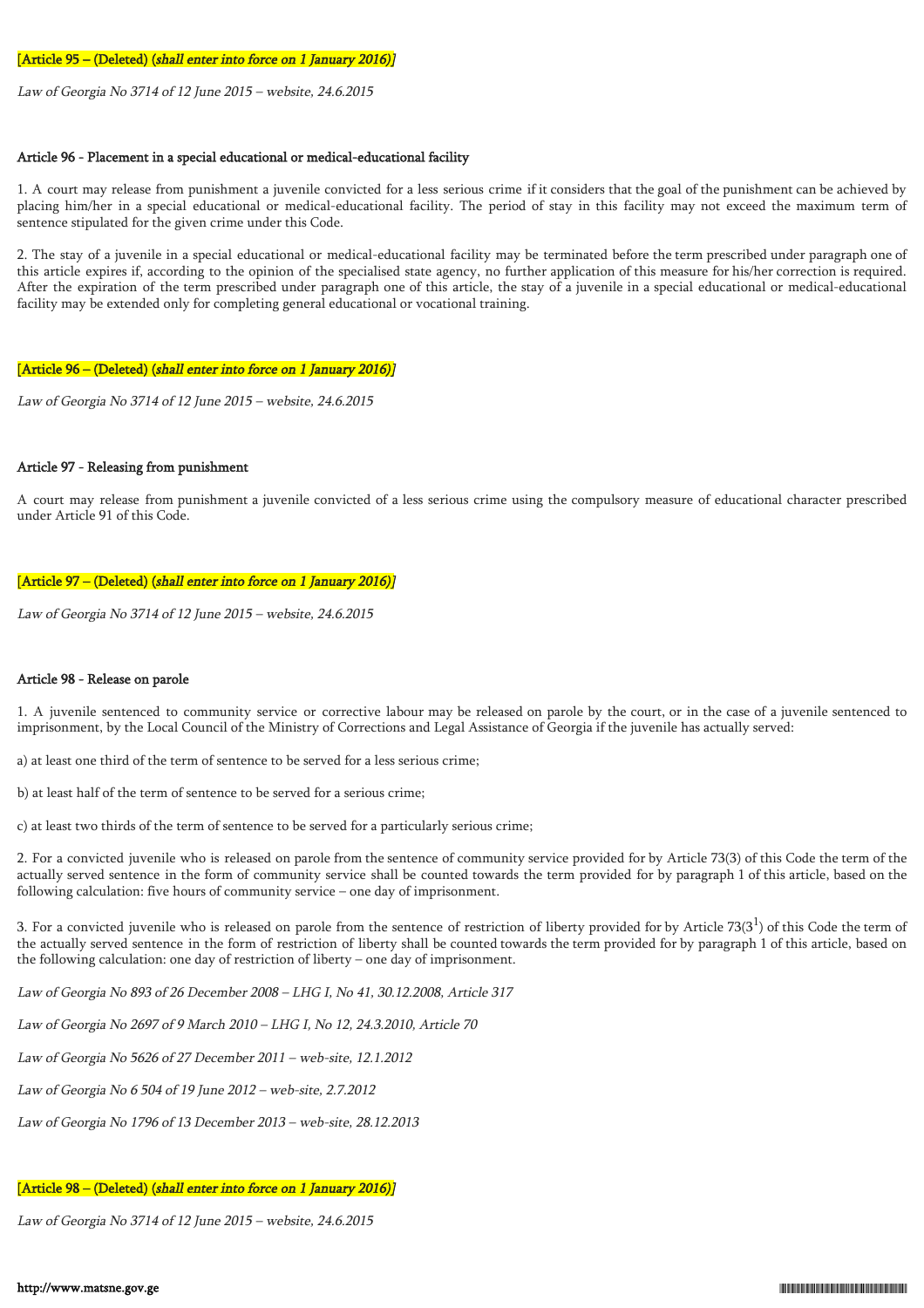### Article 99 - Periods of limitation

In the case of releasing a juvenile from criminal liability or punishment, the periods of limitation prescribed under Articles 71 and 76 of this Code shall be halved.

#### [Article 99 – (Deleted) (shall enter into force on 1 January 2016)]

Law of Georgia No 3714 of 12 June 2015 – website, 24.6.2015

#### Article 100 - Cancellation of the record of conviction

Persons who have committed a crime before the age of 18 years shall have their record of conviction cancelled:

a) with respect to conditional sentences - after the probation period expires;

b) with respect to a sentence that is more lenient than imprisonment, upon expiry of six months after serving the sentence;

c) with respect to a sentence of imprisonment for a less serious crime – upon expiry of one year after serving the sentence;

d) with respect to a sentence of imprisonment for a serious crime – upon expiry of three years after serving the sentence;

e) with respect to a sentence of imprisonment for a particularly serious crime – upon expiry of five years after serving the sentence.

Law of Georgia No 5196 of 4 July 2007 – LHG I, No 28, 18.7.2007, Article 283

#### [Article 100 – (Deleted) (shall enter into force on 1 January 2016)]

Law of Georgia No 3714 of 12 June 2015 – website, 24.6.2015

#### SECTION SIX (Deleted)

Law of Georgia No 5181 of 3 July 2007 – LHG I. No 28, 18.7.2007, Article 278

## CHAPTER XVIII - (Deleted)

Law of Georgia No 5181 of 3 July 2007 – LHG I. No 28, 18.7.2007, Article 278

#### Article 101 - (Deleted)

Law of Georgia No 292 of 5 May 2000 – LHG I, No 18, 15.5.2000, Article 45 Law of Georgia No 5181 of 3 July 2007 – LHG I. No 28, 18.7.2007, Article 278

#### Article 102 - (Deleted)

Law of Georgia No 5181 of 3 July 2007 – LHG I. No 28, 18.7.2007, Article 278

## Article 103 - (Deleted)

Law of Georgia No 5181 of 3 July 2007 – LHG I. No 28, 18.7.2007, Article 278

## Article 104 - (Deleted)

Law of Georgia No 2264 of 16 December 2005 – LHG I, No 55, 27.12.2005, Article 367 Law of Georgia No 5181 of 3 July 2007 – LHG I. No 28, 18.7.2007, Article 278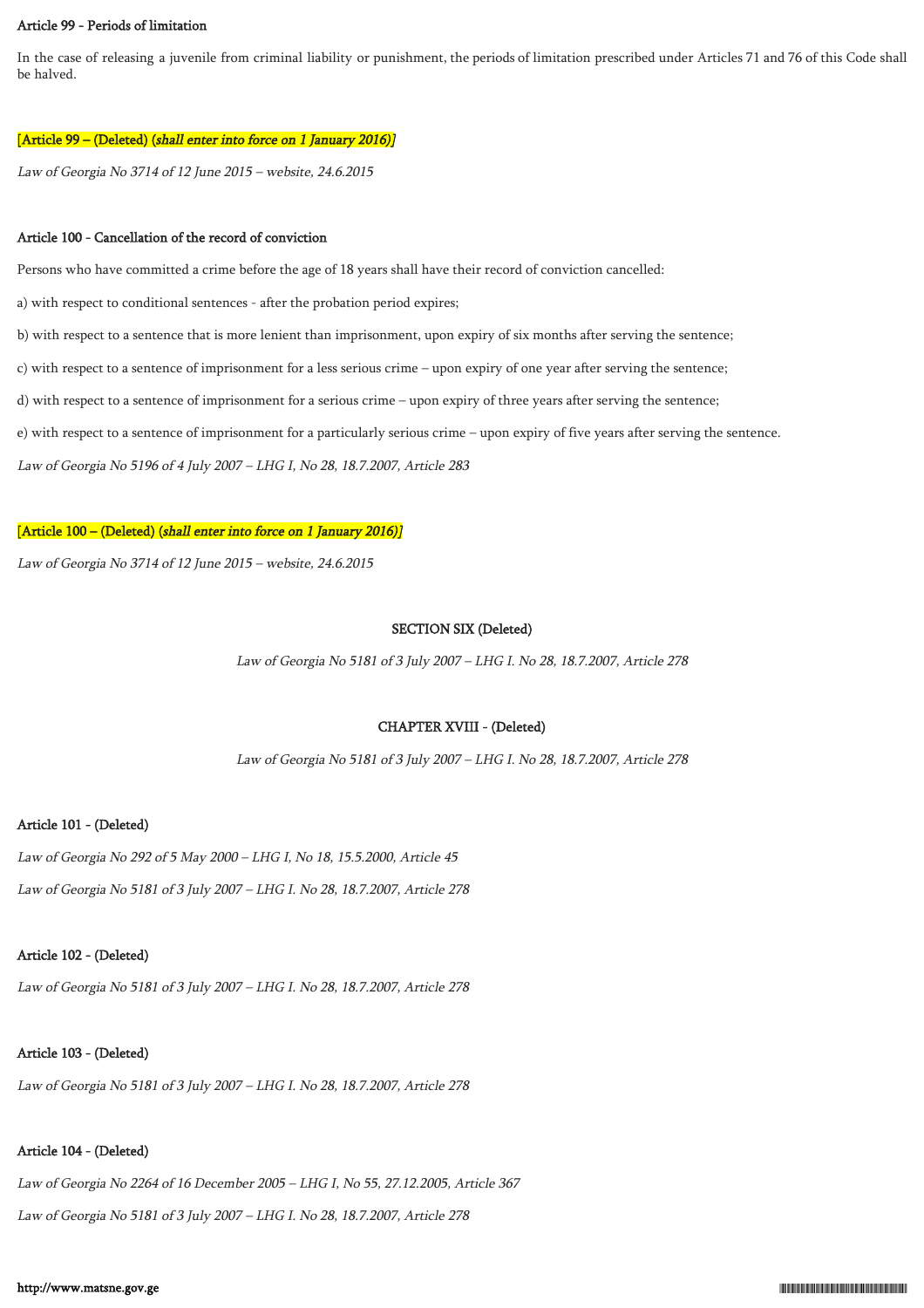### Article 105 - (Deleted)

Law of Georgia No 2264 of 16 December 2005 – LHG I, No 55, 27.12.2005, Article 367 Law of Georgia No 5181 of 3 July 2007 – LHG I. No 28, 18.7.2007, Article 278

## Article 106 - (Deleted)

Law of Georgia No 5181 of 3 July 2007 – LHG I. No 28, 18.7.2007, Article 278

## Article 107 - (Deleted)

Law of Georgia No 292 of 5 May 2000 – LHG I, No 18, 15.5.2000, Article 45 Law of Georgia No 2264 of 16 December 2005 – LHG I, No 55, 27.12.2005, Article 367 Law of Georgia No 5181 of 3 July 2007 – LHG I. No 28, 18.7.2007, Article 278

## SECTION  $SIX<sup>1</sup>$

## CRIMINAL LIABILITY OF LEGAL PERSONS

Law of Georgia No 3530 of 25 July 2006 – LHG I, No 37, 7.8.2006, Article 271

## CHAPTER XVIII $^1$  - Criminal Liability of Legal Persons, Types of Punishment, Procedures and Terms for their Application

Law of Georgia No 3530 of 25 July 2006 – LHG I, No 37, 7.8.2006, Article 271

## Article  $107^1$  - Grounds for criminal liability of a legal person

1. The provisions prescribed under this Code shall apply to legal persons. For the purposes of this Code, a legal person shall mean an entrepreneurial (commercial) or non-entrepreneurial (non-commercial) legal person (his/her legal successor).

2. A legal person shall be criminally liable for a crime provided for by this Code and committed on behalf of or through and/or in favour of the legal person, by the responsible person.

3. The responsible person referred to in paragraph 2 of this article shall be a person responsible for the management and representation of the legal person and for making decisions on behalf of the legal person, and/or a member of the supervisory, monitoring or audit body of the legal person.

4. A legal person shall be criminally liable also when the crime has been committed on behalf of or through and/or in favour of the legal person, regardless of whether or not the identity of the natural person who committed the crime has been established.

 $4<sup>1</sup>$ . A legal person shall be criminally liable also if, due to the improper performance of supervision and monitoring by the responsible person specified in paragraph 3 of this article, the physical person under the subordination of the legal person was able to commit the crime in favour of the legal person.

5. Releasing the responsible person from criminal liability shall not serve as grounds for releasing the legal person from criminal liability.

6. Criminal liability of a legal person shall not exclude criminal liability of the natural person with respect to the same crime.

7. Criminal liability shall not release the legal person from the obligation to indemnify the damage that he/she has caused as a result of the crime, or from other penalties prescribed against him/her under legislation.

8. If the circumstances excluding the guilt or unlawfulness of the actions of a legal person are established, the legal person shall be released from criminal liability.

Law of Georgia No 3530 of 25 July 2006 – LHG I, No 37, 7.8.2006, Article 271

Law of Georgia No 296 of 26 September 2008 – LHG I, No 22, 9.10.2008, Article 153

## Article  $107^2$  - Criminal liability of legal persons

Legal person shall be criminally liable only if so prescribed under the relevant article of this Code.

Law of Georgia No 3530 of 25 July 2006 – LHG I, No 37, 7.8.2006, Article 271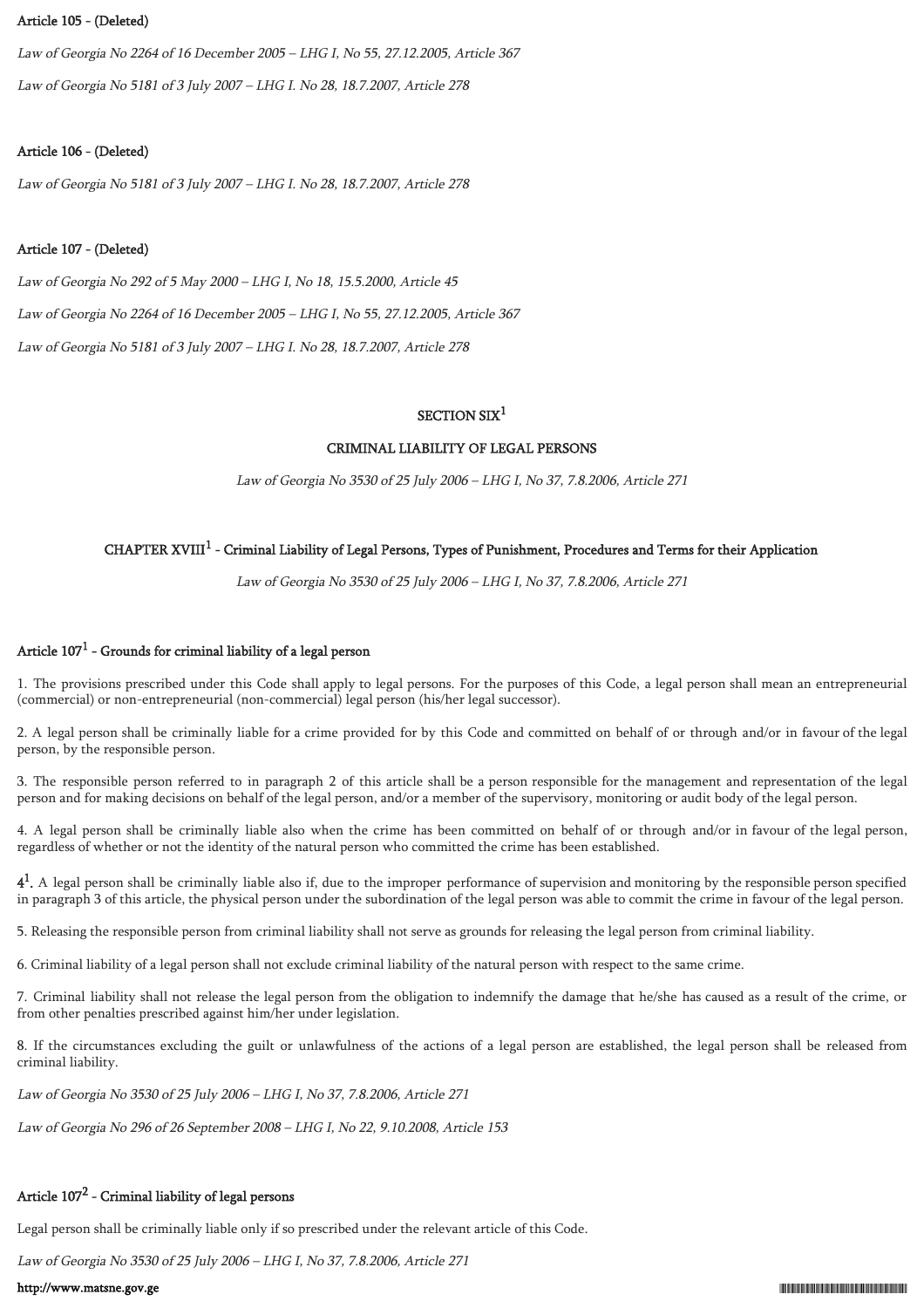Law of Georgia No 5035 of 22 June 2007 – LHG I, No 26, 11.7.2007, Article 242 Law of Georgia No 5953 of 19 March 2004 – LHG I, No 8, 28.3.2008, Article 56 Law of Georgia No 403 of 23 October 2008 – LHG I, No 29, 4.11.2008, Article 176 Law of Georgia No 795 of 19 December 2008 – LHG I, No 40, 29.12.2008, Article 282 Law of Georgia No 2477 of 25 December 2009 – LHG I, No 50, 31.12.2009, Article 395 Law of Georgia No 2641 of 23 February 2010 – LHG I, No 9, 15.3.2010, Article 31 Law of Georgia No 3466 of 16 July 2010 – LHG I, No 44, 28.7.2010, Article 274 Law of Georgia No 3619 of 24 September 2010 – LHG I, No 51, 29.9.2010, Article 332 Law of Georgia No 5170 of 28 October 2011 – web-site, 11.11.2011 Law of Georgia No 6117 of 8 May 2012 – web-site, 29.5.2012

## Article  $107^3$  - Types of sentences

1. Types of punishment for legal persons shall be as follows:

- a) liquidation;
- b) deprivation of the right to carry out activities;
- c) fine;
- d) confiscation of property.
- 2. Liquidation and deprivation of the right to carry out activities may be imposed only as the main penalty.
- 3. A fine may be imposed both as the main and ancillary penalty.
- 4. Confiscation of property may be imposed only as an ancillary penalty.
- Law of Georgia No 3530 of 25 July 2006 LHG I, No 37, 7.8.2006, Article 271

## Article 107<sup>4</sup> - Liquidation

1. When imposing liquidation as a sentence, the court shall, except for the cases provided for by the Organic Law of Georgia on the National Bank of Georgia, appoint the liquidator(s) who shall ensure the liquidation of the legal person, in the manner prescribed under the legislation for the liquidation of legal persons. Costs associated with liquidation shall be borne by the convicted legal person.

2. In cases provided for by this Code, commercial banks and non-banking depositary institutions shall be liquidated by the liquidator (liquidators) appointed by the National Bank of Georgia, based on the final judgement of conviction.

3. Liquidation may be used when, if it is established that criminal activities are the main purpose of the establishment of the legal person or the major part of its activities.

Law of Georgia No 3530 of 25 July 2006 – LHG I, No 37, 7.8.2006, Article 271

Law of Georgia No 4191 of 3 September 2015 – web-site, 10.9.2015

## Article 107<sup>5</sup> - Deprivation of the right to carry out activities

1. Deprivation of the right to carry out activities shall mean prohibiting a legal person from carrying out one or several types of activities indefinitely or for a term of from 1 to 10 years.

2. Deprivation of the right to carry out activities may apply to the activities during or with regard to the performance of which the crime was committed.

Law of Georgia No 3530 of 25 July 2006 – LHG I, No 37, 7.8.2006, Article 271

## Article 107<sup>6</sup> - Fines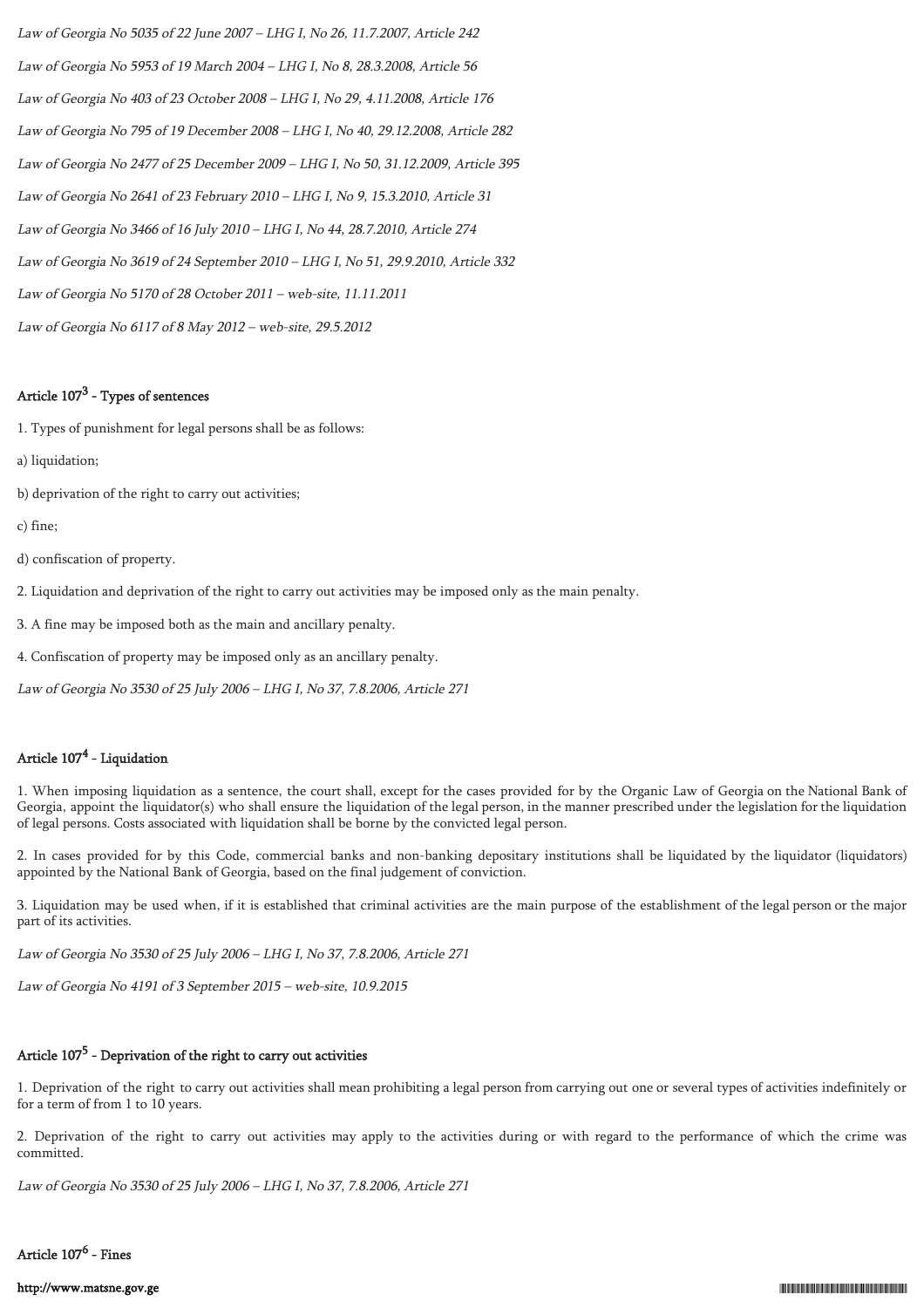1. The minimum amount of a fine for a legal person shall be the sum that is 50 times the amount prescribed for a natural person under Article 42 of this Code.

2. The amount of fine shall be determined by the court, taking into consideration the gravity of the crime, the benefit obtained from the crime and the material status of the legal person, which shall be defined by his/her property, income and other circumstances.

3. If it is impossible to collect a fine from a legal person as the main penalty, this penalty shall be substituted by deprivation of the right to carry out activities or by liquidation.

4. If a fine is referred to as both the main and ancillary penalty in the note to an article of the special part of this Code, the fine shall not be applied as an ancillary penalty when it is applied as a main penalty.

5. (Deleted).

Law of Georgia No 3530 of 25 July 2006 – LHG I, No 37, 7.8.2006, Article 271

Law of Georgia No 2477 of 25 December 2009 – LHG I, No 50, 31.12.2009, Article 395

## Article 107<sup>7</sup> - Confiscation of property

Provisions of Article 52 of this Code shall apply to the confiscation of property of the physical person.

Law of Georgia No 3530 of 25 July 2006 – LHG I, No 37, 7.8.2006, Article 271

## SPECIAL PART

## SECTION SEVEN

## CRIME AGAINST HUMAN BEINGS

## CHAPTER XIX - Crimes against Life

## Article 108 - Murder

Murder, - shall be punished by imprisonment for a term of a term of from seven to fifteen years.

## Article 109 - Murder under aggravating circumstances

1. Murder:

a) (deleted);

b) related to hostage taking;

c) in a manner that intentionally endangers the life or health of other persons;

d) aimed at concealing or facilitating any other crime,

shall be punished by imprisonment for a term of nine to fourteen years.

2. Murder:

- a) of a pregnant woman knowingly by the offender;
- b) of a minor or a helpless person knowingly by the offender;
- c) with hooligan motives;
- d) due to racial, religious, national or ethnic intolerance;
- e) by more than one person, –

shall be punished by imprisonment for a term of 13 to 17 years.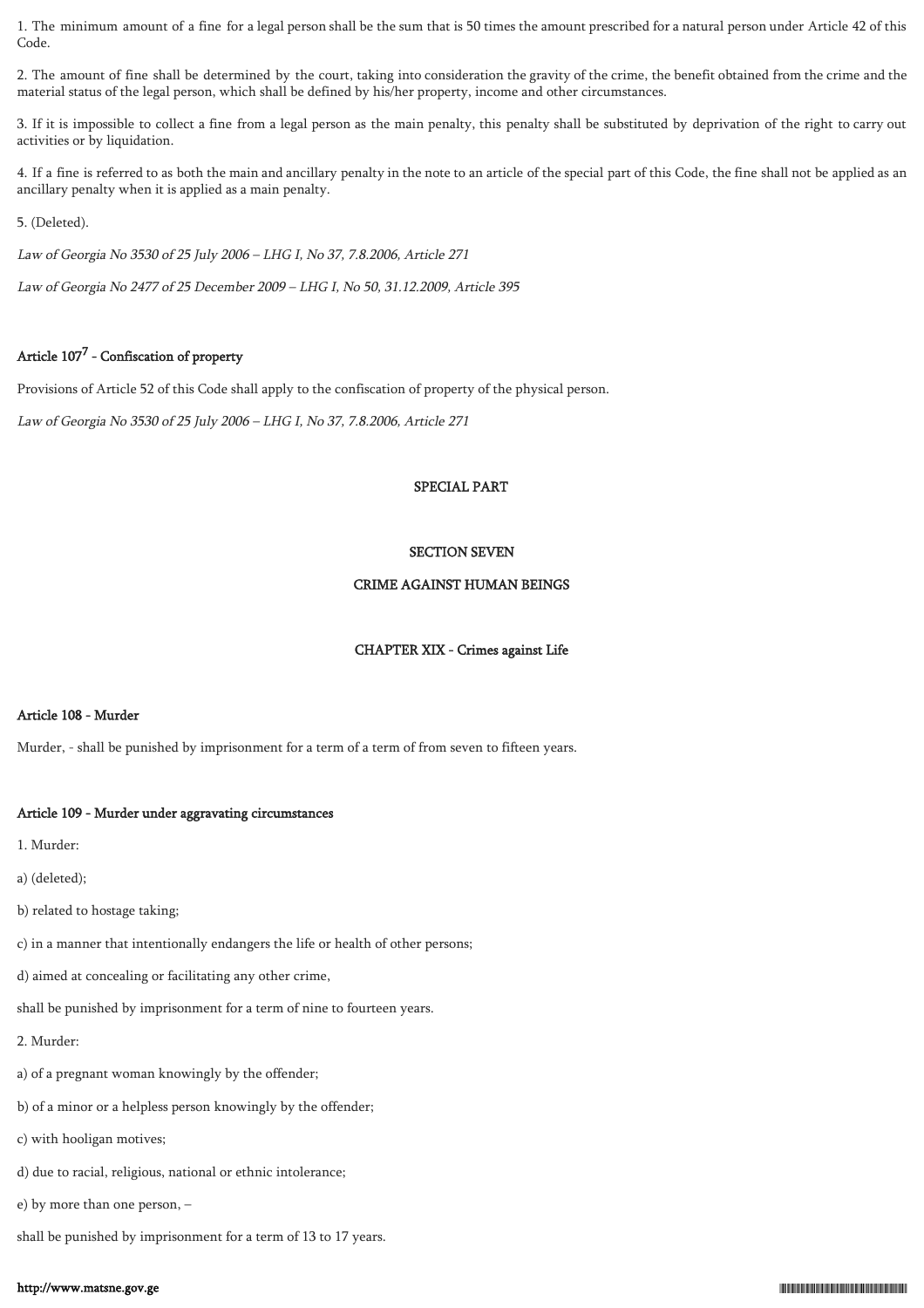3. Murder:

a) of two or more persons;

b) with particular cruelty;

c) for mercenary purposes or by contract;

d) aimed at transplanting or otherwise using an organ, part of an organ or tissue of the victim's body;

e) repeatedly (except for the murders provided for by Articles 110-114 of this Code), –

f) related to the official duties or public duties of the victim or of the victim's close relative, –

shall be punished by imprisonment for a term of 16 to 20 years or life imprisonment.

Note: The following persons shall be considered close relatives under this Code: parents, adopting parents, children, adoptees, grandparents, grandchildren, siblings and spouses.

Law of Georgia No 292 of 5 May 2000 – LHG I, No 18, 15.5.2000, Article 45

Law of Georgia No 333 of 30 May 2000 – LHG I, No 20, 31.5.2000, Article 51

Law of Georgia No 2458 of 20 June 2003 – LHG I, No 21, 15.7.2003, Article 149

Law of Georgia No 2937 of 28 April 2006 – LHG I, No 14, 15.5.2006, Article 90

Law of Georgia No 3466 of 16 July 2010 – LHG I, No 44, 28.7.2010, Article 274

## Article 110 - Killing at the victim's request

Killing at the victim's express request and according to his/her true will, committed for the purpose of relieving a dying person from severe physical pains, –

shall be punished by imprisonment for a term of two to five years.

Law of Georgia No 458 of 30 June 2000 – LHG I, No 27, 17.7.2000, Article 83

Law of Georgia No 2937 of 28 April 2006 – LHG I, No 14, 15.5.2006, Article 90

## Article 111 - Intentional murder in a state of sudden, strong emotional excitement

1. Intentional murder in a state of sudden, strong emotional excitement caused by unlawful violence, grave insult, or any other grave immoral act committed by the victim against the offender or his/her close relative, or by a psychological trauma caused by multiple unlawful or immoral conduct of the victim, –

shall be punished by restriction of liberty for up to three years or by imprisonment for a term of one to three years.

2. The same act committed against two or more persons, –

shall be punished by imprisonment for a term of two to five years.

Law of Georgia No 333 of 30 May 2000 – LHG I, No 20, 31.5.2000, Article 51

Law of Georgia No 2937 of 28 April 2006 – LHG I, No 14, 15.5.2006, Article 90

## Article 112 - Infanticide by the mother

Intentional murder of an infant by the mother during or immediately after the labour, –

shall be punished by imprisonment for a term of three to five years.

Law of Georgia No 2937 of 28 April 2006 – LHG I, No 14, 15.5.2006, Article 90

# Article 113 - Murder by exceeding the limits of self-defence

Murder that exceeds the limits of self-defence, –

shall be punished by corrective labour for up to two years or with restriction of liberty for up to three years, or with imprisonment for a term of one to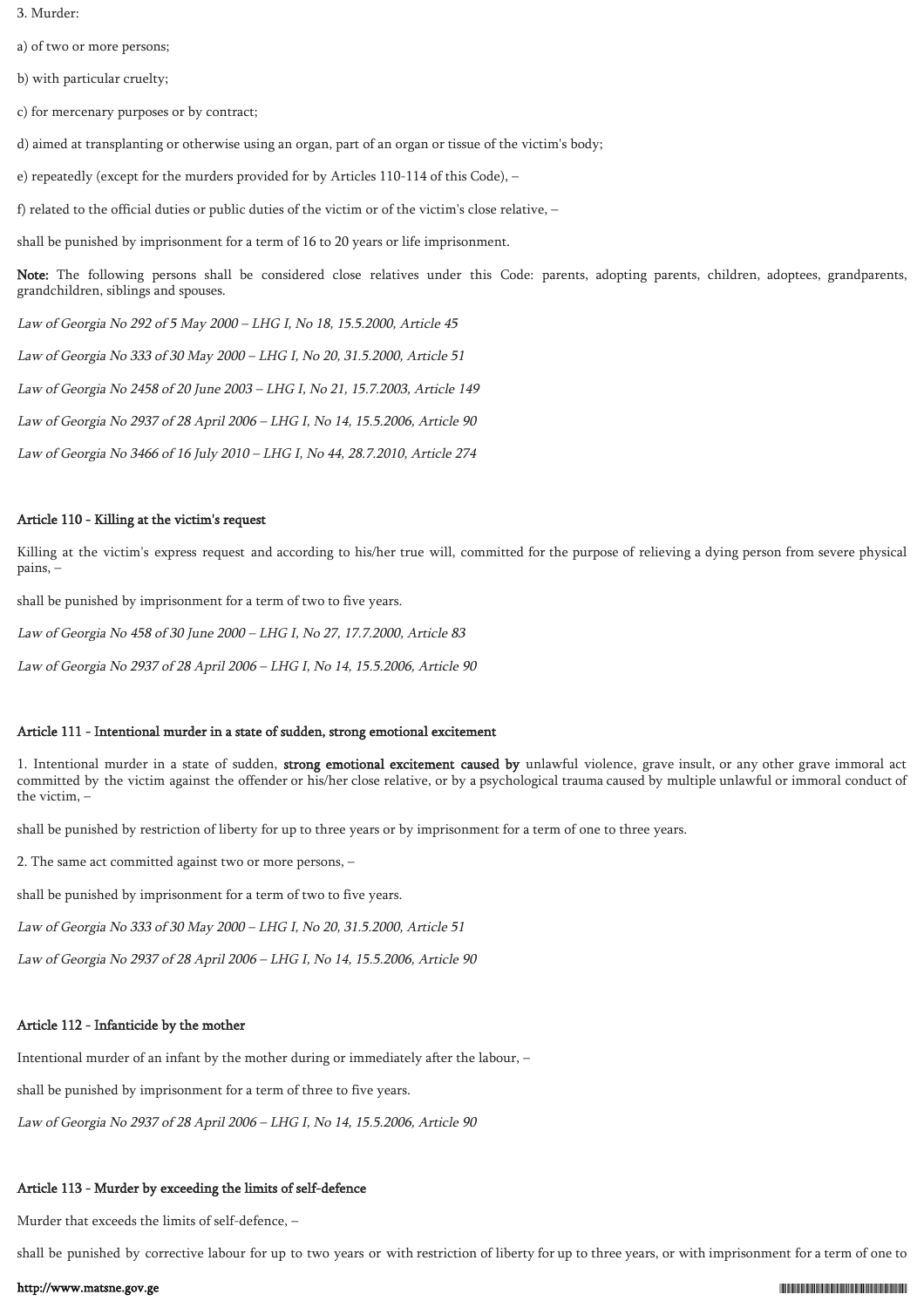three years.

Law of Georgia No 458 of 30 June 2000 – LHG I, No 27, 17.7.2000, Article 83

Law of Georgia No 2937 of 28 April 2006 – LHG I, No 14, 15.5.2006, Article 90

#### Article 114 - Murder by exceeding the measures required for seizing the offender

Murder that exceeds the measures required for seizing the offender, –

shall be punished by corrective labour for up to two years or with restriction of liberty for up to three years, or with imprisonment for a term of one to three years.

Law of Georgia No 458 of 30 June 2000 – LHG I, No 27, 17.7.2000, Article 83

Law of Georgia No 2937 of 28 April 2006 – LHG I, No 14, 15.5.2006, Article 90

#### Article 115 - Incitement to suicide

Incitement to suicide or attempted suicide accompanied with intimidation or cruel treatment of the victim or by degrading of the victim's honour or dignity, –

shall be punished by restriction of liberty for up to three years or by imprisonment for a term of two to four years.

Law of Georgia No 2937 of 28 April 2006 – LHG I, No 14, 15.5.2006, Article 90

#### Article 116 - Negligent manslaughter

1. Negligent manslaughter, –

shall be punished by restriction of liberty for up to five years or by imprisonment for a term of two to four years.

2. The same act committed against two or more persons, –

shall be punished by restriction of liberty for up to five years or with imprisonment for a term of three to five years.

Law of Georgia No 292 of 5 May 2000 – LHG I, No 18, 15.5.2000, Article 45

Law of Georgia No 2937 of 28 April 2006 – LHG I, No 14, 15.5.2006, Article 90

## CHAPTER XX - Crimes against Health

#### Article 117 - Intentional infliction of grave injury

1. Intentional serious damage to health, i.e. bodily injury that is dangerous for life or which has caused the loss of eyesight, hearing, speech or any organ or its function, mental illness, interruption of pregnancy, permanent disfigurement of the face or other such bodily injury that is dangerous for life and causes permanent loss of general working ability by at least one third, or complete loss of professional working ability knowingly, –

shall be punished by imprisonment for a term of three to six years.

2. The same act that caused death, –

shall be punished by imprisonment for a term of four to seven years.

3. Intentional grave bodily injury:

a) in relation to the official or public duties of the victim or the victim's close relative;

b) related to hostage taking;

c) in a manner that intentionally endangers the life or health of other persons;

d) aimed at concealing or facilitating any other crime,

shall be punished by imprisonment for a term of five to eight years.

4. The act provided for by paragraph 3 of this article which has caused the loss of life, -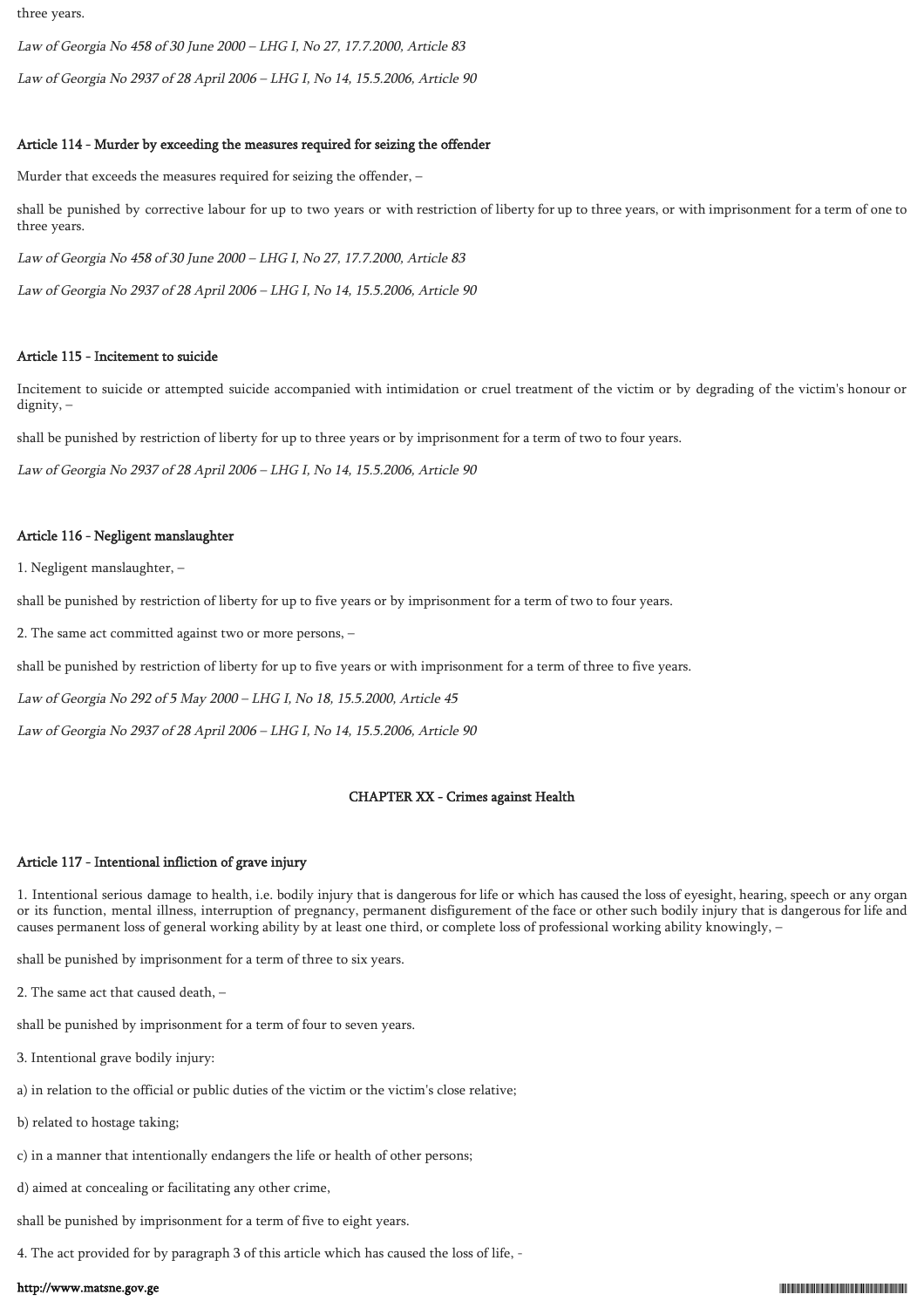shall be punished by imprisonment for a term of six to nine years.

5. Intentional grave bodily injury caused:

a) by the offender knowingly to a pregnant women;

b) by the offender knowingly to a minor or a helpless person;

- c) with hooligan motives;
- d) due to racial, religious, national or ethnic intolerance;
- e) by more than one person, -

shall be punished by imprisonment for a term of seven to ten years.

6. The act provided for by paragraph 5 of this article that caused the loss of life, -

shall be punished by imprisonment for a term of eight to eleven years.

7. Intentional grave bodily injury:

- a) to two or more persons;
- b) with particular cruelty;
- c) for mercenary purposes or by contract;

d) aimed at transplanting or otherwise using an organ, part of an organ or tissue of the victim's body;

e) repeatedly (except for the murders provided for by Articles 110-114 of this Code), -

f) by a person who has previously committed the murder provided for by Articles 108 or 109 of this Code, -

shall be punished by imprisonment for a term of nine to thirteen years.

8. The act provided for by paragraph 7 of this article that caused the loss of life, -

shall be punished by imprisonment for a term of ten to fourteen years

Law of Georgia No 3705 of 12 June 2015 – website, 30.6.2015

## Article 118 - Intentional less grave bodily injury

1. Intentional less grave bodily injury that is not dangerous for life and has not resulted in the consequence provided for by Article 117 of this Code, but which is related to a long-term deterioration of health or stable loss of general working ability by, at least one third, -

shall be punished by corrective labour for up to 18 months or with restriction of liberty for up to three years, or with imprisonment for a term of one to three years.

2. The same act that caused the loss of life, -

shall be punished by imprisonment for a term of two to four years.

3. Intentional less grave bodily injury under the aggravating circumstances provided for by paragraphs 3,5 or 7 of Article 117 of this Code, or which has been caused by a person who has previously committed an intentional grave bodily injury or the act provided for by Articles 108 or 109 of this Code, -

shall be punished by imprisonment for a term of three to five years.

4. The act provided for by paragraph 3 of this article which has cause the loss of life, -

shall be punished by imprisonment for a term of four to six years.

Law of Georgia No 292 of 5 May 2000 – LHG I, No 18, 15.5.2000, Article 45

Law of Georgia No 2937 of 28 April 2006 – LHG I, No 14, 15.5.2006, Article 90

Law of Georgia No 3530 of 25 July 2006 – LHG I, No 37, 7.8.2006, Article 271

## Article 119 - (Deleted)

Law of Georgia No 458 of 30 June 2000 – LHG I, No 27, 17.7.2000, Article 83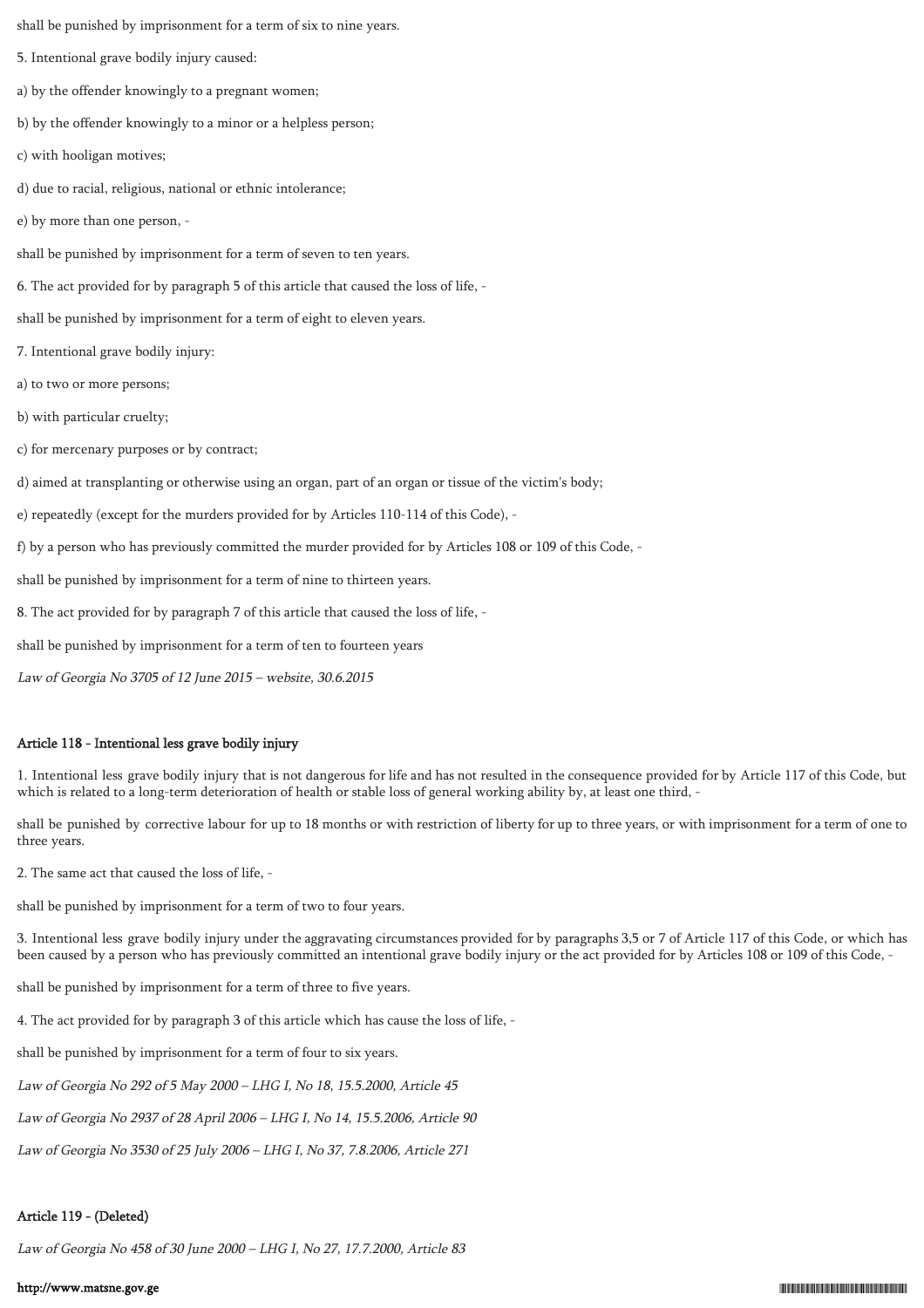### Article 120 - Intentional less grave bodily injury

Intentional less grave bodily injury that has resulted in a short-term deterioration of health or an insignificant or non-permanent loss of general working ability, -

shall be punished by a fine or corrective labour for up to six months, or with imprisonment for up to a year.

#### Article 121 - Intentional grave or less grave bodily injury caused in a state of sudden emotional excitement

Intentional infliction of grave or less grave bodily injury in a state of sudden emotional excitement caused by the unlawful violence, grave insult, or any other grave immoral act committed by the victim against the offender or his/her close relative, or by the psychological trauma caused by the repeated unlawful or immoral conduct of the victim, -

shall be punished by a fine or community service from 80 to 240 hours or with restriction of liberty for up to two years, or with imprisonment for up to two years.

Law of Georgia No 2937 of 28 April 2006 – LHG I, No 14, 15.5.2006, Article 90

#### Article 122 - Intentional grave or less grave bodily injury by exceeding the limits of self-defence

Intentional grave or less grave bodily injury caused by exceeding the limits of self-defence, -

shall be punished by a fine or corrective labour for up to six months or with restriction of liberty for up to a year, or with imprisonment for the same term.

#### Article 123 - Intentional grave or less grave bodily injury by exceeding the measures required for seizing the offender

Intentional grave or less grave bodily injury caused by exceeding the measures required for seizing the offender, -

shall be punished by a fine or corrective labour for up to six months or with restriction of liberty for up to a year, or with imprisonment for the same term.

### Article 124 - Grave or less grave bodily injury through negligence

Grave or less grave bodily injury caused through negligence, -

shall be punished by a fine or restriction of liberty for up to two years.

Law of Georgia No 2937 of 28 April 2006 – LHG I, No 14, 15.5.2006, Article 90

Law of Georgia No 2477 of 25 December 2009 – LHG I, No 50, 31.12.2009, Article 395

#### Article 125 - Battery

1. Battery or other violence that has caused the victim physical pain, but has not incurred the consequences provided for by Article 120 of this Code, -

shall be punished by a fine or community service from 120 to 180 hours or with corrective labour for up to 15 months.

2. The same act committed knowingly against a minor, -

shall be punished by a fine or corrective labour from 15 to 24 months, or with imprisonment for up to a year.

Law of Georgia No 2458 of 20 June 2003 – LHG I, No 21, 15.7.2003, Article 149

Law of Georgia No 2937 of 28 April 2006 – LHG I, No 14, 15.5.2006, Article 90

#### Article 126 - Violence

1. Regular beating or other violence that has caused the victim physical or mental pains, but did not entail the consequence provided for by Articles 117 or 118 of this Code, -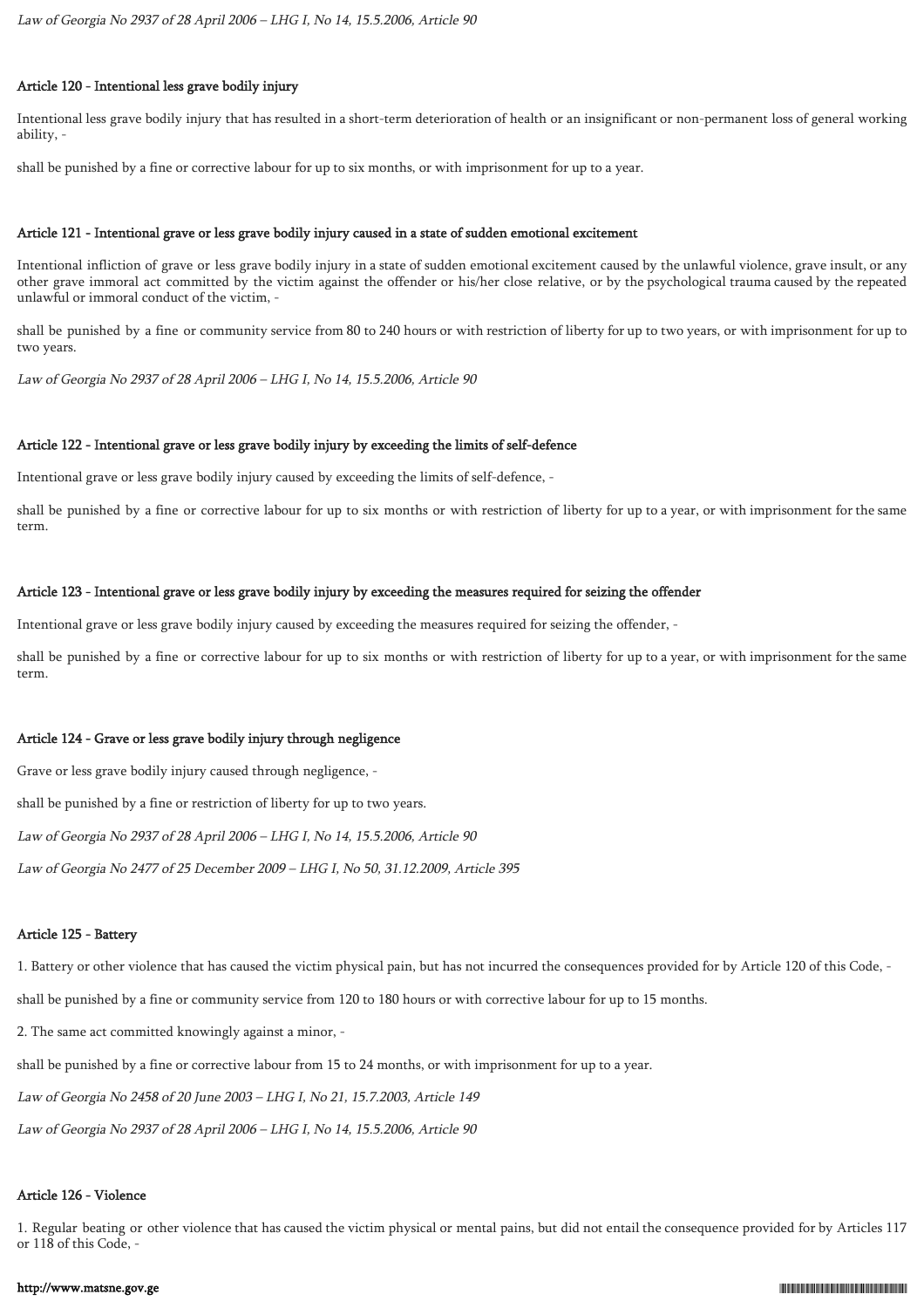shall be punished by restriction of liberty for up to two years or with imprisonment for a term of one to three years.

- 2. The same act committed:
- a) against two or more persons;
- b) knowingly by the offender against a pregnant woman;
- c) in relation to the official duties of the victim or his/her close relative;
- d) knowingly by the offender against a helpless person or a person who depends on the offender materially or otherwise;
- e) for hostage taking purposes;
- f) by contract;
- g) due to racial, religious, national or ethnic intolerance;
- h) by abusing the official position;
- i) repeatedly;
- j) against a minor's family member in the presence of the minor;
- k) by more than one person;
- l) using a weapon, -

shall be punished by imprisonment for a term of four to six years, with or without deprivation of the right to hold an office or carry out a particular activity for up to three years.

Law of Georgia No 1751 of 23 June 2005 – LHG I, No 38, 15.7.2005, Article 250

Law of Georgia No 2937 of 28 April 2006 – LHG I, No 14, 15.5.2006, Article 90

Law of Georgia No 2704 of 17 October 2014 – web-site, 31.10.2014

## Article  $126^1$  - Domestic violence

1. Violence, regular insult, blackmail, humiliation by one family member of another family member, which has resulted in physical pain or anguish and which has not entailed the consequences provided for by Articles 117, 118 or 120 of this Code, -

shall be punished by community service from 80 to 150 hours or imprisonment for up to a year.

- 2. The same act committed:
- a) knowingly against a pregnant woman, minor or a helpless person;
- b) against a minor's family member in the presence of the minor;
- c) against two or more persons;
- d) by a group of persons;
- e) repeatedly, -

shall be punished by community service from 200 to 400 hours or with imprisonment for a term of one to three years.

Note: For the purposes of this article, the following persons shall be family members: a spouse, mother, father, grandfather, grandmother, child (stepchild), foster child, adopting parent, adopting parent's spouse, adoptee, foster family (foster mother, foster father), guardian, grandchild, sister, brother, parents of a spouse, son-in-law, daughter-in-law, former spouse, also persons who maintain or maintained a common household.

Law of Georgia No 643 4 of 12 June 2012 – web-site, 25.6.2012

Law of Georgia No 3052 of 18 February 2015 – web-site, 26.2.2015

# CHAPTER XXI - Endangering Human Life and Health

# Article 127 - Endangering life

Endangering life of a person who is not able to take measures to protect himself/herself, -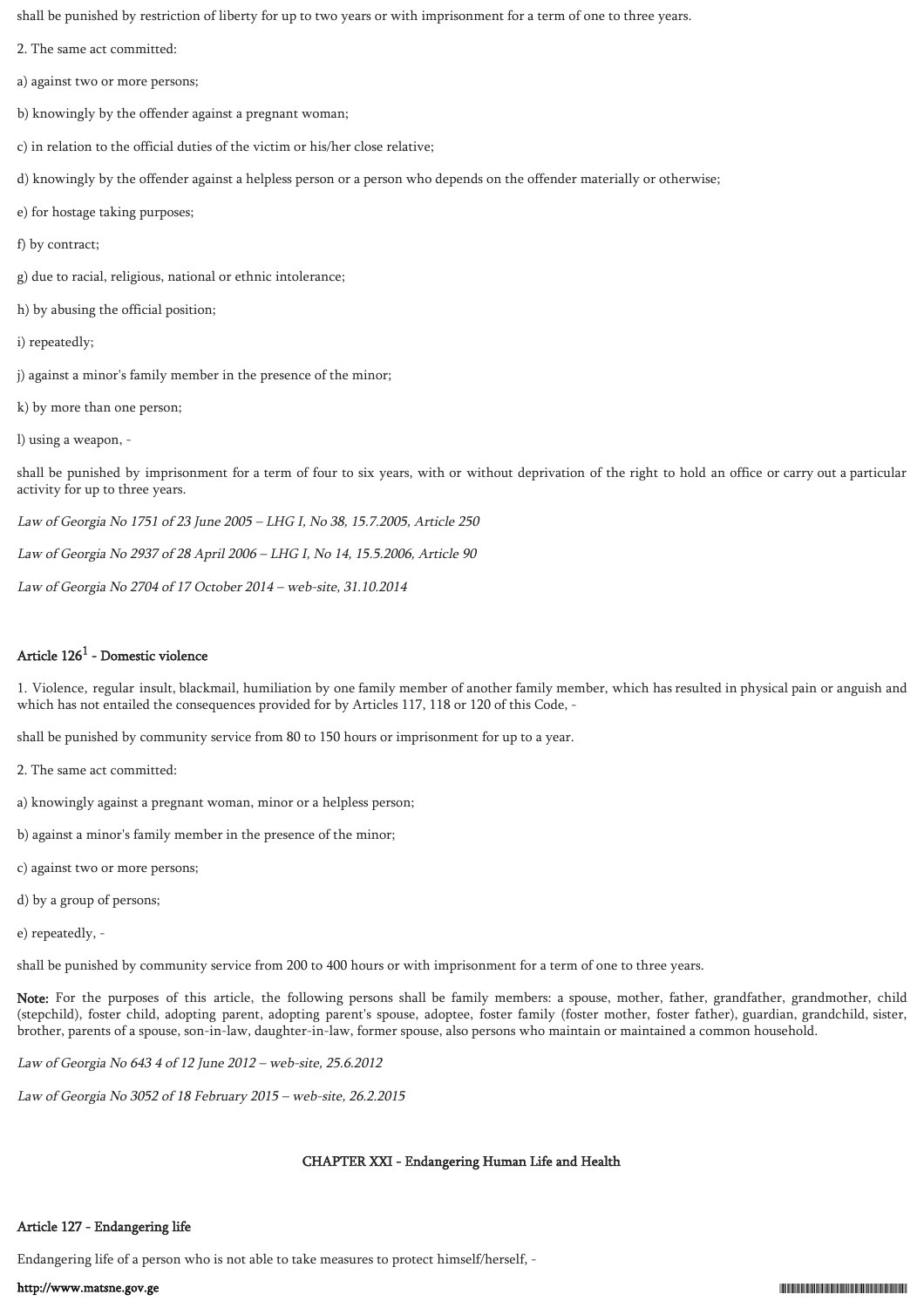shall be punished by a fine or imprisonment for up to two years.

#### Article 128 - Abandoning in distress

Abandoning in distress, without providing assistance, of a person who was in a life-threatening situation and who was not able to take measures to protect himself/herself, provided that the person who had abandoned him/her was obliged to take care of and was able to assist him/her, -

shall be punished by a fine or corrective labour for up to a year or with community service from 120 to 240 hours or with imprisonment for up to two years.

Law of Georgia No 292 of 5 May 2000 – LHG I, No 18, 15.5.2000, Article 45

Law of Georgia No 2937 of 28 April 2006 – LHG I, No 14, 15.5.2006, Article 90

#### Article 129 - Refusal to assist

The refusal to provide necessary and obviously urgent assistance to a person who is in a life-threatening situation provided the offender was able to provide assistance without seriously endangering himself/herself or any other person, or the failure to notify the appropriate agency or person of the need of assistance, -

shall be punished by a fine or corrective labour for up to two years, or with imprisonment for up to two years.

Law of Georgia No 292 of 5 May 2000 – LHG I, No 18, 15.5.2000, Article 45

Law of Georgia No 2937 of 28 April 2006 – LHG I, No 14, 15.5.2006, Article 90

#### Article 130 - Abandoning a sick person in distress

1. Failure of a medical worker to provide urgent medical aid to a sick person who is in a life-threatening situation without valid reasons, -

shall be punished by a fine or corrective labour for up to 15 months, with or without deprivation of the right to hold an official position or to carry out a particular activity for up to three years.

2. The same act which has resulted in a serious damage to health or death of the sick person, -

shall be punished by imprisonment for a term of three to five years, with deprivation of the right to hold an official position or to carry out a particular activity for up to three years.

Law of Georgia No 458 of 30 June 2000 – LHG I, No 27, 17.7.2000, Article 83

Law of Georgia No 2937 of 28 April 2006 – LHG I, No 14, 15.5.2006, Article 90

### Article 131 - Infecting with AIDS

1. Creating a threat of intentional infection of another person with AIDS, -

shall be punished by imprisonment for up to three to five years.

2. Infecting intentionally other person with AIDS, -

shall be punished by imprisonment for up to four to seven years.

3. Infecting by negligence another person with AIDS when performing professional duties, -

shall be punished by imprisonment for a term of two to five years, with deprivation of the right to hold an official position or to carry out a particular activity for up to three years.

4. The act provided for by paragraphs 1, 2 or 3 of this article committed:

a) to two or more persons;

b) knowingly by the offender against a pregnant woman or a minor, -

shall be punished by imprisonment for a term of five to nine years, with deprivation of the right to hold an official position or to carry out a particular activity for up to three years.

Law of Georgia No 2937 of 28 April 2006 – LHG I, No 14, 15.5.2006, Article 90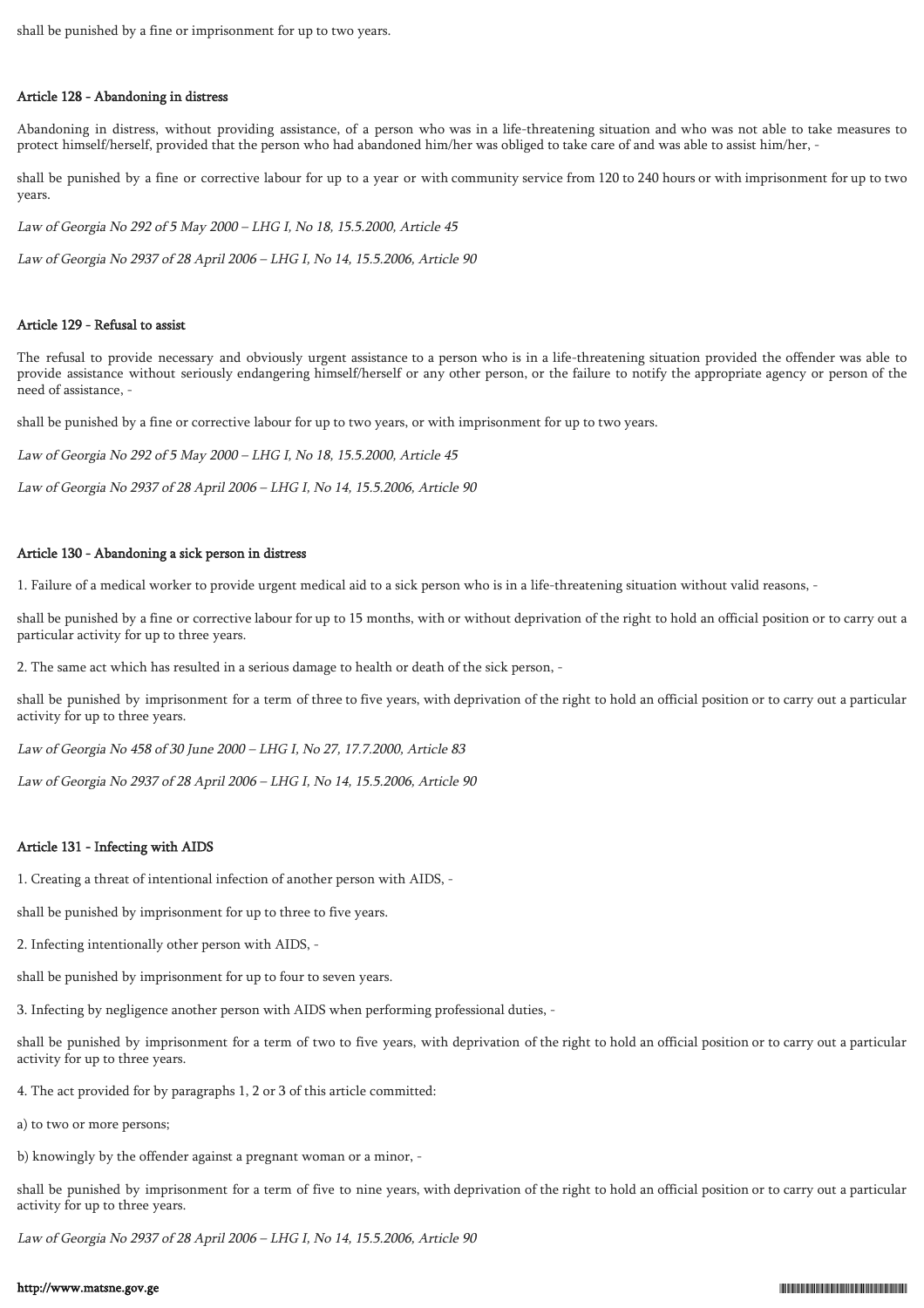#### Article 132 - Infecting with particularly dangerous infectious diseases

1. Creating a threat of infecting other persons with particularly dangerous infectious diseases, -

shall be punished bya fine or corrective labour for up to six months, or with imprisonment for up to a year.

2. Infecting another person with a particularly dangerous infectious disease, -

shall be punished by a fine or corrective labour for up to a year, or with imprisonment for up to two years.

3. The act provided for by paragraph 1 or 2 of this article committed:

a) to two or more persons;

b) knowingly by the offender against a pregnant woman or a minor, -

shall be punished by a fine or imprisonment for two to five years.

Law of Georgia No 2937 of 28 April 2006 – LHG I, No 14, 15.5.2006, Article 90

#### Article 133 - Illegal abortion

1. Illegal abortion, -

shall be punished by community service from 120 to 300 hours or imprisonment for a term of one to two years.

2. The same act committed by a person convicted of illegal abortion, or which has resulted in a permanent loss of ability to procreate or other grave consequences, -

shall be punished by imprisonment for a term of two to five years, with deprivation of the right to hold an official position or to carry out a particular activity for up to three years.

3. Illegal abortion resulting in death, -

shall be punished by imprisonment for a term of four to six years, with deprivation of the right to hold an official position or to carry out a particular activity for up to three years.

Law of Georgia No 458 of 30 June 2000 – LHG I, No 27, 17.7.2000, Article 83

Law of Georgia No 2937 of 28 April 2006 – LHG I, No 14, 15.5.2006, Article 90

Law of Georgia No 2671 of 21 October 2014 – web-site, 6.10.2014

## Article 134 - Coercion into removing a human organ, part or tissue of an organ

1. Coercion into removing a human organ, part or tissue of an organ for the purposes of treatment, transplantation, experiment or manufacturing of medicinal products, -

shall be punished by imprisonment for a term of two to four years, with or without deprivation of the right to hold an office or carry out a particular activity for up to three years.

2. The same act committed knowingly by the offender against a pregnant woman, minor or helpless person or a person who materially or otherwise depends on the offender, -

shall be punished by imprisonment for a term of three to five years, with deprivation of the right to hold an official position or to carry out a particular activity for up to three years.

Law of Georgia No 292 of 5 May 2000 – LHG I, No 18, 15.5.2000, Article 45

Law of Georgia No 2937 of 28 April 2006 – LHG I, No 14, 15.5.2006, Article 90

#### Article 135 - Illegal trade in blood or blood components

Illegal trade in blood or blood components for mercenary reasons, -

shall be punished by a fine or imprisonment for up to a year.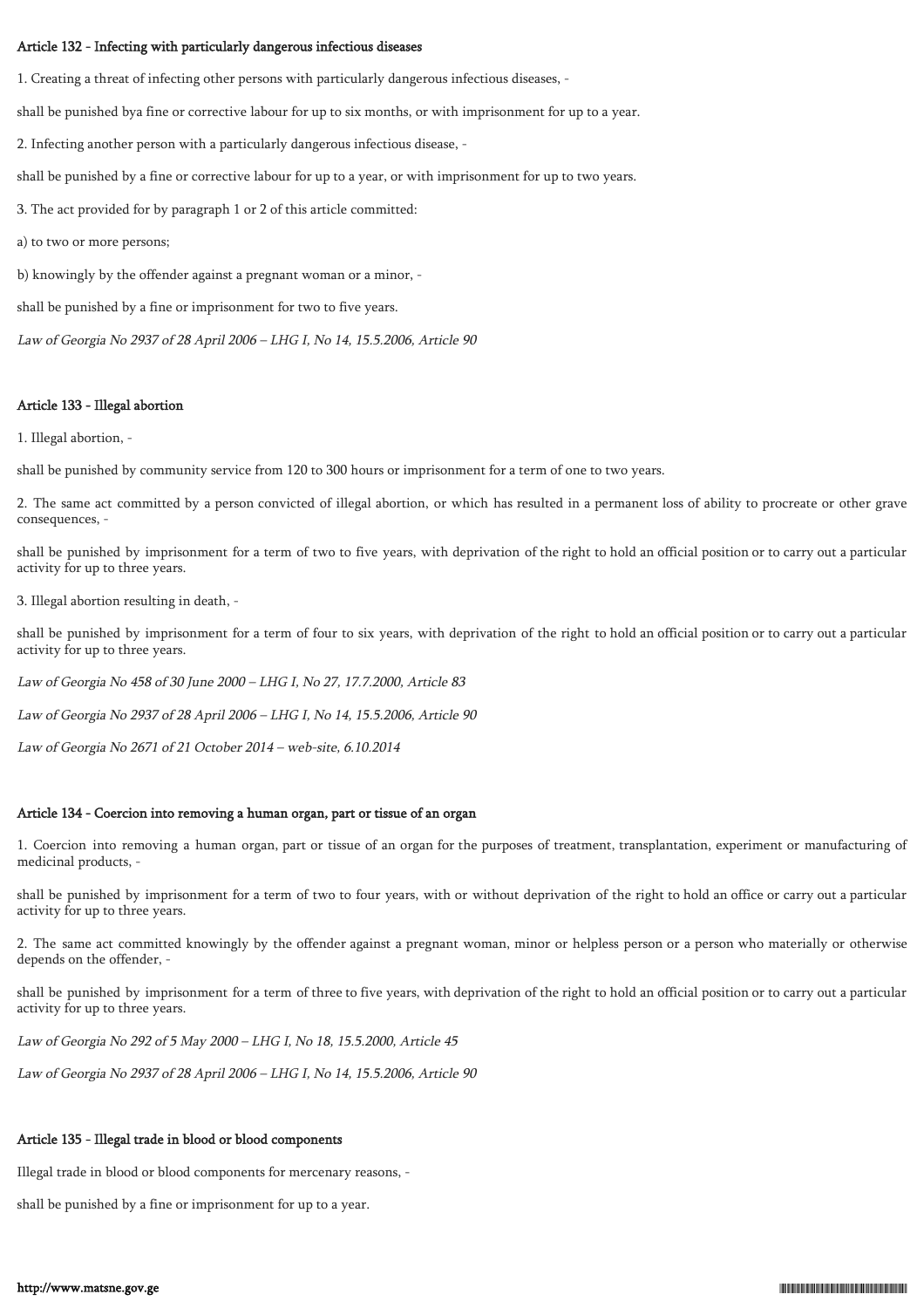## Article  $135^1$  - Trade in human organs

1. Trade in human organs, shall be punished by imprisonment for a term of six to nine years. 2. The same act committed repeatedly, shall be punished by imprisonment for a term of eight to twelve years. 3. The same act committed by an organised group, shall be punished by imprisonment for a term of eleven to fifteen years. Law of Georgia No 1710 of 6 November 2002 – LHG I, No 30, 27.11.2002, Article 134 Law of Georgia No 2937 of 28 April 2006 – LHG I, No 14, 15.5.2006, Article 90

#### Article 136 - Genetic manipulations

Genetic manipulations, i.e. creation of human-like beings, shall be punished by imprisonment for up to three years.

## CHAPTER XXII - Crime against Sexual Freedom and Sexual Inviolability

## Article 137 - Rape

1. Rape, a sexual intercourse by use of violence, threat of violence or abusing the victim's helpless condition, -

shall be punished by imprisonment for a term of six to eight years.

- 2. The same act:
- a) committed by abusing one's official position;
- b) causing serious bodily injury or other grave consequences, -

shall be punished by imprisonment for a term of eight to ten years.

- 3. The same act committed:
- a) repeatedly;

b) by a person who has previously committed any of the crimes provided for by Articles 138-141 of this Code;

- c) by more than one person;
- d) knowingly by the offender against a pregnant woman or a minor, -

shall be punished by imprisonment for a term of ten to thirteen years.

- 4. The same act:
- a) committed against the victim or any other person with particular cruelty;
- b) that has caused death;
- c) committed against a person who has not attained the age of 14 years, -
- shall be punished by imprisonment for a term of 15 to 20 years.
- Law of Georgia No 458 of 30 June 2000 LHG I, No 27, 17.7.2000, Article 83
- Law of Georgia No 2937 of 28 April 2006 LHG I, No 14, 15.5.2006, Article 90
- Law of Georgia No 1642 of 27 November 2013 web-site, 16.12.2013

# Article 138 - Violent act of sexual nature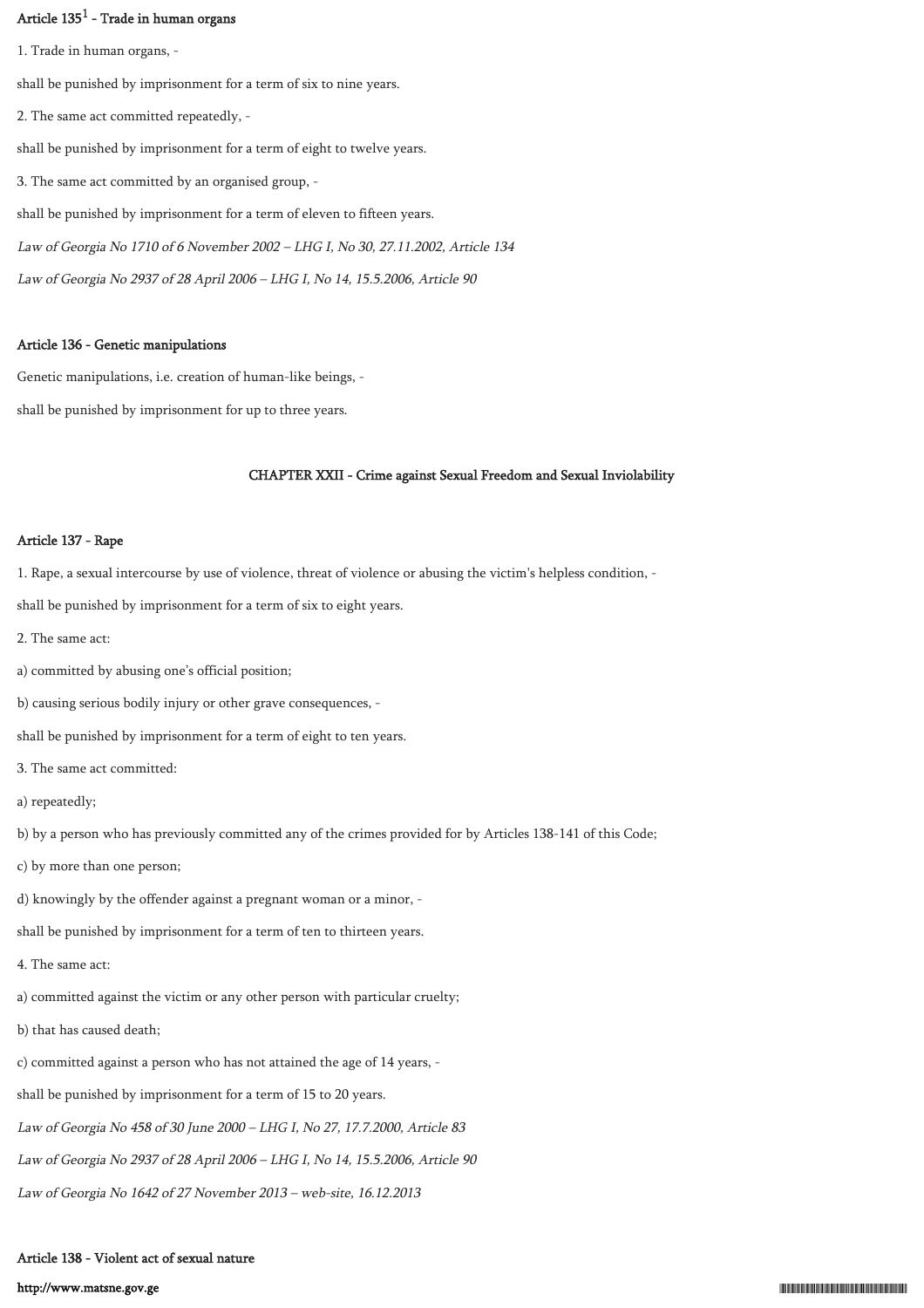1. Homosexuality, lesbianism or other sexual intercourse in perverted form committed using violence, threat of violence or the victim's helpless state, -

shall be punished by imprisonment for a term of six to eight years.

2. The same act:

a) committed by abusing one's official position;

b) causing serious bodily injury or other grave consequences, -

shall be punished by imprisonment for a term of eight to ten years.

3. The same act committed:

a) repeatedly;

b) by a person who has previously committed any of the crimes provided for by this article of by Articles 139-141 of this Code;

c) by more than once person;

d) knowingly by the offender against a pregnant woman or a minor, -

shall be punished by imprisonment for a term of ten to thirteen years.

4. The same act:

a) committed against the victim or any other person with particular cruelty;

b) that has caused death;

c) committed against a person who has not attained the age of 14 years, -

shall be punished by imprisonment for a term of 15 to 20 years.

Law of Georgia No 292 of 5 May 2000 – LHG I, No 18, 15.5.2000, Article 45

Law of Georgia No 458 of 30 June 2000 – LHG I, No 27, 17.7.2000, Article 83

Law of Georgia No 2937 of 28 April 2006 – LHG I, No 14, 15.5.2006, Article 90

Law of Georgia No 1642 of 27 November 2013 – web-site, 16.12.2013

## Article 139 - Coercion into sexual intercourse or any other act of sexual nature

1. Coercion into a sexual intercourse, homosexual or lesbian or any other sexual intercourse by threatening to spread the defamatory information or to damage property, or by using material, official or other kind of dependence, -

shall be punished by a fine or imprisonment for up to three years.

2. The same act committed against minors, -

shall be punished by imprisonment for a term of five to seven years.

Law of Georgia No 2458 of 20 June 2003 – LHG I, No 21, 15.7.2003, Article 149

Law of Georgia No 2937 of 28 April 2006 – LHG I, No 14, 15.5.2006, Article 90

Law of Georgia No 1642 of 27 November 2013 – web-site, 16.12.2013

## Article 140 - Sexual intercourse or any other act of sexual nature with a person who has not attained the age of 16 years

Sexual intercourse, homosexual or lesbian or other sexual intercourse in a perverted form committed knowingly by an adult offender against a person who has not attained the age of 16 years, -

shall be punished by imprisonment for a term of seven to nine years.

Law of Georgia No 2937 of 28 April 2006 – LHG I, No 14, 15.5.2006, Article 90

Law of Georgia No 1642 of 27 November 2013 – web-site, 16.12.2013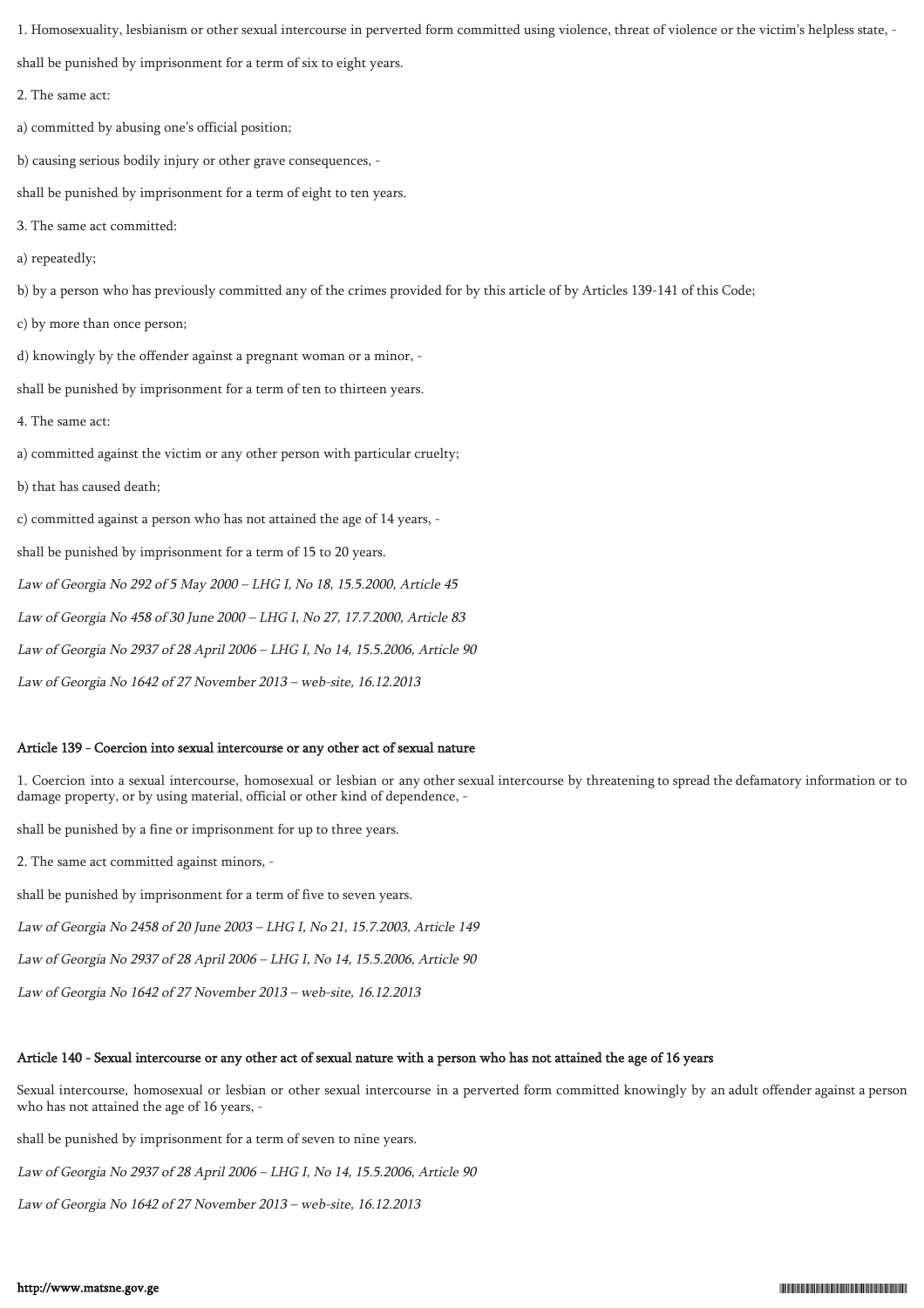## Article 141 - Lewd acts

Lewd acts committed without violence and knowingly by the offender with a person who has not attained the age of 16 years, -

shall be punished by imprisonment for a term of five to seven years.

Law of Georgia No 1642 of 27 November 2013 – web-site, 16.12.2013

### CHAPTER XXIII - Crime against Human Rights and Freedoms

#### Article 142 - Violation of human equality

1. Violation of human equality on the grounds of language, sex, age, nationality, origin, birthplace, place of residence, material or rank status, religion or belief, social belonging, profession, marital status, health status, sexual orientation, gender identity and expression, political or other views or of any other signs that have substantially breached human rights, -

shall be punished by a fine or corrective labour for up to a year and/or with imprisonment for up two years.

2. The same act:

a) committed by abusing the official position;

b) causing grave consequences, -

shall be punished by a fine or imprisonment for up to three years, deprivation of the right to hold an official position or to carry out a particular activity for up three years or without this.

Note: For the act provided by this article, a legal person shall be punished by liquidation or deprivation of the right to carry out a particular activity and/or with a fine.

Law of Georgia No 2393 of 2 May 2014 – web-site, 7.5.2014

## Article  $142^1$  - Racial discrimination

1. Racial discrimination, i.e. an act committed to incite national or racial rivalry or discord in order to degrade national honour and dignity, as well as direct or indirect restriction of human rights or giving advantage to the person based on race, colour, national or ethnic belonging, which has substantially breached his/her right, -

shall be punished by imprisonment for up to three years.

2. The same act committed:

a) using violence or threat of violence dangerous for life or health, -

b) by abusing the official position;

shall be punished by imprisonment for a term of two to five years.

- 3. The act provided for by paragraph 1 or 2 of this article which:
- a) has been committed by an organised group;

b) has caused the death of the victim or resulted in other grave consequences, -

shall be punished by imprisonment for a term of four to seven years.

Note: For the act provided by this article, a legal person shall be punished by liquidation or deprivation of the right to carry out a particular activity and/or with a fine.

Law of Georgia No 2355 of 6 June 2003 – LHG I, No 18, 24.6.2003, Article 117

Law of Georgia No 2937 of 28 April 2006 – LHG I, No 14, 15.5.2006, Article 90

Law of Georgia No 2393 of 2 May 2014 – web-site, 7.5.2014

# Article  $142^2$  - Restriction of rights of persons with disabilities

1. Denying persons with disabilities the opportunity to exercise the rights granted by law and/or treaties to which Georgia is a party, due to their disabilities, which substantially breaches their rights, -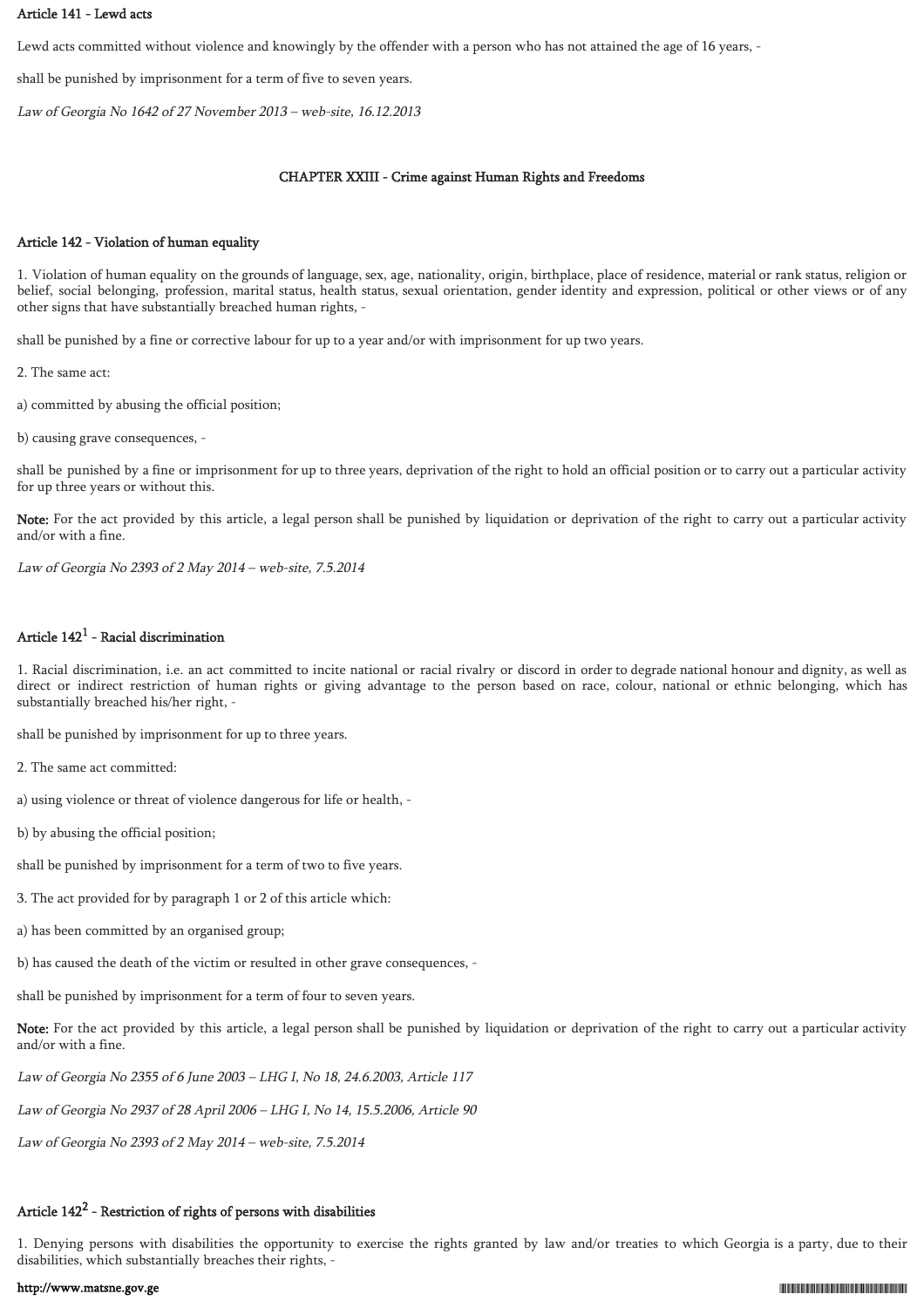shall be punished by a fine or restriction of liberty for up to three years and/or with imprisonment for the same term.

2. The same act:

a) committed repeatedly;

- b) committed by abusing one's official position;
- c) accompanied by violence or threat to use violence;
- d causing grave consequences, -

shall be punished by a fine or restriction of freedom for up to five years or with imprisonment for a term of two to five years.

Note: For the act provided by this article, a legal person shall be punished by liquidation or deprivation of the right to carry out a particular activity and/or with a fine.

Law of Georgia No 2355 of 6 June 2003 – LHG I, No 18, 24.6.2003, Article 117

Law of Georgia No 2937 of 28 April 2006 – LHG I, No 14, 15.5.2006, Article 90

Law of Georgia No 2393 of 2 May 2014 – web-site, 7.5.2014

#### Article 143 - Unlawful imprisonment

1. Unlawful imprisonment

shall be punished by imprisonment for a term of two to four years.

- 2. The same act committed:
- a) by taking the victim abroad;
- b) against official foreign representatives or persons subject to international legal protection;

c) for the purpose of concealing or facilitating any other the crime, -

shall be punished by imprisonment for a term of four to seven years.

- 3. The same act committed:
- a) with a prior agreement by a group;
- b) repeatedly;
- c) against two or more persons;
- d) knowingly by the offender against a pregnant woman, a minor or a helpless person;

e) using violence or threat of violence dangerous for life or health, -

shall be punished by imprisonment for a term of seven to ten years.

4. The act provided for by paragraphs 1, 2 or 3 of this article:

a) committed by an organised group;

b) caused the death of the victim or resulted in other grave consequences, -

shall be punished by imprisonment for a term of eight to twelve years.

Law of Georgia No 292 of 5 May 2000 – LHG I, No 18, 15.5.2000, Article 45

Law of Georgia No 458 of 30 June 2000 – LHG I, No 27, 17.7.2000, Article 83

Law of Georgia No 2937 of 28 April 2006 – LHG I, No 14, 15.5.2006, Article 90

Law of Georgia No 3530 of 25 July 2006 – LHG I, No 37, 7.8.2006, Article 271

## Article  $143^1$  - Human trafficking

1. Purchase or sale of human beings, or any unlawful transactions in relation to them, by means of threat, use of force or other forms of coercion, of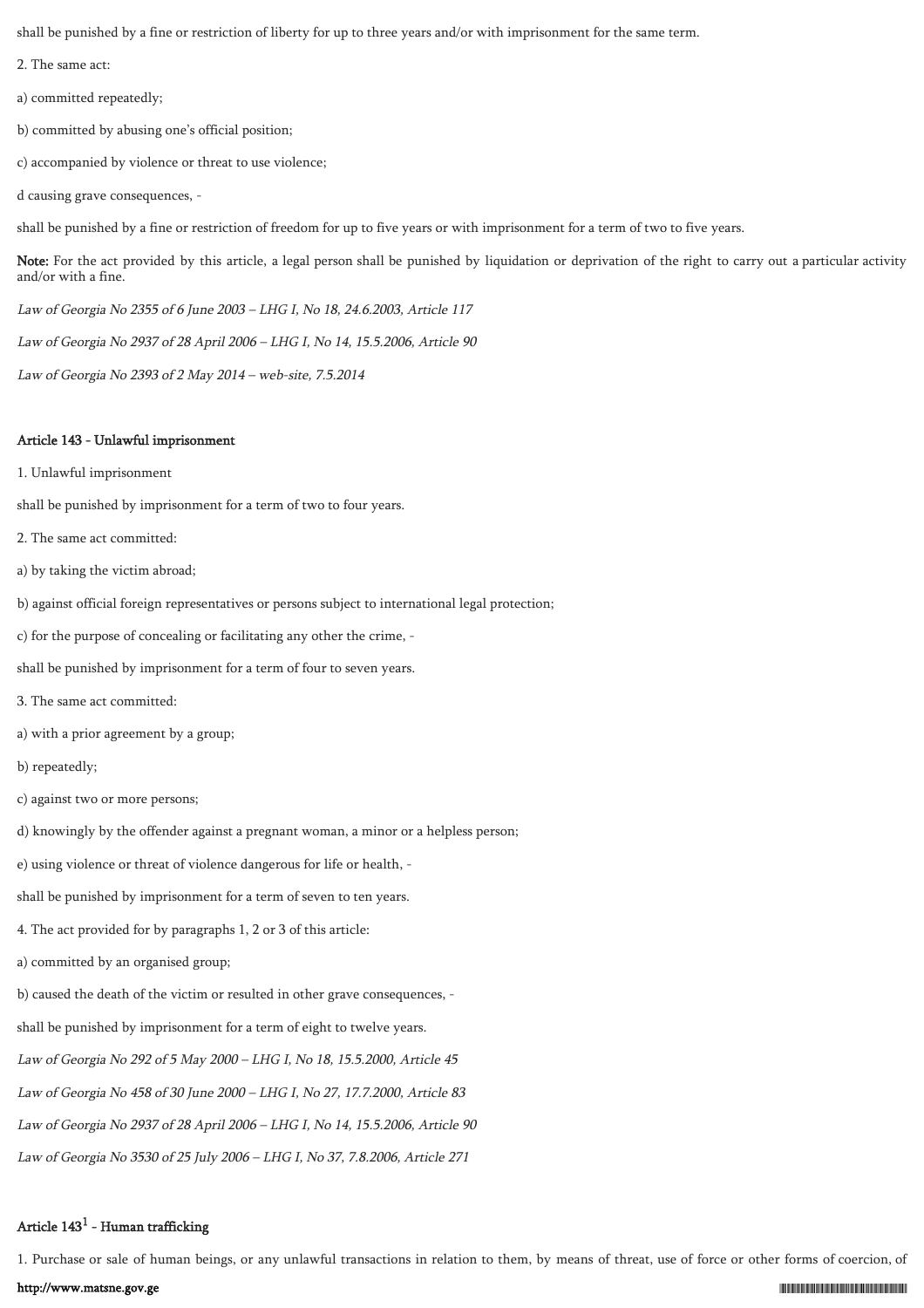abduction, blackmail, fraud, deception, by abuse of a position of vulnerability or power or by means of giving or receiving of payment or benefits to achieve the consent of a person having control over another person, as well as recruitment, carriage, concealing, hiring, transporting, providing, harbouring or receiving of a human being for exploitation, -

shall be punished by imprisonment for a term of seven to twelve years, with deprivation of the right to hold an official position or to carry out a particular activity for up to three years.

2. The same act committed:

a) by the offender knowingly to a pregnant women;

b) knowingly by the offender against a helpless person or a person who financially or otherwise depends on the offender;

c) by abusing the official position, -

shall be punished by imprisonment for a term of nine to fourteen years, with deprivation of the right to hold an official position or to carry out a particular activity for up to three years.

3. The same act committed:

a) repeatedly;

b) against two or more persons;

c) by taking the victim abroad;

d) using violence or threat of violence which is dangerous for life or health, -

shall be punished by imprisonment for a term of 12 to 15 years, with deprivation of the right to hold an official position or to carry out a particular activity for up to three years.

4. The act provided for by paragraphs 1, 2 or 3 of this article:

a) committed by an organised group;

b) caused the death of the victim or resulted in other grave consequences, -

shall be punished by imprisonment for a term of 15 to 20 years, with deprivation of the right to hold an official position or to carry out a particular activity for up to three years.

## Note:

1. For the purposes of this article and Article  $143<sup>2</sup>$  of this Code, the following shall constitute exploitation for the purpose of gaining material or other benefit:

a) inducing a person to perform labour or other services;

b) inducing a person to provide sexual services;

c) engaging a person in criminal activities, prostitution, pornographic or other anti-social activities;

d) removing, transplanting or otherwise using an organ, part of an organ or tissue of the human body by force or deception;

e) subjecting a human being to practices similar to slavery or to modern-day slavery. Subjecting a human being to modern-day slavery shall mean creation of such conditions when the person performs certain work or renders services in favour of another person in return for payment, inadequate payment or without payment, and he/she is not able to change these circumstances because of his/her dependence on that person. Dependence on a person may be caused by, among other things:

e.a) confiscation, control or intentional unlawful handling of personal identification documents

e.b) restriction of the right to free movement or control of free movement;

e.c) restriction or control of communication (including correspondence and phone calls) with family members or other persons;

e.d) creation of coercive or threatening environment.

2. For the purposes of this article and Article 143<sup>2</sup>, it does not matter whether a person consents to his/her pre-determined exploitation.

3. For the acts provided for by this article, a legal person shall be punished by deprivation of the right to carry out activities or with liquidation and a fine.

Law of Georgia No 2355 of 6 June 2003 – LHG I, No 18, 24.6.2003, Article 117

Law of Georgia No 2937 of 28 April 2006 – LHG I, No 14, 15.5.2006, Article 90

Law of Georgia No 2458 of 20 June 2003 – LHG I, No 21, 15.7.2006, Article 196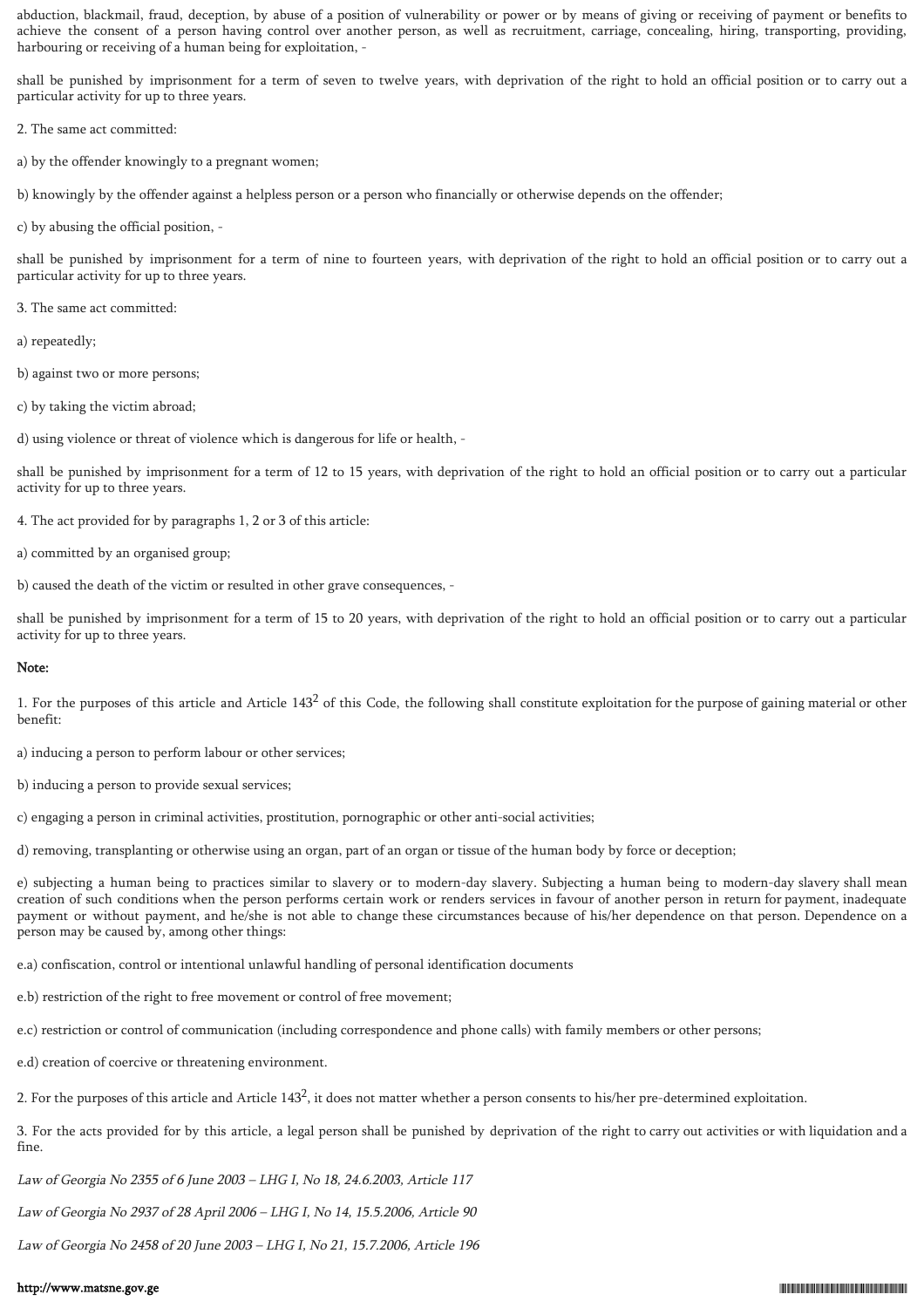Law of Georgia No 3530 of 25 July 2006 – LHG I, No 37, 7.8.2006, Article 271

Law of Georgia No 2473 of 29 May 2014 – web-site, 4.6.2014

## Article  $143^2$  - Child trafficking

1. Purchase or sale of children, or other unlawful transactions in relation to them, as well as their recruitment, carriage, concealment, hiring, transportation, provision, harbouring or reception for exploitation, -

shall be punished by imprisonment for eight to twelve years, with deprivation of the right to hold an official position or to carry out a particular activity for up to three years.

- 2. The same act committed:
- a) by the offender knowingly to a pregnant women;
- b) knowingly by the offender against a helpless person or a person who financially or otherwise depends on the offender;
- c) by abusing the official position, -

shall be punished by imprisonment for a term of 11 to 15 years, with deprivation of the right to hold an official position or to carry out a particular activity for up to three years.

- 3. The same act committed:
- a) repeatedly;
- b) using coercion, blackmail or deception;
- c) against two or more children;
- d) by taking the victim abroad;
- e) using violence or threat of violence dangerous for life or health, -

shall be punished by imprisonment for a term of 14 to 17 years, with deprivation of the right to hold an official position or to carry out a particular activity for up to three years.

- 4. The act provided for by paragraphs 1, 2 or 3 of this article:
- a) committed by an organised group;
- b) causing the death of the victim or other grave consequences, -

shall be punished by imprisonment for a term of 17 to 20 years, with deprivation of the right to hold an official position or to carry out a particular activity for up to three years or with life imprisonment.

Note: For the acts provided for by this article, a legal person shall be punished by deprivation of the right to carry out activities or with liquidation and a fine.

Law of Georgia No 2355 of 6 June 2003 – LHG I, No 18, 24.6.2003, Article 117

Law of Georgia No 2980 of 14 August 2003 – LHG I, No 20, 5.9.2003, Article 191

Law of Georgia No 2937 of 28 April 2006 – LHG I, No 14, 15.5.2006, Article 90

Law of Georgia No 3309 of 20 June 2003 – LHG I, No 25, 13.7.2006, Article 196

Law of Georgia No 3530 of 25 July 2006 – LHG I, No 37, 7.8.2006, Article 271

Law of Georgia No 2473 of 29 May 2014 – web-site, 4.6.2014

# Article  $143^3$  - Using services of victims (person affected by) of human trafficking

1. Knowingly using the services rendered by a victim of or person affected by a crime provided for by Articles  $143<sup>1</sup>$  and  $143<sup>2</sup>$ of this Code, which, under Article  $143^1$  of this Code, constitutes exploitation, -

shall be punished by restriction of liberty for up to four years or with imprisonment for a term of three to five years.

2. The same act committed:

a) repeatedly;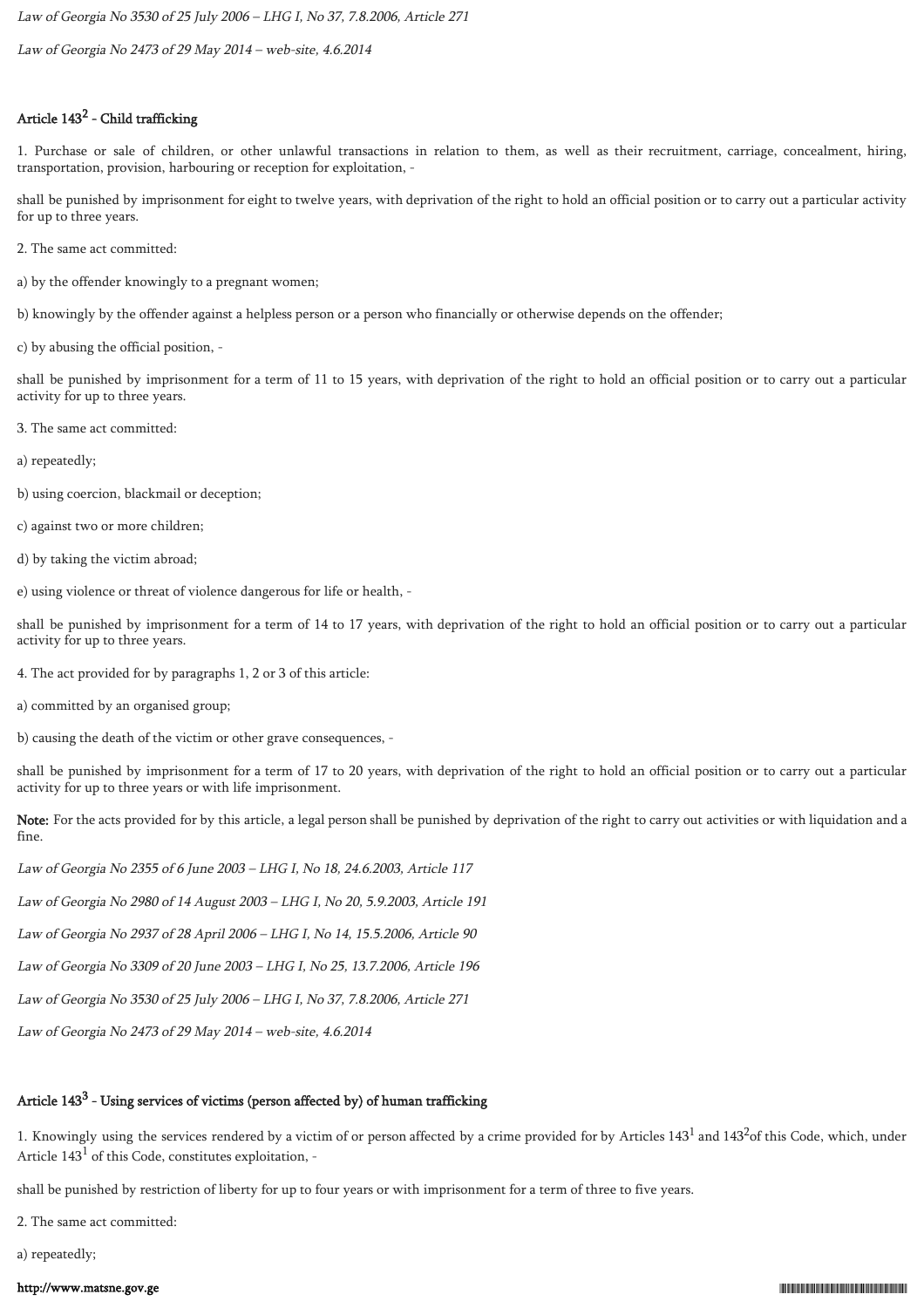b) knowingly by the offender against a pregnant woman;

c) knowingly by the offender against a helpless person or a person who financially or otherwise depends on the offender;

d) by abusing the official position, -

shall be punished by imprisonment for a term of five to seven years, with deprivation of the right to hold an official position or to carry out a particular activity for up to three years.

3. The same act committed:

a) against two or more persons;

b) using violence or threat of violence which is dangerous for life or health, -

shall be punished by imprisonment for a term of seven to twelve years, with deprivation of the right to hold an official position or to carry out a particular activity for up to three years.

4. The act provided for by paragraphs 1, 2 or 3 of this article committed by an organised group, -

shall be punished by imprisonment for a term of 12 to 15 years, with deprivation of the right to hold an official position or to carry out a particular activity for up to three years.

Note: A person who committed a crime stipulated by this Code shall be released from criminal liability if he/she voluntarily provided information about this to the investigative authorities in writing or by using any technical means of communication, contributed to the conduct of investigation and his/her actions do not contain elements of any other crime.

Law of Georgia No 4706 of 8 May 2007 – LHG I, No 18, 22.5.2007, Article 136

Law of Georgia No 2473 of 29 May 2014 – web-site, 4.6.2014

Law of Georgia No 2473 of 24 July 2015 – web-site, 4.8.2015

#### Article 144 - Taking hostages

1. Taking a hostage in order to force an organisation or a person to perform or not to perform certain acts as a condition for the hostage's release, -

shall be punished by imprisonment for a term of seven to ten years.

- 2. The same act committed:
- a) with a prior agreement by a group;

b) repeatedly;

- c) against two or more persons;
- d) by taking the victim abroad;
- e) for longer than seven days;
- f) for mercenary purposes;

g) knowingly by the offender against a pregnant woman, a minor or a helpless person;

h) against official foreign representatives or persons subject to international legal protection;

g) using violence or threat of violence which is dangerous for life or health, -

shall be punished by imprisonment for a term of nine to fourteen years.

- 3. The act provided for by paragraph 1 or 2 of this article which:
- a) committed by an organised group;
- b) caused the death of the victim or resulted in other grave consequences, -

shall be punished by imprisonment for a term of thirteen to eighteen years.

## Note: (Deleted).

Law of Georgia No 292 of 5 May 2000 – LHG I, No 18, 15.5.2000, Article 45

Law of Georgia No 458 of 30 June 2000 – LHG I, No 27, 17.7.2000, Article 83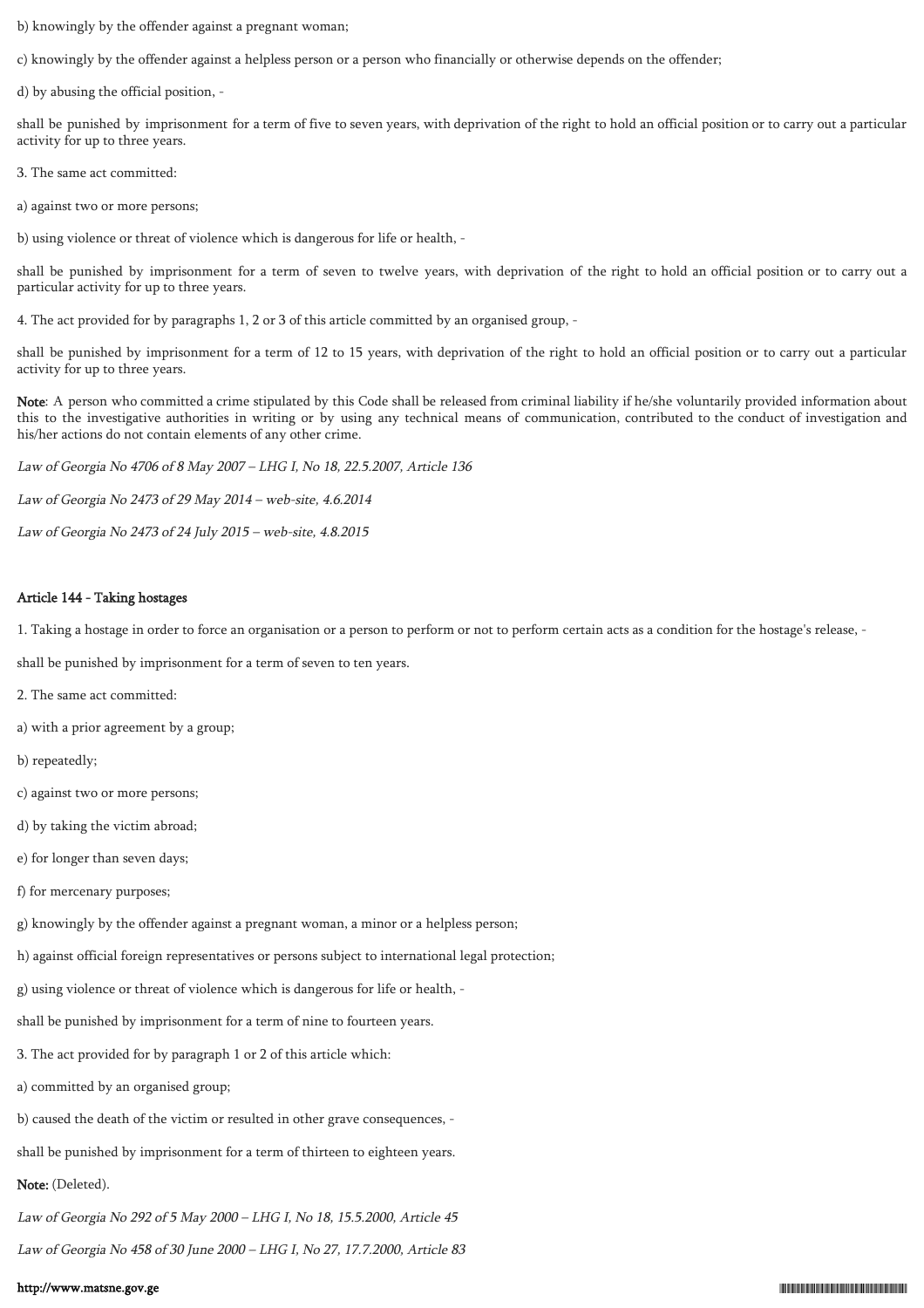## Article  $144^1$  - Torture

1. Torture, i.e. exposing a person, his/her close relative or the person who is dependent on him/her materially or otherwise to such conditions or treating him/her in a manner that causes severe physical pain or psychological or moral anguish, and which aims to obtain information, evidence or confession, threaten or coerce, or punish the person for the act he/she or a third person has committed or has allegedly committed, -

shall be punished by imprisonment for a term of seven to ten years.

- 2. The same act committed:
- a) by an official or a person holding equivalent position;
- b) by abusing the official position;

c) repeatedly;

- d) against two or more persons;
- e) by more than one person;

f) by violating the equality of persons, or due to their race, colour, language, sex, religion, belief, political or other views, national, ethnic, social belonging, origin, place of residence, material status or title;

g) knowingly by the offender against a pregnant woman, a minor, a person detained or otherwise deprived of freedom, a helpless person or a person dependent on the offender materially or otherwise;

h) by contract;

i) for the purpose of taking a hostage, -

shall be punished by imprisonment for a term of two to five years, with or without deprivation of the right to hold an office or carry out a particular activity for up to five years.

3. The same act committed by an organised group, -

shall be punished by imprisonment for a term of twelve to seventeen years, with deprivation of the right to hold an official position or to carry out a particular activity for up to five years.

Law of Georgia No 1751 of 23 June 2005 – LHG I, No 38, 15.7.2005, Article 250

Law of Georgia No 2937 of 28 April 2006 – LHG I, No 14, 15.5.2006, Article 90

Law of Georgia No 3530 of 25 July 2006 – LHG I, No 37, 7.8.2006, Article 271

## Article  $144^2$  - Threat of torture

The threat of the creation of the conditions, or of the application of the treatment or punishment specified in Article  $144<sup>1</sup>$  of this Law, which is carried out for the same purpose, -

shall be punished by a fine or restriction of liberty for up to two years.

Law of Georgia No 1751 of 23 June 2005 – LHG I, No 38, 15.7.2005, Article 250

# Article 144 $^3$  - Degrading or inhuman treatment

1. Degrading or coercing a person, or exposing a person to inhuman, degrading and humiliating conditions as a result of which he/she suffers severe physical and psychological pains, -

shall be punished by restriction of liberty for up to three years or by imprisonment for a term of two to five years.

2. The same act committed:

a) by an official or a person holding equivalent position;

b) by abusing the official position;

c) repeatedly;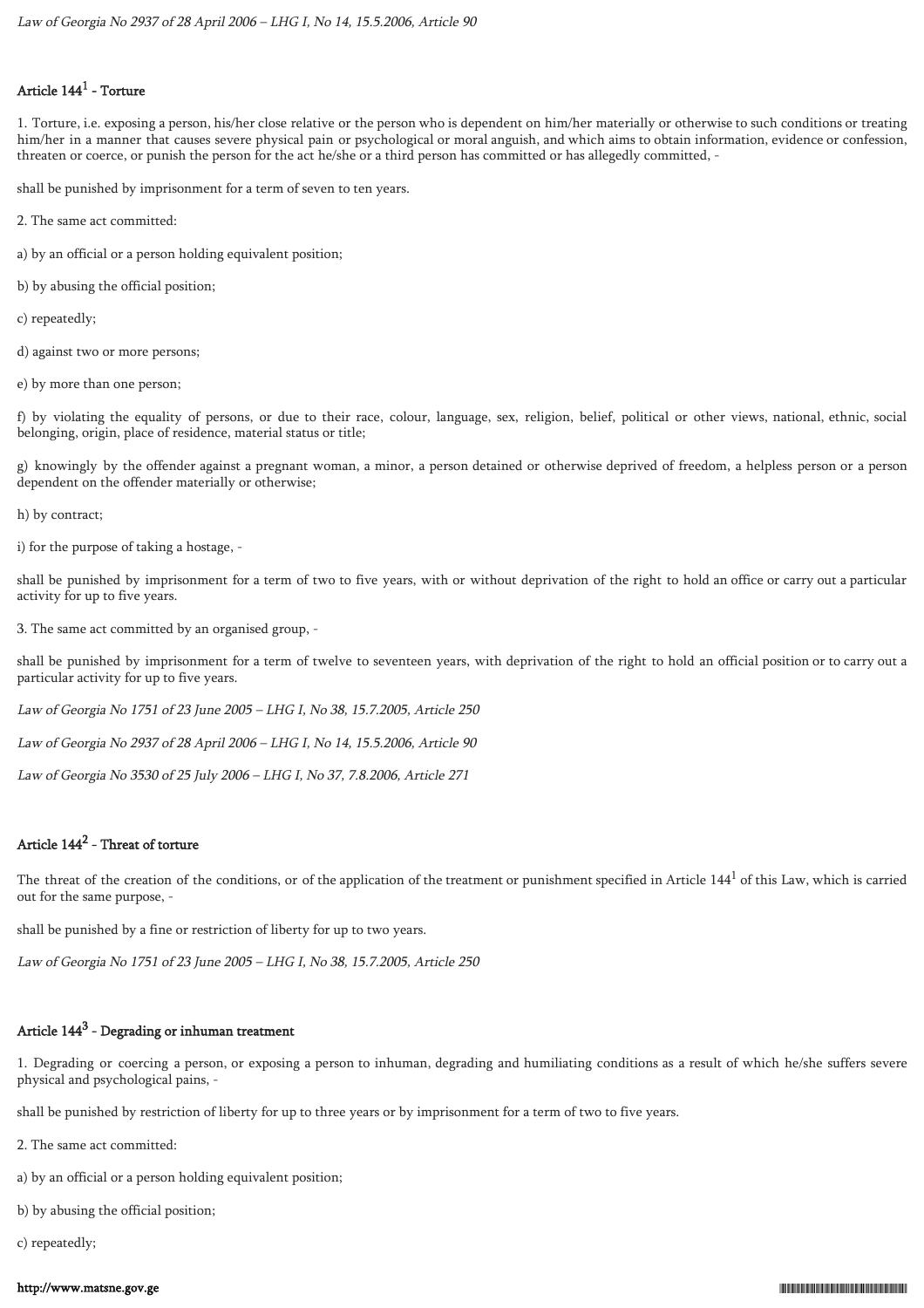d) against two or more persons;

e) by more than one person;

f) by violating the equality of persons, or due to their race, colour, language, sex, religion, belief, political or other views, national, ethnic, social belonging, origin, place of residence, material status or title;

g) knowingly by the offender against a pregnant woman, a minor, a person detained or otherwise deprived of freedom, a helpless person or a person dependent on the offender materially or otherwise;

h) by contract;

i) for the purpose of taking a hostage, -

 shall be punished by imprisonment for a term of four to six years, with or without deprivation of the right to hold an official position or to carry out a particular activity for up to five years.

**Note:** The period of limitation provided for by Article 71 of this Code shall not apply to the acts prescribed under Articles 144 $^{\rm l}$ -144 $^{\rm 3}$  of the same Code.

Law of Georgia No 1751 of 23 June 2005 – LHG I, No 38, 15.7.2005, Article 250

Law of Georgia No 2937 of 28 April 2006 – LHG I, No 14, 15.5.2006, Article 90

#### Article 145 - Provocation of crime

Provocation of crime, i.e. inducing another person to commit a crime for the purpose of his/her criminal prosecution, -

shall be punished by restriction of liberty for up to three years or by imprisonment for a term of one to three years.

Law of Georgia No 2937 of 28 April 2006 – LHG I, No 14, 15.5.2006, Article 90

### Article 146 - Malicious criminal prosecution of innocent persons

1. Malicious criminal prosecution of innocent persons, -

shall be punished by imprisonment for a term of two to five years, with or without deprivation of the right to hold an office or carry out a particular activity for up to three years.

2. The same act, if accompanied by a charge of a serious or a particularly serious crime, -

shall be punished by imprisonment for a term of four to seven years.

Law of Georgia No 2937 of 28 April 2006 – LHG I, No 14, 15.5.2006, Article 90

#### Article 147 - Intentional illegal detention or arrest

1. Intentional illegal detention, -

shall be punished by restriction of liberty for up to two years or by imprisonment for a term of five to eight years, with or without deprivation of the right to hold an official position or to carry out a particular activity for up to three years.

2. Intentional illegal arrest, -

shall be punished by imprisonment for a term of seven to ten years.

3. The act provided for by paragraph 1 or 2 of this article, which has resulted into grave consequences, -

shall be punished by imprisonment for a term of nine to twelve years.

Law of Georgia No 292 of 5 May 2000 – LHG I, No 18, 15.5.2000, Article 45

Law of Georgia No 458 of 30 June 2000 – LHG I, No 27, 17.7.2000, Article 83

Law of Georgia No 2937 of 28 April 2006 – LHG I, No 14, 15.5.2006, Article 90

#### Article 148 - (Deleted)

Law of Georgia No 224 of 24 June 2004 – LHG I, No 19, 15.7.2004, Article 80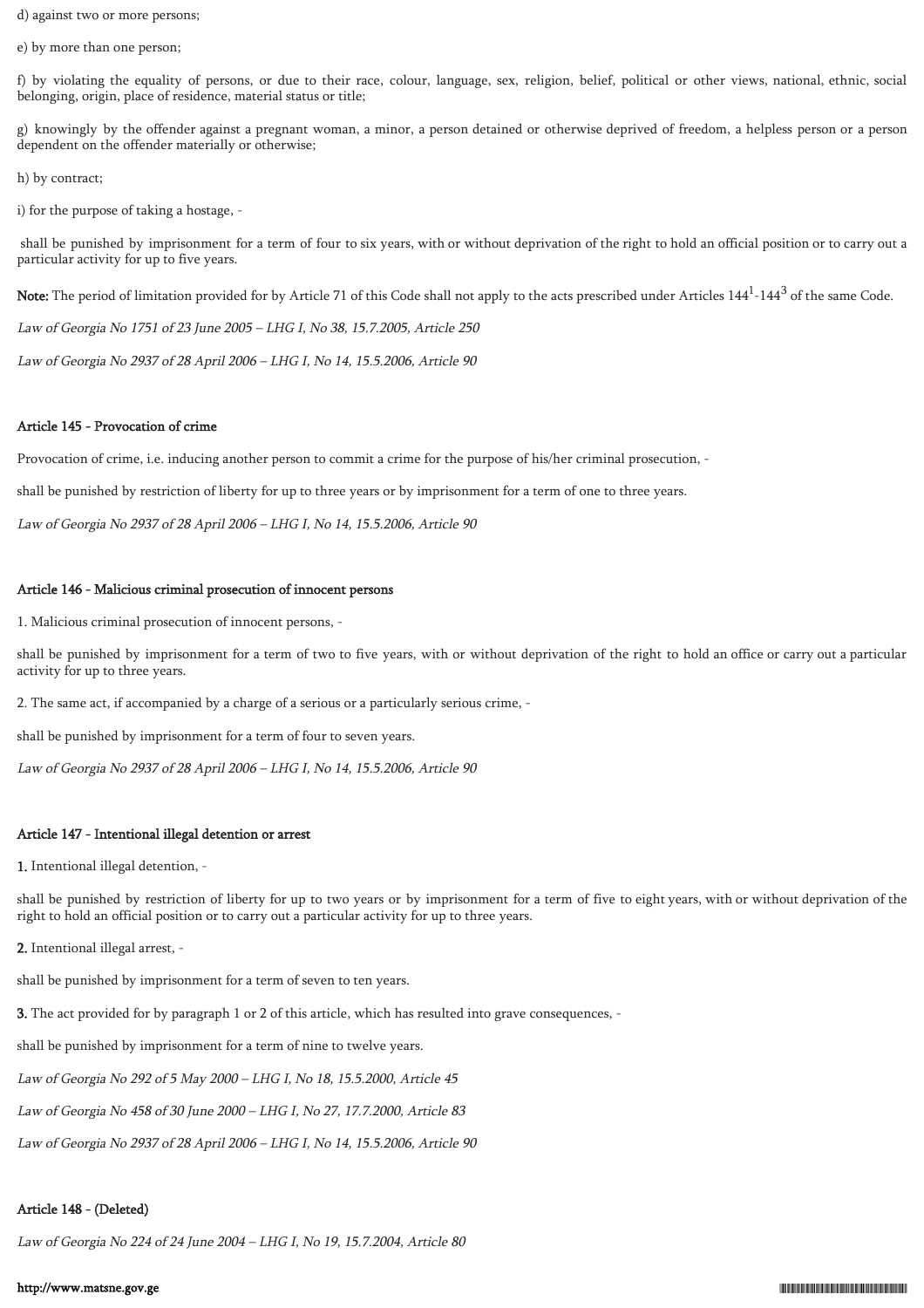#### Article 149 - Illegal placement or detention in a psychiatric hospital

1. Illegal placement or detention in a psychiatric hospital, -

shall be punished by imprisonment for a term of three to six years.

2. The same act:

a) committed by abusing one's official position;

b) which resulted in the death of the victim by negligence or other grave consequences, -

shall be punished by imprisonment for a term of five to nine years, with or without deprivation of the right to hold an office or carry out a particular activity for up to three years.

Law of Georgia No 292 of 5 May 2000 – LHG I, No 18, 15.5.2000, Article 45

Law of Georgia No 458 of 30 June 2000 – LHG I, No 27, 17.7.2000, Article 83

Law of Georgia No 2937 of 28 April 2006 – LHG I, No 14, 15.5.2006, Article 90

#### Article 150 - Coercion

1. Illegal restriction of a person's freedom of action, i.e. coercing physically or mentally a person to perform or not to perform a certain action the implementation of or abstinence from which is his/her right, or coercing a person to experience an influence that is against his/her will, -

shall be punished by a fine, or corrective labour for up to one year or imprisonment for the same term.

2. The same act committed knowingly against a minor, -

shall be punished by corrective labour for up two years, or imprisonment for up to eighteen months.

Law of Georgia No 2458 of 20 June 2003 – LHG I, No 21, 15.7.2003, Article 149

## Article  $150^1$  - Forced marriage

1. Forced marriage (including an unregistered marriage), -

shall be punished by community service for two hundred to four hundred hours or with imprisonment for up to two years.

2. The same act committed knowingly against a minor, -

shall be punished by imprisonment for up to four years.

Law of Georgia No 2704 of 17 October 2014 – web-site, 31.10.2014

#### Article 151 - Threat

A threat of death or bodily injury or destruction of property, when the person threatened has reasonable fear that the threat will be carried, -

shall be punished by a fine or community service from 120 to 180 hours or corrective labour for up to a year or with imprisonment of up to a year.

Law of Georgia No 2937 of 28 April 2006 – LHG I, No 14, 15.5.2006, Article 90

### Article 152 - Breach of the right to freely choose the place of residence

1. Infringement of the right of a person legally residing in Georgia to freely move across the entire territory of the country, to freely choose place of residence or to freely leave Georgia, or the right of Georgian nationals to freely enter Georgia, which has resulted in considerable damage, -

shall be punished by a fine or corrective labour for up to six months, or with imprisonment for up to a year.

2. The same act committed using violence, threat of violence or official position, -

shall be punished by a fine or corrective labour for up to a year, or with imprisonment for up to two years, with deprivation of the right to hold an official position or to carry out activities for up to three years.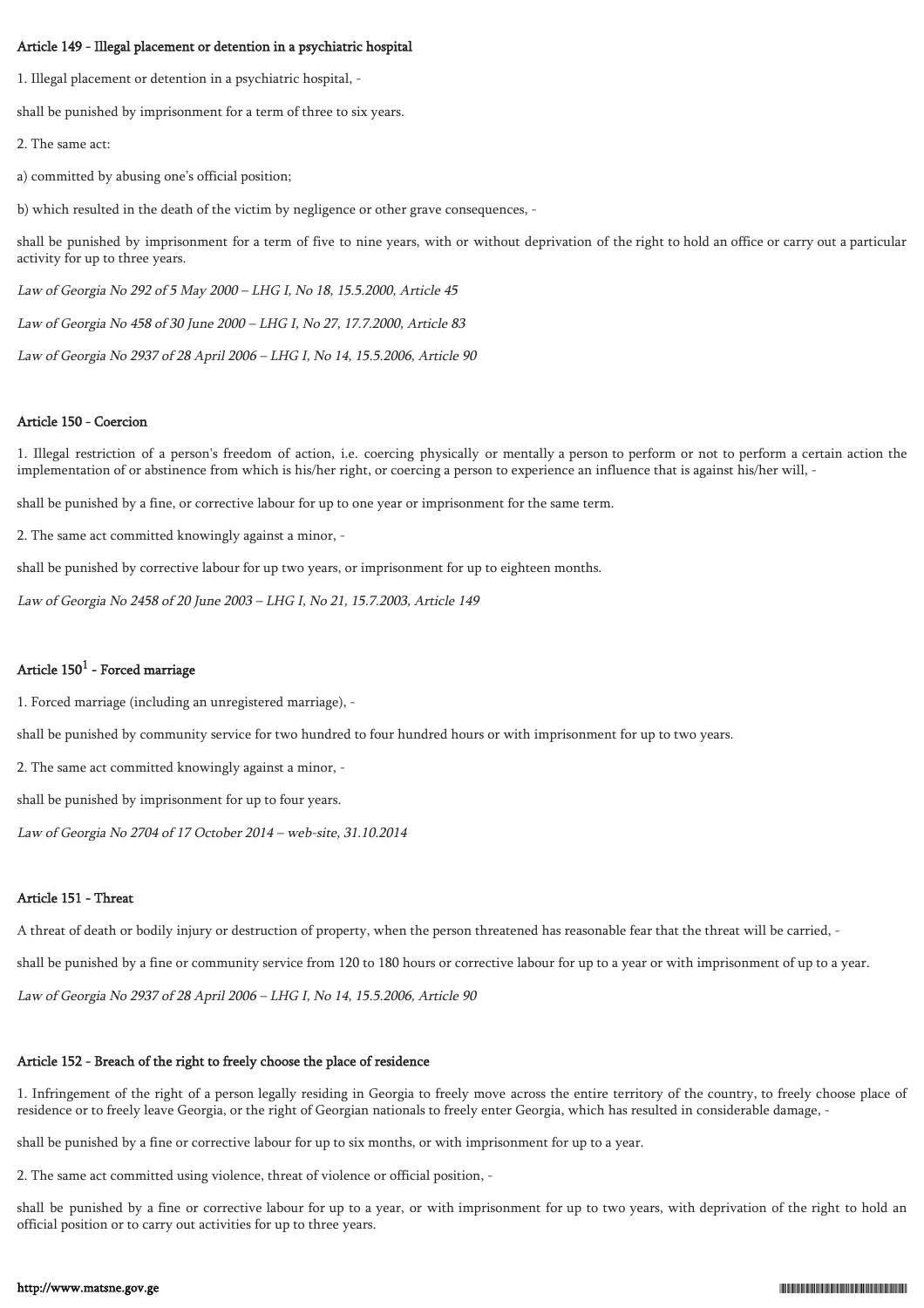#### Article 153 - Encroachment upon freedom of speech

Illegal interference with the exercise of the freedom of speech or of the right to obtain or disseminate information, which has resulted in considerable damage, or performed by abusing one's official position, -

shall be punished by a fine or corrective labour for up to a year, or with imprisonment for up to two years, with or without deprivation of the right to hold an official position or to carry out a particular activity for up to three years.

### Article 154 -Unlawful interference with the journalist's professional activities

1. Unlawful interference with the journalist's professional activities, i.e. coercing a journalist into disseminating or not disseminating information, -

shall be punished by a fine or community service from 120 to 140 or with corrective labour for up to two years.

2. The same act committed using threat of violence or official position, -

shall be punished by a fine or imprisonment for up to two years, with or without the deprivation of the right to hold an official position or to carry out a particular activity for up to three years or without this.

Law of Georgia No 2937 of 28 April 2006 – LHG I, No 14, 15.5.2006, Article 90

### Article 155 -Unlawful interference with the performance of divine service

1. Unlawful interference with the performance of divine service or other religious rites or customs using violence or threat of violence, or if accompanied by an insult to a believer's religious feelings, -

shall be punished by a fine or corrective labour for up to a year, or with imprisonment for up to two years.

2. The same act committed by abusing one's official position, -

shall be punished by a fine or imprisonment for a term of one to five years, with or without deprivation of the right to hold an official position or to carry out a particular activity for up three years.

## Article 156 - Persecution

1. Persecution of persons because of their speech, opinion, conscience, confession, faith or creed, or political, social, professional, religious or scientific activities, -

shall be punished by a fine, or restriction of liberty for up to two years or with imprisonment for the same term.

2. The same act:

- a) committed using violence or threat of violence;
- b) by abusing the official position;
- c) which has resulted in considerable damage, -

shall be punished by a fine or restriction of liberty for up to three years, or with imprisonment for up to three years, with or without deprivation of the right to hold an official position or to carry out a particular activity for up to three years.

Law of Georgia No 2937 of 28 April 2006 – LHG I, No 14, 15.5.2006, Article 90

## Article 157 - Disclosure of personal or family secrets, of information on private life or of personal data

1. Unlawful obtaining, storage, use, dissemination of or otherwise making available personal or family secrets or information on private life or personal data, which has resulted in considerable damage, -

shall be punished by a fine or corrective labour for up to two years, or with imprisonment for up to three years.

2. Unlawful use and/or dissemination of personal or family secrets, information on private life or of personal data through a piece of work disseminated in a certain way, through internet, including social network, mass media or other public appearance, which has resulted in considerable damage, -

shall be punished by a fine or corrective labour for up to two years, or with imprisonment for up to four years.

3. The act provided for by paragraph 1 or 2 of this article which has been committed:

a) for mercenary purposes;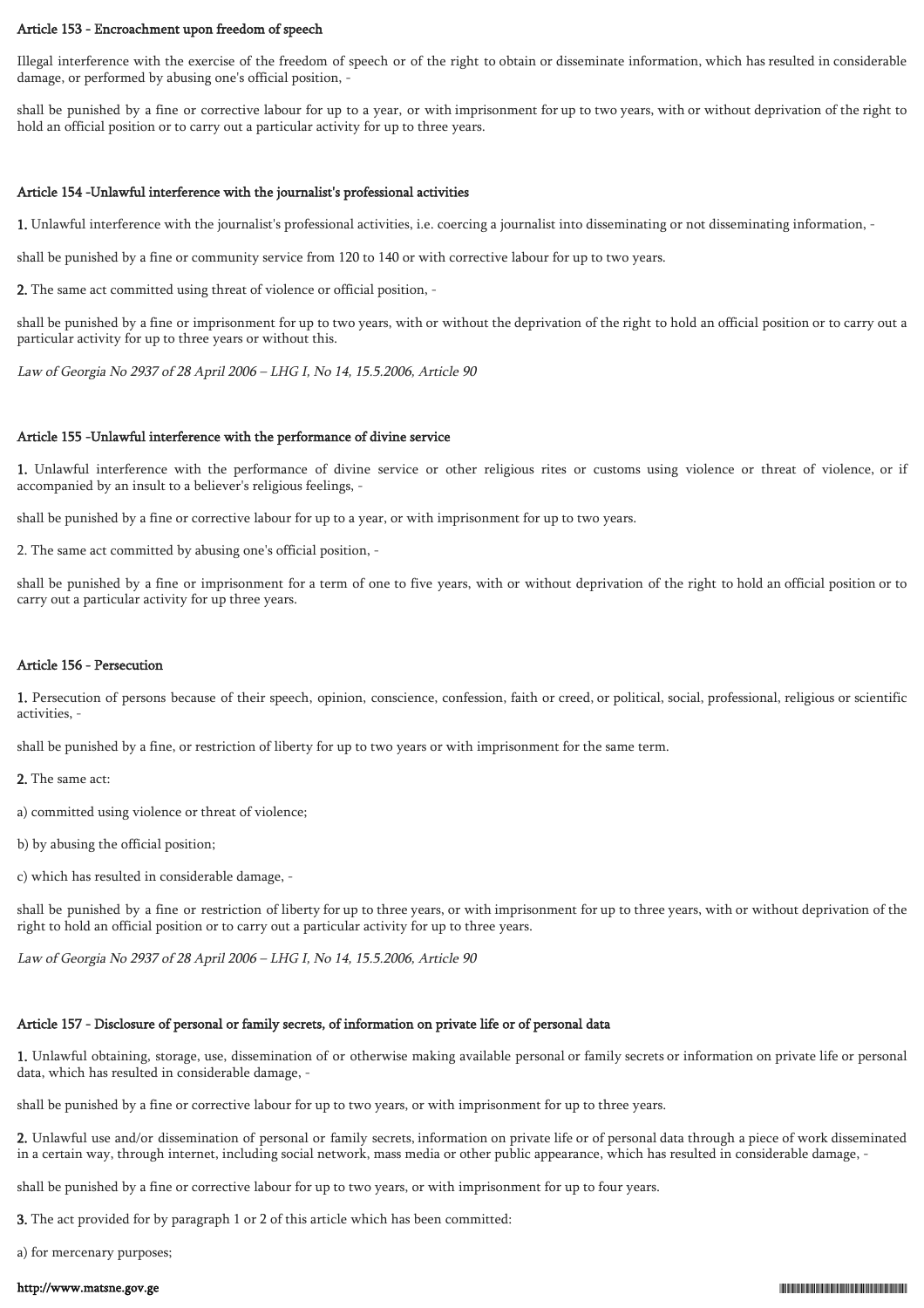b) repeatedly, -

shall be punished by a fine, or restriction of liberty for up to five years or with imprisonment for the same term.

4. The act committed under paragraphs 1, 2 or 3 of this article by a person, who, due to his/her official position, professional activities or other circumstances, was obliged to keep this secret confidential or who committed the above act using his/her official position, -

shall be punished by imprisonment form four to seven years, or with or without deprivation of the right to hold an official position or to carry out a particular activity for up to three years.

#### Note:

1. A person who has submitted the obtained/stored information specified in paragraph 1 of this article to investigative authorities and communicated information on any other committed/anticipated criminal act in this manner shall not incur criminal liability for the crime (obtaining, storage) provided for by paragraph 1 of this article.

2. For the acts specified in this article, a legal person shall be punished by a fine, with deprivation of the right to carry out a particular activity or with liquidation and a fine.

Law of Georgia No 2937 of 28 April 2006 – LHG I, No 14, 15.5.2006, Article 90

Law of Georgia No 6326 of 25 May 2012 – web-site, 12.6.2012

Law of Georgia No 2378 of 2 May 2014 – web-site, 16.5.2014

## Article 158 - Violation of the secrecy of private communication

1. Unauthorised recording of or eavesdropping on private conversations, or unauthorised obtaining of the computer data or of the electromagnetic waves containing such data transmitted through or from a computer system during private communication using technical means, or unlawful storage of recordings of private communications or of the information or computer data obtained through technical means, -

shall be punished by a fine or restriction of liberty from two to four years and/or with imprisonment for the same term.

2. Unlawful use, dissemination of or otherwise making available of recordings of private communication, or information or computer data obtained through technical means, -

shall be punished by a fine or restriction of liberty from two to five years or with imprisonment of the same term.

3. The act provided for by paragraph 1 or 2 of this article which has been committed:

a) for mercenary purposes;

b) repeatedly, -

shall be punished by imprisonment for a term of three to six years.

4. The act provided for by paragraphs 1, 2 or 3 of this article: which:

a) has resulted in considerable damage;

b) was committed by abusing one's official position,-

shall be punished by imprisonment for a term of three to seven years, or deprivation of the right to hold an official position or to carry out a particular activity for up to three years.

## Note:

1. For the purposes of this article, `computer data`, `computer system` and `unauthorised` shall be construed according to the definitions provided for by Chapter XXXV of this Code.

2. A person who has submitted the obtained/stored information specified in paragraph 1 of this article to investigative authorities and communicated the information on any other committed/anticipated criminal act in this manner shall not incur criminal liability for the crime (obtaining, storage) provided for by paragraph 1 of this article.

3. For the acts specified in this article, a legal person shall be punished by a fine, with deprivation of the right to carry out a particular activity or with liquidation and a fine.

Law of Georgia No 2937 of 28 April 2006 – LHG I, No 14, 15.5.2006, Article 90

Law of Georgia No 3619 of 24 September 2010 – LHG I, No 51, 29.9.2010, Article 332

Law of Georgia No 2378 of 2 May 2014 – web-site, 16.5.2014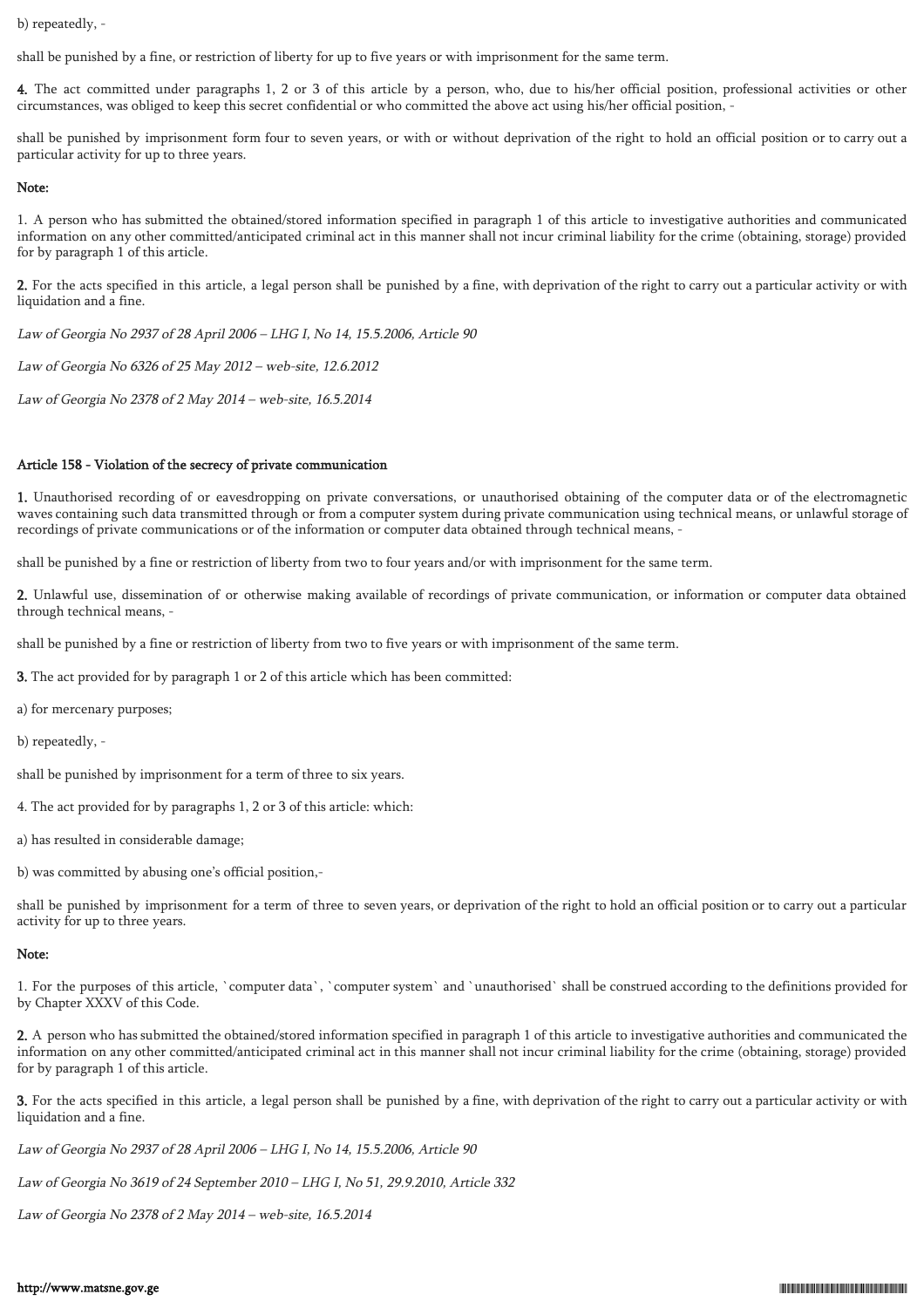#### Article 159 -Violation of secrecy of personal correspondence, phone conversations or other kinds of communication

1. Unlawful obtaining, opening or reading or storage of personal correspondence or mail messages, of the recordings of phone conversations or of conversations made with other technical means or of messages received or transmitted through telegraph, computer system, fax or other technical means.

shall be punished by a fine or corrective labour for up to two years, or with imprisonment for up to three years.

2. Unlawful use, dissemination or otherwise making available of personal correspondence or mail, of recordings of phone conversations or conversations made with other technical means or of messages received or transmitted through telegraph, computer system, fax or other technical means, -

shall be punished by imprisonment for a term of two to five years.

3. The act provided for by paragraph 1 or 2 of this article which has been committed:

- a) for mercenary purposes;
- b) repeatedly, -

shall be punished by imprisonment for a term of three to six years.

4. The act provided for by paragraphs 1, 2 or 3 of this article:

a) has resulted in considerable damage;

b) was committed by abusing one's official position,-

shall be punished by imprisonment for a term of three to seven years, or deprivation of the right to hold an official position or to carry out a particular activity for up to three years.

#### Note:

1. A person who has submitted the obtained/stored information specified in paragraph 1 of this article to investigative authorities and communicated the information on any other committed/anticipated criminal act in this manner shall not incur criminal liability for the crime (obtaining, storage) provided for by paragraph 1 of this article.

2. For the acts specified in this article, a legal person shall be punished by a fine, with deprivation of the right to carry out a particular activity or with liquidation and a fine.

Law of Georgia No 2378 of 2 May 2014 – web-site, 16.5.2014

## Article 160 - Violation of inviolability of domicile or of any other property

1. Unlawful entry into, unlawful search or any other act in a domicile or any other property against the will of its owner which violates the inviolability of the domicile or any other property, -

shall be punished by a fine, or corrective labour for up to two years or with imprisonment for the same term.

- 2. The same act:
- a) committed using violence or threat of violence;
- b) causing substantial damage, -

shall be punished by a fine or imprisonment for a term of one to three years.

3. The act provided for by paragraph 1 or 2 of this article which has been committed:

- a) by more than one person;
- b) by using the official position or arms, -

shall be punished by a fine or imprisonment for a term of two to five years, with deprivation of the right to hold an official position or to carry out a particular activity for up to three years.

Law of Georgia No 2937 of 28 April 2006 – LHG I, No 14, 15.5.2006, Article 90

### Article 161 -Encroachment upon the right to assembly or demonstration

1. Unlawful interference with the exercise of the right to hold or participate in an assembly or demonstration using violence, threat of violence or official position, -

shall be punished by a fine or corrective labour for up to a year, or with imprisonment for up to two years, with deprivation of the right to hold an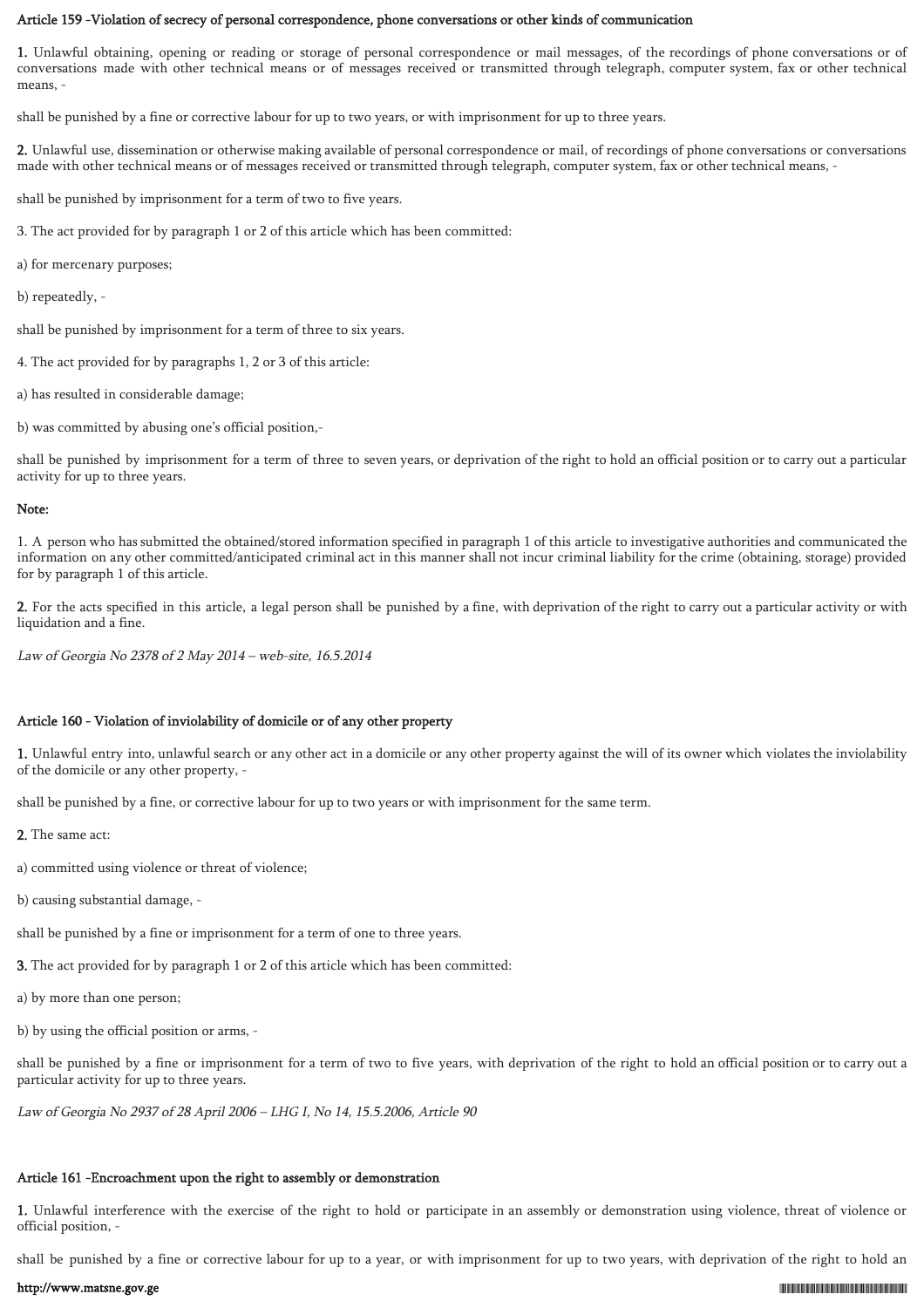official position or to carry out a particular activity for up to three years.

2. The same act committed using arms or causing mass disorders, death or other grave consequences, -

shall be punished by imprisonment for a term of two to five years, or deprivation of the right to hold an official position or to carry out a particular activity for up to three years.

Law of Georgia No 458 of 30 June 2000 – LHG I, No 27, 17.7.2000, Article 83

Law of Georgia No 2937 of 28 April 2006 – LHG I, No 14, 15.5.2006, Article 90

# Article 162 - Interference with the expression of will in the elections, referendum or plebiscite

1. Interference with the expression of will in the elections, referendum or plebiscite, -

shall be punished by a fine or corrective labour for up to a year or with restriction of liberty for up to two years, or with imprisonment of the same term.

2. The same act committed:

a) using the official position or arms;

b) by deceit;

c) using violence or threat of violence;

e) by more than one person, -

shall be punished by a fine or imprisonment for a term of two to three years.

Law of Georgia No 2937 of 28 April 2006 – LHG I, No 14, 15.5.2006, Article 90

# Article 163 -Interference with the work of electoral or referendum commissions

Interference with the work of electoral or referendum commissions which has resulted in the disruption of the elections, referendum or plebiscite or of the voting process at the polling station, -

shall be punished by corrective labour for up to two years or with imprisonment for a term of two to four years.

Law of Georgia No 2937 of 28 April 2006 – LHG I, No 14, 15.5.2006, Article 90

# Article 164 -Breach of the secrecy of the ballot, miscounting of votes or incorrect summing up of vote returns

Breach of the secrecy of the ballot during elections, referendum or plebiscite, forgery of documents related to the elections, referendum or plebiscite, intentional vote miscounting, incorrect summing up of vote returns or intentional incorrect determination of referendum or plebiscite results by a member of an electoral or referendum commission or by a person appointed as a trustee or observer to such commission, -

shall be punished by a fine or corrective labour for up to a year, or with imprisonment for up to two years.

# Article  $164<sup>1</sup>$  -Vote buying

For election purposes offering, promising, handing over or rendering directly or indirectly money, securities (including financial instruments), other property, title in property, services or any other advantage, or knowingly accepting such offering, or entering into fraudulent, sham or other transactions to avoid statutory restrictions -

shall be punished by imprisonment for up to three years or with a fine.

# Note:

1. The property provided for by this article shall not include inexpensive property associated with the campaign of a citizens' political union: T-shirts, caps, hats, flags and other similar property.

2. A person shall not incur criminal liability for offering, promising or handing over as a present the inexpensive property with the total value of not more than GEL 5 000, also for accepting this kind of presents within the scope of the celebration of festive events during a year.

3. A person who, for the election purposes, was offered or promised the provision or rendering, directly or indirectly, of money, securities (including financial instruments), other property, title in property, services or any other advantages, or participation in fraudulent, sham or other transactions for the purpose of avoiding statutory restrictions, shall be discharged from criminal liability if he/she has voluntarily reported this fact to the agency conducting criminal proceedings. A decision whether or not to discharge a person from criminal liability shall be made by the agency conducting criminal proceedings.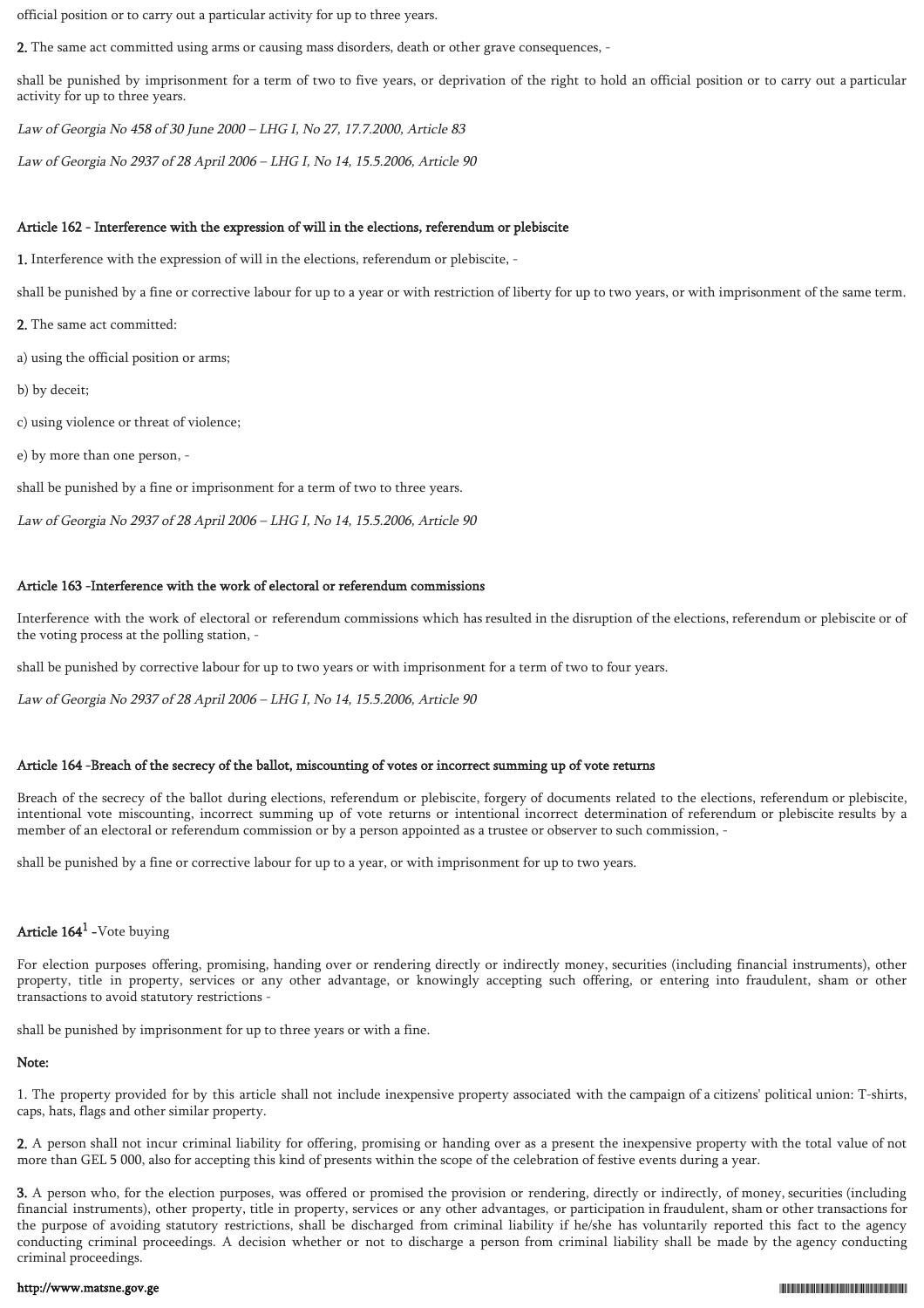4. A person shall not incur criminal liability for political and election promises related to the future distribution of budgetary resources and to the implementation of the state policy in the future.

5. For the acts provided for by this article, a legal person (except for the party which is not held criminally liable) shall be punished by liquidation or deprivation of the right to carry out a particular activity and/or with a fine.

6. person shall not incur criminal liability unless the amount in question (the amount of the transaction) exceeds GEL 100.

Law of Georgia No 2264 of 16 December 2005 – LHG I, No 55, 27.12.2005, Article 366

Law of Georgia No 1796 of 13 December 2013 – web-site, 28.12.2011

Law of Georgia No 6117 of 8 May 2012 – web-site, 29.5.2012

## Article 164<sup>2</sup> - Participation in the elections, referendum or plebiscite with forged documents

Voting or multiple voting in the elections, referendum or plebiscite using the identity or forged documents of another person, -

shall be punished by imprisonment for up to two years.

Law of Georgia No 2261 of 16 December 2005 – LHG I, No 55, 27.12.2005, Article 366

## Article  $164^3$  - Electoral fraud

Intentional falsification of documents related to elections: of voters lists, protocols, voting bulletins and control sheets, -

shall be punished by imprisonment for up to two years.

Law of Georgia No 2261 of 16 December 2005 – LHG I, No 55, 27.12.2005, Article 366

### Article 165 - Encroachment upon the right to strike

Unlawful interference with the exercise of the right to strike using violence or threat of violence, or coercing persons into refraining from strike by using financial, official or other kind of dependence, -

shall be punished by a fine or corrective labour for up to a year, or with imprisonment for up to two years.

#### Article 166 - Interference with the establishment of political, public or religious associations or with their activities

Unlawful interference with the establishment of political, public or religious associations or with their activities using violence, threat of violence or official position, -

shall be punished by a fine or corrective labour for up to a year, or with restriction of liberty for up to two years, or with imprisonment for the same term.

#### Article 167 -Refusal to provide access to information or provision of incorrect information

Unlawful refusal to provide a person with information or official documents existing about that person, or to provide documents or materials directly affecting his/her rights and freedoms, also incomplete or distorted provision of or prevention in any other way of access to such information, documents or materials, which has resulted in considerable damage, -

shall be punished by a fine or corrective labour for up to a year, with deprivation of the right to hold an official position or to carry out a particular activity for up to three years.

#### Article 168 - Encroachment upon the freedom to work

Encroachment upon the freedom to work, i.e. interference with any type of lawful labour activity using violence or threat of violence, -

shall be punished by a fine or corrective labour for up to a year, or with imprisonment for up to two years.

#### Article 169 - Violation of the labour legislation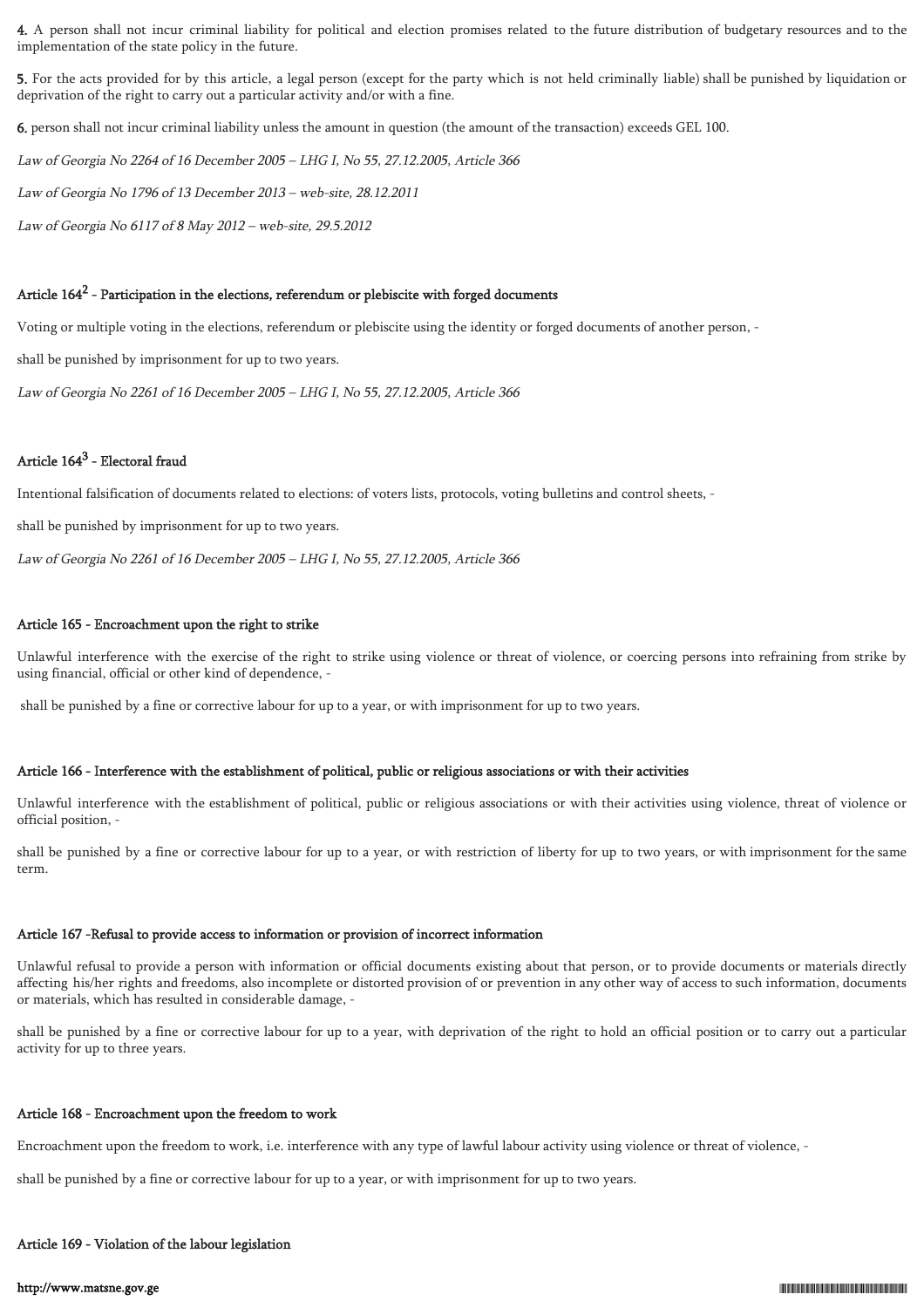Coercion of a person into writing a resignation application on his/her own initiative or non-compliance with a court's decision on reinstating [a person] in work, -

shall be punished by a fine or imprisonment for up to two years, with or without the deprivation of the right to hold an official position or to carry out a particular activity for up to three years or without this.

Law of Georgia No 246 of 6 March 2013 – web-site, 20.3.2013

### Article 170 -Breach of workplace safety rules

1. Breach of operational safety or other workplace safety rules by a person responsible for the observance of these rules, which has resulted in serious or less serious injury, -

shall be punished by a fine or corrective labour for up to a year, or with imprisonment for up to two years.

2. The same act that has caused death, -

shall be punished by imprisonment for a term of two to five years, with or without deprivation of the right to hold an official position or carry out a particular activity for up to three years.

3. The act specified in paragraph 1 of this article that has resulted in the death of two or more persons, -

shall be punished by imprisonment for a term of four to seven years, with deprivation of the right to hold an official position or to carry out a particular activity for up to three years.

Law of Georgia No 458 of 30 June 2000 – LHG I, No 27, 17.7.2000, Article 83

Law of Georgia No 2937 of 28 April 2006 – LHG I, No 14, 15.5.2006, Article 90

## CHAPTER XXIV - Crime against Family and Minors

### Article 171 -Engagement of minors into anti-social activities

1. Persuading minors to get involved in beggary or other anti-social activities, -

shall be punished by community service from 170 to 240 hours or with corrective labour for up to two years or with imprisonment for up to two years.

2. Involving minors into the abuse of intoxicating drugs or medications, -

shall be punished by restriction of liberty for up to three years or with imprisonment for up to three years.

3. Engaging minors in prostitution using violence, threat of violence or by deceit, -

shall be punished by imprisonment for a term of two to five years.

Note: For the acts specified in this article a legal person shall be punished by deprivation of the right to carry out a particular activity or with liquidation and a fine.

Law of Georgia No 2458 of 20 June 2003 – LHG I, No 21, 15.7.2003, Article 149

Law of Georgia No 2937 of 28 April 2006 – LHG I, No 14, 15.5.2006, Article 90

Law of Georgia No 1728 of 11 December 2013 – web-site, 25.12.2013

# Article 172 - Unlawful transactions with respect to minors for the purpose of their adoption

1. Purchase of a minor or any other unlawful transaction with respect to a minor for the purpose of their adoption -

shall be punished by a fine or imprisonment for up to a year.

2. The sale of a minor or any other unlawful transaction with respect to a minor for the purpose of their adoption, -

shall be punished by imprisonment for a term of two to five years.

Law of Georgia No 458 of 30 June 2000 – LHG I, No 27, 17.7.2000, Article 83

Law of Georgia No 2355 of 6 June 2003 – LHG I, No 18, 24.6.2003, Article 117

Law of Georgia No 2477 of 25 December 2009 – LHG I, No 50, 31.12.2009, Article 395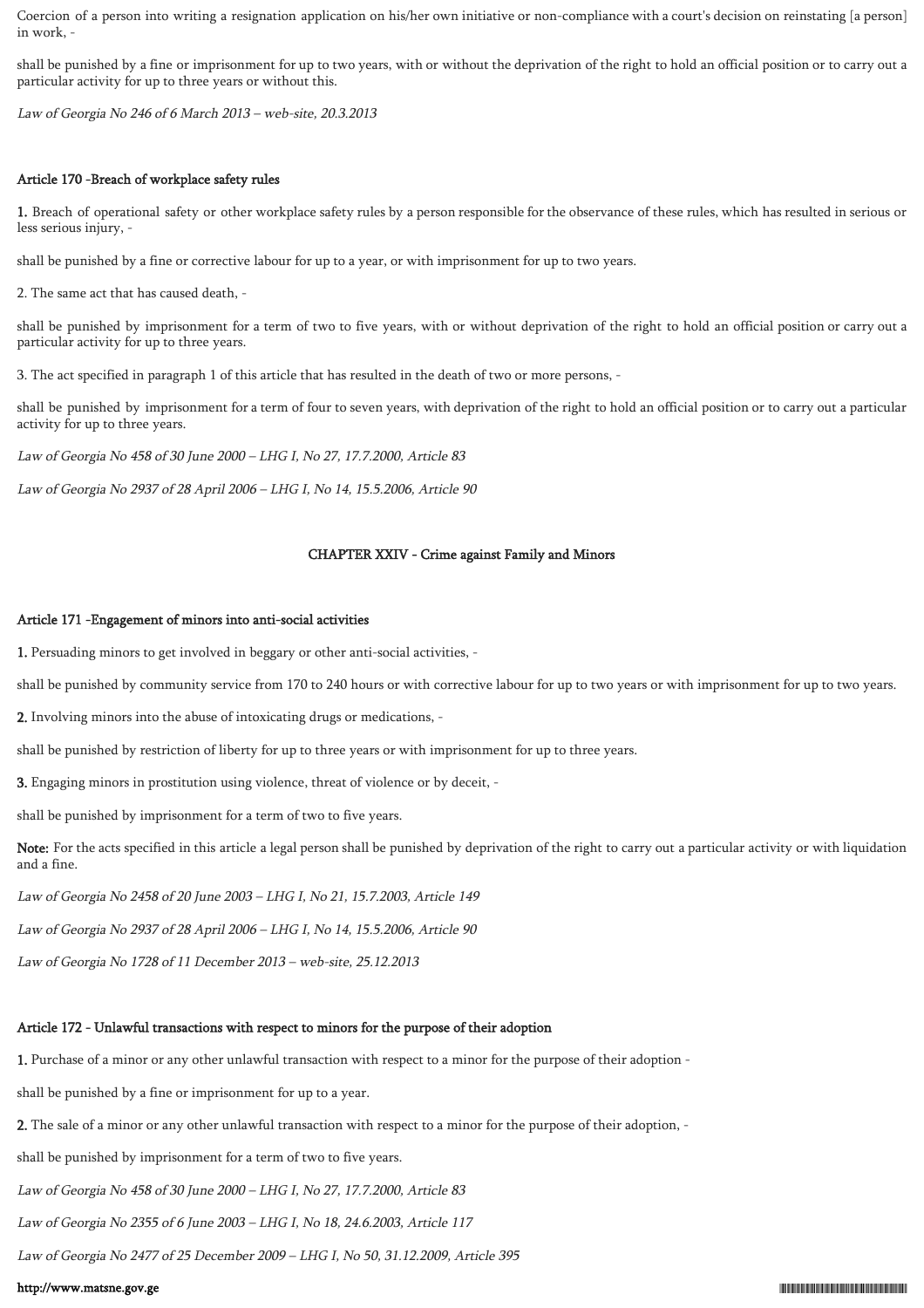## Article 172<sup>1</sup> - Preliminary selection of pregnant women and creation of opportunities for taking pregnant women out of Georgia for childbirth or assistance in such placement for adoption

1. Preliminary selection, for adoption purposes, of pregnant women and creation of opportunities for taking pregnant women out of Georgia for childbirth or assistance in such placement for adoption, -

shall be punished by imprisonment for a term of three to seven years.

2. The same act committed repeatedly or by more than one person, -

shall be punished by imprisonment for a term of six to nine years.

Law of Georgia No 3078 of 26 August 2003 – LHG I, No 29, 18.9.2003, Article 223

Law of Georgia No 2937 of 28 April 2006 – LHG I, No 14, 15.5.2006, Article 90

### Article 173 - Violation of the procedure for adoption or foster care

1. Violation of the procedure for adoption or foster care, which has resulted in grave consequences, -

shall be punished by a fine or corrective labour for up to two years, or with imprisonment for up to two years.

2. The same act committed by abusing one's official position, -

shall be punished by a fine or imprisonment for up to four years, with or without deprivation of the right to hold an official position or to carry out a particular activity for up three years.

Law of Georgia No 2937 of 28 April 2006 – LHG I, No 14, 15.5.2006, Article 90

## Article 174 - Substitution of children

Substitution of children for mercenary purposes or with other base motives, -

shall be punished by a fine or imprisonment for a term of three to five years, with or without deprivation of the right to hold an official position or to carry out a particular activity for up to three years.

Law of Georgia No 2937 of 28 April 2006 – LHG I, No 14, 15.5.2006, Article 90

## Article 175 - Disclosure of confidentiality of adoption

1. Disclosure of confidentiality of adoption without the will of the adopting parent, -

shall be punished by a fine or corrective labour for up to six months.

2. The same act:

a) committed by a person who is obliged to keep confidential the fact of adoption as an official or professional secret;

b) which has resulted in grave consequences, -

shall be punished by a fine or restriction of liberty for up to three years, or with imprisonment for the same term, with deprivation of the right to hold an official position or to carry out a particular activity for up to three years.

# Article 176 - Persistent avoidance of the payment of alimony

Persistent avoidance of the payment of the alimony assigned under a court ruling, -

shall be punished by a fine or community service from 120 to 240 hours or with corrective labour of up to a year.

## SECTION EIGHT

## ECONOMIC CRIME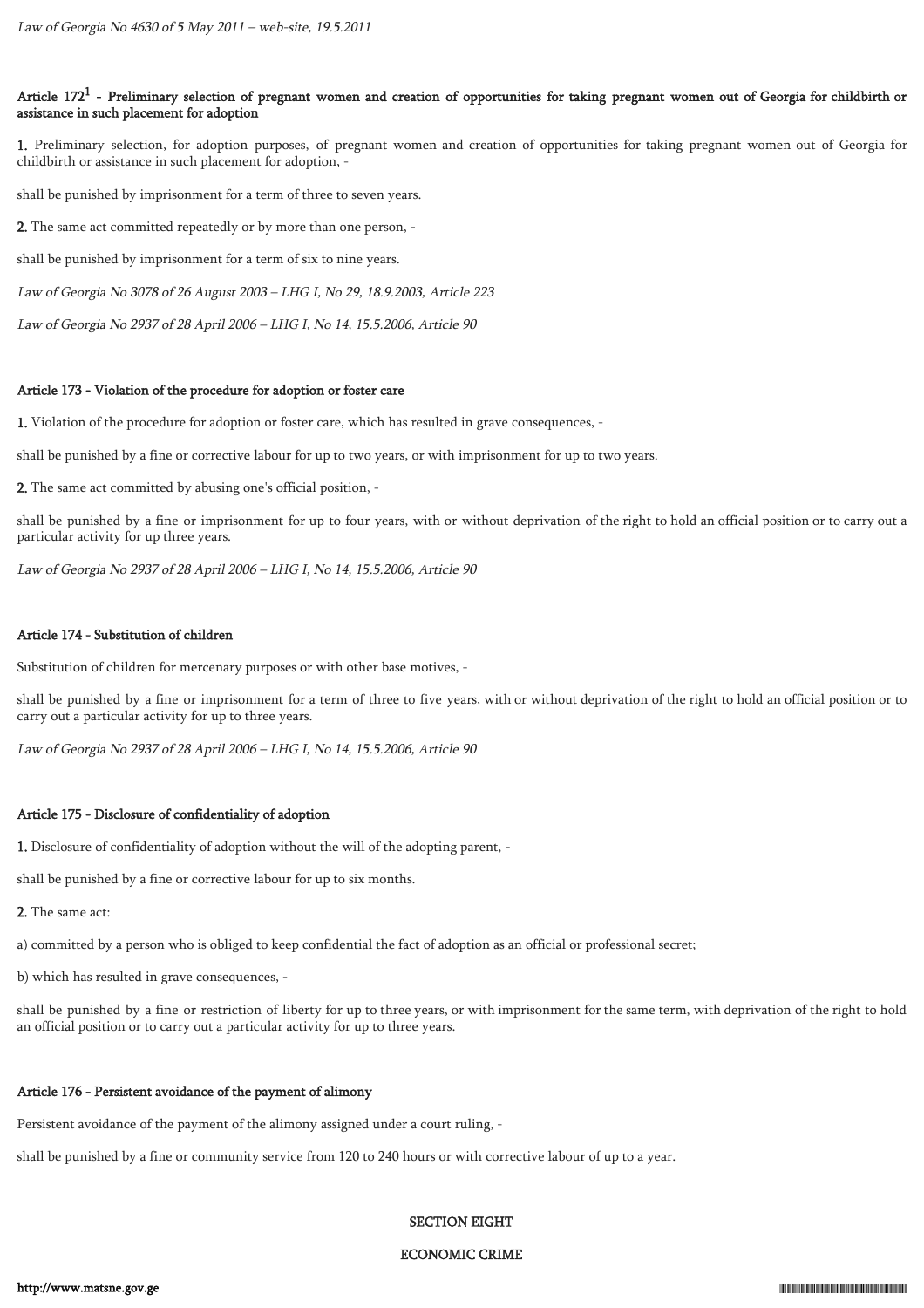#### CHAPTER XXV - Crime against Property

#### Article 177 -Theft

1. Theft, i.e. secretly taking another person's movable property for its unlawful appropriation, -

shall be punished by a fine or restriction of liberty from one to three years or with imprisonment for the same term.

- 2. The same act:
- a) has resulted in considerable damage;
- c) committed by illegally entering the premises or any other storage facility, -

shall be punished by imprisonment for a term of three to five years.

- 3. The same act committed:
- a) with a prior agreement by a group;
- b) repeatedly;
- c) by illegal entry into an dwelling place;
- d) against a vehicle, -

shall be punished by imprisonment for a term of four to seven years.

- 4. The same act committed:
- a) by an organised group;
- b) in large quantities;

c) by a person who has two or more previous convictions for unlawful appropriation or extortion of another person's property;

d) with respect to the oil or gas flowing in the main pipeline, -

shall be punished by imprisonment for a term of six to ten years.

## Note:

1. Under this Chapter, 'large quantities' shall mean property (property) worth more than GEL 10 000.

2. The offence provided for by Articles 177-186 of this Code shall be deemed to have been committed repeatedly if it has been preceded by any of the crimes provided for by those articles and Articles 224, 231, 237 and 264.

3. Under this Chapter of the Code, a considerable damage shall mean the value of an property(s) worth more than GEL 150.

Law of Georgia No 292 of 5 May 2000 – LHG I, No 18, 15.5.2000, Article 45

Law of Georgia No 333 of 30 May 2000 – LHG I, No 20, 31.5.2000, Article 51

Law of Georgia No 2937 of 28 April 2006 – LHG I, No 14, 15.5.2006, Article 90

Law of Georgia No 4213 of 29 December 2006 – LHG I, No 1, 3.1.2007, Article 16

#### Article 178 - Robbery

1. Robbery, i.e. explicit seizure of another person's movable property for its unlawful appropriation, -

shall be punished by a fine or restriction of freedom from two to three years or with imprisonment for a term of three to five years.

2. The same act:

a) has resulted in considerable damage;

c) committed by illegally entering the premises or any other storage facility, -

shall be punished by imprisonment for a term of four to six years.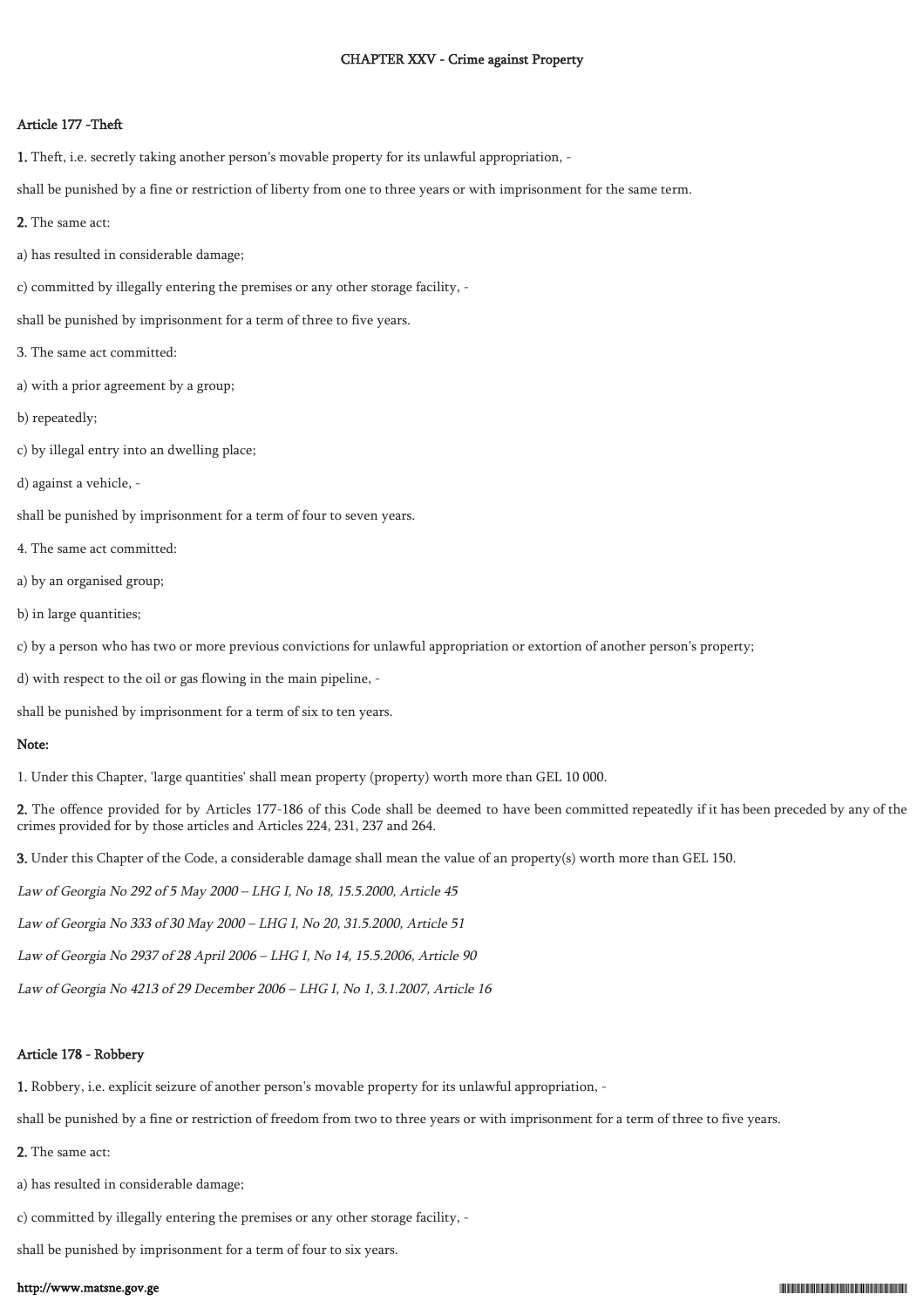- 3. The same act committed:
- a) with a prior agreement by a group;
- b) repeatedly;
- c) by illegal entry into an dwelling place;
- d) using violence or threat of violence which does not endanger human life or health;
- e) against a vehicle,-
- shall be punished by imprisonment for a term of five to eight years.
- 4. The same act committed:
- a) by an organised group;
- b) in large quantities;
- c) by a person who has two or more convictions for unlawful appropriation or extortion of another person's property, -
- shall be punished by imprisonment for a term of seven to eleven years.
- Law of Georgia No 292 of 5 May 2000 LHG I, No 18, 15.5.2000, Article 45
- Law of Georgia No 333 of 30 May 2000 LHG I, No 20, 31.5.2000, Article 51
- Law of Georgia No 2937 of 28 April 2006 LHG I, No 14, 15.5.2006, Article 90
- Law of Georgia No 4213 of 29 December 2006 LHG I, No 1, 3.1.2007, Article 16
- Law of Georgia No 5196 of 4 July 2007 LHG I, No 28, 18.7.2007, Article 283

## Article 179 - Aggravated robbery

1. Aggravated robbery, i.e. an assault for unlawfully appropriating another person's movable property using violence or threat of violence which endangers life or health, -

shall be punished by imprisonment for a term of five to seven years.

- 2. The same act committed:
- a) by illegal entry into the premises or other storage facility;
- b) by more than one person;
- c) against a vehicle, -
- shall be punished by imprisonment for a term of six to nine years.
- 3. The same act committed:
- a) repeatedly;
- b) by illegal entry into a dwelling place;
- c) to seize large quantities of property, -
- shall be punished by imprisonment for a term of eight to twelve years.
- 4. The same act committed:
- a) by an organised group;
- b) by a person who has two or more previous convictions for unlawful appropriation or extortion of another person's property, -
- shall be punished by imprisonment for a term of eleven to fifteen years.
- Law of Georgia No 292 of 5 May 2000 LHG I, No 18, 15.5.2000, Article 45
- Law of Georgia No 2937 of 28 April 2006 LHG I, No 14, 15.5.2006, Article 90
- Law of Georgia No 4213 of 29 December 2006 LHG I, No 1, 3.1.2007, Article 16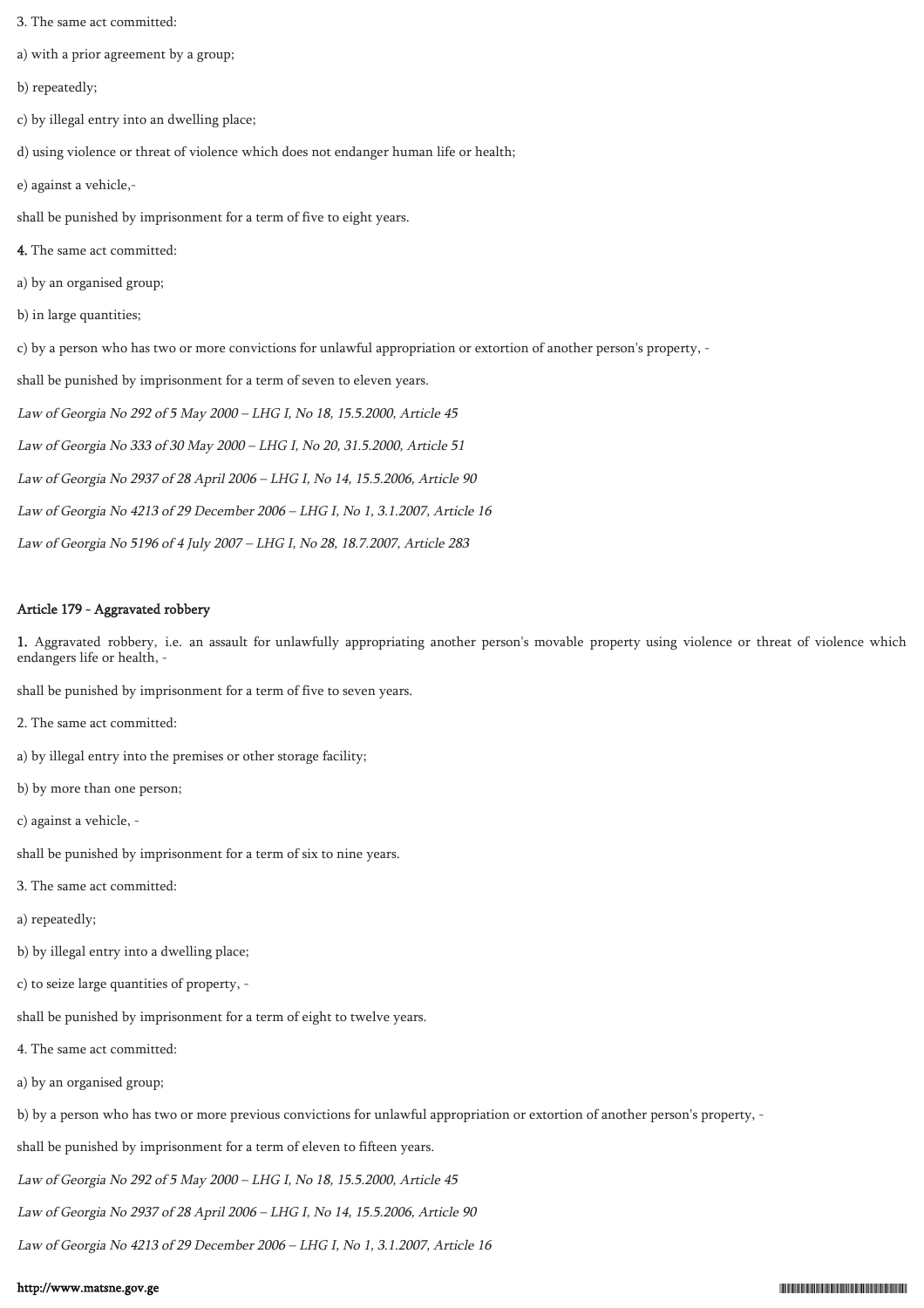## Article 180 - Fraud

1. Fraud, i.e. taking property of another person or obtaining of title to the property by deceit for its unlawful appropriation, -

shall be punished by a fine or community service from 170 to 200 hours or with corrective labour or with imprisonment for a term of two to four years.

2. The same act:

a) committed by more than one person with a prior agreement;

b) causing substantial damage, -

shall be punished by a fine or imprisonment for a term of four to seven years.

- 3. The same act committed:
- a) using the official position;
- b) in large quantities;
- c) repeatedly;

shall be punished by a fine or imprisonment for a term of six to nine years.

- 4. The same act committed:
- a) by an organised group;

b) by a person who has two or more previous convictions for unlawful appropriation or extortion of another person's property, -

shall be punished by imprisonment for a term of seven to ten years.

Law of Georgia No 292 of 5 May 2000 – LHG I, No 18, 15.5.2000, Article 45

Law of Georgia No 2937 of 28 April 2006 – LHG I, No 14, 15.5.2006, Article 90

Law of Georgia No 3530 of 25 July 2006 – LHG I, No 37, 7.8.2006, Article 271

### Article 181 - Extortion

1. Extortion, i.e. demanding another person to hand over property or title in property or the right to use property by threatening to use violence against the victim or the victim's close relative or to destroy or damage their property or to make public the information that may damage their reputation or otherwise damage substantially their rights, -

shall be punished by a fine or imprisonment of two to four years.

- 2. The same act committed:
- a) jointly by more than one person;
- b) repeatedly;
- c) for obtaining property in large quantities, -

shall be punished by imprisonment for a term of four to seven years.

- 3. The same act committed:
- a) by an organised group;

b) by a person who has two or more previous convictions for unlawful appropriation or extortion of another person's property, -

shall be punished by imprisonment for a term of six to nine years.

Law of Georgia No 292 of 5 May 2000 – LHG I, No 18, 15.5.2000, Article 45

Law of Georgia No 212 of 24 June 2000 – LHG I, No 18, 9.7.2004, Article 61

Law of Georgia No 2937 of 28 April 2006 – LHG I, No 14, 15.5.2006, Article 90

Law of Georgia No 3530 of 25 July 2006 – LHG I, No 37, 7.8.2006, Article 271

Law of Georgia No 4213 of 29 December 2006 – LHG I, No 1, 3.1.2007, Article 16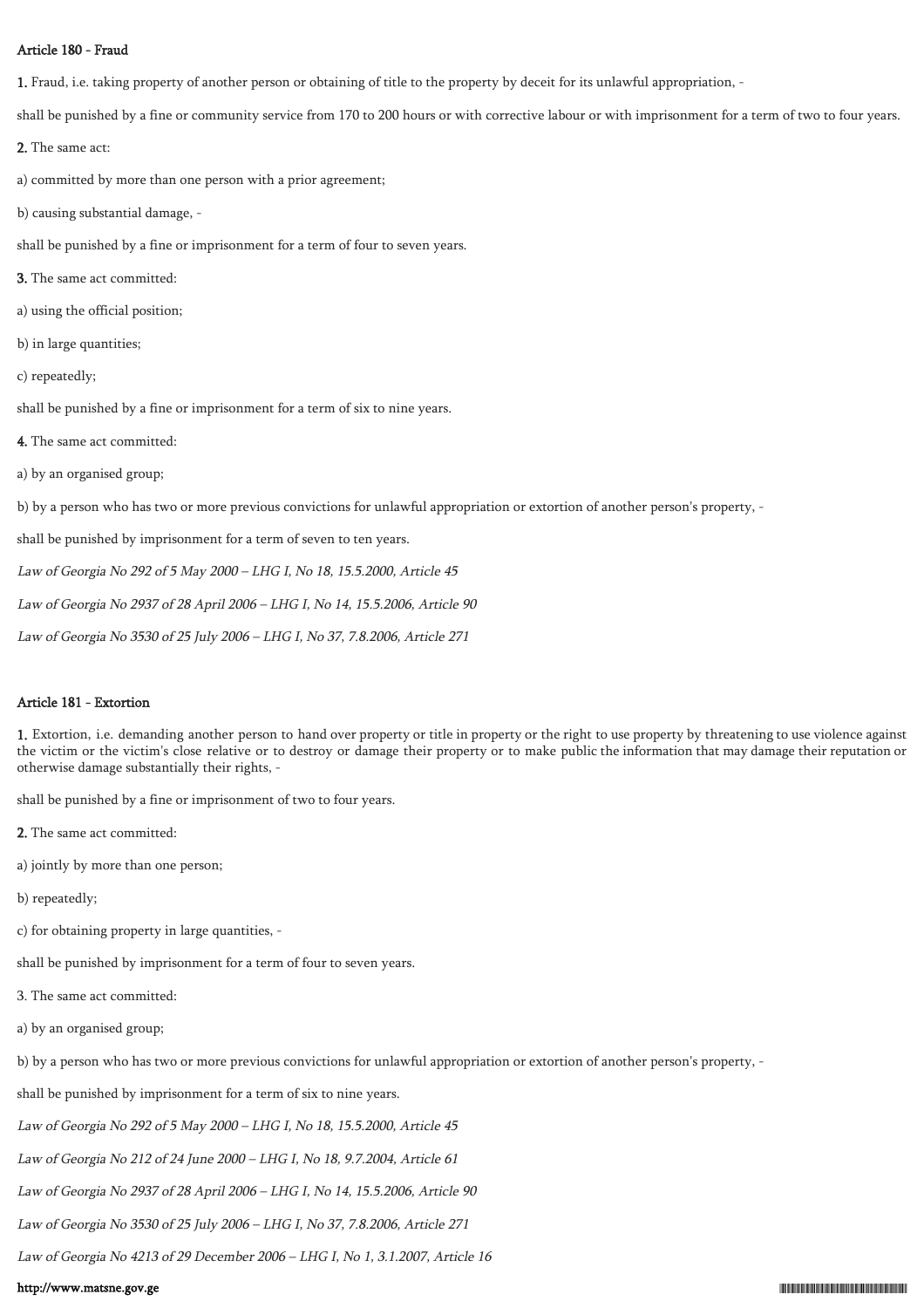### Article 182 - Appropriation or embezzlement

1. Unlawful appropriation or embezzlement of another person's property or property rights provided this property or property rights was lawfully held or managed by the misappropriator or embezzler, -

shall be punished by a fine or restriction of liberty for up to three years or with imprisonment for a term of three to five years.

- 2. The same act:
- a) with a prior agreement by a group;
- b) repeatedly;
- c) that has resulted into considerable damage;
- d) using the official position, -

shall be punished by a fine or imprisonment for a term of four to seven years, with deprivation of the right to hold an official position or to carry out a particular activity for up three years.

3. The act provided for by paragraph 1 or 2 of this article which has been committed:

- a) by an organised group;
- b) in large quantities;

c) by a person who has two or more convictions for unlawful appropriation or extortion of another person's property, -

shall be punished by imprisonment for a term of seven to eleven years, or with deprivation of the right to hold an official position or to carry out a particular activity for up to three years.

Law of Georgia No 292 of 5 May 2000 – LHG I, No 18, 15.5.2000, Article 45

Law of Georgia No 2937 of 28 April 2006 – LHG I, No 14, 15.5.2006, Article 90

Law of Georgia No 403 of 23 October 2008 – LHG I, No 29, 4.11.2008, Article 176

# Article  $182^1$  -(Deleted)

Law of Georgia No 1565 of 21 June 2002 – LHG I, No 21, 12.7.2002, Article 93

Law of Georgia No 595 of 11 November 2004 – LHG I, No 34, 16.11.2004, Article 162

# Article  $182^2$  - Enforcement activities without a licence

Enforcement activities without a licence provided for by the Law of Georgia on Enforcement Activities, -

shall be punished by a fine or imprisonment for up to a year.

Law of Georgia No 827 of 19 December 2008 – LHG I, No 41, 30.12.2008, Article 305

# Article 183 - Taking of property or documents holding particular historical, cultural, scientific or national value for their unlawful appropriation

1. Taking of property or documents holding particular historical, cultural, scientific or national value for their unlawful appropriation, -

shall be punished by imprisonment for a term of six to nine years.

- 2. The same act committed:
- a) jointly by more than one person;
- b) repeatedly, -

shall be punished by imprisonment for a term of nine to twelve years.

3. The same act committed by an organised group, -

shall be punished by imprisonment for a term of eleven to fifteen years.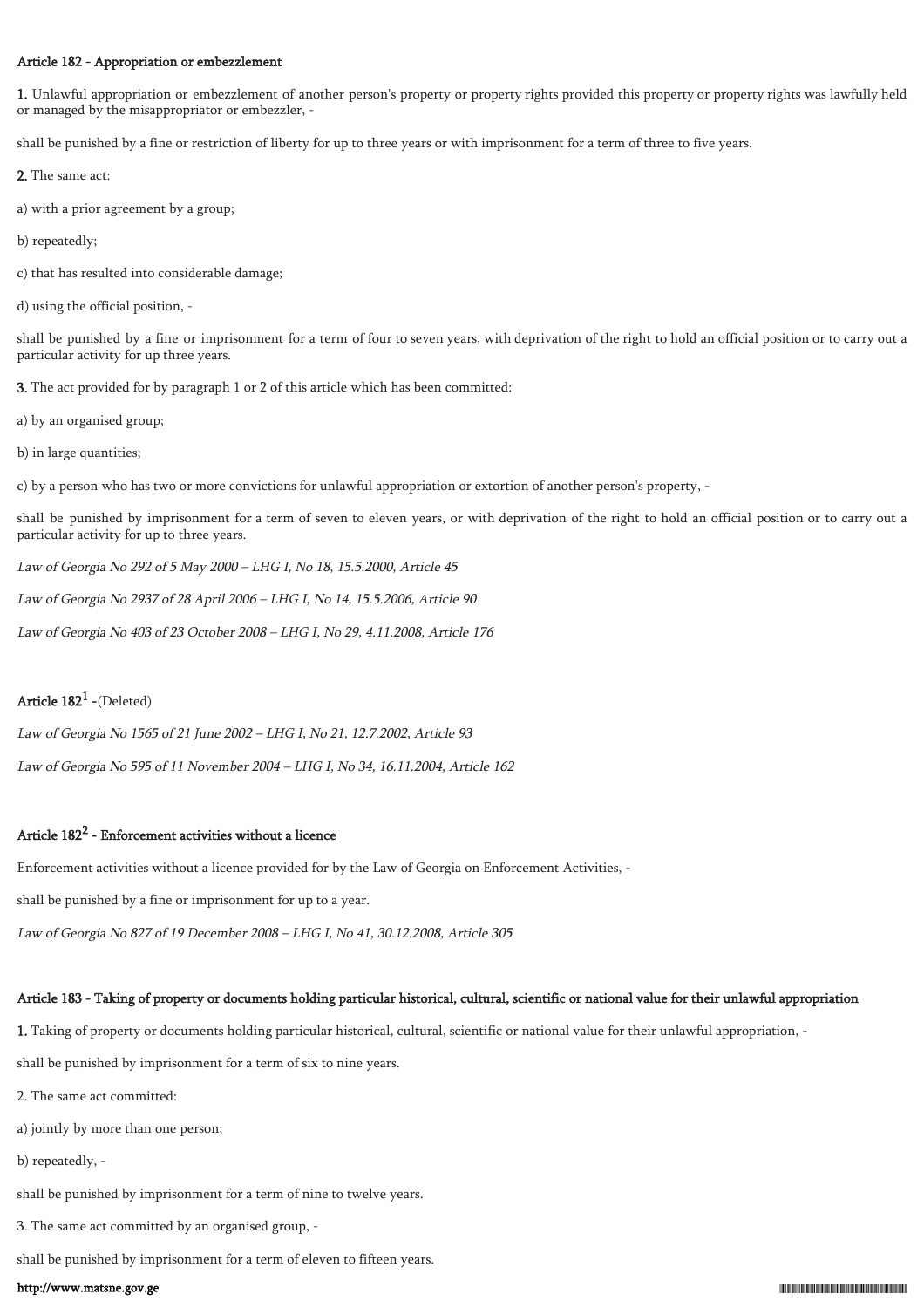Law of Georgia No 2937 of 28 April 2006 – LHG I, No 14, 15.5.2006, Article 90

### Article 184 - (Deleted)

Law of Georgia No 292 of 5 May 2000 – LHG I, No 18, 15.5.2000, Article 45 Law of Georgia No 2937 of 28 April 2006 – LHG I, No 14, 15.5.2006, Article 90 Law of Georgia No 4785 of 23 May 2007 – LHG I, No 19, 1.6.2007, Article 166

#### Article 185 - Damage of property by deception

1. Damage of the property of the owner or holder of the property by deception unless there are signs of crime provided for by Article 180 of this Code, shall be punished by a fine or community service from 120 to 180 hours or with corrective labour for up to a year or with imprisonment for up to two years.

2. The same act:

a) with a prior agreement by a group;

b) repeatedly;

c) which has resulted in considerable damage, -

shall be punished by a fine or imprisonment for a term of one to three years.

3. The act provided for by paragraph 1 or 2 of this article which has been committed:

a) by an organised group;

b) in large quantities;

c) by a person who has two or more previous convictions for unlawful appropriation or extortion of another person's movable property, -

shall be punished by imprisonment of four to six years.

Law of Georgia No 2937 of 28 April 2006 – LHG I, No 14, 15.5.2006, Article 90

### Article 186 - Purchase or sale of property obtained knowingly by illegal means

1. The use, purchase or sale of property obtained knowingly by illegal means, -

shall be punished by a fine or community service from 180 to 200 hours or with corrective labour for up to a year or with imprisonment for up to two years.

2. The same act committed:

a) with the preliminary agreement by a group;

b) repeatedly;

c) against a motor car;

d) in large quantities;

e) by a person who has two or more previous convictions for unlawful appropriation or extortion of another person's movable property, -

shall be punished by a fine or imprisonment for a term of two to five years.

3. The act provided for by paragraph 1 or 2 of this article which has been committed:

a) by an organised group;

b) using the official position;

shall be punished by imprisonment for a term of four to seven years.

Note: For the act provided for by this article, a legal person shall be punished by liquidation or with deprivation of the right to carry out a particular activity and with a fine.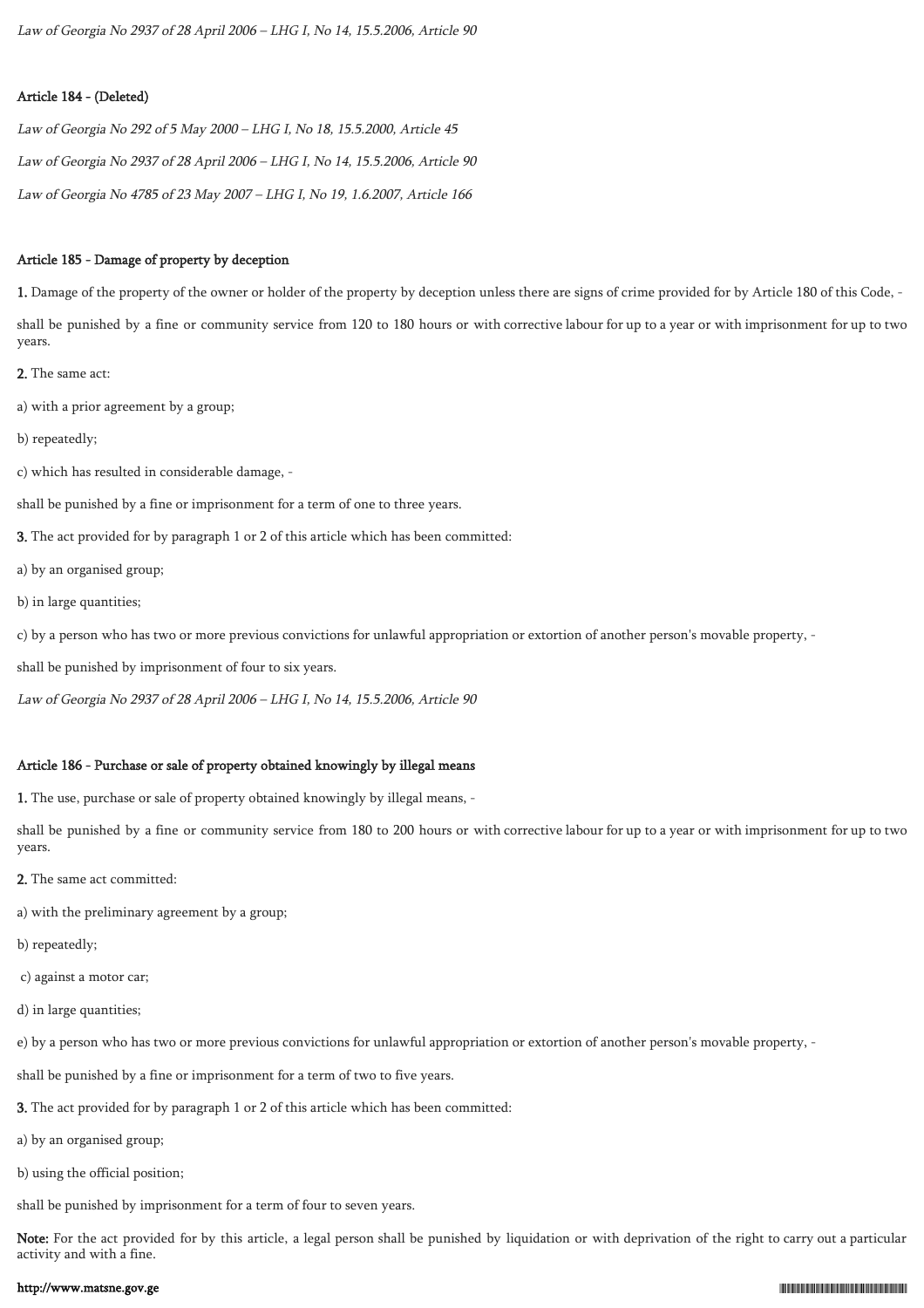Law of Georgia No 2937 of 28 April 2006 – LHG I, No 14, 15.5.2006, Article 90 Law of Georgia No 5953 of 19 March 2004 – LHG I, No 8, 28.3.2008, Article 56 Law of Georgia No 403 of 23 October 2008 – LHG I, No 29, 4.11.2008, Article 176 Law of Georgia No 5170 of 28 October 2011 – web-site, 11.11.2011

### Article 187 - Damage or destruction of property

1. Damaging or destroying another person's property which has resulted in substantial damage, -

shall be punished by a fine or community service from 100 to 180 hours or with corrective labour for up to a year or with imprisonment for up to three years.

2. The same act committed by setting fire, explosion or using any other universally dangerous means, -

shall be punished by imprisonment for a term of three to five years.

3. The act provided for by paragraph 2 of this article, which has resulted in death by negligence or other grave consequences, -

shall be punished by imprisonment for a term of six to ten years.

4. The act provided for by paragraph 2 of this article, which has resulted in death by negligence of two or more persons, -

shall be punished by imprisonment for a term of nine to twelve years.

Law of Georgia No 458 of 30 June 2000 – LHG I, No 27, 17.7.2000, Article 83

Law of Georgia No 2937 of 28 April 2006 – LHG I, No 14, 15.5.2006, Article 90

### Article 188 -Negligent damage or destruction of property

1. Negligent damage or destruction of another person's property which has resulted in substantial damage, -

shall be punished by a fine or corrective labour for up to a year, or with restriction of liberty for up to two years.

2. The same act committed by careless handling of fire or other source of heightened danger, -

shall be punished by a fine or corrective labour for up to two years or with restriction of liberty for up to three years, or with imprisonment for up to two years.

3. The act provided for by paragraph 2 of this article which has resulted in death or other grave consequences, -

shall be punished by imprisonment for a term of three to five years.

Law of Georgia No 458 of 30 June 2000 – LHG I, No 27, 17.7.2000, Article 83

Law of Georgia No 2937 of 28 April 2006 – LHG I, No 14, 15.5.2006, Article 90

## Article 189 - Encroachment upon the rights of a holder of copyright or allied rights and upon the rights of database manufacturers

1. Appropriation of authorship of a copyrighted work or coercion into co-authorship, -

shall be punished by a fine or corrective labour for up to two years.

2. The act provided for by paragraph 1 of this article committed repeatedly, -

shall be punished by restriction of liberty for up to three years in length or with imprisonment for the same term.

3. Reproduction or unauthorised purchase, import, storage, sale, rent, transfer of a work, audio or video recording or database and/or other encroachments on the rights of a holder of the copyright, allied rights or of the manufacturer of a database in violation of the Law of Georgia on Copyrights and Allied Rights and committed to gain large income, -

shall be punished by a fine or restriction of liberty for up to two years.

4. The act provided for by paragraph 3 of this article

a) committed to gain particularly large income;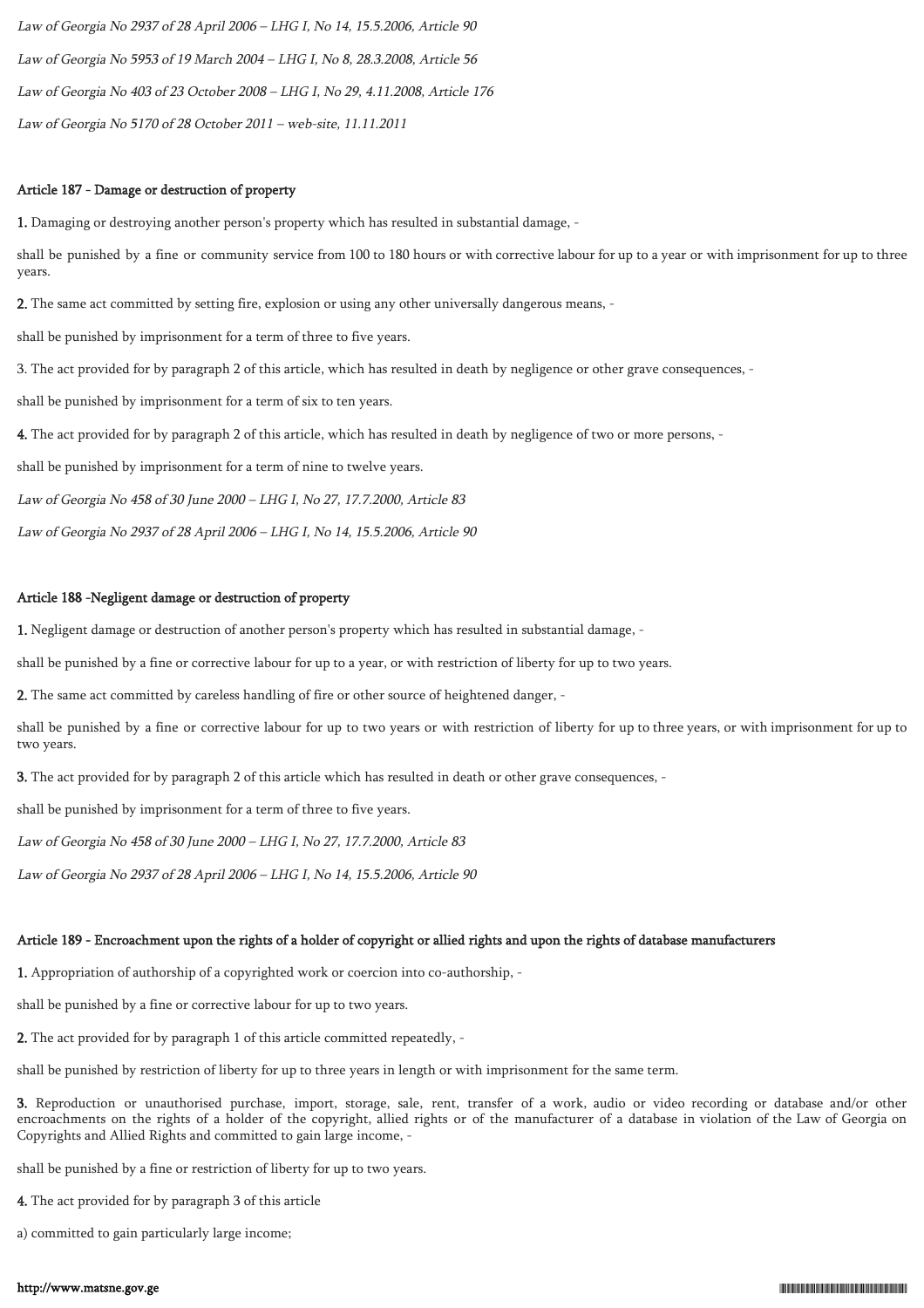b) by a group with preliminary agreement, -

shall be punished by restriction of liberty for up to three years in length or with imprisonment for the same term.

### Note:

1. The act provided for by this article shall be considered to have been committed to gain large income if the cost of the copies of the work, audio or video recording, or database or the income to be gained by the holder of the copyright, allied rights or by the manufacturer of a database in the case of lawful use of his/her rights exceeds GEL 5 000, and shall be considered to have been committed to gain particularly large income if the above cost or income exceeds GEL 10 000.

2. For the acts specified in this article a legal person shall be punished by deprivation of the right to carry out a particular activity or with liquidation and a fine.

Law of Georgia No 292 of 5 May 2000 – LHG I, No 18, 15.5.2000, Article 45

Law of Georgia No 1733 of 23 June 2005 – LHG I, No 38, 15.7.2005, Article 247

Law of Georgia No 3619 of 24 September 2010 – LHG I, No 51, 29.9.2010, Article 332

# Article 189<sup>1</sup> -Encroachment upon industrial property right

1. Appropriation of authorship or coercion into co-authorship with respect to an invention, useful model, design, topographies of integrated circuits, or new species of plants or animals -

shall be punished by a fine or corrective labour for up to two years.

2. The act provided for by paragraph 1 of this article committed repeatedly, -

shall be punished by restriction of liberty for up to three years in length or with imprisonment for the same term.

3. Illegal use knowingly of another person's invention, useful model, design, integrated circuit topography, new species of plants or animals to gain income -

shall be punished by a fine or restriction of liberty for up to two years.

4. The act provided for by paragraph 3 of this article which has been committed jointly by more than one person with prior agreement, -

shall be punished by restriction of liberty for up to three years in length or with imprisonment for the same term.

Law of Georgia No 1733 of 23 June 2005 – LHG I, No 38, 15.7.2005, Article 247

Law of Georgia No 3033 of 4 May 2010 – LHG I, No 27, 24.5.2010, Article 185

## CHAPTER XXVI - Crimes against entrepreneurial or other economic activities

## Article 190 - Interference with lawful entrepreneurial activities

Unjustified refusal to register an enterprise, or to issue a permit or license, or restriction of the right or freedom to carry out economic activities, exercise of control over the operation of the enterprise in violation of the legislation of Georgia, or interference with the activities of an enterprise, which has resulted in considerable damage,

shall be punished by a fine or community service for 120 to 180 hours, with deprivation of the right to hold an official position or to carry out a particular activity for up to three years, or with imprisonment for up to a year.

Law of Georgia No 923 of 8 June 2001 – LHG I, No 18, 28.6.2001, Article 59

Law of Georgia No 2937 of 28 April 2006 – LHG I, No 14, 15.5.2006, Article 90

Law of Georgia No 5035 of 22 June 2007 – LHG I, No 26, 11.7.2007, Article 242

## Article 191 - Illegal registration of transactions related to land

Illegal registration of transactions related to land, distortion of registration data in the public land cadastre or reduction of the land tax for mercenary purposes or any other personal motives, -

shall be punished by a fine or community labour from 120 to 180 hours or with the deprivation of the right to hold an official position or to carry out a particular activity for up to three years or with imprisonment for up to a year.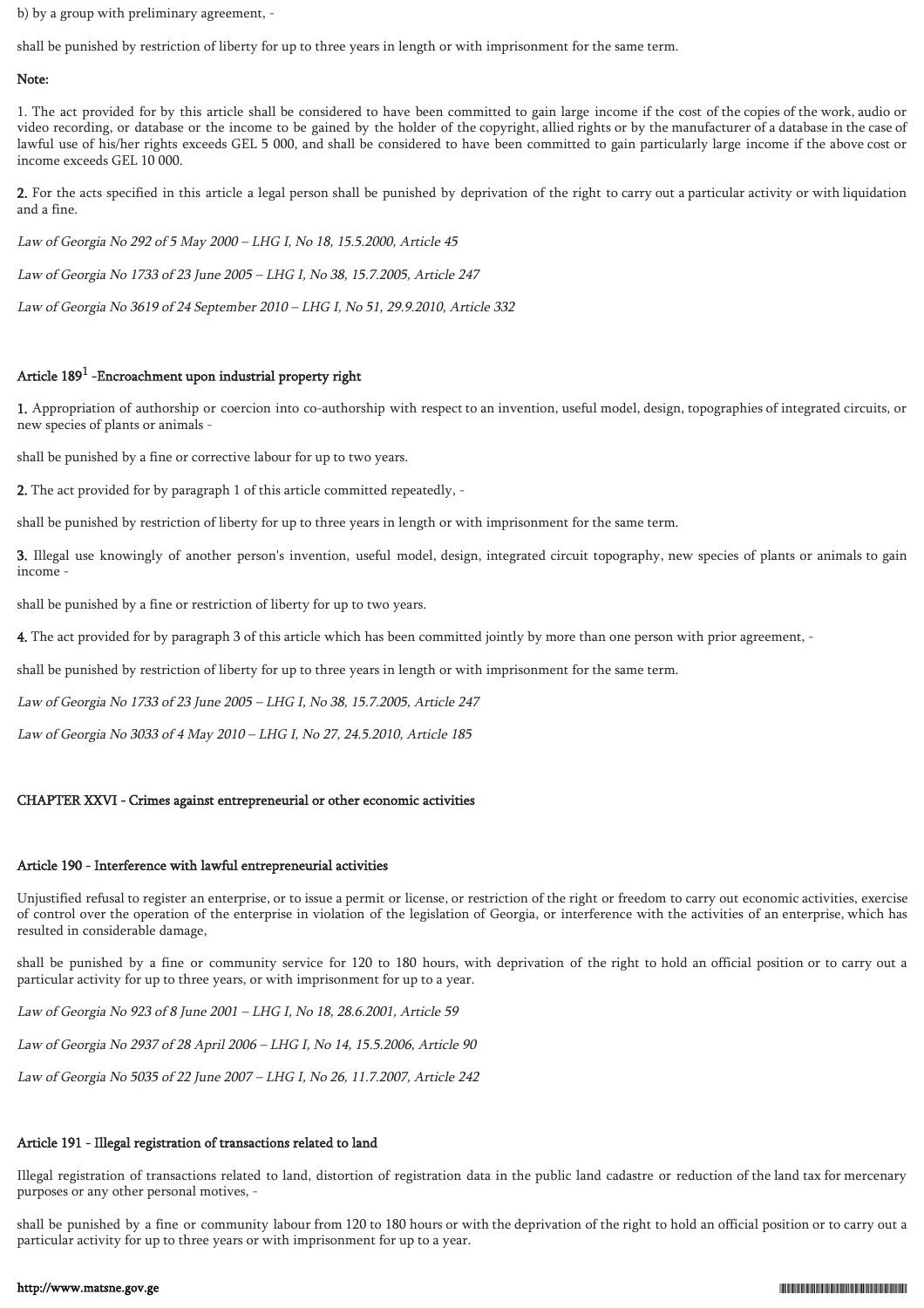## Article 192 - Illegal entrepreneurial activities

1. Carrying out illegal entrepreneurial activities without registration, permit or license, or in violation of the permit or licence terms, which has resulted in substantial damage or which was accompanied by receipt of large income, -

shall be punished by a fine or imprisonment for a term of one to three years.

2. The same act committed:

a) jointly by more than one person;

b) repeatedly;

c) by a person convicted for this kind of offence, -

shall be punished by a fine or imprisonment for a term of three to five years.

## Note:

For the act specified in this article a legal person shall be punished by a fine, with deprivation of the right to carry out a particular activity or with liquidation and a fine.

Law of Georgia No 2937 of 28 April 2006 – LHG I, No 14, 15.5.2006, Article 90

Law of Georgia No 5035 of 22 June 2007 – LHG I, No 26, 11.7.2007, Article 242

## Article  $192^1$  - Illegal educational activities

1. Issuance of education certificates recognised by the state without appropriate authorisation, or unauthorised use of the name of a general, vocational or higher educational institution, -

shall be punished by a fine.

2. The same act committed:

a) repeatedly;

b) by a person convicted for this kind of offence, -

shall be punished by a fine or imprisonment for a term of one to three years.

Note: For the acts provided for by this article a legal person shall be punished by a fine or liquidation and a fine.

Law of Georgia No 3538 of 21 July 2010 – LHG I, No 47, 5.8.2010, Article 307

## Article 193 - Pseudo-entrepreneurship

Pseudo-entrepreneurship, i.e. establishment of an enterprise without an intention to carry out entrepreneurial activities in order to borrow a loan or gain other kind of material benefit, or to conceal prohibited activities, which has resulted in substantial damage, -

shall be punished by a fine or imprisonment for up to three years, with deprivation of the right to hold an official position or to carry out a particular activity for up to three years.

## Article 194 - Legalisation of illegal income (money laundering)

1. Legalisation of illegal income, i.e. giving legal form to illicit and/or undocumented property (use, purchase, possession, conversion, transfer or other actions in connection with property) in order to conceal its illegal and/or undocumented origin or to assist another person in evading liability, as well as concealment or disguising of its genuine nature, source of origin, location, dislocation, movement, its title and/or of other rights related to it, -

shall be punished by a fine or imprisonment for a term of three to six years.

2. The same act:

a) committed jointly by more than one person;

b) committed repeatedly;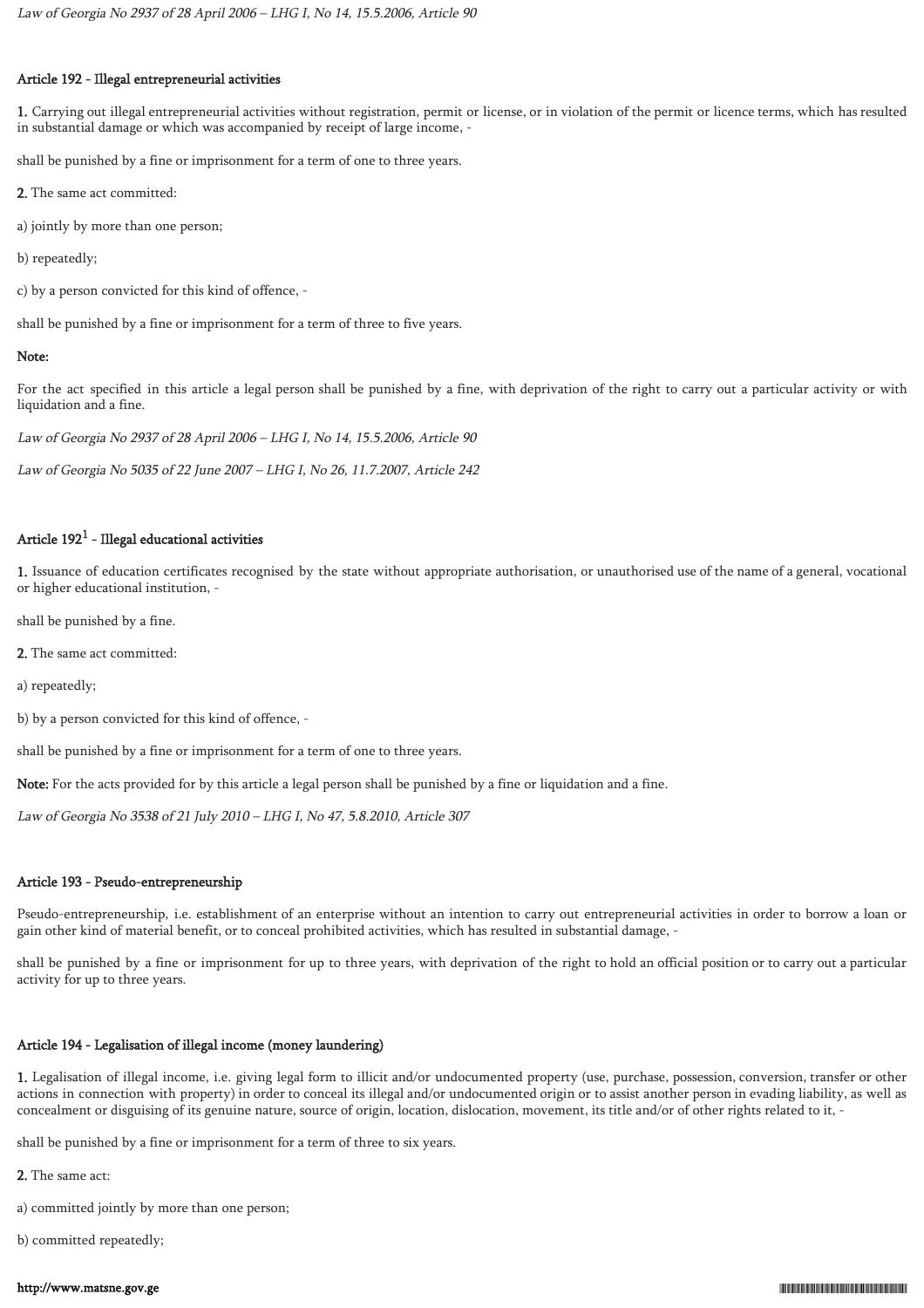c) which was accompanied by receipt of large income, -

shall be punished by imprisonment for a term of six to nine years.

- 3. The same act:
- a) committed by an organised group;
- b) committed using one's official position;
- c) accompanied by receipt of particularly large income, -

shall be punished by imprisonment for a term of nine to twelve years.

#### Note:

1. For the purposes of this article, property, as well as income, or shares (interest) gained from this property shall be considered illicit if acquired unlawfully by the person, the person's family member, close relative or related person.

2. For the purposes of this article, property, as well as income, or shares (interest) gained from this property shall be considered undocumented if the person, the person's family member, close relative or related person does not have the documents that confirm that it has been acquired by legal means or if it has been obtained by the monetary resources gained from the alienation of the illicit property.

3. Under this article, large income shall mean income from GEL 30 000 to 50 000, and particularly large income shall mean income exceeding 50 000.

4. For the act provided for by this article, a legal person shall be punished by liquidation or with deprivation of the right to carry out a particular activity and with a fine.

Law of Georgia No 458 of 30 June 2000 – LHG I, No 27, 17.7.2000, Article 83

Law of Georgia No 2619 of 28 December 2005 – LHG I, No 4, 18.1.2006, Article 39

Law of Georgia No 2937 of 28 April 2006 – LHG I, No 14, 15.5.2006, Article 90

Law of Georgia No 3530 of 25 July 2006 – LHG I, No 37, 7.8.2006, Article 271

Law of Georgia No 5196 of 4 July 2007 – LHG I, No 28, 18.7.2007, Article 283

Law of Georgia No 5953 of 19 March 2004 – LHG I, No 8, 28.3.2008, Article 56

Law of Georgia No 4630 of 5 May 2011 – web-site, 19.5.2011

Law of Georgia No 5170 of 28 October 2011 – web-site, 11.11.2011

# Article 194 $^{\rm 1}$  - Use, purchase, possession or sale of property acquired through the legalisation of illegal income

1. The use, purchase, possession or sale of property acquired through the legalisation knowingly of illegal income, -

shall be punished by a fine or community service from 180 to 200 hours or with corrective labour for up to a year or with imprisonment for up to two years.

- 2. The same act committed:
- a) with the preliminary agreement by a group;
- b) repeatedly;
- c) in large quantities, -

shall be punished by a fine or imprisonment for a term of two to five years.

- 3. The act provided for by paragraph 1 or 2 of this article which has been committed:
- a) by an organised group;
- b) using the official position;
- c) in particularly large quantities,-

shall be punished by imprisonment for a term of four to seven years.

# Note:

1. Under this article, large income shall mean income from GEL 30 000 to 50 000, and particularly large income shall mean income exceeding 50 000.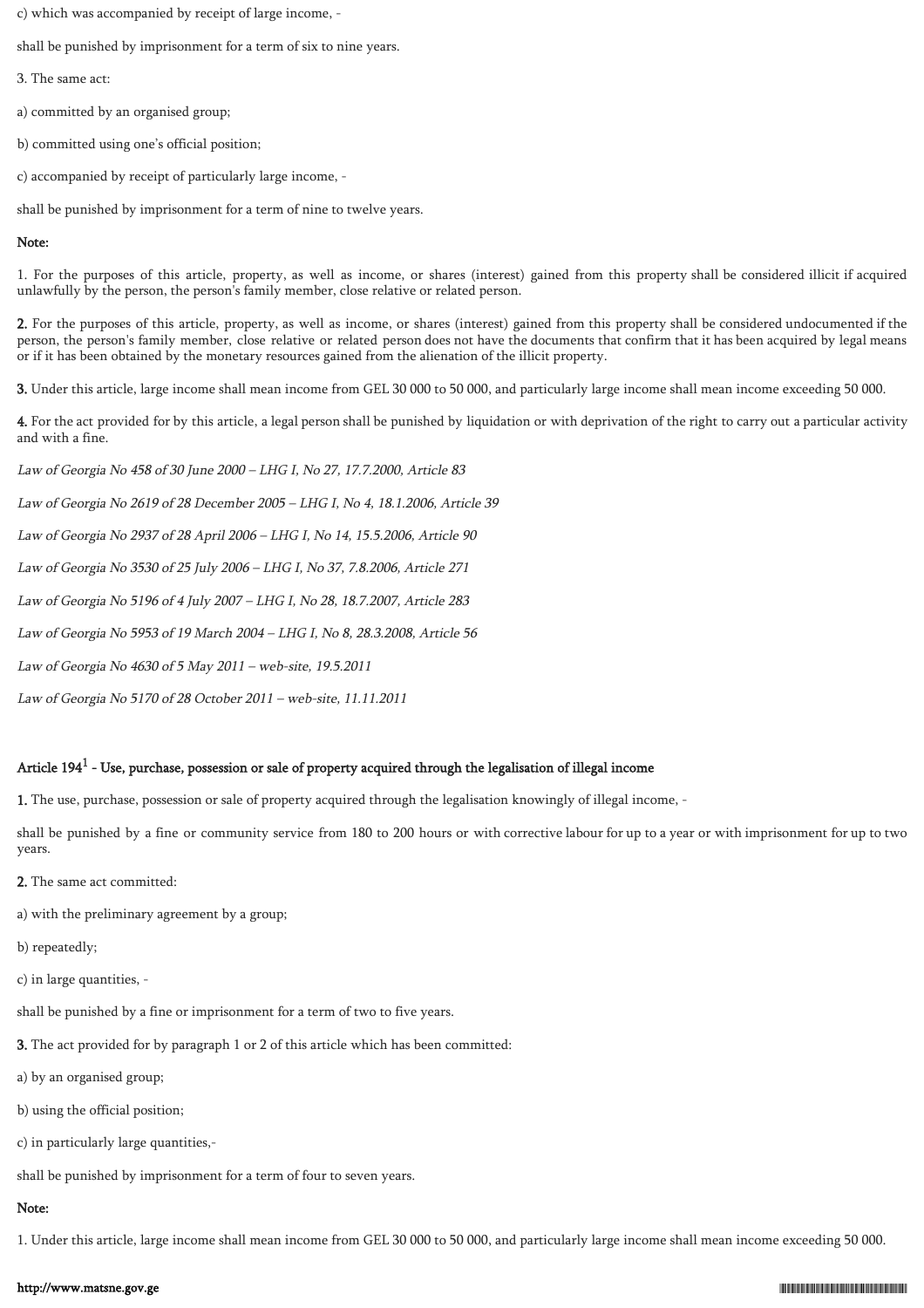2. For the act specified in this article a legal person shall be punished by liquidation or with deprivation of the right to carry out a particular activity and a fine.

Law of Georgia No 5953 of 19 March 2008 – LHG I, No 8, 28.3.2008, Article 56

Law of Georgia No 5170 of 28 October 2011 – web-site, 11.11.2011

### Article 195 - (Deleted)

Law of Georgia No 2937 of 28 April 2006 – LHG I, No 14, 15.5.2006, Article 90

Law of Georgia No 6153 of 8 May 2012 – LHG I, web-site, 25.5.201[2](https://matsne.gov.ge/ka/document/view/1661476)

## Article 195 $<sup>1</sup>$  - Violation of the procedure for participating in public procurements</sup>

1. In the case of participation in the procedures provided for by the Law of Georgia on Public Procurement, a preliminary agreement between the entities participating in a procurement process or any other arrangement for gaining material benefit or advantage for themselves or other persons which results in substantial violation of the legitimate interests of the contracting agency, -

shall be punished by a fine or imprisonment for up to two years.

2. The same act committed repeatedly, -

shall be punished by a fine or imprisonment of two to four years.

Note: For the act specified in this article a legal person shall be punished by deprivation of the right to carry out a particular activity or with liquidation and a fine.

Law of Georgia No 3466 of 16 July 2010 – LHG I, No 44, 28.7.2010, Article 274

## Article 196 - Unlawful use of trade (service) marks or other commercial designations

1. Illegal manufacturing or use of another person's trade (service) marks, designations of origin or geographical indications in large quantities, as well as production or introduction into civil circulation of goods illegally marked with another person's trade (service) marks, designation of origin or geographical indications or with the registered brand name, which has resulted in considerable damage, -

shall be punished by a fine, or corrective labour for up to two years or with imprisonment for the same term.

2. False indication of a warning mark along with a non-registered trade (service) mark, designation of origin or geographical indication, -

shall be punished by a fine or community service from 120 to 180 hours and/or with corrective labour for up to a year or with imprisonment for a term of two to three years.

3. The act provided for by paragraph 1 or 2 of this article which has been committed:

a) repeatedly;

b) by a person convicted for this kind of offence;

c) with the preliminary agreement by a group, -

shall be punished by a fine or restriction of liberty for up to three years or with imprisonment for a term of three to five years.

Note: The illegal manufacturing of another person's trade (service) mark, designation of origin or geographical indication of goods is considered to be in large quantities if their total quantity is over 1 000, and an offence shall be deemed to have resulted in considerable damage if the cost of the goods manufactured or introduced into civil circulation and illegally marked with another person's trade (service) marks, designation of origin, geographical indication or registered brand name exceeds GEL 5 000.

Law of Georgia No 292 of 5 May 2000 – LHG I, No 18, 15.5.2000, Article 45

Law of Georgia No 1733 of 23 June 2005 – LHG I, No 38, 15.7.2005, Article 247

Law of Georgia No 2937 of 28 April 2006 – LHG I, No 14, 15.5.2006, Article 90

## Article 197 -Falsification

1. Falsification, i.e. changing of an item's qualitative properties by deception by the manufacturer or seller, committed for mercenary purposes, -

shall be punished by a fine or corrective labour for up to two years, or with imprisonment for a term of one to three years, with or without deprivation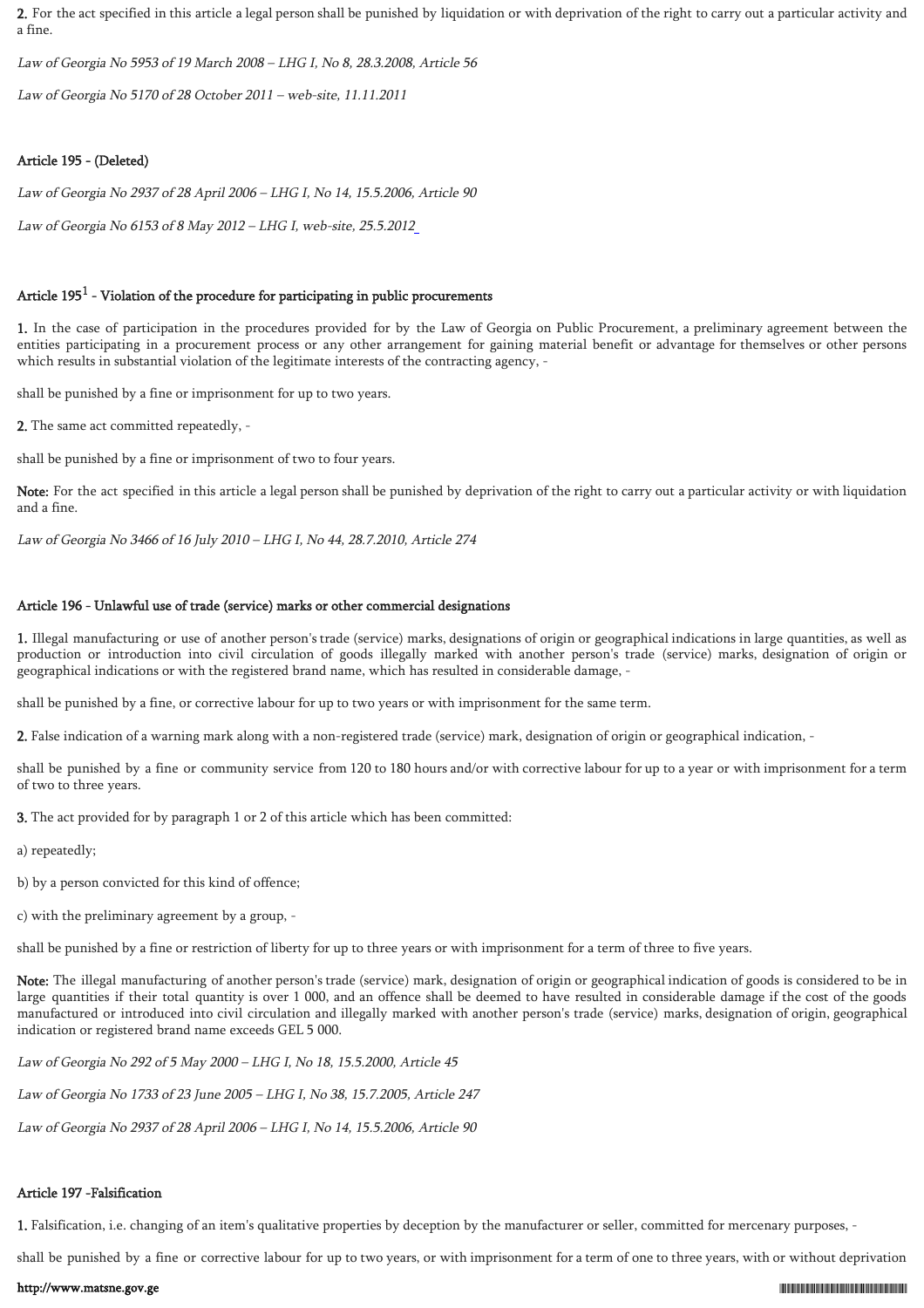of the right to hold an official position or to carry out a particular activity for up to three years.

2. The same act committed repeatedly, -

shall be punished by restriction of liberty for up to three years or with imprisonment for a term of three to five years, with deprivation of the right to hold an official position or to carry out a particular activity for up to three years.

3. For the act provided for by paragraphs 1 or 2 of this article which could have endangered human life or health, -

shall be punished by imprisonment for a term of five to seven years, with deprivation of the right to hold an official position or to carry out a particular activity for up to three years.

4. The act provided for by paragraphs 1 or 2 of this article which has resulted in death or other grave consequences, -

shall be punished by imprisonment for a term of seven to ten years, or deprivation of the right to hold an official position or to carry out a particular activity for up to five years.

Law of Georgia No 292 of 5 May 2000 – LHG I, No 18, 15.5.2000, Article 45

Law of Georgia No 2937 of 28 April 2006 – LHG I, No 14, 15.5.2006, Article 90

Law of Georgia No 4785 of 23 May 2007 – LHG I, No 19, 1.6.2007, Article 166

## Article 197<sup>1</sup> -Illegal transportation or sale of forged goods

Illegal transportation or sale knowingly of the forged goods, -

shall be punished by a fine or corrective labour for up to two years, or with imprisonment for up to two years.

Law of Georgia No 2477 of 25 December 2009 – LHG I, No 50, 31.12.2009, Article 395

### Article 198 - Manufacturing, import or sale of products hazardous to human life or health

1. Manufacturing, import or sale of products hazardous to human life or health, or illegal usage of labels on such products, -

shall be punished by a fine or corrective labour or with restriction of liberty for up to three years or with imprisonment for a term of three to five years.

2. The same act that has endangered human life or health, -

shall be punished by restriction of liberty for up to three years or with imprisonment for a term of five to eight years.

3. The same act that caused the death of the victim or resulted in other grave consequences, -

shall be punished by imprisonment for a term of eight to twelve years.

Law of Georgia No 2937 of 28 April 2006 – LHG I, No 14, 15.5.2006, Article 90

#### Article 199 - Illegal use of Ecomark

Illegal use of Ecomark that has resulted in considerable damage, -

shall be punished by a fine or restriction of liberty for up to two years.

## Article 200 - Release, storage, sale or transportation of excisable goods without excise stamps

1. Release, storage, sale or transportation of excisable goods without excise stamps, -

shall be punished by a fine or imprisonment of two to four years.

- 2. The same act committed:
- a) repeatedly;
- b) in large quantities;
- c) by more than one person, -

shall be punished by imprisonment of four to six years.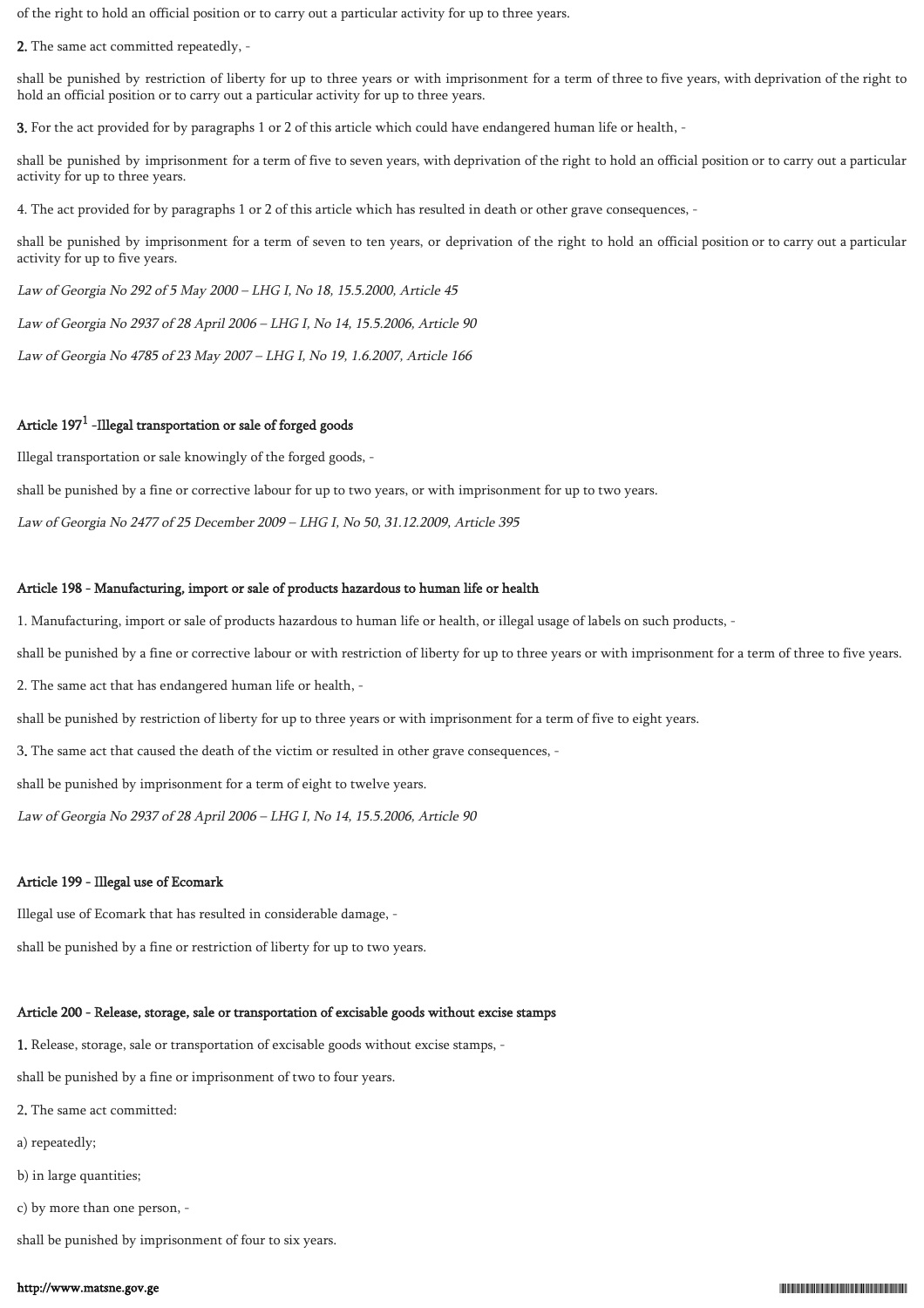3. The act provided for by paragraph 1 or 2 of this article, committed in particularly large quantities, -

shall be punished by imprisonment for a term of six to eight years.

4. The act provided for by paragraphs 1, 2 or 3 of this article committed:

a) by an organised group;

b) by a person who has two or more previous convictions for the act provided for under this Chapter, -

shall be punished by imprisonment for a term of seven to ten years.

## Note:

1. For the act provided for by paragraph 1 of this article a person shall incur criminal liability if the cost of the goods subject to mandatory excise stamping exceeds GEL 2 000.

2. Under this article, large quantities shall mean the cost of excisable goods that exceeds GEL 5 000, and particularly large quantities shall mean the cost of such goods that exceeds GEL 10 000.

Law of Georgia No 1822 of 30 June 2005 – LHG I, No 38, 15.7.2005, Article 255

Law of Georgia No 2264 of 16 December 2005 – LHG I, No 55, 27.12.2005, Article 367

Law of Georgia No 2937 of 28 April 2006 – LHG I, No 14, 15.5.2006, Article 90

## Article 200 $^{\rm 1}$  - Manufacturing, sale and/or use of counterfeit excise stamps

1. Production, sale and/or use of counterfeit excise stamps, -

shall be punished by imprisonment for a term of two to four years.

2. The same act committed:

a) repeatedly;

b) by a group of persons with prior agreement;

c) in large quantities, -

shall be punished by imprisonment of four to six years.

3. The same act committed by a public official by abusing the official position, -

shall be punished by imprisonment for a term of six to nine years.

4. The same act committed:

a) in particularly large quantities;

b) by an organised group;

c) by a person who has two or more previous convictions for the act provided for under this Chapter, -

shall be punished by imprisonment for a term of nine to twelve years.

Note: With respect to the act provided for by this article, large quantities shall mean the manufacturing, sale and/or use of over 1 000 counterfeit excise stamps, and particularly large quantities shall mean manufacturing, sale and/or use of over 5 000 counterfeit excise stamps.

Law of Georgia No 917 of 29 December 2004 – LHG I, No 5, 18.1.2005, Article 27

Law of Georgia No 2937 of 28 April 2006 – LHG I, No 14, 15.5.2006, Article 90

# Article 200 $^2$  - Sale, purchase and use and/or transfer to another person of excise stamps for their reuse

1. Sale, purchase and use and/or transfer by a person to another person of excise stamps for their reuse, except when the importer of excisable goods transfers to the manufacturer of the imported excise goods excise stamps for affixing them to the goods, -

shall be punished by imprisonment for up to six months.

2. The same act committed:

a) repeatedly;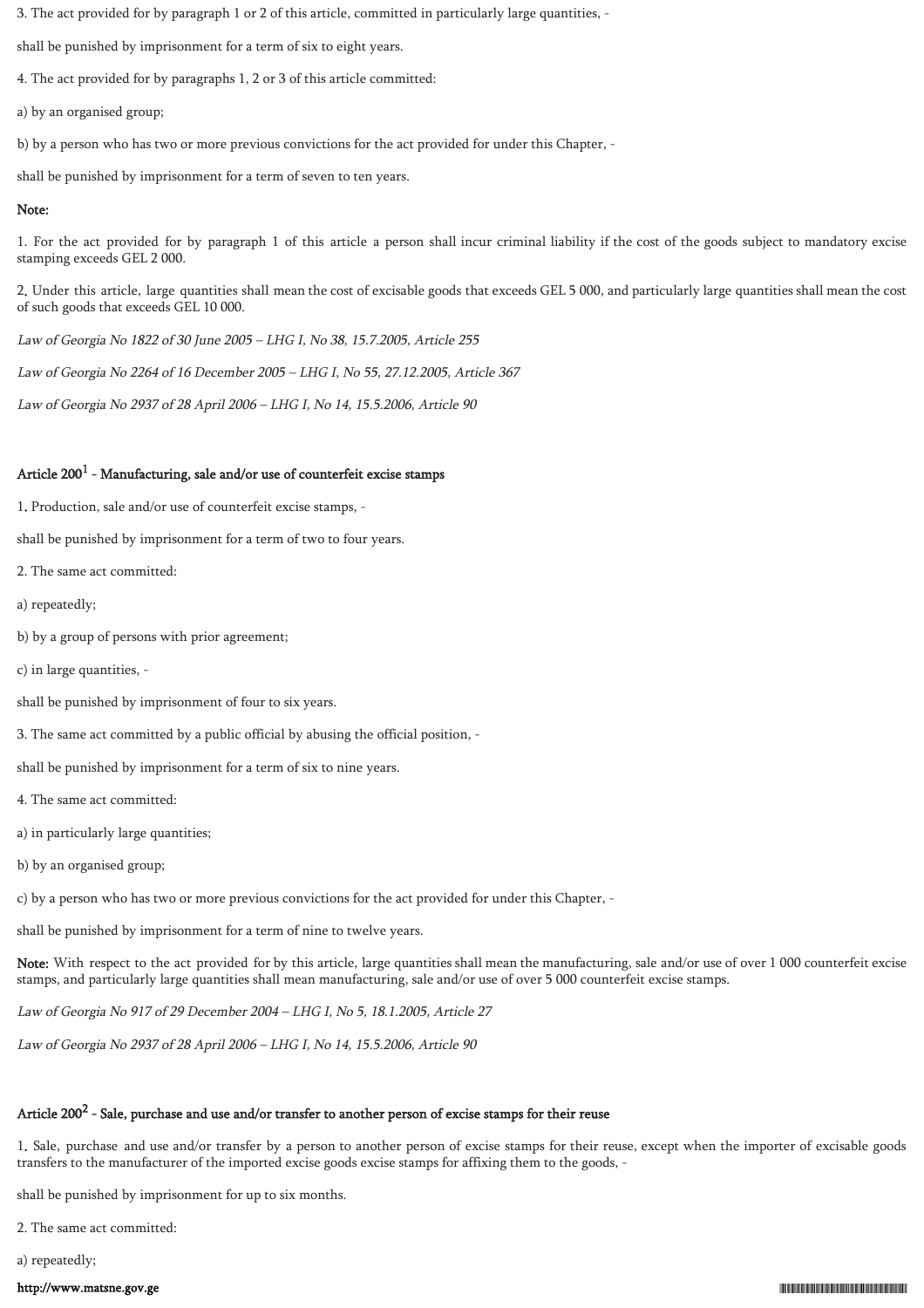b) by a group of person with prior agreement;

c) in large quantities, -

shall be punished by imprisonment for a term of one to three years.

3. The same act committed by a public official by abusing the official position, -

shall be punished by imprisonment for a term of three to five years.

4. The same act committed:

a) in particularly large quantities;

b) by an organised group;

c) by a person who has two or more previous convictions for the act provided for under this Chapter, -

shall be punished by imprisonment for a term of five to eight years.

Note: For the act provided for by this article, large quantities shall mean the sale, purchase and use and/or transfer for reuse to another person of over 1 000 excise stamps ,and particularly large quantities shall mean the sale, purchase and use and/or transfer for reuse to another person of over 5 000 excise stamps. Removal of excise stamps from the marked goods and their placement on other, non-marked goods of similar kind shall be considered to be the reuse of excise stamps.

Law of Georgia No 917 of 29 December 2004 – LHG I, No 5, 18.1.2005, Article 27

Law of Georgia No 2937 of 28 April 2006 – LHG I, No 14, 15.5.2006, Article 90

## Article 200<sup>3</sup> - Transportation of goods for entrepreneurial activities without a consignment note, failure to issue a consignment note upon the buyer's request or refusal to accept the consignment note when purchasing goods

1. Transportation of goods for entrepreneurial activities without a consignment note, failure to issue a consignment note upon the buyer's request or refusal to accept a consignment note when purchasing goods, provided the cost of the goods supplied/to be supplied is high, -

shall be punished by a fine or imprisonment for up to three years.

2. The same act committed:

a) repeatedly;

b) in particularly large quantities, -

shall be punished by a fine or imprisonment for up to a year.

#### Note:

1. Under this article, large quantities shall mean the cost of goods supplied/to be supplied that exceeds GEL 10 000, and particularly large quantities shall mean the cost of similar goods that exceeds GEL 25 000.

2. For the act provided for by this article a legal person shall be punished by liquidation or a fine.

3. A person shall not incur liability provided for by this article:

a) upon transportation or supply of primary agricultural products (prior to industrial processing - change of the commodity code) manufactured in Georgia, as well as upon regular and uninterrupted transportation or supply of goods (electrical or thermal power, gas, water);

b) upon transportation of goods with the documents associated with moving goods across the customs border of Georgia;

c) if a special VAT invoice is available;

d) in the case of free distribution of only those advertising goods, including through a retailer, that have no independent consumer properties and which are an integral part of the supply of primary goods/services;

e) if it has the status of a micro or small business or of a fixed tax payer determined by the Tax Code of Georgia;

f) upon transportation by publishers of newspapers, magazines and of goods placed in one packaging with them, except in the case of primary supply by the publisher;

g) upon transportation of relevant goods in emergency situations and for providing urgent aid (fire, rescue, urgent medical aid, for elimination of accident-caused damage in the systems of the supply of natural gas, water and electricity or in sewerage systems);

h) if a consignment note is not issued in accordance with the Order of the Minister of Finance of Georgia in the given case.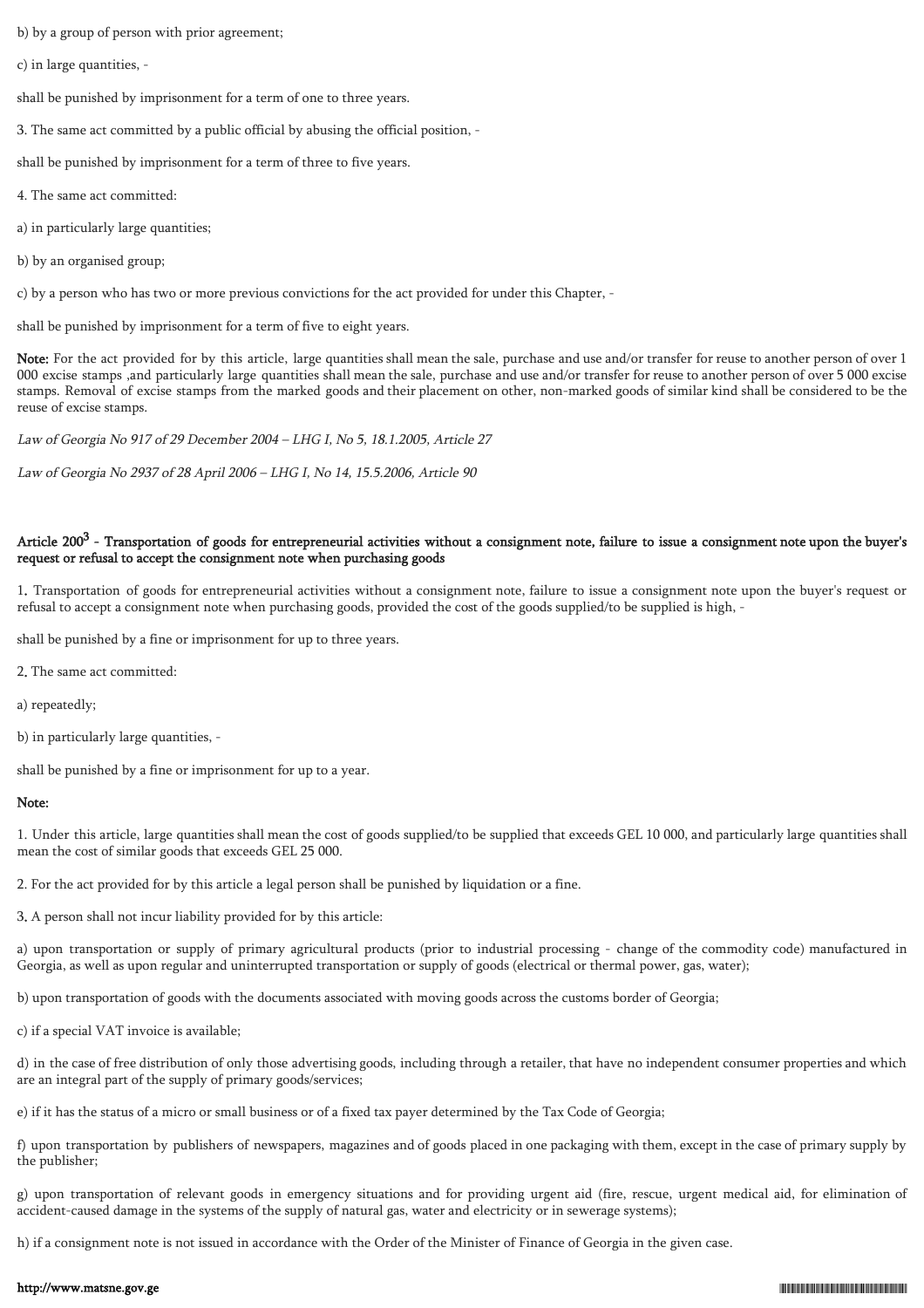4. For the purposes of this article, money and plastic cards of the bank shall not be considered to be goods.

Law of Georgia No 2477 of 25 December 2009 – LHG I, No 50, 31.12.2009, Article 395

Law of Georgia No 3806 of 12 November 2010 – LHG I, No 66, 3.12.2010, Article 414

Law of Georgia No 5920 of 27 March 2012 – web-site, 12.4.2012

Law of Georgia No 6447 of 12 June 2012 – web-site, 25.6.2012

## Article 200 $^4$  - Issuance, storage, sale or transportation without marking of non-excisable goods subject to mandatory marking

1. Issuance, storage, sale or transportation without marking of non-excisable goods subject to mandatory marking, -

shall be punished by a fine or imprisonment of two to four years.

2. The same act committed:

a) repeatedly;

b) in large quantities;

c) by more than one person, -

shall be punished by imprisonment of four to six years.

3. The act provided for by paragraph 1 or 2 of this article, committed in particularly large quantities, -

shall be punished by imprisonment for a term of six to eight years.

4. The act provided for by paragraphs 1, 2 or 3 of this article committed:

a) by an organised group;

b) by a person who has two or more previous convictions for the act provided for under this Chapter, -

shall be punished by imprisonment for a term of seven to ten years.

## Note:

1. For the act provided for by paragraph 1 of this article a person shall incur criminal liability of the cost of the non-excisable goods subject to mandatory marking exceeds GEL 2 000.

2. Under this article, large quantities shall mean the cost of non-excisable goods subject to mandatory marking which exceeds GEL 5 000, and particularly large quantities shall mean the cost of such goods that exceeds GEL 10 000.

Law of Georgia No 6254 of 22 May 2012 – web-site, 6.6.2012

# Article 200<sup>5</sup> - Production, sale and/or use of counterfeit marking of non-excisable goods subject to mandatory marking

1. Production, sale and/or use of counterfeit marking of non-excisable goods subject to mandatory marking, -

shall be punished by imprisonment for a term of two to four years.

2. The same act committed:

a) repeatedly;

b) by a group of persons with prior agreement;

c) in large quantities, -

shall be punished by imprisonment of four to six years.

3. The same act committed by a public official by abusing the official position, -

shall be punished by imprisonment for a term of six to nine years.

4. The same act committed:

a) in particularly large quantities;

b) by an organised group;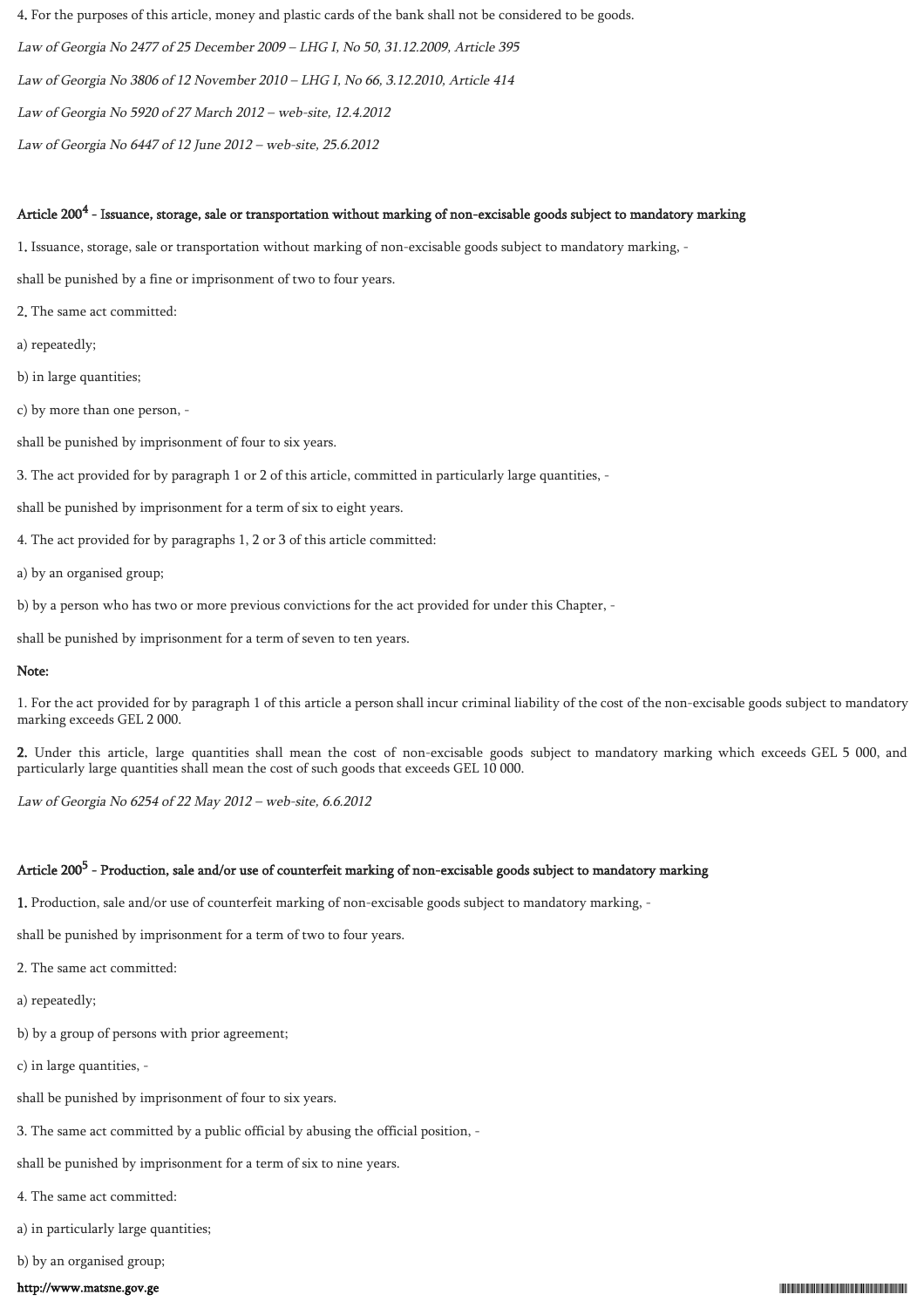c) by a person who has two or more previous convictions for the act provided for under this Chapter, -

shall be punished by imprisonment for a term of nine to twelve years.

Note: For the act provided for by this article, large quantities shall mean the manufacturing, sale and/or use of over 1 000 counterfeit markings for nonexcisable goods subject to mandatory marking, and particularly large quantities shall mean the manufacturing, sale and/or use of over 5 000 counterfeit markings for non-excisable goods subject to mandatory marking.

Law of Georgia No 6254 of 22 May 2012 – web-site, 6.6.2012

## Article 200<sup>6</sup> - Sale, purchase and use and/or transfer to another person for reuse of markings of non-excisable goods subject to mandatory marking

1. Sale, purchase and use and/or transfer by a person to another person for reuse of markings of non-excisable goods subject to mandatory marking, except when the importer of non-excisable goods subject to mandatory marking transfers the markings to the manufacturer of the imported goods to mark the goods, -

shall be punished by imprisonment for up to six months.

2. The same act committed:

a) repeatedly;

- b) by a group of persons with prior agreement;
- c) in large quantities, -

shall be punished by imprisonment for a term of one to three years.

3. The same act committed by a public official by abusing the official position, -

shall be punished by imprisonment for a term of three to five years.

- 4. The same act committed:
- a) in particularly large quantities;
- b) by an organised group;

c) by a person who has two or more previous convictions for the act provided for under this Chapter, -

shall be punished by imprisonment for a term of five to eight years.

### Note:

1. For the act provided for by this article, large quantities shall mean the sale, purchase and use and/or transfer to another person for reuse of over 1 000 counterfeit markings of non-excisable goods subject to mandatory marking, and particularly large quantities shall mean the sale, purchase and use and/or transfer to another person for reuse of over 5 000 counterfeit markings of non-excisable goods subject to mandatory marking.

2. Marking other non-marked goods of similar type with the marking of non-excisable goods subject to mandatory marking shall be considered to be the reuse of markings.

Law of Georgia No 6254 of 22 May 2012 – web-site, 6.6.2012

#### Article 201 - False advertising

Intentionally misleading of consumers by an advertising customer, producer or disseminator, which has resulted in considerable damage, -

shall be punished by a fine or corrective labour for up to a year, or with imprisonment for up to a year.

Law of Georgia No 2937 of 28 April 2006 – LHG I, No 14, 15.5.2006, Article 90

#### Article 202 - Illegal collection, transfer, disclosure or use of inside information or of information containing commercial or bank secrets

1. Illegal collection, transfer, disclosure or use of inside information or of information containing commercial or bank secrets for the purpose of its transfer, disclosure or use, also illegal transfer , disclosure or use of such information, -

shall be punished by a fine or corrective labour for up to a year, or with imprisonment for a term of two to four years, with or without deprivation of the right to hold an official position or to carry out a particular activity for up to three years.

2. The same act: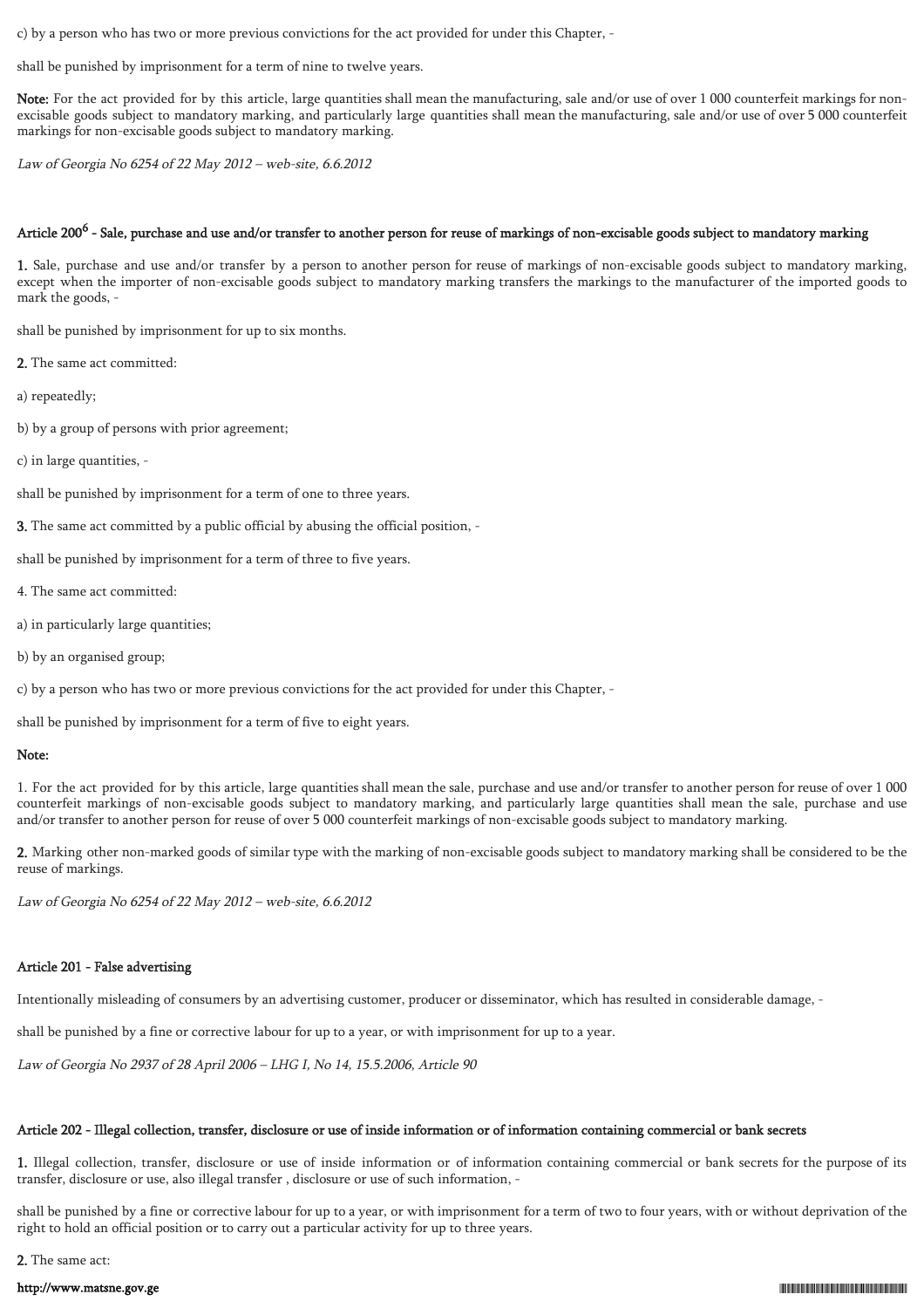a) committed by a group of persons with prior agreement;

b) committed repeatedly;

c) committed by abusing one's official position;

d) committed for mercenary purposes or with other personal motives;

e) which has resulted in considerable damage, -

shall be punished by a fine or restriction of liberty for up to three years, or with imprisonment for a term of four to seven years, with or without deprivation of the right to hold an official position or to carry out a particular activity for up to five years.

Law of Georgia No 2937 of 28 April 2006 – LHG I, No 14, 15.5.2006, Article 90

Law of Georgia No 5170 of 28 October 2011 – web-site, 11.11.2011

## Article  $202^1$  - Disclosure of the existence of an instruction of the Financial Monitoring Service of Georgia on the suspension of the execution of a particular deal (transaction) or disclosure of the fact of the provision of information on a specific transaction subject to monitoring

1. Disclosure by the officials or employees of the Financial Monitoring Service of Georgia or those responsible for the conduct of monitoring of the existence of an instruction of the Financial Monitoring Service of Georgia concerning the suspension of execution of a particular transaction (deal) or disclosure of the fact of the provision of information to the relevant authorities on a specific transaction subject to monitoring, -

shall be punished by a fine and/or with the deprivation of the right to hold an official position or to carry out a particular activity for up to three years.

2. The same act that has caused considerable damage, -

shall be punished by imprisonment for up to two years, with deprivation of the right to hold an official position or to carry out a particular activity for up to three years.

Law of Georgia No 5953 of 19 March 2004 – LHG I, No 8, 28.3.2008, Article 56

Law of Georgia No 3902 of 3 July 2015 – web-site, 10.7.2015

#### Article 203 -Bribing a participant or organisation in a professional sports or commercial entertaining competition

1. Bribing a participant, referee, trainer, team manager or organisation in a professional sports competition, or the organiser of the commercial entertaining competition or of judges, in order to influence the outcome of the competition or contest, -

shall be punished by a fine or community service from 120 to 180 hours or with corrective labour from six months to a year or with imprisonment for up to a year.

2. The same act committed repeatedly, -

shall be punished by restriction of liberty for up to three years or with imprisonment for a term of two to five years.

3. The act provided for by paragraphs 1 or 2 of this article committed by an organised group, -

shall be punished by imprisonment of four to six years.

4. Illegal acceptance of money, securities or other property or use of property services by a participant of a professional sports competition in order to influence the outcome of the competition or contest, -

shall be punished by imprisonment for up to two years, with deprivation of the right to hold an official position or to carry out a particular activity for up to three years.

5. Illegal acceptance of money, securities or other property or use of property services by the referee, trainer, team manager or organisation, or by the organiser or judges of the professional sports competition in order to influence the outcome of the competition or contest, -

shall be punished by a fine, deprivation of the right to hold an official position or to carry out a particular activity for up to three years or with imprisonment for up to a year.

Note: A person who voluntarily informs public authorities that he/she has given money, securities or other property or provided property services to any of the persons provided for by paragraph 1 of this article, shall be discharged from criminal liability.

Law of Georgia No 2937 of 28 April 2006 – LHG I, No 14, 15.5.2006, Article 90

Law of Georgia No 3530 of 25 July 2006 – LHG I, No 37, 7.8.2006, Article 271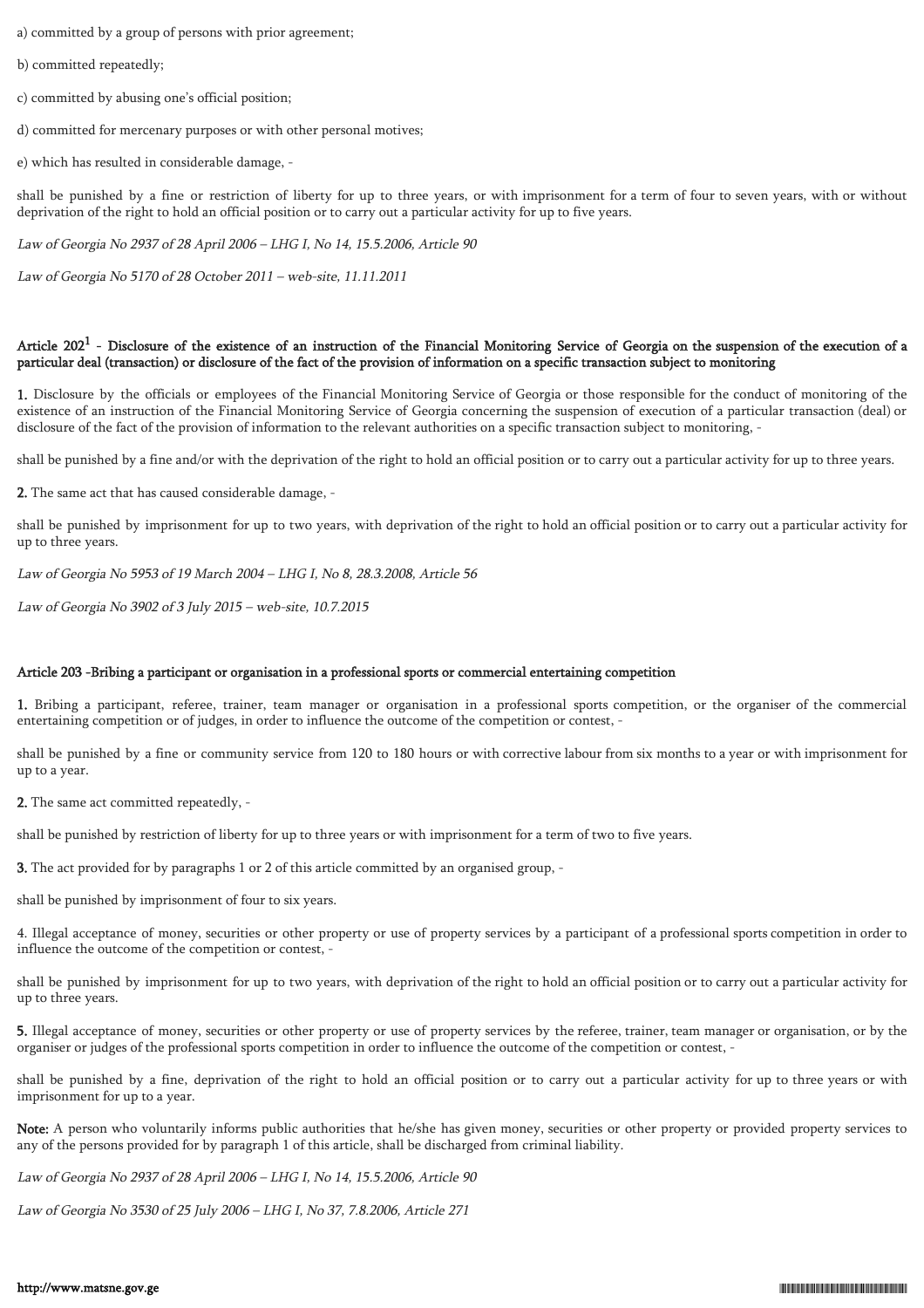### Article 204 - (Deleted)

Law of Georgia No 2937 of 28 April 2006 – LHG I, No 14, 15.5.2006, Article 90

# Article 204 $^{\rm 1}$  - Violation of accounting rules

1. Creation and use by a person charged with keeping accounting records of an accounting document containing incorrect or incomplete information, or accounting for tax documents in order to gain some benefit or advantage for oneself or another person, to trade in influence or to conceal such activities, -

shall be punished by a fine.

2. The same act:

a) committed repeatedly;

b) which has resulted in considerable damage, -

shall be punished by imprisonment for up to a year.

Law of Georgia No 5920 of 14 March 2008 – LHG I, No 7, 26.3.2008, Article 40

### Article 205 - Unlawful actions in the case of insolvency

In the case of insolvency, disposal or concealment with the intention to make it inaccessible for creditors, of the part of the property that would have become trust property in the case of institution of insolvency proceedings, also damage or destruction of property in violation of the requirements for proper management of economic activities, -

shall be punished by a fine or imprisonment for up to three years.

Law of Georgia No 2937 of 28 April 2006 – LHG I, No 14, 15.5.2006, Article 90

Law of Georgia No 4527 of 28 March 2007 – LHG I, No 9, 31.3.2007, Article 92

### Article 205 $^1$  - Concealment of property using fraudulent and/or sham transactions

1. Concealment of property by persons holding managerial, representative or other special powers in an enterprise or other organisation using fraudulent and/or sham transactions committed to avoid the expected and/or already existing material liability, -

shall be punished by a fine or community service from 170 to 200 hours or with corrective labour or with imprisonment for a term of two to four years.

2. The same act committed by a group with prior agreement, -

shall be punished by a fine or imprisonment for a term of four to seven years.

3. The same act committed:

a) using the official position;

b) in large quantities;

c) repeatedly;

shall be punished by a fine or imprisonment for a term of six to nine years.

4. The same act committed by an organised group, -

shall be punished by imprisonment for a term of seven to ten years.

Note: Under this article, large quantities shall mean the cost of the property concealed using fraudulent and/or sham transactions which exceeds GEL 10 000.

Law of Georgia No 4981 of 1 July 2011 – web-site, 14.7.2011

# Article 206 - Breach of the procedure for books of account in the case of insolvency

Breach of the procedure for keeping books of account in the case of insolvency, which has made it more difficult to evaluate the actual financial situation, -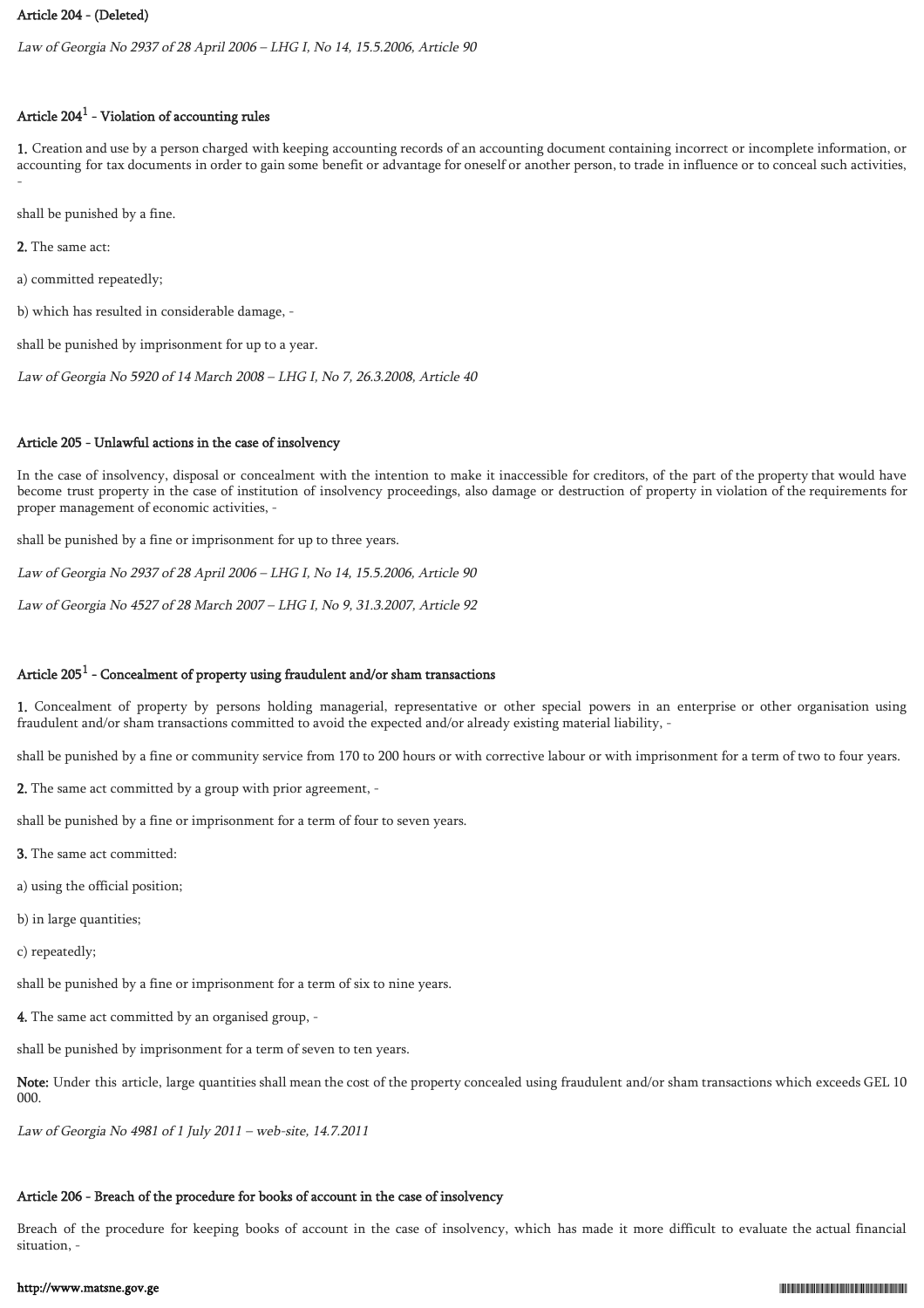shall be punished by a fine or imprisonment for up to two years.

Law of Georgia No 2937 of 28 April 2006 – LHG I, No 14, 15.5.2006, Article 90

Law of Georgia No 4527 of 28 March 2007 – LHG I, No 9, 31.3.2007, Article 92

# Article 207 - Failure to file an application for initiating insolvency proceedings in the case of insolvency

Failure of a person with managing powers or of the liquidator to file an application for initiating insolvency proceedings in the case of insolvency, -

shall be punished by a fine, or corrective labour for up to a year or with imprisonment for the same term.

Law of Georgia No 4527 of 28 March 2004 – LHG I, No 9, 31.3.2007, Article 92

# Article 207<sup>1</sup> - Non-performance of the person responsible for the management and representation of the debtor of the obligation to provide information to the trustee

Failure of the person responsible for the management and representation of the debtor to provide, in a prescribed manner, information on the property, liabilities, financial status and activities of the debtor, or on the disputes pending in court, or intentional delay or provision of false information, -

shall be punished by a fine, or corrective labour for up to a year or with imprisonment for the same term.

Law of Georgia No 4527 of 28 March 2007 – LHG I, No 9, 31.3.2007, Article 92

# CHAPTER XXVII - Crime in Monetary and Credit System

# Article 208 - Illegal obtaining of a credit

1. Provision to a bank or other creditors false information on the economic or financial status in order to obtain a credit or to increase its amount or to obtain preferential credit, also failure to use special-purpose loans for their intended purpose, which has resulted in considerable damage, -

shall be punished by a fine or imprisonment for a term of two to five years.

2. Illegal obtaining of state special-purpose loans or failure to use them for the intended purpose, which has resulted in considerable damage, -

shall be punished by a fine or imprisonment for a term of five to eight years.

Law of Georgia No 292 of 5 May 2000 – LHG I, No 18, 15.5.2000, Article 45

Law of Georgia No 2937 of 28 April 2006 – LHG I, No 14, 15.5.2006, Article 90

# Article 209 - (Deleted)

Law of Georgia No 2937 of 28 April 2006 – LHG I, No 14, 15.5.2006, Article 90

Law of Georgia No 4280 of 29 December 2006 – LHG I, No 51, 31.12.2006, Article 439

# Article 210 - Manufacturing, sale or use of forged credit cards or charge cards

1. manufacturing or purchasing forged credit cards or charge cards, or other payment documents or of title documents other than securities in order to sell or use them, also their sale or use, -

shall be punished by corrective labour for up to two years or with restriction of liberty for up to three years or imprisonment for a term of two to four years.

2. The same act committed:

a) jointly by more than one person;

b) repeatedly, -

shall be punished by a fine or imprisonment for a term of four to seven years.

Law of Georgia No 458 of 30 June 2000 – LHG I, No 27, 17.7.2000, Article 83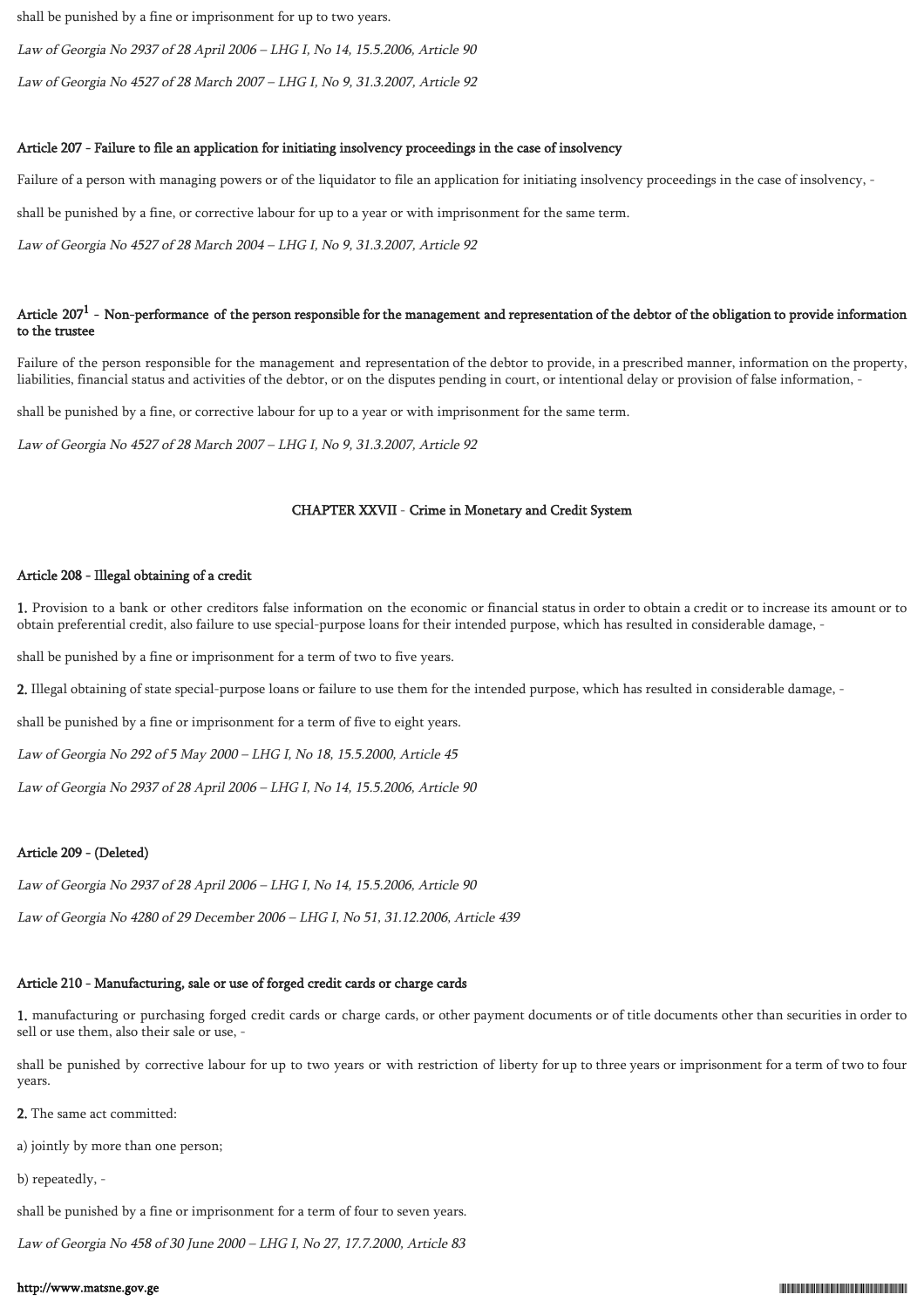Law of Georgia No 2937 of 28 April 2006 – LHG I, No 14, 15.5.2006, Article 90 Law of Georgia No 3466 of 16 July 2010 – LHG I, No 44, 28.7.2010, Article 274

### Article 211 - Misuse of cheques or credit cards

Misuse of cheques or credit cards which has caused considerable damage to the person who cashes it, -

shall be punished by a fine or imprisonment for up to three years.

### Article 212 - Manufacturing or sale of forged money or securities

1. Manufacturing, purchase, storage for resale purposes or sale of forged banknotes, metal coins, securities or currency, -

shall be punished by imprisonment for a term of four to seven years.

2. The same act committed:

a) in large quantities;

b) by a person convicted for this kind of offence;

c) with the preliminary agreement by a group, -

shall be punished by imprisonment for a term of seven to ten years.

3. The act provided for by paragraphs 1 or 2 of this article committed by an organised group, -

shall be punished by imprisonment for a term of ten to fifteen years.

4. Illegal manufacturing , purchase, storage or transportation for resale purposes or sale of any printing form, matrix, paper, paint and other articles or substances used to produce forged banknotes, metal coins, securities or currency, -

shall be punished by imprisonment for a term of two to five years.

Note: Under this article, large quantities shall mean a forged banknote, metal coin, security or currency the quantitative indicator of which exceeds GEL 10 000.

Law of Georgia No 292 of 5 May 2000 – LHG I, No 18, 15.5.2000, Article 45

Law of Georgia No 458 of 30 June 2000 – LHG I, No 27, 17.7.2000, Article 83

Law of Georgia No 2937 of 28 April 2006 – LHG I, No 14, 15.5.2006, Article 90

Law of Georgia No 2477 of 25 December 2009 – LHG I, No 50, 31.12.2009, Article 395

### Article 213 - Breach of the securities market rules

1. Intentional public offer of securities without due authorisation, without the issue prospectus or with suspended issue prospectus, which has resulted in considerable damage, -

shall be punished by a fine or corrective labour for up to two years, or with imprisonment for a term of one to three years.

2. Intentional omission of a substantial fact or event in the issue prospectus, which has resulted in considerable damage, -

shall be punished by a fine or imprisonment of two to four years.

Law of Georgia No 292 of 5 May 2000 – LHG I, No 18, 15.5.2000, Article 45

Law of Georgia No 2937 of 28 April 2006 – LHG I, No 14, 15.5.2006, Article 90

# CHAPTER XXVIII - Crime in Financial Activities

Law of Georgia No 292 of 5 May 2000 – LHG I, No 18, 15.5.2000, Article 45 Law of Georgia No 989 of 22 June 2001 – LHG I, No 22, 6.7.2001, Article 79

Law of Georgia No 3110 of 26 August 2003 – LHG I, No 29, 18.9.2003, Article 228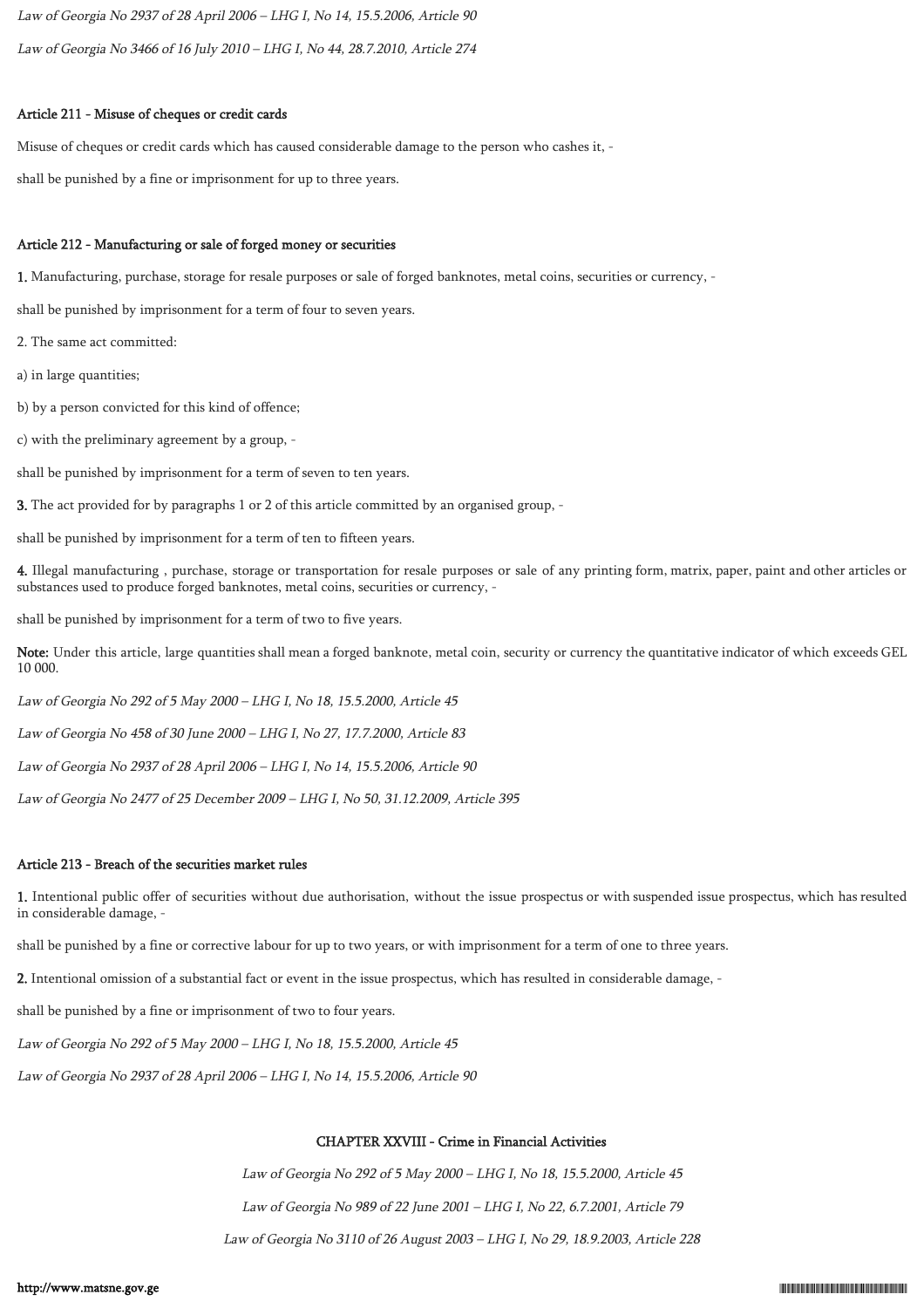Law of Georgia No 2619 of 28 December 2005 – LHG I, No 4, 18.1.2006, Article 39 Law of Georgia No 2937 of 28 April 2006 – LHG I, No 14, 15.5.2006, Article 90 Law of Georgia No 4280 of 29 December 2006 – LHG I, No 51, 31.12.2006, Article 439 Law of Georgia No 4718 of 8 May 2007 – LHG I, No 18, 22.5.2007, Article 148 Law of Georgia No 3466 of 16 July 2010 – LHG I, No 44, 28.7.2010, Article 274

#### Article 214 - Breach of the procedure related to the movement of goods across the customs border of Georgia

1. Moving large quantities of movable property across the customs border of Georgia by circumventing customs control or in secret involving deceptive use of documents or means of identification, entry of false data into the customs declaration, -

shall be punished by a fine or imprisonment for a term of three to five years.

2. The same act committed by an organised group, -

shall be punished by a fine or imprisonment for a term of five to seven years.

3. Movement across the customs border of Georgia of monuments of cultural heritage or other articles of cultural heritage registered in accordance with the legislation of Georgia, or of jewellery made of precious metals or of scrap jewellery in violation of the rules, -

shall be punished by a fine or imprisonment for a term of four to seven years.

4. Movement across the customs border of Georgia of poisonous, toxic, radioactive or explosive substances, armament, explosive equipment, firearms, those materials or equipment that may be used for the production of weapons of mass destruction or strategically important raw materials in violation of the rules, -

shall be punished by imprisonment for a term of five to eight years.

5. The act provided for by paragraphs 2, 3 or 4 of this article which has been committed:

a) repeatedly;

- b) by an official or a person of equal status by abusing the official position;
- c) using violence against the person exercising customs control;
- d) by a group with prior agreement ;

shall be punished by imprisonment for a term of eight to eleven years.

6. The act provided for by paragraphs 1, 2, 3 or 4 of this article committed by an organised group, -

shall be punished by imprisonment for a term of eleven to fifteen years.

### Note:

1. Under this article, except for paragraph 2 of this Note, the large quantities shall mean an article the customs value of which exceeds GEL 15 000, and particularly large quantities shall mean an article with customs value exceeding GEL 25 000.

2. In the case of articles imported using hiding places or by avoiding customs control by illegally crossing the customs border of Georgia, large quantities shall mean an article with customs value exceeding GEL 5 000, and particularly large quantities shall mean an article with the customs value exceeding GEL 15 000.

Law of Georgia No 3806 of 12 November 2010 – LHG I, No 66, 3.12.2010, Article 414

Law of Georgia No 4630 of 5 May 2011 – web-site, 19.5.2011

Law of Georgia No 5950 of 27 March 2012 – web-site, 12.4.2012

### Article 215 - Failure to return to Georgia of a cultural monument taken abroad or of an object having the signs of a monument as defined by the legislation of Georgia

Failure to return to Georgia, within the defined period, of a cultural monument taken abroad or of an object having the signs of a monument as defined by the legislation of Georgia, -

shall be punished by a fine or imprisonment of two to four years.

Law of Georgia No 989 of 22 June 2001 – LHG I, No 22, 6.7.2001, Article 79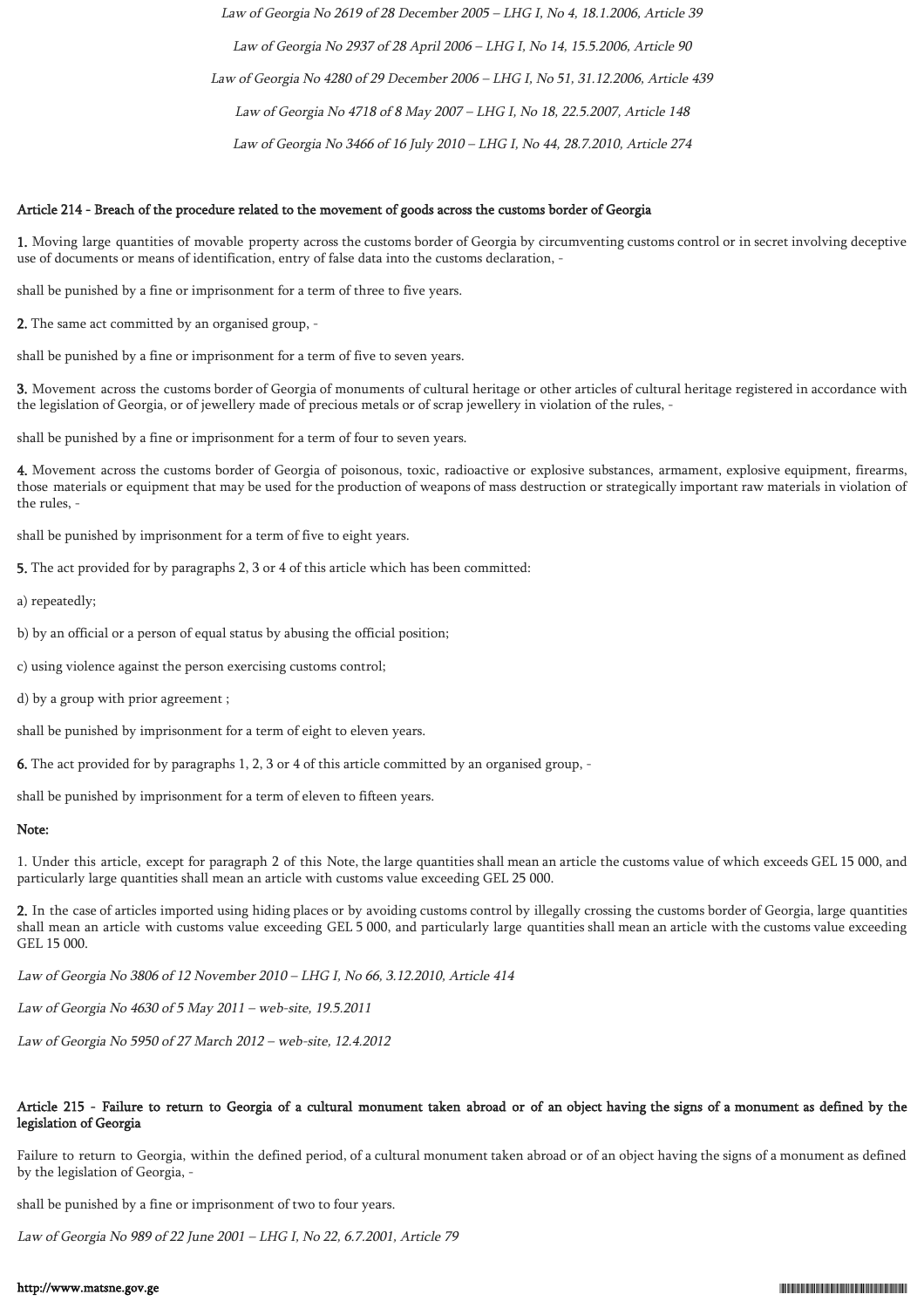### Article 216 - Breach of the procedure for using the national currency in circulation in the territory of Georgia

1. Breach of the procedure for using the national currency in circulation in the territory of Georgia, which has resulted in considerable damage, -

shall be punished by a fine or deprivation of the right to hold an official position or to carry out a particular activity for up to three years.

2. The same act committed:

a) jointly by more than one person;

b) by a person convicted for this kind of offence, -

shall be punished by a fine or imprisonment for up to three years, with deprivation of the right to hold an official position or to carry out a particular activity for up to three years.

Law of Georgia No 2937 of 28 April 2006 – LHG I, No 14, 15.5.2006, Article 90

### Article 217 - Failure to return a sum from abroad in a foreign currency

Failure to return a sum from abroad in a foreign currency, if, under the legislation of Georgia, it must be transferred to the account of an authorised bank in Georgia, which has resulted in considerable damage, -

shall be punished by a fine or imprisonment for up to three years.

### Article 218 - Tax evasion

1. Intentional evasion of taxes in large amount, -

shall be punished by a fine or imprisonment for a term of three to five years.

- 2. The same act committed:
- a) repeatedly;
- b) in particularly large quantities;
- c) by a group with prior agreement ;

shall be punished by imprisonment for a term of five to eight years.

3. Alienation of property or its part to evade taxes, -

shall be punished by a fine or imprisonment for a term of two to three years.

### Note:

1. Under this article, large amount shall mean the payable amount exceeding GEL 50 000, and particularly large amount, when payable amount exceeding GEL 100 000.

2. A person shall not incur criminal liability under this article if the imposed principal payable amount has been paid, deferred or adjusted within 45 working days after receipt of a tax notice in response to a tax audit findings, or if the obligation of its payment has been suspended based on the law.

Law of Georgia No 917 of 29 December 2004 – LHG I, No 5, 18.1.2005, Article 27

Law of Georgia No 1356 of 20 April 2005 – LHG I, No 19, 28.04.2005, Article 128

Law of Georgia No 1822 of 30 June 2005 – LHG I, No 38, 15.7.2005, Article 255

Law of Georgia No 2937 of 28 April 2006 – LHG I, No 14, 15.5.2006, Article 90

Law of Georgia No 4280 of 29 December 2006 – LHG I, No 51, 31.12.2006, Article 439

Law of Georgia No 2802 of 23 March 2010 – LHG I, No 14, 30.3.2010, Article 88

Law of Georgia No 3466 of 16 July 2010 – LHG I, No 44, 28.7.2010, Article 274

Law of Georgia No 3806 of 12 November 2010 – LHG I, No 66, 3.12.2010, Article 414

Law of Georgia No 5648 of 27 December 2011 – web-site, 9.1.2012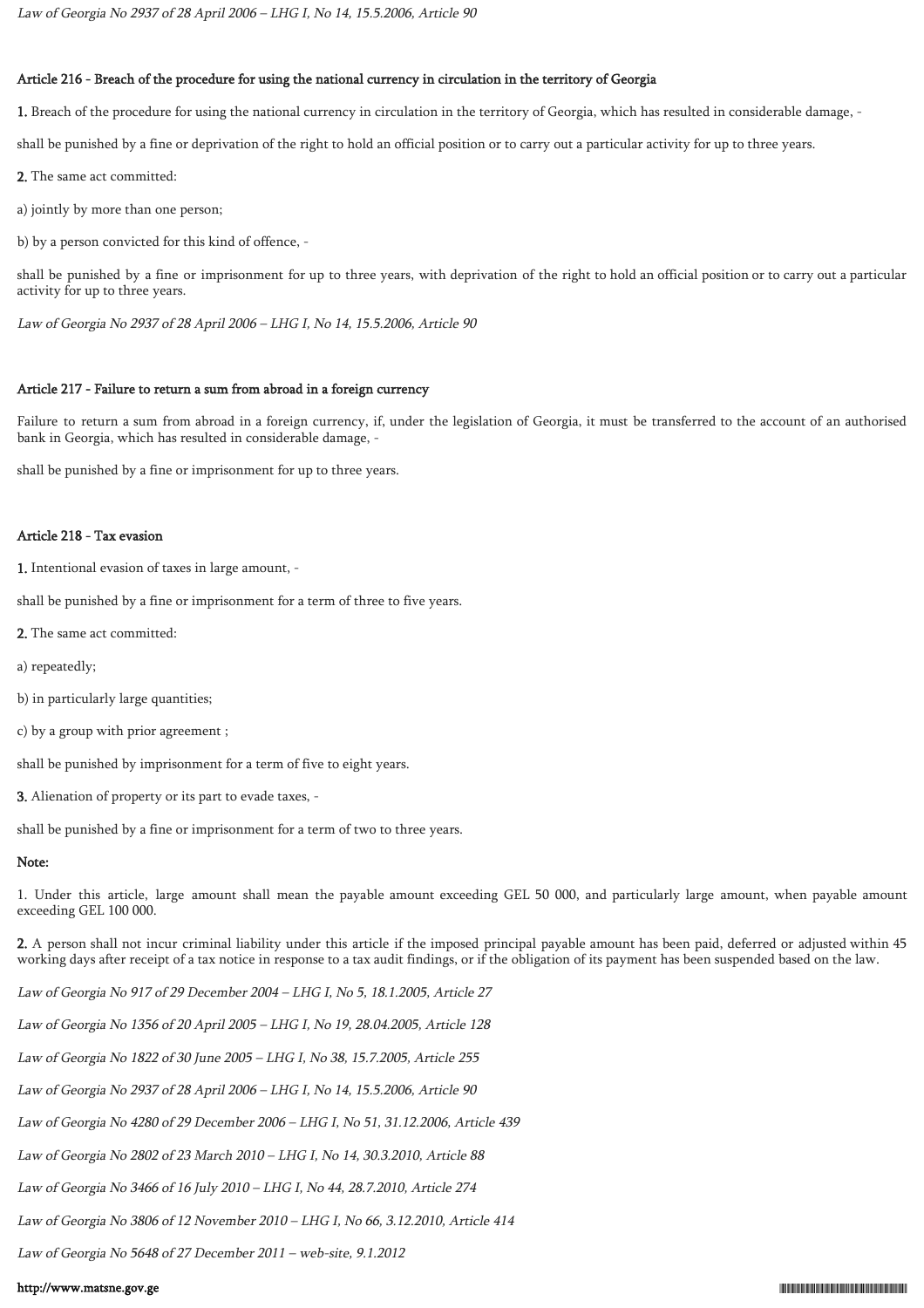### Article 219 - Deception of consumers

1. Deceiving consumers as to the size, weight or calculation, or misleading consumers as to the consumer properties or quality of goods, as well as their deception in any other manner when rendering services, which has resulted inconsiderable damage to the consumers, -

shall be punished by a fine or corrective labour from one to two years.

2. The same act committed:

a) with the preliminary agreement by a group;

b) in large quantities;

c) by a person convicted for this kind of offence, -

shall be punished by a fine or imprisonment for up to two years.

Note: Under this article, large quantities shall mean the amount of damage caused by deception and exceeding 20 per cent of the cost payable by the consumer.

Law of Georgia No 458 of 30 June 2000 – LHG I, No 27, 17.7.2000, Article 83

# Article 219 $^1$  - (Deleted)

Law of Georgia No 3110 of 26 August 2003 – LHG I, No 3110, 18.9.2003, Article 228

Law of Georgia No 314 of 1 July 2007 – LHG I, No 20, 16.7.2004, Article 107

### CHAPTER XXIX - Crime against the Interests of Service in Entrepreneurial or other Organisations

### Article 220 - Abuse of powers

Abuse of managerial, representative or other special powers in an enterprise or other organisation against the lawful interests of this organisation for acquiring benefits or advantage for oneself or another person, which has resulted in considerable damage, -

shall be punished by a fine or corrective labour for up to two years, or with imprisonment for a term of three to five years.

Law of Georgia No 2937 of 28 April 2006 – LHG I, No 14, 15.5.2006, Article 90

Law of Georgia No 2477 of 25 December 2009 – LHG I, No 50, 31.12.2009, Article 395

### Article 220 $^{\rm 1}$  - Negligence

1. Negligence, i.e. failure of a person holding managerial, representative or other special powers in an enterprise or other organisation to fulfil his/her official duties or inappropriate fulfilment of those duties due to this person's careless attitude, which has resulted in substantial breach of the lawful interests of the state, -

shall be punished by a fine or imprisonment for up to three years.

2. The same act that caused the death of the victim or resulted in other grave consequences, -

shall be punished by imprisonment for a term of two to five years.

Law of Georgia No 4630 of 5 May 2011 – web-site, 19.5.2011

### Article 221 - Commercial bribery

1. Offering, promising, transferring or rendering, directly or indirectly, money, securities, other property or property-services and/or other undue advantage to a person holding managerial, representative or other special powers in an enterprise or organisation or working in that enterprise or organisation, in order for that person to act or refrain from certain actions, in violation of his/her official duties, in favour of the interests of the briber or any other person, -

shall be punished by a fine or corrective labour for up to two years, or with imprisonment for up to three years, with or without deprivation of the right to hold an official position or to carry out a particular activity for up to three years.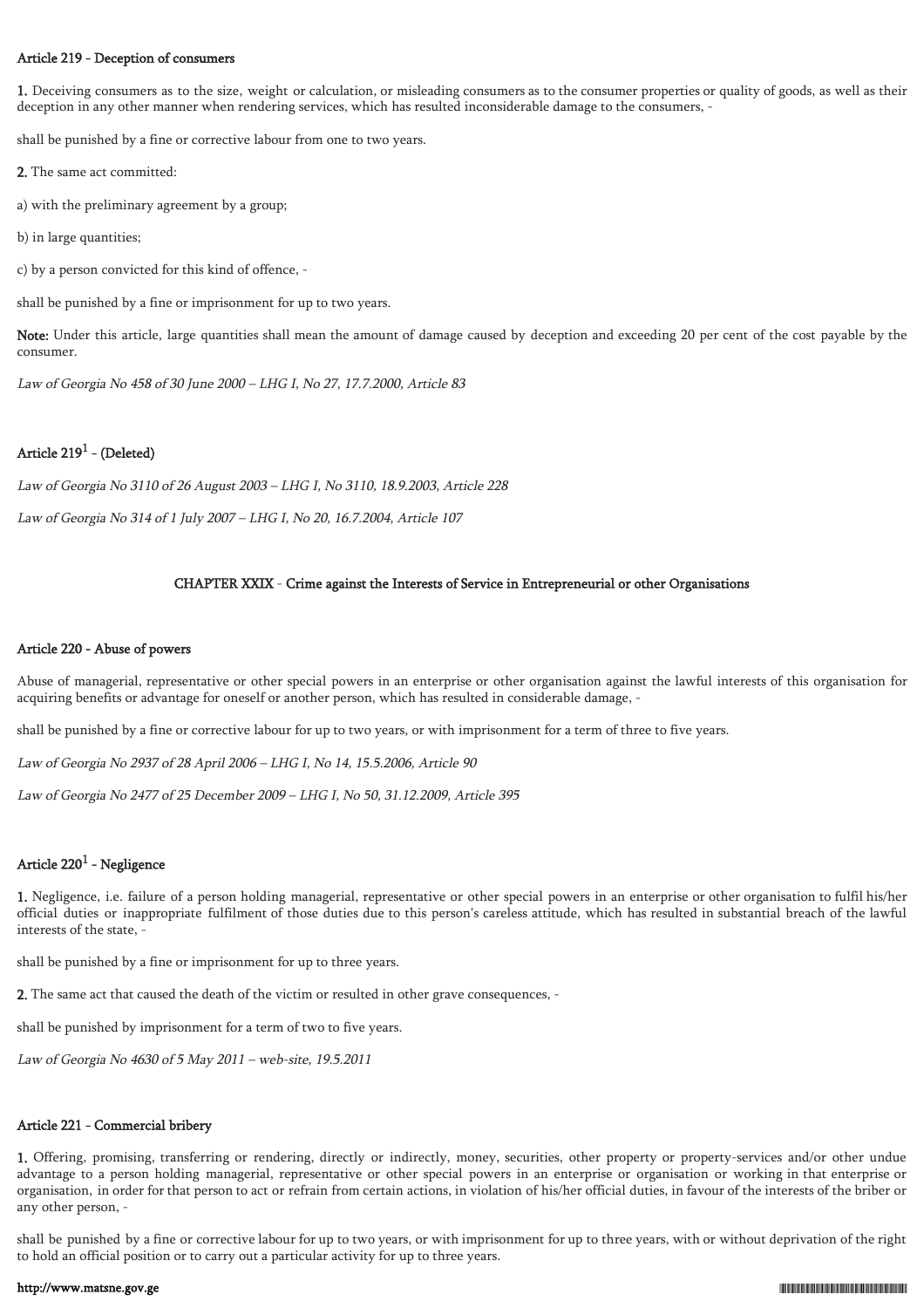2. The same act committed:

a) jointly by more than one person;

b) repeatedly, -

shall be punished by a fine or restriction of liberty for up to four years, or with imprisonment for a term of two to four years, with deprivation of the right to hold an official position or to carry out a particular activity for up to three years.

3. Request or acceptance of offering, promise, transfer or services, directly or indirectly, of money, securities, other property or property services and/or of other undue advantage by a person holding managerial, representative or other special powers or working in an enterprise or organisation, for his/her or another person's benefit, in order for that person to act or refrain from taking certain actions, in violation of his/her official duties in the interests of the briber or any other person, -

shall be punished by a fine or restriction of liberty for up to three years, or with imprisonment for a term of two to four years, with deprivation of the right to hold an official position or to carry out a particular activity for up to three years.

4. The act provided for by paragraph 3 of this article which has been committed:

a) jointly by more than one person;

b) repeatedly;

c) by extortion, -

shall be punished by a fine or imprisonment for a term of four to six years, with deprivation of the right to hold an official position or to carry out a particular activity for up three years.

### Note:

1. A person who commits the act provided for by paragraph 1 or 2 of this article shall be discharged from criminal liability if he/she voluntarily notifies the agency conducting criminal proceedings of such commission. A decision to discharge a person from criminal liability shall be made by the agency conducting criminal proceedings.

2. For the act provided for by this article, a legal person shall be punished by liquidation or with deprivation of the right to carry out a particular activity and with a fine.

Law of Georgia No 2937 of 28 April 2006 – LHG I, No 14, 15.5.2006, Article 90

Law of Georgia No 3530 of 25 July 2006 – LHG I, No 37, 7.8.2006, Article 271

Law of Georgia No 2641 of 23 February 2010 – LHG I, No 9, 15.3.2010, Article 31

Law of Georgia No 4630 of 5 May 2011 – web-site, 19.5.2011

Law of Georgia No 5170 of 28 October 2011 – web-site, 11.11.2011

### SECTION NINE

### CRIME AGAINST PUBLIC SECURITY AND PUBLIC ORDER

### CHAPTER XXX - Crime against Public Security and Public Order

### Article 222 -Seizure or blockage of a broadcasting or communications organisation or of a facility of strategic or special importance

1. Seizure or blockage of a broadcasting or communications organisation or of a facility of strategic or special importance, which has disrupted or could have disrupted the normal functioning of this organisation or facility, -

shall be punished by a fine or corrective labour for up to a year, or with imprisonment for up to two years.

2. The same act committed:

a) jointly by more than one person;

b) repeatedly, -

shall be punished by corrective labour for up to two years or with imprisonment for a term of two to four years.

Law of Georgia No 2937 of 28 April 2006 – LHG I, No 14, 15.5.2006, Article 90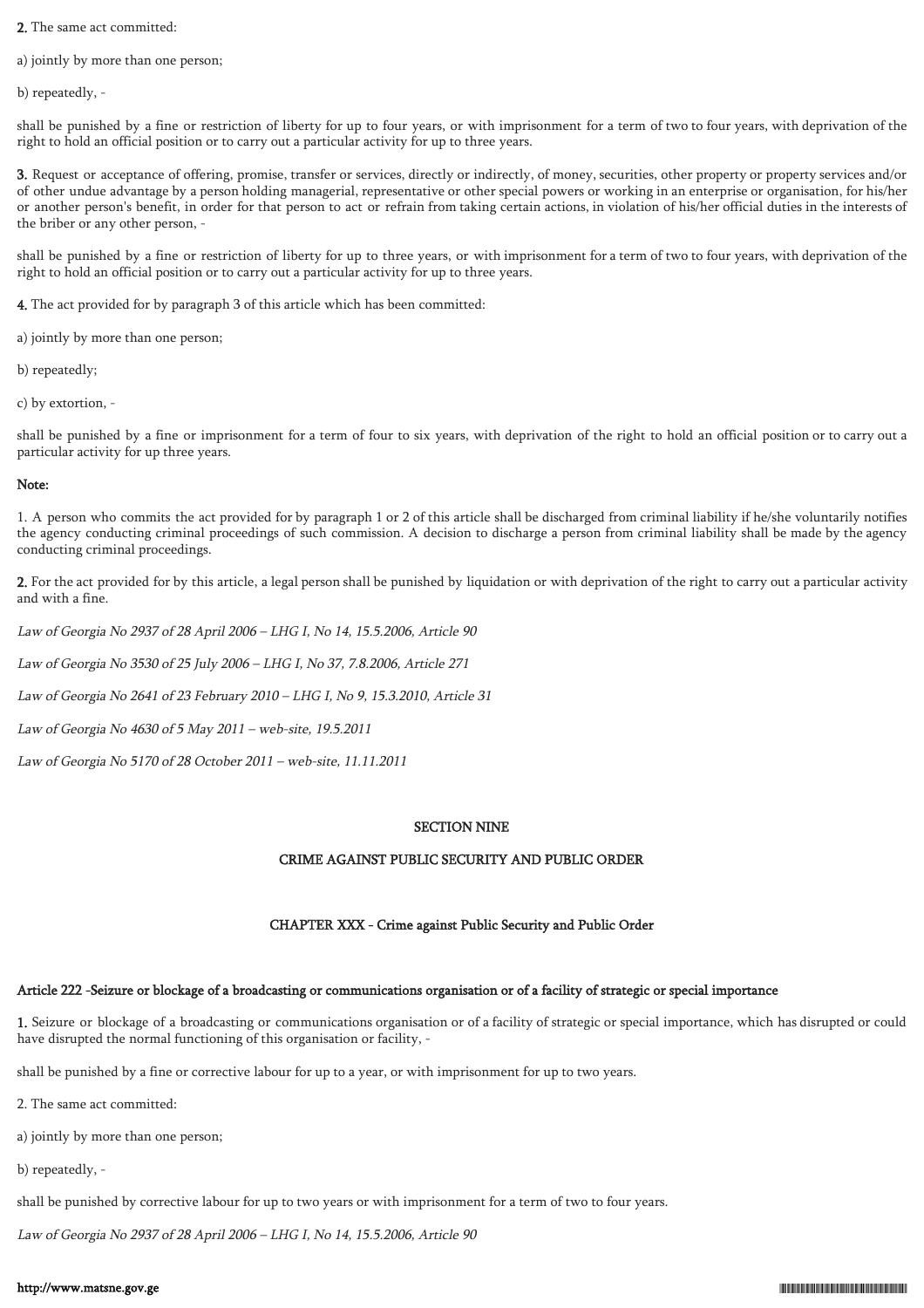# Article 222 $<sup>1</sup>$  - Blocking of transport communications</sup>

1. Organising a blocking of transport communications by putting up barriers, posts or by other illegal means that disrupted or could have disrupted the normal operation of railway, air, water transport or of the main pipeline, -

shall be punished by a fine or corrective labour for up to a year or with imprisonment for up to three years.

2. The same act:

a) committed repeatedly;

b) which has endangered human life or health;

c) accompanied by illegal inspection and examination of cargo, baggage or documents, -

shall be punished by restriction of liberty for up to five years or with imprisonment for a term of three to five years.

3. The act provided for by paragraphs 1 and 2 of this article which has resulted in considerable damage or serious bodily injury or death, -

shall be punished by imprisonment for a term of five to eight years.

Law of Georgia No 1629 of 4 July 2007 – LHG I, No 23, 24.7.2002, Article 114

Law of Georgia No 2937 of 28 April 2006 – LHG I, No 14, 15.5.2006, Article 90

### Article 223 - Creation or management of illegal formations, or joining and participation in such formations, and/or implementation of other activities in favour of illegal formations

1. Creation or management of an illegal formation (militia, units, detachments or other groups), -

shall be punished by imprisonment for a term of six to twelve years.

2. Joining and/participation in illegal formations, participation in the trainings arranged by such formations, recruiting persons to join, participate in or otherwise support the activities of such formations, their training or collection of persons, -

shall be punished by imprisonment for a term of three to seven years.

3. Dissemination or use of information materials and/or symbols associated with joining and/or participation in illegal formations if such action poses clear, direct and substantial risk of the occurrence of unlawful consequences, -

shall be punished by imprisonment for up to three years.

4. Funding of illegal formations, i.e. collection or supply of financial resources or other assets knowingly for their use or for their possible use for the activities of illegal formations, -

shall be punished by imprisonment for a term of five to eight years.

5. The act provided for by paragraphs 1, 2, 3 or 4 of this article committed by abusing the official position, -

shall be punished by imprisonment for a term of eight to fifteen years.

6. Public incitement to the crime provided for by paragraphs 1,2,3 or 4 of this article if this poses clear, direct and substantial risk of the occurrence of illegal consequences, -

shall be punished by imprisonment for up to two years.

# Note:

1. For the purposes of this article, `illegal formation` (militia, unit, detachment or other group) shall mean any formation (except the ones subordinated to a public authority), equipped with firearms, ammunition, explosive and highly flammable substances, explosive equipment, tear gas, radioactive substances, nerve agents, poisonous substances, melee weapons or such devices or objects that may be used to harm or destroy living or other objects, provided that such formation has been set up for criminal purposes.

2. A person who voluntarily ceases the act provided for by this article and hands in the property specified in in paragraph 1 of this note (in the case of possession) shall be discharged from criminal liability, unless there are any other elements of crime in his/her actions.

3. For the act provided for by this article, a legal person shall be punished by liquidation or with deprivation of the right to carry out a particular activity and with a fine.

Law of Georgia No 2937 of 28 April 2006 – LHG I, No 14, 15.5.2006, Article 90

Law of Georgia No 4981 of 1 July 2011 – web-site, 14.7.2011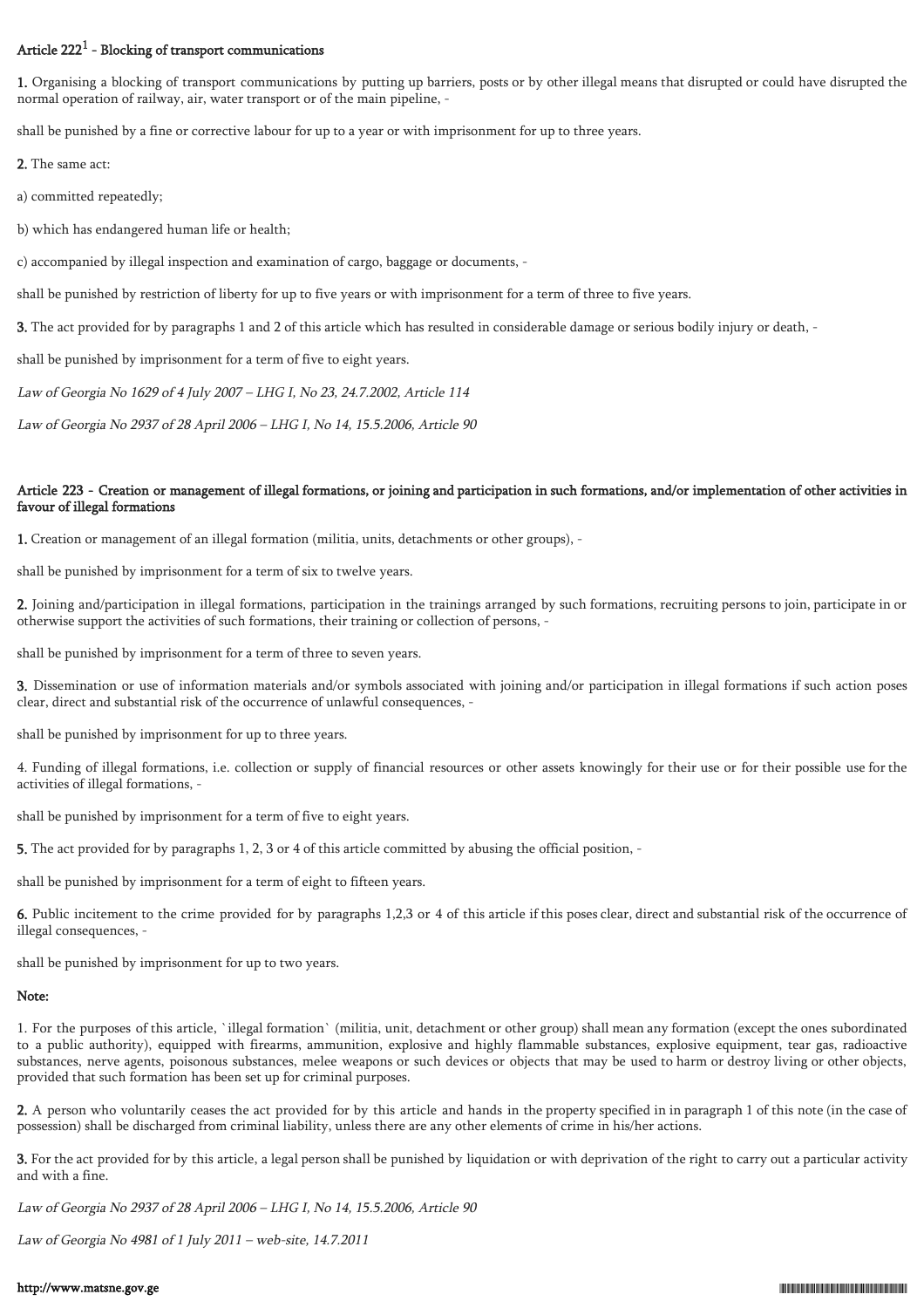# Article 223 $^{\rm 1}$  - Membership of the criminal underworld; thief in law

1. Membership of the criminal underworld, -

shall be punished by imprisonment for a term of five to eight years, with or without a fine.

2. Being a thief in law, -

shall be punished by imprisonment for a term of seven to ten years, with or without a fine.

Law of Georgia No 2355 of 20 December 2005 – LHG I, No 57, 29.12.2005, Article 439

Law of Georgia No 2937 of 28 April 2006 – LHG I, No 14, 15.5.2006, Article 90

### Article 224 - Banditry

1. Establishment or management of a stable armed group (gang) to attack persons or organisations, -

shall be punished by imprisonment for a term of twelve to twenty years.

2. Participation in the activities of or attacks undertaken by the group (gang) provided for by paragraph 1 of this article, -

shall be punished by imprisonment for a term of eight to twelve years.

Law of Georgia No 2937 of 28 April 2006 – LHG I, No 14, 15.5.2006, Article 90

# Article 224 $^{\rm 1}$  - Participation in the activities of racketeering groups

Management of the activities or participation in any other way in the activities of a racketeering group independently or together with another person(s), also illegal resolution of or participation in the illegal resolution of disputes between racketeering groups or between racketeering groups and other persons, -

shall be punished by imprisonment for a term of five to ten years.

Note: For the act provided for by this article, a legal person shall be punished by liquidation or with deprivation of the right to carry out a particular activity and with a fine.

Law of Georgia No 3530 of 25 July 2006 – LHG I, No 37, 7.8.2006, Article 271

### Article 225 - Organisation, management or participation in group violence

1. Organisation or management of a group activity accompanied by violence, raid, damage or destruction of another person's property, use of arms, armed resistance to or assault on representatives of public authorities, -

shall be punished by imprisonment for a term of six to nine years.

2. Participation in the act provided for by paragraph 1 of this article -

shall be punished by imprisonment of four to six years.

Note: For the purposes of this article, arms shall mean firearms, ammunition, explosive or inflammable substances, explosive equipment, tear gas, radioactive substances, nerve agents, poisonous substances, melee weapons or any device or object which may be used to harm or destroy living or other objects.

Law of Georgia No 2937 of 28 April 2006 – LHG I, No 14, 15.5.2006, Article 90

Law of Georgia No 4981 of 1 July 2011 – web-site, 14.7.2011

### Article 226 - Organisation of or active participation in a group activity that disrupts public order

The organisation of or active participation in a group activity that grossly violates public order or is related to the clear disobedience to the lawful demands of the representatives of public authorities, or that has disrupted the functioning of transport, enterprises, institutions or organisations, -

shall be punished by a fine or community service from 120 to 180 hours or with corrective labour for up to two years or with restriction of liberty for up to three years or with imprisonment for the same term.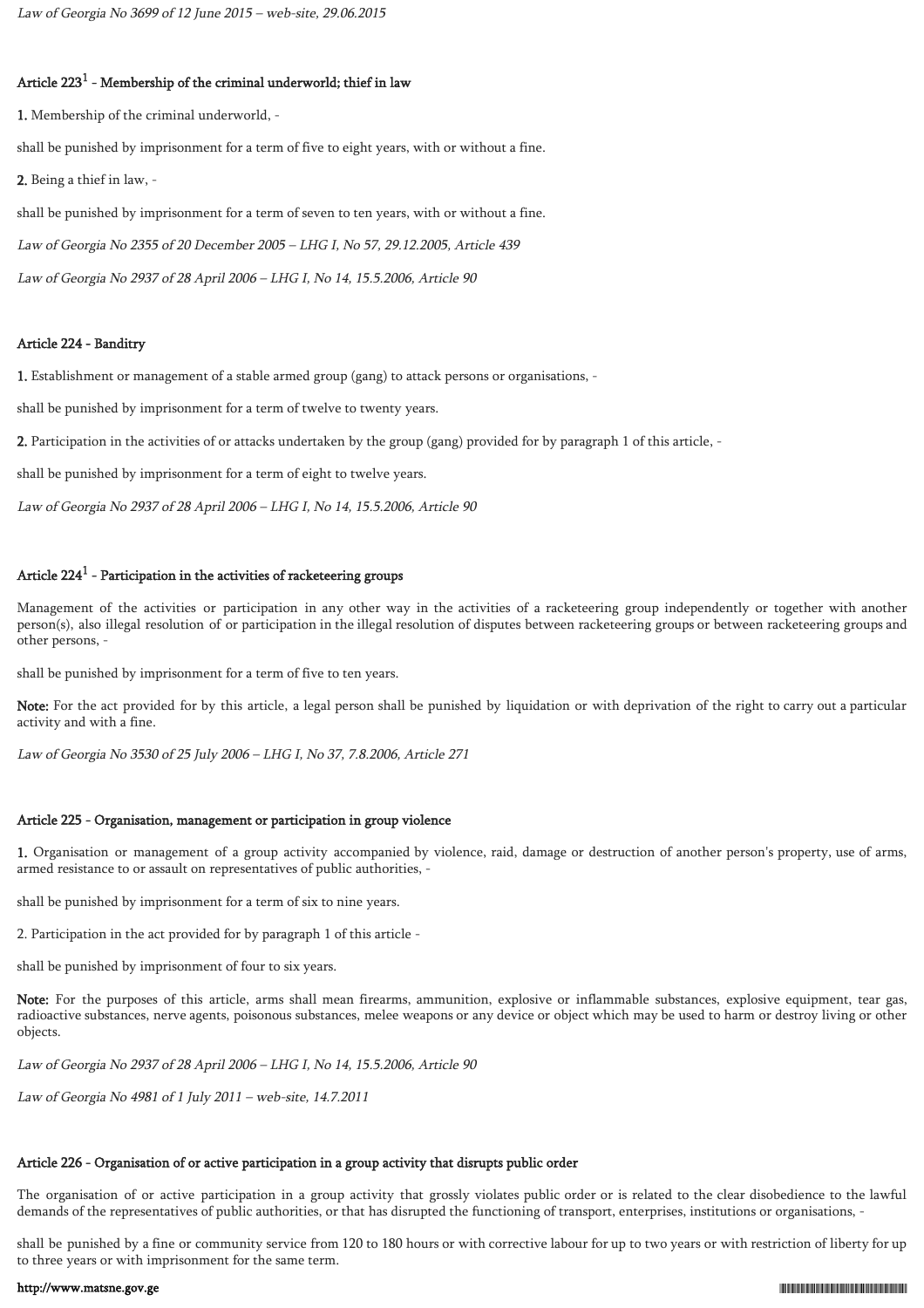#### Article 227 - Illegal seizure of aircraft, water vessels or railway rolling stock

1. Illegal seizure of aircraft, water vessels or railway rolling stock, shall be punished by imprisonment for a term of four to seven years. 2. The same act committed: a) by a group with the preliminary agreement; b) repeatedly; g) using violence or threat of violence which is dangerous for life or health, shall be punished by imprisonment for a term of seven to ten years. 3. The act provided for by paragraphs 1 or 2 of this article which has resulted in death or other grave consequences, shall be punished by imprisonment for a term of ten to fifteen years. Law of Georgia No 292 of 5 May 2000 – LHG I, No 18, 15.5.2000, Article 45 Law of Georgia No 458 of 30 June 2000 – LHG I, No 27, 17.7.2000, Article 83

Law of Georgia No 2937 of 28 April 2006 – LHG I, No 14, 15.5.2006, Article 9[0](https://matsne.gov.ge/ka/document/view/952)

### Article 227 $^1$  -Endangering the navigation of water vessels

1. Intentional provision of false information to a water vessel that endangers its navigation, -

shall be punished by imprisonment for a term of two to six years.

2. Violence or threat of violence against a person on board a water vessel that may endanger its navigation, -

shall be punished by imprisonment for a term of three to eight years.

3. Damage of marine navigation equipment or interference with its operation that endangers the navigation of the water vessel, -

shall be punished by imprisonment for a term of five to twelve years.

4. Placement on board a water vessel of such equipment or substances that may result in the destruction or damage of the water vessel or the cargo on board, which endangers the safe navigation of the water vessel, -

shall be punished by imprisonment for a term of seven to fifteen years.

5. Destruction or damage of a water vessel or its cargo, which may endanger its safe navigation, -

shall be punished by imprisonment for a term of eight to fifteen years.

Note: For the acts provided for by this article a legal person shall be punished by a fine, with deprivation of the right to carry out a particular activity or with liquidation.

Law of Georgia No 3542 of 25 July 2006 – LHG I, No 36, 7.8.2006, Article 268

## Article 227<sup>2</sup> - Illegal seizure, destruction or damage of a stationary platform

1. Illegal seizure, destruction or damage of a stationary platform (artificial island, equipment or structure fixed to the seabed for the purpose of prospecting or extracting natural resources or for other economic purposes) using violence or threat of violence, also violence against the persons on a stationary platform, which endangers its safety, -

shall be punished by imprisonment for a term of three to six years.

2. Placement on a stationary platform of such equipment or substances that may result in its destruction or damage, -

shall be punished by imprisonment for a term of five to ten years.

3. Destruction or damage of a stationary platform, -

shall be punished by imprisonment for a term of seven to fifteen years or with life imprisonment.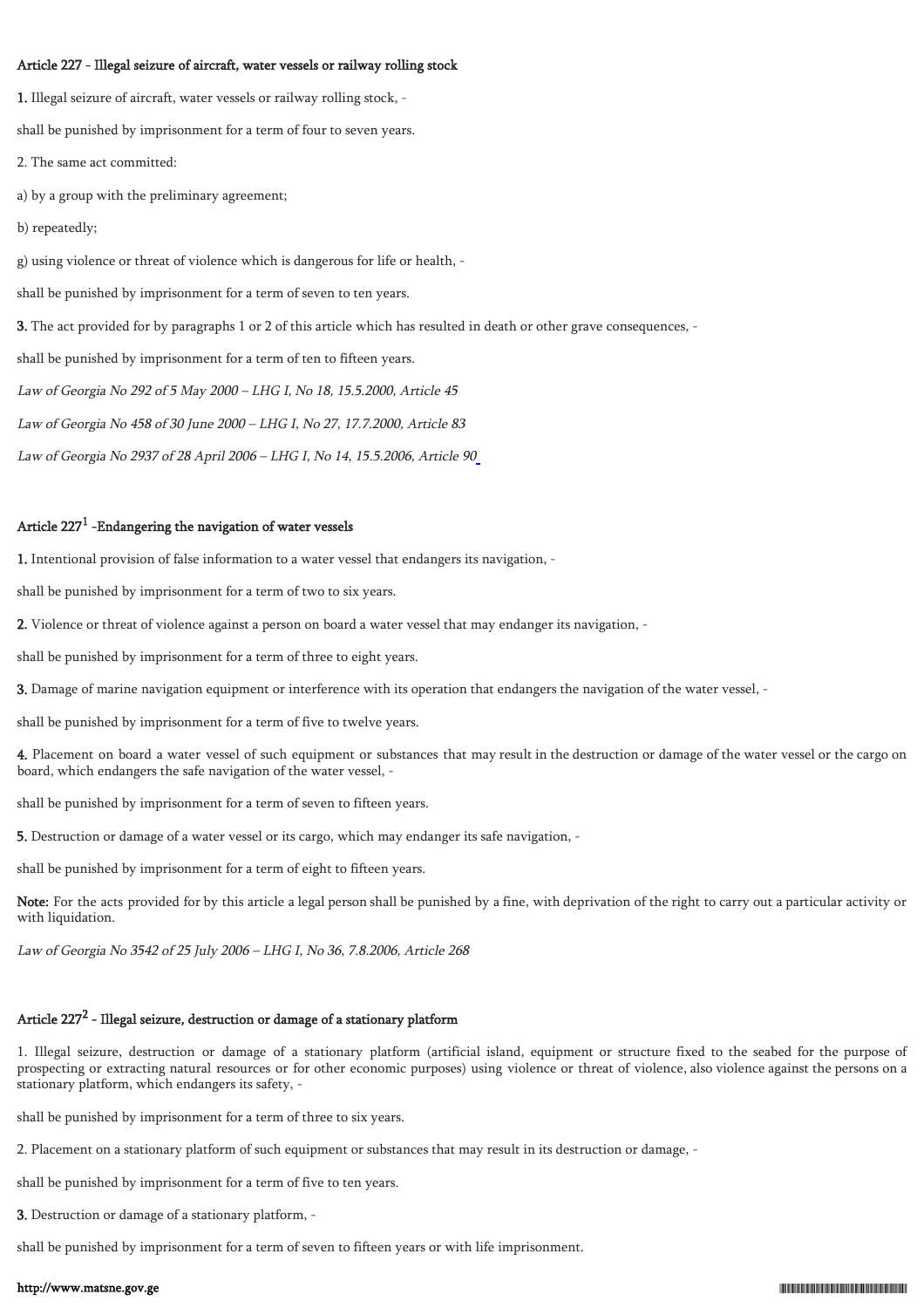Note: For the acts provided for by this article a legal person shall be punished by a fine, with deprivation of the right to carry out a particular activity or with liquidation.

Law of Georgia No 3542 of 25 July 2006 – LHG I, No 36, 4.8.2006, Article 268

# Article 227<sup>3</sup> - Posing danger to aircraft

1. Intentional provision of false information to an aircraft which endangers the safety of the craft during its flight, -

shall be punished by imprisonment for a term of two to six years.

2. Violence or threat of violence against persons on board an aircraft which may endanger the safety of the aircraft, -

shall be punished by imprisonment for a term of three to eight years.

3. Damage or destruction of navigation equipment or interference with its operation which endangers the safe flight of the aircraft, -

shall be punished by imprisonment for a term of five to twelve years.

4. Placement or facilitation of placement on board on aircraft such equipment or substance that may result in the destruction or damage of the aircraft or its cargo, which makes it impossible to carry out the flight, or which may endanger the safety of the aircraft during its flight, -

shall be punished by imprisonment for a term of seven to fifteen years.

5. Destruction or damage of an aircraft or its cargo, which makes it impossible to carry out a flight, or which may endanger the safety of the aircraft during its flight, -

shall be punished by imprisonment for a term of eight to fifteen years.

Note: For the act specified in this article a legal person shall be punished by a fine, with deprivation of the right to carry out a particular activity or with liquidation.

Law of Georgia No 5925 of 27 March 2012 – web-site, 19.4.2012

# Article 228 - Piracy

1. Piracy, i.e. assaulting a water vessel or other floating object in order to seize another person's property, to unlawfully appropriate it, using violence or threat of violence, -

shall be punished by imprisonment for a term of seven to ten years.

2. The same act:

a) repeatedly;

b) causing death or other grave consequences, -

shall be punished by imprisonment for a term of ten to fifteen years.

Law of Georgia No 458 of 30 June 2000 – LHG I, No 27, 17.7.2000, Article 83

Law of Georgia No 2937 of 28 April 2006 – LHG I, No 14, 15.5.2006, Article 90

# Article 229 - Explosion

1. Transportation, placement, shooting, blasting of or other manipulation with explosive or other life and health endangering equipment or substances carried out for the purpose of causing death, grave bodily injury, substantial material damage or other grave consequences, -

shall be punished by imprisonment for a term of four to seven years.

2. The act provided for by paragraph 1 of this article, committed in public places, public institutions and public transport system or on or against an infrastructure facility for the purpose of causing death or grave bodily injury and/or damage the above places, institutions, system or facilities, where this damage results or may result in considerable economic loss, -

shall be punished by imprisonment for a term of six to nine years.

3. The act provided for by paragraph 1 or 2 of this article which has been committed:

a) repeatedly;

b) by a person who has two or more previous convictions for such crimes;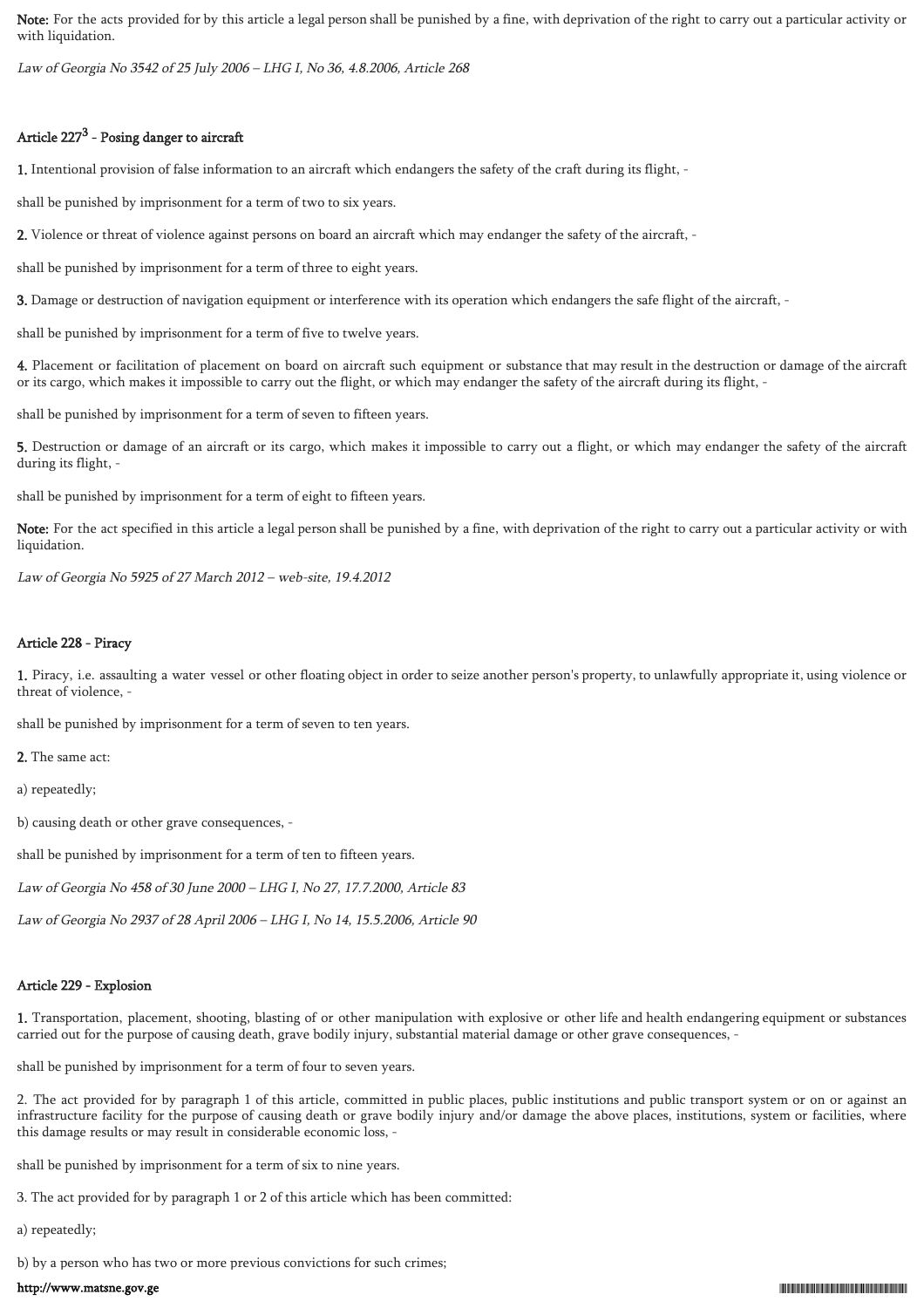c) by a group with prior agreement ;

shall be punished by imprisonment for a term of seven to ten years.

4. The act provided for by paragraphs 1 or 2 of this article which:

a) has resulted in death or other grave consequences;

a) has been committed by an organised group;

shall be punished by imprisonment for a term of ten to fifteen years.

Law of Georgia No 458 of 30 June 2000 – LHG I, No 27, 17.7.2000, Article 83

Law of Georgia No 2937 of 28 April 2006 – LHG I, No 14, 15.5.2006, Article 90

Law of Georgia No 5744 of 2 March 2012 – web-site, 15.3.2012

### Article 229 $^1$  - Breach of procedures for using energy resources

1. Breach of the procedures for using electricity or thermal power, gas, oil or oil products, which has resulted in substantial damage, -

shall be punished by a fine or restriction of liberty for up to a year.

2. The same act committed:

a) repeatedly;

b) using the means that have endangered human life or health, -

shall be punished by imprisonment for up to three years.

3. The act provided for by paragraphs 1 or 2 of this article that has caused an accident on a facility supplying electric or thermal power, gas, oil or oil products, or which has resulted in grave bodily injury or death or other grave consequences, -

shall be punished by imprisonment for a term of three to five years.

Law of Georgia No 1629 of 4 July 2007 – LHG I, No 23, 24.7.2002, Article 114

Law of Georgia No 2937 of 28 April 2006 – LHG I, No 14, 15.5.2006, Article 90

#### Article 230 - Illegal handling of nuclear material or equipment, radioactive waste and radioactive substances

1. Illegal purchase, storage, possession or disposal, use, processing, testing, transfer, transportation, export, import, sale or other kinds of illegal handling of nuclear material or equipment, radioactive waste(including used nuclear fuel), radioactive substances, also any type of device, equipment, tool or article containing radioactive substances, as well as any transaction related thereto, -

shall be punished by imprisonment for a term of five to ten years.

2. The same act:

a) committed repeatedly;

b) causing death or other grave consequences, -

shall be punished by imprisonment for a term of eight to fourteen years.

Law of Georgia No 458 of 30 June 2000 – LHG I, No 27, 17.7.2000, Article 83

Law of Georgia No 2937 of 28 April 2006 – LHG I, No 14, 15.5.2006, Article 90

Law of Georgia No 3053 of 4 May 2010 – LHG I, No 26, 20.5.2010, Article 181

# Article 231 - Seizure of nuclear material, radioactive substances or other sources of ionizing radiation

1. Seizure of nuclear material, radioactive substances or other sources of ionizing radiation, -

shall be punished by imprisonment for a term of five to eight years.

2. The same act committed by using or threatening to use such violence that is dangerous for life or health, -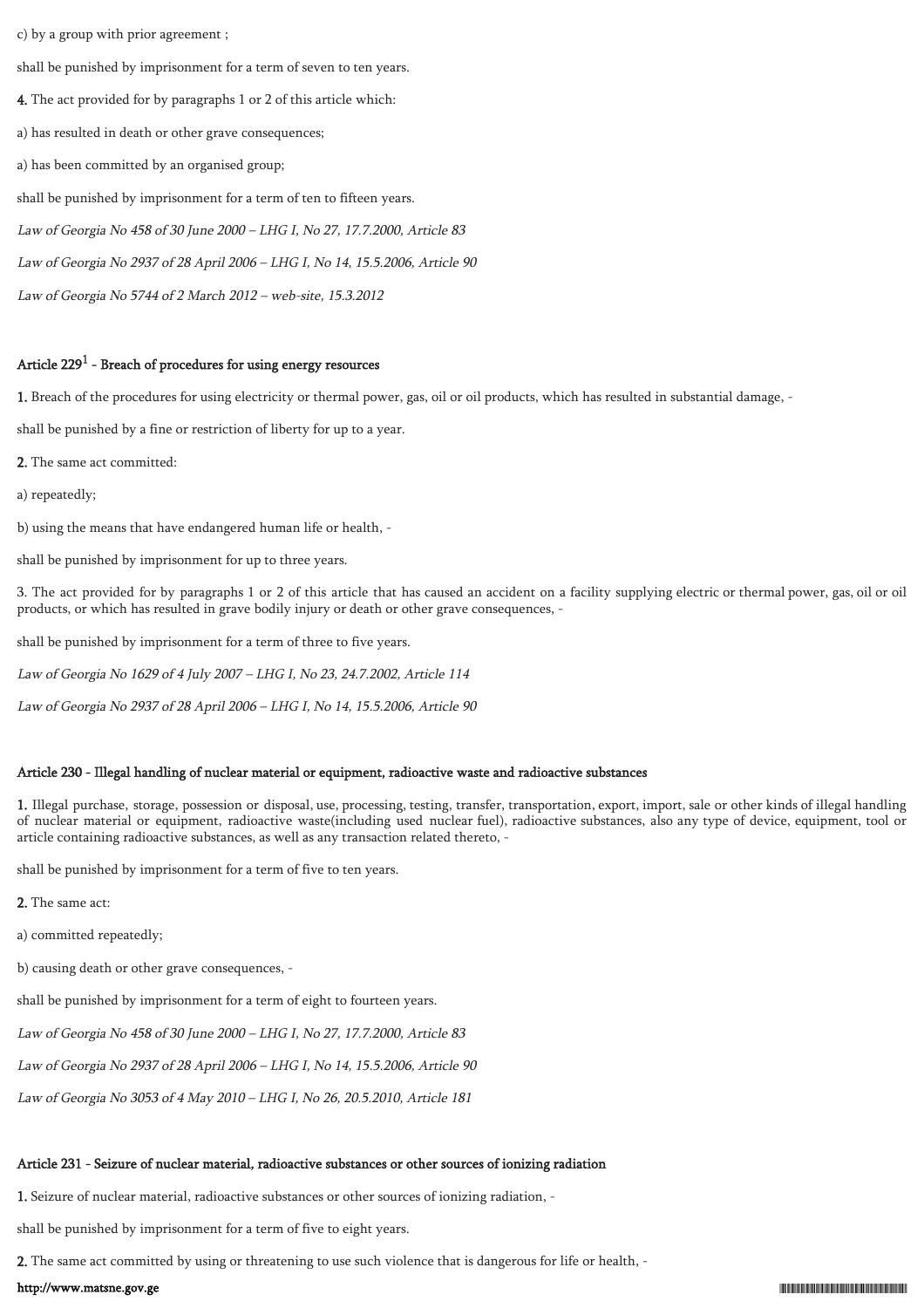shall be punished by imprisonment for a term of eight to twelve years.

Law of Georgia No 2937 of 28 April 2006 – LHG I, No 14, 15.5.2006, Article 90

# Article 231 $^1$  - Unlawful demand of nuclear materials

Demanding nuclear substances by using violence or threat of violence, -

shall be punished by imprisonment for a term of four to eight years.

Note: For the acts specified in this article a legal person shall be punished by deprivation of the right to carry out a particular activity or with liquidation and a fine.

Law of Georgia No 3542 of 25 July 2006 – LHG I, No 36, 4.8.2006, Article 268

Law of Georgia No 5170 of 28 October 2011 – web-site, 11.11.2011

# Article 231 $^2$  - Threat to illegally seize or use nuclear substances

Threats to illegally seize or use nuclear substances, -

shall be punished by imprisonment for a term of four to eight years.

Note: For the acts specified in this article a legal person shall be punished by deprivation of the right to carry out a particular activity or with liquidation and a fine.

Law of Georgia No 5170 of 28 October 2011 – web-site, 11.11.2011

# Article 232 - Manufacturing of nuclear weapons or other nuclear explosive equipment

1. Manufacturing of nuclear weapons or other nuclear explosive equipment, -

shall be punished by imprisonment for a term of seven to ten years.

2. The same act committed:

a) jointly by more than one person;

b) repeatedly, -

shall be punished by imprisonment for a term of ten to fifteen years.

Law of Georgia No 2937 of 28 April 2006 – LHG I, No 14, 15.5.2006, Article 90

# Article 233 - Concealment or distortion of information concerning an accident or breakdown on nuclear or radioactive facilities

1. Concealment or distortion of information concerning an accident or breakdown on nuclear or radioactive facilities which could have resulted in death or other grave consequences, -

shall be punished by a fine or imprisonment for a term of five to ten years.

2. The same act that has resulted in death or other grave consequences, -

shall be punished by imprisonment for a term of seven to twelve years.

Law of Georgia No 2937 of 28 April 2006 – LHG I, No 14, 15.5.2006, Article 90

# Article 234 - Transit or import of radioactive, toxic, industrial or household waste in the territory of Georgia

1. Transit or import of radioactive, toxic, industrial or household waste in the territory of Georgia for the purpose of their utilisation, rendering harmless, processing, burial or for other purposes; import of other industrial or household waste in order to render harmless, incinerate or bury them, -

shall be punished by a fine or imprisonment for a term of five to ten years.

2. The same act causing grave consequences, -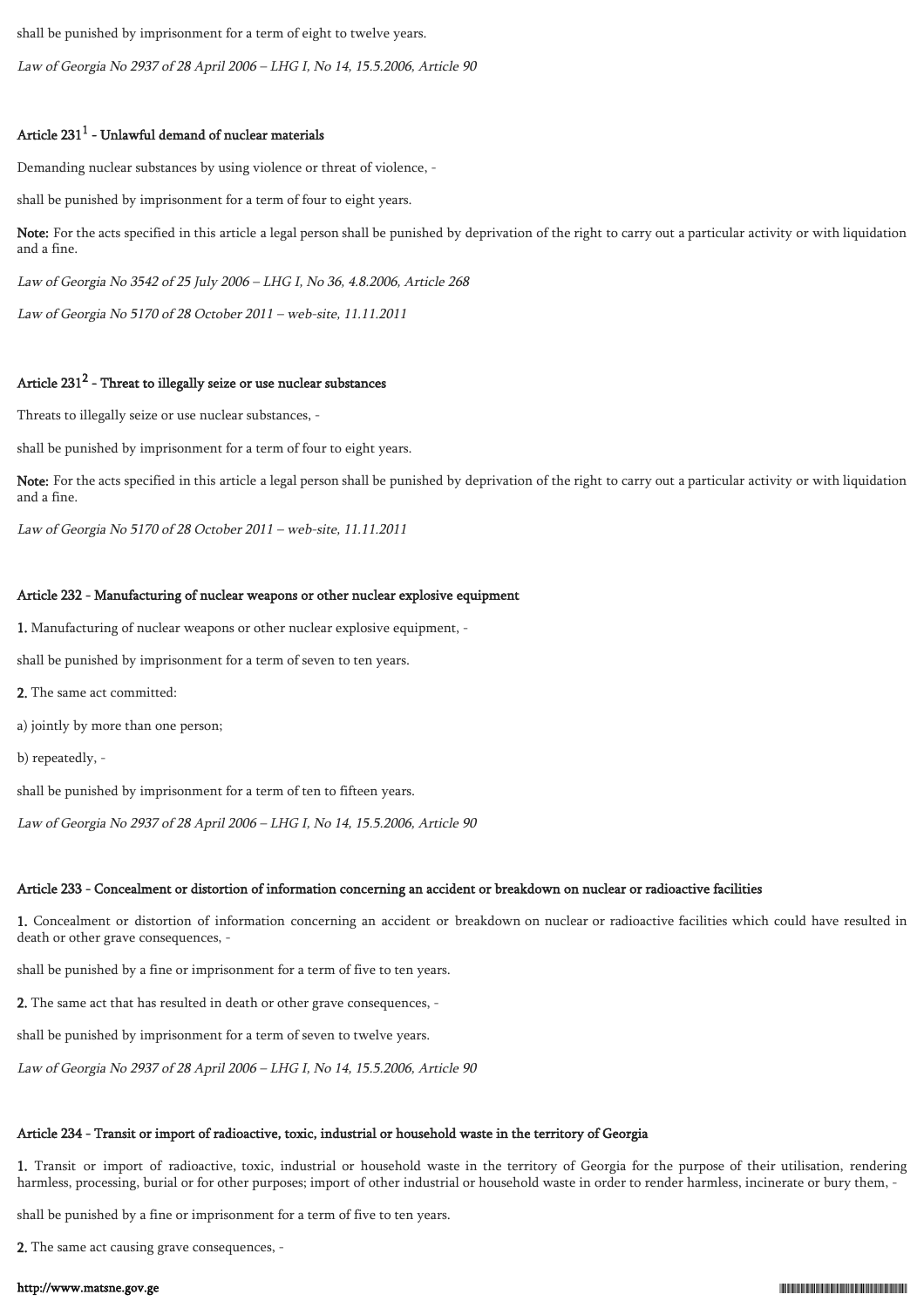shall be punished by imprisonment for a term of eight to fourteen years.

Law of Georgia No 458 of 30 June 2000 – LHG I, No 27, 17.7.2000, Article 83

Law of Georgia No 2937 of 28 April 2006 – LHG I, No 14, 15.5.2006, Article 90

### Article 235 - Illegal export of the technologies, scientific-technical information or services related to the manufacturing of weapons of mass destruction, armament or military hardware

Illegal export of the technologies, scientific-technical information or services related to the manufacturing of weapons of mass destruction, armament or military hardware which are subject to a special export control, -

shall be punished by a fine or imprisonment for a term of three to five years.

### Article 236 - Illegal purchase, storage, carrying, manufacturing, transportation, forwarding or sale of firearms (other than hunting smooth-bore firearms (shotguns)), ammunition, explosives or explosive devices

1. llegal purchase or storage of hunting firearms or sports firearms, -

shall be punished by a fine or imprisonment for up to two years.

2. Illegal purchase or storage of firearms (other than the arms provided for by paragraph 1 of this article), ammunition, explosive substances or equipment, as well as the act provided for by paragraph 1 of this article, committed repeatedly, -

shall be punished by imprisonment for up to four years.

3. Illegal carrying of firearms, ammunition, explosive substances or equipment, -

shall be punished by imprisonment of four to six years.

4. Illegal manufacturing, transportation, forwarding or sale of firearms, ammunition, explosive substances or equipment, -

shall be punished by imprisonment for a term of six to nine years.

5. The act provided for by paragraph 4 of this article which has been committed:

a) with the preliminary agreement by a group;

b) repeatedly, -

shall be punished by imprisonment for a term of eight to eleven years.

Note: A person who will voluntarily hands in the items provided for by this article shall be discharged from criminal liability unless there are other elements of crime in his/her act.

Law of Georgia No 292 of 5 May 2000 – LHG I, No 18, 15.5.2000, Article 45

Law of Georgia No 2937 of 28 April 2006 – LHG I, No 14, 15.5.2006, Article 90

Law of Georgia No 3530 of 25 July 2006 – LHG I, No 37, 7.8.2006, Article 271

Law No 3705 of 12 June 2015 of Georgia, web-site, 30.6.2015

Law of Georgia No 4007 of 10 July 2015 – web-site, 13.7.2015

### Article 237 - Illegal taking of arms, ammunition, explosive substances or equipment for their appropriation or extortion

1. Illegal taking of firearms (other than hunting smooth-bore firearms (shotguns)), its component parts, ammunition, explosive substances or equipment for their appropriation or extortion, -

shall be punished by imprisonment for a term of five to eight years.

2. Illegal taking of nuclear, chemical, biological or other mass destruction weapons or of the materials or equipment used for the production of such weapons for their appropriation or extortion, -

shall be punished by imprisonment for a term of eight to eleven years.

3. The act provided for by paragraph 1 or 2 of this article which has been committed:

a) by a group with prior agreement;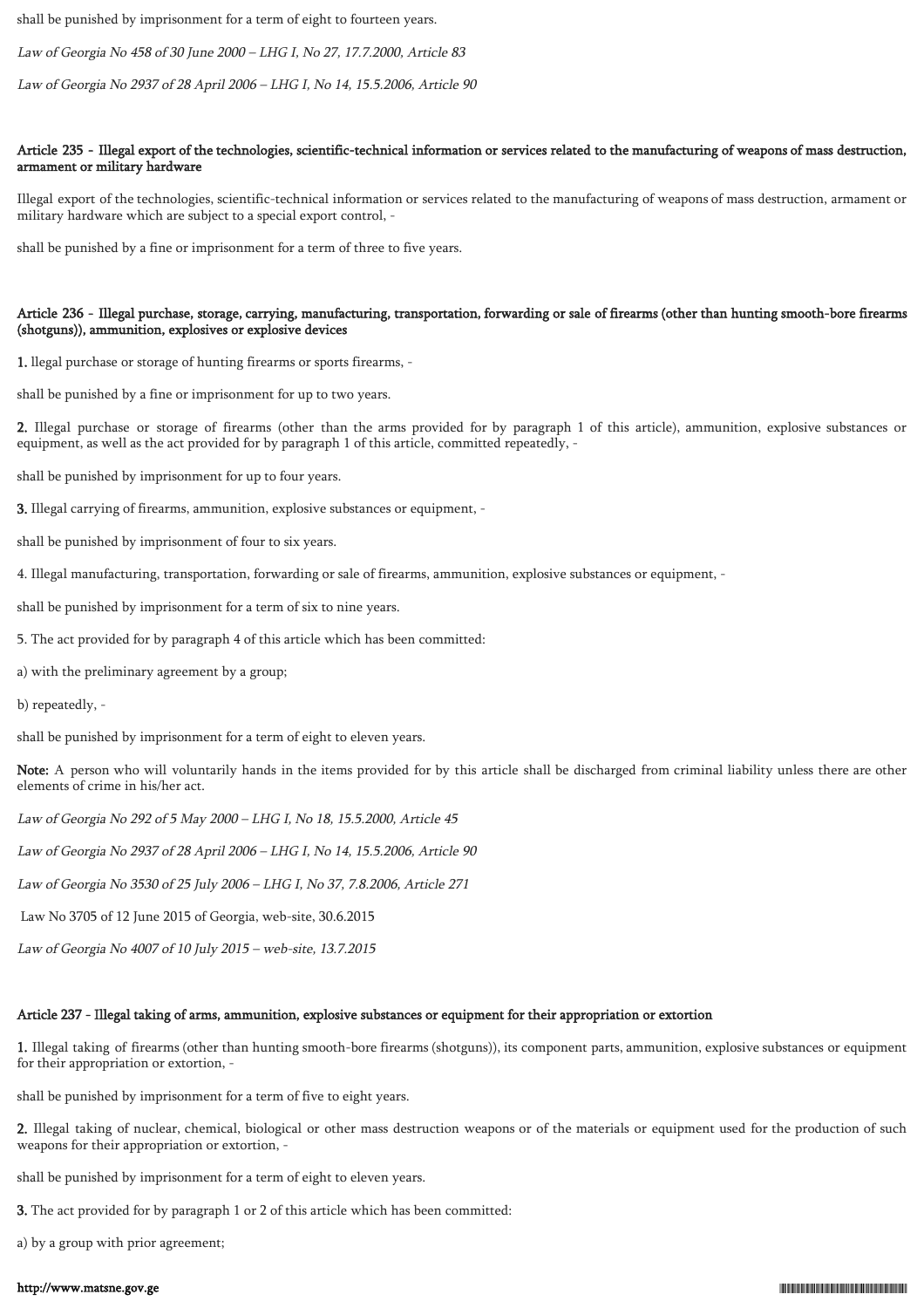b) repeatedly;

c) using the official position;

d) using violence not endangering life or health, or the threat of the immediate use of such violence, -

shall be punished by imprisonment for a term of nine to thirteen years.

4. The act provided for by paragraphs 1, 2 or 3 of this article committed:

a) by an organised group;

b) using violence or threat of violence endangering life or health or the threat of the immediate use of such violence;

c) by a person who has two or more convictions for unlawful appropriation or extortion of another person's property, -

shall be punished by imprisonment for a term of eleven to fifteen years.

Law of Georgia No 292 of 5 May 2000 – LHG I, No 18, 15.5.2000, Article 45

Law of Georgia No 2937 of 28 April 2006 – LHG I, No 14, 15.5.2006, Article 90

Law No 3705 of 12 June 2015 of Georgia, web-site, 30.6.2015

Law of Georgia No 4007 of 10 July 2015 – web-site, 13.7.2015

#### Article 238 - Negligent storage of firearms (including hunting smooth-bore firearms (shotguns))

Negligent storage of firearms (including hunting smooth-bore firearms (shotguns)) which created conditions for their use by another person, which has resulted in death or in other grave consequences,

shall be punished by a fine or corrective labour for up to a year or with restriction of liberty for up to two years, or with imprisonment for up to three years.

Law of Georgia No 292 of 5 May 2000 – LHG I, No 18, 15.5.2000, Article 45 Law of Georgia No 458 of 30 June 2000 – LHG I, No 27, 17.7.2000, Article 83 Law of Georgia No 2937 of 28 April 2006 – LHG I, No 14, 15.5.2006, Article 90 Law No 3705 of 12 June 2015 of Georgia, web-site, 30.6.2015

Law of Georgia No 4007 of 10 July 2015 – web-site, 13.7.2015

# Article 238 $^{\rm 1}$  - Carrying melee weapons

1. Carrying of a melee weapon by s person subjected to an administrative penalty for repeated carriage of melee weapons, or for using drugs or by a person convicted of a less serious crime, -

shall be punished by a fine or imprisonment for six months.

2. Carrying of melee weapons by a person who has been convicted of an intentional serious or particularly serious crime or for carrying melee weapons, -

shall be punished by a fine or imprisonment for up to three years.

#### Note:

1. Except when carrying of melee weapons causes the disturbance of public order, or poses clear risk, this article shall not apply to a person who is carrying melee weapons:

a) for personal hygiene purposes;

- b) for carrying out one's professional activities;
- c) for the purposes of hunting, fishing and/or gathering of plant products;
- d) for carrying out agricultural and/or cattle-breeding activities;

e) at the time of wearing national garment and the melee weapons (dagger, sabre, etc.) are part of this garment.

2. For the purposes of this Code, `carrying of melee weapons` shall mean the existence of such circumstances in which a person carries melee weapons holds them in his/her hand, has them fastened to his/her body, or keeps them in his/her clothes.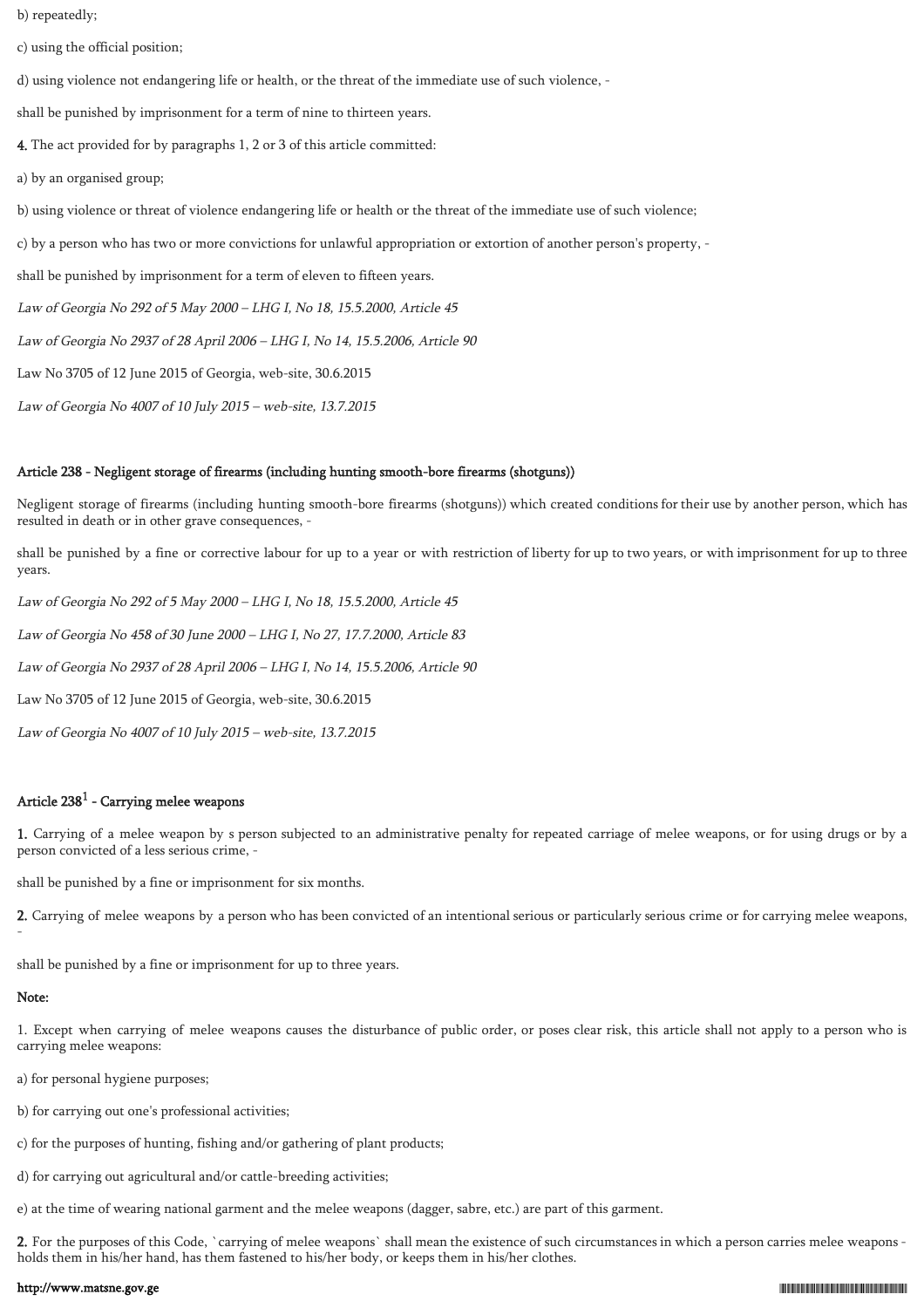Law of Georgia No 4213 of 29 December 2006 – LHG I, No 1, 3.1.2007, Article 16 Law of Georgia No 1701 of 11 December 2013 – web-site, 25.12.2013 Law No 3705 of 12 June 2015 of Georgia, web-site, 30.6.2015

#### Article 239 - Hooliganism

Hooliganism, i.e. an act that grossly violates public order and demonstrates clear disrespect towards the public, using violence or threat of violence, -

shall be punished by a fine or community service from120 to 180 hours or with corrective labour for up to a year or with imprisonment for the same term.

2. The same act committed:

a) by a group with the preliminary agreement;

b) against a representative of public authorities or a person preventing hooliganism;

c) by a person convicted of hooliganism, -

shall be punished by a fine or community service from180 to 200 hours or with corrective labour from one to two years or with imprisonment for a term of two to five years.

3. The act provided for by paragraphs 1 or 2 of this article committed by using firearms or any other object as a weapon, -

shall be punished by imprisonment for a term of four to seven years.

Law of Georgia No 2937 of 28 April 2006 – LHG I, No 14, 15.5.2006, Article 90

# Article 239 $^1$  - Public incitement to acts of violence

1. Public incitement to acts of violence orally, in writing or using other means of expression in order to cause a discord between certain groups based on their racial, religious, national, provincial, ethnic, social, political, linguistic and/or characteristics, provided that this poses clear, direct and substantial risk of acts of violence, -

shall be punished by a fine or community service from 200 to 400 hours.

2. The same act causing grave bodily injury, death or other grave consequences, -

shall be punished by imprisonment for a term of two to five years.

Note: For the act provided for by this article, a legal person shall be punished by liquidation or with deprivation of the right to carry out a particular activity and with a fine.

Law of Georgia No 3699 of 12 June 2015 – web-site, 29.06.2015

### CHAPTER XXXI - Breach of Safety Regulations at Work

# Article 240 -Breach of safety regulations during mining, construction or other works

1. Breach of safety regulations during mining, construction or other works that results in less serious or serious bodily injury, -

shall be punished by a fine or corrective labour for up to two years, or by imprisonment for up to two years, with or without deprivation of the right to hold an official position or to carry out a particular activity for up to three years.

2. The same act that results in death or other grave consequences, -

shall be punished by restriction of liberty for up to five years or by imprisonment for a term of two to five years, with or without deprivation of the right to hold an official position or to carry out a particular activity for up to three years.

Law of Georgia No 458 of 30 June 2000 – LHG I, No 27, 17.7.2000, Article 83

Law of Georgia No 2937 of 28 April 2006 – LHG I, No 14, 15.5.2006, Article 90

# Article 240 $^{\rm 1}$  -Breach of safety regulations at electric or thermal energy facilities, or at gas, oil or oil products facilities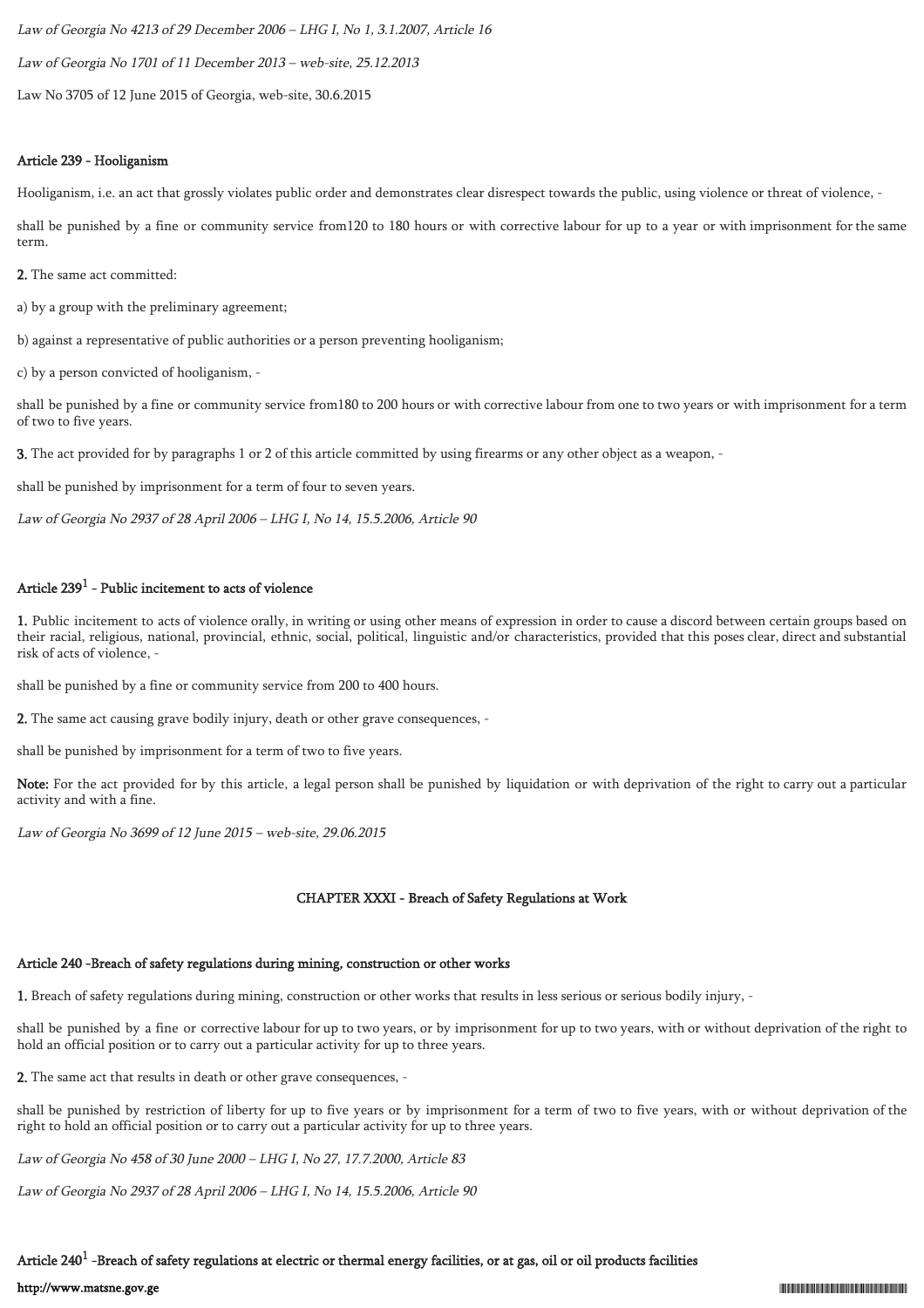1. Breach of safety regulations during the placement, design, construction or operation of electric or thermal energy facilities or gas, oil or oil products facilities that results in less serious or serious bodily injury or considerable damage, -

shall be punished by a fine or restriction of liberty for up to three years, or by imprisonment for up to two years, with or without deprivation of the right to hold an official position or to carry out a particular activity for up to three years.

2. The same act that results in death or other grave consequences, -

shall be punished by imprisonment for a term of four to seven years, with deprivation of the right to hold an official position or to carry out a particular activity for up to three years.

3. The act defined in paragraph 1 of this article that results in death of two or more persons, -

shall be punished by imprisonment for a term of 6 to 10 years, with deprivation of the right to hold an official position or to carry out a particular activity for up to three years.

Law of Georgia No 1629 of 4 July 2002 – LHG I, No 23, 24.7.2002, Article 114

Law of Georgia No 2937 of 28 April 2006 – LHG I, No 14, 15.5.2006, Article 90

#### Article 241 - Breach of safety regulations at a nuclear power facility

1. Breach of safety rules during the placement, design, construction or operation of a nuclear power facility, that results in death by negligence or radioactive contamination of the environment, -

shall be punished by a fine or restriction of liberty for up to five years, or by imprisonment for a term of two to four years, with or without deprivation of the right to hold an official position or to carry out a particular activity for up to three years.

2. The same act that results in death, -

shall be punished by imprisonment for a term of four to eight years, with deprivation of the right to hold an official position or to carry out a particular activity for up to three years.

3. The act defined in paragraph 1 of this article that results in death of two or more persons, radioactive contamination of the environment or other grave consequences, -

shall be punished by imprisonment for a term of 7 to 13 years, with deprivation of the right to hold a position or carry out a particular activity for up to three years.

Law of Georgia No 458 of 30 June 2000 – LHG I, No 27, 17.7.2000, Article 83

Law of Georgia No 2937 of 28 April 2006 – LHG I, No 14, 15.5.2006, Article 90

#### Article 242 -Breach of safety regulations at an enterprise or workshop vulnerable to explosion

1. Breach of production and technical safety regulations in an enterprise or workshop vulnerable to explosion that results in grave consequences by negligence, -

shall be punished by a fine or restriction of liberty for up to two years, or by imprisonment for up to a year, with or without deprivation of the right to hold an official position or to carry out a particular activity for up to three years.

2. Breach of production and technical safety regulations in an enterprise or workshop vulnerable to explosion that results in death or other grave consequences, -

shall be punished by restriction of liberty for up to five years or by imprisonment for a term of four to six years, with deprivation of the right to hold an official position or to carry out a particular activity for up to three years.

3. Breach of production and technical safety regulations in an enterprise or workshop vulnerable to explosion that results in death of two or more persons, -

shall be punished by imprisonment for a term of five to eight years, with deprivation of the right to hold an official position or to carry out a particular activity for up to three years.

Law of Georgia No 292 of 5 May 2000 – LHG I, No 18, 15.5.2000, Article 45

Law of Georgia No 458 of 30 June 2000 – LHG I, No 27, 17.7.2000, Article 83

Law of Georgia No 2937 of 28 April 2006 – LHG I, No 14, 15.5.2006, Article 90

### Article 243 -Breach of fire safety regulations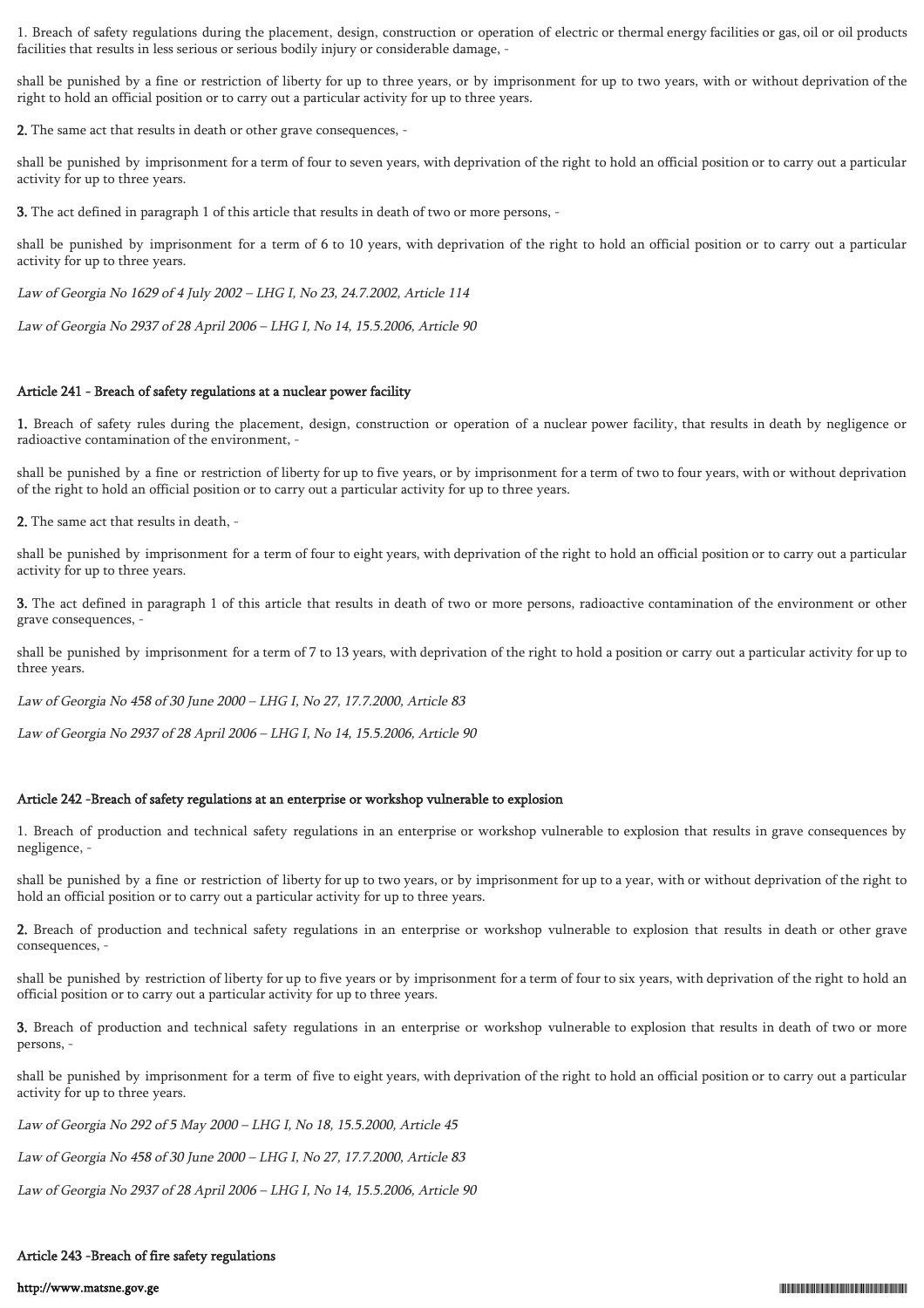1. Breach of fire safety regulations by a person responsible for their observance that results in less serious or serious bodily injury, -

shall be punished by a fine or restriction of liberty for up to three years, or by imprisonment for the same term, with or without deprivation of the right to hold an official position or to carry out a particular activity for up to three years.

2. The same act that has caused death or other grave consequences, -

shall be punished by restriction of liberty for up to five years or by imprisonment for a term of four to six years, with or without deprivation of the right to hold an official position or to carry out a particular activity for up to three years.

3. The act defined in paragraph 1 of this article that results in death of two or more persons or other grave consequences, -

shall be punished by imprisonment for a term of five to eight years, or with deprivation of the right to hold an official position or to carry out a particular activity for up to three years.

Law of Georgia No 292 of 5 May 2000 – LHG I, No 18, 15.5.2000, Article 45

Law of Georgia No 458 of 30 June 2000 – LHG I, No 27, 17.7.2000, Article 83

Law of Georgia No 2937 of 28 April 2006 – LHG I, No 14, 15.5.2006, Article 90

#### Article 244 - Breach of regulations for keeping records of, storing, transporting, using or carrying explosive, highly flammable, toxic substances or pyrotechnic articles

Breach of regulations for keeping record of, storing, transporting or using explosive, highly flammable, toxic substances or pyrotechnic articles, as well as their illegal carriage by post or baggage, which results in grave consequences, -

shall be punished by a fine or restriction of liberty for up to three years or by imprisonment for a term of two to five years.

Law of Georgia No 458 of 30 June 2000 – LHG I, No 27, 17.7.2000, Article 83

Law of Georgia No 2937 of 28 April 2006 – LHG I, No 14, 15.5.2006, Article 90

#### Article 245 - Breach of regulations related to the handling of nuclear material, radioactive waste or other sources of ionizing radiation

1. Breach of regulations related to purchase, storage, burying, possession, use, processing, testing, transfer, keeping record of, transport, export, import of or other handling of nuclear material, radioactive residues or other sources of ionizing radiation that could result in death or other grave consequences, -

shall be punished by imprisonment for up to three years.

2. The same act that results in death or other grave consequences, -

shall be punished by imprisonment for a term of six to nine years.

3. The act defined in paragraph 1 or 2 of this article that has been committed:

a) jointly by more than one person;

b) repeatedly, -

shall be punished by imprisonment for a term of eight to twelve years.

Law of Georgia No 458 of 30 June 2000 – LHG I, No 27, 17.7.2000, Article 83

Law of Georgia No 2937 of 28 April 2006 – LHG I, No 14, 15.5.2006, Article 90

### CHAPTER XXII - Crime against Public Health and Public Morals

### Article 246 - Illegal medical or pharmaceutical practice

1. Illegal medical or pharmaceutical practice that results in health damage, -

shall be punished by a fine or restriction of liberty for up to three years or by imprisonment for the same term.

2. The same act that results in death, -

shall be punished by restriction of liberty for up to five years or by imprisonment for a term of three to seven years, with or without deprivation of the right to hold an official position or to carry out a particular activity for up to three years.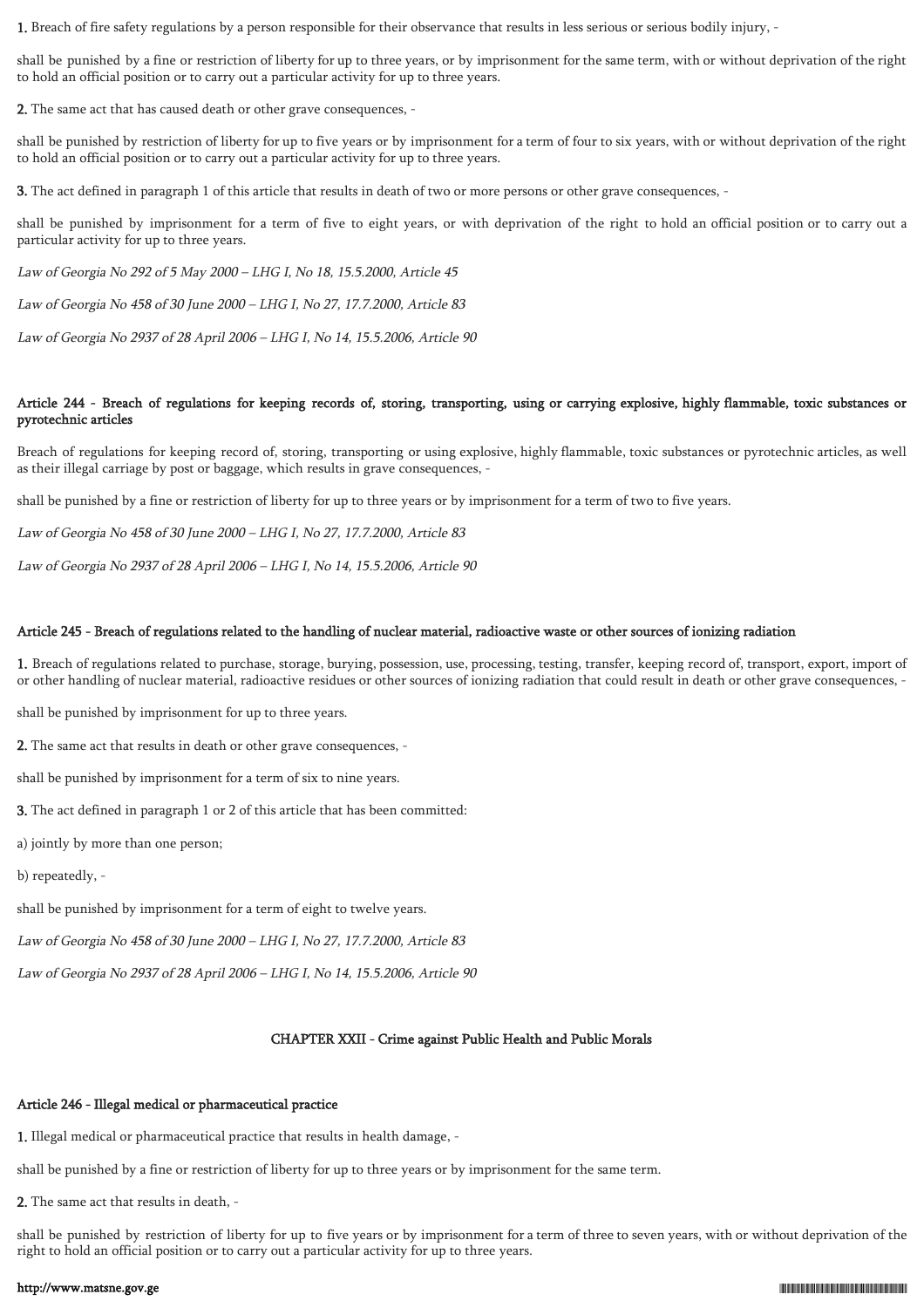Law of Georgia No 292 of 5 May 2000 – LHG I, No 18, 15.5.2000, Article 45

Law of Georgia No 458 of 30 June 2000 – LHG I, No 27, 17.7.2000, Article 83

Law of Georgia No 2937 of 28 April 2006 – LHG I, No 14, 15.5.2006, Article 90

### Article 247 - Concealment or falsification of information concerning the circumstances hazardous for human life or health

1. Concealment or falsification of information concerning the circumstance, fact or event hazardous for human life, health or environment that has been committed by a person obliged to provide this information to the public, -

shall be punished by a fine or imprisonment for up to two years, with or without deprivation of the right to hold an official position or to carry out a particular activity for up three years.

2. The same act committed by an official, or resulting in bodily injury or other grave consequences, -

shall be punished by a fine or imprisonment for a term of three to seven years, with deprivation of the right to hold an official position or to carry out a particular activity for up to three years.

Law of Georgia No 292 of 5 May 2000 – LHG I, No 18, 15.5.2000, Article 45

Law of Georgia No 458 of 30 June 2000 – LHG I, No 27, 17.7.2000, Article 83

Law of Georgia No 2937 of 28 April 2006 – LHG I, No 14, 15.5.2006, Article 90

# Article 248 - Breach of sanitary-epidemiological standards

1. Breach of sanitary-epidemiological standards that results in mass disease or poisoning of human beings, -

shall be punished by a fine or restriction of liberty for up to three years, or by imprisonment for up to two years, with or without deprivation of the right to hold an official position or to carry out a particular activity for up to three years.

2. The same act that results in death, -

shall be punished by restriction of liberty for up to five years or by imprisonment for a term of three to seven years, with deprivation of the right to hold an official position or to carry out a particular activity for up to three years.

Law of Georgia No 292 of 5 May 2000 – LHG I, No 18, 15.5.2000, Article 45

Law of Georgia No 458 of 30 June 2000 – LHG I, No 27, 17.7.2000, Article 83

Law of Georgia No 2937 of 28 April 2006 – LHG I, No 14, 15.5.2006, Article 90

# Article 249 - Breach of the regulations for poison circulation

1. Illegal manufacturing, production, purchase, storage, transportation or sale of poison for marketing purposes, -

shall be punished by a fine or restriction of liberty for up to three years or by imprisonment for the same term.

2. The same act committed:

a) jointly by more than one person;

b) repeatedly;

c) in large quantities, -

shall be punished by imprisonment for a term of three to six years.

3. Breach of regulations for production, purchase, storage, keeping records of, issuance, transport or forwarding of poison that results in illegal circulation of such substance, or other grave consequences, -

shall be punished by a fine or imprisonment for a term of three to six years.

Law of Georgia No 292 of 5 May 2000 – LHG I, No 18, 15.5.2000, Article 45

Law of Georgia No 2937 of 28 April 2006 – LHG I, No 14, 15.5.2006, Article 90

# Article 250 - Unlawful appropriation or extortion of poison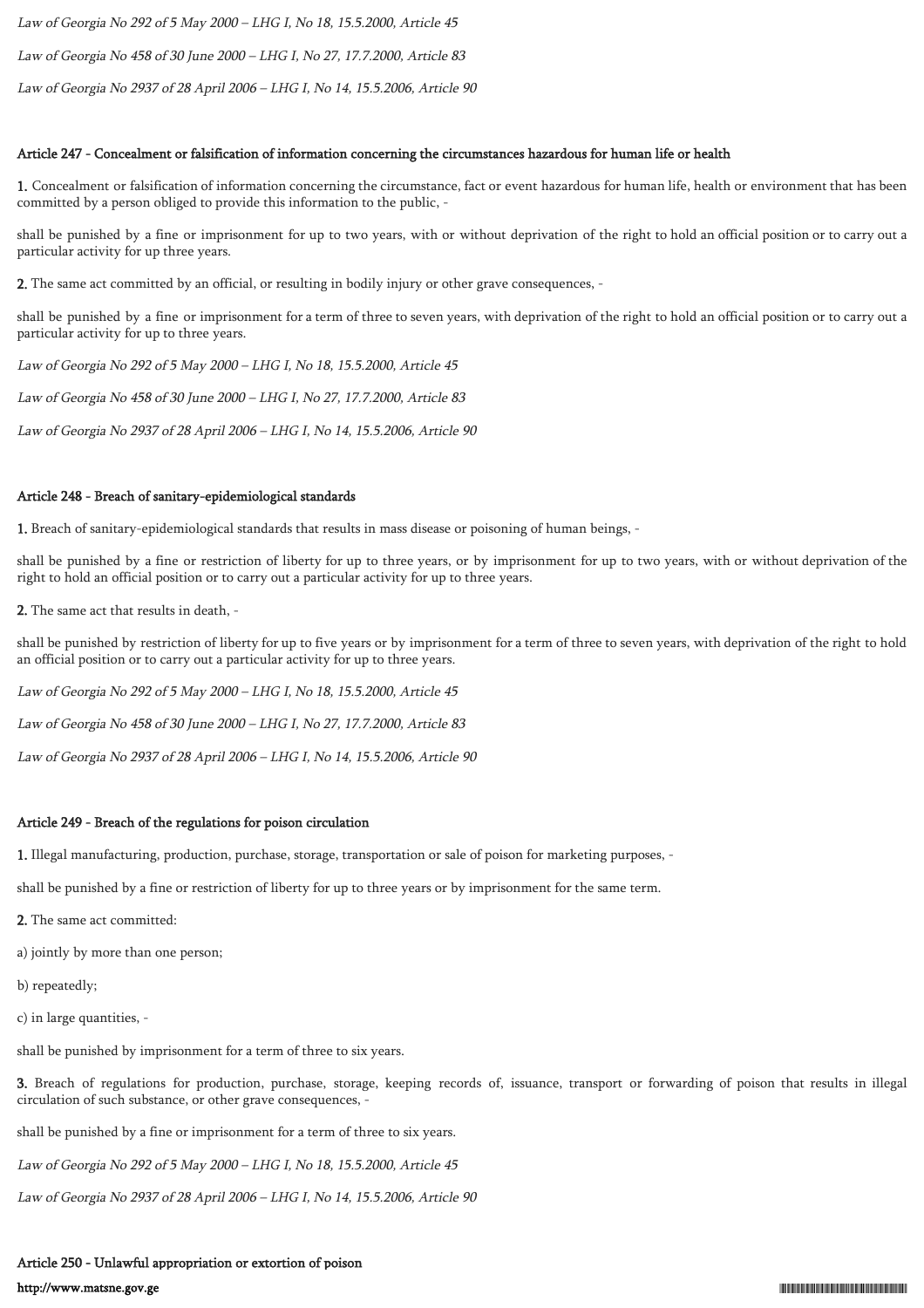1. Unlawful appropriation or extortion of poison, -

shall be punished by a fine or imprisonment for a term of two to four years.

2. The same act committed:

a) jointly by more than one person;

b) in large quantities, -

shall be punished by imprisonment for a term of four to eight years.

3. The same act committed:

a) repeatedly;

b) using violence or threat of violence that is dangerous for life or health, -

shall be punished by imprisonment for a term of seven to ten years.

Law of Georgia No 2937 of 28 April 2006 – LHG I, No 14, 15.5.2006, Article 90

### Article 251 - Production or sale of substandard goods not conforming to safety requirements or performance of low quality work or delivery of low quality services

1. Production or sale of substandard goods or performance of low quality work or delivery of low quality services not conforming to safety requirements for a consumer's life or health, as well as illegal issuance or use of official documents that confirm compliance of the goods, work or services with safety requirements that results in harm to human health, -

shall be punished by a fine or restriction of liberty for up to two years or by imprisonment for the same term.

2. The same act that results in serious bodily injury or a bodily injury of two or more persons, -

shall be punished by a fine or restriction of liberty for up to three years or by imprisonment for a term of two to five years.

3. The act defined in paragraph 7 of this article that results in death, -

shall be punished by imprisonment for a term of four to seven years.

Law of Georgia No 458 of 30 June 2000 – LHG I, No 27, 17.7.2000, Article 83

Law of Georgia No 2937 of 28 April 2006 – LHG I, No 14, 15.5.2006, Article 90

#### Article 252 - Setting up or management of illegal associations or participation in such associations

1. Setting up or management of such religious, political or public associations the activities of which involve violence against human beings, -

shall be punished by a fine or imprisonment for up to three years.

2. Participation in an association defined in paragraph 1 of this article, -

shall be punished by a fine or imprisonment for up to two years.

#### Article 253 - Engagement in prostitution

1. Engagement in prostitution using violence, threat of violence or of destruction of property, blackmail or deception, -

shall be punished by a fine or imprisonment for up to two years.

2. The same act committed by an organised group or knowingly against minors, or acquiring benefit from the engagement of a minor into prostitution, -

shall be punished by imprisonment for a term of five to seven years.

Note: For the act specified in this article, a legal person shall be punished by deprivation of the right to carry out a particular activity or by liquidation and a fine.

Law of Georgia No 458 of 30 June 2000 – LHG I, No 27, 17.7.2003, Article 83

Law No 1728 of 11 December 2013 of Georgia web-site 25.12.2013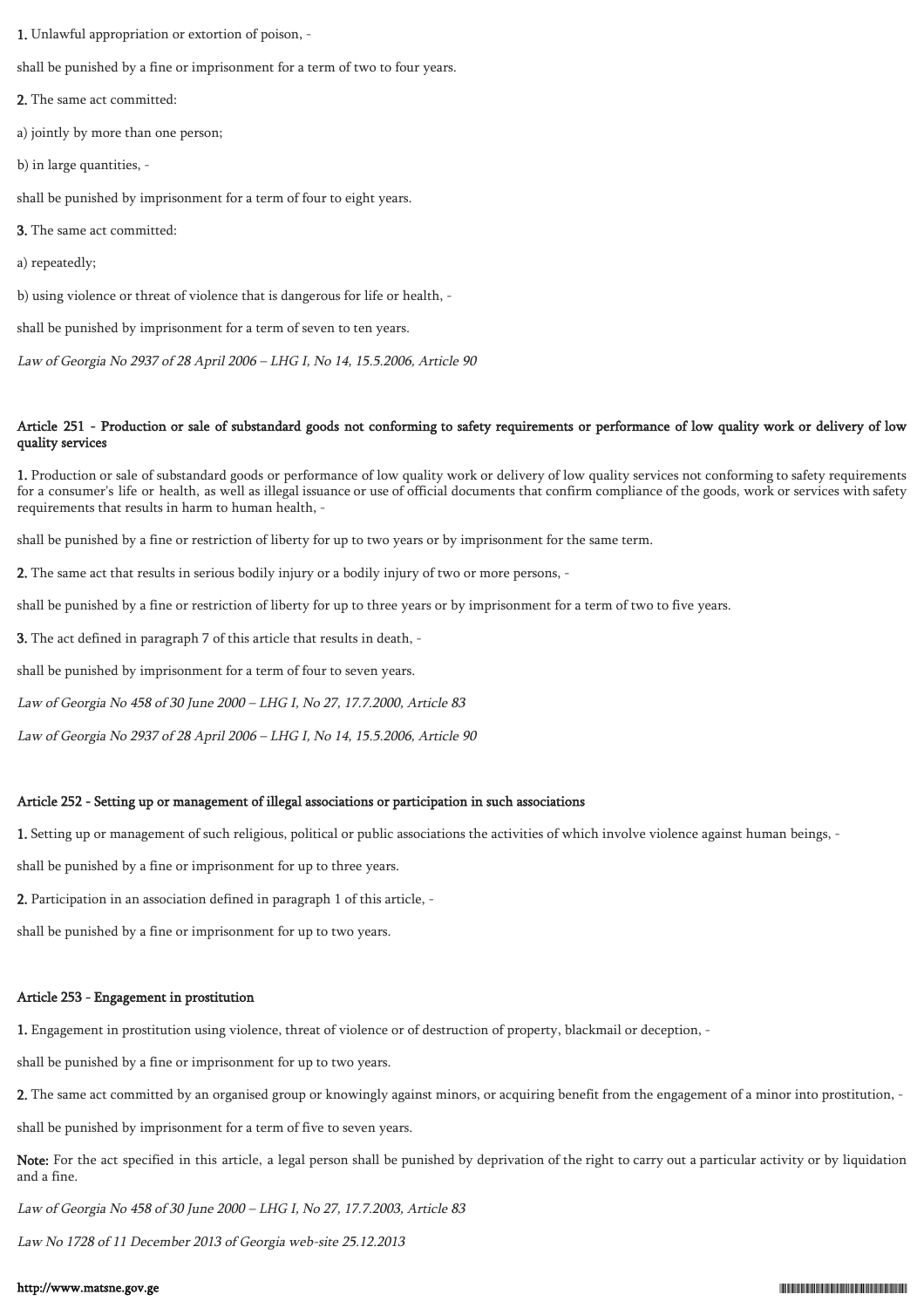### Article 254 - Making available an area or dwelling place for prostitution

Making available an area or dwelling place for prostitution,-

shall be punished by a fine or imprisonment for a term of two to four years.

Note: For the act specified in this article, a legal person shall be punished by a fine, with deprivation of the right to carry out a particular activity or by liquidation and a fine.

Law of Georgia No 458 of 30 June 2000 – LHG I, No 27, 17.7.2003, Article 83

Law of Georgia No 2937 of 28 April 2006 – LHG I, No 14, 15.5.2006, Article 90

Law of Georgia No 1796 of 13 December 2013 – web-site, 28.12.2013

#### Article 255 - Illegal making or sale of a pornographic work or other items

1. Illegal making, dissemination or advertisement of pornographic works, printed publications, images or similar items, as well as trade in or storage of these items for marketing or dissemination purposes, -

shall be punished by a fine or corrective labour for up to two years or by imprisonment for the same term.

2. Knowingly purchasing, storing, attending the demonstration of, offering, disseminating, transferring, advertising, providing access to or using pornographic work containing images of minors, -

shall be punished by a fine or corrective labour for up to two years and/or by imprisonment for up three years.

3. Knowingly making or selling pornographic work containing images of minors, -

shall be punished by imprisonment for a term of three to five years.

#### Note:

1. A pornographic work containing images of minors shall mean a visual or audio-visual material produced by any method, also a staged performance which, using various means, depicts the participation of minors or of characters with the appearance of a minor in the actual, simulated or computergenerated sexual scenes or displays genitalia of a minor for the gratification of a consumer's sexual needs. A work shall not be considered to be pornography if it has medical, scientific, educational or artistic value.

2. For the act defined in this article, a legal person shall be punished by a fine, with deprivation of the right to carry out a particular activity or by liquidation and a fine.

Law of Georgia No 1584 of 3 June 2005 – LHG I, No 31, 27.6.2005, Article 197

Law of Georgia No 3619 of 24 September 2010 – LHG I, No 51, 29.9.2010, Article 332

Law of Georgia No 1728 of 11 December 2013 – web-site, 25.12.2013

# Article 255 $^1$  - Engagement of minors in illegal production and sale of pornographic works or other similar items

Engagement of minors in the illegal production and sale of pornographic works or other similar items, as well as in the dissemination, advertisement or trading of such material or acquiring benefit from such acts, -

shall be punished by imprisonment for a term of two to five years.

Note: For the act defined in this article, a legal person shall be punished by a fine, with deprivation of the right to carry out a particular activity or by liquidation and a fine.

Law of Georgia No 2458 of 20 June 2003 – LHG I, No 21, 15.7.2003, Article 149

Law of Georgia No 1584 of 3 June 2005 – LHG I, No 31, 27.6.2005, Article 197

Law of Georgia No 2937 of 28 April 2006 – LHG I, No 14, 15.5.2006, Article 90

Law of Georgia No 3530 of 25 July 2006 – LHG I, No 37, 7.8.2006, Article 271

Law of Georgia No 1728 of 11 December 2013 – web-site, 25.12.2013

Article 255 $^2$  - Offering a meeting of a sexual character to a person under the age of 16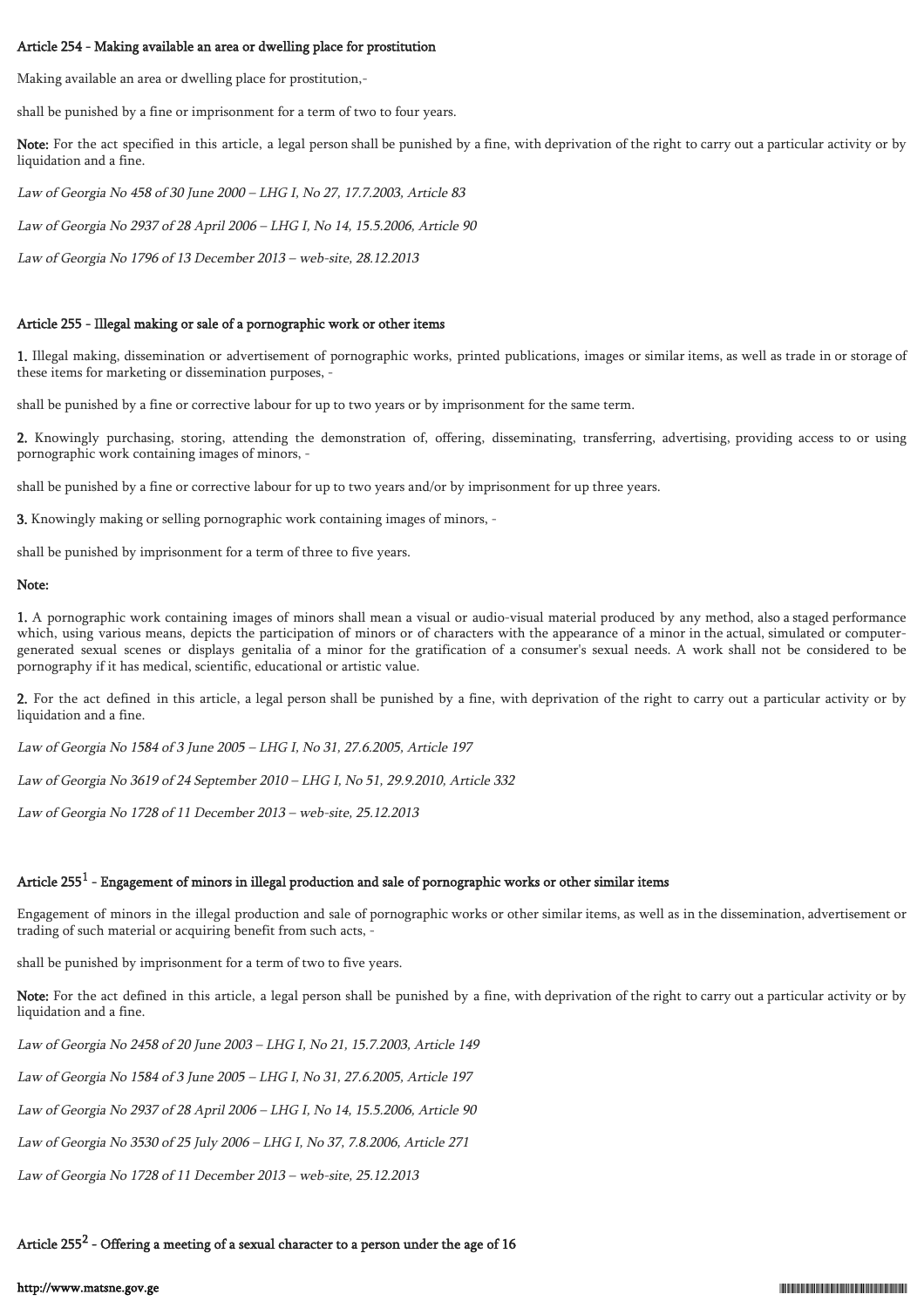The offer of a meeting knowingly made by an adult to a person under the age of 16 by using information and communication technologies for the purpose of committing the offence defined in Article 140(3) and/or Article 255(3) of this Code, where the offer was followed by actions directed towards the holding of such a meeting,

shall be punished by restriction of liberty for up to three years or by imprisonment for a term of one to three years.

Law of Georgia No 1728 of 11 December 2013 – web-site, 25.12.2013

### Article 256 - Production or dissemination of works promoting a cult of violence or cruelty

Production, dissemination, demonstration or storage for dissemination and demonstration purposes of a film, video film or other work that promotes the cult of violence or cruelty, -

shall be punished by a fine or corrective labour for up to two years, or by imprisonment for up to a year.

#### Article 257 - Damage or destruction of natural monuments

1. Damage or destruction of natural monuments, -

shall be punished by a fine or imprisonment for up to four years.

2. The same act that results in damage or destruction of an object of special value, -

shall be punished by a fine or imprisonment for a term of seven to twelve years.

3. Damage or destruction of natural monuments by negligence, -

shall be punished by a fine or imprisonment for up to two years.

4. The same act that results in damage or destruction of an object of a special value, -

shall be punished by a fine or imprisonment for up to three years.

Law of Georgia No 989 of 22 June 20001– LHG I, No 22, 6.7.2001, Article 79

Law of Georgia No 4718 of 8 May 2007 – LHG I, No 18, 22.5.2007, Article 148

#### Article 258 - Disrespect to the deceased

1. Desecration of a corpse or grave, as well as destruction or damage of a burial monument or other above-ground structures, -

shall be punished by a fine or community service for one hundred and twenty to one hundred and eighty hours or by corrective labour for up to a year or by imprisonment for up to a year.

2. Unlawful appropriation of an item placed in or on a grave, -

shall be punished by a fine or imprisonment for up to two years.

3. The same act committed:

a) jointly by more than one person;

b) due to racial, religious, national or ethnic intolerance;

c) using violence or threat of violence, -

shall be punished by restriction of liberty for up to three years or by imprisonment for up to three years.

Law of Georgia No 595 of 11 November 2004 – LHG I, No 34, 16.11.2004, Article 162

Law of Georgia No 2937 of 28 April 2006 – LHG I, No 14, 15.5.2006, Article 90

### Article 259 - Cruelty to animals

1. Cruelty to animals that results in their death or mutilation, as well as torture of animals, -

shall be punished by a fine or corrective labour for up to a year.

2. The same act committed: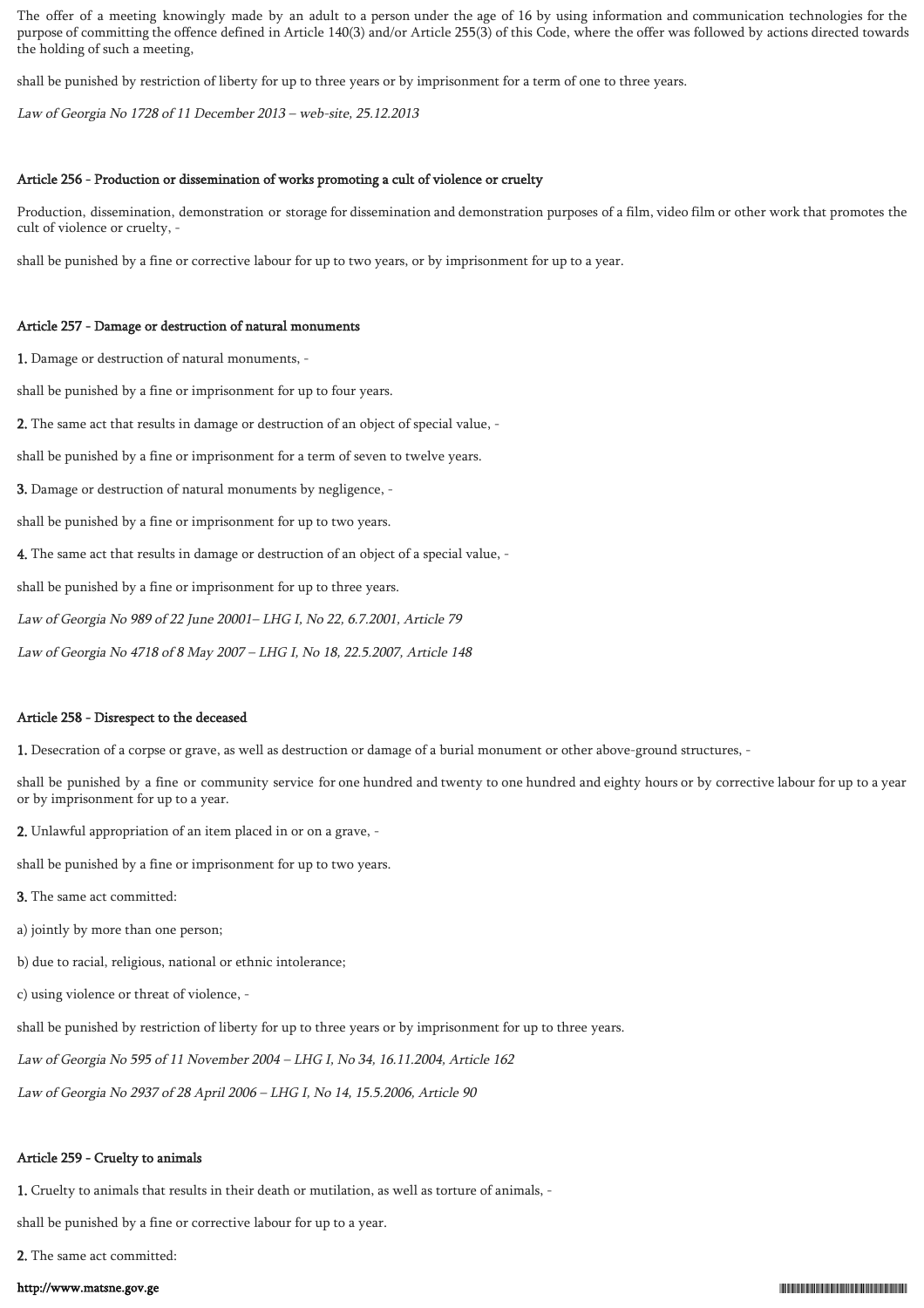a) jointly by more than one person;

b) repeatedly;

c) in attendance of a minor, -

shall be punished by a fine or imprisonment for up to two years.

### $CHAPTER XXII<sup>1</sup>$  - Crime against Cultural Heritage

Law of Georgia No 4718 of 8 May 2007 – LHG I, No 18, 22.5.2007, Article 148

# Article 259 $^1$  -Illegal archaeological works; damage of archaeological sites

1. Performance of any works on archaeological sites without permission for archaeological works, or intentional actions taken at an archaeological site that results in its damage or destruction or due to which it is impossible to date or identify it or obtain other major scientific information from the site, -

shall be punished by a fine or imprisonment for up to two years.

2. The same act committed by negligence, -

shall be punished by a fine or imprisonment for up to a year.

Law of Georgia No 4718 of 8 May 2007 – LHG I, No 18, 22.5.2007, Article 148

# Article 259 $^2$  - Damage or destruction of cultural heritage

1. Intentional damage or destruction of cultural heritage sites or of other cultural heritage protected under the legislation of Georgia, -

shall be punished by a fine or restriction of liberty for up to two years.

2. Intentional damage of monuments of national significance, -

shall be punished by a fine or imprisonment for a term of two to four years.

3. Destruction of a monument of national significance, as well as damage or destruction of a monument included in the world heritage list, -

shall be punished by imprisonment for a term of four to eight years.

4. An act defined in paragraph 1 or 2 of this article that has been committed by negligence:

shall be punished by a fine or imprisonment for up to a year.

Law of Georgia No 4718 of 8 May 2007 – LHG I, No 18, 22.5.2007, Article 148

# Article 259 $^3$  -Violation of the regime of a protective zone of cultural heritage

Violation of the regime of a protective zone of cultural heritage in a physical protection area that has substantially deteriorated the perception or use of the monument, reduced its historical and cultural value or created risks for its damage or destruction, as well as violation of the regime of an archaeological protection zone that has created risks for the damage or destruction of the archaeological object, -

shall be punished by a fine or imprisonment for up to two years.

Law of Georgia No 4718 of 8 May 2007 – LHG I, No 18, 22.5.2007, Article 148

# Article 259 $^4$  - Unauthorised removal of monuments and other cultural valuables from Georgia

Unauthorised removal of monuments, archaeological objects or of other cultural valuables provided for by the legislation of Georgia -

shall be punished by a fine or imprisonment for up to two years.

Law of Georgia No 4718 of 8 May 2007 – LHG I, No 18, 22.5.2007, Article 148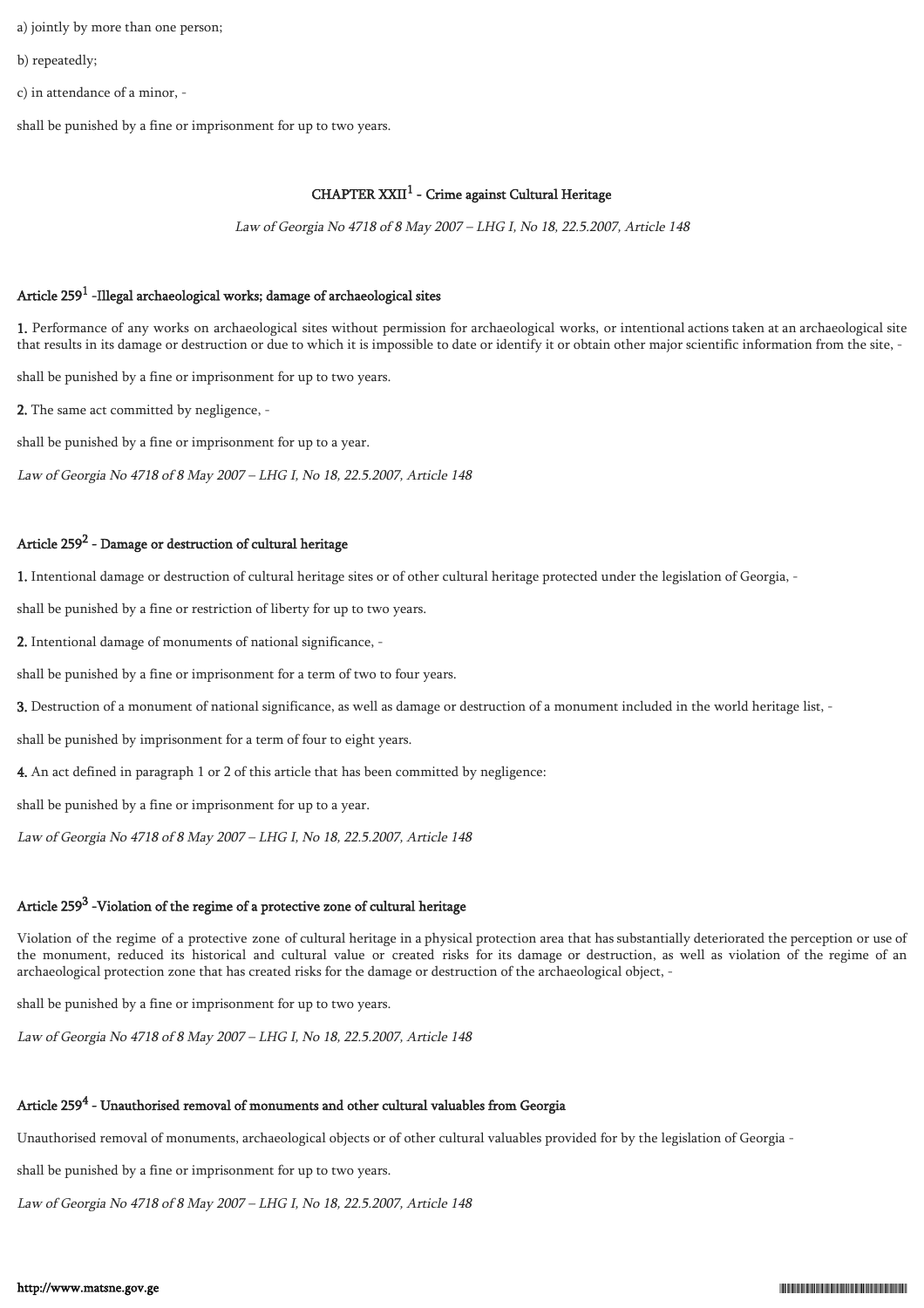# CHAPTER XXII<sup>2</sup> - International Crime in the Area of Cultural Heritage

Law of Georgia No 4718 of 8 May 2007 – LHG I, No 18, 22.5.2007, Article 148

### Article 259<sup>5</sup> - Violation of international regulations for protecting cultural valuables during armed conflict

Intentional violation of international regulations for protecting cultural valuables that are under enhanced protection during inter-state and intra-state armed conflict, in particular:

a) damage or destruction, theft, robbery or appropriation of a movable monument that is under enhanced protection;

b) damage or destruction of an immovable monument that is under enhanced protection;

c) undertaking a military attack against a monument that is under enhanced protection, against the buildings of museums, libraries, archives or special hiding places designed for storing cultural valuables in case of armed conflict or use of these buildings or their areas for military operations, -

shall be punished by imprisonment for a term of five to ten years.

Law of Georgia No 4718 of 8 May 2007 – LHG I, No 18, 22.5.2007, Article 148

#### CHAPTER XXIII - Drug-related Crime

### Article 260 -Illegal manufacturing, production, purchase, storage, transportation, transfer or sale of drugs, their analogues, precursors or new psychoactive substances

1. Illegal manufacturing, production, purchase, storage, transportation, transfer or sale of drugs, their analogues or precursors, -

shall be punished by imprisonment for up to six years.

2. Illegal manufacturing, production, purchase, storage, transportation or transfer of a new psychoactive substance, -

shall be punished by imprisonment for up to five years.

3. The act defined in paragraph 1 or 2 of this article that has been committed:

a) in large quantities, -

b) by a group with preliminary agreement;

- c) using an official position, -
- d) repeatedly;

e) by a person who has previously committed any of the offences defined in this Chapter, -

shall be punished by imprisonment for a term of five to eight years.

4. Illegal sale of drugs, their analogues, precursors or new psychoactive substances, -

shall be punished by imprisonment for a term of six to eleven years.

5. The act defined in paragraph 4 of this article that has been committed:

a) in large quantities, -

- b) by a group with preliminary agreement;
- c) using an official position, -

d) repeatedly;

e) by a person who has previously committed any of the offences defined in this Chapter, -

shall be punished by imprisonment for a term of seven to fourteen years.

6. The act defined in this article that has been committed:

a) in particularly large quantities;

b) by an organised group;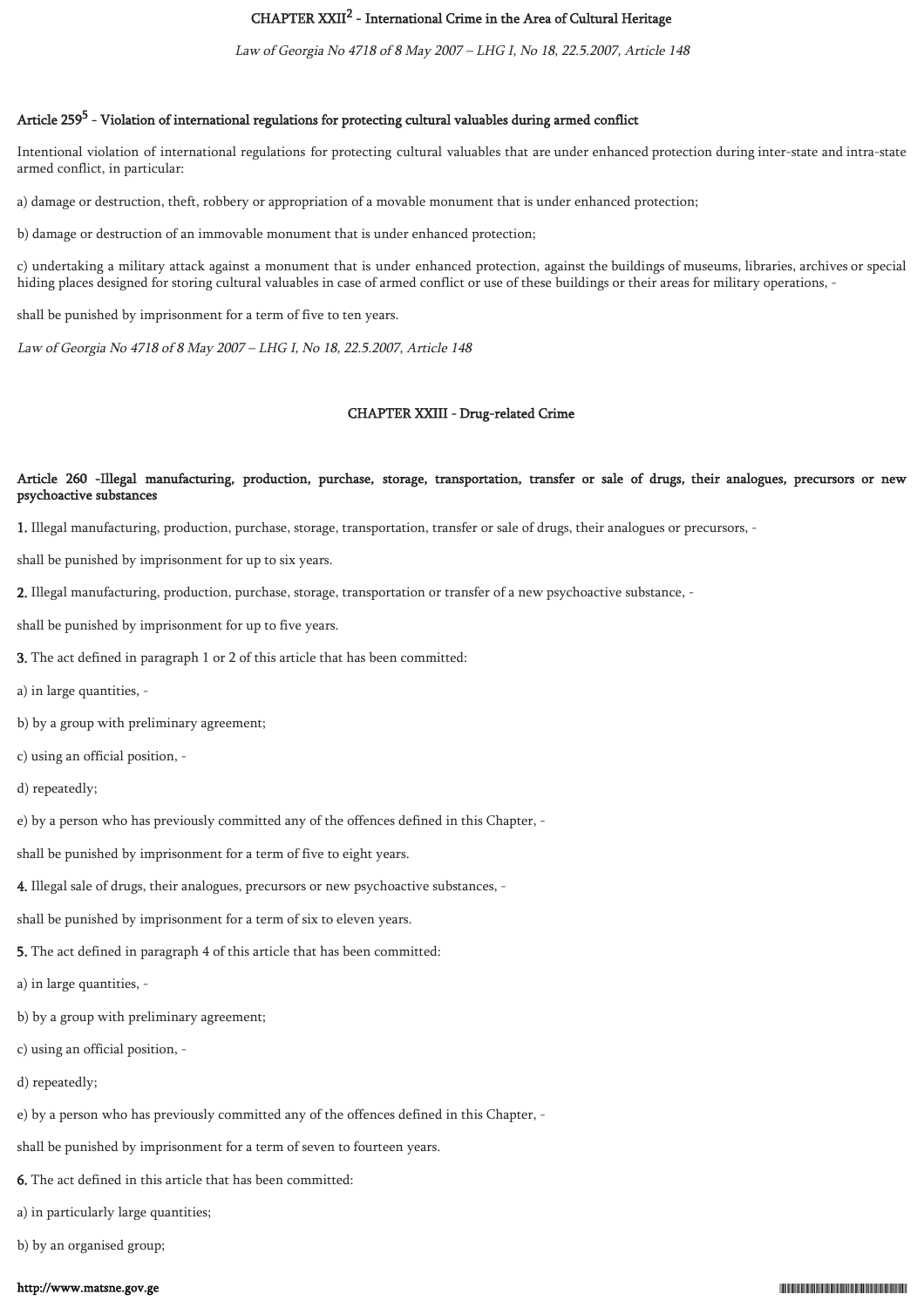shall be punished by imprisonment for a term of eight to twenty years or by life imprisonment.

### Note:

1. Persons who voluntarily turn in drugs, their analogues, precursors, new psychoactive substances, psychotropic substances, their analogues or potent substances shall be released from criminal liability stipulated for the crimes defined in this Chapter, unless there are elements of another offence in their actions.

2. For the purposes of this Chapter, voluntary turning in shall mean only such actions when a person, before the commencement of investigation declared in writing or through any technical means of communication, about the intention to deliver drugs, their analogues, precursors, new psychoactive substances, psychotropic substances, their analogues or potent substances and actively assists in their seizure.

3. For an act defined in this article, a legal person shall be punished by liquidation or deprivation of the right to carry out a particular activity and a fine.

4. Paragraphs two and four of this article shall apply to any quantity of a new psychoactive substance.

5. The aggravating circumstances provided for by paragraphs 3(a), 5(a) and 6(a) of this article shall not apply to new psychoactive substances.

Law of Georgia No 3530 of 25 July 2006 – LHG I, No 37, 7.8.2006, Article 271

Law of Georgia No 5184 of 3 July 2007 – LHG I, No 28, 18.7.2007, Article 281

Law of Georgia No 2236 of 16 April 2014 – web-site, 28.4.2014

Law of Georgia No 3975 of 8 July 2015 – web-site, 17.7.2015

### Article 261 - Illegal manufacturing, production, purchase, storage, transportation, transfer or sale of psychotropic substances, their analogues or potent substances

#### 1. Illegal manufacturing, production, purchase, storage, transportation, carriage or sale of psychotropic substances or their analogues, -

shall be punished by a fine or corrective labour for up to two years, or by imprisonment for up to three years.

### 2. Illegal manufacturing, production, purchase, storage, transportation, transfer or sale of potent substances, -

shall be punished by a fine or corrective labour for up to a year.

3. An act defined in paragraph 1 or 2 of this article that has been committed:

a) in large quantities, -

b) by a group with preliminary agreement;

c) using an official position;

d) repeatedly;

e) by a person who has previously been convicted of committing any of the offences defined in this Chapter, -

shall be punished by imprisonment for a term of three to seven years.

4. An act defined in paragraph 1 or 2 of this article that has been committed:

a) in particularly large quantities;

b) by an organised group;

shall be punished by imprisonment for a term of seven to twelve years.

Note: For the act specified in this article, a legal person shall be punished by deprivation of the right to carry out a particular activity or by liquidation and a fine.

Law of Georgia No 2937 of 28 April 2006 – LHG I, No 14, 15.5.2006, Article 90

Law of Georgia No 3530 of 25 July 2006 – LHG I, No 37, 7.8.2006, Article 271

Law of Georgia No 5184 of 3 July 20067– LHG I, No 28, 18.7.2007, Article 281

# Article 262 - Illegal import or export of drugs, their analogues, precursors or new psychoactive substances to/from Georgia or their international transportation by transit

1. Illegal import or export of drugs, their analogues or precursors to/from Georgia or their international transportation by transit, -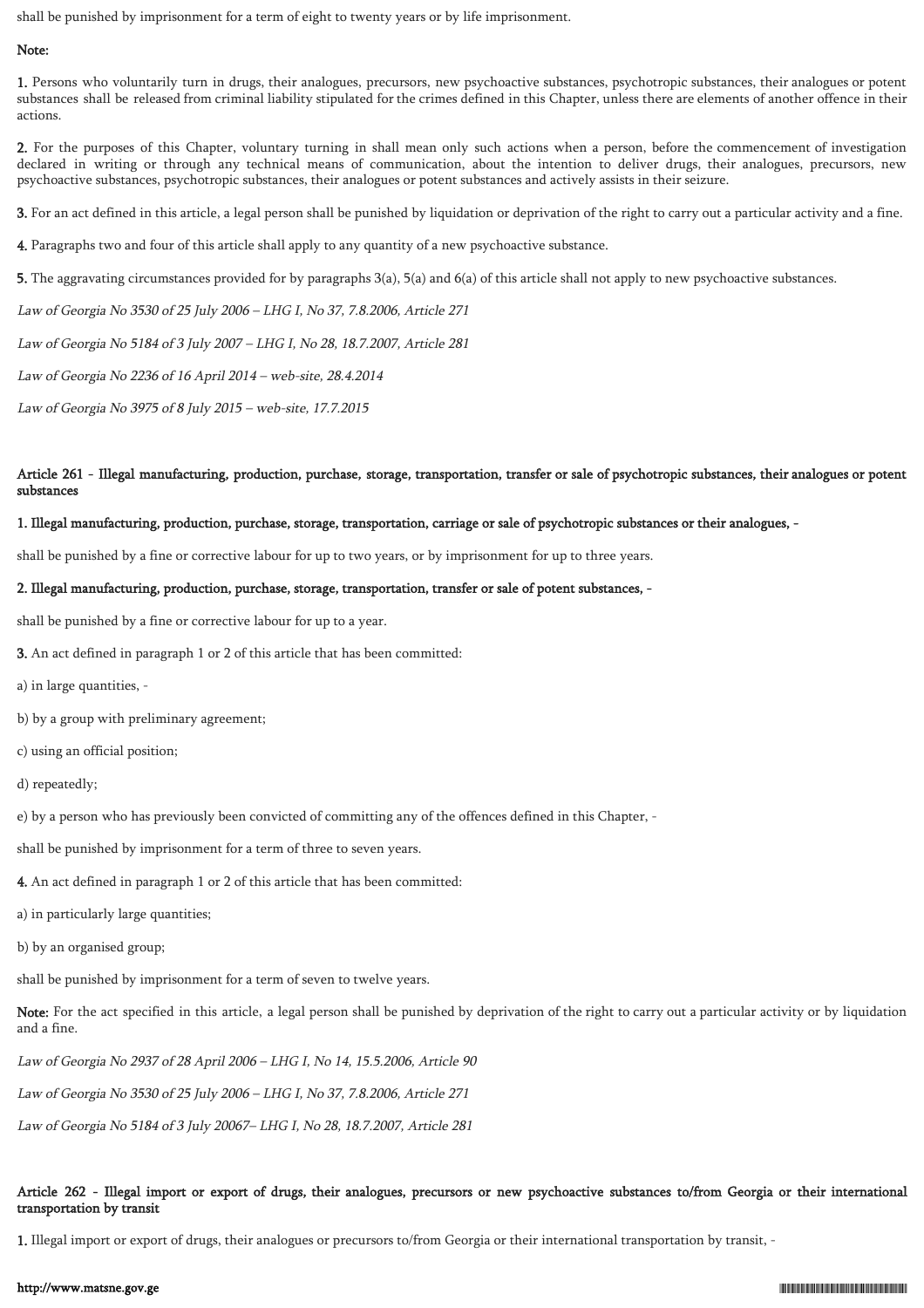shall be punished by imprisonment for a term of six to nine years.

# 1<sup>1</sup>. Illegal import or export of new psychoactive substances to/from Georgia or their international transportation by transit, -

shall be punished by imprisonment for up to five years.

2. The act provided for by paragraph 1 or 2 of this article that has been committed:

a) in large quantities, -

b) by a group with preliminary agreement;

shall be punished by imprisonment for a term of eight to twelve years.

3. An act defined in paragraph 1 or 2 of this article that has been committed:

a) using an official position;

b) repeatedly;

c) by a person who has previously convicted of committing any of the offences defined in this Chapter, -

shall be punished by imprisonment for a term of eleven to fifteen years.

4. An act defined in paragraphs 1, 2 or 3 of this article and committed:

a) in particularly large quantities;

b) by an organised group;

shall be punished by imprisonment for a term of 15 to 20 years or by life imprisonment.

### Note:

1. For an act defined in this article, a legal person shall be punished by a fine, with deprivation of the right to carry out a particular activity or by liquidation and a fine.

**2.** Paragraph  $1^1$  of this article shall apply to any quantity of new psychoactive substances.

3. Aggravating circumstances defined in paragraphs 2(a) and 4(a) of this article shall not apply to new psychoactive substances.

Law of Georgia No 2937 of 28 April 2006 – LHG I, No 14, 15.5.2006, Article 90

Law of Georgia No 3530 of 25 July 2006 – LHG I, No 37, 7.8.2006, Article 271

Law of Georgia No 2236 of 16 April 2014 – web-site, 28.4.2014

### Article 263 - Illegal import or export of psychotropic substances, their analogues or potent substances to/from Georgia or their international transportation by transit in large quantities

1. Illegal import or export of psychotropic substances, their analogues or potent substances to/from Georgia or their international transport by transit in large quantities, -

shall be punished by imprisonment for a term of two to five years.

2. An act defined in paragraph 1of this article that has been committed:

a) jointly by more than one person;

b) by a person who has been previously convicted of committing any of the offences defined in this Chapter, -

shall be punished by imprisonment for a term of five to eight years.

3. An act defined in paragraph 1 of this article that has been committed:

a) in particularly large quantities;

b) using an official position;

c) repeatedly;

shall be punished by imprisonment for a term of eight to twelve years.

Note: For an act defined in this article, a legal person shall be punished by a fine, with deprivation of the right to carry out a particular activity or by liquidation and a fine.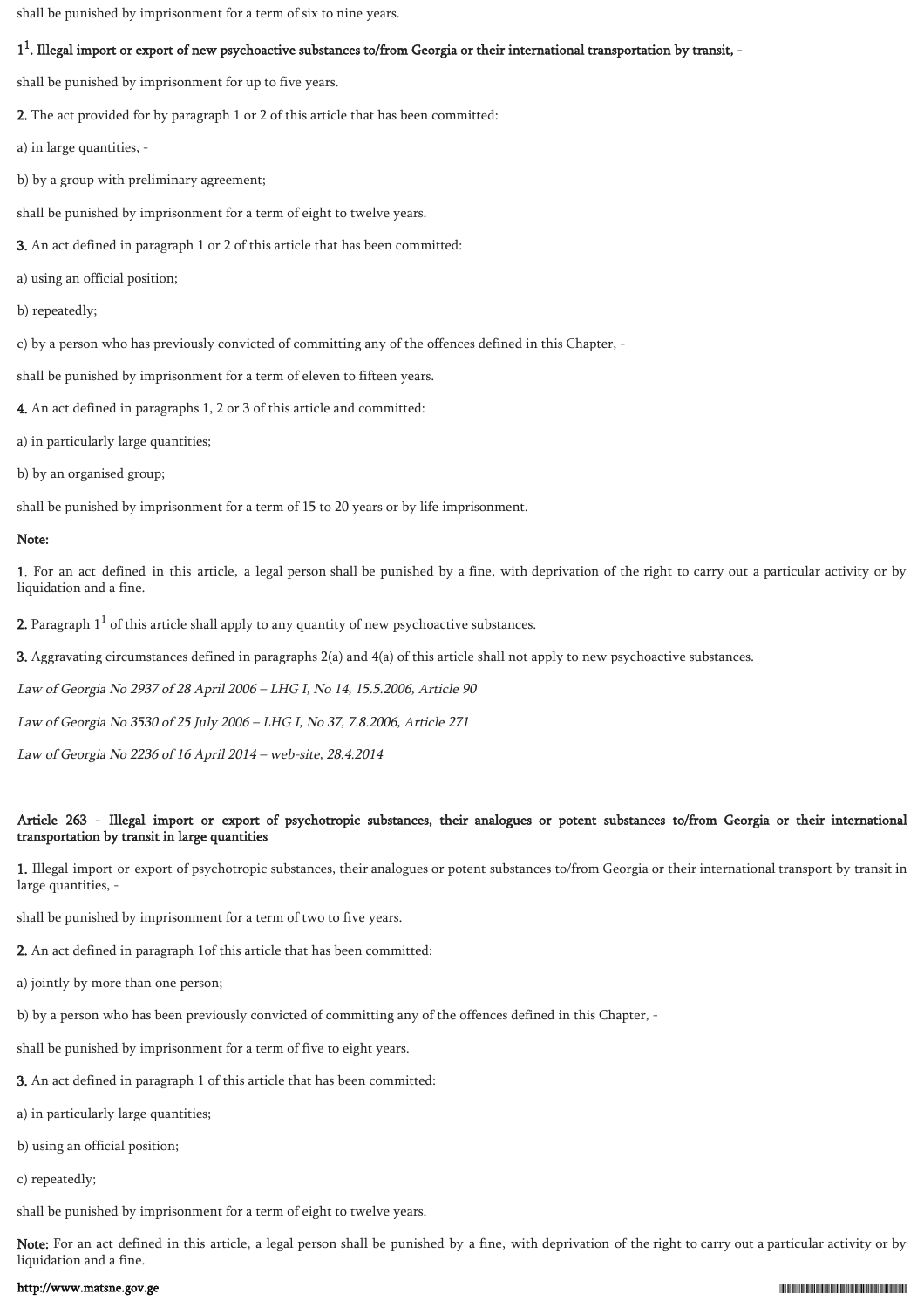Law of Georgia No 2937 of 28 April 2006 – LHG I, No 14, 15.5.2006, Article 90

Law of Georgia No 3530 of 25 July 2006 – LHG I, No 37, 7.8.2006, Article 271

### Article 264 - Unlawful appropriation or extortion of drugs, their analogues, precursors, new psychoactive substances, psychotropic substances, their analogues or potent substances

1. Unlawful appropriation or extortion of drugs, their analogues, precursors, new psychoactive substances, psychotropic substances, their analogues or potent substances, -

shall be punished by a fine or corrective labour for up to two years, or by imprisonment for a term of two to four years.

- 2. The same act committed:
- a) in large quantities, -
- b) by a group with preliminary agreement ;
- c) using violence or threat of violence that is not dangerous to life or health,
- shall be punished by imprisonment for a term of four to seven years.
- 3. An act defined in paragraph 1of this article that has been committed:
- a) using an official position;
- b) repeatedly;
- c) by a person who has been previously convicted of committing any of the offences defined in this Chapter, -
- shall be punished by imprisonment for a term of seven to eleven years.
- 4. An act defined in paragraphs 1, 2 or 3 of this article that has been committed:
- a) in particularly large quantities;
- b) by an organised group;
- c) using violence or threat of violence that is dangerous for life or health, -
- shall be punished by imprisonment for a term of 10 to 15 years.

### Note:

1. For an act defined in this article, a legal person shall be punished by a fine, with deprivation of the right to carry out a particular activity or by liquidation and a fine.

- 2. Paragraph 1 of this article shall apply to any quantity of new psychoactive substances.
- 3. The aggravating circumstances defined in paragraphs 2(a) and 4(a) of this article shall not apply to new psychoactive substances.
- Law of Georgia No 2937 of 28 April 2006 LHG I, No 14, 15.5.2006, Article 90
- Law of Georgia No 3530 of 25 July 2006 LHG I, No 37, 7.8.2006, Article 271
- Law of Georgia No 2236 of 16 April 2014 web-site, 28.4.2014

# Article 265 - Illegal sowing, growing or cultivation of plants containing narcotics

- 1. Illegal sowing, growing or cultivation of plants containing narcotics, -
- shall be punished by a fine or imprisonment for a term of two to five years.
- 2. The same act committed:
- a) in large quantities, -
- b) by a group with preliminary agreement;
- c) using an official position, -
- d) repeatedly;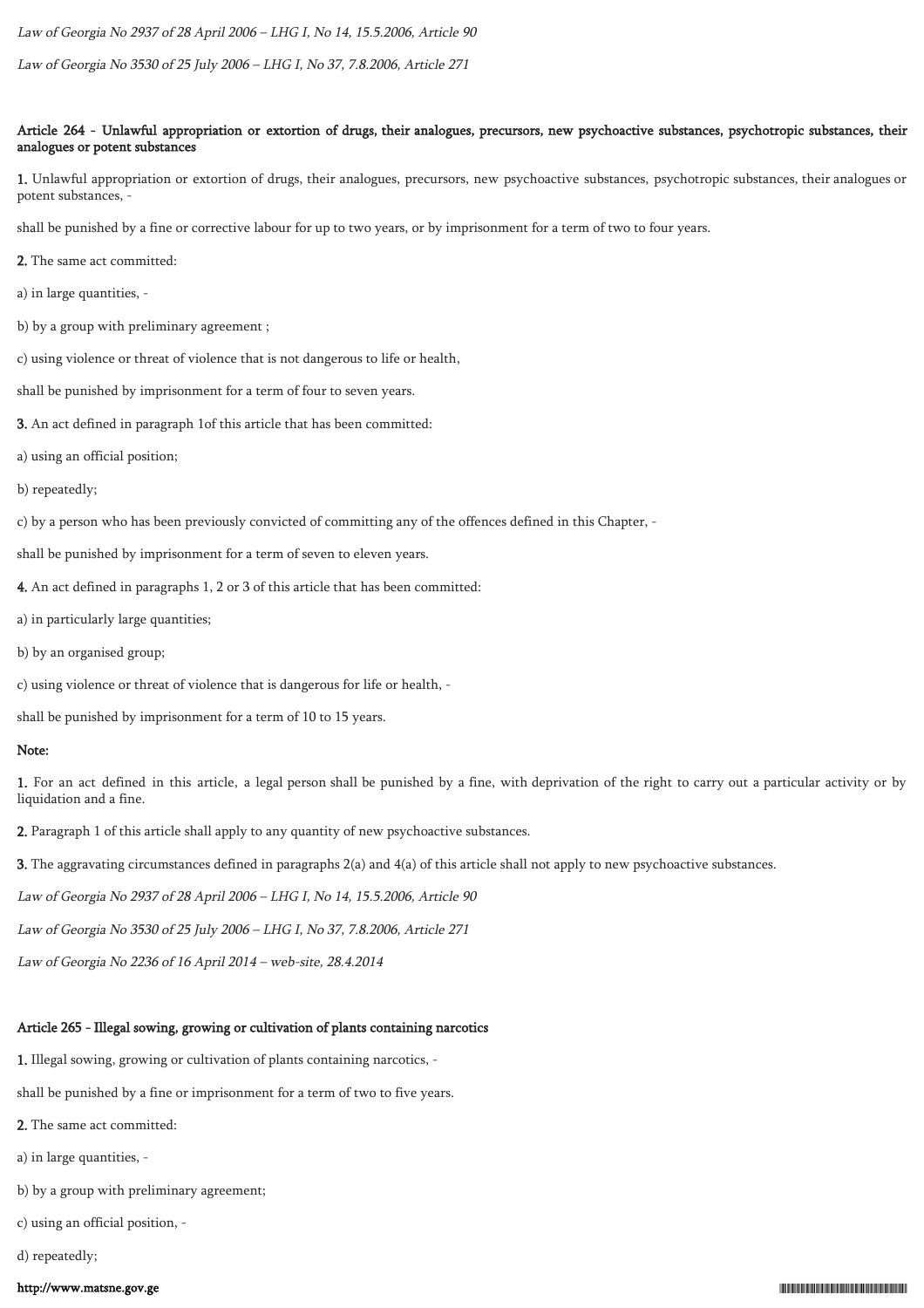e) by a person who has previously been convicted of committing any of the offences defined in this Chapter, -

shall be punished by imprisonment for a term of four to seven years.

3. An act defined in paragraph 1 or 2 of this article that has been committed:

a) in particularly large quantities;

b) by an organised group;

shall be punished by imprisonment for a term of six to twelve years.

Note: For an act defined in this article, a legal person shall be punished by a fine, with deprivation of the right to carry out a particular activity or by liquidation and a fine.

Law of Georgia No 2937 of 28 April 2006 – LHG I, No 14, 15.5.2006, Article 90

Law of Georgia No 3530 of 25 July 2006 – LHG I, No 37, 7.8.2006, Article 271

Law of Georgia No 5184 of 3 July 2007 – LHG I, No 28, 18.7.2007, Article 281

### Article 266 - Arrangement or maintenance of a secret laboratory for illegal production of drugs, their analogues, precursors, new psychoactive substances, psychotropic substances or their analogues

1. Arrangement or maintenance of a secret laboratory for illegal production of drugs, their analogues, precursors, new psychoactive substances, psychotropic substances or their analogues, -

shall be punished by imprisonment for a term of four to seven years.

2. The same act committed:

a) jointly by more than one person;

b) using an official position;

c) by a person who has previously been convicted of committing any of the offences defined in this Chapter, -

shall be punished by imprisonment for a term of seven to twelve years.

Note: For an act specified in this article, a legal person shall be punished by a fine, with deprivation of the right to carry out a particular activity or by liquidation and a fine.

Law of Georgia No 2937 of 28 April 2006 – LHG I, No 14, 15.5.2006, Article 90

Law of Georgia No 3530 of 25 July 2006 – LHG I, No 37, 7.8.2006, Article 271

Law of Georgia No 5184 of 3 July 2007 – LHG I, No 28, 18.7.2007, Article 281

Law of Georgia No 2236 of 16 April 2014 – web-site, 28.4.2014

### Article 267 - Making of forged prescriptions or other documents for purchasing drugs for marketing purposes, or their sale

1. Making of a forged prescription or other documents for purchasing drugs for marketing purposes, or their sale, -

shall be punished by a fine or corrective labour for up to two years, or by imprisonment for a term of three to six years.

2. The same act committed:

a) repeatedly or for the purpose of rendering services to other persons;

b) using an official status, -

shall be punished by a fine or imprisonment for a term of six to ten years, with or without deprivation of the right to hold an official position or to carry out a particular activity for up three years.

3. An act defined in paragraph 1 or 2 of this article that has been committed:

a) in large quantities, -

b) by a group with preliminary agreement;

shall be punished by imprisonment for a term of nine to thirteen years, with deprivation of the right to hold an official position or to carry out a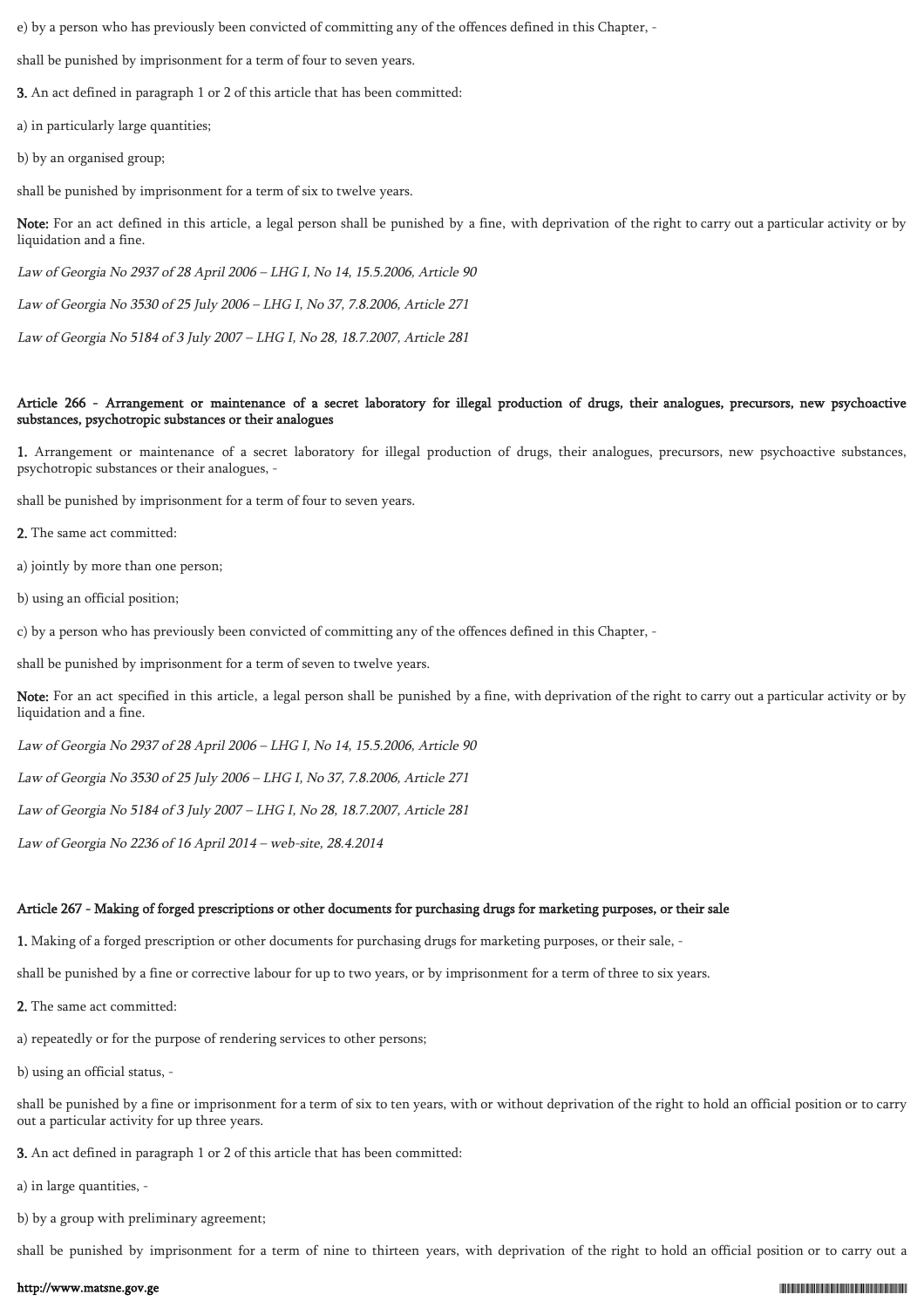particular activity for up to three years.

Note: For an act specified in this article, a legal person shall be punished by a fine, with deprivation of the right to carry out a particular activity or by liquidation and a fine.

Law of Georgia No 2937 of 28 April 2006 – LHG I, No 14, 15.5.2006, Article 90

Law of Georgia No 3530 of 25 July 2006 – LHG I, No 37, 7.8.2006, Article 271

Law of Georgia No 5184 of 3 July 2007 – LHG I, No 28, 18.7.2007, Article 281

#### Article 268 - Making of a forged prescription or other documents for purchasing psychotropic or potent substances for marketing purposes, or their sale

1. Making of a forged prescription or other documents for purchasing psychotropic or potent substances for marketing purposes, or their sale, -

shall be punished by a fine or corrective labour for up to three years.

2. The same act committed:

a) repeatedly or for the purpose of rendering services to other persons;

b) using an official position, -

shall be punished by a fine or imprisonment for a term of three to six years, with or without deprivation of the right to hold an official position or to carry out a particular activity for up to a year.

3. The act defined in paragraph 1 or 2 of this article that has been committed:

a) in large quantities, -

b) by a group with preliminary agreement;

shall be punished by imprisonment for a term of six to eleven years, with deprivation of the right to hold an official position or to carry out a particular activity for up to three years.

Note: For an act specified in this article, a legal person shall be punished by a fine, with deprivation of the right to carry out a particular activity or by liquidation and a fine.

Law of Georgia No 2937 of 28 April 2006 – LHG I, No 14, 15.5.2006, Article 90

Law of Georgia No 3530 of 25 July 2006 – LHG I, No 37, 7.8.2006, Article 271

Law of Georgia No 5184 of 3 July 2007 – LHG I, No 28, 18.7.2007, Article 281

#### Article 269 - Violation of the procedures for manufacturing, production, receipt, keeping records of, issuance, storage, transportation, transfer or import of drugs or precursors

1. Violation of the procedures for manufacturing, production, receipt, keeping records of, issuance, storage, transportation, transfer or import of drugs or precursors that results in their illegal circulation,

shall be punished by a fine or imprisonment for up to three years, deprivation of the right to hold an official position or to carry out a particular activity for up three years.

2. The same act that results in illegal circulation of large quantities of drugs or precursors, or other grave consequences, -

shall be punished by imprisonment for a term of two to five years, with deprivation of the right to hold an official position or to carry out a particular activity for up to three years.

Note: For an act specified in this article, a legal person shall be punished by deprivation of the right to carry out a particular activity or by liquidation and a fine.

Law of Georgia No 2937 of 28 April 2006 – LHG I, No 14, 15.5.2006, Article 90

Law of Georgia No 3530 of 25 July 2006 – LHG I, No 37, 7.8.2006, Article 271

### Article 270 - Violation of procedures for manufacturing, production, receipt, keeping records of, issuance, storage, transportation, transfer or import of psychotropic or potent substances

1. Violation of procedures for manufacturing, production, receipt, keeping records of, issuance, storage, transportation, transfer or import of psychotropic or potent substances that results in their illegal circulation, -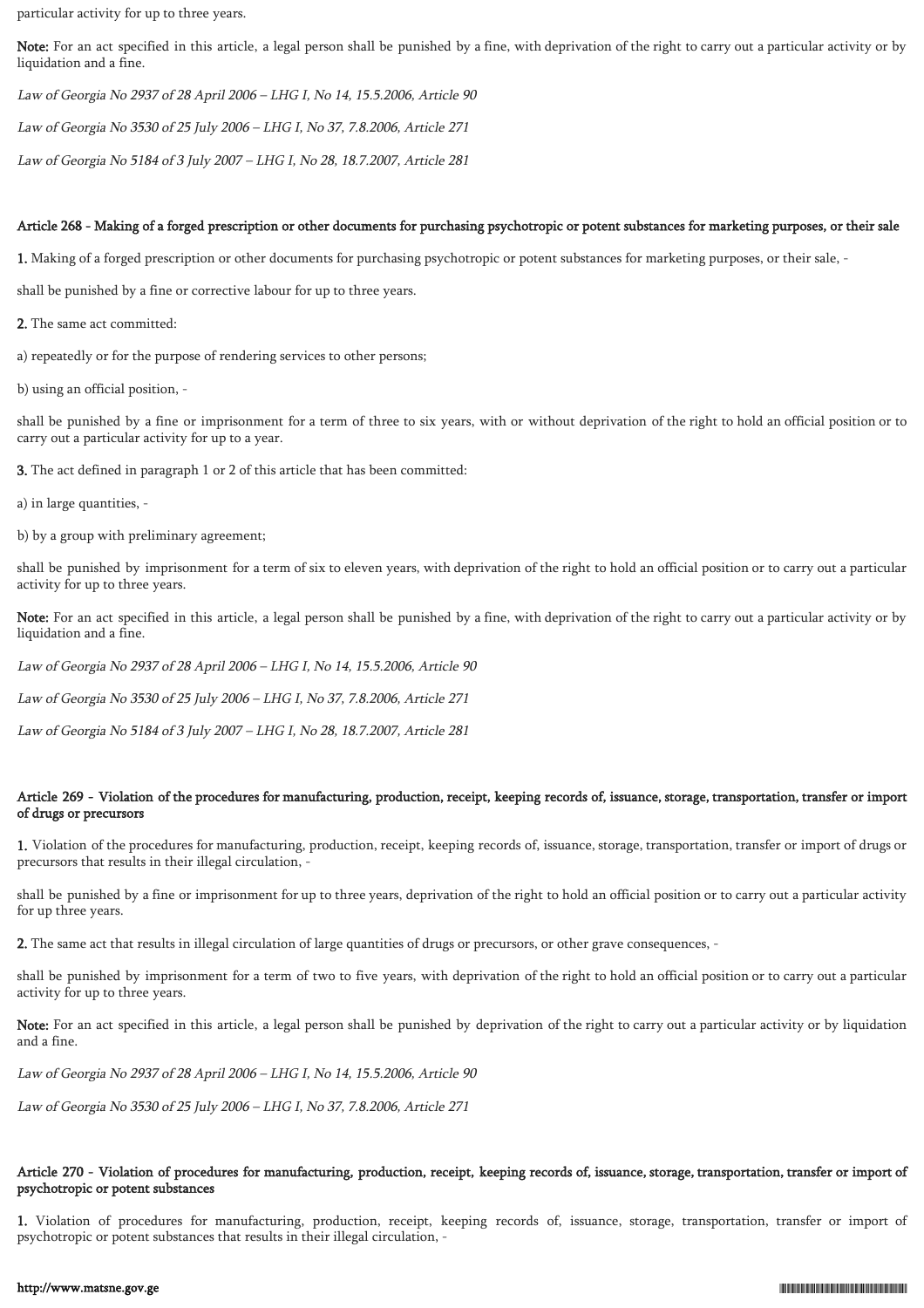shall be punished by a fine or corrective labour for up a year, with or without deprivation of the right to hold an official position or to carry out a particular activity.

2. The same act that results in illegal circulation of large quantities of psychotropic or potent substances or in other grave consequences, -

shall be punished by a fine or corrective labour for up to two years, or by imprisonment for the same term, with deprivation of the right to hold an official position or to carry out a particular activity for up to three years.

Note: For an act specified in this article, a legal person shall be punished by a fine, with deprivation of the right to carry out a particular activity or by liquidation and a fine.

Law of Georgia No 3530 of 25 July 2006 – LHG I, No 37, 7.8.2006, Article 271

### Article 271 - Making a dwelling place or other premises available for illegal use of drugs, their analogues, new psychoactive substances, psychotropic substances or their analogues

1. Making a dwelling place or other premises available for illegal use of drugs, their analogues, new psychoactive substances, psychotropic substances or their analogues, -

shall be punished by a fine or imprisonment for up to three years.

2. The same act committed:

a) repeatedly;

b) for mercenary purposes;

c) against a minor or a person who is undergoing a detoxification treatment, -

shall be punished by imprisonment for a term of two to five years.

3. Arrangement of special premises or organising illegal use on such premises of drugs, their analogues, new psychoactive substances, psychotropic substances or their analogues, -

shall be punished by imprisonment for a term of three to six years.

4. An act defined in paragraph 3 of this article that has been committed:

a) by an organised group;

b) repeatedly;

shall be punished by imprisonment for a term of five to nine years.

Note: For an act specified in this article, a legal person shall be punished by a fine, with deprivation of the right to carry out a particular activity or by liquidation and a fine.

Law of Georgia No 2937 of 28 April 2006 – LHG I, No 14, 15.5.2006, Article 90

Law of Georgia No 3530 of 25 July 2006 – LHG I, No 37, 7.8.2006, Article 271

Law of Georgia No 2236 of 16 April 2014 – web-site, 28.4.2014

#### Article 272 - Inducement to use drugs, their analogues, new psychoactive substances, psychotropic substances or their analogues

1. Inducement to use drugs, their analogues, new psychoactive substances, psychotropic substances or their analogues, -

shall be punished by a fine or imprisonment for up to three years.

2. The same act committed repeatedly, -

shall be punished by imprisonment for a term of three to six years.

3. An act defined in paragraph 1 of this article committed with respect to two or more persons or a minor, -

shall be punished by imprisonment for a term of six to ten years.

Law of Georgia No 2937 of 28 April 2006 – LHG I, No 14, 15.5.2006, Article 90

Law of Georgia No 2243 of 16 April 2014 – web-site, 2.5.2014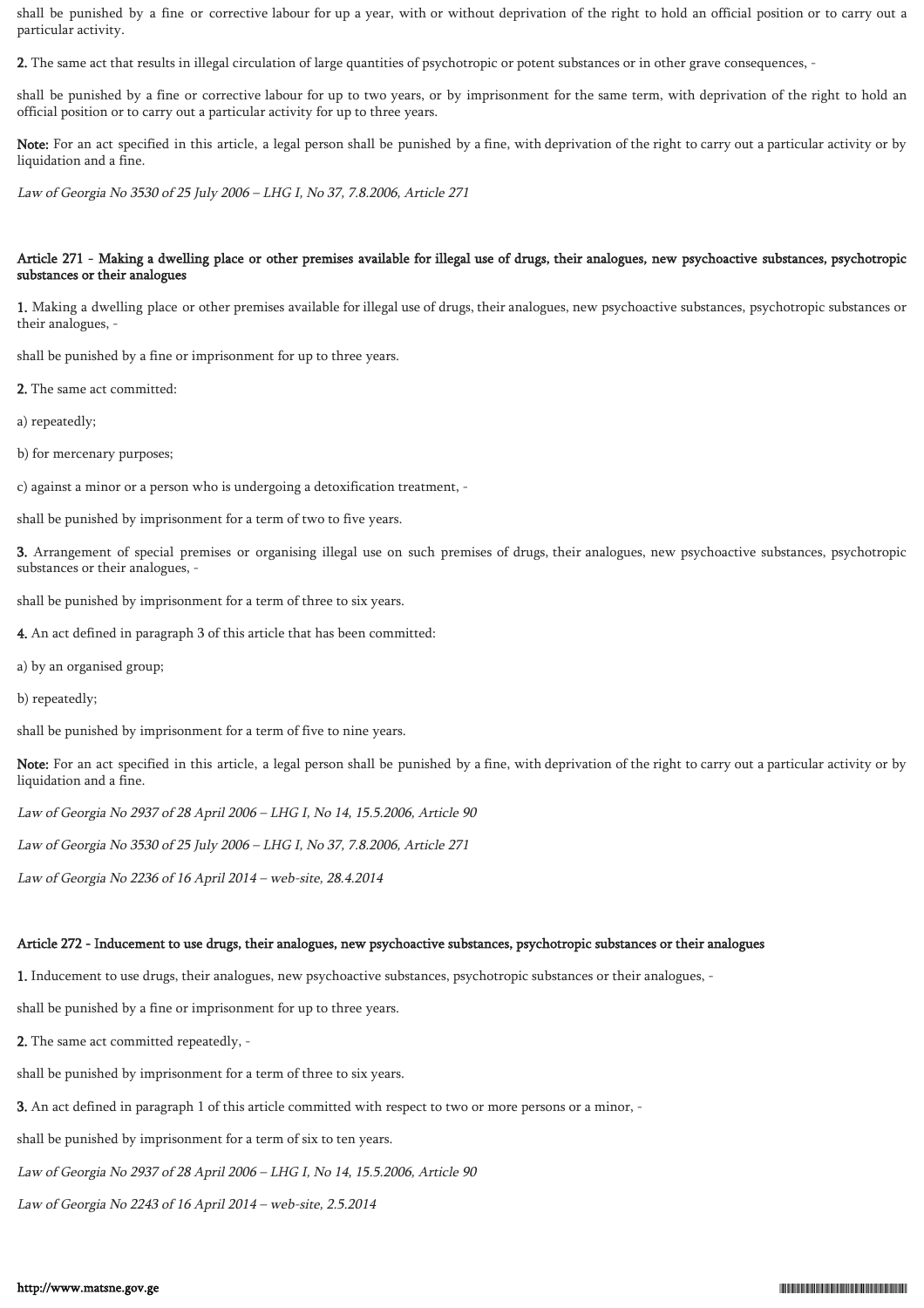### Article 273 - Illegal manufacturing, purchase, storage or illegal consumption without medical prescription of drugs, their analogues or precursors in small quantity for personal consumption

Illegal manufacturing, purchase, storage or illegal consumption without medical prescription of drugs, their analogues or precursors in small quantity for personal consumption, by a person who has been subjected to an administrative penalty for the commission of such an act, or who has been convicted of this crime, -

shall be punished by a fine or community service from120 to 180 hours or by imprisonment for up to a year.

Note: The fine defined in this article shall not be less than double the amount of the fine determined by the relevant article of the Administrative Offences Code of Georgia.

Law of Georgia No 2937 of 28 April 2006 – LHG I, No 14, 15.5.2006, Article 90

Law of Georgia No 5184 of 3 July 2007 – LHG I, No 28, 18.7.2007, Article 281

#### Article 274 - Evading compulsory medical treatment

Persistent evasion by a drug addict of compulsory medical treatment in a special medical facility, -

shall be punished by imprisonment for up to a year.

#### CHAPTER XXXIV - Transport-related Crime

#### Article 275 - Violation of safety regulations or procedures for operating railway, water, air or cable way transport traffic

1. Violation of safety regulations or procedures for operation of railway, water, air or cable way transport traffic by a person specifically charged with the observance of these procedures that results in less serious or serious bodily injury, -

shall be punished by a fine or restriction of liberty for up to three years or by imprisonment for a term of two to five years, with or without deprivation of the right to hold an official position or to carry out a particular activity for up to three years.

2. The same act committed in a drunken state, -

shall be punished by imprisonment for a term of four to six years, with deprivation of the right to hold an official position or to carry out a particular activity for up to three years.

3. The act defined in paragraph 1 of this article that results in death, -

shall be punished by imprisonment for a term of five to seven years, with deprivation of the right to hold an official position or to carry out a particular activity for up to three years.

4. The same act committed in a drunken state, -

shall be punished by imprisonment for a term of six to nine years, with deprivation of the right to hold an official position or to carry out a particular activity for up to three years.

5. The act defined in paragraph 1 of this article that results in death of two or more persons, -

shall be punished by imprisonment for a term of six to ten years, with deprivation of the right to hold an official position or to carry out a particular activity for up to three years.

6. The same act committed in a drunken state, -

shall be punished by imprisonment for a term of eight to twelve years, with deprivation of the right to hold an official position or to carry out a particular activity for up to three years.

Law of Georgia No 292 of 5 May 2000 – LHG I, No 18, 15.5.2000, Article 45

Law of Georgia No 458 of 30 June 2000 – LHG I, No 27, 17.7.2000, Article 83

Law of Georgia No 2937 of 28 April 2006 – LHG I, No 14, 15.5.2006, Article 90

#### Article 276 - Violation of traffic safety rules or rules for operating transport

1. Violation of traffic safety rules or rules for operating a motor car, street-car, trolley-bus, tractor or other mechanical transport by persons driving them that results in less serious bodily injury, -

shall be punished by a fine or restriction of liberty for up to three years, or by imprisonment for the same term, with or without deprivation of the right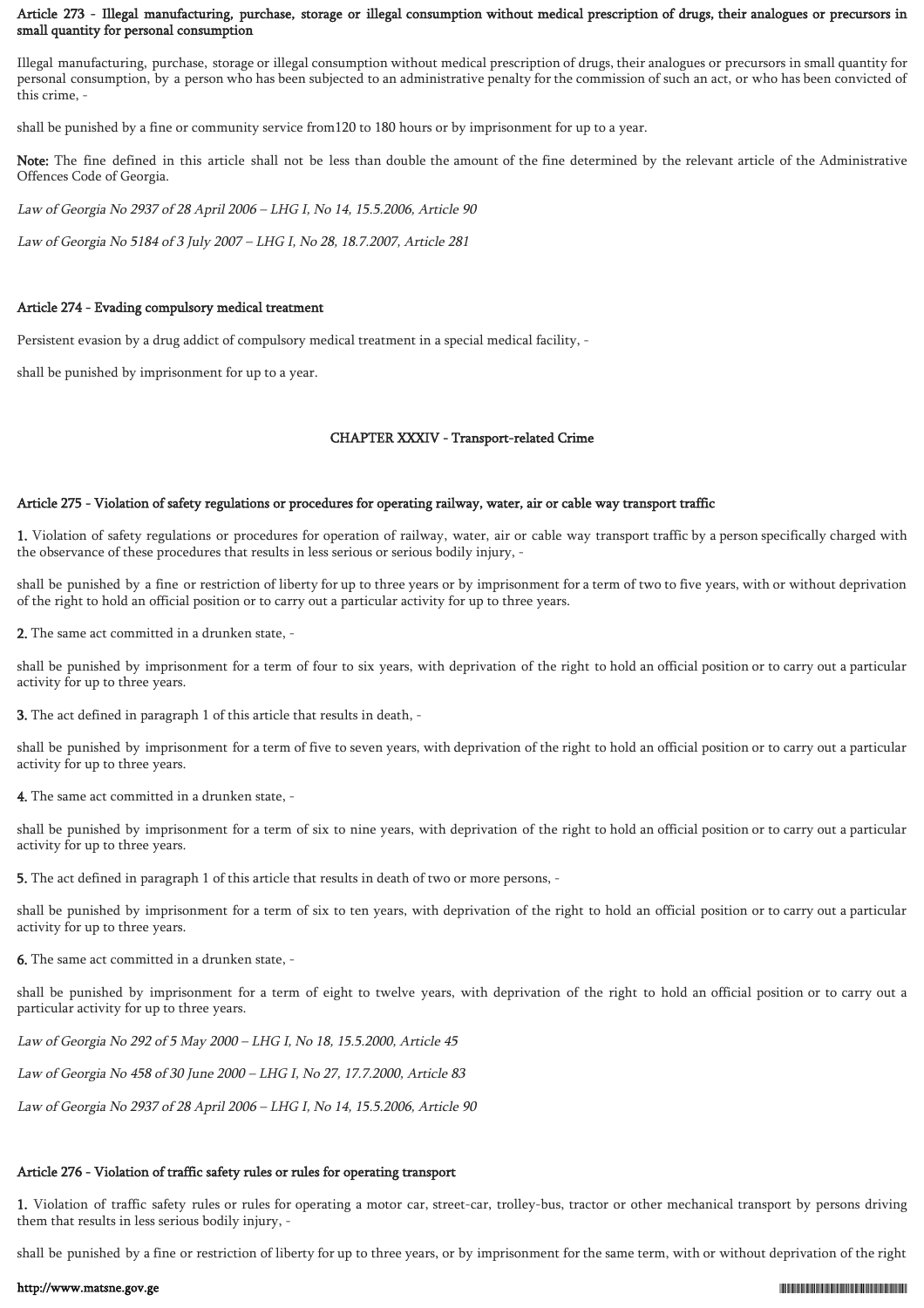to hold an official position or to carry out a particular activity for up to three years.

2. The same act committed in a drunken state, -

shall be punished by imprisonment for a term of two to five years, with deprivation of the right to hold an official position or to carry out a particular activity for up to three years.

3. An act defined in paragraph 1 of this article that results in serious bodily injury, -

shall be punished by a fine or restriction of liberty for up to five years or by imprisonment for a term of three to five years, with deprivation of the right to hold an official position or to carry out a particular activity for up to three years.

4. The same act committed in a drunken state, -

shall be punished by imprisonment for a term of four to six years, with deprivation of the right to hold an official position or to carry out a particular activity for up to three years.

5. An act defined in paragraph 1 of this article that results in death, -

shall be punished by imprisonment for a term of four to seven years, with deprivation of the right to hold an official position or to carry out a particular activity for up to three years.

6. The same act committed in a drunken state, -

shall be punished by imprisonment for a term of six to nine years, with deprivation of the right to hold an official position or to carry out a particular activity for up to three years.

7. An act defined in paragraph 1 of this article that results in death of two or more persons, -

shall be punished by imprisonment for a term of six to ten years, with deprivation of the right to hold an official position or to carry out a particular activity for up to three years.

8. The same act committed in a drunken state, -

shall be punished by imprisonment for a term of eight to twelve years, with deprivation of the right to hold an official position or to carry out a particular activity for up to three years.

Law of Georgia No 292 of 5 May 2000 – LHG I, No 18, 15.5.2000, Article 45

Law of Georgia No 458 of 30 June 2000 – LHG I, No 27, 17.7.2000, Article 83

Law of Georgia No 2937 of 28 April 2006 – LHG I, No 14, 15.5.2006, Article 90

### Article 277 - Poor quality repair of a vehicle, release for operation of malfunctioning transport

1. Poor quality repair of a vehicle, road, alarm system, communication equipment or other transport equipment, as well as release for operation of malfunctioning transport, committed by a person responsible for the technical state of the vehicle that results in less serious or serious bodily injury, -

shall be punished by a fine or restriction of liberty for up to three years, or by imprisonment for the same term, with or without deprivation of the right to hold an official position or to carry out a particular activity for up to three years.

2. The same act that results in death,-

shall be punished by imprisonment for a term of three to seven years.

3. An act defined in paragraph 1 of this article that results in death of two or more persons,-

shall be punished by imprisonment for a term of six to ten years.

Law of Georgia No 458 of 30 June 2000 – LHG I, No 27, 17.7.2000, Article 83

Law of Georgia No 2937 of 28 April 2006 – LHG I, No 14, 15.5.2006, Article 90

# Article 278 - Rendering a vehicle unusable

1. Damage, destruction or otherwise rendering unusable of a vehicle, road, alarm system or communication equipment or other equipment of a vehicle, as well as blockage of transport communication lines that results in less serious or serious bodily injury, -

shall be punished by a fine or imprisonment for a term of two to four years.

2. The same act that results in death, -

shall be punished by imprisonment for a term of three to seven years.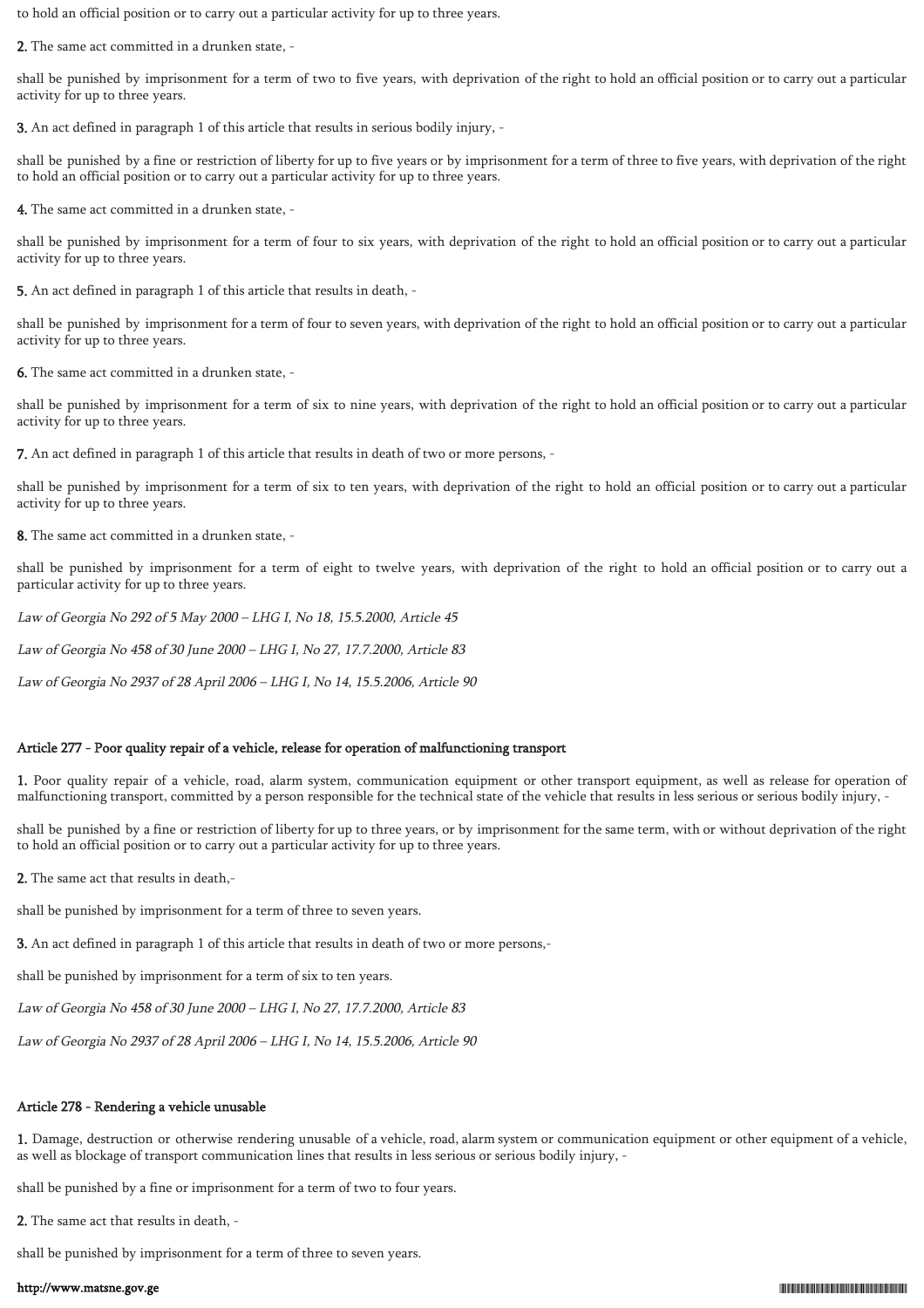3. An act defined in paragraph 1 of this article that results in death of two or more persons, -

shall be punished by imprisonment for a term of six to ten years.

Law of Georgia No 458 of 30 June 2000 – LHG I, No 27, 17.7.2000, Article 83

Law of Georgia No 2937 of 28 April 2006 – LHG I, No 14, 15.5.2006, Article 90

#### Article 279 - Abandonment of a ship in distress by the captain

Abandonment by a ship captain of those in distress who are perishing at sea or other waterway, provided that the captain was able to provide aid to them without putting at serious risk the ship, crew or passengers, -

shall be punished by a fine or restriction of liberty for up to three years or by imprisonment for up to two years, with or without deprivation of the right to hold an official position or to carry out a particular activity for up to three years.

### Article 280 - Violation of international flight rules

1. Failure to adhere to the allowed route, specified flight altitude, landing area, air gateways or other violations of international flight rules, -

shall be punished by a fine or restriction of liberty for up to two years or by imprisonment for up to a year, with or without deprivation of the right to hold an official position or to carry out a particular activity for up to three years.

2. The same act that has seriously endangered a populated area, -

shall be punished by restriction of liberty for up to three years or by imprisonment for up to two years, with deprivation of the right to hold an official position or to carry out a particular activity for up to three years.

#### Article 281 - Violation of traffic safety regulations

1. Violation of traffic safety regulations by passengers, pedestrians or other participants of traffic, except for persons defined in Articles 275 or 276 of this Code that results in less serious or serious bodily injury, -

shall be punished by a fine or restriction of liberty for up to three years or by imprisonment for up to two years.

2. The same act that results in death by negligence, -

shall be punished by imprisonment for a term of two to four years.

3. An act defined in paragraph 1 of this article that results in negligent death of two or more persons, -

shall be punished by imprisonment for a term of five to nine years.

Law of Georgia No 458 of 30 June 2000 – LHG I, No 27, 17.7.2000, Article 83

Law of Georgia No 2937 of 28 April 2006 – LHG I, No 14, 15.5.2006, Article 90

#### Article 282 - Arbitrary stop of a train

1. Stopping a train without necessity that results in death or other grave consequences, -

shall be punished by imprisonment for a term of four to seven years.

2. The same act that results in death of two or more persons, -

shall be punished by imprisonment for a term of six to ten years.

Law of Georgia No 458 of 30 June 2000 – LHG I, No 27, 17.7.2000, Article 83

Law of Georgia No 2937 of 28 April 2006 – LHG I, No 14, 15.5.2006, Article 90

#### Article 283 - Violation of safety regulations during the construction, operation and repair of a main pipeline

1. Violation of safety regulations during the construction, operation and repair of a main pipeline that results unless serious or serious bodily injury, -

shall be punished by a fine or restriction of liberty for up to three years, or by imprisonment for the same term, with or without deprivation of the right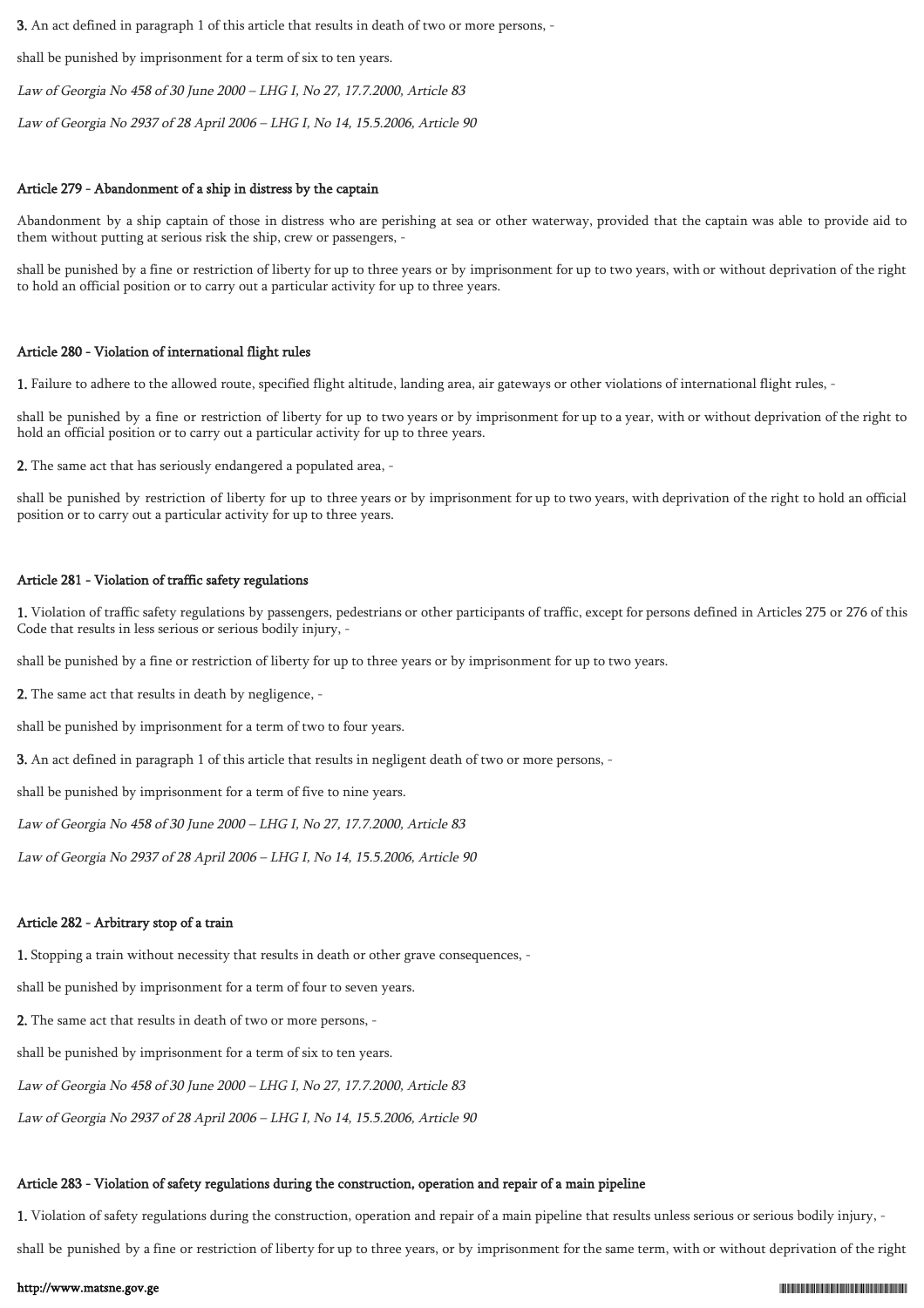to hold an official position or to carry out a particular activity for up to three years.

2. The same act that has resulted in death, -

shall be punished by imprisonment for a term of two to five years.

3. An act defined in paragraph 1 of this article that has resulted in death of two or more persons, -

shall be punished by imprisonment for a term of six to nine years.

Law of Georgia No 458 of 30 June 2000 – LHG I, No 27, 17.7.2000, Article 83

Law of Georgia No 2937 of 28 April 2006 – LHG I, No 14, 15.5.2006, Article 90

### CHAPTER XXXV - Cybercrime

Law of Georgia No 3619 of 24 September 2010 – LHG I, No 51, 29.9.2010, Article 332

### Article 284 - Unauthorised access to computer system

1. Unauthorised access to computer system, -

shall be punished by a fine or corrective labour for up to two years, or by imprisonment for the same term.

2. The same act:

a) committed by a group with preliminary agreement;

b) committed using an official position;

c) committed repeatedly;

d) that has resulted in substantial damage, -

shall be punished by a fine or corrective labour for up to two years, or by imprisonment for a term of two to five years.

### Note:

1. A computer system is any mechanism or a group of inter-connected mechanisms that automatically processes data (including personal computers, any equipment with a microprocessor, also a mobile phone) by means of software.

2. Computer data are any information displayed in any form that can be processed in the computer system, including software that ensures the operation of the computer system.

3. Unauthorised shall mean illegal, also those cases when the owner of the right has not, directly or indirectly, transferred the right to the person committing the act.

4. For the purposes of this chapter 'substantial' shall mean damage exceeding GEL 2 000.

5. For the act specified in this article, a legal person shall be punished by a fine, with deprivation of the right to carry out a particular activity or by liquidation and a fine.

Law of Georgia No 292 of 5 May 2000 – LHG I, No 18, 15.5.2000, Article 45

Law of Georgia No 458 of 30 June 2000 – LHG I, No 27, 17.7.2000, Article 83

Law of Georgia No 2937 of 28 April 2006 – LHG I, No 14, 15.5.2006, Article 90

Law of Georgia No 5940 of 19 March 2008 – LHG I, No 8, 28.3.2008, Article 47

Law of Georgia No 3619 of 24 September 2010 – LHG I, No 51, 29.9.2010, Article 332

# Article 285 - Illegal use of computer data and/or computer system

1. Unauthorised making, storage, sale, dissemination of software and/or other equipment, also of a password, access code to the computer system or of other similar data or provision of access to the above in any other way for the purpose of committing the offence defined in this Chapter and by Articles 158 or 159 of this Code, -

shall be punished by a fine or corrective labour for up to two years and/or by imprisonment for up three years.

2. The act defined in paragraph 1 of this article: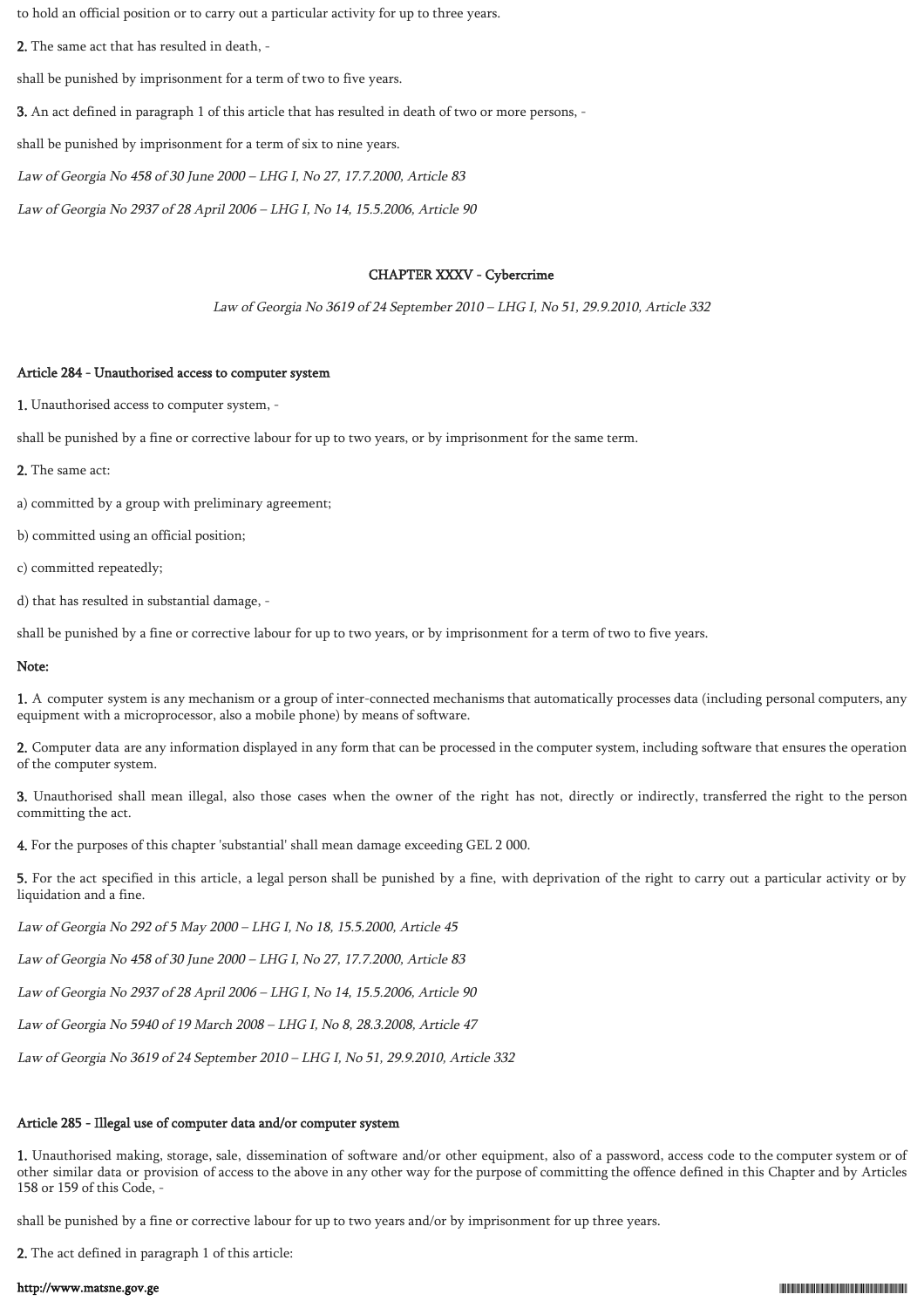a) committed by a group with preliminary agreement;

b) committed using an official position;

c) committed repeatedly;

d) that has resulted in substantial damage, -

shall be punished by a fine or corrective labour for up to two years, and/or by imprisonment for a term of three to six years.

Note: For the act specified in this article, a legal person shall be punished by a fine, with deprivation of the right to carry out a particular activity or by liquidation and a fine.

Law of Georgia No 458 of 30 June 2000 – LHG I, No 27, 17.7.2000, Article 83

Law of Georgia No 3619 of 24 September 2010 – LHG I, No 51, 29.9.2010, Article 332

Law of Georgia No 2378 of 2 May 2014 – web-site, 16.5.2014

#### Article 286 - Unauthorised handling of computer data and/or computer systems

1. Unauthorised damage, deletion, replacement or concealment of computer data, -

shall be punished by a fine, or corrective labour for up to two years and/or by imprisonment for the same term.

2. The act defined in paragraph 1 of this article, also unauthorised insertion or transfer of computer datathat has resulted in considerable and intentional disruption of the operation of a computer system, -

shall be punished by a fine or corrective labour for up to two years and/or by imprisonment for up to three years.

3. An act defined in paragraph 1 or 2 of this article:

a) committed by a group with preliminary agreement;

b) committed using an official position;

c) committed repeatedly;

d) that has resulted in substantial damage, -

shall be punished by a fine or corrective labour for up to two years, or by imprisonment for a term of three to five years.

Note: For committing an act specified in this article, a legal person shall be punished by a fine, with deprivation of the right to carry out a particular activity or by liquidation and a fine.

Law of Georgia No 458 of 30 June 2000 – LHG I, No 27, 17.7.2000, Article 83

Law of Georgia No 2937 of 28 April 2006 – LHG I, No 14, 15.5.2006, Article 90

Law of Georgia No 3619 of 24 September 2010 – LHG I, No 51, 29.9.2010, Article 332

#### SECTION TEN

#### CRIME AGAINST ENVIRONMENTAL PROTECTION AND NATURAL RESOURCE USE

#### CHAPTER XXXVI - Crime against Environmental Protection

#### Article 287 - Breach of environmental protection rules when performing work

Breach of the rules for design, arrangement, reconstruction, construction, commissioning of industrial, agricultural, scientific or other facilities, or breach of environmental protection rules during their operation that has resulted in substantial deterioration of the radioactive background, harm to human health, mass destruction of fauna or flora or other grave consequences, -

shall be punished by a fine or imprisonment for a term of two to five years, with or without deprivation of the right to hold an official position or to carry out a particular activity for up to three years.

Law of Georgia No 458 of 30 June 2000 – LHG I, No 27, 17.7.2000, Article 83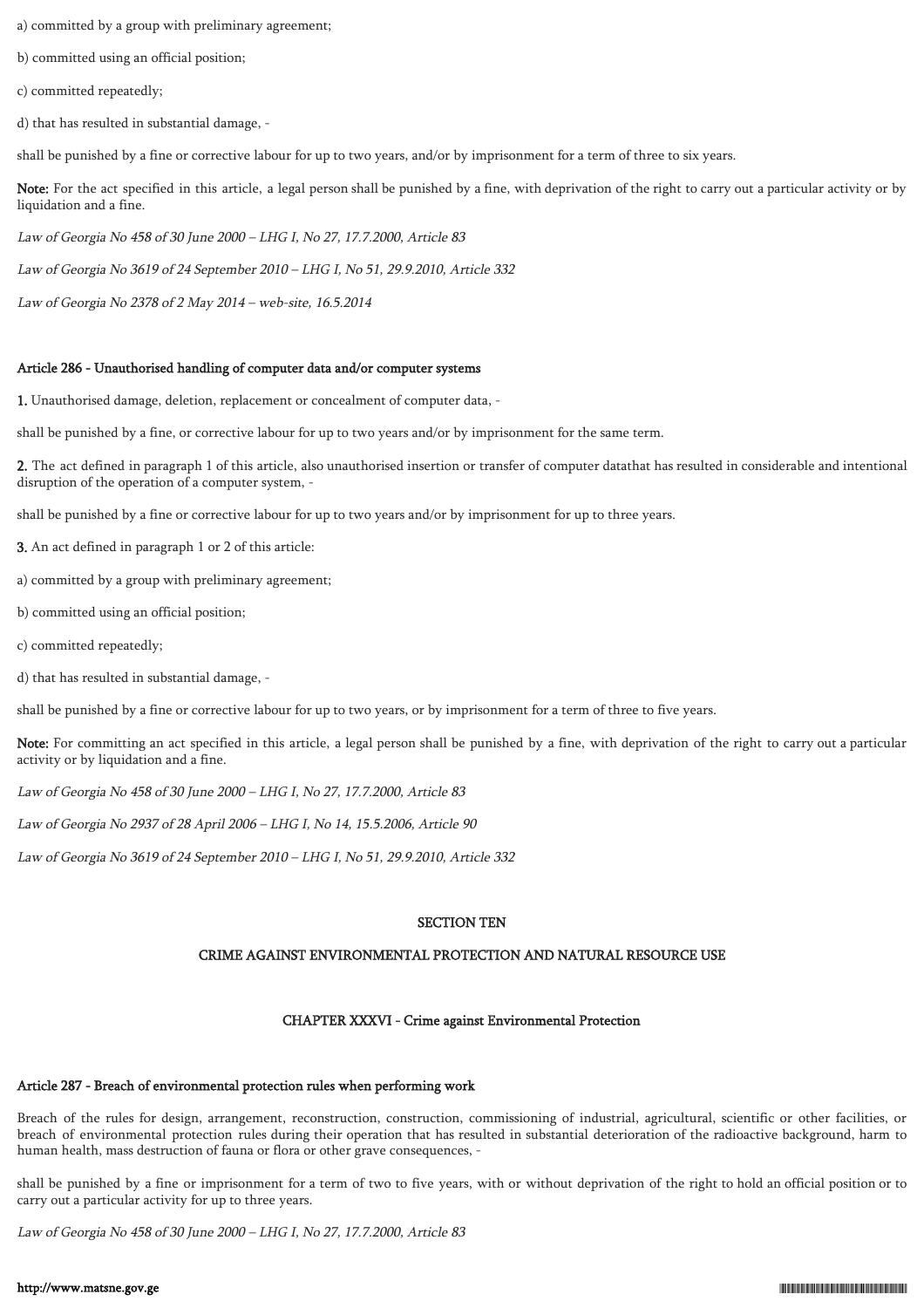### Article 288 - Violation of the procedures for handling environmentally hazardous substances or waste

1. Violation of the procedures for handling toxic, bacteriological, chemical or environmentally hazardous substances or waste during their production, transport, disposal, storage, burying or usethat could have substantially harmed human health or damaged the environment or resulted in other grave consequences, -

shall be punished by a fine or imprisonment for up to two years.

2. The same act that results in environmental contamination, poisoning or disease or harm to human health or mass destruction of fauna or flora, or committed under an environmental emergency or in the area of ecological disaster, -

shall be punished by imprisonment for a term of three to five years.

3. An act defined in paragraph 1 or 2 of this article that has resulted in death, or mass illness in humans, -

shall be punished by imprisonment for a term of five to eight years.

Law of Georgia No 458 of 30 June 2000 – LHG I, No 27, 17.7.2000, Article 83

Law of Georgia No 2937 of 28 April 2006 – LHG I, No 14, 15.5.2006, Article 90

#### Article 289 - Violation of the procedure for handling microbiological or other biological agents or toxins

1. Violation of the procedure for handling microbiological or other biological agents or toxins that results in injury of the human bodily, spread of epidemics or epizootic diseases or other grave consequences for the environment, -

shall be punished by a fine or imprisonment for up to three years, with or without deprivation of the right to hold an official position or to carry out a particular activity for up three years.

2. The same act that has resulted in death, -

shall be punished by imprisonment for a term of two to five years, with deprivation of the right to hold an official position or to carry out a particular activity for up to three years.

Law of Georgia No 458 of 30 June 2000 – LHG I, No 27, 17.7.2000, Article 83

# Article 289 $^{\rm 1}$  - Violation of the procedures in the use of live genetically modified organisms

1. Violation of safety norms for transportation of live genetically modified organisms that has resulted in injury to human health and/or other grave consequences for the environment and biodiversity, -

shall be punished by a fine or imprisonment for up to a year with deprivation of the right to carry out a particular activity for up to two years.

2. Use of live genetically modified organisms within a closed system without the appropriate license, which has resulted in injury to human health and/or other grave consequences for the environment and biodiversity, -

shall be punished by a fine or imprisonment for up to two years, with forfeiture of property.

3. Introduction of live genetically modified organisms into the environment that has resulted in injury to human health and/or other grave consequences for the environment and biodiversity, -

shall be punished by a fine or imprisonment for up to three years, with or without deprivation of the right to carry out a particular activity for up three years.

Note: For an act defined in this article, a legal person shall be punished by a fine or liquidation or deprivation of the right to carry out a particular activity and by a fine.

Law of Georgia No 2661 of 18 September 2014 – web-site, 2.10.2014

# Article 290 - Violation of the veterinary-related legislation of Georgia

1. Violation of the veterinary-related legislation of Georgia that has resulted in the spread of epizootic diseases or other grave consequences, -

shall be punished by a fine or corrective labour for up to a year, or by imprisonment for a term of up to two years.

2. Violation of the veterinary-related legislation of Georgia that results in the spread of epizootic, zoonotic, zooanthroponotic diseases or other grave consequences, -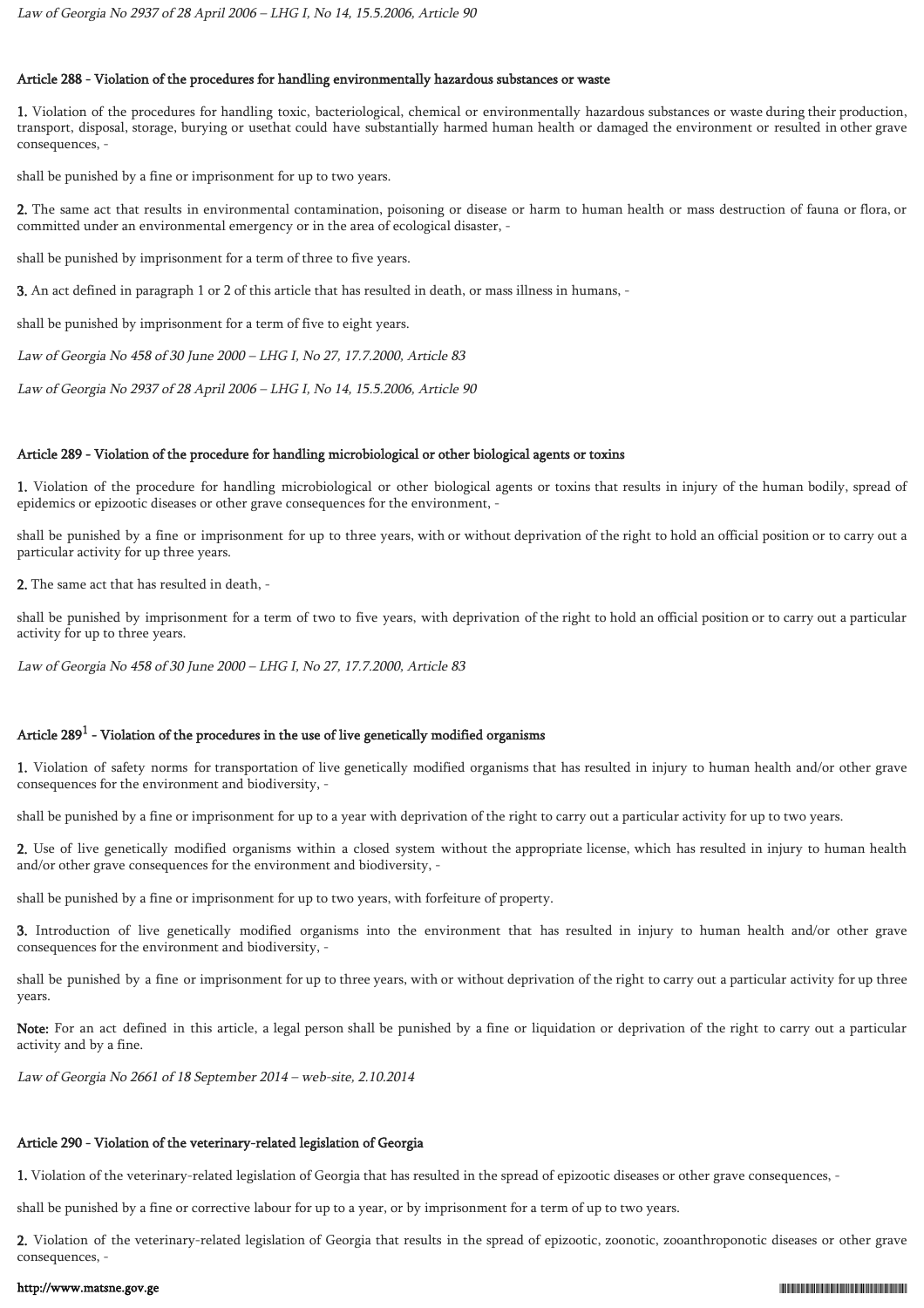shall be punished by deprivation of the right to hold an official position or carry out a particular activity for up to three years, or by corrective labour for up to two years or by imprisonment for up to three years.

Law of Georgia No 458 of 30 June 2000 – LHG I, No 27, 17.7.2000, Article 83

Law of Georgia No 2937 of 28 April 2006 – LHG I, No 14, 15.5.2004, Article 90

### Article 291 - Breach of water use rules

Unauthorised seizure of water or unauthorised performance of hydrotechnic works on common use networks, as well as other breach of water use regulations that has resulted in considerable damage, -

shall be punished by a fine or corrective labour of up to a year, with or without deprivation of the right to hold an official position or to carry out a particular activity for up to three years.

Law of Georgia No 5642 of 27 December 2011 – web-site, 12.1.2012

Law of Georgia No 4 72 of 25 March 20123– web-site, 5.4.2013

### Article 292 - Water contamination

1. Contamination, littering, drying out of or exerting other negative influence on a water body that may endanger public health, reduce the fish supply, deteriorate the water supply conditions and physical, chemical and biological properties of water, reduce the natural self-cleaning ability, disrupt the hydrological and hydrogeological regime, -

shall be punished by a fine or corrective labour for up to a year, or by imprisonment for up to a year, with or without deprivation of the right to hold an official position or to carry out a particular activity for up to three years.

2. The same act that has harmed human health or resulted in mass destruction of fauna or flora, also the same act committed in the territory of the state reserve or protected area or under environmental emergency or in a zone of ecological disaster, -

shall be punished by a fine or corrective labour for up to two years, or by imprisonment for up to three years.

3. The act defined in paragraph 1 or 2 of this article that has resulted in death or other grave consequences, -

shall be punished by imprisonment for at term of two to five years.

Law of Georgia No 458 of 30 June 2000 – LHG I, No 27, 17.7.2000, Article 83

Law of Georgia No 2937 of 28 April 2006 – LHG I, No 14, 15.5.2006, Article 90

## Article 293 - Sea contamination

1. Illegal discharge into the sea from a ship, other floating facility, platform or other structure artificially constructed in the sea of substances harmful to the human health or to living marine organisms, or other waste or materials, as well as contamination of the sea in violation of the procedure for their burial [of waste]that endangers human health or living marine organisms, or interferes with the lawful use of the sea, committed after an administrative penalty for such act has been imposed, -

shall be punished by a fine or corrective labour of up to a year, with deprivation of the right to hold an official position or to carry out a particular activity for up to three years.

2. Illegal discharge into the sea from the land or aircraft of substances harmful to human health or to living marine organisms, or other waste or materials, as well as contamination of the sea in violation of the procedure for their burial that endangers human health or living marine organisms, or interferes with the lawful use of the sea, -

shall be punished by a fine or corrective labour of up to a year, with or without deprivation of the right to hold an official position or to carry out a particular activity for up to three years.

3. An act defined in paragraphs 1 and 2 of this article that seriously damages human health, fauna, the fish supply or other living organisms of the water, a recreation area or other interests protected by law, -

shall be punished by a fine or corrective labour for up to two years, or by imprisonment for up to three years, with deprivation of the right to hold an official position or to carry out a particular activity for up to three years.

4. An act defined in paragraphs 1, 2 or 3 of this article that results in death, -

shall be punished by imprisonment for a term of two to five years.

Law of Georgia No 458 of 30 June 2000 – LHG I, No 27, 17.7.2000, Article 83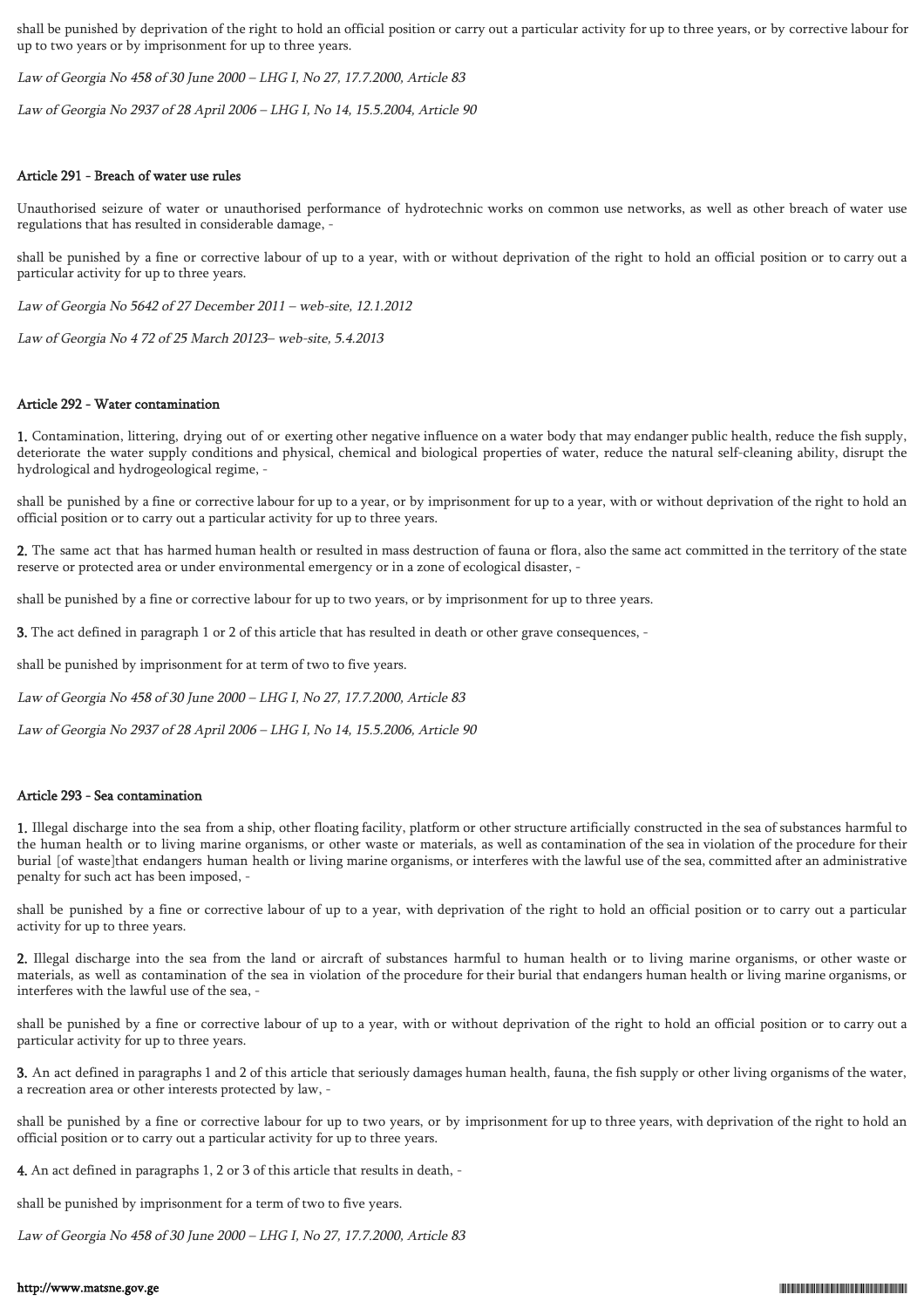## Article 294 -Failure to report a discharge into the sea of substances harmful to the human health or to living marine organisms, or of other waste or materials, by a person whose duty is to report such actions

Failure of a duly authorised official of a ship, other floating facility, aircraft, platform or other structure artificially constructed in the sea to notify the administration of the nearest sea port, or in the case of discharge for the purpose of burial, to additionally notify an organisation issuing permits for a discharge, of the fact that within Georgia's inner sea or territorial waters or in the open sea a discharge is being prepared or has already been carried out due to extreme necessity or there has been unavoidable loss of hazardous substances that are harmful to human health or living marine organisms, or of such mixtures that contain such hazardous substances in excess of the norm, or of other waste or materials that may harm the recreational area or interfere with the lawful use of the sea, -

shall be punished by a fine or corrective labour for up to a year, with or without deprivation of the right to hold an official position or to carry out a particular activity for up to three years.

### Article 295 - Contamination of ambient air

1. Breach of the rules for the emission of hazardous substances into the ambient air and for the operation of cleaning equipment, structure or other facility that has considerably deteriorated the quality of the ambient air, -

shall be punished by a fine or corrective labour for up to a year, or by imprisonment for up to two years, with or without deprivation of the right to hold an official position or to carry out a particular activity for up to three years.

2. The same act that results in damage to human health, -

shall be punished by a fine or corrective labour for a term of one to two years, or by imprisonment for up to two years.

3. An act defined in paragraph 1 of this article that results in death, -

shall be punished by imprisonment for a term of two to five years.

Law of Georgia No 458 of 30 June 2000 – LHG I, No 27, 17.7.2000, Article 83

Law of Georgia No 2937 of 28 April 2006 – LHG I, No 14, 15.5.2006, Article 90

## Article 296 -Violation of the legislation related to Georgia's continental shelf, territorial waters or the Special Economic Zone

1. Unlawful erection of structures on the continental shelf, in the territorial waters or adjacent zones of Georgia, unlawful establishment of a safety zone around an artificial island, structure or equipment around the above structures or in the Special Economic Zone, or violation of the safety regulations for construction, reconstruction, operation, protection, demolition or conservation of the structures, or for sea navigation after an administrative penalty for such violation has been imposed, -

shall be punished by a fine or corrective labour for up to a year, with or without deprivation of the right to hold an official position or to carry out a particular activity for up to three years.

2. Exploration or prospecting of the continental shelf or the Special Economic Zone of Georgia without appropriate permission or the exploitation of their natural resources after an administrative penalty for the same violation has been imposed, -

shall be punished by a fine or corrective labour of up to two years, with deprivation of the right to hold an official position or to carry out a particular activity for up to three years.

Law of Georgia No 1627 of 4 July 2002 – LHG I, No 23, 24.7.2002, Article 113

## Article 297 -Making land unfit for use

1. Poisoning, degradation or making land otherwise unfit for use with harmful substances during entrepreneurial, economic or other activities caused by the breach of the procedure for handling fertilisers, plant growth stimulants, pesticides, other chemical or biological substances during their storage, use or transport that results in damage to human health or damage of the environment, -

shall be punished by a fine or corrective labour for up to three years, with or without deprivation of the right to hold an official position or to carry out a particular activity for up to three years.

2. The same act committed under environmental emergency or in a zone of ecological disaster that has made a significant area of the land unfit for use, -

shall be punished by restriction of liberty for up to three years or by imprisonment for the same term.

3. An act defined in paragraphs 1 or 2 of this article that results in death, -

shall be punished by imprisonment for a term of two to five years.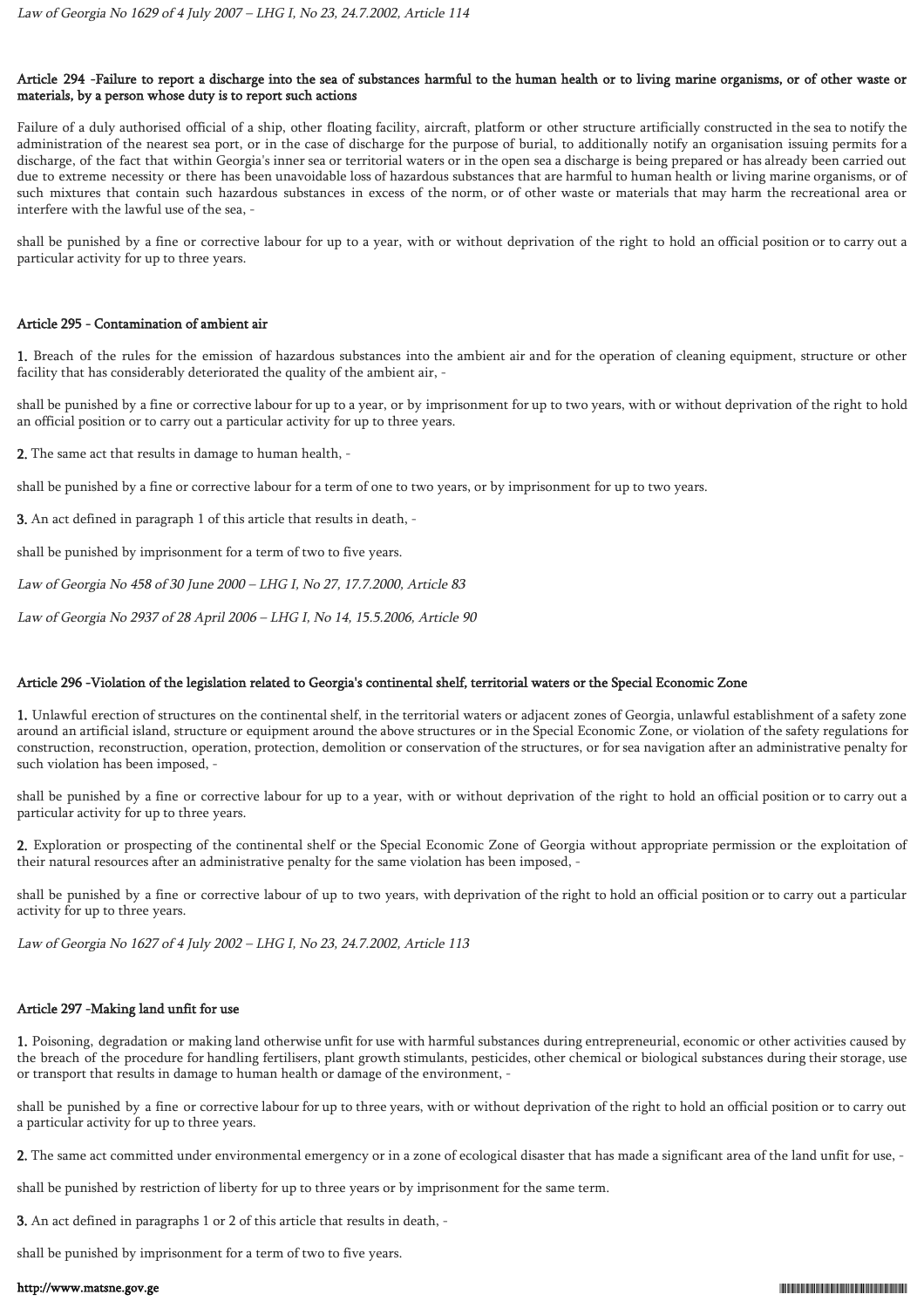### Article 298 - Violation of the procedure for use or protection of mineral resources

Breach of the procedure for using or protecting mineral resources during the design, arrangement, reconstruction, demolition, commissioning or operation of a mining enterprise or underground structure, as well as unauthorised construction in the proximity of an area where the mineral resources are located that results in substantial damage, -

shall be punished by a fine or corrective labour for of up to two years, with deprivation of the right to hold an official position or to carry out a particular activity for up to three years.

Law of Georgia No 458 of 30 June 2000 – LHG I, No 27, 17.7.2000, Article 83

#### Article 299 - Illegal use of mineral resources

1. Illegal use of mineral resources that results in substantial damage, -

shall be punished by a fine or imprisonment for up to a year.

2. The same act committed repeatedly, -

shall be punished by a fine or imprisonment for up to three years.

Law of Georgia No 1893 of 22 October 20069– LHG I, No 33, 9.11.2009, Article 212

## Article 300 - Illegal fishing

1. Fishing using electric current, an electric-shock device or other prohibited means, explosive or poisonous substance, other means of mass destruction of fish or other living organisms of water, or illegally fish or other living organisms of water from a water craft with the total capacity of 100 tons or less and with the length exceeding 8 meters, or with the total capacity of more than 100 tons using fish-catching devices, or catching of fish or other living organisms of water included in the Red List of Georgia, after an administrative penalty for such violation has been imposed, -

shall be punished by a fine or corrective labour for up to six months, or by imprisonment for up to a year.

2. Fishing using electric current, an electric-shock device or other prohibited means, explosive or poisonous substances, other means for mass destruction of fish or other living organisms of the water, or catching of fish or other living organisms of the water included in the Red List of Georgia that results in considerable damage, -

shall be punished by a fine or corrective labour for up to a year, or by imprisonment for up to two years.

3. Fishing using electric current, an electric-shock device or other prohibited means, explosive or poisonous substances, other means of mass destruction of fish or other living organisms of the water, or from a water craft with the total capacity of 100 tons or less and with the length exceeding 8 meters, or with the total capacity of more than 100 tons using fish-catching devices, committed during the prohibited period or in the prohibited area or under environmental emergency or in the area of ecological disaster or in the territory of the state reserve, strict protection zone of nature of the national park, of a natural monument, of a zone of the nucleus of a biosphere reserve (strict nature reserve) or of an area of the world heritage, -

shall be punished by a fine or corrective labour for up to two years, or by imprisonment for up to three years.

Law of Georgia No 458 of 30 June 2000 – LHG I, No 27, 17.7.2000, Article 83

Law of Georgia No 1627 of 4 July 2002 – LHG I, No 23, 24.7.2002, Article 113

Law of Georgia No 2937 of 28 April 2006 – LHG I, No 14, 15.5.2006, Article 90

Law of Georgia No 2477 of 25 December 2009 - LHG I, No 50, 31.12.2009, Article 395

Law of Georgia No 5170 of 28 October 2011 – web-site, 11.11.2011

Law of Georgia No 724 of 12 June 2013 – web-site, 3.7.2013

## Article 301 - Illegal hunting

1. Hunting without appropriate permission, or in prohibited areas or during a prohibited period or using prohibited weapons or other means that results in substantial damage, -

shall be punished by a fine or corrective labour for up to two years, or by imprisonment for up to a year, with or without deprivation of the right to hold an official position or to carry out a particular activity for up to three years.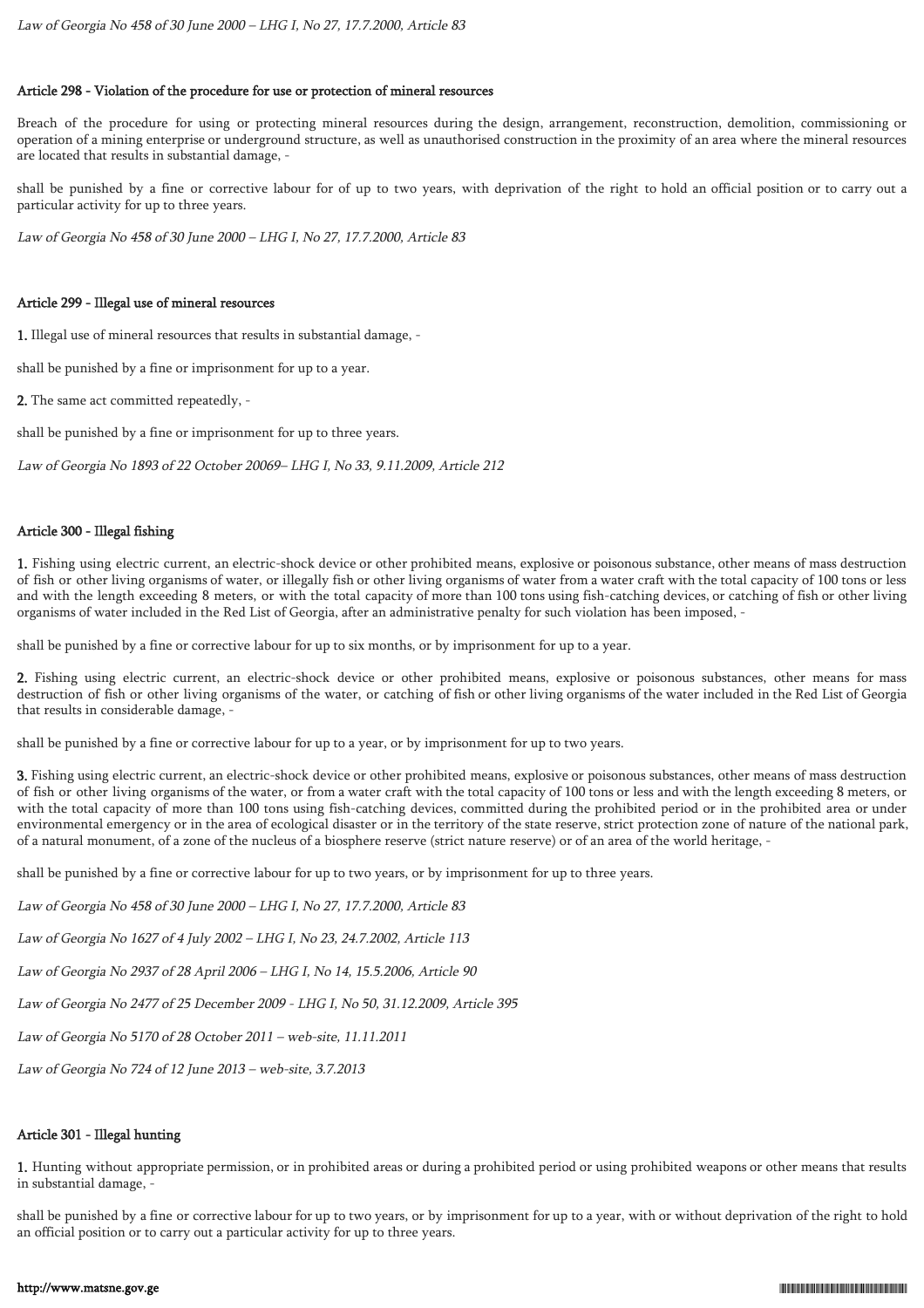2. Hunting in the state reserve or other protected area where it is completely prohibited, or hunting using a mechanical transport or mass destruction device, or hunting for the animals and birds either included in the Red List of Georgia or being in a helpless condition, also hunting under environmental emergency or in the area of ecological disaster, -

shall be punished by a fine or corrective labour for up to two years, or by imprisonment for up to three years, with deprivation of the right to hold an official position or to carry out a particular activity for up to three years.

Law of Georgia No 2937 of 28 April 2006 – LHG I, No 14, 15.5.2006, Article 90

Law of Georgia No 5201 of 8 November 2011 – web-site, 14.11.2011

Law of Georgia No 4 72 of 25 March 2013 – web-site, 5.4.2013

### Article 302 - Destruction of the habitat of the endangered wild animals or wild plants that have been included in the Red List of Georgia

1. Destruction of the natural habitat or breeding ground of endangered wild animals or wild plants that have been included in the Red List of Georgia, or use for other purposes of the places where the species included in the Red List of Georgia naturally dwell or grow that has through negligence created the risk of extinction of the species of plants or animals in those areas, -

shall be punished by a fine or restriction of liberty for up to three years, or by imprisonment for the same term, with deprivation of the right to hold an official position or to carry out a particular activity for up to three years.

2. The same act that results in the extinction through negligence of the endangered wild animals or wild plants that have been included in the Red List of Georgia, -

shall be punished by a fine or imprisonment for a term of two to five years, with deprivation of the right to hold an official position or to carry out a particular activity for up to three years.

Law of Georgia No 458 of 30 June 2000 – LHG I, No 27, 17.7.2000, Article 83

Law of Georgia No 2386 of 6 June 2003– LHG I, No 19, 1.7.2003, Article 133

Law of Georgia No 2937 of 28 April 2006 – LHG I, No 14, 15.5.2006, Article 90

## Article 303 -Illegal felling of trees and bushes

1. Illegal felling of trees and bushes that results in substantial damage, -

shall be punished by a fine or corrective labour for up to a year, or by imprisonment for up to three years.

2. The same act committed repeatedly, -

shall be punished by a fine or corrective labour for up to two years, or by imprisonment for up to four years.

Law of Georgia No 458 of 30 June 2000 – LHG I, No 27, 17.7.2000, Article 83

## Article 304 - Damage or destruction of forest or plantation

1. Damage or destruction of forest or plantation by negligent handling of fire or any source of enhanced danger, or its contamination with harmful substances, -

shall be punished by a fine, or corrective labour for up to two years or by imprisonment for the same term.

2. Damage or destruction of forest or plants by setting fire, by explosion or using other universally dangerous means, -

shall be punished by imprisonment for a term of four to eight years.

## Article 305 - Violation of the regime of protected areas

Violation of the regime of the state reserve, sanctuary, national park, natural monument, protected landscape or of other protected areas that results in substantial damage, -

shall be punished by a fine or corrective labour for up to two years, or by imprisonment for the same term, with deprivation of the right to hold an official position or to carry out a particular activity for up to three years.

Law of Georgia No 458 of 30 June 2000 – LHG I, No 27, 17.7.2000, Article 83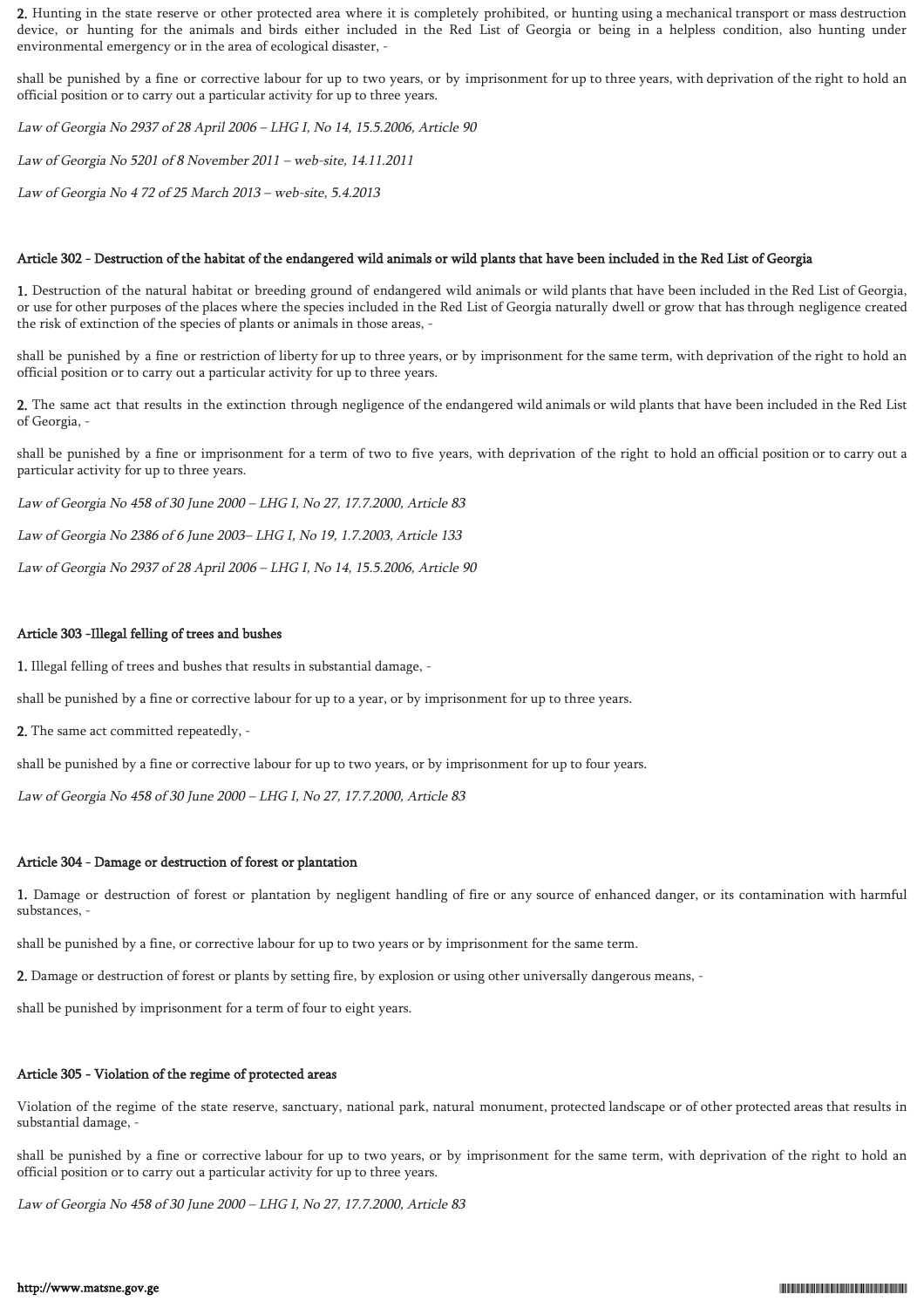#### Article 306 - Activities conducted without an environmental impact permit

Conduct of activities without an environmental impact permit, committed after an administrative penalty for such an act has been imposed, -

shall be punished by a fine or corrective labour for up to two years, or by imprisonment for up to three years.

Law of Georgia No 3517 of 25 July 2006 – LHG I, No 36, 4.8.2006, Article 262

#### SECTION ELEVEN

#### CRIME AGAINST THE STATE

### CHAPTER XXXVII - Crime against Constitutional Structure and Security Principles of Georgia

### Article 307 - (Deleted)

Law of Georgia No 4698 of 27 April 2007 – LHG I, No 16, 7.5.2007, Article 130

### Article 308 -Violation of the territorial integrity of Georgia

1. An act committed against Georgia that is intended to transfer the entire territory of Georgia or its part to a foreign country or to separate a certain part from the Georgian territory, -

shall be punished by imprisonment for a term of ten to fifteen years.

2. The same act that results in loss of the entire territory of Georgia or its part, or other grave consequences, -

shall be punished by imprisonment for a term of fifteen to twenty years or by life imprisonment.

Law of Georgia No 2937 of 28 April 2006 – LHG I, No 14, 15.5.2006, Article 90

#### Article 309 - Entering into anti-constitutional agreements or conducting anti-constitutional negotiations

1. Conducting anti-constitutional negotiations with a foreign country, foreign organisations or their representatives that is intended to restrict Georgia's sovereignty or otherwise prejudice its state independence, -

shall be punished by imprisonment for a term of six to ten years, or by deprivation of the right to hold an official position or to carry out a particular activity for up to three years.

2. Conclusion of an anti-constitutional agreement with a foreign country or foreign organisation on behalf of Georgia that restricts state independence of Georgia, its sovereignty or endangers Georgia's peaceful co-existence with other states, or vesting others with authority to conclude such an agreement, --

shall be punished by imprisonment for a term of ten to fifteen years, or by deprivation of the right to hold an official position or to carry out a particular activity for up to three years.

Law of Georgia No 2937 of 28 April 2006 – LHG I, No 14, 15.5.2006, Article 90

### Article 310 - Encroachment upon Georgia's foreign security

1. Joining a foreign country's or a foreign organisation's military service to the detriment of Georgia's foreign security, also persuasion of others to commit such an act, -

shall be punished by imprisonment for a term of five to eight years.

2. Establishment with a foreign country or a foreign organisation of such relationships that are intended to prepare or undertake a military action or other act of aggression against Georgia, or any other action intended to provoke such an act, -

shall be punished by imprisonment for a term of eight to twelve years.

3. The act defined in paragraph 1 or 2 of this article that results in grave consequences, -

shall be punished by imprisonment for a term of ten to fifteen years.

Law of Georgia No 2937 of 28 April 2006 – LHG I, No 14, 15.5.2006, Article 90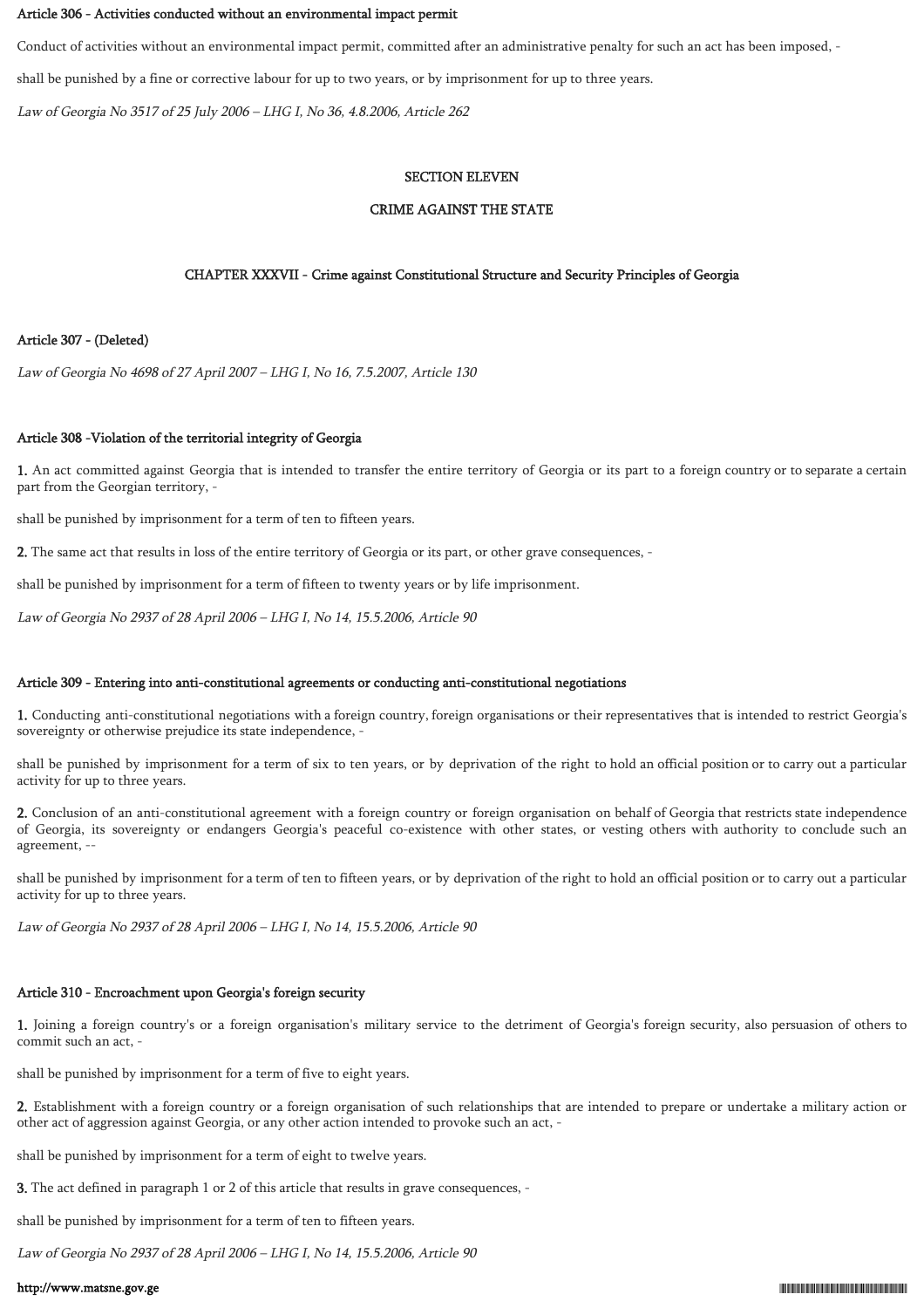### Article 311 - Joining a foreign intelligence service

Joining or working in a foreign intelligence service against Georgia, -

shall be punished by imprisonment for a term of ten to fifteen years.

Law of Georgia No 2937 of 28 April 2006 – LHG I, No 14, 15.5.2006, Article 90

### Article 312 - Compromising Georgia's defence potential

1. Illegal transfer of a Georgian military unit, equipment or other means of defence to a foreign country, foreign organisation or its representative, -

shall be punished by imprisonment for a term of seven to ten years.

2. Damage, making unfit for operation or destruction of military equipment or military facilities of Georgia to the detriment of the defence capacity of Georgia, or interference with the normal functioning of any other military or defence-related enterprises, establishments, organisations or agencies, -

shall be punished by imprisonment for a term of ten to fifteen years.

3. An act defined in paragraph 1 or 2 of this article that is committed during war or armed conflicts, or that results in death, or other grave consequences, -

shall be punished by imprisonment for a term of twelve to twenty years.

Law of Georgia No 2937 of 28 April 2006 – LHG I, No 14, 15.5.2006, Article 90

### Article 313 - Divulging of state secrets

1. Divulging of a state secret, i.e. communication of a state secret of Georgia to a foreign country, foreign organisation or its representative to the detriment of Georgia or allowing state secrets to become known to the public, as well as any other act carried out for the same purpose that makes a state secret available to unauthorised persons and that has been committed by a person who is aware of this secret due to his/her official status or by a person to whom such secret has been confided in connection with specific circumstances, -

shall be punished by imprisonment for a term of eight to fifteen years, with deprivation of the right to hold an official position or to carry out a particular activity for up to three years.

2. The same act committed during war, or that results in grave consequences, -

shall be punished by imprisonment for a term of twelve to twenty years, with deprivation of the right to hold a position or to carry out a particular activity for up to three years.

Law of Georgia No 2937 of 28 April 2006 – LHG I, No 14, 15.5.2006, Article 90

#### Article 314 - Espionage

1. Collection, storage, transfer or extortion or stealing of items, documents, information or other data containing state secrets of Georgia for the purpose of handing them to a foreign country, foreign organisation or their representatives, or collection or transfer of other information to the detriment of Georgia upon instructions of a foreign intelligence service or foreign organisation, -

shall be punished by imprisonment for a term of eight to twelve years.

[Invalidated - Decision of the Constitutional Court of Georgia No 2/2/516,542 of 14 May 2013 - web-site, 23.5.2013]

2. Espionage committed during war or armed conflict, or that has seriously prejudiced the interests of Georgia, -

shall be punished by imprisonment for a term of twelve to twenty years.

Law of Georgia No 2937 of 28 April 2006 – LHG I, No 14, 15.5.2006, Article 90

Decision of the Constitutional Court of Georgia No 2/2/516,542 of 14 May 2013 - web-site, 23.5.2013

## Article 315 - Conspiracy or rebellion intended to change the constitutional order of Georgia through violence

1. Any conspiracy intended to change the constitutional order of Georgia through violence, or to overthrow or seize state power, -

shall be punished by imprisonment for a term of five to eight years.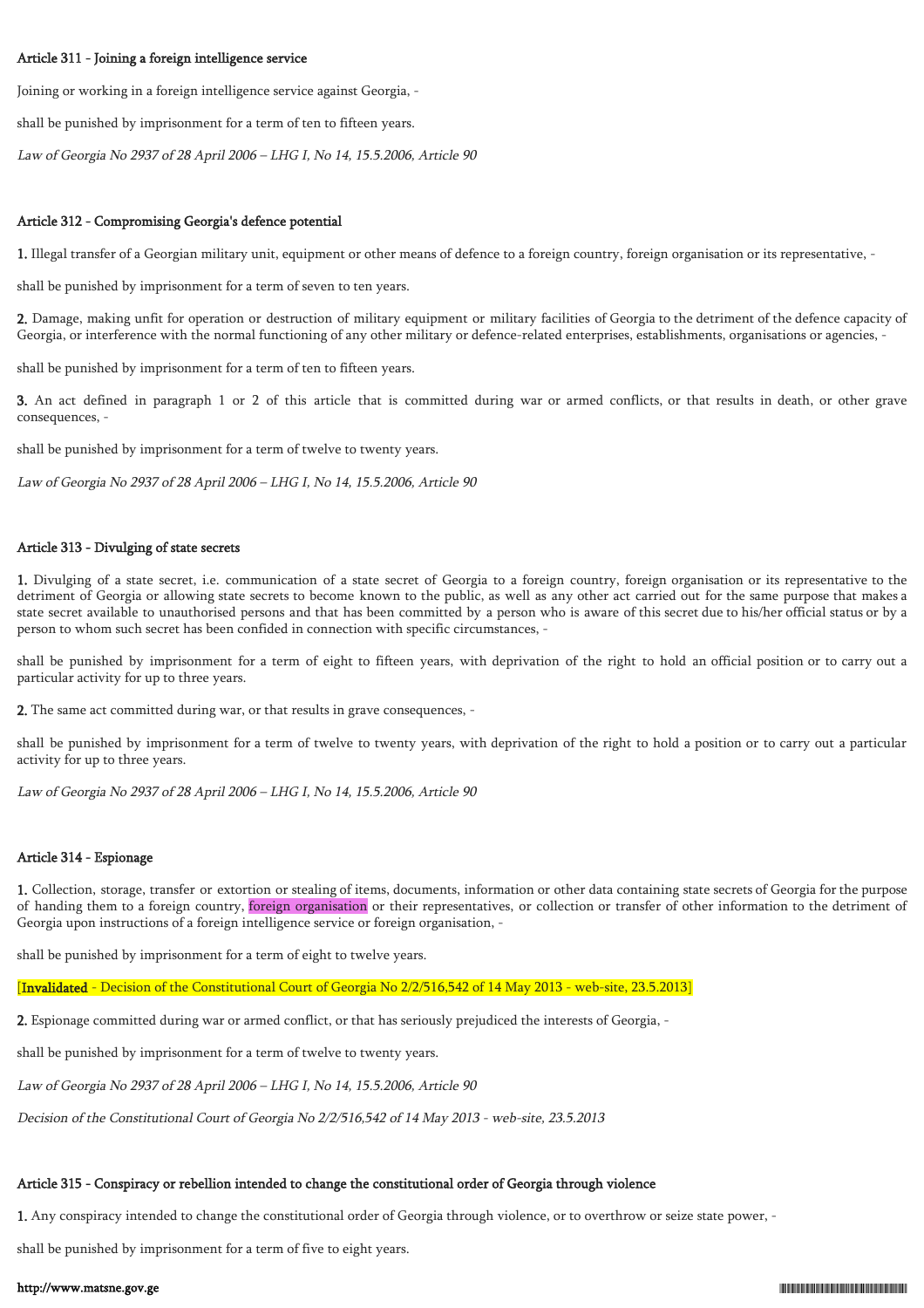2. Any rebellion intended to change the constitutional order of Georgia through violence, or to overthrow or seize the state power, -

shall be punished by imprisonment for a term of seven to fifteen years.

3. An act defined in paragraph 2 of this article that results in death or other grave consequences, -

shall be punished by imprisonment for a term of fifteen to twenty years.

Law of Georgia No 458 of 30 June 2000 – LHG I, No 27, 17.7.2000, Article 83

Law of Georgia No 2937 of 28 April 2006 – LHG I, No 14, 15.5.2006, Article 90

Law of Georgia No 4698 of 27 April 2007 – LHG I, No 16, 7.5.2007, Article 130

#### Article 316 - Unlawful seizure of military command or disobedience to the legitimate authorities

1. Unlawful seizure of military command, -

shall be punished by imprisonment for a term of five to eight years.

2. Illegal movement, gathering or change of the place of deployment of a military force or equipment by a military commander, or other disobedience to legitimate authorities, -

shall be punished by imprisonment for a term of seven to twelve years.

3. An act defined in paragraphs 1 or 2 of this article that is committed during war, armed conflict, states of emergency or mass riots, or that results in grave consequences, -

shall be punished by imprisonment for a term of ten to fifteen years.

Law of Georgia No 2937 of 28 April 2006 – LHG I, No 14, 15.5.2006, Article 90

### Article 317 - Incitement to change the constitutional order of Georgia through violence, or to the overthrow of the state government

Public incitement to change the constitutional order of Georgia through violence, or to the overthrow of the state government, or dissemination of materials containing such an appeal, as well as appeal to take up arms for the same purpose, -

shall be punished by imprisonment for up to three years.

Law of Georgia No 2937 of 28 April 2006 – LHG I, No 14, 15.5.2006, Article 90

## Article 318 - Sabotage

1. Interference with the normal functioning of public or other enterprises, institutions, organisations or agencies for the purpose of weakening of Georgia, -

shall be punished by imprisonment for a term of two to four years.

2. The damage, making unfit for operation or destruction of enterprises, transport and communication facilities or mass media, roads, structures, equipment, documents, strategic raw materials, materials or products in large quantity, as well as of facilities that are required for the normal functioning of establishments or organisations vital for the public and which are designated for the maintenance of public security or public order, or of other special purpose facilities, -

shall be punished by imprisonment for a term of five to ten years.

3. An act defined in paragraph 2 of this article, committed by explosion, setting fire or using other universally dangerous means, as well as putting nuclear power out of control, spread of epidemics or epizootics, mass poisoning or any other act that results in death or damage to human health, -

shall be punished by imprisonment for a term of ten to twenty years or by life imprisonment.

Law of Georgia No 292 of 5 May 2000 – LHG I, No 18, 15.5.2000, Article 45

Law of Georgia No 2937 of 28 April 2006 – LHG I, No 14, 15.5.2006, Article 90

### Article 319 - Assistance to a foreign country, foreign organisation or an organisation controlled by a foreign state in hostile activities

Assisting a foreign country, foreign organisation or an organisation controlled by a foreign state in the activities intended to undermine the state interests of Georgia, unless there are elements of any of the acts defined in Articles 308, 310-314, 318, 322-325 and 329, -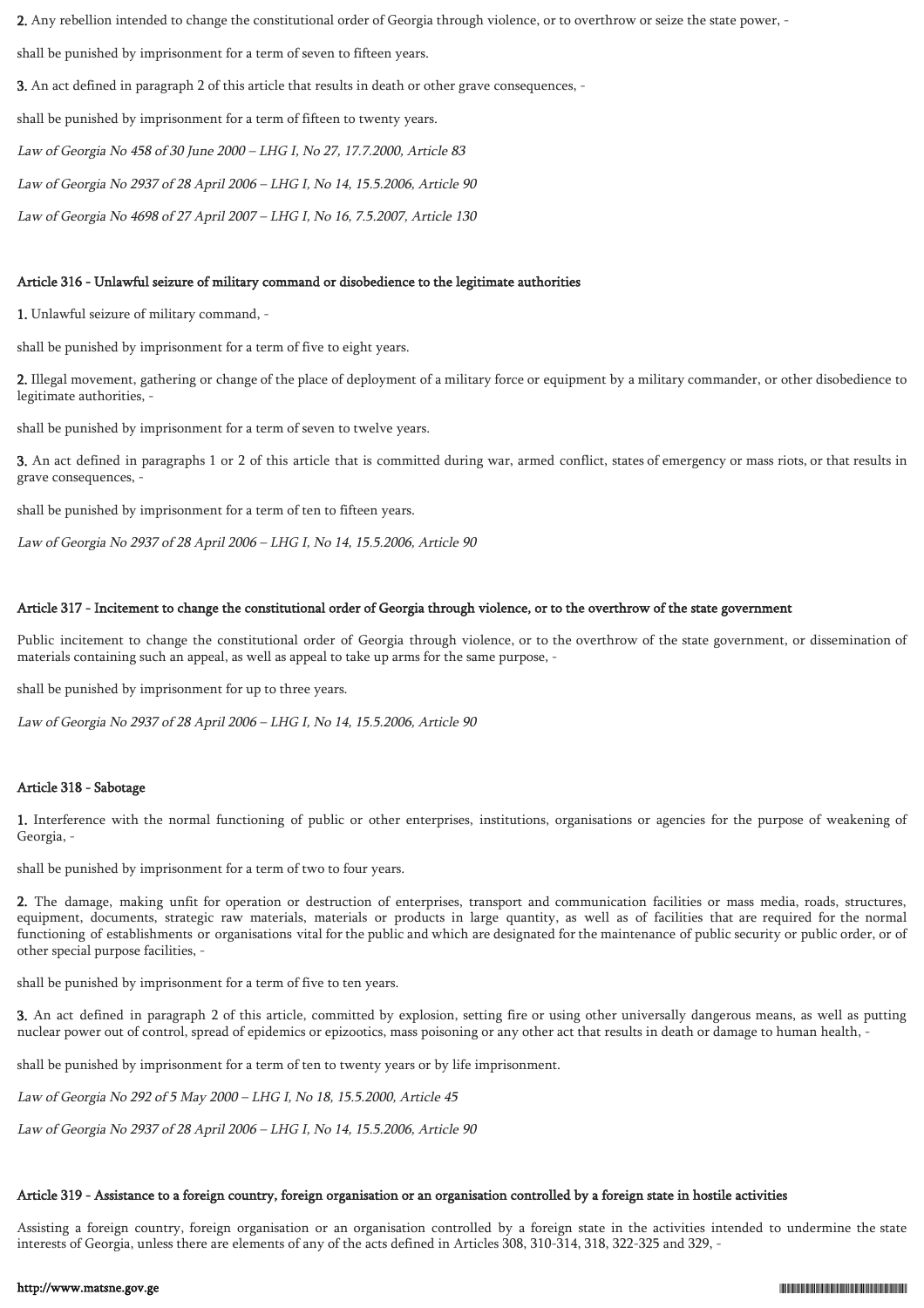shall be punished by imprisonment for a term of seven to fifteen years.

Law of Georgia No 2937 of 28 April 2006 – LHG I, No 14, 15.5.2006, Article 90

## Article 320 -Disclosure of state secrets

1. Disclosure of state secrets intentionally or by persons who are aware of those secrets due to their official status or to whom such secrets have been confided, unless there are elements of the crime defined in Articles 313 or 314 of this Code, -

shall be punished by imprisonment for a term of three to five years, with deprivation of the right to hold an official position or to carry out a particular activity for up to three years.

2. The same act that results in grave consequences for the interests of Georgia, -

shall be punished by imprisonment for a term of five to eight years, with deprivation of the right to hold an official position or to carry out a particular activity for up to three years.

Law of Georgia No 458 of 30 June 2000 – LHG I, No 27, 17.7.2000, Article 83

Law of Georgia No 2937 of 28 April 2006 – LHG I, No 14, 15.5.2006, Article 90

### Article 321 - Breach of the procedure for keeping state secrets

1. Intentional or negligent breach of the procedure for handling documents or items containing a state secret that results in damage, destruction or loss of such document or item, -

shall be punished by imprisonment for up to three years, with deprivation of the right to hold an official position or to carry out a particular activity for up to three years.

2. The same act that results in disclosure of the state secret or other grave consequences, -

shall be punished by imprisonment for a term of two to six years, or by deprivation of the right to hold an official position or to carry out a particular activity for up to three years.

Law of Georgia No 458 of 30 June 2000 – LHG I, No 27, 17.7.2000, Article 83

## Article 321 $^1$  - Financing of activities directed against the constitutional order and national security principles of Georgia or provision of other material support to such activities

1. Collection or supply of financial resources or other assets and/or material resources with prior knowledge that they will be used, or will possibly be used in full or in part, for the commission of any of the offences defined in this Chapter (other than the offences prescribed by Articles 320 and 321 of this Code), -

shall be punished by imprisonment for a term of six to ten years.

2. The same act committed:

a) by an organised group;

b) repeatedly;

shall be punished by imprisonment for a term of ten to fifteen years.

3. The act defined in paragraphs 1 or 2 of this article that results in grave consequences, -

shall be punished by imprisonment for a term of fifteen to twenty years.

Note: For an act defined in this article, a legal person shall be punished by liquidation or deprivation of the right to carry out a particular activity and by a fine.

Law of Georgia No 3699 of 12 June 2015 – web-site, 29.6.2015

## Article 322 - Active repentance of a crime against the State

A person who committed any of the offences defined in Articles 309, 311, 314(1), 315(1) and 319 of this Code shall be discharged from criminal liability if he/she voluntarily and timely notifies public authorities of this and if the potential damage against the interests of Georgia is prevented.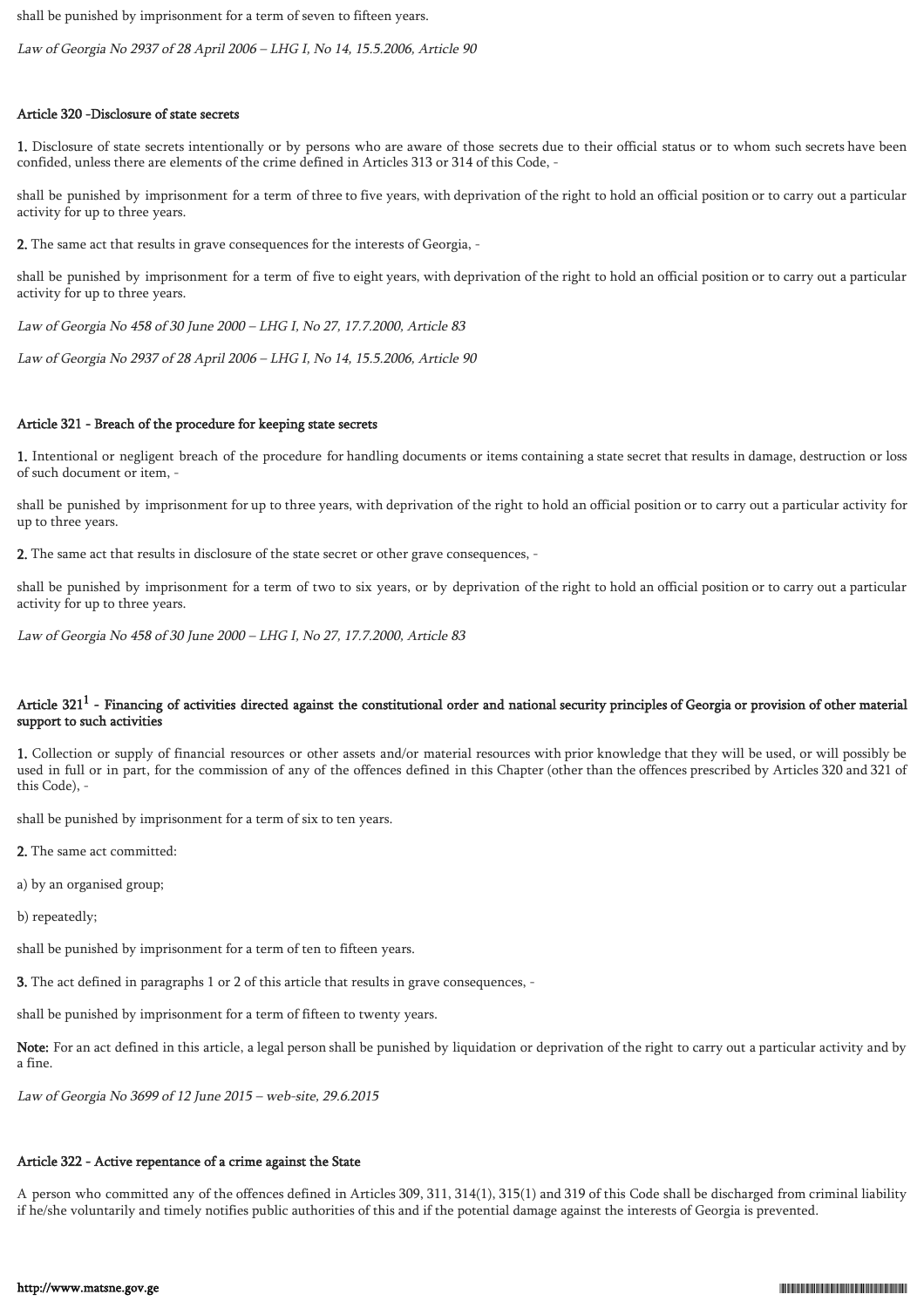# CHAPTER XXXVII<sup>1</sup> - Violation of the legal regime of the occupied territories

Law of Georgia No 795 of 19 December 2008 – LHG I, No 40, 29.12.2008, Article 282

## Article  $322^1$  - Breach of the procedure for entry into the occupied territories

1. Entry of foreigners or stateless persons into the occupied territories in violation of the Law of Georgia on the Occupied Territories, -

shall be punished by a fine or imprisonment for a term of two to four years.

2. The act defined in paragraph 1 of this article that has been committed:

a) jointly by more than one person;

b) repeatedly;

c) using violence or threat of violence, -

d) by a person convicted for such an offence, -

shall be punished by imprisonment for a term of three to five years.

Note: For the commission of the offence defined in this article, a foreigner or stateless person shall be released from criminal liability if he/she entered Georgia directly from the territories where his/her life or freedom was endangered under Article 1 of the 1951 UN Convention on the Status of Refugees and who is staying in Georgia illegally and who, according to the same Convention and the legislation of Georgia, seeks asylum from the authorities of Georgia provided that he/she will immediately appear at the public authority and provide appropriate explanation about his/her illegal entry or unauthorised stay in Georgia, and if his/her act contains no elements of a crime, also of a person committed the above act because of his/her being a victim of human trafficking, before acquiring the status of the victim of human trafficking.

Law of Georgia No 795 of 19 December 2008 – LHG I, No 40, 29.12.2008, Article 282

Law of Georgia No 4060 of 17 July 2015 – web-site, 29.7.2015

## Article  $322^2$  - Conduct of prohibited economic activities in the occupied territories

1. Conduct of such economic activities in the occupied territories that are prohibited under the Law of Georgia on the Occupied Territories, -

shall be punished by imprisonment for a term of three to five years.

2. The same act committed:

a) jointly by more than one person;

b) repeatedly;

d) by a person previously convicted of such offence, -

shall be punished by imprisonment for a term of four to six years.

Note: For the act specified in this article, a legal person shall be punished by a fine, with deprivation of the right to carry out a particular activity or by liquidation and a fine.

Law of Georgia No 795 of 19 December 2008 – LHG I, No 40, 29.12.2008, Article 282

## CHAPTER XXXVIII - Terrorism

## Article 323 - Act of Terrorism

1. An act of terrorism, i.e. explosion, setting fire, assault on a person, use of a weapon or any other act that creates the risk of death, substantial damage to property or the occurrence of other grave consequences that has been committed for terrorist purposes, -

shall be punished by imprisonment for a term of ten to fifteen years.

1<sup>1</sup>. Any threat of committing the act defined in paragraph 1 of this article, -

shall be punished by imprisonment for a term of six to twelve years.

2. The same act committed: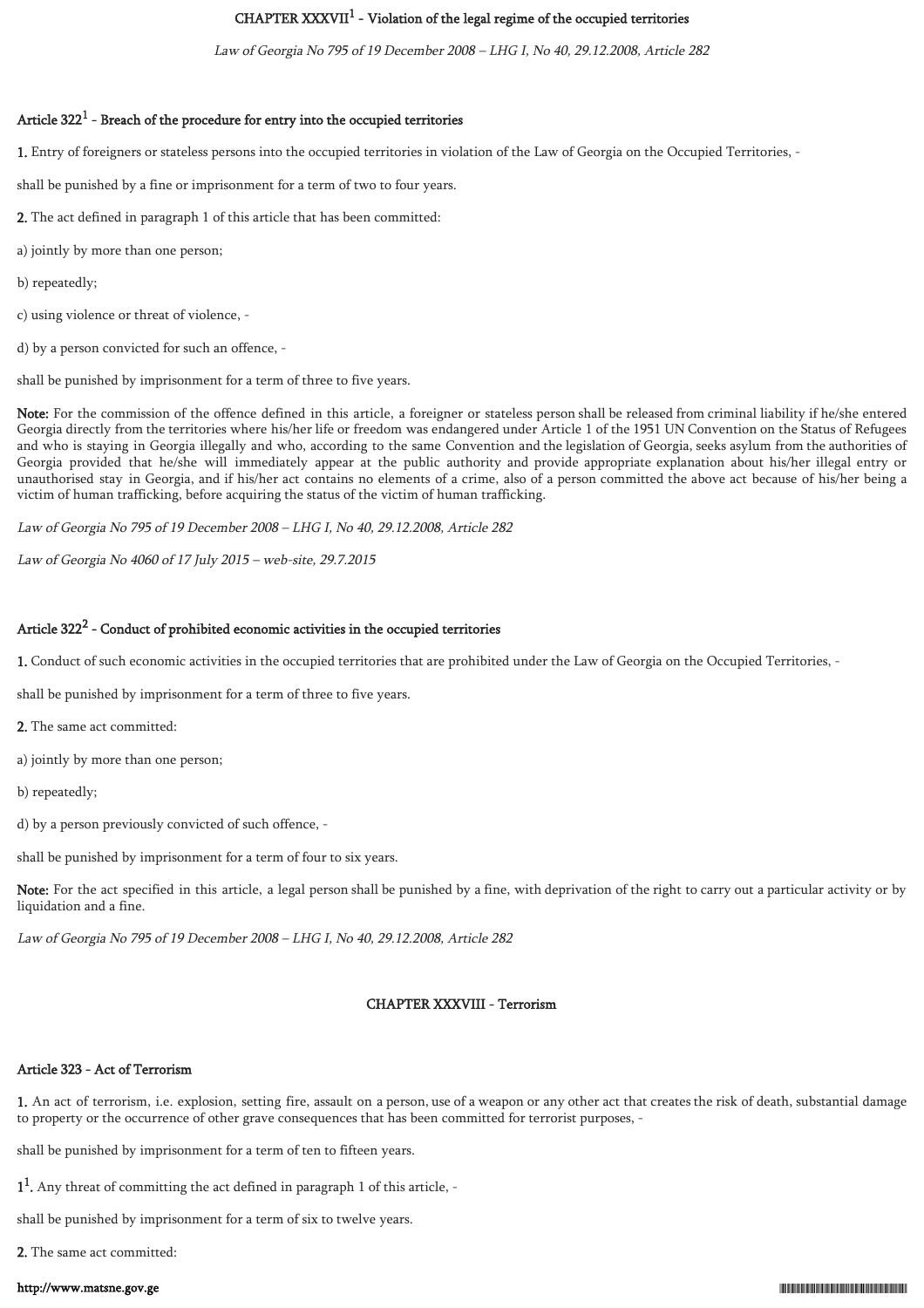a) jointly by more than one person;

b) repeatedly;

c) using weapons of mass destruction, -

shall be punished by imprisonment for a term of twelve to seventeen years.

**3.** An act defined in paragraphs 1,  $1^1$  or 2 of this article that results in death or other grave consequences, -

shall be punished by imprisonment for a term of fifteen to twenty years or by life imprisonment.

#### Note:

1. For the purposes of this Chapter, 'terrorist purpose' means threatening public or coercing public authorities, foreign authorities or international organisations into taking or refraining from taking certain actions, or to undermining or destroying fundamental political, constitutional, economic or social structures of a country/foreign country/international organisation.

2. For an act defined in this article, a legal person shall be punished by liquidation or deprivation of the right to carry out a particular activity and a fine.

Law of Georgia No 458 of 30 June 2000 – LHG I, No 27, 17.7.2000, Article 83

Law of Georgia No 3530 of 25 July 2006 – LHG I, No 37, 7.8.2006, Article 271

Law of Georgia No 4630 of 5 May 2011 – web-site, 19.5.2011

Law of Georgia No 5170 of 28 October 2011 – web-site, 11.11.2011

Law of Georgia No 5744 of 2 March 2012 - web-site, 15.3.2012

Law of Georgia No 1641 of 27 November 2013 – web-site, 16.12.2013

## Article  $323^1$  - Unlawful purchase, storage, carrying, manufacturing, transportation, transfer, sale or use of firearms, ammunition, explosives or equipment for terrorist purposes

1. Unlawful purchase, storage, carrying, manufacturing, transportation, transfer, sale or use of firearms, ammunition, explosives or equipment for terrorist purposes, -

shall be punished by imprisonment for a term of six to nine years.

2. A threat to commit the act defined in paragraph 1 of this article, -

shall be punished by imprisonment for a term of four to eight years.

3. Use of firearms, ammunition, explosives or equipment for terrorist purposes, -

shall be punished by imprisonment for a term of ten to fifteen years.

4. A threat to commit the act defined in paragraph 3 of this article, -

shall be punished by imprisonment for a term of six to twelve years.

5. An act defined in paragraphs 1, 2, 3 or 4 of this article that results in death or other grave consequences, -

shall be punished by imprisonment for a term of twelve to twenty years or by life imprisonment.

Note: For an act defined in this article, a legal person shall be punished by liquidation or deprivation of the right to carry out a particular activity and by a fine.

Law of Georgia No 1641 of 27 November 2013 – web-site, 16.12.2013

## Article 323 $^2$  - Participation in international terrorism

1. Participation in international terrorism, and/or military support to a foreign country or the authorities thereof, to a group of persons or to other physical or legal persons, committed for terrorist purposes, -

shall be punished by imprisonment for a term of twelve to seventeen years.

1<sup>1</sup>. Crossing or attempting to cross the state border of Georgia for the purpose of carrying out, preparing for or participating in terrorist activities or trainings, -

shall be punished by imprisonment for a term of six to nine years.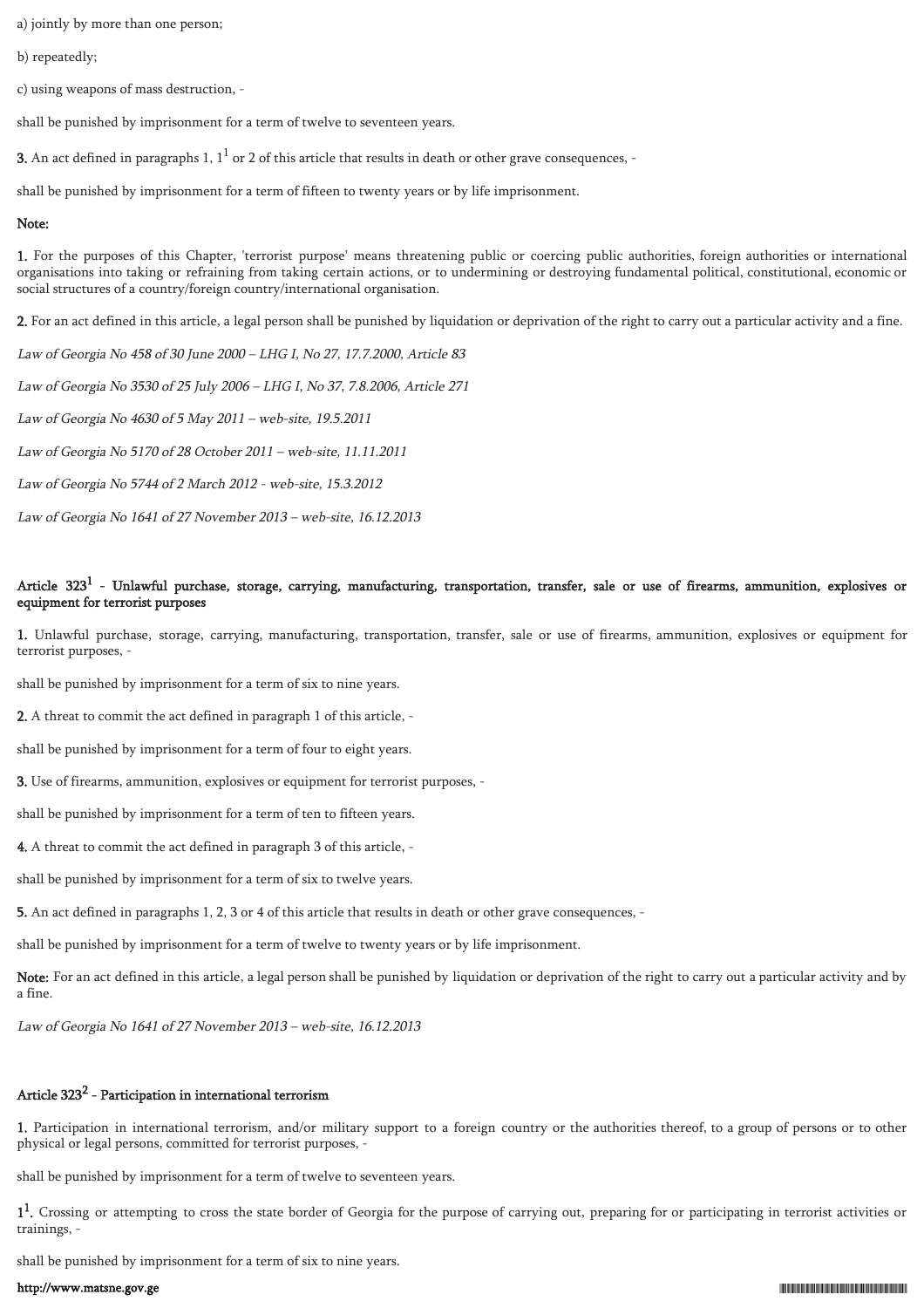2. An act defined in paragraph 1:

a) committed repeatedly;

b) by a group with preliminary agreement;

c) committed by a terrorist organisation;

d) that has substantially damaged the state and/or results in death or other grave consequences, -

shall be punished by imprisonment for a term of eighteen to twenty years or by life imprisonment.

### Note:

1. For the purposes of this article, international terrorism shall mean terrorist activities defined as `international terrorism` by Article 1(d) of the Law of Georgia on Combating Terrorism.

2. For the purposes of this article, military support shall mean selection or training of relevant personnel, purchase of equipment, participation in military actions, and provision of logistic, intelligence or functional support, provision of terrorists with a bodyguard or other military services.

Law of Georgia No 2185 of 4 April 2014 – web-site, 16.4.2014

Law of Georgia No 3699 of 12 June 2015 – web-site, 29.6.2015

## Article 324 - Technological terrorism

1. Unlawful purchase, storage, carrying, production, transportation, transfer or sale of biological, radiological, chemical or bacteriological (biological) weapons or components thereof, of radioactive and/or other substances harmful to human health, or research and development of biological and chemical weapons, committed for terrorist purposes, -

shall be punished by imprisonment for a term of six to nine years.

2. A threat to commit the act defined in paragraph 1 of this article, -

shall be punished by imprisonment for a term of four to eight years.

3. Use of biological, radiological, chemical or bacteriological (biological) weapons or components thereof, of pathogenic microorganisms, radioactive and/or other substances harmful to human health, including seizure of the facilities constituting nuclear, chemical or increased technological or ecological hazard, committed to influence physical and legal persons or for terrorist purposes, -

shall be punished by imprisonment for a term of ten to fifteen years.

4. A threat to commit the act defined in paragraph 3 of this article, -

shall be punished by imprisonment for a term of six to twelve years.

5. The act defined in paragraphs 1, 2, 3 or 4 of this article (other than the use of nuclear, radiological, chemical or bacteriological (biological) weapons or components thereof, pathogenic microorganisms, radioactive and/or other hazardous substances harmful for human health)that results in death or other grave consequences, -

shall be punished by imprisonment for a term of twelve to twenty years or by life imprisonment.

Note: For an act defined in this article, a legal person shall be punished by liquidation or deprivation of the right to carry out a particular activity and by a fine.

Law of Georgia No 1908 of 28 December 2002 – LHG I, No 4, 22.1.2003, Article 23

Law of Georgia No 3542 of 25 July 2006 – LHG I, No 36, 4.8.2006, Article 268

Law of Georgia No 5744 of 2 March 2012 – web-site, 15.3.2012

Law of Georgia No 1641 of 27 November 2013 – web-site, 16.12.2013

## Article 324 $^{\rm 1}$  - Cyberterrorism

1. Cyber terrorism, i.e. unlawful appropriation, use or threat of using computer information protected by law giving rise to the danger of grave consequences that has been committed to threaten public and/or influence authorities, -

shall be punished by imprisonment for a term of ten to fifteen years.

2. The same act that results in death or other grave consequences, -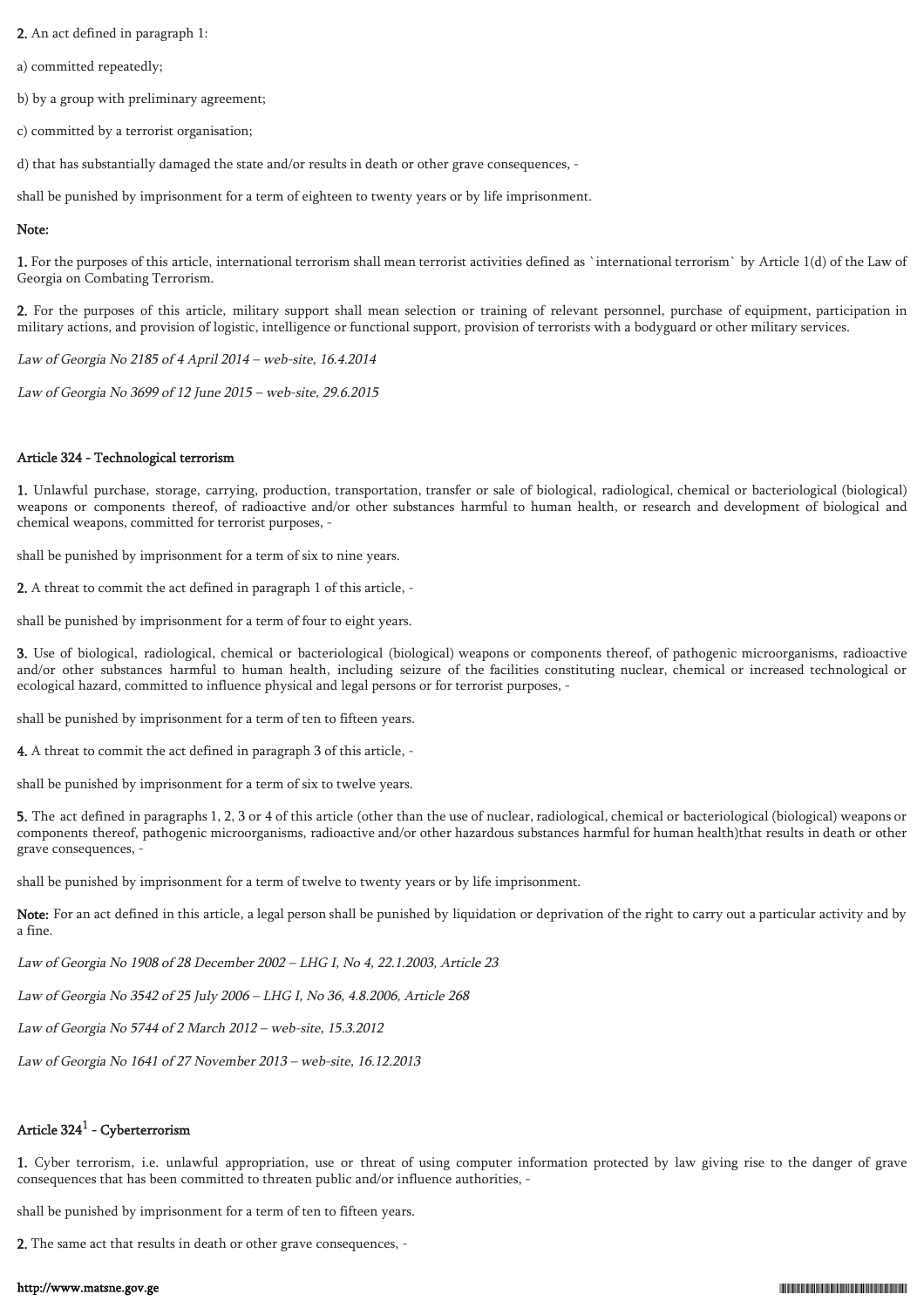shall be punished by imprisonment for a term of twelve to twenty years or by life imprisonment.

Note: For an act defined in this article, a legal person shall be punished by liquidation or deprivation of the right to carry out a particular activity and by a fine.

Law of Georgia No 1908 of 28 December 2006 – LHG I, No 4, 22.1.2003, Article 23

Law of Georgia No 3530 of 25 July 2006 – LHG I, No 37, 7.8.2006, Article 271

Law of Georgia No 5744 of 2 March 2012 – web-site, 15.3.2012

## Article 325 - Assault on public political officials of Georgia

1. Encroachment upon the life, health or property of the President of Georgia, other public political officials or their family members in connection with their official activities,

shall be punished by imprisonment for a term of seven to twenty years or by life imprisonment.

2. A threat to commit an act defined in paragraph 1, -

shall be punished by imprisonment for a term of six to twelve years.

Note: For an act defined in this article, a legal person shall be punished by liquidation or deprivation of the right to carry out a particular activity and by a fine.

Law of Georgia No 3530 of 25 July 2006 – LHG I, No 37, 7.8.2006, Article 271

Law of Georgia No 1641 of 27 November 2013 – web-site, 16.12.2013

### Article 326 - Assault on persons or institutions enjoying international protection

1. Assault on representatives of a foreign country or on employees of a foreign organisation or on their official or residential buildings or vehicles that are under international protection, as well as encroachment upon the life, health or property of their family members with a political motive or with the purpose of complicating international relations, -

shall be punished by imprisonment for a term of seven to twenty years or by life imprisonment.

2. A threat to commit an act defined in paragraph 1 of this article, -

shall be punished by imprisonment for a term of six to twelve years.

Note: For an act defined in this article, a legal person shall be punished by liquidation or deprivation of the right to carry out a particular activity and by a fine.

Law of Georgia No 3530 of 25 July 2006 – LHG I, No 37, 7.8.2006, Article 271

Law of Georgia No 5170 of 28 October 2011 – web-site, 11.11.2011

Law of Georgia No 1641 of 27 November 2013 – web-site, 16.12.2013

#### Article 327 - Membership in a terrorist organisation, participation in its activities or establishment or management of terrorist organisations

1. Membership in a terrorist organisation, -

shall be punished by imprisonment for a term of ten to twelve years.

2. Participation by a member of a terrorist organisation in the activities of the organisation or conduct of activities on behalf of the organisation or for the purpose of supporting or encouraging its activities, -

shall be punished by imprisonment for a term of twelve to fifteen years.

3. Establishment or management of a terrorist organisation, -

shall be punished by imprisonment for a term of fifteen to twenty years.

Note: For an act defined in this article, a legal person shall be punished by liquidation or deprivation of the right to carry out a particular activity and by a fine.

Law of Georgia No 1908 of 28 December 2002 – LHG I, No 4, 22.1.2003, Article 23

Law of Georgia No 3530 of 25 July 2006 – LHG I, No 37, 7.8.2006, Article 271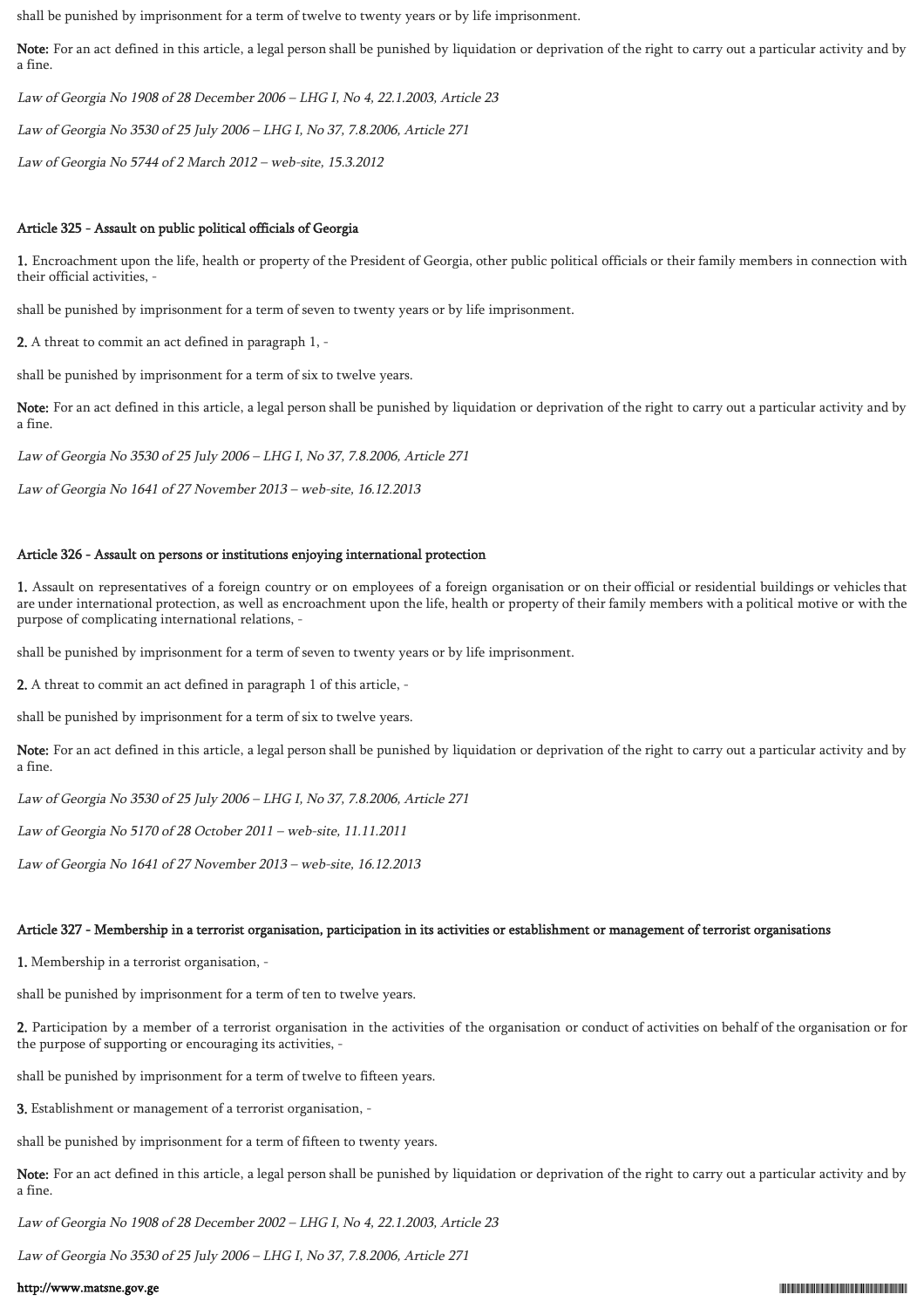# Article 327 $^1$  - Recruiting a person as a member of a terrorist organisation or for carrying out terrorist activities

Recruiting a person as a member of a terrorist organisation or for carrying out terrorist activities, -

shall be punished by imprisonment for a term of five to ten years.

Note: For an act defined in this article, a legal person shall be punished by liquidation or deprivation of the right to carry out a particular activity and by a fine.

Law of Georgia No 2185 of 4 April 2014 – web-site, 16.4.2014

Law of Georgia No 3699 of 12 June 2015 – web-site, 29.6.2015

## Article 328 - Joining a foreign terrorist organisation or a terrorist organisation controlled by a foreign state or supporting this organisation in terrorist activities

Joining a foreign terrorist organisation or a terrorist organisation controlled by a foreign state or supporting this organisation in terrorist activities, -

shall be punished by imprisonment for a term of ten to seventeen years.

Note: For an act defined in this article, a legal person shall be punished by liquidation or deprivation of the right to carry out a particular activity and by a fine.

Law of Georgia No 1908 of 28 December 2002 – LHG I, No 4, 22.1.2003, Article 23

Law of Georgia No 3530 of 25 July 2006 – LHG I, No 37, 7.8.2006, Article 271

Law of Georgia No 2185 of 4 April 2014 – web-site, 16.4.2014

## Article 329 - Taking a hostage for terrorist purposes

1. Taking a hostage for terrorist purposes or in order to coerce a religious organisation to perform or not to perform certain acts, -

shall be punished by imprisonment for a term of eight to twelve years.

2. A threat to commit an act defined in paragraph 1 of this article, -

shall be punished by imprisonment for a term of three to eight years.

3. An act defined in paragraphs 1 or 2 of this article that has been committed:

a) against public political officials of Georgia or their family members;

b) against official foreign representatives or persons under international legal protection;

c) jointly by more than one person;

d) repeatedly;

e) by a terrorist organisation, -

shall be punished by imprisonment for a term of ten to seventeen years.

4. The act defined in paragraphs 1, 2 or 3 of this article that results in death or other grave consequences, -

shall be punished by imprisonment for a term of fourteen to twenty years.

Note: For an act defined in this article, a legal person shall be punished by liquidation or deprivation of the right to carry out a particular activity and by a fine.

Law of Georgia No 292 of 5 May 2000 – LHG I, No 18, 15.5.2000, Article 45

Law of Georgia No 2937 of 28 April 2006 – LHG I, No 14, 15.5.2006, Article 90

Law of Georgia No 3530 of 25 July 2006 – LHG I, No 37, 7.8.2006, Article 271

Law of Georgia No 1641 of 27 November 2013 – web-site, 16.12.2013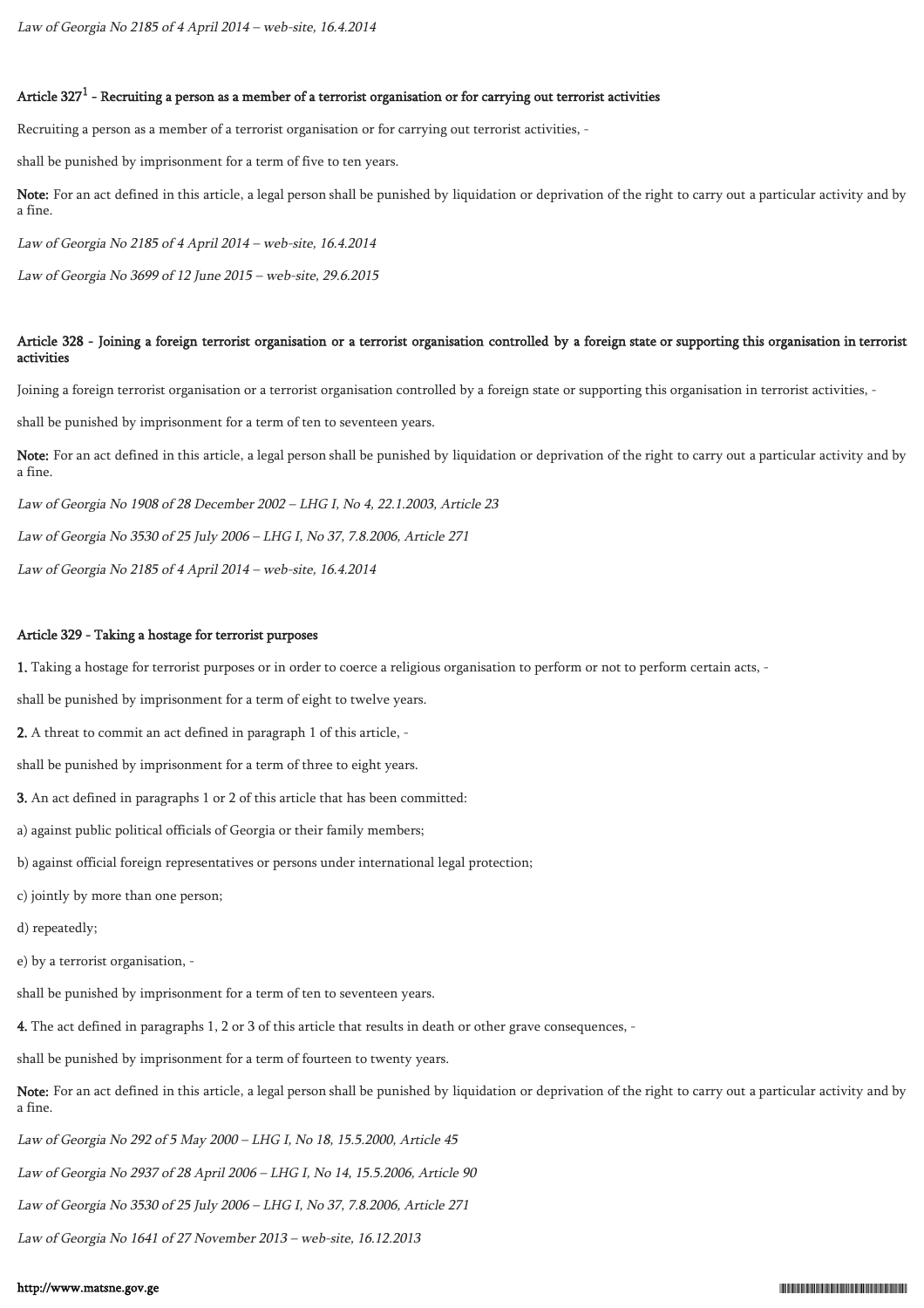## Article 329 $^1$  - Unlawfully taking possession of an aircraft or water craft, railway rolling stock or of other public or cargo transport for terrorist purposes

1. Unlawfully taking possession of an aircraft or water craft, railway rolling stock or of other public or cargo transport, committed for terrorist purposes,

shall be punished by imprisonment for a term of five to nine years.

2. A threat to commit an act defined in paragraph 1 of this article, -

shall be punished by imprisonment for a term of four to eight years.

3. An act defined in paragraph 1 of this article that has been committed:

a) against public political officials of Georgia or their family members;

b) against official foreign representatives or persons under international legal protection;

c) jointly by more than one person;

d) repeatedly;

-

e) by a terrorist organisation, -

shall be punished by imprisonment for a term of eight to seventeen years.

4. A threat to commit the act defined in paragraph 3 of this article, -

shall be punished by imprisonment for a term of five to nine years.

5. The act defined in paragraphs 1, 2, 3 or 4 of this article that results in death or other grave consequences, -

shall be punished by imprisonment for a term of eleven to seventeen years.

Note: For an act defined in this article, a legal person shall be punished by liquidation or deprivation of the right to carry out a particular activity and by a fine.

Law of Georgia No 1642 of 27 November 2013 – web-site, 16.12.2013

Law of Georgia No 2185 of 4 April 2014 – web-site, 16.4.2014

#### Article 330 - Taking possession of or blocking strategic or other facilities of special importance for terrorist purposes

1. Taking possession of or blocking strategic or other facilities of special importance for terrorist purposes, -

shall be punished by imprisonment for a term of ten to fifteen years.

2. An act defined in paragraph 1 of this article that results in death or other grave consequences, -

shall be punished by imprisonment for a term of twelve to twenty years or by life imprisonment.

Note: For an act defined in this article, a legal person shall be punished by liquidation or deprivation of the right to carry out a particular activity and by a fine.

Law of Georgia No 2937 of 28 April 2006 – LHG I, No 14, 15.5.2006, Article 90

Law of Georgia No 3530 of 25 July 2006 – LHG I, No 37, 7.8.2006, Article 271

## Article 330 $^1$  - Open support of terrorist activities and/or a terrorist organisation or public incitement to terrorism

1. Open support of terrorist activities and/or a terrorist organisation orally, in writing or by other forms of expression (except for an act defined in Article 331 $^1$  of this Code), if such action creates a clear, immediate and substantial risk of terrorist activities, -

shall be punished by imprisonment for up to three years.

2. Public incitement to terrorist activities orally, in writing or by other forms of expression or public dissemination of information in order to carry out terrorist activities, regardless of whether or not the information contains a direct call for committing an offence, if such action creates a clear, immediate and substantial risk of terrorist activities, -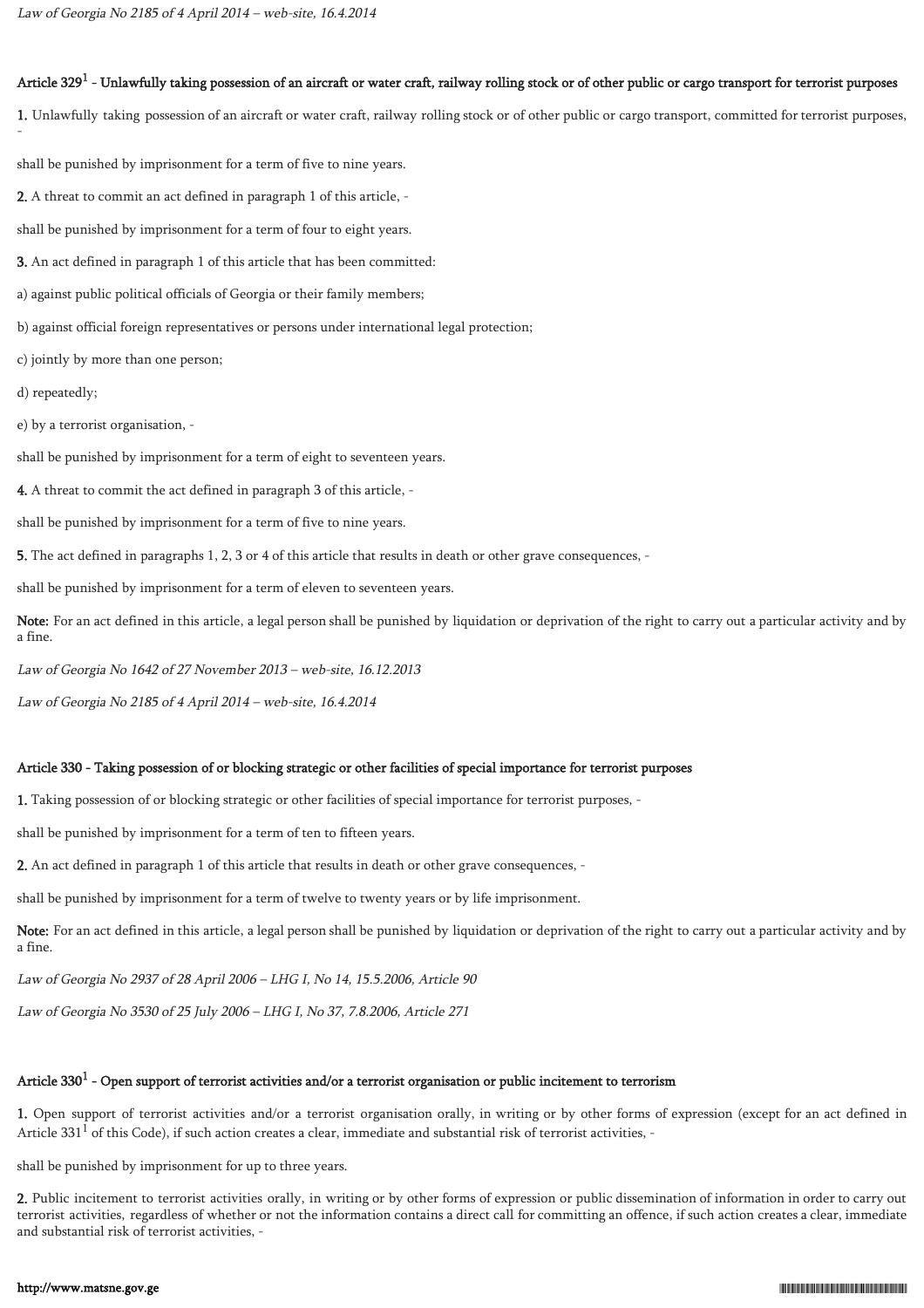shall be punished by imprisonment for a term of two to six years.

Note: For an act defined in this article, a legal person shall be punished by liquidation or deprivation of the right to carry out a particular activity and by a fine.

Law of Georgia No 3530 of 25 July 2006 – LHG I, No 37, 7.8.2006, Article 271

Law of Georgia No 2185 of 4 April 2014 – web-site, 16.4.2014

Law of Georgia No 3699 of 12 June 2015 – web-site, 29.6.2015

## Article  $330^2$  - Providing training and instruction for terrorist activities

1. Providing instruction for committing or contributing to the commission of terrorist activities or for preventing the detection of such activities, and/or providing instruction in the use or manufacturing of explosives, firearms or other weapons or in the use of noxious or hazardous substances and/or of other specific methods and in the manufacturing or use of equipment for the purpose of committing or contributing to the commission of terrorist activities, -

shall be punished by imprisonment for a term of eight to eleven years.

2. Knowingly receiving the instruction defined in paragraph 1 of this article, -

shall be punished by imprisonment for a term of six to nine years.

3. Conduct of military training by a terrorist organisation, -

shall be punished by imprisonment for a term of ten to fifteen years.

4. Knowingly participating in the training defined in paragraph 3 of this article, -

shall be punished by imprisonment for a term of eight to eleven years.

5. An act defined in paragraphs 1 or 3 of this article that has been committed:

a) repeatedly;

b) against two or more persons;

shall be punished by imprisonment for a term of eleven to fifteen years.

### Note:

1. For an act defined in paragraphs 1 or 3 of this article, a legal person shall be punished by liquidation or deprivation of the right to carry out a particular activity and by a fine.

2. For the purposes of this article it makes no difference whether instruction or training was provided to a specified or unspecified group of persons.

Law of Georgia No 3530 of 25 July 2006 – LHG I, No 37, 7.8.2006, Article 271

Law of Georgia No 2185 of 4 April 2014 – web-site, 16.4.2014

## Article 330 $^3$  - Theft for the purpose of committing one of the crimes defined in this Chapter

Theft for the purpose of committing one of the offences defined in this Chapter, -

shall be punished by imprisonment for a term of ten to fifteen years.

Note: For an act defined in this article, a legal person shall be punished by liquidation or deprivation of the right to carry out a particular activity and by a fine.

Law of Georgia No 1641 of 27 November 2013 – web-site, 16.12.2013

# Article 330 $^4$  - Extortion for the purpose of committing one of the offences defined in this Chapter

Extortion for the purpose of committing one of the offences defined in this Chapter, -

shall be punished by imprisonment for a term of ten to fifteen years.

Note: For an act defined in this article, a legal person shall be punished by liquidation or deprivation of the right to carry out a particular activity and by a fine.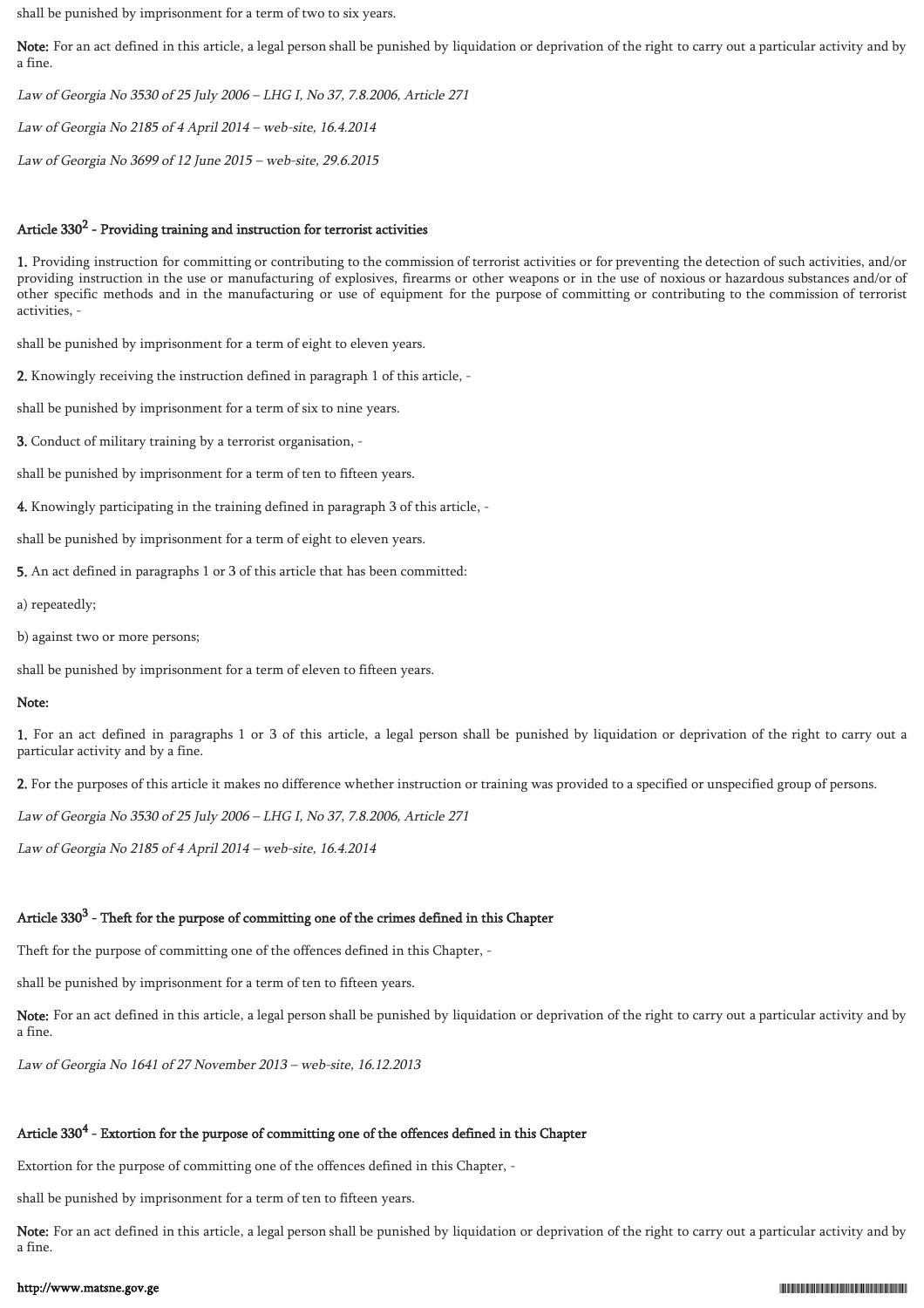## Article 330<sup>5</sup> - Making of forged official documents for the commission of one of the offences defined in this Chapter

Making of forged official documents for the commission of one of the offences defined in this Chapter, -

shall be punished by imprisonment for a term of ten to fifteen years.

Note: For an act defined in this article, a legal person shall be punished by liquidation or deprivation of the right to carry out a particular activity and by a fine.

Law of Georgia No 1641 of 27 November 2013 – web-site, 16.12.2013

## Article 331 - False notification on terrorism

1. False notification on terrorism, -

shall be punished by a fine or corrective labour for one to two years, or by imprisonment for a term of two to five years.

2. The same act:

a) committed by a group with preliminary agreement;

b) committed repeatedly;

c) that results in substantial damage, -

shall be punished by imprisonment for a term of five to seven years.

Law of Georgia No 1205 of 25 March 2005 – LHG I, No 15, 19.4.2005, Article 104

Law of Georgia No 2937 of 28 April 2006 – LHG I, No 14, 15.5.2006, Article 90

Law of Georgia No 1271 of 20 September 2013 – web-site, 26.9.2013

## Article 331 $^{\rm 1}$  - Financing of terrorism, provision of other material support and resources to terrorists activities

1. Collection or supply of financial resources or other assets knowing that they will or may be used in full or in part by a terrorist or a terrorist organisation and/or for carrying out terrorist activities, or for the commission of one of the offences defined in Articles 144, 227, 227<sup>1</sup>, 227<sup>2</sup>, 227<sup>3</sup>, 229, 230, 231, 231<sup>1</sup> and 231<sup>2</sup> of this Code, regardless of whether or not any of the offences defined in the above articles has been committed, and/or services have been knowingly rendered to a terrorist or a terrorist organisation, or a terrorist has been provided with a hiding place or shelter and/or resources or other material support have been provided to a terrorist or a terrorist organisation, -

shall be punished by imprisonment for a term of ten to fifteen years.

2. The same act committed:

a) by a group with preliminary agreement;

b) repeatedly, -

shall be punished by imprisonment for a term of fourteen to seventeen years.

3. An act defined in paragraphs 1 or 2 of this article:

a) committed by a terrorist organisation, -

b) that results in grave consequences, -

shall be punished by imprisonment for a term of seventeen to twenty years or by life imprisonment.

## Note:

1. For the purposes of this article, a terrorist shall mean a person who participates in activities, the liability for which is stipulated by this Chapter and by Articles 144, 227-227<sup>3</sup>, 229 and 230-231<sup>2</sup> of this Code.

2. For the purposes of this article, a terrorist organisation shall mean an organisation (regardless of its form) that has been established to carry out activities, the liability for which is stipulated by this Chapter and by Articles 144, 227-227<sup>3</sup>, 229 and 230-231<sup>2</sup> of this Code. An organisation may be recognised as a terrorist organisation if it constitutes an organised association of more than two persons during a certain period of time. For the purposes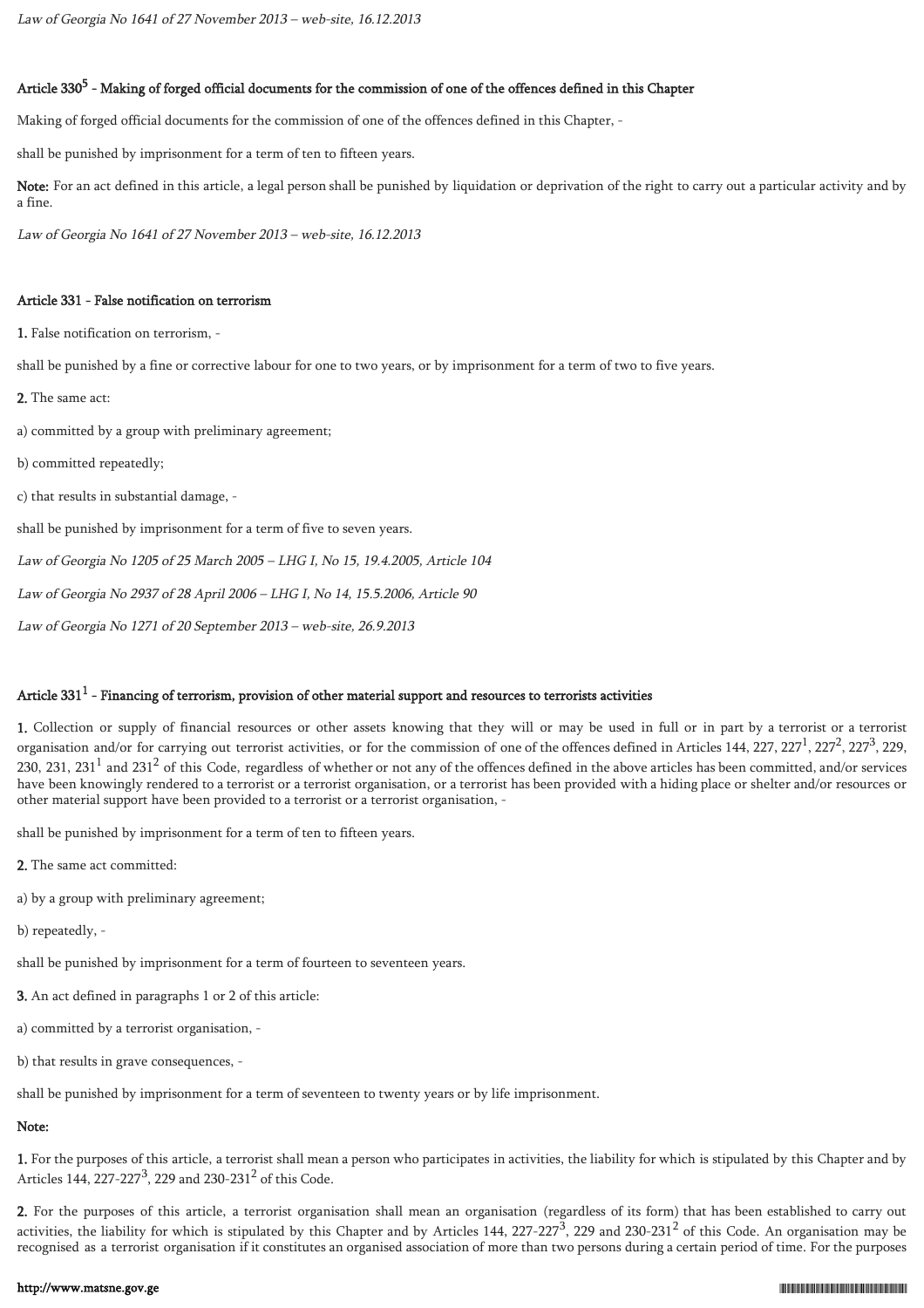of paragraph 3 of this article, an organised association shall mean an association that has not been randomly set up for immediate commission of a crime and that does not require formal distribution of roles among its members, continuous membership or developed structure.

3. For an act defined in this article. A legal person shall be punished by liquidation or deprivation of the right to carry out a particular activity and/or by a fine.

Law of Georgia No 3530 of 25 July 2006 – LHG I, No 37, 7.8.2006, Article 271

Law of Georgia No 5953 of 19 March 2004 – LHG I, No 8, 28.3.2008, Article 56

Law of Georgia No 5170 of 28 October 2011 – web-site, 11.11.2011

Law of Georgia No 5744 of 2 March 2012 – web-site, 15.3.2012

Law of Georgia No 1641 of 27 November 2013 – web-site, 16.12.2013

Law of Georgia No 2185 of 4 April 2014 – web-site, 16.4.2014

Law of Georgia No 3699 of 12 June 2015 – web-site, 29.6.2015

## Article 331 $^2$  - Failure to take measures to prevent acts of terrorism

Failure to take measures knowingly to prevent, within reasonable limits, the commission or completion of an act of terrorism or the occurrence of the consequences related thereto, unless the act would of prevention endangers the life, health or property of a person or of a person's close relative, -

shall be punished by imprisonment for up to five years.

Law of Georgia No 2185 of 4 April 2014 – web-site, 16.4.2014

## CHAPTER XXXIX - Official Misconduct

## Article 332 - Abuse of official powers

1. Abuse of official powers by an official or by a person equal thereto to the detriment of public interests, in order to gain some benefit or advantage for himself/herself or for another person, which has resulted in substantial violation of the rights of physical or legal persons, or of the lawful interests of the public or the state, -

shall be punished by a fine or imprisonment for up to three years, with deprivation of the right to hold an official position or to carry out a particular activity for up to three years.

2. Abuse of official powers by a public political official, -

shall be punished by a fine or imprisonment for a term of three to five years, with deprivation of the right to hold an official position or to carry out a particular activity for up to three years.

3. The act provided for by paragraphs 1 or 2 of this article which has been committed:

a) repeatedly;

b) using violence or a weapon;

c) by offending personal dignity, -

shall be punished by imprisonment for a term of five to eight years, with deprivation of the right to hold an official position or to carry out a particular activity for up to three years.

## Note:

1. The subjects of the crime provided for by this Chapter also include employees of legal entities under public law (other than political and religious associations) that exercise public law powers, members and employees of provisional commissions of the Parliament of Georgia, electoral subjects (only for the purposes of the offence provided for by Article 338 of this Code), private enforcement officers, as well as any other persons who exercise public law powers based on the legislation of Georgia.

2. For the purposes of this Chapter, a person equal to an official shall also mean a foreign official (including an employee of a public authority exercising legislative and/or administrative powers), any person performing any public duty for another state, an official of an international organisation or agency, or an employee hired on a contractual basis, as well as any seconded or non-seconded person performing the duties relevant to the duties of this official or employee, foreign jury members who perform their duties based on a foreign legislation, a member of the international parliamentary assembly, a representative of the International Criminal Court, a judge or official of the international court or judicial body.

3. The subjects of the crimes provided for by Articles 338 and 339 of this Code shall also include members of the arbitration tribunals of Georgia and foreign countries, and the subjects of the crime provided for by Articles  $338-339<sup>1</sup>$  of this Code shall also include jurors (juror candidates) who perform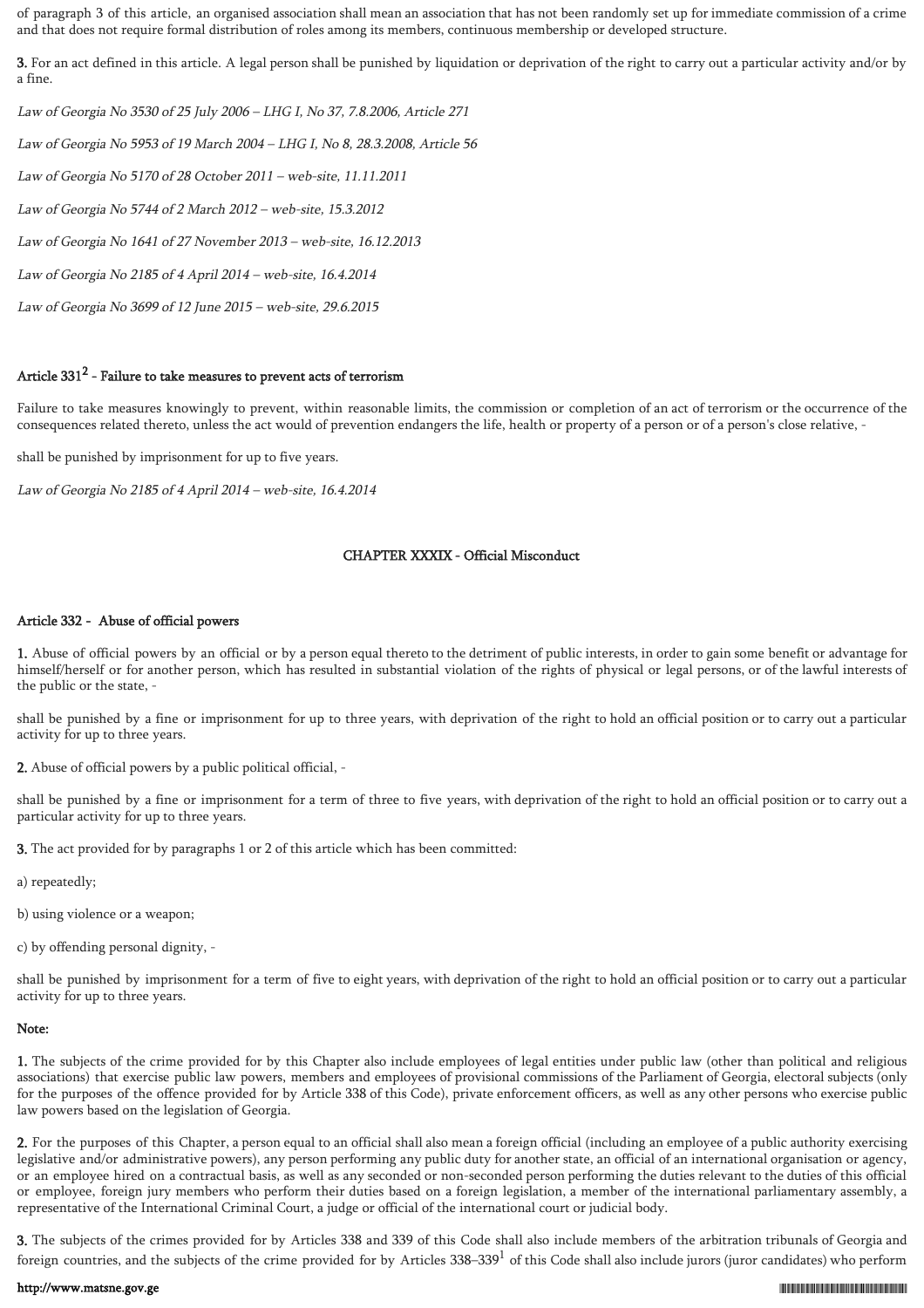the said duties based on the legislation of Georgia.

Law of Georgia No 292 of 5 May 2000 – LHG I, No 18, 15.5.2000, Article 45 Law of Georgia No 2980 of 14 August 2003 – LHG I, No 26, 5.9.2003, Article 191 Law of Georgia No 2264 of 16 December 2005 – LHG I, No 55, 27.12.2005, Article 367 Law of Georgia No 2937 of 28 April 2006 – LHG I, No 14, 15.5.2006, Article 90 Law of Georgia No 3530 of 25 July 2006 – LHG I, No 37, 7.8.2006, Article 271 Law of Georgia No 403 of 23 October 20069 – LHG I, No 29, 4.11.2008, Article 176 Law of Georgia No 795 of 19 December 2008 – LHG I, No 40, 29.12.2008, Article 282 Law of Georgia No 3619 of 24 September 2010 – LHG I, No 51, 29.9.2010, Article 332 Law of Georgia No 5170 of 28 October 2011 – web-site, 11.11.2011 Law of Georgia No 4 72 of 18 March 20123 – web-site, 5.4.2015

### Article 333 - Exceeding official powers

1. Exceeding of official powers by an official or a person equal thereto that has resulted in the substantial violation of the rights of physical or legal persons, or of the lawful interests of the public or state, -

shall be punished by a fine or imprisonment for up to three years, with deprivation of the right to hold an official position or to carry out a particular activity for up to three years.

2. Exceeding the official powers by a public political official, -

shall be punished by a fine or imprisonment for a term of three to five years, with deprivation of the right to hold an official position or to carry out a particular activity for up to three years.

3. The act provided for by paragraphs 1 or 2 of this article which has been committed:

a) repeatedly;

b) using violence or a weapon;

c) by offending the personal dignity of the victim, -

shall be punished by imprisonment for a term of five to eight years, with deprivation of the right to hold an official position or to carry out a particular activity for up to three years.

Law of Georgia No 2937 of 28 April 2006 – LHG I, No 14, 15.5.2006, Article 90

### Article 334 - Unlawful discharge of the accused from criminal liability

Unlawful discharge of the accused from criminal liability, -

shall be punished by imprisonment for a term of two to four years, with deprivation of the right to hold an official position or to carry out a particular activity for up to three years.

Law of Georgia No 2937 of 28 April 2006 – LHG I, No 14, 15.5.2006, Article 90

Law of Georgia No 3619 of 24 September 2010 – LHG I, No 51, 29.9.2010, Article 332

### Article 335 - Providing explanation, evidence or opinion under duress

1. Coercion of a person by deception, blackmail or other unlawful act by an official or by a person equal thereto to provide an explanation or evidence, or coercion of an expert to provide an opinion, -

shall be punished by imprisonment for a term of two to five years, with deprivation of the right to hold an official position or to carry out a particular activity for up to five years.

2. The same act committed:

a) using violence or threat of violence dangerous for life or health, -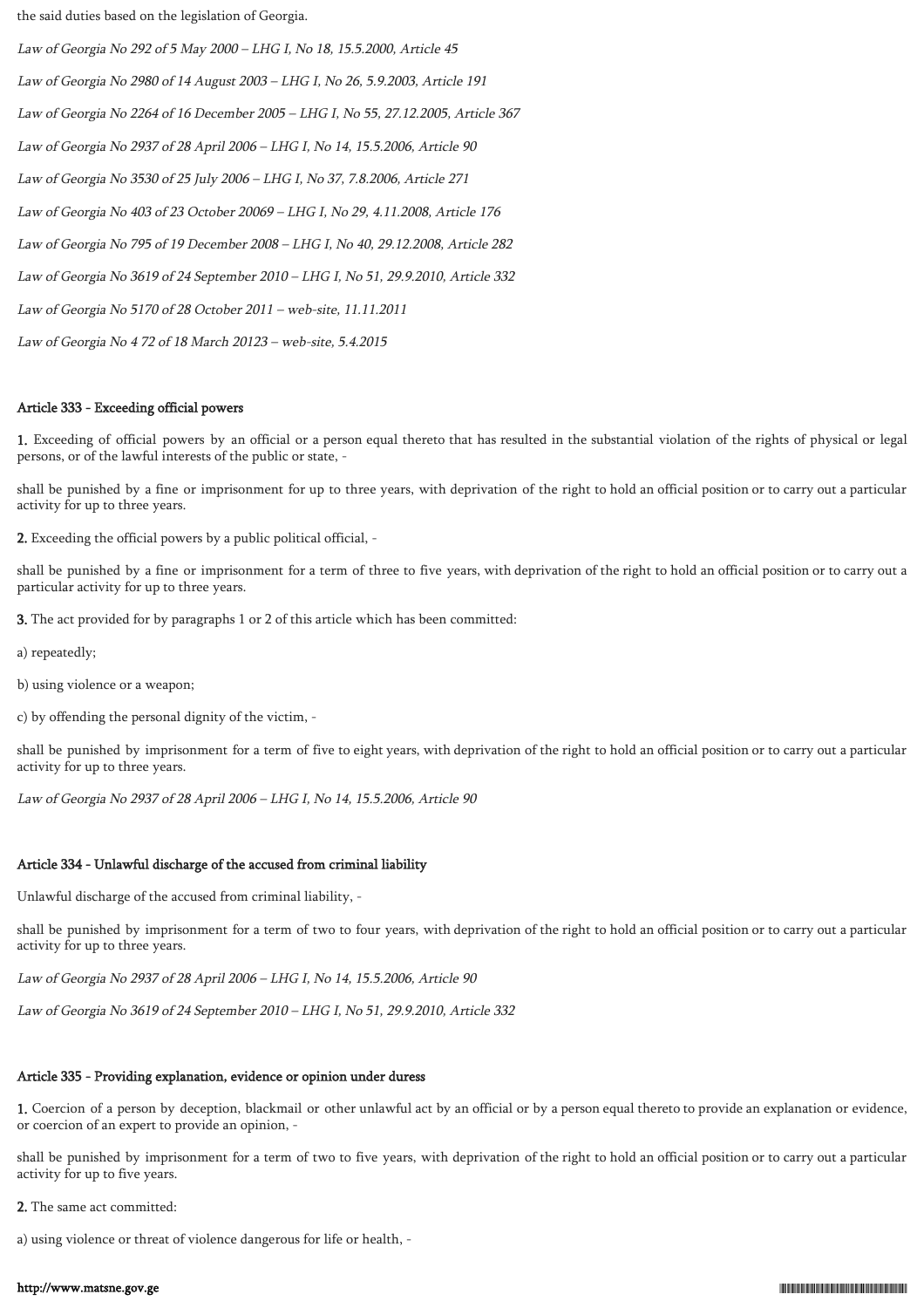b) by an organised group, -

shall be punished by imprisonment for a term of five to nine years, with deprivation of the right to hold an official position or to carry out a particular activity for up to five years.

Law of Georgia No 2355 of 6 June 2003– LHG I, No 19, 24.6.2003, Article 117

Law of Georgia No 1751 of 23 June 2005– LHG I, No 38, 15.7.2005, Article 250

Law of Georgia No 2937 of 28 April 2006 – LHG I, No 14, 15.5.2006, Article 90

Law of Georgia No 3530 of 25 July 2006 – LHG I, No 37, 7.8.2006, Article 271

### Article 336 - (Deleted)

Law of Georgia No 292 of 5 May 2000 – LHG I, No 18, 15.5.2000, Article 45 Law of Georgia No 2937 of 28 April 2006 – LHG I, No 14, 15.5.2006, Article 90 Law of Georgia No 5205 of 4 July 2007– LHG I, No 28, 18.7.2007, Article 290

### Article 337 - Illegal participation in entrepreneurial activities

Establishment by an official or a person equal thereto, directly or through another person, of an enterprise, organisation or agency that aims to carry out entrepreneurial activities, or participation in the management thereof notwithstanding the prohibition prescribed by law, if it is related to the granting of unlawful preferences or privileges or any other form of patronage to him/her, -

shall be punished by restriction of liberty from two to three years or with imprisonment for a term of two to four years, with deprivation of the right to hold an official position or to carry out a particular activity for up to three years.

Law of Georgia No 2937 of 28 April 2006 – LHG I, No 14, 15.5.2006, Article 90

### Article 338 - Bribe-taking

1. Taking or demanding by an official or a person equal thereto, directly or indirectly, of money, securities, other assets, pecuniary gain or of any other unlawful advantage, or accepting an offer or promise thereof for his/her own benefit or for the benefit of another person in order for the official or the person equal thereto to take or not to take certain actions during the exercise of his/her official powers for the benefit of the bribe-giver, or to use his/her official standing to achieve similar goals, or to exercise official patronage, -

shall be punished by imprisonment for a term of six to nine years.

2. Bribe-taking

- a) by a public political official;
- b) in a large quantities;
- c) by a group with prior agreement, -

shall be punished by imprisonment for a term of seven to eleven years.

- 3. The act provided for by paragraphs 1 and 2 of this article committed:
- a) by q person convicted for bribe-taking;
- b) repeatedly;
- c) by extortion;
- d) by an organised group;
- e) in particularly large quantities, -

shall be punished by imprisonment for a term of eleven to fifteen years.

Note: Taking of a bribe in large quantities shall mean the amount of money, securities, other assets or pecuniary gain exceeding GEL 10 000; bribe in particularly large quantities shall mean the amount exceeding GEL 30 000.

Law of Georgia No 2937 of 28 April 2006 – LHG I, No 14, 15.5.2006, Article 90

Law of Georgia No 3530 of 25 July 2006 – LHG I, No 37, 7.8.2006, Article 271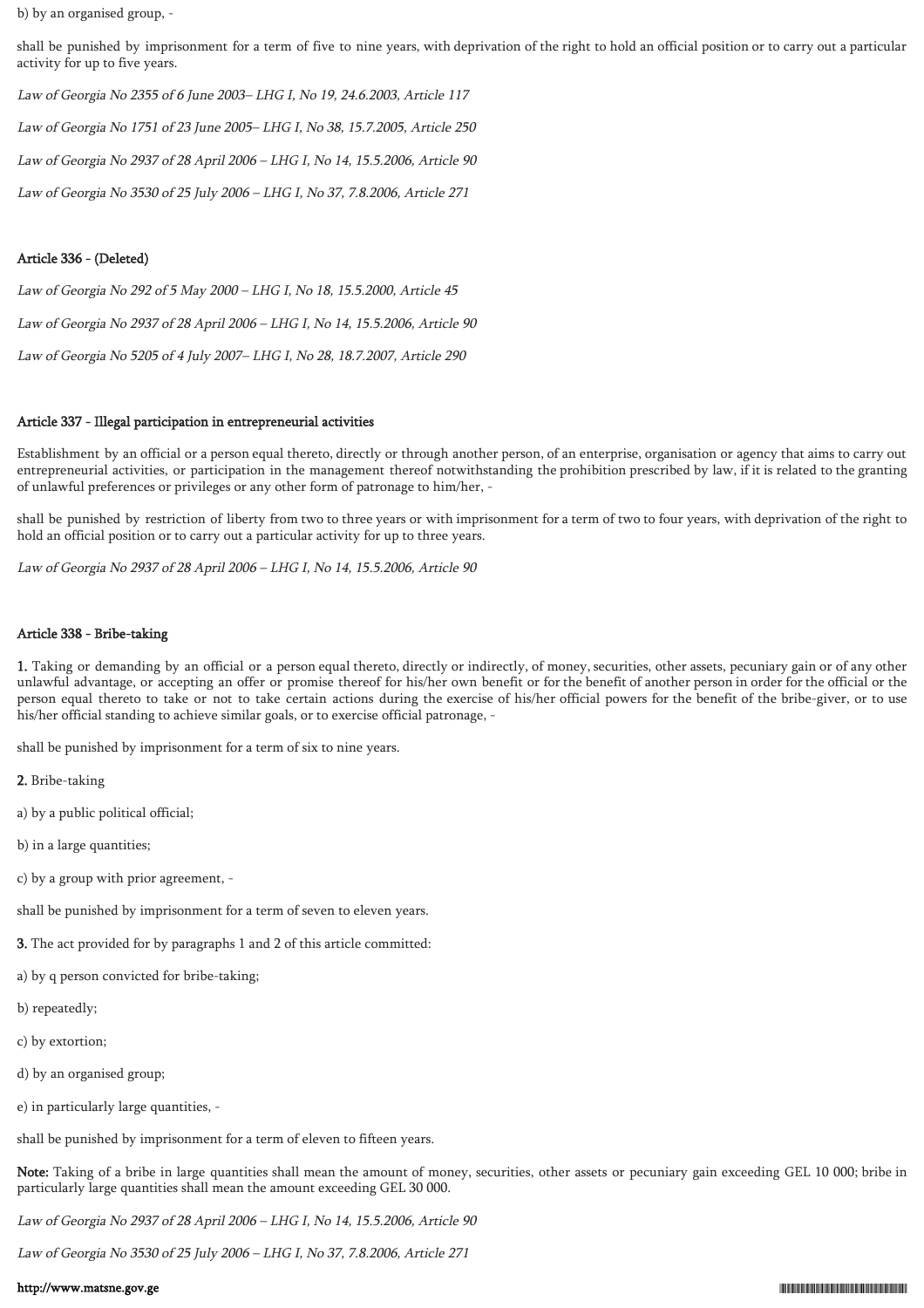## Article 339 - Bribe-giving

1. Promising, offering or granting to an official or a person equal thereto, directly or indirectly, money, securities, other assets, pecuniary gain or other unlawful advantage for the benefit of the official or the person equal thereto or another person in order for the official or the person equal thereto to take or not to take certain actions during the exercise of his/her official powers for the benefit of the bribe-giver, or to use his/her official standing to achieve a similar goal, or to exercise official patronage, -

shall be punished by a fine or corrective labour for up to two years, or with restriction of liberty for the same term or with imprisonment for up to three years.

2. The same act committed for the purpose of committing an unlawful act, -

shall be punished by a fine or imprisonment for a term of four to seven years.

3. The act provided for by paragraphs 1 or 2 of this article which has been committed by an organised group, -

shall be punished by imprisonment for a term of five to eight years.

## Note:

1. A bribe-giver shall be discharged from criminal liability if he/she has voluntarily declared about it to the authorities conducting criminal proceedings. A decision to discharge a person from criminal liability shall be taken by the authorities conducting criminal proceedings.

2. A fine shall be imposed on a legal person for committing the act provided for by this article.

Law of Georgia No 2937 of 28 April 2006 – LHG I, No 14, 15.5.2006, Article 90

Law of Georgia No 3530 of 25 July 2006 – LHG I, No 37, 7.8.2006, Article 271

Law of Georgia No 5170 of 28 October 2011 – web-site, 11.11.2011

## Article  $339^1$  - Influence peddling

1. Whoever in his/her own interests or in those of another person promises, offers or grants money, securities, other assets, material benefit or any other unlawful advantage, directly or indirectly, to a person claiming or confirming that he/she can exert an unlawful influence, for his/her own or another person's benefit, on the decisions of an official or a person equal thereto, regardless of whether or not such influence has been exerted and/or the desirable outcome of such influence has been obtained, -

shall be punished by a fine or corrective labour for up to two years, or with restriction of liberty for the same term or with imprisonment for up to two years.

2. If a person who claims or confirms that he/she can exert unlawful influence on the decision of an official or of a person equal to the official demands or accepts, directly or indirectly, for his/her own benefit or for the benefit of another person, money, securities, other assets, material benefit or any other unlawful advantage from a person who acts in his/her own or another person's interests, regardless of whether or not such influence has been exerted and/or the desirable outcome of such influence has been obtained,

shall be punished by imprisonment for a term of three to five years.

3. The act provided for by paragraph 2 of this article committed by an organised group, -

shall be punished by imprisonment for a term of four to seven years.

## Note:

1. For the offence provided for by paragraph 1 of this article, criminal liability shall not apply to a person who has voluntarily notified this fact to the authorities conducting criminal proceeding. A decision to discharge a person from criminal liability shall be taken by the authorities conducting criminal proceedings.

2. A fine shall be imposed on a legal person for committing the act provided for by this article.

Law of Georgia No 3530 of 25 July 2006 – LHG I, No 37, 7.8.2006, Article 271

Law of Georgia No 5170 of 28 October 2011 – web-site, 11.11.2011

## Article 340 - Accepting gifts prohibited by law

1. Acceptance by an official or a person equal thereto of gifts prohibited by law, -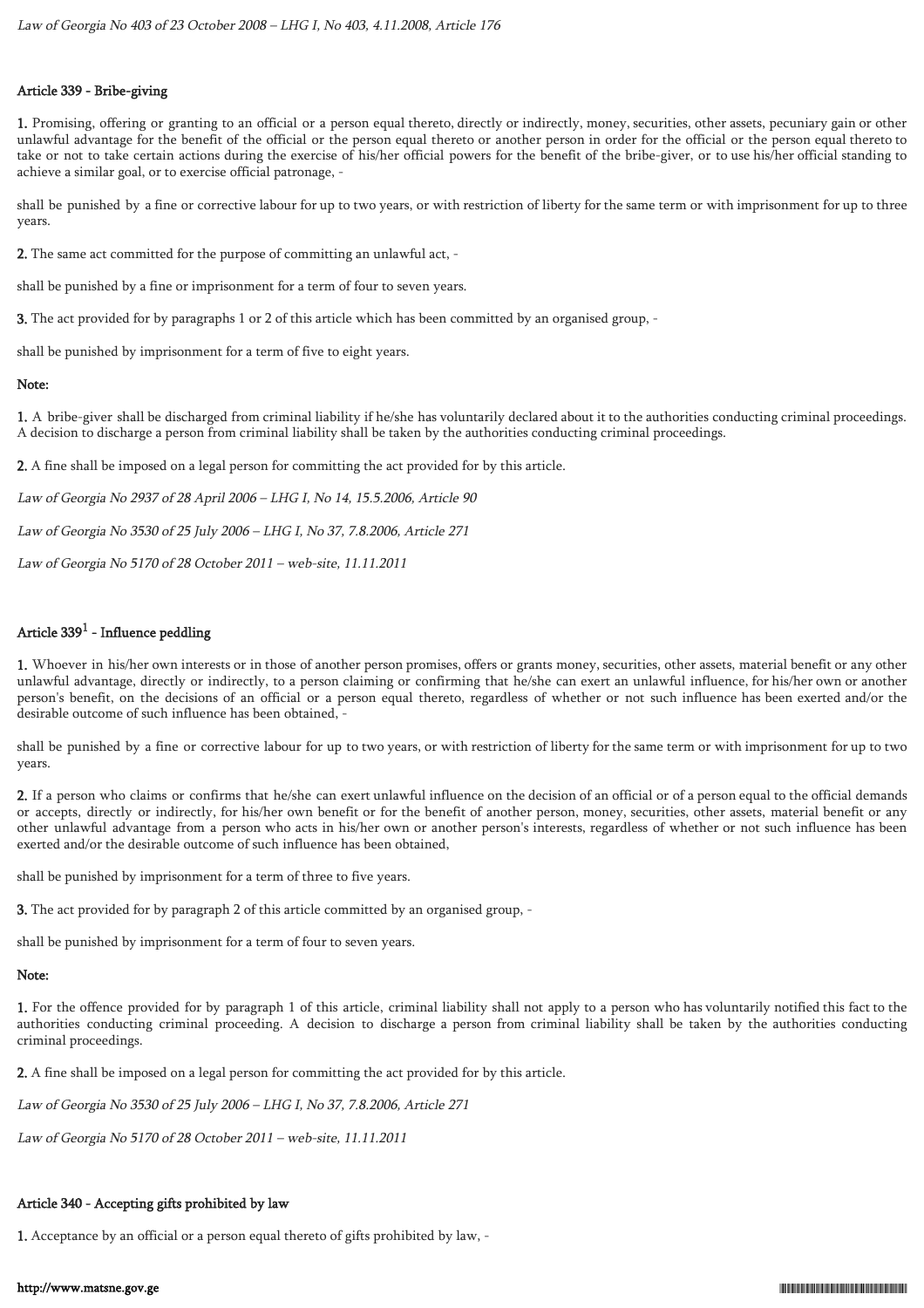shall be punished by a fine or community service from 100 to 300 hours or with deprivation of the right to carry out a particular activity for up to three years or with imprisonment for up to two years.

2. The same act committed repeatedly, -

shall be punished by a fine or community service from 200 to 400 hours or with deprivation of the right to carry out a particular activity for up to three years or with imprisonment for a term of two to four years.

Law of Georgia No 3530 of 25 July 2006 – LHG I, No 37, 7.8.2006, Article 271

## Article 341 - Forgery by an official

Forgery by an official, i.e. entry of false information or record in official documents or registry, or preparation or issuance of a forged document or forgery of the official or private documents enclosed to the case file of an enterprise, establishment or organisation by an official or a person equal thereto for mercenary purposes or with other personal motives, -

shall be punished by a fine or imprisonment for a term of two to four years.

Law of Georgia No 2937 of 28 April 2006 – LHG I, No 14, 15.5.2006, Article 90

## Article 342 - Neglect of official duty

1. Neglect of official duties, i.e. non-performance or improper performance of official duties by an official or a person equal thereto due to the careless attitude to the duties, which has resulted in substantial breach of the rights of a physical or legal person or of the lawful interests of the public or state, -

shall be punished by a fine or imprisonment for up to three years.

2. The same act that has resulted in death or in other grave consequences, -

shall be punished by imprisonment for a term of two to five years.

Law of Georgia No 458 of 30 June 2000 – LHG I, No 27, 17.7.2000, Article 83

Law of Georgia No 2264 of 16 December 2005 – LHG I, No 55, 27.12.2005, Article 367

Law of Georgia No 2937 of 28 April 2006 – LHG I, No 14, 15.5.2006, Article 90

## Article  $342^1$  - Violation by employees or persons equal to them of the internal regulations of the Special Penitentiary Service or liberty restriction facility

1. Non-performance or improper performance by an employee or a person equal thereto of internal regulations of the Special Penitentiary Service or liberty restriction facility due to the careless attitude to the regulations, which has resulted in the escape of an accused/convicted person during his/her extradition or removal/transfer from a penitentiary facility or liberty restriction facility, or the disruption of the operation of a penitentiary facility or liberty restriction facility,

shall be punished by imprisonment for up to three years.

2. The same act that has resulted in death or other grave consequences, -

shall be punished by imprisonment for a term of three to five years.

Note: For the purposes of this article, the following shall be considered to be persons equal to an employee of the Special Penitentiary Service and of a liberty restriction facility: an employee of the Medical Department of the Ministry of Corrections of Georgia, an employee of the General Inspection, an employee of the Investigation Department, an employee of the Social Service of the Penitentiary Department, an employee of the social service of a penitentiary facility, also a public employee who directly performs logistical, financial, organisational or legal support functions in a penitentiary facility.

Law of Georgia No 845 of 10 April 2001 – LHG I, No 11, 30.4.2001, Article 39

Law of Georgia No 2937 of 28 April 2006 – LHG I, No 14, 15.5.2006, Article 90

Law of Georgia No 2697 of 9 March 2010 – LHG I, No 12, 24.3.2010, Article 70

Law of Georgia No 3529 of 1 May 2015 – web-site, 18.5.2015

## CHAPTER XL – Crime against Administrative Order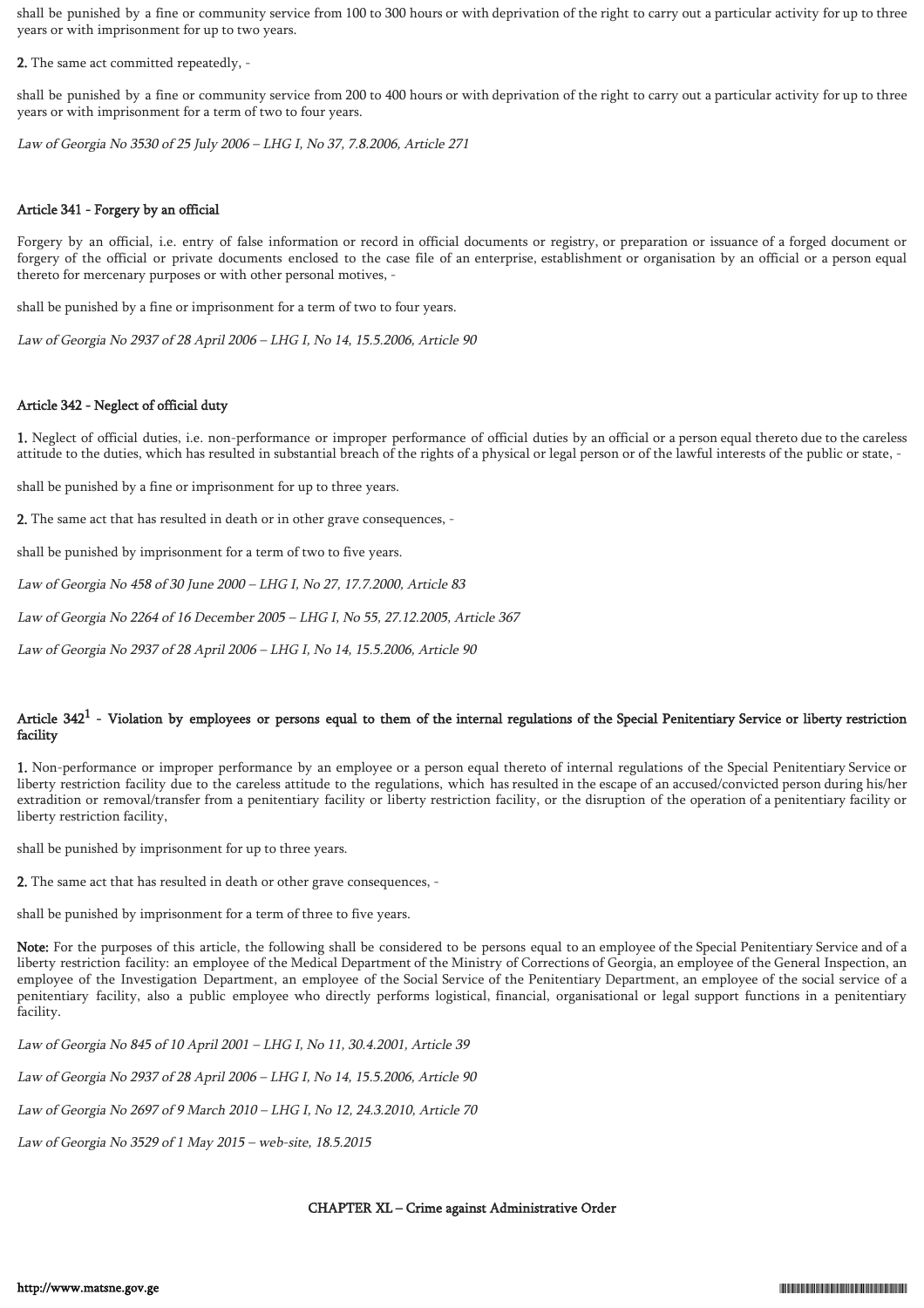#### Article 343 - Desecration of the State Coat of Arms or of the national flag

Desecration of the State Coat of Arms or of the national flag, -

shall be punished by restriction of liberty for up to two years or with imprisonment for up to two years.

Law of Georgia No 2937 of 28 April 2006 – LHG I, No 14, 15.5.2006, Article 90

## Article 344 - Illegal crossing of the state border of Georgia

1. Illegal crossing of the state border of Georgia, -

shall be punished by a fine or imprisonment for a term of three to five years.

2. The act provided for by paragraph 1 of this article which has been committed:

a) jointly by more than one person;

c) using violence or threat of violence, -

shall be punished by imprisonment for a term of four to five years.

Note: A foreigner or a stateless person who has entered Georgia directly from the territories where his/her life or freedom was endangered under Article 1of the 1951 UN Convention on the Status of Refugees and who is staying in Georgia illegally and who, in accordance with the same Convention and the legislation of Georgia, seeks asylum from the authorities of Georgia shall be release from criminal liability for the offence provided for by this article, provided that he/she immediately appears before the public authorities and provides adequate explanation about his/her illegal entry or unauthorised stay in Georgia, and if his/her act contains no elements of any other crime, also a person who has committed the above act because of being a victim of human trafficking, before having gained the status of the victim of human trafficking.

Law of Georgia No 1627 of 4 July 2002 – LHG I, No 23, 24.7.2002, Article 113

Law of Georgia No 673 of 21 December 2004 – LHG I, No 42, 31.12.2004, Article 214

Law of Georgia No 2619 of 28 December 2005 – LHG I, No 4, 18.1.2006, Article 39

Law of Georgia No 2937 of 28 April 2006 – LHG I, No 14, 15.5.2006, Article 90

Law of Georgia No 3309 of 20 June 2006 – LHG I, No 25, 18.7.2006, Article 196

Law of Georgia No 4060 of 17 July 2015 – web-site, 29.7.2015

## Article  $344^1$  - Illegal transfer of a migrant across the state border of Georgia and/or creation of the relevant conditions for a migrant's illegal stay in Georgia

1. Illegal transfer of a migrant across the state border of Georgia and/or creation of the relevant conditions (facilitation of) for the migrant's illegal stay in Georgia in violation of the procedures established by law, -

shall be punished by imprisonment for a term of two to five years.

- 2. The same act committed:
- a) repeatedly;
- b) with respect to two or more persons;
- c) by endangering a migrant's life or health;
- d) by inhuman or degrading treatment of a migrant, including exploitation;
- e) using forged documents, -
- shall be punished by imprisonment for a term of five to eight years.
- 3. The act provided for by paragraphs 1 or 2 of this article:
- a) committed by an organised group;
- b) causing the death of the victim or other grave consequences, -

shall be punished by imprisonment for a term of eight to fifteen years.

Note: For the act specified in this article a legal person shall be punished by deprivation of the right to carry out a particular activity or with liquidation and a fine.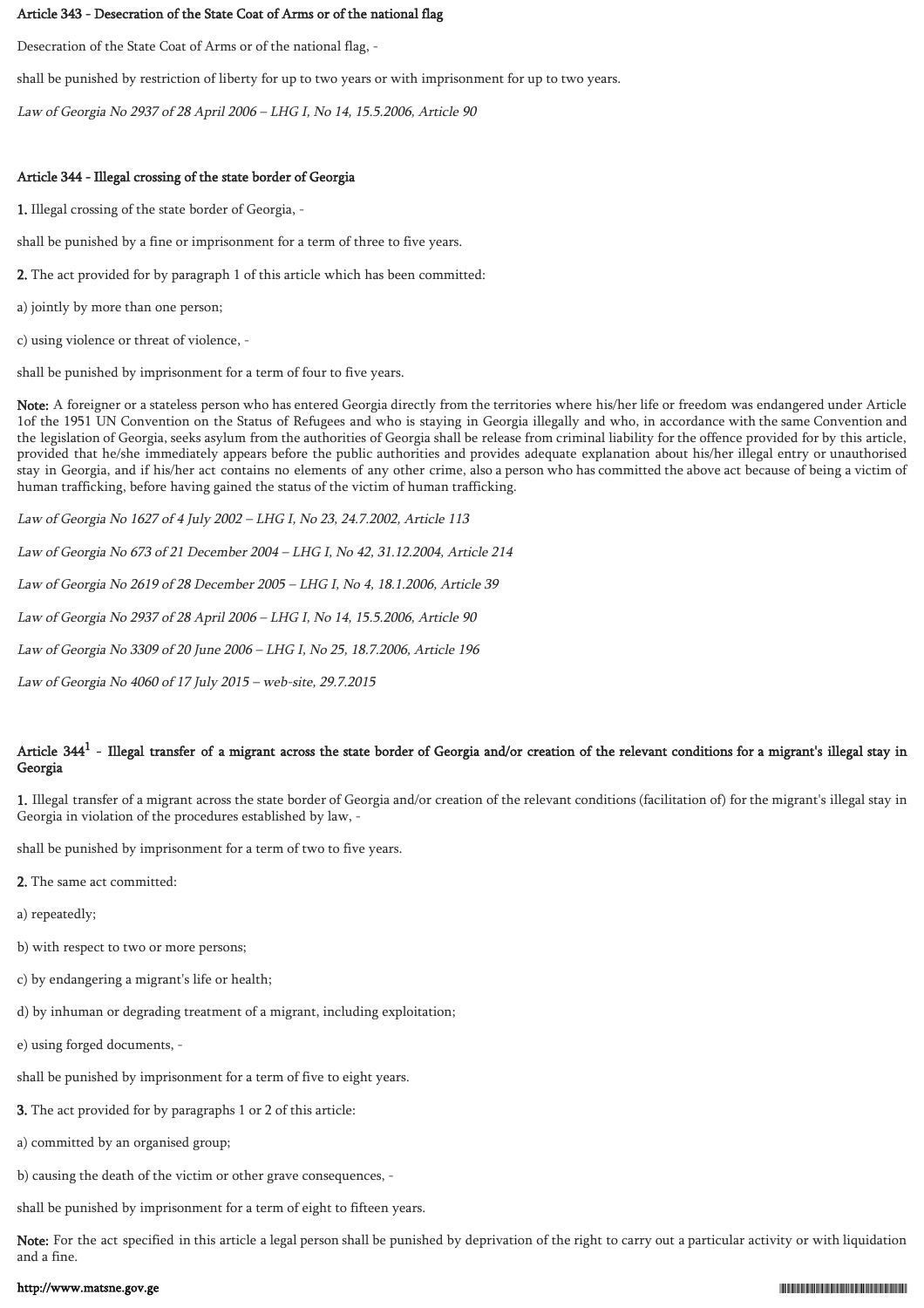## Article 345 - Illegal change of the state border of Georgia

1. Illegal change of the state border of Georgia, shall be punished by imprisonment for a term of two to four years. 2. The same act: a) committed jointly by more than one person; b) committed using violence or threat of violence; c) repeatedly; d) which has resulted in grave consequences, shall be punished by imprisonment for a term of four to eight years. Law of Georgia No 458 of 30 June 2000 – LHG I, No 27, 17.7.2000, Article 83 Law of Georgia No 2937 of 28 April 2006 – LHG I, No 14, 15.5.2006, Article 90

## Article 346 - Illegal flying of the national flag of Georgia

Illegal flying of the national flag or [displaying] an identification sign on a ship, shall be punished by a fine or imprisonment for up a year.

## Article 347 - Violation of the procedure for holding an assembly or demonstration

Violation of the procedure for holding an assembly or demonstration by its organiser, which has resulted in grave consequences, -

shall be punished by a fine or restriction of liberty for up to two years or with corrective labour for up to a year.

Law of Georgia No 458 of 30 June 2000 – LHG I, No 27, 17.7.2000, Article 83

## Article 348 - Violation of the procedure for striking

Violation of the procedure for a strike by its organiser, which has resulted in grave consequences, -

shall be punished by a fine or restriction of liberty for up to two years or with corrective labour for up to a year.

Law of Georgia No 458 of 30 June 2000 – LHG I, No 27, 17.7.2000, Article 83

# Article 348 $^{\rm 1}$  - Giving false evidence, false conclusions or testimonies during administrative proceedings or intentionally incorrect translation

Giving of false evidence by a witness, or false conclusion or testimony by an expert or intentionally incorrect translation by a translator during administrative proceedings, - shall be punished by a fine or community service from one hundred and eighty to two hundred and forty hours or with corrective labour for up to two years or with imprisonment for up to a year.

Note: A witness, expert or translator shall be discharged from criminal liability if he/she voluntarily declares about his/her false evidence, false conclusion or testimony or intentionally incorrect translation before the administrative body delivers a decision.

Law of Georgia No 5982 of 21 March 2008 – LHG I, No 9, 4.4.2008, Article 69

# Article 348 $\rm ^2$  - Refusal of a witness to give evidence during administrative proceedings

Refusal of a witness to give evidence during administrative proceedings, if the obligation to give evidence is required by law, - shall be punished by a fine or community service from one hundred and twenty to one hundred and eighty hours or with corrective labour for up to a year or with imprisonment for up to a year.

Law of Georgia No 5982 of 21 March 2008 – LHG I, No 9, 28.3.2008, Article 69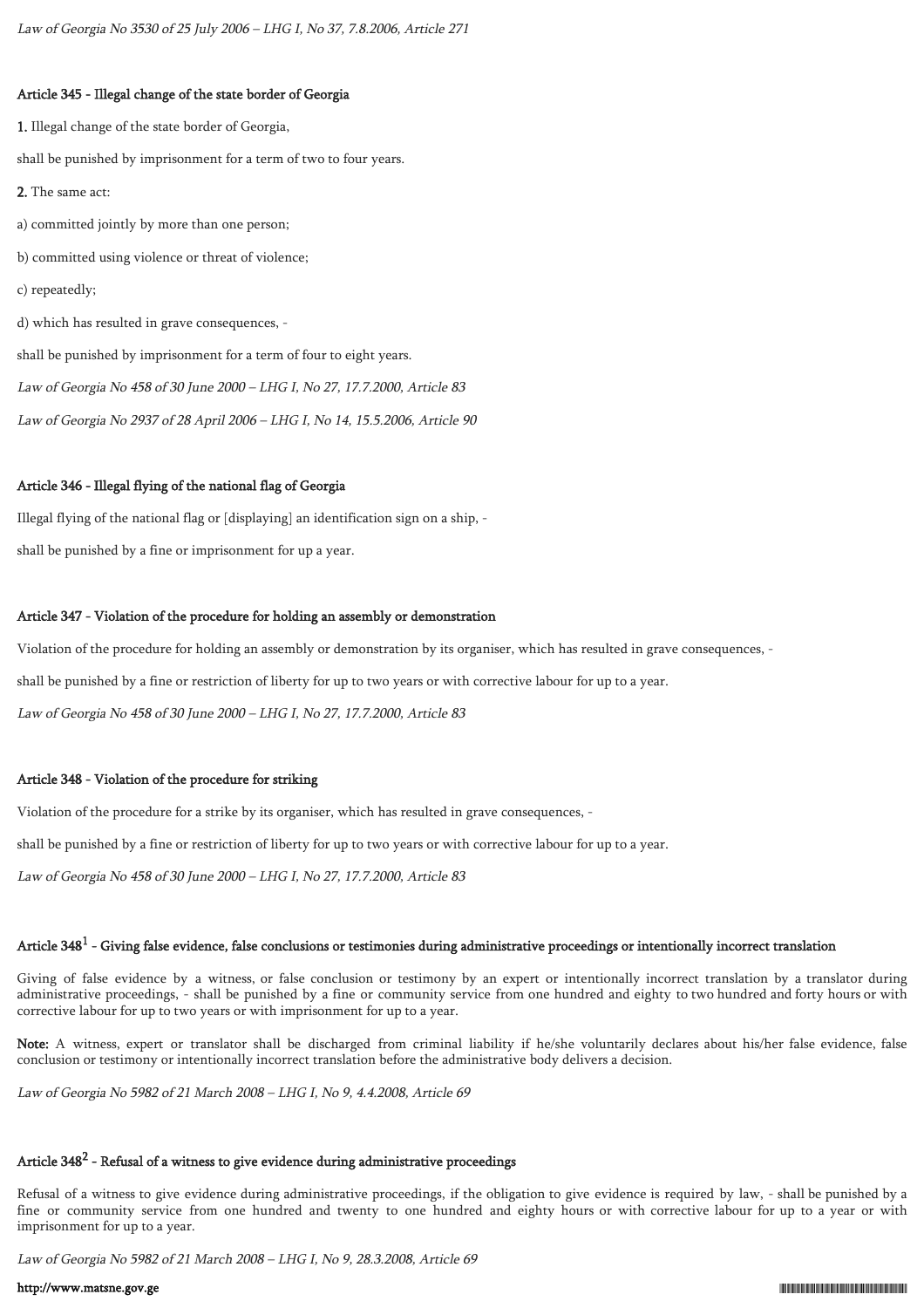#### Article 349 - Non-compliance with a request of the provisional investigative commission of the Parliament of Georgia

Non-compliance with a lawful request of the provisional investigative commission of the Parliament of Georgia, -

shall be punished by a fine or imprisonment for up a year, with deprivation of the right to hold an official position or to carry out a particular activity for up to three years.

### Article 350 - Giving false explanations to the provisional investigative commission of the Parliament of Georgia

Giving false explanations to the provisional investigative commission of the Parliament of Georgia, -

shall be punished by a fine or imprisonment of to a year or with community service from one hundred and eighty to two hundred and forty hours or with deprivation of the right to hold an official position or to carry out a particular activity for up to five years.

Law of Georgia No 2937 of 28 April 2006 – LHG I, No 14, 15.5.2006, Article 90

#### Article 351 - Disclosure of the data of the provisional investigative commission of the Parliament of Georgia

Disclosure of the data of the provisional investigative commission of the Parliament of Georgia, -

shall be punished by a fine or corrective labour for up to a year, or with imprisonment for up to a year.

Law of Georgia No 2937 of 28 April 2006 – LHG I, No 14, 15.5.2006, Article 90

### Article 352 - Influencing the Public Defender

1. Influencing the Public Defender in any manner in order to interfere with his/her official duties, -

shall be punished by a fine or corrective labour from one to two years, or with restriction of liberty for up to two years.

2. The same act committed using the official position, -

shall be punished by imprisonment for up to two years, with or without deprivation of the right to hold an official position.

Law of Georgia No 2937 of 28 April 2006 – LHG I, No 14, 15.5.2006, Article 90

### Article 353 - Resistance, threat or violence against a protector of public order or other representative of the authorities

1. Resistance, threat or violence against a protector of public order or other representative of the authorities using violence or threat of violence, which aims to interfere with the protection of public order, terminate or modify the activities of the above person, or coercing him/her into committing a clearly unlawful act using violence or threat of violence, -

shall be punished by a fine or restriction of liberty for up to three years or with imprisonment for a term of two to five years.

2. The same act committed by a group -

shall be punished by imprisonment for a term of four to seven years.

Law of Georgia No 2937 of 28 April 2006 – LHG I, No 14, 15.5.2006, Article 90

Law of Georgia No 795 of 19 December 2008 – LHG I, No 40, 29.12.2008, Article 282

## Article 353 $^1$  - Assault on police officers or other representatives of the authorities or on a public institution

1. An assault on police officers or other representatives of the authorities or on their official or residential buildings, or on their vehicles or family members in connection with their official duties, -

shall be punished by imprisonment for a term of four to seven years.

2. Encroachment upon the health of police officers or other representatives of the authorities or their family members in connection with their official duties, -

shall be punished by imprisonment for a term of seven to eleven years.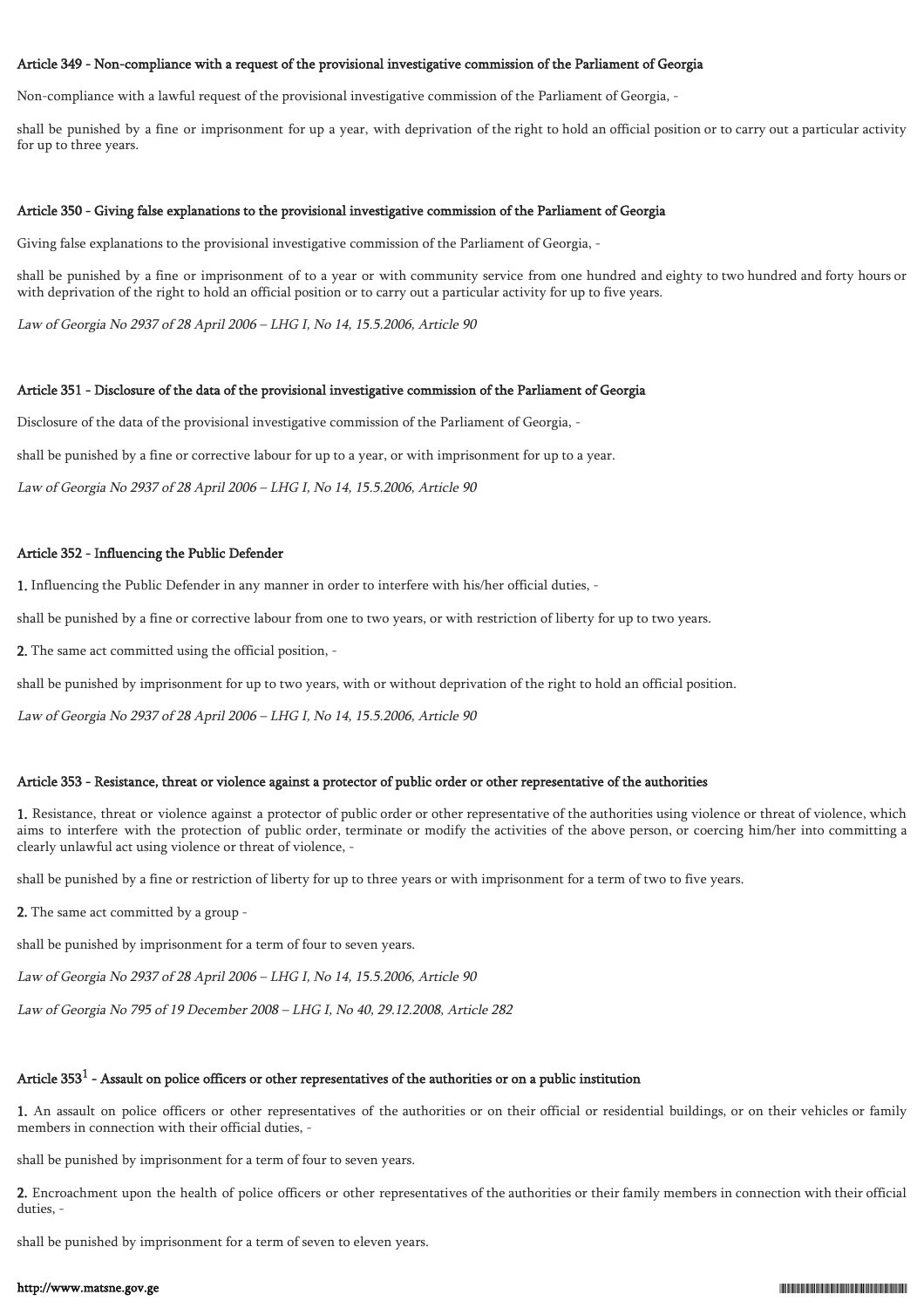3. Deprivation of life of police officers or other representatives of the authorities or their family members in connection with their official duties, -

shall be punished by imprisonment for a term of sixteen to twenty years or with life imprisonment.

Law of Georgia No 4981 of 1 July 2011 – web-site, 14.7.2011

## Article 354 - Disclosure of details concerning the protection measures applied with respect to officials of law enforcement or controlling authorities

1. Disclosure of details concerning the protection measures applied with respect to officials of law enforcement or controlling authorities or their family members for the purpose of interfering with their official duties, -

shall be punished by a fine or imprisonment for up to a year.

2. The same act that has resulted in grave consequences, -

shall be punished by imprisonment for a term of two to five years.

Law of Georgia No 458 of 30 June 2000 – LHG I, No 27, 17.7.2000, Article 83

Law of Georgia No 2937 of 28 April 2006 – LHG I, No 14, 15.5.2006, Article 90

### Article 355 - Failure to submit a [personal] property declaration or entry of incomplete or incorrect information therein

Failure to submit a personal property declaration after an administrative penalty has been imposed for such an act, or intentional entry of incomplete or incorrect information therein, -

shall be punished by a fine or corrective labour from one hundred and twenty to two hundred hours, with deprivation of the right to carry out a particular activity for up to three years.

Law of Georgia No 313 of 2 October 2008– LHG I, No 24, 20.10.2008, Article 159

#### Article 356 - Avoidance of military service or alternative labour service by a person subject to military service

1. Evasion of military service by a person subject to military service, -

shall be punished by a fine or imprisonment for up to three years.

2. Evasion of an alternative labour service by a person subject to military service, -

shall be punished by a fine or community service from one hundred and eighty to two hundred hours or with imprisonment for up to a year.

3. The act provided for by paragraphs 1 or 2 of this article which has been committed during a war or emergency, -

shall be punished by imprisonment for a term of two to five years.

Law of Georgia No 2937 of 28 April 2006 – LHG I, No 14, 15.5.2006, Article 90

## Article 357 - Avoidance of reserve military service

Avoidance of reserve military service by a person after an administrative penalty for such an act has been imposed, -

shall be punished by a community service from one hundred and eighty to two hundred and twenty hours or with imprisonment for up to a year.

Law of Georgia No 2937 of 28 April 2006 – LHG I, No 14, 15.5.2006, Article 90

Law of Georgia No 4195 of 27 December 2006 – LHG I, No 49, 29.12.2006, Article 367

## Article 358 - Avoidance of mobilisation

Avoidance of mobilisation, -

shall be punished by imprisonment for a term of four to eight years.

Law of Georgia No 2937 of 28 April 2006 – LHG I, No 14, 15.5.2006, Article 90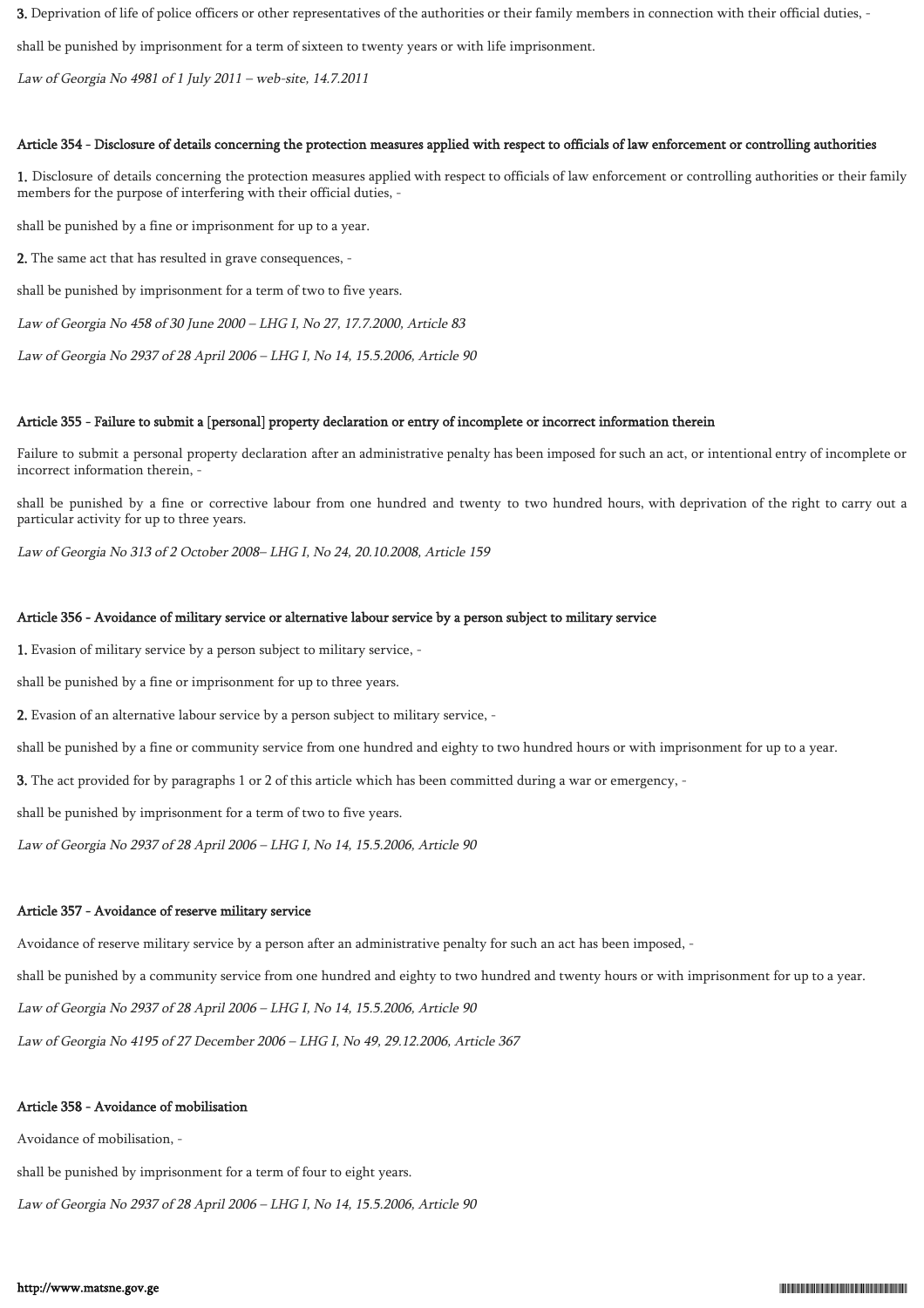#### Article 359 - Avoidance of military duties or payment of taxes during a war

Avoidance of labour mobilisation or other duties or tax payment during a war, -

shall be punished by a fine or corrective labour for up to two years, or with imprisonment for a term of two to five years.

Law of Georgia No 2937 of 28 April 2006 – LHG I, No 14, 15.5.2006, Article 90

## Article 360 - Arrogation

1. Arrogation, i.e. the exercise of one's actual or supposed right in violation of the legally established order, which has resulted in substantial damage, -

shall be punished by a fine or community service from one hundred and eighty to two hundred hours or with corrective labour from one to two years or with imprisonment for up to a year.

2. The same act committed using violence or threat of violence, -

shall be punished by restriction of liberty for up to three years or with imprisonment for a term of two to four years.

Law of Georgia No 458 of 30 June 2000 – LHG I, No 27, 17.7.2000, Article 83

Law of Georgia No 2937 of 28 April 2006 – LHG I, No 14, 15.5.2006, Article 90

## Article 361 - Purchase or sale of official documents or state awards

Purchase or sale, for mercenary purposes, of an official document or a state award, which entitles a person to something or discharges the person from certain obligations, -

shall be punished by a fine or imprisonment for up to a year.

Law of Georgia No 2937 of 28 April 2006 – LHG I, No 14, 15.5.2006, Article 90

## Article 362 - Making, sale or use of a forged document, seal, stamp or blank forms

1. Making, purchase, storage for sale or use, sale or use of forged identity cards or other official documents, -

shall be punished by a fine or imprisonment for up to three years.

2. The same act:

a) committed repeatedly;

b) that has resulted in substantial damage, -

shall be punished by restriction of liberty for up to three years or with imprisonment for a term of three to six years.

## Note:

1. This article shall not apply to a person who committed the above act before acquiring the status of a victim of human trafficking due to his/her being a victim of human trafficking.

2. For the act specified in this article a legal person shall be punished by a fine, deprivation of the right to carry out a particular activity or with liquidation and a fine.

3. For commission of the offence provided for by this article (except for the act related to the sale of forged official documents, seals, stamps or blank forms) criminal liability shall not be applied to foreigners or stateless persons who entered Georgia directly from the areas where their life or freedom was endangered under Article one of the 1951 UN Convention on the Status of Refugees and who, under the same Convention and the legislation of Georgia, seek an asylum from the authorities of Georgia, provided that they will immediately and voluntarily appear at the relevant public agency and provide appropriate explanation with regard to the reasons for committing the act provided for by this article, and unless their act contains elements of any other offence.

Law of Georgia No 458 of 30 June 2000 – LHG I, No 27, 17.7.2000, Article 83

Law of Georgia No 2046 of 10 November 2005 – LHG I, No 48, 29.11.2005, Article 322

Law of Georgia No 2937 of 28 April 2006 – LHG I, No 14, 15.5.2006, Article 90

Law of Georgia No 3309 of 20 June 2006– LHG I, No 25, 13.7.2006, Article 196

Law of Georgia No 3446 of 16 July 2010 – LHG I, No 44, 28.7.2010, Article 274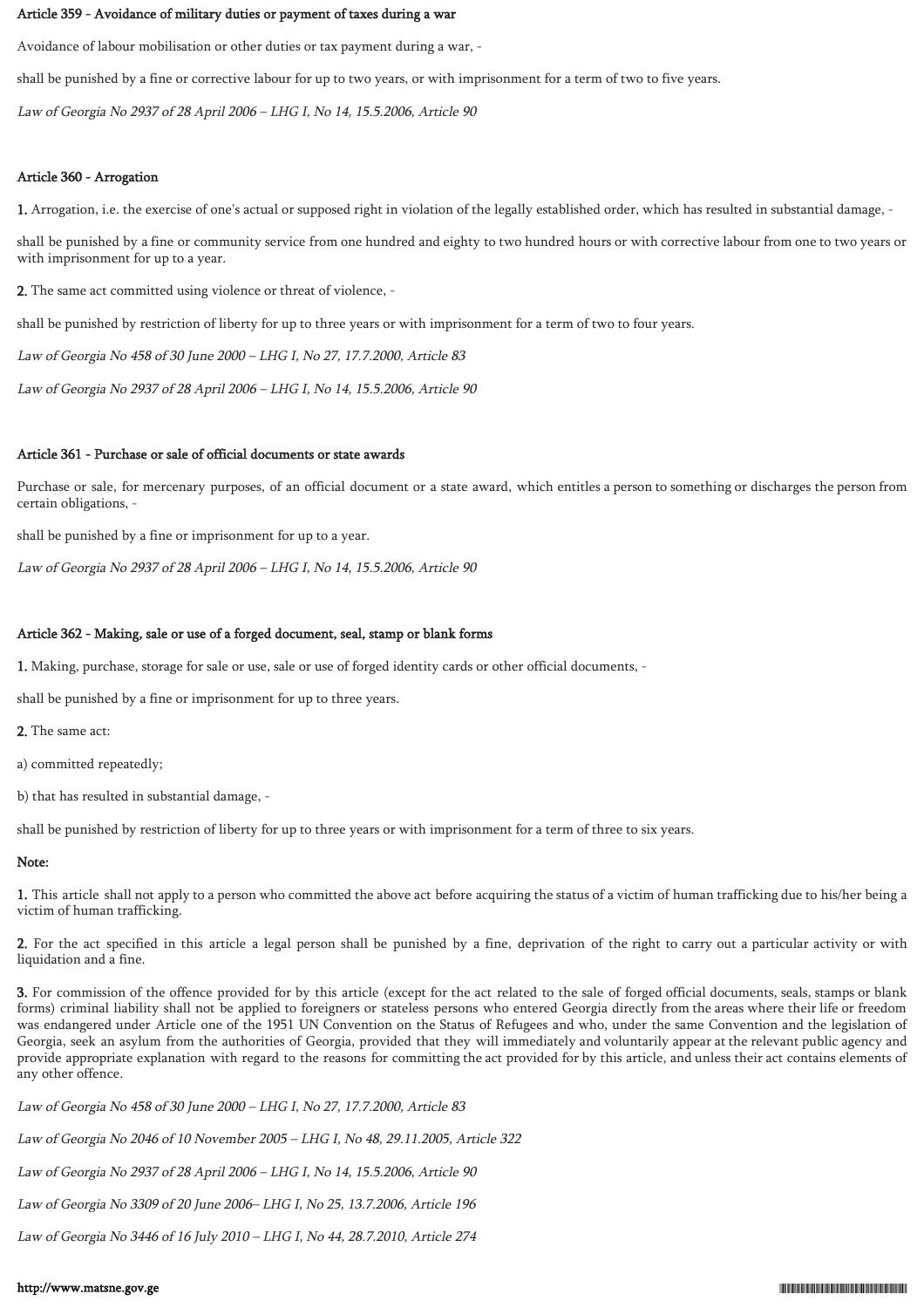Law of Georgia No 3619 of 24 September 2010 – LHG I, No 51, 29.9.2010, Article 332

Law of Georgia No 4060 of 17 July 2015 – web-site, 29.7.2015

#### Article 363 - Illegal appropriation of documents, seals, stamps or blank forms

1. Illegal appropriation, concealment, destruction or damage of a document, seal, stamp or blank form for mercenary purposes or other personal motives,

shall be punished by a fine or restriction of liberty for up to two years.

2. Theft of a personal identity certificate or other important personal document, -

shall be punished by a fine or imprisonment of up to a year.

-

#### SECTION TWELVE

### OFFENCE AGAINST JUDICIAL AUTHORITIES

#### CHAPTER XLI - Crime against the Activities of Judicial Bodies

### Article 364 - Interference with legal proceedings or investigation

1. The unlawful interference with the activities of a prosecutor or investigator in any manner in order to disrupt the comprehensive, complete and objective investigation of a case, -

shall be punished by a fine or community service from one hundred and eighty to two hundred and forty hours or with imprisonment for up to a year.

2. Gross interference with judicial activities in any manner in order to influence the legal proceedings, -

shall be punished by a fine or imprisonment for up to two years.

 $2^1$ . The unlawful interference with the activities of a jury (prospective juror) in any manner in order to influence the legal proceedings, -

shall be punished by a fine or imprisonment for up to two years.

3. The act provided for by paragraph 2 of this article, which has been committed by a public political official, -

shall be punished by a fine or imprisonment for a term of one to three years, with or without deprivation of the right to hold an official position or to carry out a particular activity for up three years.

**4.** The act provided for by paragraphs 1, 2 or  $2^1$  of this article which has been committed using the official position, -

shall be punished by a fine or imprisonment for a term of two to four years, with or without deprivation of the right to hold an official position or to carry out a particular activity for up to three years.

Note: For the act provided for by this article a legal person shall be punished by a fine or deprivation of the right to carry out a particular activity.

Law of Georgia No 1356 of 20 April 2005 – LHG I, No 19 28.4.2005, Article 128

Law of Georgia No 2937 of 28 April 2006 – LHG I, No 14, 15.5.2006, Article 90

Law of Georgia No 3530 of 25 July 2006 – LHG I, No 37, 7.8.2006, Article 271

Law of Georgia No 2694 of 26 February 2010 – LHG I, No 10, 16.3.2010, Article 38

Law of Georgia No 3619 of 24 September 2010 – LHG I, No 51, 29.9.2010, Article 332

## Article 365 - Threat or violence with respect to legal proceedings or investigation

1. Any threat to kill or to damage the health or destroy the property of a member of the Constitutional Court, a judge, a juror or their close relatives in connection with the court hearing of a case or material, -

shall be punished by a fine or imprisonment for up to three years.

2. The same act committed against a prosecutor, investigator, defender, expert, enforcement officer, other participant of the legal proceedings or their close relatives, in connection with the court hearing of a case or material or with the enforcement of a judgement or other court decisions, -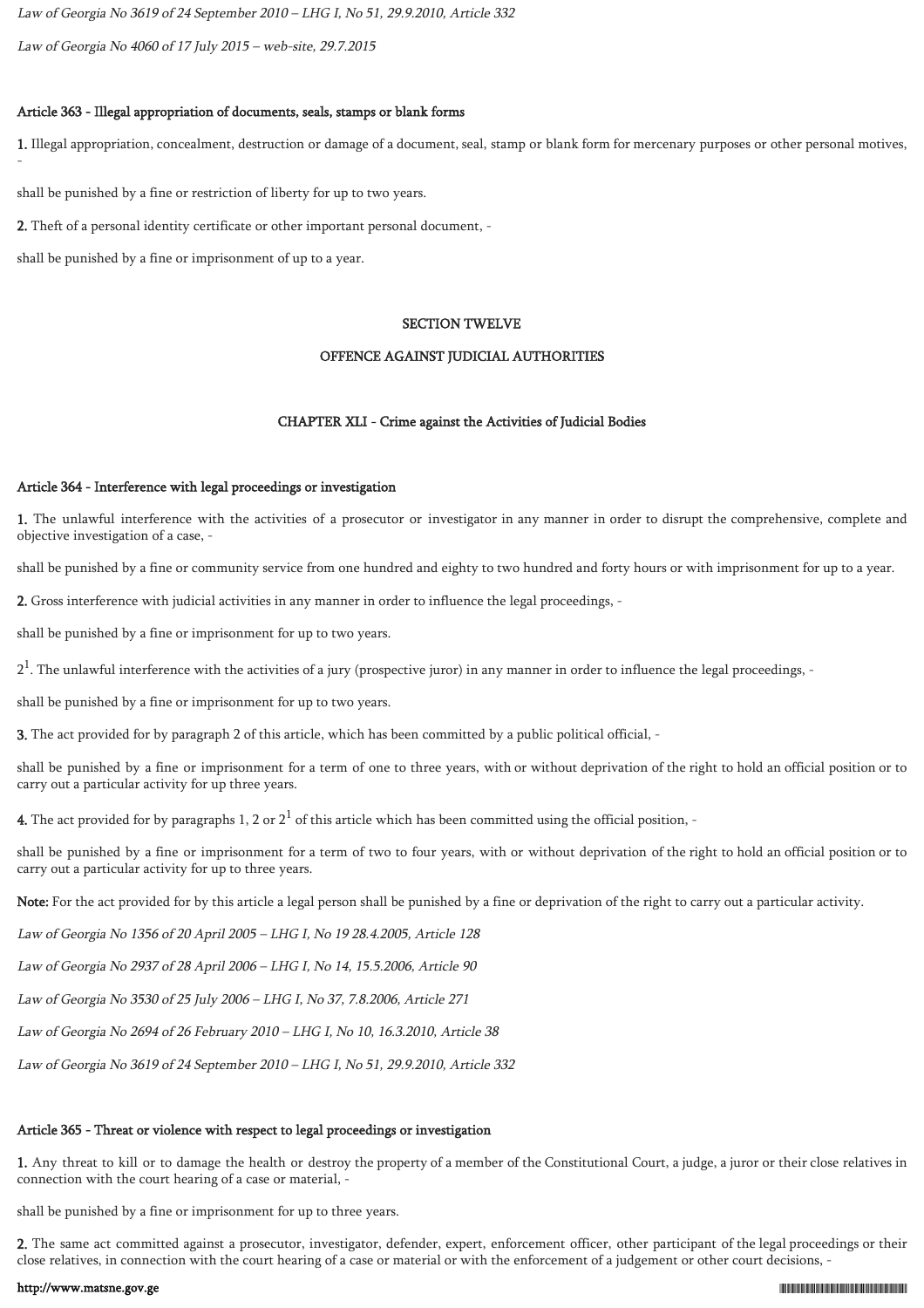shall be punished by a fine or imprisonment for up to two years.

3. The act provided for by paragraphs 1 or 2 of this article committed using violence that is not dangerous for life or health, -

shall be punished by imprisonment for a term of two to five years.

4. The act provided for by paragraphs 1 or 2 of this article committed using violence that is not endangering life or health, -

shall be punished by imprisonment for a term of four to seven years.

5. The act provided for by paragraphs 1 or 2 of this article that has been committed:

a) jointly by more than one person;

b) repeatedly, -

shall be punished by imprisonment for a term of seven to ten years.

Note: For the act provided for by this article a legal person shall be punished by a fine or deprivation of the right to carry out a particular activity.

Law of Georgia No 1356 of 20 April 2005 – LHG I, No 19, 28.4.2005, Article 128

Law of Georgia No 2937 of 28 April 2006 – LHG I, No 14, 15.5.2006, Article 90

Law of Georgia No 3530 of 25 July 2006 – LHG I, No 37, 7.8.2006, Article 271

Law of Georgia No 3619 of 24 September 2010 – LHG I, No 51, 29.9.2010, Article 332

## Article 365 $^{\rm 1}$  - Unlawful interference with the activities of members of the High Council of Justice of Georgia

Unlawful interference, in any manner, with the activities of members of the High Council of Justice of Georgia which is tasked with examining the activities of a judge appointed to office for three-years, -

shall be punished by a fine or community service from one hundred and eighty to two hundred and forty hours or with imprisonment for up to a year.

Law of Georgia No 2648 of 1 August 2014 – web-site, 18.8.2014

#### Article 366 - Contempt of court

1. Contempt of court manifested in the insult of a participant of legal proceedings, -

shall be punished by a fine or community service for one hundred and eighty to two hundred and forty hours or with imprisonment for up to a year.

2. The same act manifested in the insult of a member of the Constitutional Court, of a judge or a juror, -

shall be punished by a fine or corrective labour from one to two years, or with imprisonment for up to two years.

Law of Georgia No 2937 of 28 April 2006 – LHG I, No 14, 15.5.2006, Article 90

### Article 367 - Disclosure of confidential information related to the security of a member of the Constitutional Court, of a judge, juror, participant of legal or criminal proceedings

1. Disclosure of confidential information related to the security of a member of the Constitutional Court, of a judge, juror or other participant of legal proceedings, of an enforcement officer, victim, witness or other participant of criminal proceedings, or their close relatives by a person who was aware of this confidential information due to his/her official position or who was entrusted with this information, -

shall be punished by a fine or restriction of liberty for up to two years.

2. The same act that has resulted in grave consequences, -

shall be punished by imprisonment for a term of two to five years.

Law of Georgia No 458 of 30 June 2000 – LHG I, No 27, 17.7.2000, Article 83

Law of Georgia No 2937 of 28 April 2006 – LHG I, No 14, 15.5.2006, Article 90

# Article  $367^1$  - Breach of confidentiality of jury deliberation and ballot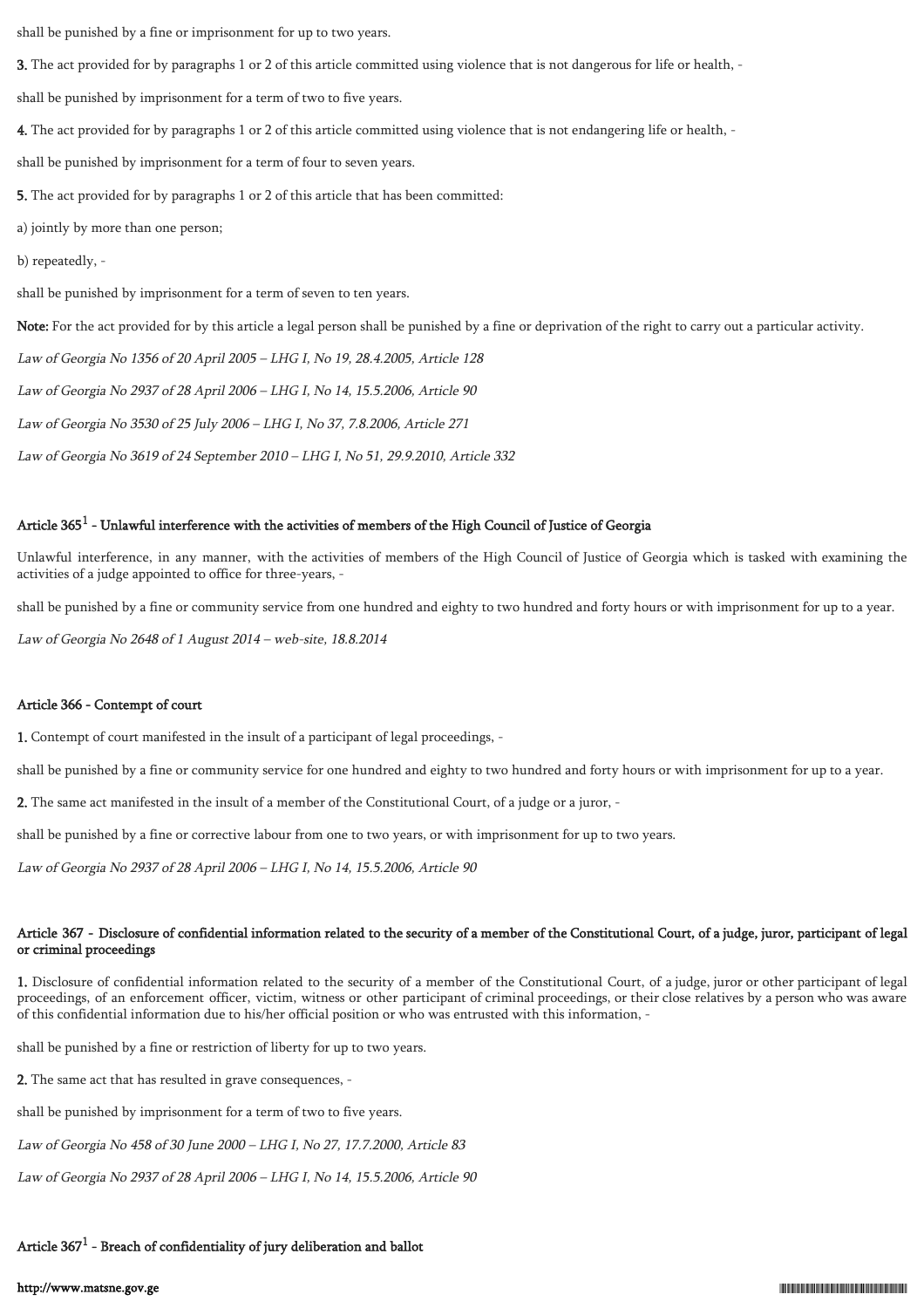Breach of confidentiality of jury deliberation and ballot, -

shall be punished by a fine or imprisonment for up to two years.

Law of Georgia No 5170 of 28 October 2011 – web-site, 11.11.2011

## Article  $367^2$  - Misleading of a court by a juror or a prospective juror

Failure of a juror or a prospective juror to submit to the court information regarding his/her incompatibility with the position of a juror, or submission of intentionally incorrect information, -

shall be punished by a fine or imprisonment for up to two years.

Law of Georgia No 6252 of 22 May 2012– web-site, 29.5.2012

## CHAPTER XLII - Crime against the Procedural Rule for Obtaining Evidence

### Article 368 - Destruction of evidence

Destruction of evidence in criminal, civil or administrative cases, -

shall be punished by a fine or imprisonment for a term of two to five years, with deprivation of the right to hold an official position or to carry out a particular activity for up to three years.

Law of Georgia No 1356 of 20 April 2005 – LHG I, No 19, 28.4.2005, Article 128

Law of Georgia No 5035 of 22 June 2007– LHG I, No 26, 11.7.2007, Article 242

#### Article 369 - Forgery of evidence

Forgery of evidence by a participant or representative of the participant in a civil or administrative proceeding, -

shall be punished by a fine or corrective labour from one to two years, or with imprisonment for up to a year.

Law of Georgia No 458 of 30 June 2000 – LHG I, No 27, 17.7.2000, Article 83

Law of Georgia No 1356 of 20 April 2005 – LHG I, No 19, 28.4.2005, Article 128

Law of Georgia No 2937 of 28 April 2006 – LHG I, No 14, 15.5.2006, Article 90

Law of Georgia No 5035 of 22 June 2007– LHG I, No 26, 11.7.2007, Article 242

## Article  $369^1$  - Forgery of evidence in a criminal case

1. Forgery of evidence in a criminal case relating to a less serious crime, -

shall be punished by imprisonment for a term of two to four years, with deprivation of the right to hold an official position or to carry out a particular activity for up to three years.

2. The same act committed by a prosecutor, investigator or defender, -

shall be punished by imprisonment for a term of three to five years, with deprivation of the right to hold an official position or to carry out a particular activity for up to four years.

3. Forgery of evidence in a criminal case related to a serious or particularly serious crime, -

shall be punished by imprisonment for a term of four to six years, with deprivation of the right to hold an official position or to carry out a particular activity for up to three years.

Law of Georgia No 5035 of 22 June 2007– LHG I, No 26, 11.7.2007, Article 242

### Article 370 - False testimony, false conclusion, failure to protect the object of the expert examination or incorrect translation

1. Provision of a false testimony by a witness, provision of a false conclusion or testimony by an expert, intentional or negligent failure to protect the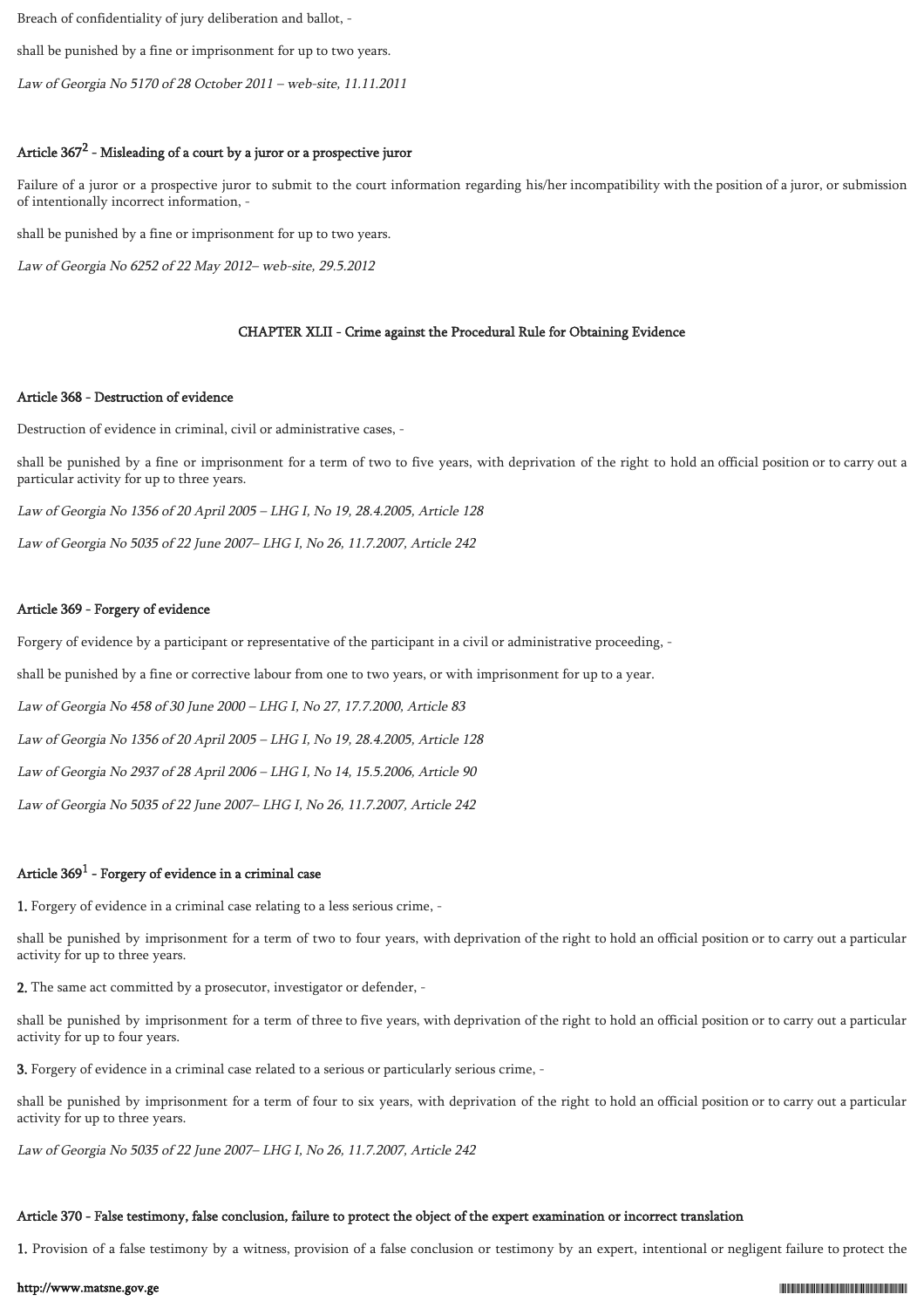object of an expert examination by an expert or intentionally incorrect interpretation by an interpreter during investigation or in a court,

shall be punished by a fine or community service for one hundred and eighty to two hundred and forty hours or with corrective labour for up to two years or with imprisonment for a term of three to five years.

2. The same act if accompanied by a charge for serious or particularly serious crime, -

shall be punished by a fine or imprisonment for a term of four to seven years.

### Note: (Deleted)

Law of Georgia No 1356 of 20 April 2005 – LHG I, No 19, 28.4.2005, Article 128 Law of Georgia No 2937 of 28 April 2006 – LHG I, No 14, 15.5.2006, Article 90 Law of Georgia No 5035 of 22 June 2007– LHG I, No 26, 11.7.2007, Article 242 Law of Georgia No 3446 of 16 July 2010– LHG I, No 44, 28.7.2010, Article 274 Law of Georgia No 4630 of 5 May 2011 – web-site, 19.5.2011

#### Article 371 - Refusal of a witness or victim to give testimony

Refusal of a witness or victim to provide a testimony, -

shall be punished by a fine or community service for one hundred and twenty to one hundred and eighty hours or with corrective labour for up to a year or with imprisonment for up to four years.

Note: A person who has refused to give testimony against himself/herself or against his/her close relatives, also a victim of human trafficking shall be discharged from criminal liability - for the term of the reflection period .

Law of Georgia No 2937 of 28 April 2006 – LHG I, No 14, 15.5.2006, Article 90

Law of Georgia No 3309 of 20 June 2006– LHG I, No 25, 13.7.2006, Article 196

## Article 371 $^1$  - Provision of a substantially contradictory testimony by a witness or a victim

Intentional interference with the administration of justice manifested by the provision of a substantially contradictory testimony by a witness or a victim, -

shall be punished by a fine or imprisonment for a term of one to three years.

2. The same act committed for mercenary purposes or with other personal motives, -

shall be punished by imprisonment for a term of two to four years.

3. The act provided for by paragraphs 1 or 2 of this article, which has been committed repeatedly, -

shall be punished by imprisonment for a term of three to five years.

Law of Georgia No 1822 of 30 June 2005– LHG I, No 38, 15.7.2005, Article 255

Law of Georgia No 2937 of 28 April 2006 – LHG I, No 14, 15.5.2006, Article 90

## Article 372 - Exertion of influence on a witness, victim, expert or interpreter

1. Asking or persuading a witness, victim, expert or interpreter to provide a false testimony or false conclusion, or to refuse to provide a testimony, or to provide incorrect translation, or to change the testimony or conclusion that he/she has already provided,

shall be punished by a fine or community service for one hundred and eighty to two hundred and forty hours or with corrective labour for up to two years or with imprisonment for a term of one to three years.

2. Subornation or coercion of a witness, victim, expert or interpreter to provide a false testimony or false conclusion or to interpret intentionally incorrectly, or to refuse to provide a testimony, or to change a testimony, if [such action is] accompanied by an offer of some kind of material benefit to this person or their close relative or by a threat to kill, exert violence, or to damage, destroy the property of this person or his/her close relative or by other threats, -

shall be punished by a fine or imprisonment for a term of three to six years.

3. The act provided for by paragraph 2 of this article that has been committed using violence, -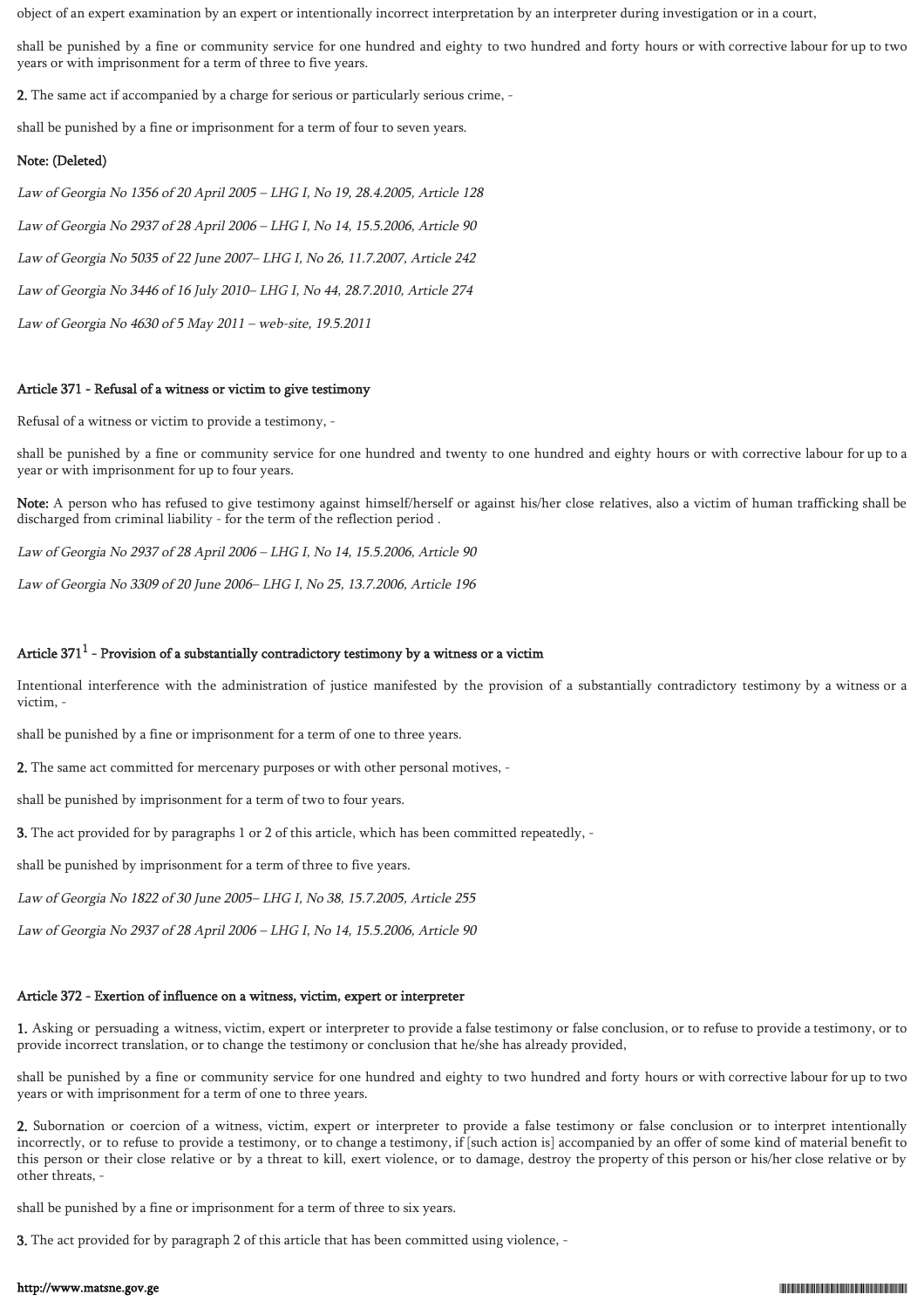shall be punished by imprisonment for a term of five to eight years.

4. The same act that is dangerous for life or health, -

shall be punished by imprisonment for a term of six to nine years.

Note: For the act provided for by this article a legal person shall be punished by a fine or deprivation of the right to carry out a particular activity and with a fine.

Law of Georgia No 2937 of 28 April 2006 – LHG I, No 14, 15.5.2006, Article 90

Law of Georgia No 3530 of 25 July 2006 – LHG I, No 37, 7.8.2006, Article 271

Law of Georgia No 5035 of 22 June 2007– LHG I, No 26, 11.7.2007, Article 242

### Article 373 - False denunciation

False denunciation of the commission of a crime, -

shall be punished by a fine or community service from one hundred and eighty to two hundred and forty hours or with corrective labour from one to two years or with imprisonment for up to four years.

2. The same act accompanied by a charge for serious or particularly serious crime, or by a forgery of evidence supporting the accusation, -

shall be punished by imprisonment for a term of two to four years.

- 3. The act provided for by paragraph 2 of this article:
- a) committed for mercenary purposes or with other personal motives;
- b) resulting in grave consequences, -

shall be punished by imprisonment for a term of four to six years.

Law of Georgia No 2937 of 28 April 2006 – LHG I, No 14, 15.5.2006, Article 90

## CHAPTER XLIII - Actions against Timely Prevention and Detection of Crime

## Article 374 - Disclosure of investigative information

Disclosure of materials related to operative-investigative activities or of investigative information by a person who has been duly warned that the disclosure of such information was prohibited, -

shall be punished by a fine or corrective labour for up to two years, or with imprisonment for up to a year.

[Law of Georgia No 1356 of 20 April 2005 – LHG I, No 19, 28.4.2005, Article 128](https://matsne.gov.ge/ka/document/view/29572)

[Law of Georgia No 2937 of 28 April 2006 – LHG I, No 14, 15.5.2006, Article 90](https://matsne.gov.ge/ka/document/view/952)

[Law of Georgia No 3619 of 24 September 2010 – LHG I, No 51, 29.9.2010, Article 332](https://matsne.gov.ge/ka/document/view/1027497)

## Article 374 $^{\rm 1}$  - Disclosure of data concerning the monitoring of bank accounts, the seizure of bank accounts or information on the investigative activities related to computer data

1. Disclosure of data concerning the monitoring of bank accounts provided for by Article  $124<sup>1</sup>$  of the Criminal Procedure Code of Georgia, or of information on the investigative activities related to computer data provided for by Article 136-138, -

shall be punished by a fine or imprisonment for up to three years.

2. Disclosure of data concerning the investigative activities related to the seizure of bank accounts provided for by the Criminal Procedure Code of Georgia, before the account holder requests this information, -

shall be punished by a fine or imprisonment for up to three years.

Law of Georgia No 46 47 of 12 June 2012– web-site, 25.6.2012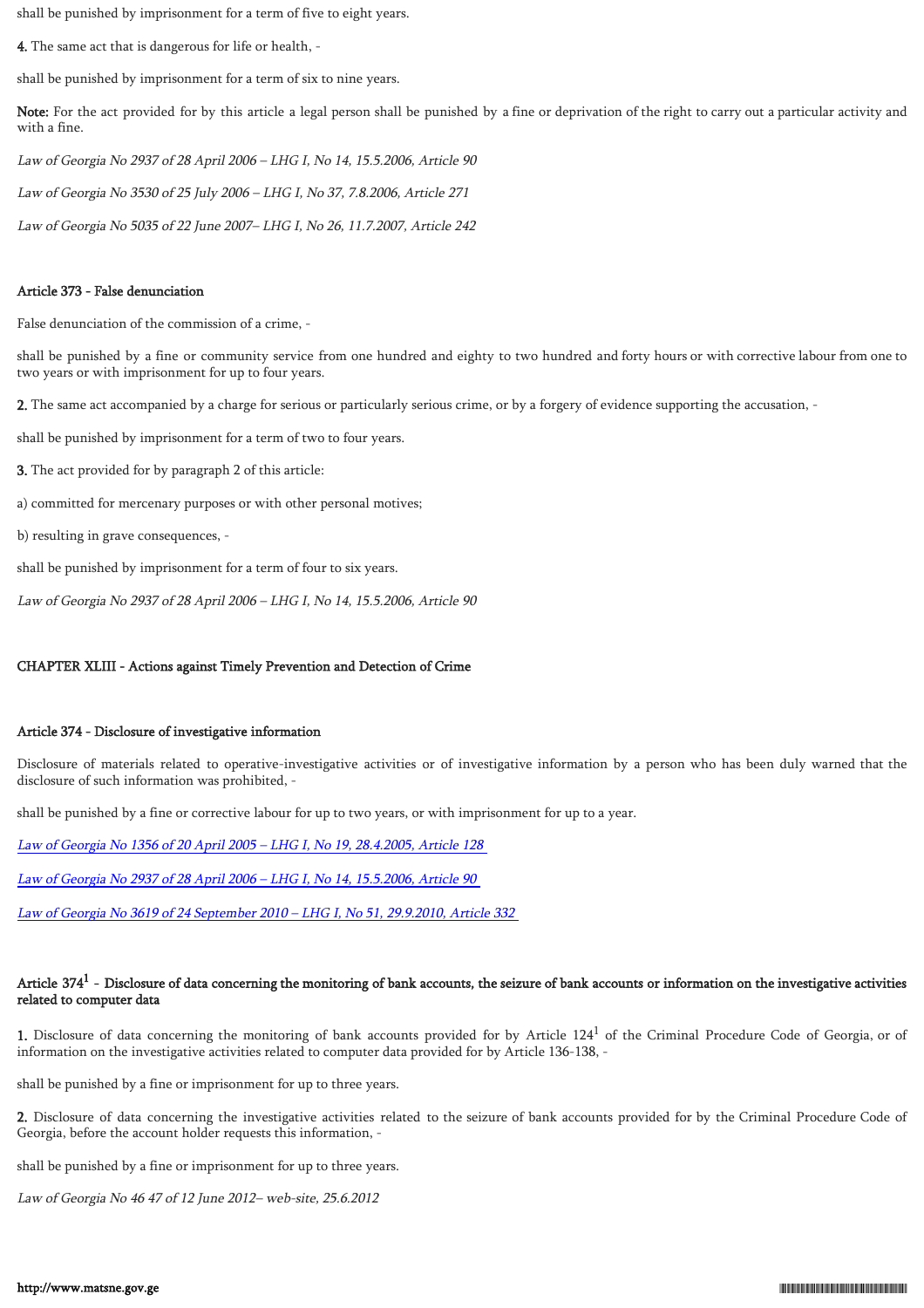### Article 375 - Concealment of crime

Concealment of a serious or particularly serious crime as well as of the crimes provided for by Articles 182(1), 186(1) and (2), 194 $^1$  (1-2), 202(1), 221(1-3),  $332(1-2)$ ,  $339(1)$ ,  $339<sup>1</sup>$  (1-2),  $365(1-3)$  and  $372(1)$  without prior promise, -

shall be punished by a fine or imprisonment for a term of one to three years.

Note: Criminal liability for the offence provided for by this article and Article 376 of this Code shall not be incurred by:

a) a person who concealed a crime of a close relative without prior promise;

b) an authorised person of the institution (shelter) rendering services to victims of human trafficking provided for by the Law of Georgia on Combating Human Trafficking;

c) a member of the standing task group established under the Inter-Agency Coordination Council for implementing measures against human trafficking and reviewing issues relating to the granting of a status of the victim of human trafficking;

d) a member of the group established under the Inter-Agency Coordination Council for implementing measures against domestic violence provided for by the Law of Georgia on Prevention of Domestic Violence, Protection of and Assistance to Victims of Domestic Violence;

e) authorised persons of the temporary accommodation centre (shelter) of victims of domestic violence and of the Crisis Centre (except for the crimes committed against minors);

f) an operator of the toll-free line providing consultations to victims of domestic violence.

Law of Georgia No 2937 of 28 April 2006 – LHG I, No 14, 15.5.2006, Article 90

Law of Georgia No 3309 of 20 June 2006– LHG I, No 25, 13.7.2006, Article 196

Law of Georgia No 4213 of 29 December 20086– LHG I, No 1, 3.1.2007, Article 16

Law of Georgia No 403 of 23 October 2008– LHG I, No 29, 4.11.2008, Article 176

Law of Georgia No 5170 of 28 October 2011 – web-site, 11.11.2011

Law of Georgia No 2704 of 17 October 2014 – web-site, 31.10.2014

## Article 376 - Failure to report crime

Failure to report a crime by a person who is actually aware of the fact that a serious and/or particularly serious crime and/or the crime provided for by Articles 171(3), 255(2-3), 255<sup>1</sup> or 255<sup>2</sup> of this Code is being prepared or has been committed, -

shall be punished by a fine or imprisonment for a term of two to four years.

Law of Georgia No 292 of 5 May 2000 – LHG I, No 18, 15.5.2000, Article 45

Law of Georgia No 333 of 30 May 2000 – LHG I, No 20, 31.5.2000, Article 51

Law of Georgia No 2937 of 28 April 2006 – LHG I, No 14, 15.5.2006, Article 90

Law of Georgia No 4213 of 29 December 2006 – LHG I, No 1, 3.1.2007, Article 16

Law of Georgia No 1728 of 11 December 2013 – web-site, 25.12.2013

## CHAPTER XLIV - Crime against Enforcement of Judicial Acts

## Article 377 - Unlawful acts related to inventoried or seized property or property subject to forfeiture

1. Embezzlement, alienation, concealment or illegal transfer of the inventoried or seized property by a person to whom this property has been entrusted, or conduct of bank transactions using seized funds (deposit, account) by an employee of a credit organisation, -

shall be punished by a fine or community service from one hundred and eighty to two hundred and forty hours or with imprisonment for up to two years.

2. Concealment of property subject to forfeiture or evasion of the enforcement of a judgement (court decision) in any other manner, -

shall be punished by imprisonment for a term of two to five years.

Law of Georgia No 2619 of 28 December 2005 – LHG I, No 4, 18.1.2006, Article 38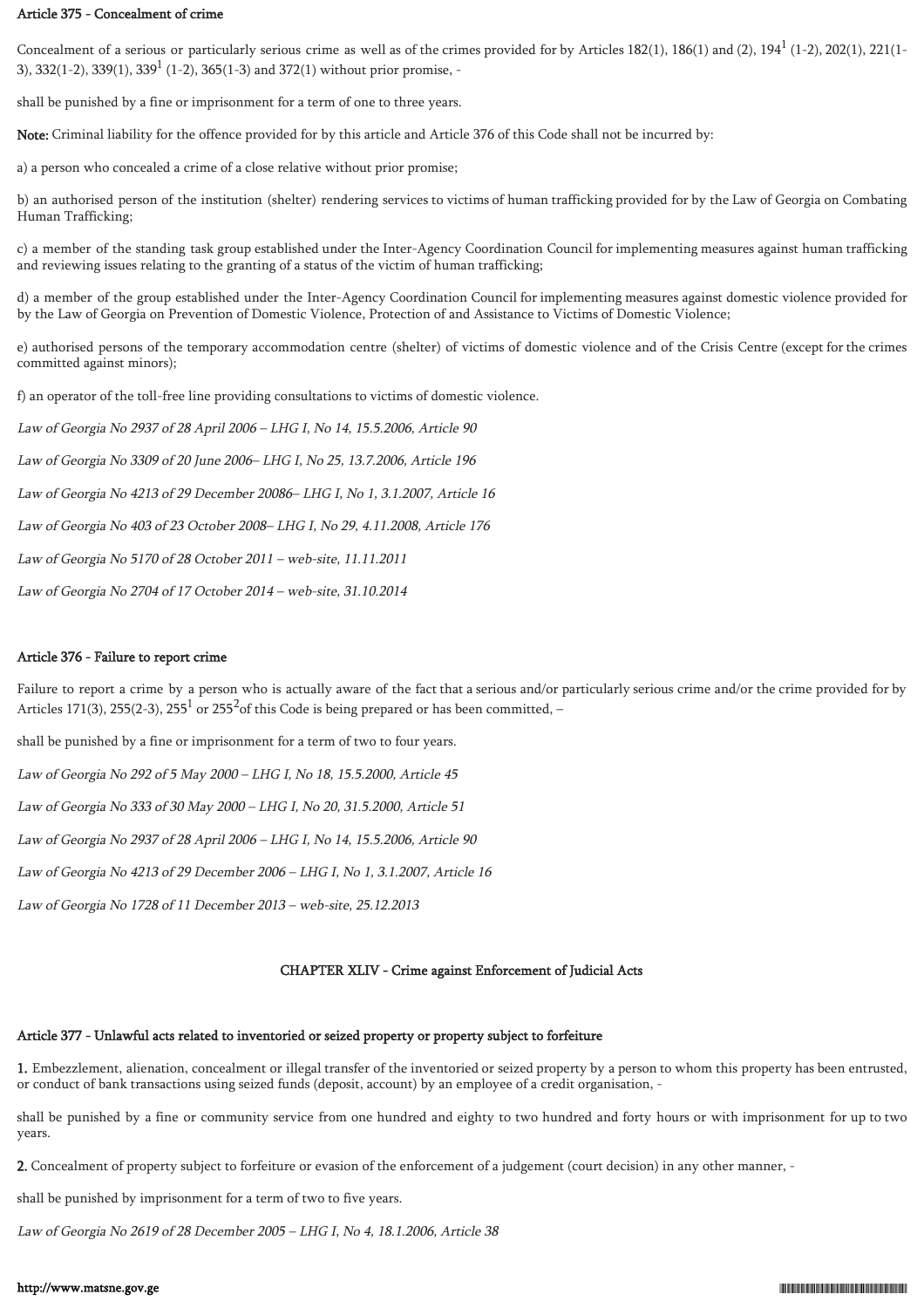## Article 377 $^1$  - Failure to submit a property list to the National Bureau of Enforcement/private enforcement officer

Failure of a debtor to submit a list of property required by law or submission of an incorrect or incomplete list to the National Bureau of Enforcement/private enforcement officer,

shall be punished by a fine or community service from two hundred to four hundred hours or with imprisonment for up to a year.

Law of Georgia No 638 of 5December 2000 – LHG I, No 48, 16.12.2000, Article 138

Law of Georgia No 2937 of 28 April 2006 – LHG I, No 14, 15.5.2006, Article 90

Law of Georgia No 223 of 15 July 2008 – LHG I, No 17, 28.7.2008, Article 138

Law of Georgia No 3971 of 10 December 2010 – LHG I, No 72, 22.12.2010, Article 435

## Article 377 $^2$  - Failure of a debtor to carry out the action ordered under the court decision

Failure of debtor to carry out the action ordered under the court decision, which only the debtor is able to carry out, -

shall be punished by a fine or community service from one hundred and fifty to three hundred hours or with imprisonment for up to a year.

Law of Georgia No 639 of 5 December 2000 – LHG I, No 48, 16.12.2000, Article 138

Law of Georgia No 2937 of 28 April 2006 – LHG I, No 14, 15.5.2006, Article 90

### Article 378 - Interference with or disorganisation of the activities of a penitentiary facility or liberty restriction facility

1. Insubordination to lawful demands of an employee of a penitentiary facility or liberty restriction facility, accompanied by a threat to kill, endanger life or damage property of this person and/or his/her close relative in connection with the employee's official duties, or interference with and/or disorganisation of the activities of the facility in any other way, -

shall be punished by imprisonment for up to three years.

2. Coercion of a person placed in a penitentiary facility or liberty restriction facility into changing or refusing to give testimony, as well as coercion of a convicted person in order to interfere with the fulfilment of his/her civil duties, -

shall be punished by imprisonment for a term of three to five years.

3. Physical insult of and/or other forms of violence against employees of the Ministry of Corrections of Georgia or against the employees of a penitentiary facility or liberty restriction facility, or assault on the administration staff of this facility and/or creation of criminal groups or active participation in these groups for the same purpose in penitentiary facilities or liberty restriction facilitys or other places of detention, as well as during the removal/transfer or extradition, -

shall be punished by imprisonment for a term of six to eight years.

- 4. The same act:
- a) which endangers life;
- b) committed repeatedly;
- c) which has resulted in grave consequences, -

shall be punished by imprisonment for a term of eight to ten years.

5. The act provided for by paragraphs 3 or 4 of this article which has been committed by a person convicted for serious or particularly serious offence, -

shall be punished by imprisonment for a term of ten to twelve years.

Law of Georgia No 845 of 10 April 2001 – LHG I, No 11, 30.4.2001, Article 39

Law of Georgia No 2937 of 28 April 2006 – LHG I, No 14, 15.5.2006, Article 90

Law of Georgia No 5196 of 4 July 2006– LHG I, No 28, 18.7.2007, Article 283

Law of Georgia No 2697 of 9 March 2010 – LHG I, No 12, 24.3.2010, Article 70

Law of Georgia No 5255 of 11 November 2011 – web-site, 24.11.2011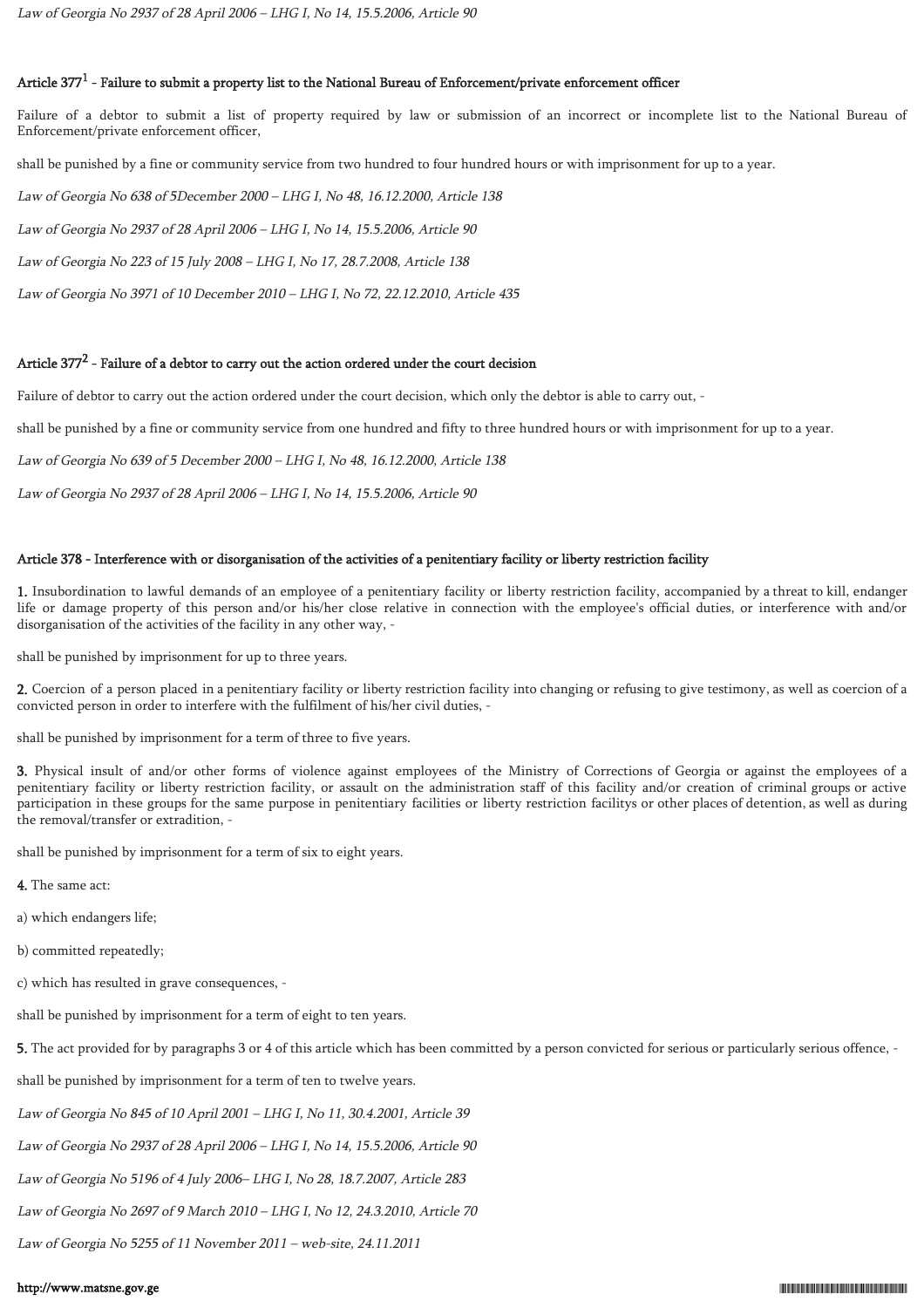## Article 378 $^{\rm l}$  - Transfer of prohibited items to an accused/convicted person or to a person placed in a liberty restriction facility or penitentiary facility, or other place of detention, during his/her removal/transfer or extradition, also to a person placed in temporary detention facility or guardhouse

1. Transfer of prohibited items to an accused/convicted person or to a person placed in a liberty restriction facility or penitentiary facility, or in other place of detention, during his/her removal/transfer or extradition, also to a person in temporary detention facility or guardhouse, -

shall be punished by a fine or imprisonment for up to three years.

- 2. The same act:
- a) committed repeatedly;
- b) committed by a person who previously committed any of the offences provided for by Articles 378-379 of this Code;
- c) by a group with prior agreement ;
- d) committed by transferring drugs, their analogues or precursors;
- e) committed by transferring psychotropic substances, their analogues or potent substances;
- f) committed by transferring a weapon;
- g) which has resulted in grave consequences, -

shall be punished by imprisonment for a term of three to five years.

3. The same act committed using the official position, -

shall be punished by imprisonment for a term of five to seven years.

Note: Prohibited items shall include all items (things), other than the items (things) that the persons placed in a penitentiary facility, liberty restriction facility, temporary detention facility or in a guardhouse are allowed to carry.

Law of Georgia No 2378 of 20 December 2005 - LHG I, No 55, 27.12.2005, Article 377

Law of Georgia No 5196 of 4 July 2007– LHG I, No 28, 18.7.2007, Article 283

Law of Georgia No 2697 of 9 March 2010 – LHG I, No 12, 24.3.2010, Article 70

Law of Georgia No 3529 of 1 May 2015 – web-site, 18.5.2015

## Article 378<sup>2</sup> - Purchase, storage, carrying, consumption and/or use of prohibited items by a person placed in a liberty restriction facility or penitentiary facility, or in other place of detention, during his/her removal/transfer or extradition, also by a person placed in a temporary detention facility or guardhouse

1. Purchase, storage, carrying, consumption and/or use of prohibited items by a person placed in a liberty restriction facility or penitentiary facility, or other place of detention, during his/her removal/transfer or extradition, also by a person places in a temporary detention facility or guardhouse, -

shall be punished by imprisonment for up to three years.

2. The same act:

- a) committed jointly by more than one person;
- b) committed repeatedly;

c) committed by a person who had previously committed any of the offences provided for by Articles 378-379 of this Code;

d) which has resulted in grave consequences, -

shall be punished by imprisonment for a term of three to five years.

Law of Georgia No 2937 of 28 April 2006 – LHG I, No 14, 15.5.2006, Article 90

Law of Georgia No 5196 of 4 July 2007– LHG I, No 28, 18.7.2007, Article 283

Law of Georgia No 2697 of 9 March 2010 – LHG I, No 12, 24.3.2010, Article 70

Law of Georgia No 3529 of 1 May 2015 – web-site, 18.5.2015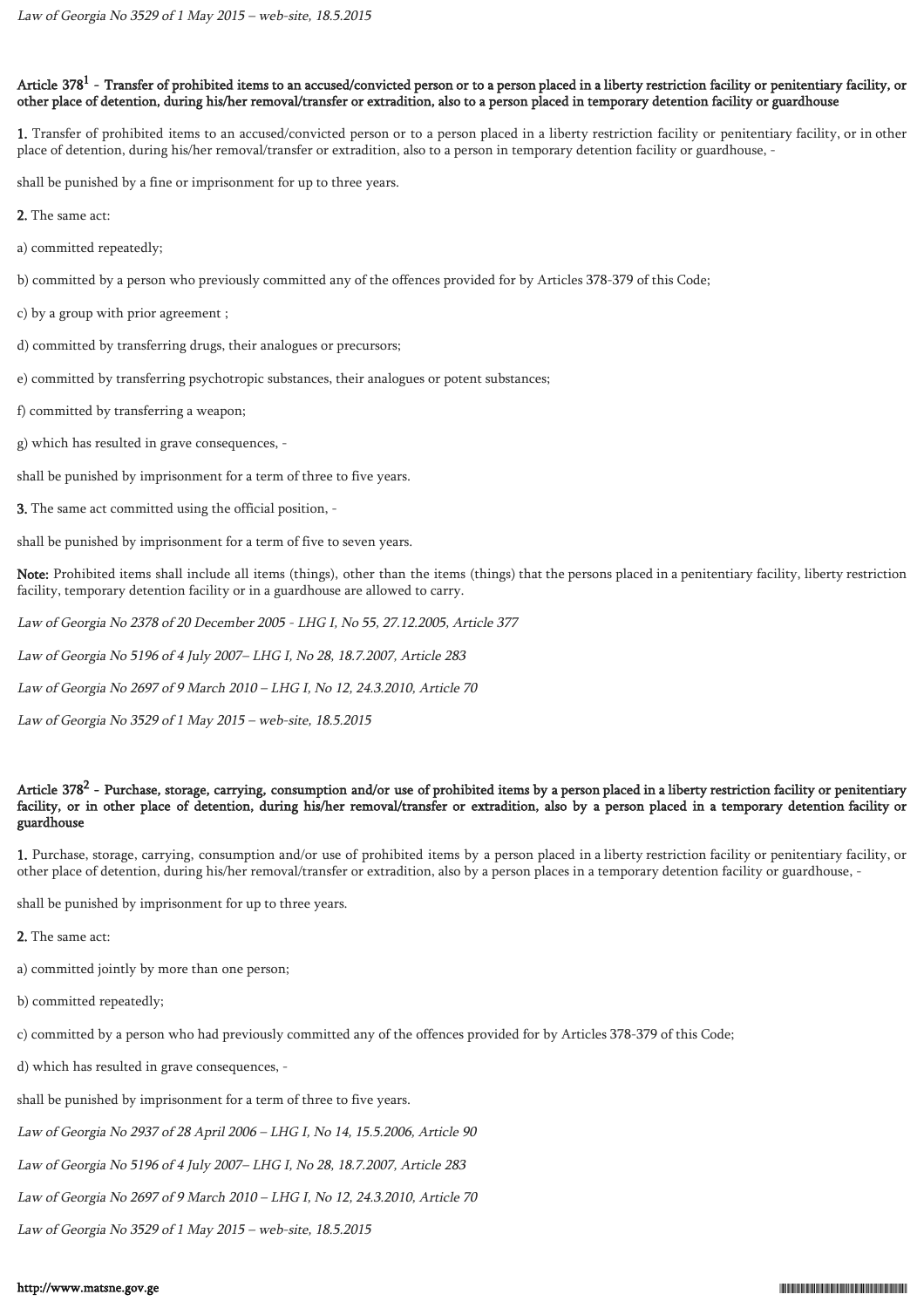## Article 379 - Escape of an accused/convicted person from the place of arrest, penitentiary facility, liberty restriction facility or other place of detention, during his/her removal/transfer or extradition

1. Escape of an accused/convicted person from the place of arrest, penitentiary facility, liberty restriction facility or other place of detention, during his/her removal/transfer or extradition, -

shall be punished by imprisonment for up to four years.

- 2. The same act committed:
- a) jointly by more than one person;

b) using violence or threat of violence which is dangerous for life or health, -

shall be punished by imprisonment for a term of four to eight years.

Law of Georgia No 2937 of 28 April 2006 – LHG I, No 14, 15.5.2006, Article 90

Law of Georgia No 2697 of 9 March 2010 – LHG I, No 12, 24.3.2010, Article 70

Law of Georgia No 3529 of 1May 2015 – web-site, 18.5.2015

### Article 380 - Evasion of the sentence of imprisonment

Evasion of a setence by a convicted person who is allowed to leave a penitentiary facility for a short period, -

shall be punished by imprisonment for up to two years.

Law of Georgia No 2697 of 9 March 2010 – LHG I, No 12, 24.3.2010, Article 70

Law of Georgia No 3529 of 1 May 2015 – web-site, 18.5.2015

### Article 381 - Failure to execute or interference with the execution of a judgement or other court decisions

1. Failure to execute or interference with the execution of a final judgement or other court decision, -

shall be punished by a fine or community service from one hundred and eighty to two hundred and forty hours or with imprisonment for up to two years.

2. The same act committed by a representative of public authorities or by an official of state or local authorities, -

shall be punished by a fine or community service from two hundred and forty to three hundred and sixty hours or with imprisonment for a term of two to four years, with deprivation of the right to hold an official position or to carry out a particular activity for up to three years.

Note: The offence against the judicial authority provided for by this Section also includes the offence against the International Criminal Court.

Law of Georgia No 2980 of 14 August 2003– LHG I, No 26, 5.9.2003, Article 191

Law of Georgia No 2937 of 28 April 2006 – LHG I, No 14, 15.5.2006, Article 90

Law of Georgia No 3649 of 10 November 2004 – LHG I, No 44, 27.11.2006, Article 297

Law of Georgia No 5035 of 22 June 2007– LHG I, No 26, 11.7.2007, Article 242

## Article 381 $^1$  - Non-performance of the requirements and/or obligations provided for by a protective or restraining order

Non-performance of the requirements and/or obligations provided for by a protective or restraining order by person on whom an administrative penalty has been imposed under Article 175 2 of the Code of Administrative Offences of Georgia, , -

shall be punished by a fine or community service from one hundred and eighty to two hundred and forty hours or with imprisonment for up to a year.

Law of Georgia No 2513 of 28 December 2009 – LHG I, No 3, 13.1.2010, Article 10

# Article 381 $^2$  - Failure to comply with the requirements of the guardianship authorities

The failure to comply with the requirements of the guardianship authorities related to the transfer of a child by a parent to another parent under a court decision, or related to the exercise of the right of the other parent or of any other family member to interact with the child under a court decision, 13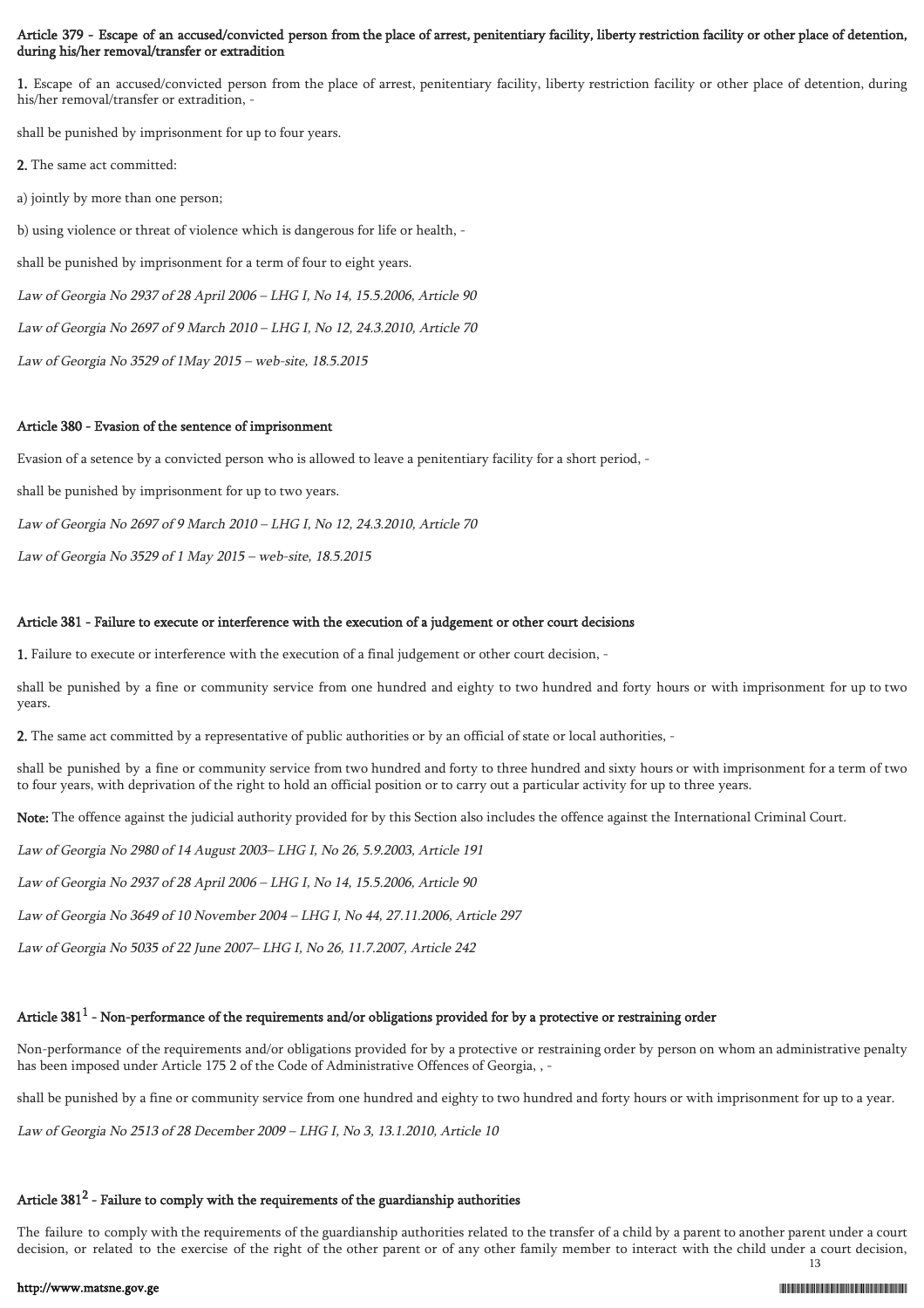which has been committed by a person on whom an administrative penalty has been imposed for such an act according to Article 173 of the Code of Administrative Offences of Georgia, -

shall be punished by a fine or community service from one hundred and eighty to two hundred and forty hours or with imprisonment for up to a year.

Law of Georgia No 3971 of 10 December 2010 – LHG I, No 72, 22.12.2010, Article 435

#### SECTION THIRTEEN

#### CRIME AGAINST MILITARY SERVICE

#### CHAPTER XLV - Crime against Procedure for Subordination and Protection of Military Dignity

### Article 382 - Concept of crime against military service

1. A crime against military service shall be the act provided for by this Section that is directed against the procedure for military service in the military forces of Georgia and that has been committed by a military service person who is serving in the military forces of Georgia by conscription or on a contractual basis, as well as by a reservist when serving in the military reserve service.

2. Criminal liability for crime against military service during a war shall be determined by the legislation of Georgia on martial law.

Law of Georgia No 4195 of 27 December 2006– LHG I, No 49, 29.12.2006, Article 367

### Article 383 - Failure to comply with the superior's orders

1. Failure of a subordinate to comply with the duly given superior's orders issued, which has substantially damaged the interest of military service, -

shall be punished by a service restriction of a military person for up to two years or with imprisonment for up to a year.

- 2. The same act:
- a) committed jointly by more than one person;
- b) which has resulted in grave consequences by negligence, -

shall be punished by imprisonment for a term of two to five years.

3. Failure to comply with the duly given order due to the subordinate's negligent or dishonest attitude towards service, which has substantially damaged the interest of the military service, -

shall be punished by service restriction of the military person for up to a year.

Law of Georgia No 458 of 30 June 2000 – LHG I, No 27, 17.7.2000, Article 83

Law of Georgia No 649 of 5 December 2000 – LHG I, No 649, 14.12.2000, Article 134

Law of Georgia No 2937 of 28 April 2006 – LHG I, No 14, 15.5.2006, Article 90

#### Article 384 - Resisting or forcing a superior to breach official duties

1. Resisting, using violence or threat of violence, a superior or a person who performs military service duty, or forcing such person to breach that duty, -

shall be punished by service restriction of the military person for up to two years, or with imprisonment for a term of two to five years.

- 2. The same act:
- a) jointly by more than one person;
- b) by using a weapon;
- c) that has resulted in less serious or serious health injury or other grave consequences, -

shall be punished by imprisonment for a term of four to eight years.

Law of Georgia No 458 of 30 June 2000 – LHG I, No 27, 17.7.2000, Article 83

Law of Georgia No 649 of 5 December 2000 – LHG I, No 47, 14.12.2000, Article 134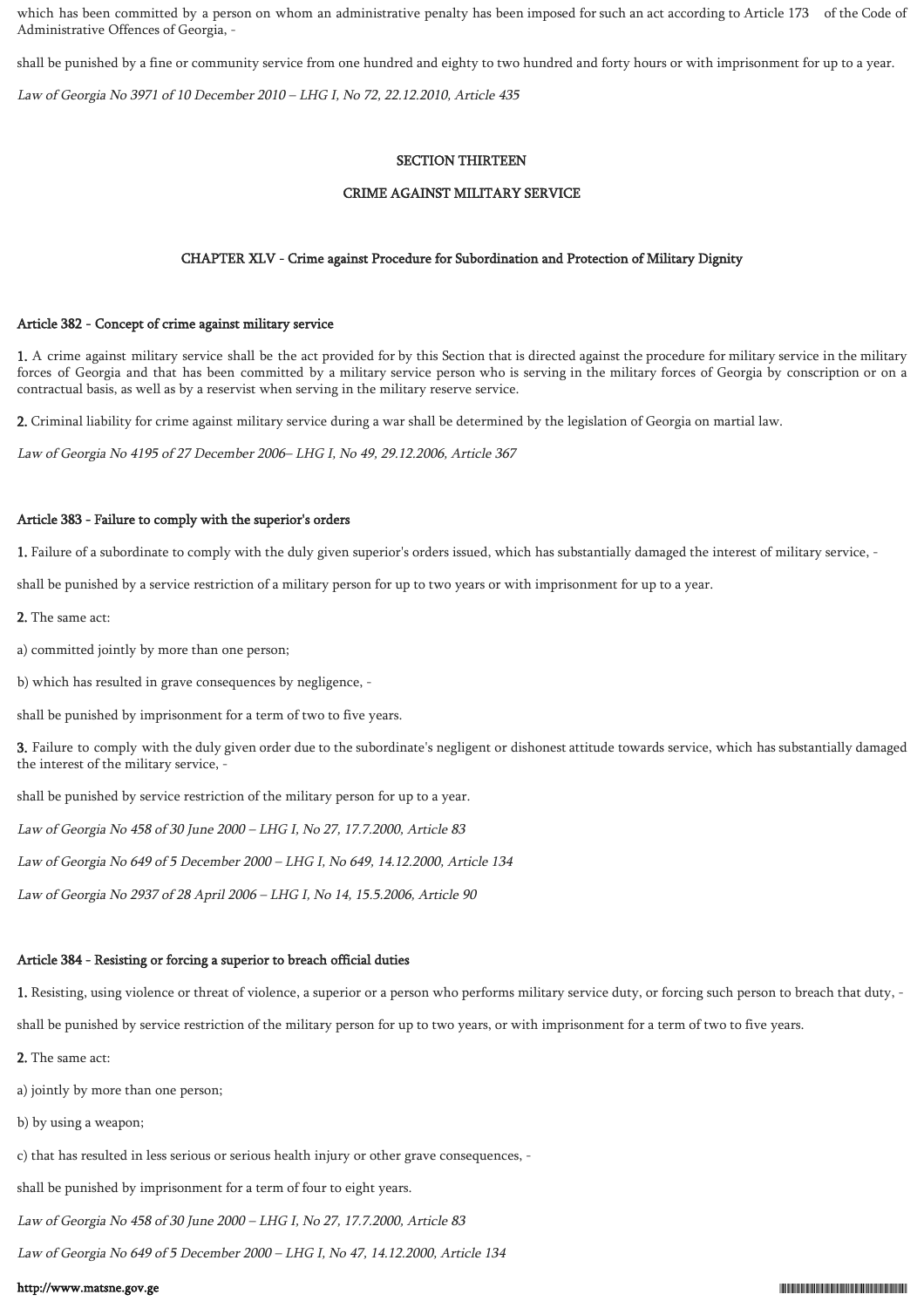# Article 385 - Violence against a superior

1. Beating or any other form of violence against a superior during or in connection with the performance of military service duties, -

shall be punished by service restriction of a military person for up to two years, or with imprisonment for a term of two to four years.

2. The same act:

a) committed jointly by more than one person;

b) using a weapon;

c) that has resulted in less serious or serious health injury or other grave consequences, -

shall be punished by imprisonment for a term of four to eight years.

Law of Georgia No 649 of 5 December 2000 – LHG I, No 47, 14.12.2000, Art. 134

Law of Georgia No 2937 of 28 April 2006 – LHG I, No 14, 15.5.2006, Article 90

# Article 386 - Breach of the subordination rules between military service persons not subordinated to each other

1. Breach of the subordination rules between military service persons not subordinated to each other, accompanied by the humiliation of the dignity or honour of the victim or his/her coercion, -

shall be punished by imprisonment for up to three years.

2. The same act:

- a) committed jointly by more than one person;
- b) towards two or more persons;
- c) repeatedly;
- c) committed using a weapon;
- d) that has resulted in less serious health injury, -

shall be punished by imprisonment for a term of two to five years.

3. The act provided for by paragraphs 1 or 2 of this article, which has resulted in grave consequences, -

shall be punished by imprisonment for a term of four to nine years.

Law of Georgia No 458 of 30 June 2000 – LHG I, No 27, 17.7.2000, Article 83

Law of Georgia No 649 of 5 December 2000 – LHG I, No 47, 14.12.20030 Article 134

Law of Georgia No 2937 of 28 April 2006 – LHG I, No 14, 15.5.2006, Article 90

### Article 387 - Insulting a military service person

1. Insult of a military service person by another military service person during the performance of military service duties or in connection with the performance of these duties, -

shall be punished by service restriction of the military person for up to six months.

2. Insult of a superior by a subordinate or insult of a subordinate by a superior during performance of military service duties or in connection with the performance of these duties, -

shall be punished by service restriction of the military service person for up to a year.

Law of Georgia No 649 of 5 December 2000 – LHG I, No 47, 14.12.2000, Article 134

# Article 388 - Arbitrary abandonment of a military unit or another place of service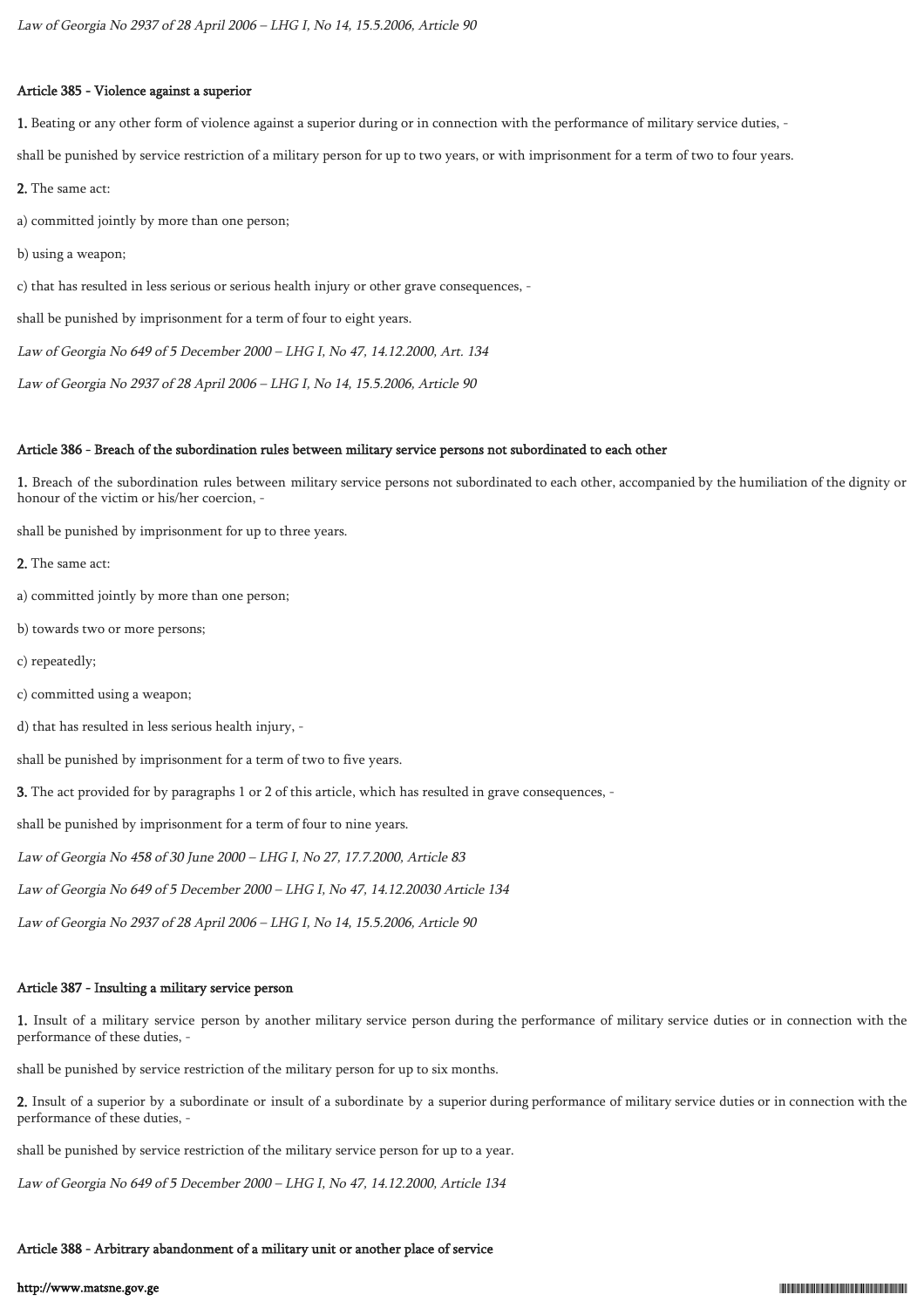1. Arbitrary abandonment of a military unit or any other place of service by a military servant, or failure to report for duty (unit) on time without an valid reason for more than two days, but not longer than exceed ten days,-

shall be punished by imprisonment for up a year.

2. (Deleted).

3. The act provided for by paragraph 1 of this article committed for longer than 10 days but less than a month, -

shall be punished by service restriction of the military person for up to two years or with imprisonment for up three years.

4. The act provided for by paragraph 3 of this article committed for a period exceeding one month, -

shall be punished by imprisonment for a term of two to five years.

# Note:

1. For the purposes of this article, a military service person shall be a military student/attendee/Junker, a person recruited for compulsory military service, a contractual (professional) military servant, a career officer, as well as a reservist during military training assemblies.

2. A military service person who commits for the first time the act provided for by this article may be discharged from criminal liability if they arbitrarily abandoned the military unit or other place of service due to grave circumstance.

Law of Georgia No 649 of 5 December 2000 – LHG I, No 47, 14.12.2000, Article 134

Law of Georgia No 2937 of 28 April 2006 – LHG I, No 14, 15.5.2006, Article 90

Law of Georgia No 3017 of 27 April 2010 – LHG I, No 23, 4.5.2010, Article 136

Law of Georgia No 2240 of 16 April 2014 – web-site, 28.4.2014

# Article 389 -Desertion

1. Desertion, i.e. arbitrary abandonment of military unit or other place of service by a military service person or a reserve military service person in order to avoid military service or reserve military service, or failure to appear for service for the same purpose, -

shall be punished by imprisonment for a term of three to seven years.

- 2. The same act committed:
- a) using the weapon assigned for service use;

b) jointly by more than one person, -

shall be punished by imprisonment for a term of five to ten years.

Note: A military service person or reserve military service person who commits for the first time the act provided for by paragraph 1 of this article may be discharged from criminal liability if the desertion was caused by grave circumstances.

Law of Georgia No 2937 of 28 April 2006 – LHG I, No 14, 15.5.2006, Article 90

Law of Georgia No 4195 of 27 December 2006 – LHG I, No 49, 29.12.2006, Article 367

# Article 390 - Evasion of military service by malingering or using other forms of deception

1. Evasion of military service by malingering by inflicting self-injuries, using forged documents or other forms of deception, -

shall be punished by service restriction of the military person for up to two years, or with imprisonment for up to a year.

Law of Georgia No 649 of 5 December 2000 – LHG I, No 47, 14.12.2000, Article 134

Law of Georgia No 2937 of 28 April 2006 – LHG I, No 14, 15.5.2006, Article 90

# Article 390 $^1$  - Evasion of reserve military service by malingering or using other forms of deception

Evasion of reserve military service by malingering, by inflicting self-injuries, using forged documents or other forms of deception, -

shall be punished by imprisonment for up to a year.

Law of Georgia No 4195 of 27 December 2006 – LHG I, No 49, 29.12.2006, Article 367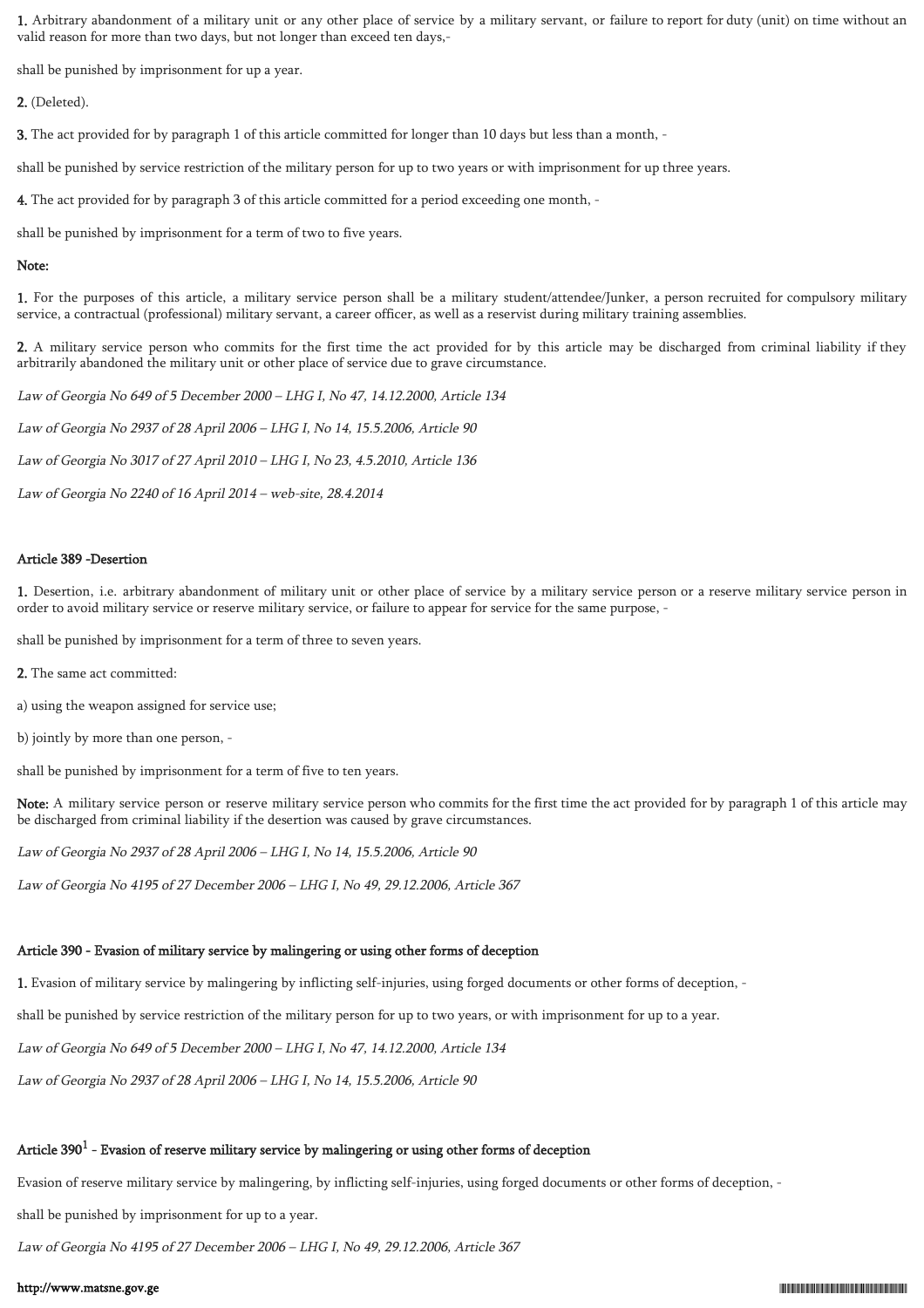# Article 391 - Abandonment of a doomed war-ship

Abandonment of a doomed war-ship by the commander who has not completed the performance of his/her official duties, or by a crew member without the relevant order of the commander, -

shall be punished by service restriction of the military person for up to two years, or with imprisonment for a term of two to five years.

Law of Georgia No 649 of 5 December 2000 – LHG I, No 4,7 13.12.2000, Article 134

Law of Georgia No 2937 of 28 April 2006 – LHG I, No 14, 15.5.2006, Article 90

#### Article 392 - Breach of procedures for combat duty (combat service)

1. Breach of procedures for combat duty (combat service) established for timely detection of a sudden attack on Georgia and for the repulsion of the attack, and/or for the purpose of ensuring the state security, which has or could have resulted in the violation of the interests of the state security, -

shall be punished by service restriction of the military person for up to two years, or with imprisonment for a term of two to five years.

2. The same act that has resulted in grave consequences, -

shall be punished by imprisonment for a term of four to ten years.

3. Breach of procedures for combat duty (combat service) due to negligent or dishonest attitude to these procedures, which has resulted in grave consequences, -

shall be punished by service restriction of the military person for up to two years or with imprisonment for up to three years.

Law of Georgia No 458 of 30 June 2000 – LHG I, No 27, 17.7.2000, Article 83

Law of Georgia No 649 of 5 December 2000 – LHG I, No 47, 14.12.2000, Article 134

Law of Georgia No 2937 of 28 April 2006 – LHG I, No 14, 15.5.2006, Article 90

#### Article 393 - Breach of border service regulations

1. Breach of border service regulations by a person included in the composition of a border patrol unit or performs other duties related to border service, which has or could have resulted in the violation of the interests of the state security, -

shall be punished by service restriction of the military person for up to two years or with imprisonment for up three years.

2. The same act that has resulted in grave consequences, -

shall be punished by imprisonment for a term of two to five years.

3. Breach of border service regulations due to negligent or dishonest attitude to these regulations, which has resulted in grave consequences, -

shall be punished by service restriction of the military person for up to two years or with imprisonment for up to two years.

Law of Georgia No 458 of 30 June 2000 – LHG I, No 27, 17.7.2000, Article 83

Law of Georgia No 649 of 5 December 2000 – LHG I, No 47, 14.12.2000, Article 134

Law of Georgia No 2937 of 28 April 2006 – LHG I, No 14, 15.5.2006, Article 90

# Article 394 - Breach of procedures for guard duty

1. Breach of procedures for guard duty by a guard (watchman), which has resulted in damage of the object guarded, -

shall be punished by service restriction of the military person for up to two years or with imprisonment for up to two years.

2. The same act that has resulted in grave consequences, -

shall be punished by imprisonment for up to three years.

3. Breach of procedures for guard duty due to negligent or dishonest attitude to these procedures, which has resulted in grave consequences, -

shall be punished by imprisonment for up to a year.

Law of Georgia No 458 of 30 June 2000 – LHG I, No 27, 17.7.2000, Article 83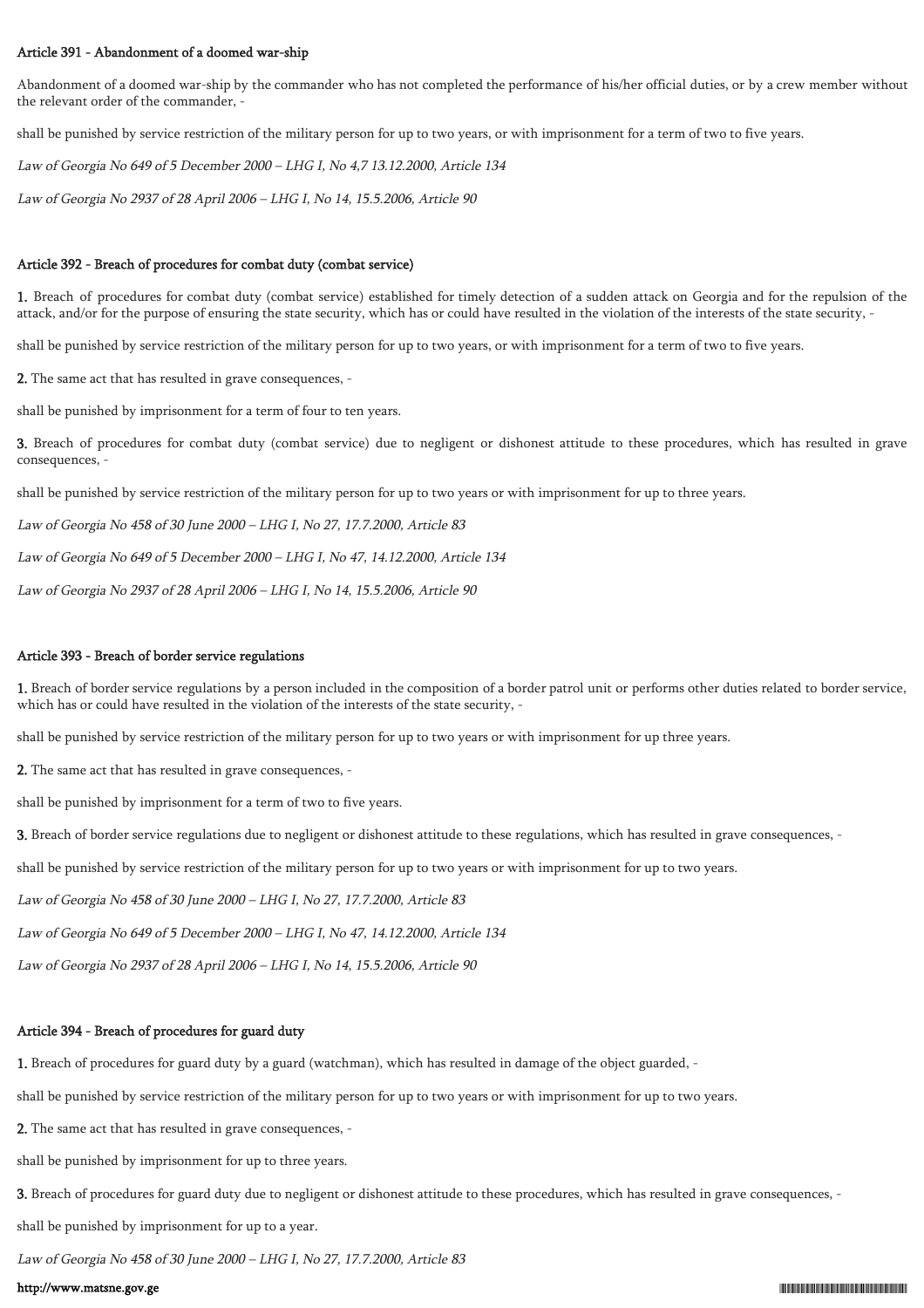Law of Georgia No 649 of 5 December 2000 – LHG I, No 47, 14.12.2000, Article 134

Law of Georgia No 2937 of 28 April 2006 – LHG I, No 14, 15.5.2006, Article 90

# Article 395 - Breach of service regulations when protecting public order and public security

1. Breach of service regulations by a person included in the composition of a military detail responsible for ensuring the protection of public order or public security, which has resulted in the violation of a person's rights or lawful interests, -

shall be punished by service restriction of the military person for up to two years or with imprisonment for up to two years.

2. The same act that has resulted in grave consequences, -

shall be punished by imprisonment for a term of two to five years.

Law of Georgia No 458 of 30 June 2000 – LHG I, No 27, 17.7.2000, Article 83

Law of Georgia No 649 of 5 December 2000 – LHG I, No 47, 14.12.2000, Article 134

Law of Georgia No 2937 of 28 April 2006 – LHG I, No 14, 15.5.2006, Article 90

# Article 396 - Breach of internal service regulations and patrolling routing in the garrison

Breach of internal service regulations by a person included in the composition of the daily detail of the unit (other than the guard duty and nightwatch), or breach of patrolling routine in the garrison by a person included in the composition of the patrol unit, which has resulted in grave consequences, -

shall be punished by service restriction of the military person for up to two years, or with imprisonment for up to a year.

Law of Georgia No 458 of 30 June 2000 – LHG I, No 27, 17.7.2000, Article 83

Law of Georgia No 649 of 5 December 2000– LHG I, No 47, 14.12.2000, Article 134

Law of Georgia No 2937 of 28 April 2006 – LHG I, No 14, 15.5.2006, Article 90

#### CHAPTER XLVI - Crime against the Procedure for Storing or Operating Military Property

#### Article 397 - Intentional damage or destruction of military property, -

1. Intentional damage or destruction of arms, ammunition, vehicles, military equipment or other military property, -

shall be punished by a fine or service restriction of the military person for up to two years or with imprisonment for up to two years.

2. The same act that has resulted in death or other grave consequences, -

shall be punished by imprisonment for a term of two to five years.

Law of Georgia No 458 of 30 June 2000 – LHG I, No 27, 17.7.2000, Article 83

Law of Georgia No 649 of 5 December 2000 – LHG I, No 47, 14.12.2000, Article 134

Law of Georgia No 2937 of 28 April 2006 – LHG I, No 14, 15.5.2006, Article 90

# Article 398 - Damage or destruction of military property through negligence

Damage or destruction of arms, ammunition, vehicles, military equipment or other military property, which has resulted in grave consequences, -

shall be punished by a fine or service restriction of a military person for up to two years or with imprisonment for up to two years.

Law of Georgia No 649 of 5 December 2000 – LHG I, No 47, 14.12.2000, Article 134

Law of Georgia No 2937 of 28 April 2006 – LHG I, No 14, 15.5.2006, Article 90

# Article 399 - Breach of procedures for storing military property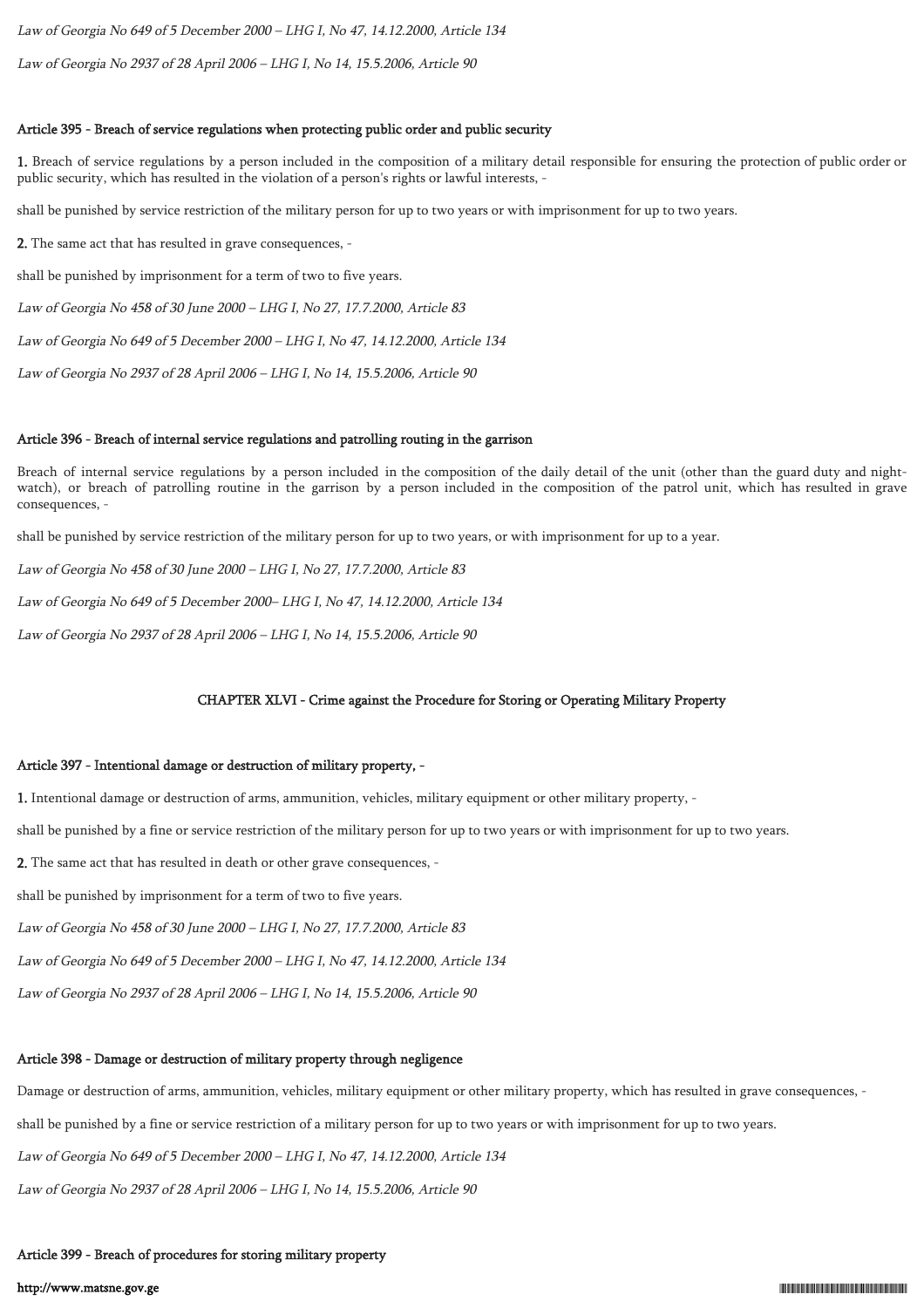Breach of procedures for storing arms, ammunition, vehicles, military equipment or other military property entrusted for service use, which has resulted in their loss or unfitness for use through negligence, -

shall be punished by a fine or service restriction of the military person for up to six months or with imprisonment for up to two years.

Law of Georgia No 458 of 30 June 2000 – LHG I, No 27, 17.7.2000, Article 83

Law of Georgia No 649 of 5 December 2000 – LHG I, No 47, 14.12.2000, Article 134

Law of Georgia No 2937 of 28 April 2006 – LHG I, No 14, 15.5.2006, Article 90

#### Article 400 - Breach of procedures for driving or operating vehicles

1. Breach of procedures for driving or operating a combat, special or transport vehicle, which has resulted in serious or less serious health injury, -

shall be punished by imprisonment for up to two years, with or without deprivation of the right to hold an official position or to carry out a particular activity for up three years.

2. The same act that has resulted in deprivation of human life, -

shall be punished by imprisonment for a term of three to seven years, with or without deprivation of the right to hold an official position or to carry out a particular activity for up to three years.

3. The act provided for by paragraph 1 of this article, which has resulted in death of two or more persons, -

shall be punished by imprisonment for a term of six to ten years.

Law of Georgia No 458 of 30 June 2000 – LHG I, No 27, 17.7.2000, Article 83

Law of Georgia No 649 of 5 December 2000 – LHG I, No 47, 14.12.2000, Article 134

Law of Georgia No 2937 of 28 April 2006 – LHG I, No 14, 15.5.2006, Article 90

#### Article 401 - Breach of procedures for operating or maintaining flying machines

Breach of procedures for operating or maintaining military flying machines, which has resulted in the deprivation of human life or other grave consequences, -

shall be punished by imprisonment for a term of five to ten years.

Law of Georgia No 458 of 30 June 2000 – LHG I, No 27, 17.7.2000, Article 83

Law of Georgia No 2937 of 28 April 2006 – LHG I, No 14, 15.5.2006, Article 90

# Article 402 - Violation of procedures for operating or maintaining a vessel

Breach of the procedure for operating or maintaining a military ship, which has resulted in deprivation of human life or other grave consequences, -

shall be punished by imprisonment for a term of five to ten years.

Law of Georgia No 458 of 30 June 2000 – LHG I, No 27, 17.7.2000, Article 83

Law of Georgia No 2937 of 28 April 2006 – LHG I, No 14, 15.5.2006, Article 90

## Article 403 - Breach of procedures for handling weapons that pose increased risk to the persons near it

1. Breach of procedures for handling weapons, ammunition, radioactive, explosive or other substances or items that pose increased risk to the persons near it, which has resulted in a less serious or serious health injury, destruction of military equipment or other grave consequences, -

shall be punished by service restriction of the military person for up to two years, or with imprisonment for a term of two to five years.

2. The same act that has resulted in deprivation of human life, -

shall be punished by imprisonment for a term of four to six years.

3. The act provided for by paragraph 1 of this article that has resulted in death of two or more persons, -

shall be punished by imprisonment for a term of six to ten years.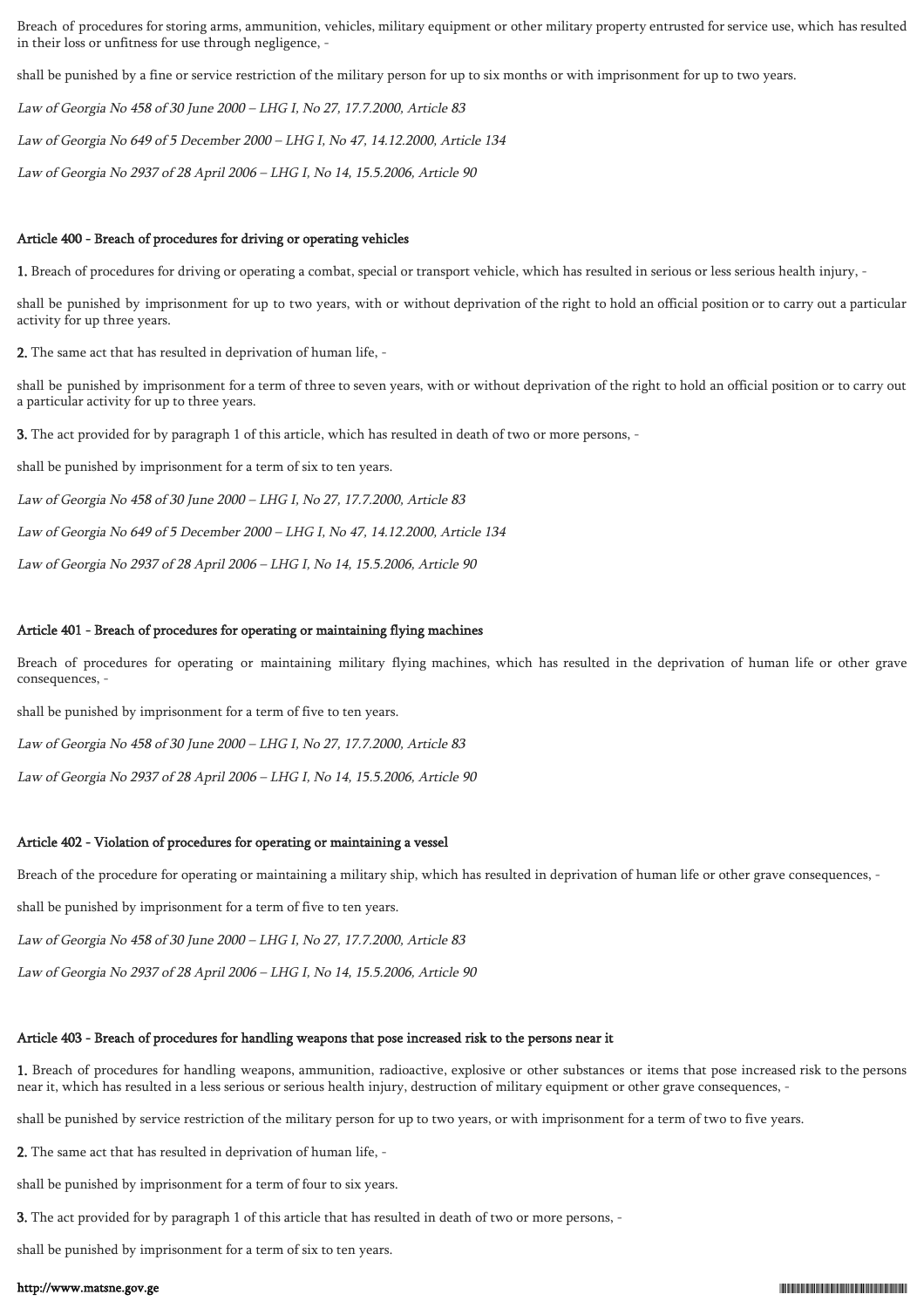Law of Georgia No 458 of 30 June 2000 – LHG I, No 27, 17.7.2000, Article 83 Law of Georgia No 649 of 5 December 2000 – LHG I, No 47, 14.12.2000, Article 134 Law of Georgia No 2937 of 28 April 2006 – LHG I, No 14, 15.5.2006, Article 90

## SECTON FOURTEEN

### OFFENCE AGAINST HUMANKIND

# CHAPTER XLVII – Crime against Humanity, Peace and Security and against the International Humanitarian Law

# Article 404 - Planning, preparation, commencement or execution of an act of aggression

1. The planning or preparation of an act of aggression, -

shall be punished by imprisonment for a term of seven to fifteen years.

2. The commencement or execution of an act of progression, -

shall be punished by imprisonment for a term of fifteen to twenty years or with life imprisonment.

#### Note:

1. For the act provided for by this article, a person who, due to his/her position, is able to exercise efficient control or management over the state political or military actions, shall incur criminal liability.

2. For the purposes of this Chapter, an "act of aggression" shall mean the use of the armed forces of the State against another state's sovereignty, territorial integrity or political independence, or in any other manner, which contradicts the Charter of the United Nations.

3. A person shall incur criminal liability for planning, preparation, commencement or execution of such an act of aggression which, in its nature, gravity and extent, clearly violates the Charter of the United Nations.

Law of Georgia No 2937 of 28 April 2006 – LHG I, No 14, 15.5.2006, Article 90

Law of Georgia No 2727 of 30 October 2014 – web-site, 6.11.2014

### Article 405 - Calling for planning, preparation, commencement or execution of an act of aggression

1. Calling for planning, preparation, commencement or execution of an act of aggression, -

shall be punished by a fine or imprisonment for up to three years.

2. The same act committed using mass media or by a public political official, -

shall be punished by a fine or imprisonment for a term of two to five years, with deprivation of the right to carry out a particular activity for up to three years.

Law of Georgia No 2727 of 30 October 2014 – web-site, 6.11.2014

# Article 406 - Manufacturing, purchasing or selling weapons of mass destruction

Manufacturing, purchasing or selling weapons of mass destruction that are prohibited under international treaties to which Georgia is a party, -

shall be punished by imprisonment for a term of ten to fifteen years.

Note: For the act specified in this article a legal person shall be punished by a fine, with deprivation of the right to carry out a particular activity or with liquidation and a fine.

Law of Georgia No 2937 of 28 April 2006 – LHG I, No 14, 15.5.2006, Article 90

Law of Georgia No 2641 of 23 February 2010– LHG I, No 9, 15.3.2010, Art. 31

# Article 407 -Genocide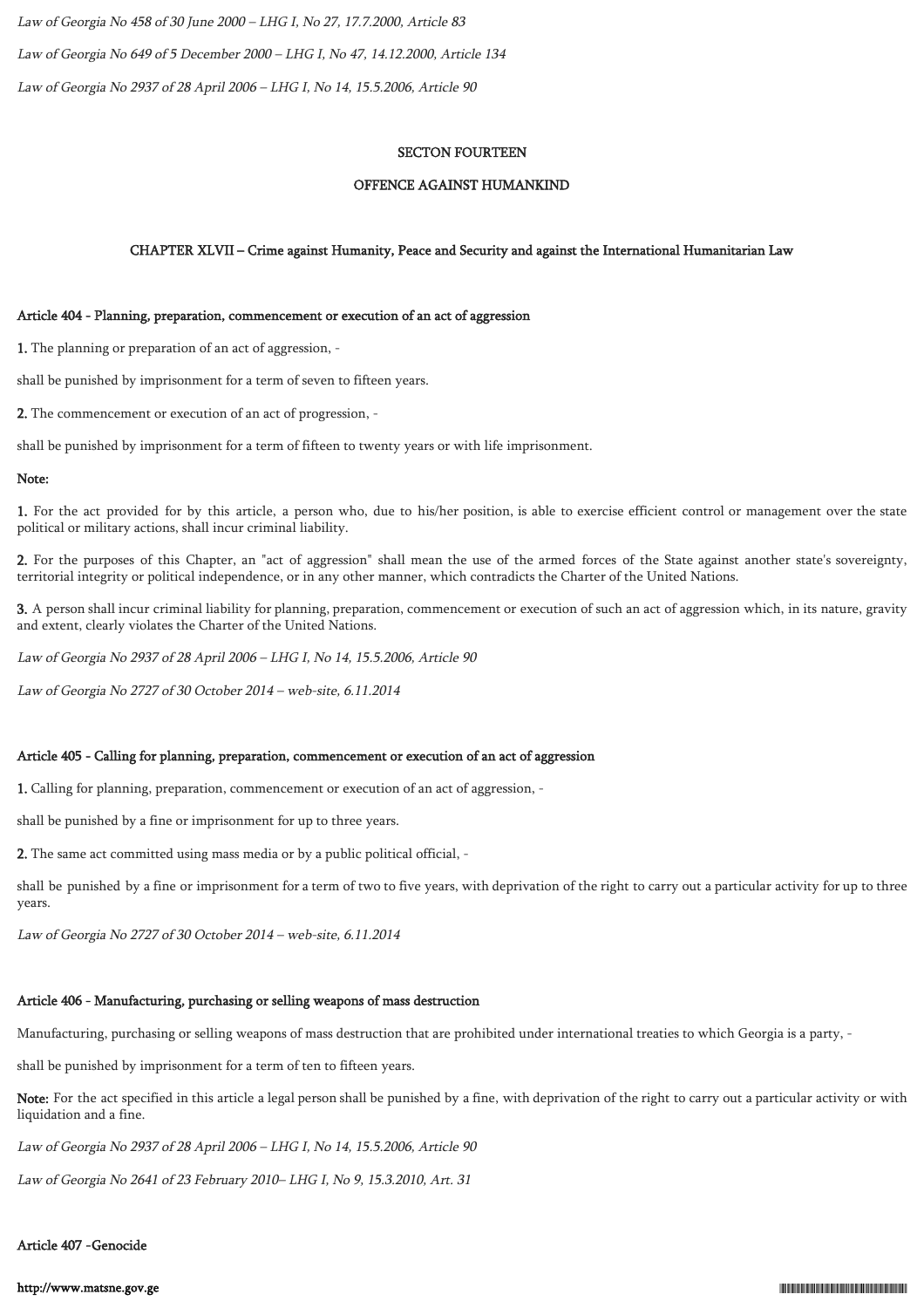Genocide, i.e. an act committed in order to accomplish an agreed plan to annihilate, in full or in part, a group the members of which are united by national, ethnic, racial, religious or any other signs and where such action has been manifested in the murder, serious bodily injury, intentional creation of hard living conditions for the group members, or in the forced reduction of their birth-rate or the forced transfer of children from one ethnic group to another, -

shall be punished by imprisonment for a term of twelve to twenty years or with life imprisonment.

Law of Georgia No 2937 of 28 April 2006 – LHG I, No 14, 15.5.2006, Article 90

## Article 408 - Crime against Humanity

Crime against humanity, i.e. any act committed in the form of a large-scale or systematic assaults on civilian population or persons, manifested in murder, mass extermination, serious health injury, deportation, illegal imprisonment, torture, rape, sexual slavery, coercion of prostitution, forced pregnancy and sterilisation, persecution of a group of persons based on political, racial, national, ethnic, cultural, religious, sexual and other signs, apartheid and other inhuman treatment, which substantially impair the physical and/or mental condition of a person, -

shall be punished by imprisonment for a term of twelve to twenty years or with life imprisonment.

Law of Georgia No 2980 of 14 August 2003– LHG I, No 26, 5.9.2003, Article 191

Law of Georgia No 2937 of 28 April 2006 – LHG I, No 14, 15.5.2006, Article 90

#### Article 409 - Ecocide

1. Ecocide i.e. contamination of the atmosphere, soil, water resources, mass destruction of fauna or flora, or any other act that could have led to an ecological disaster, -

shall be punished by imprisonment for a term of twelve to twenty years.

2. The same act committed during armed conflicts, -

shall be punished by imprisonment for a term of fourteen to twenty years or with life imprisonment.

Law of Georgia No 2980 of 14 August 2003– LHG I, No 26, 5.9.2003, Article 191

Law of Georgia No 2937 of 28 April 2006 – LHG I, No 14, 15.5.2006, Article 90

#### Article 410 - Participation of mercenaries in armed conflicts or military actions

1. Enlistment, training, financing of or provision of other material support to mercenaries, as well as their use in armed conflicts or military actions, -

shall be punished by imprisonment for a term of five to seven years.

2. The same act committed using the official position or against a minor, -

shall be punished by imprisonment for a term of nine to thirteen years.

3. Participation of mercenaries in armed conflicts or military actions, -

shall be punished by imprisonment for a term of four to six years.

Note: Mercenaries shall be persons who are not citizens of the state involved in the armed conflict or military actions and who act for the purpose of gaining material benefit, who do not permanently reside in the territory of that state, as well as a person who has not been dispatched to perform official duties.

Law of Georgia No 2937 of 28 April 2006 – LHG I, No 14, 15.5.2006, Article 90

# Article 411 - Intentional breach of the provisions of the international humanitarian law during armed conflicts

1. Intentional breach of the provisions of the international humanitarian law during armed conflicts between states or within a state, in particular:

a) assault on civilian population or civilians;

b) indiscriminate assault on civil population or civilian objects when it is known that it will result in casualties among civilians or damage to civilian objects;

c) assault on structures or equipment with elevated danger, when it is known that this will result in casualties among civilians or damage to civilian objects;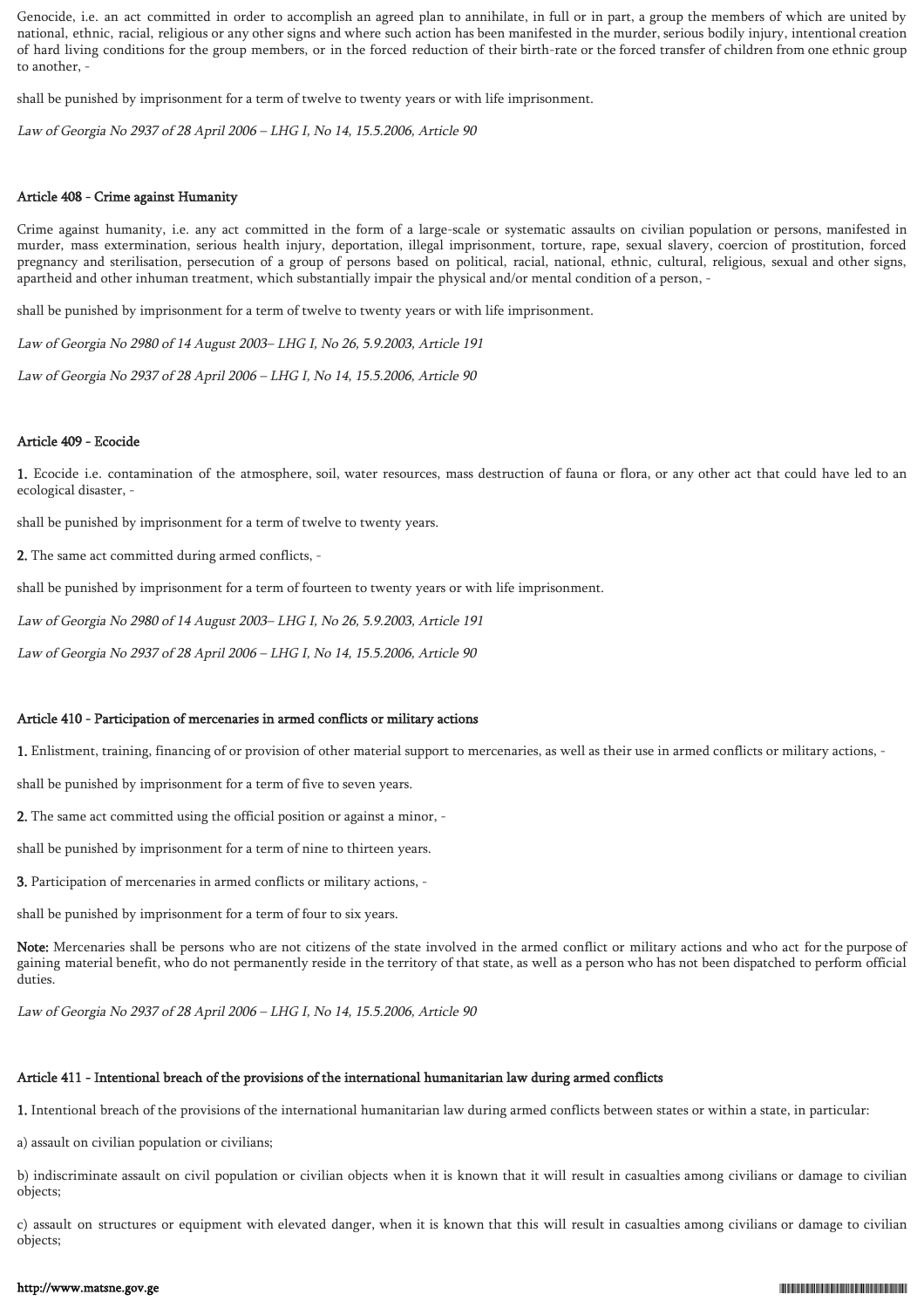d) assault on an unprotected or demilitarised area;

e) assault on a person when it is known that he/she has ceased to participate in military actions;

f) improper use of a flag of temporary ceasefire, state flag, other markings, forms or signals of the adversary party, the United Nations, the Red Cross and Red Crescent or other markings recognised under the international humanitarian law, which has resulted in human casualties or serious bodily injury of people;

g) transfer by the occupant state of its civilians to the occupied territory or deportation or other unlawful expulsion of civilians of the occupied state within or beyond this territory;

h) unreasonable impediment of repatriation of prisoners of war or of civilians;

i) apartheid or other inhuman treatment based on racial discrimination that degrades human dignity;

j) assault on the property of the adversary party, including historical monuments, works of art or places of worship as on a part of the people's cultural heritage, which has resulted in their destruction or seizure and which has not been caused by military expediency, -

shall be punished by imprisonment for a term of ten to fifteen years.

2. Intentional breach of the provisions of the international humanitarian law during international or domestic armed conflicts against the persons who do not participate in military actions or who do not hold instruments of defence as well as against the wounded, the sick, medical personnel and the clergy, sanitary units and vehicles, prisoners of war, civilians, civilian population present in the occupied territory or in the area of military actions, refugees, apatrides, other persons who are under protection during military actions, in particular:

a) murder;

b) torture or other inhuman treatment, including medical experiments;

c) intentional infliction of serious suffering or injury that endangers a person's physical or mental state;

d) coercion of citizens of the adversary party, prisoners of war or other persons under protection into serving in the armed forces of the opposing party, and/or participate in the military actions against their own country, regardless of whether or not they served the party to the armed conflict before the commencement of the conflict;

e) deprivation of the right to fair tries from prisoners of war, or citizens of the adversary party or other persons who are under protection;

f) deportation or other unlawful expulsion or imprisonment of persons who are under protection;

g) taking a hostage;

h) arbitrary and large-scale destruction or appropriation of property not caused by military expediency, -

shall be punished by imprisonment for a term of fifteen to twenty years or with life imprisonment.

Law of Georgia No 2980 of 14 August 2003– LHG I, No 26, 5.9.2003, Article 191

# Article 412 - Intentional breach of provisions of the international humanitarian law during armed conflicts between states or within a state, by endangering health or by mutilation

Performance of such medical procedures against a person who is under the protection of the government of the adversary party or against a person whose liberty has been restricted in any other manner, which are not necessitated by their health condition and which do not comply with universally recognised medical standards, irrespective of the person's consent, in particular:

a) an act causing mutilation;

b) performance of a medical or scientific experiment;

c) removal of a human organ, part of organ or of a cell for transplantation purposes, -

shall be punished by imprisonment for a term of eight to twelve years.

Law of Georgia No 2937 of 28 April 2006 – LHG I, No 14, 15.5.2006, Article 90

#### Article 413 - Other violations of the provisions of the international humanitarian law

The acts that do not contain the elements of the crime provided for by Articles 411 or 412, in particular:

a) depredation, i.e. taking possession of items of the person killed or wounded during military actions as well as taking possession of citizens' property which is left in the zone of military actions, and/or robbery of settlements or other territorial entities;

b) use of citizens to protect the army or facilities from military procedures;

c) Use of such weapons, ammunition, military equipment or weapons of mass destruction in a military operation or an armed conflict, also use of such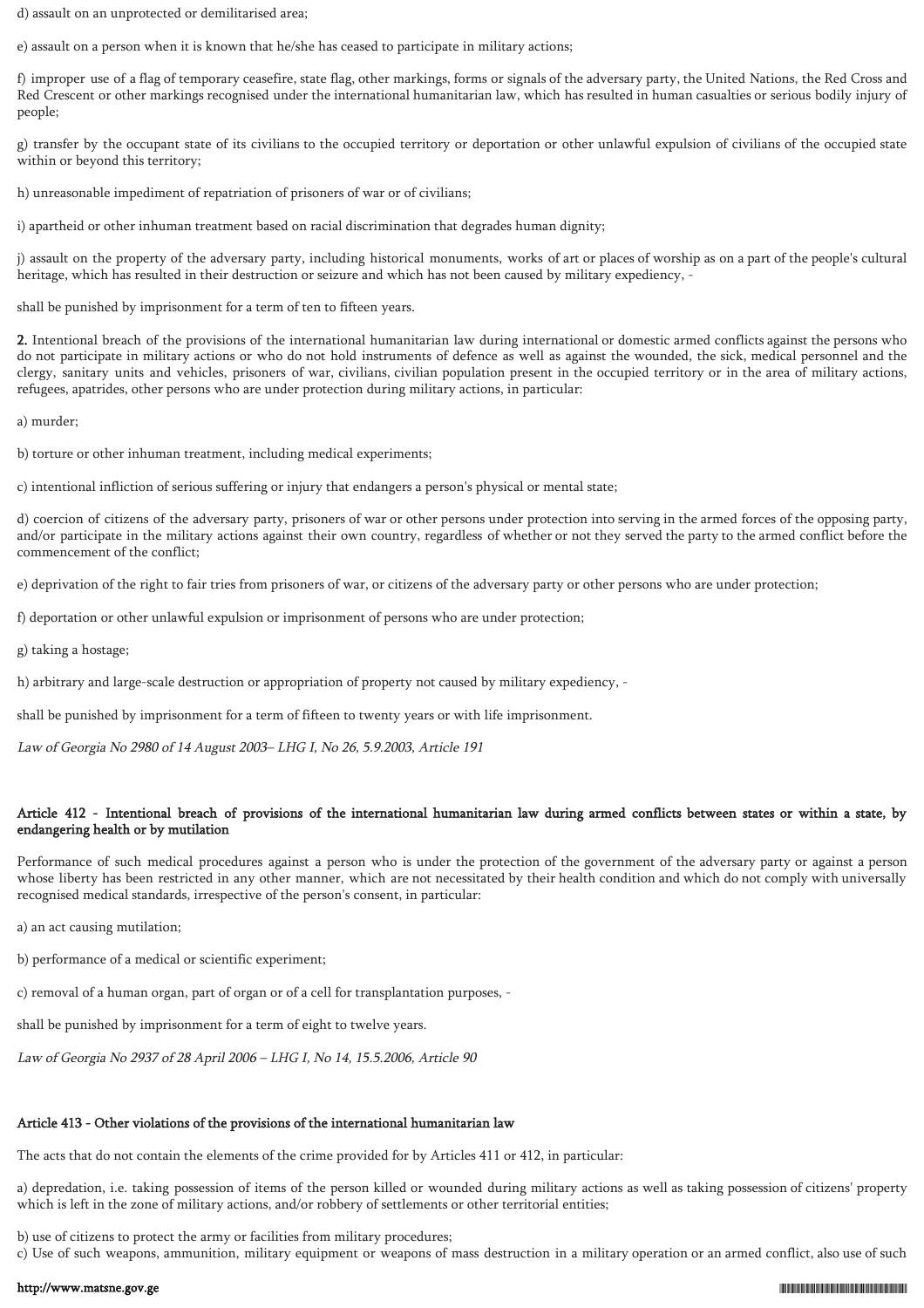methods of waging war that cause excessive damage, unjustified suffering, or violation of the norms of the international law of armed conflicts; and if such weapons, ammunition, equipment, or methods of waging war are universally banned;

d) other war crimes that are stipulated in the international treaties to which Georgia is a party and that are not punishable under Articles 411 or 412 of this Code, -

shall be punished by imprisonment for a term of eleven to fifteen years.

Note: For the crimes provided for by this Chapter, the commander of the armed forces involved in the armed conflict, or the commander of their subunits shall incur liability under this Chapter even when the above crime has been committed by the armed forces subordinated to the management and/or control of the commander, and the crime was caused by inactivity of the commander and/or of any other relevant superior.

Law of Georgia No 292 of 5 May 2000 – LHG I, No 18, 15.5.2000, Article 45

Law of Georgia No 2890 of 14 August 2003– LHG I, No 26, 5.9.2003, Article 191

# SECTION FIFTEEN

# TRANSITIONAL AND FINAL PROVISIONS

# CHAPTER XLVIII - Transitional Provisions

#### Article 414 - Measures related to the entry into force of the Code

1. The President of Georgia shall be requested to submit, before 7 September 1999, to the Parliament of Georgia for review a draft law on Narcotic and Psychotropic Substances.

2. (Deleted).

3. A draft Law on the Procedure for serving the sentence of restriction of liberty shall be prepared and discussed by the Parliament of Georgia before 1 January 2001.

4. (Deleted).

5. For the convicted person who was sentenced to corrective labour without deprivation of freedom at a place other than his/her working place (Article 28 of the Criminal Code of Georgia of 30 December 1960), the above sentence shall be replaced with the fine provided for by this Code. In this case, the amount of fine may not exceed the amount of the fine provided for by the respective article of the Criminal Code of Georgia.

6. A convicted person who has been sentenced to exile provided for by Article 23 of the Criminal Code of Georgia of 30 December 1960 (paragraph 1(2)), expulsion (paragraph 1(3)), public censure (paragraph 1(3)), transfer to labour-education therapy facility (Article 23(3)) or deprivation of parental rights (Article 23(5)(2)), shall be discharged from serving the sentence by removing the criminal record.

7. (Deleted).

8. The wording of Article 59 of this Code established by the Law of Georgia on the Amendments to the Criminal Code of Georgia of 17 April 2013 shall have a retroactive force with respect to a convicted person who has been imposed the final penalty in the case of cumulative offences/judgements before entry into force of the above amendments, according to the existing wording.

Law of Georgia No 945 of 19 June 2001 – LHG I, No 20, 3.7.2001, Article 75

Law of Georgia No 4785 of 23 May 2007 – LHG I, No 19, 1.6.2007, Article 166

Law of Georgia No 2641 of 23 February 2010 – LHG I, No 9, 15.3.2010, Article 31

Law of Georgia No 546 of 17 April 2012 – web-site, 8.5.2013

# CHAPTER XLIX – Final Provisions

#### Article 415 - Entry into force of the Code

1. This Code, except for Articles 44 and 47 and Chapter XXXIII - with respect to psychotropic substances and their analogues - shall enter into force from 1 June 2000.

2. Article 44 shall enter into force upon entry into force upon entry into force of the Law of Georgia on the Procedure for Enforcement of Non-Custodial Sentences and on Probation.

3. The court shall prescribe the sentence provided for by Article 47 of this Code from 1 January 2017 and the Local Council of the Ministry of